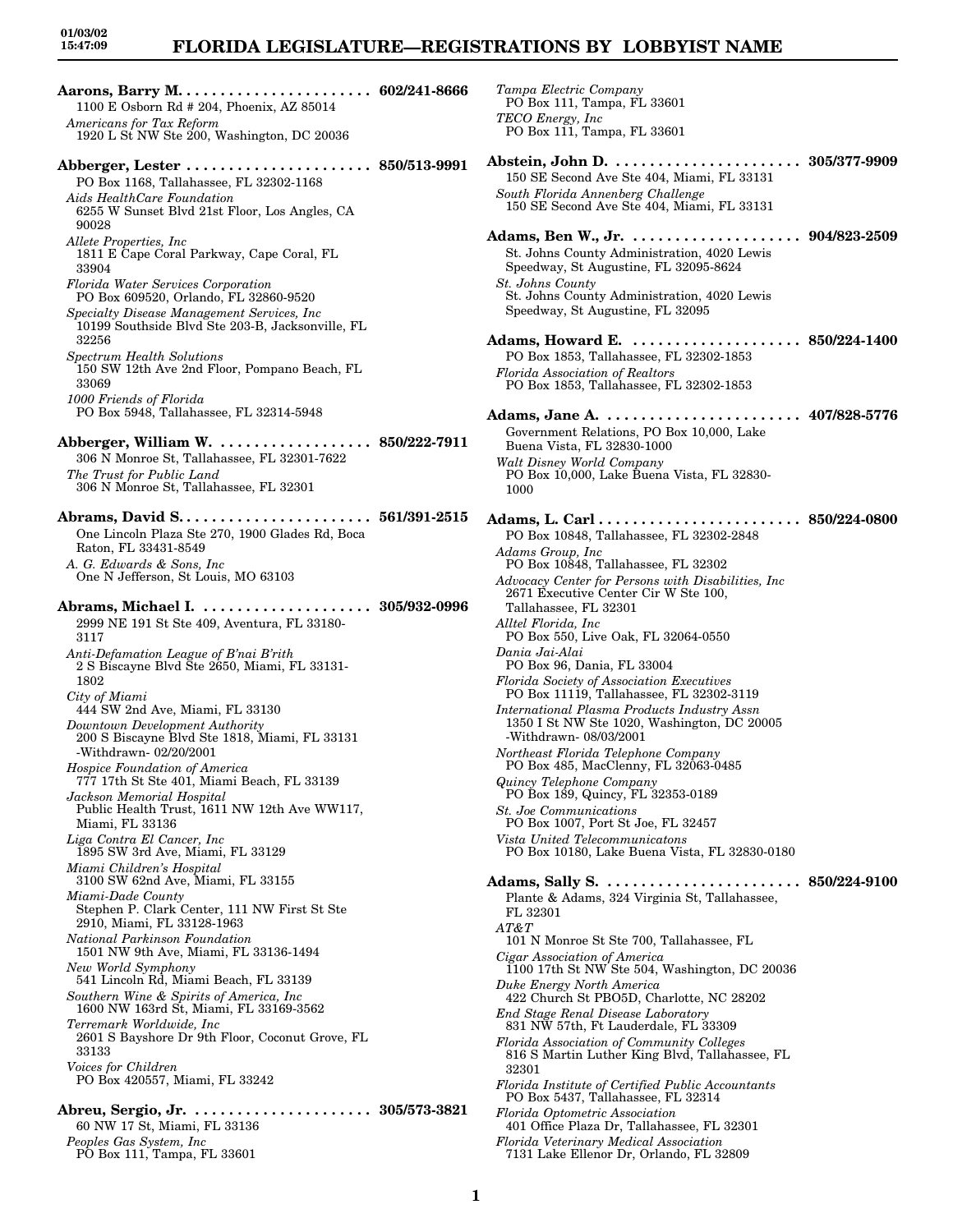*JEA* 21 W Church St, Jacksonville, FL 32202 *JM Family Enterprises, Inc* PO Box 1160, Deerfield Beach, FL 33443 *Kindred Healthcare, Inc* 3300 Providian Center, 400 W Market St, Louisville, KY 40202 *Koger Equity, Inc* 8880 Freedom Crossing Trail, Jacksonville, FL 32256-8280 *Laura D. Strazza* c/o Allen E. Rossin, Esq, 800 Australian Ave Ste 800, West Palm Beach, FL 33401 *Nationwide Retirement Solutions* Two Nationwide Plaza, Columbus, OH 43215 *Pharmaceutical Research and Manufacturers of America* 1100 Fifteenth St NW, Washington, DC 20005 *Plante & Adams* 204 S Monroe St Ste 203, Tallahassee, FL 32301 *Tampa Bay Downs, Inc* PO Box 1531, Tampa, FL 33601 *The Nemours Foundation* 807 Nira St, Jacksonville, FL 32207-8426 *Unisys Corporation* 1545 Raymond Diehl Rd, Tallahassee, FL 32308- 1537 *7-Eleven, Inc* PO Box 711, Dallas, TX 75221-0711 **Adams, Tarleton J. . . . . . . . . . . . . . . . . . . . . 904/354-7222** 512 Lancaster St, Jacksonville, FL 32204 *Adams Advisory Group* 512 Lancaster St, Jacksonville, FL 32204 **Adkins, Maury . . . . . . . . . . . . . . . . . . . . . . . . 352/498-0239** PO Box 1026, Steinhatchee, FL 32359-1026 *Creation Science Evangelism* 29 Cummings Rd, Pensacola, FL 32503 **Agwunobi, John O. . . . . . . . . . . . . . . . . . . . . 850/245-4200** Dept of Health, 4052 Bald Cypress Way Bin A06, Tallahassee, FL 32399-1707 *Department of Health* 4052 Bald Cypress Way Bin A06, Tallahassee, FL 32399-1707 **Alarcon, Francisco J. . . . . . . . . . . . . . . . . . . 850/921-8807** Dept of Juvenile Justice, Knight Bldg, 2737 Centerview Dr, Tallahassee, FL 32399-3100 *Department of Juvenile Justice* Knight Bldg, 2737 Centerview Dr, Tallahassee, FL 32399-3100 **Alber, Edwin E. . . . . . . . . . . . . . . . . . . . . . . . 727/522-6471** Alber Consulting, 1416 40th Ave NE, St Petersburg, FL 33703-5419 *Primex Technologies, Inc* 10101 Ninth St N, St Petersburg, FL 33716 **Albertson, Harry T. . . . . . . . . . . . . . . . . . . . . 850/222-3222** 816 S Martin Luther King Blvd, Tallahassee, FL 32301-2243 *Florida Association of Community Colleges* 816 S Martin Luther King Blvd, Tallahassee, FL 32301 **Albrecht, Shannon L. . . . . . . . . . . . . . . . . . . 850/671-4401** PO Box 10570, Tallahassee, FL 32302-0570 *Florida Association of Health Plans, Inc* PO Box 10748, Tallahassee, FL 32302

*Florida Chamber of Commerce*

-Withdrawn- 02/19/2001

PO Box 11309, Tallahassee, FL 32302

*Mosaic Threat Assessment Systems* 11684 Ventura Blvd # 440, Studio City, CA 91604 *Southern Strategy Group, Inc* PO Box 10570, Tallahassee, FL 32302-0570 *Walt Disney World Company* PO Box 1000, Lake Buena Vista, FL 32830-1000 **Alexander, Steven John . . . . . . . . . . . . . . . . 305/592-6250** 5800 NW 77th Ct, Miami, FL 33166 *Eller Media South Florida* 5800 NW 77th Ct, Miami, FL 3166 **Alfred, James M. . . . . . . . . . . . . . . . . . . . . . . 850/922-5872** Agency For Health Care Admin, 2727 Mahan Dr Bldg 3 MS #2, Tallahassee, FL 32308-5403 *Agency for Health Care Administration* 2727 Mahan Dr Bldg 3 MS #2, Tallahassee, FL 32308-5403 **Allen, Sandra E. . . . . . . . . . . . . . . . . . . . . . . 850/561-3476** 314 W Jefferson St, Tallahassee, FL 32301-1608 *Electrolysis Association of Florida, Inc* c/o Pam Hewitt, President, 1100 SE 5th Court Ste 99, Pompano Beach, FL 33060-8162 *Electrolysis Society of Florida, Inc* 314 W Jefferson St, Tallahassee, FL 32301 *Florida Coalition of Professional Laboratory Organizations, Inc* PO Box 160022, Miami, FL 33116-0022 **Aller, Chuck . . . . . . . . . . . . . . . . . . . . . . . . . . 850/488-3022** Dept of Agriculture & Consumer Ser, Plaza Level 10 The Capitol, Tallahassee, FL 32399-0810 *Department of Agriculture & Consumer Services* PL 10 The Capitol, Tallahassee, FL 32399-0810 **Allington, Gary F. . . . . . . . . . . . . . . . . . . . . . 407/237-3319** 500 N Orange Ave Rm 108, Orlando, FL 32801- 1341 *BellSouth* 150 S Monroe St Ste 400, Tallahassee, FL 32301 **Allman, Elizabeth L. . . . . . . . . . . . . . . . . . . . 850/921-0808** 3544 Maclay Blvd, Tallahassee, FL 32312 *Florida Association of Court Clerks & Comptrollers* 3375 Capital Cir NE Ste I, Tallahassee, FL 32308 **Alvarez, F. Dennis . . . . . . . . . . . . . . . . . . . . . 813/223-3951** Barr Murman Tonelli Slother et al, 201 E Kennedy Blvd Ste 1700, Tampa, FL 33602 *Osmose, Inc* 980 Ellicott St, Buffalo, NY 14209-2398 **Amundsen, Paul H. . . . . . . . . . . . . . . . . . . . . 850/425-2444** Amundsen Moore & Torpy, 502 E Park Ave, Tallahassee, FL 32301 *Martin Memorial Medical Center, Inc* 900 E Ocean Blvd Ste 256, Stuart, FL 34994 **Anderson, Alan P. . . . . . . . . . . . . . . . . . . . . . 954/429-2182** JM Family Enterprises, Inc, 111 NW 12th Ave, Deerfield Beach, FL 33442-1701 *JM Family Enterprises, Inc* 111 NW 12th Ave, Deerfield Beach, FL 33442 **Anderson, John C. . . . . . . . . . . . . . . . . . . . . 407/316-4611** 390 N Orange Ave Ste 1300, Orlando, FL 32801- 1641 *Enterprise Florida* 390 N Orange Ave Ste 1300, Orlando, FL 32801 **Anderson, Mark W. . . . . . . . . . . . . . . . . . . . . 813/205-0658**

4230 S McDill Ave Ste J, Tampa, FL 33611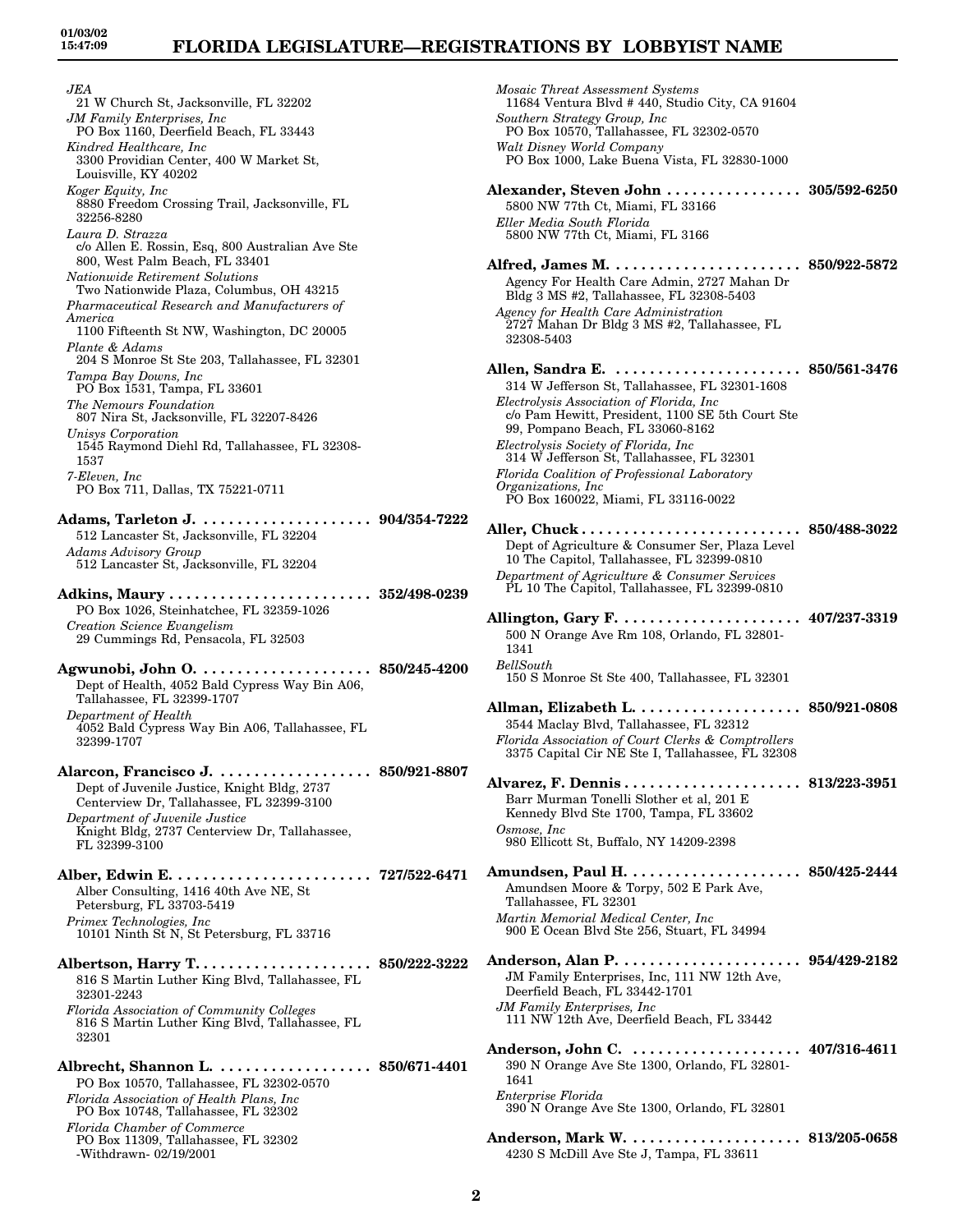*Alfred B. Roberts* 3936 Central Ave, St Petersburg, FL 33711 *Alice Berdat/Mary Beth Wiggers* PO Box 1191, St Petersburg, FL 33731-1191 *Consortium of Florida Education Foundations* PO Box 9069, Bradenton, FL 34206 *Florida Holocaust Museum* 55 Fifth St S, St Petersburg, FL 33701 *Florida Humanities Council, Inc* 599 Second St S, St Petersburg, FL 33701-5005 *Florida Medical Association* 113 E College Ave, Tallahassee, FL 32301 *Julian Scott Eller* 4230 S McDill Ave Ste 7, Tampa, FL 33611 *South College* 1760 N Congress Ave, West Palm Beach, FL 33409-5178 *State Board of Community Colleges* 325 W Gaines St Ste 1314, Tallahassee, FL 32399-0400 **Andraza, Gary A. . . . . . . . . . . . . . . . . . . . . . . 850/425-6364** 101 N Monroe St Ste 700, Tallahassee, FL 32301 *AT&T* 101 N Monroe St Ste 700, Tallahassee, FL 32301 **Andrews, Katherine D. . . . . . . . . . . . . . . . . . 850/222-0199** 625 N Adams St, Tallahassee, FL 32301-1113 *The Nature Conservancy* 222 S Westmonte Ste 300, Altamonte Springs, FL 32714-4269 **Angelo, Mary Jane . . . . . . . . . . . . . . . . . . . . 904/329-4838** PO Box 1429, Palatka, FL 32178-1429 *St. Johns River Water Management District* PO Box 1429, Palatka, FL 32178-1429 **Anthony, Clarence E. . . . . . . . . . . . . . . . . . . 561/996-3500** PO Box 23, South Bay, FL 33493 *AT&T* 101 N Monroe St Ste 700, Tallahassee, FL 32301 **Antista, James V. . . . . . . . . . . . . . . . . . . . . . 850/921-5461** Fla Fish & Wildlife Conserv Comm, 620 S Meridian St Bryant Bldg, Tallahassee, FL 32399- 1600 *Florida Fish and Wildlife Conservation Commission* Bryant Bldg, 620 S Meridian St, Tallahassee, FL 32399-1600 **Antonacci, Peter . . . . . . . . . . . . . . . . . . . . . . 850/577-9090** Gray Harris & Robinson PA, PO Box 11189, Tallahassee, FL 32301 *Accredited Surety & Casualty Company, Inc* 918 S Orange Ave, Orlando, FL 32806 -Withdrawn- 04/18/2001 *Seavin, Inc.* 19239 US Hwy 27 N, Clermont, FL 34711 -Withdrawn- 04/18/2001 **Appelson, Gary S . . . . . . . . . . . . . . . . . . . . . . 352/373-6441** 4424 NW 13th St Ste A1, Gainesville, FL 32609- 1879 *Caribbean Conservation Corporation* 4424 NW 13th St Ste 1A, Gainesville, FL 32609 **Appleby, Barry J. . . . . . . . . . . . . . . . . . . . . . 904/823-0200** PO Box 1008, St Augustine, FL 32085-1008 *Department of Military Affairs* PO Box 1008, St Augustine, FL 32085-1008

**Ard, Samual J. . . . . . . . . . . . . . . . . . . . . . . . . 850/577-6500** PO Box 1874, Tallahassee, FL 32302-1874

*AquaSolutions of Florida, LLC* 3145 S Shamrock, Tallahassee, FL 32308 *Florida Agricultural Aviation Association* 2720 Sneed Rd, Ft Pierce, FL 34945 *Florida Association of Private Mitigation Banks, Inc* 12800 Unversity Dr Ste 260, Ft Myers, FL 33907 *Florida Cattlemen's Association* PO Box 421929, Kissimmee, FL 34742-1929 *Florida East Coast Industries, Inc* PO Box 1048, St. Augustine, FL 32085-1048 *Florida Fertilizer & Agrichemical Association* PO Box 9326, Winter Haven, FL 33883 *GTCom* PO Box 220, Port St Joe, FL 32457 *Loewen Group International, Inc* 2101 NW 33rd St Ste A-700, Pompano Beach, FL 33069 *Mitigation Solutions, Inc* 6950 Philips Hwy Ste 6, Jacksonville, FL 32216 *The St. Joe Company* 1650 Prudential Dr Ste 400, Jacksonville, FL 32207 **Ardaman, A. Kurt . . . . . . . . . . . . . . . . . . . . . 407/425-2786** Fishback Dominick Bennett, et al, 170 E Washington St, Orlando, FL 32801 *Manheim Auctions, Inc* PO Box 105356, Atlanta, GA 30348 **Arduin, Donna . . . . . . . . . . . . . . . . . . . . . . . . 850/488-7810** Executive Office of the Governor, 1601 The Capitol, Tallahassee, FL 32399-0001 *Executive Office of the Governor* PL 05 The Capitol, Tallahassee, FL 32399-0001 **Arline, Terrell K. . . . . . . . . . . . . . . . . . . . . . . 850/222-6277** PO Box 5948, Tallahassee, FL 32314-5948 *1000 Friends of Florida* PO Box 5948, Tallahassee, FL 32314-5948 **Armstrong, Brian P. . . . . . . . . . . . . . . . . . . . 850/224-4070** Nabors Giblin & Nickerson PA, 1500 Mahan Dr Ste 200, Tallahassee, FL 32308 *Florida Governmental Utility Authority* 1500 Mahan Dr Ste 250, Tallahassee, FL 32308 *Hernando County Regulatory & Franchise Adm/ Property Mgt Dept* 20 N Main St Rm 461, Brooksville, FL 34601 *Nabors, Giblin & Nickerson, P.A.* 1500 Mahan Dr Ste 200, Tallahassee, FL 32308 **Armstrong, J. David, Jr. . . . . . . . . . . . . . . . . 850/488-1721** State Board of Community Colleges, Turlington Bldg Rm 1314, 325 W Gaines St, Tallahassee, FL 32399-0400 *State Board of Community Colleges* Turlington Bldg Rm 1314, 325 W Gaines St, Tallahassee, FL 32399-0400 **Arnold, J. Keith . . . . . . . . . . . . . . . . . . . . . . . 850/222-6333** 117 S Gadsden St, Tallahassee, FL 32301 *Arnold & Blair, L.C.* 117 S Gadsden St, Tallahassee, FL 32301 *Baker Community Hospital* 159 N Third St, MacClenny, FL 32063 *Broward Regional Health Planning Council* 915 Middle River Dr, Ft Lauderdale, FL 33304 *City of Fort Myers* PO Drawer 2217, Ft Myers, FL 33902 *Coalition for Immokalee Farm Workers* PO Box 603, Immokalee, FL 34143 *Family Health Centers of Southwest Florida, Inc* 1620 Medical Center Lane, Ste 211, Ft Myers, FL 33907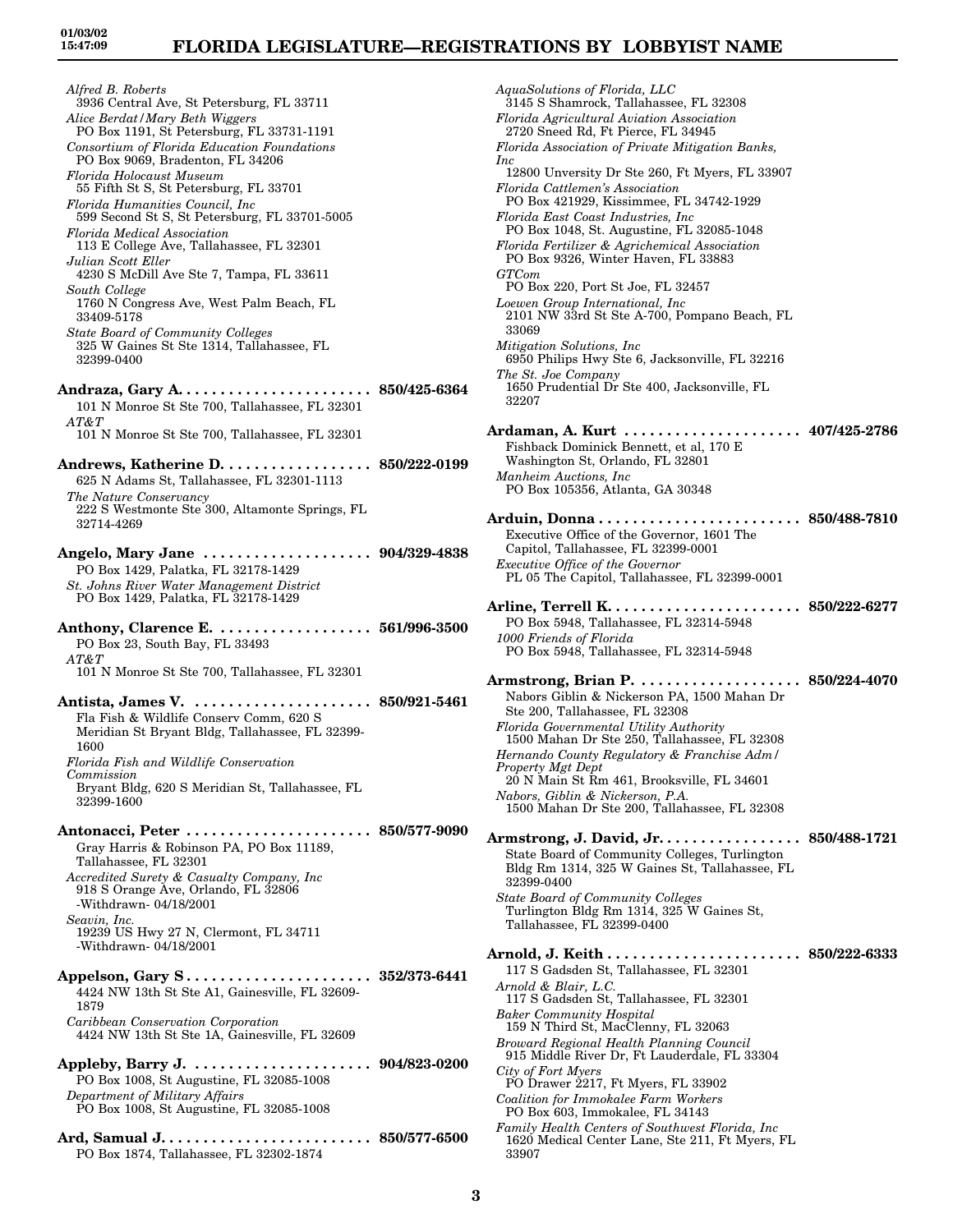*Florida Coalition for the Homeless, Inc* 1510 E Colonial Dr, Ste 203, Orlando, FL 23803 *Health Choice Network* 3900 NW 79th Ave, Ste 500, Miami, FL 33166 *Hope Hospice* 9470 Health Park Cir, Ft Myers, FL 33908 *International College* 2654 Tamiami Trail E, Naples, FL 34112 *Lee County* PO Box 398, Ft Myers, FL 33902 *Lee Memorial Health System* PO Box 2218, Ft Myers, FL 33902 *Mariner Properties Development, Inc* 12800 University Dr, Ste 260, Ft Myers, FL 33909-7 *Seacamp Association, Inc* 1300 Big Pine Ave, Big Pine Key, FL 33043 *South Florida Hospital and Healthcare Association* 6363 Taft St, Ste 200, Hollywood, FL 33024 **Arnold, Thomas W . . . . . . . . . . . . . . . . . . . . . 850/245-4149** Dept of Health Div of Adm, 4052 Bald Cypress Way Bin B00, Tallahassee, FL 32399-1728 *Department of Health* 2020 Capital Cir SE, Tallahassee, FL 32399-1700 **Arrington, Claude B. . . . . . . . . . . . . . . . . . . 850/488-9675** Div of Administrative Hearings, 1230 Apalachee Pky, Tallahassee, FL 32399-1550 *Division of Administrative Hearings* 1230 Apalachee Pky, Tallahassee, FL 32399-1550 **Arrington, Larry W. . . . . . . . . . . . . . . . . . . . 904/734-4088** 1010 Camphor Lane, Deland, FL 32720 *Act Corporation* 1220 Willis Ave, Daytona Beach, FL 32114 **Arrington, Marvin F. . . . . . . . . . . . . . . . . . . 850/222-6100** Foley & Lardner, 106 E College Ave Ste 900, Tallahassee, FL 32301 *Cherry Creek Properties, Inc* 2450 Hollywood Blvd Ste 504, Hollywood, FL 33020 *Convergys Corporation* 8000 Baymeadows Way, Jacksonville, FL 32256 *Enhanced Capital Partners, LLC* 5500 Prytania St Ste 136, New Orleans, LA 70115 *FCCI Insurance Group* 2601 Cattlemen Rd, Sarasota, FL 34232-6249 *Flight Training Alliance of Florida* St Pete-Clearwater Int'l Airport, 14609 Airport Pky Ste 209, Clearwater, FL 33762 *Florida Home Builders Association* 201 E Park Ave, Tallahassee, FL 32301 *Florida Workers' Compensation Joint Underwriting Association, Inc* 353 Interstate Blvd, Sarasota, FL 34240 *Hanger Orthopedic Group, Inc* 1203 E 66th St, Savannah, GA 31404 *PG&E National Energy Group* 7500 Old Georgetown Rd, Bethesda, MD 20814- 6161 *Sprint* 315 S Calhoun St Ste 500, Tallahassee, FL 32301 *Vision Care, Inc* 1511 N Westshore Blvd Ste 11000, Tampa, FL 33607 -Withdrawn- 08/10/2001 *VMS, Inc* 1510 E Parham Rd, Richmond, VA 23228 **Arrington, Patrick W. . . . . . . . . . . . . . . . . . . 850/410-0741** Agency for Health Care Admin, 2727 Mahan Dr

Mail Stop # 2, Tallahassee, FL 32308 *Agency for Health Care Administration* 2727 Mahan Dr, Tallahassee, FL 32308

**Arrizurieta, Jorge . . . . . . . . . . . . . . . . . . . . . 954/627-5013** 450 E Las Olas Ste 1500, Ft Lauderdale, FL 33301-2227 *ANC Rental Corporation* 200 S Andrews Ave 9th Floor, Ft Lauderdale, FL 33301 *AutoNation, Inc* 450 E Las Olas Blvd Ste 1500, Ft Lauderdale, FL 33301 *Decoma Ltd* 450 E Las Olas Blvd Ste 1500, Ft Lauderdale, FL 33301 -Withdrawn- 07/18/2001 *Florida Panthers Hockey Club, Inc* 450 E Las Olas Blvd Ste 1500, Ft Lauderdale, FL 33301 -Withdrawn- 07/18/2001 *Huizenga Holdings, Inc* 450 E Las Olas Blvd Ste 1500, Ft Lauderdale, FL 33301 *Miami Dolphins, Ltd* 450 E Las Olas Blvd Ste 1500, Ft Lauderdale, FL 33301 *Pro Player Stadium* 450 E Las Olas Blvd Ste 1500, Ft Lauderdale, FL 33301 **Ashburn, Robert C. . . . . . . . . . . . . . . . . . . . . 850/576-6969** 1009 San Luis Rd, Tallahassee, FL 32304 *Brandon Regional Hospital* 119 Oakfield Dr, Brandon, FL 33511 *CyberCare Technologies* 2500 Quantum Lakes Dr, Boynton Beach, FL 33426 *Fawcett Memorial Hospital* PO Box 4028, Port Charlotte, FL 33949-4028 -Withdrawn- 08/23/2001 *Florida Emergency Medicine Foundation* 3717 S Conway Rd, Orlando, FL 32812 *Health Central* PO Box 614007, Orlando, FL 32861-4007 *Holy Cross Hospital* 4725 N Federal Hwy, Ft Lauderdale, FL 33308 *Matria Healthcare, Inc* 170 Parkway Place, Marietta, GA 30067 *Mentor* 11900 Biscayne Blvd Ste 509, Miami, FL 33181 *Orlando Regional Healthcare System* 1414 Kuhl Ave, Orlando, FL 32806-2093 *Ravine Rx* 2801 Ponce De Leon Blvd Ste 1060, Coral Gables, FL 33134 -Withdrawn- 08/23/2001 *Regional Medical Center at Bayonet Point* 14000 Fivay Rd, Hudson, FL 34667 -Withdrawn-08/23/2001 *Sacred Heart Health System* 5151 N Ninth Ave, PO Box 2700, Pensacola, FL 32513-2700 *SAIC* 1710 Goodridge Dr M/S T3-7-1, McLean, VA 22102 *The Brown Schools of Florida* 3325 Hollywood Blvd Ste 300, Hollywood, FL 33021 *Villages of Lake Sumter, Inc* 1100 Main Street, The Villages, FL 32159-7732 *Wackenhut Corrections Corporation* 4200 Wackenhut Dr, Palm Beach Gardens, FL 33410 *Wuesthoff Health Systems* 110 Longwood Ave, PO Box 565002, Rockledge, FL 32856-5002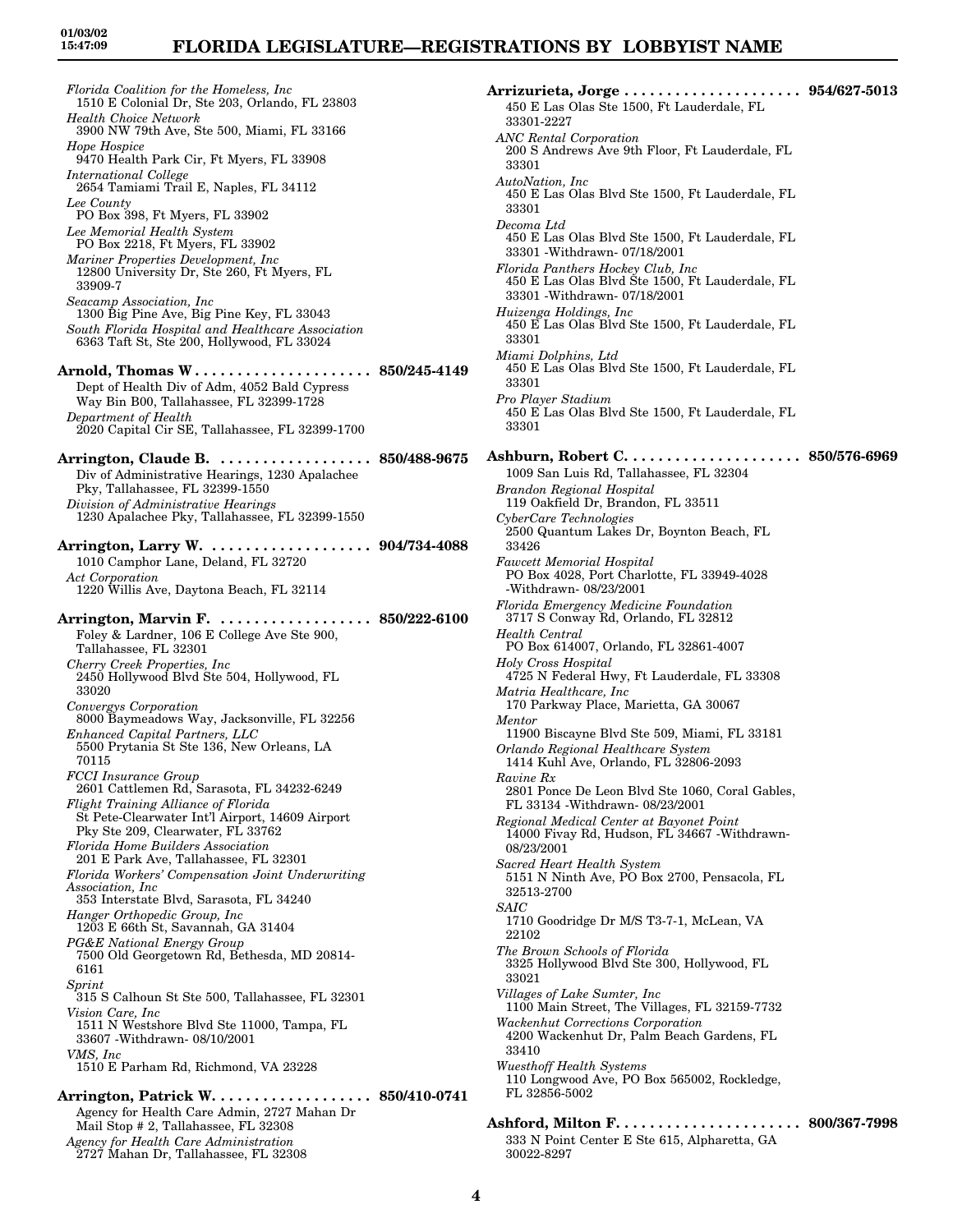*Philip Morris Inc. by its service corporation Philip Morris Management* 333 N Point Center E Ste 615, Alpharetta, GA 30022 **Ashley, Edward B. . . . . . . . . . . . . . . . . . . . . . 850/681-8700** 215 S Monroe St Ste 800 A, Tallahassee, FL 32301-1858 *Wine & Spirits Distributors of Florida* 215 S Monroe St Ste 800A, Tallahassee, FL 32301 **Ashley, Scott T. . . . . . . . . . . . . . . . . . . . . . . . 850/681-8700** 215 S Monroe St Ste 800 A, Tallahassee, FL 32301-1858 *Wine & Spirits Distributors of Florida* 215 S Monroe St Ste 800A, Tallahassee, FL 32301-1858 **Asmar, John F. . . . . . . . . . . . . . . . . . . . . . . . 727/421-7921** 7033 Trysail Cir, Tampa, FL 33607 *International Union of Police Associations of Florida* 1421 Prince St Ste 400, Alexandra, VA 22314- 3805 **Asztalos, Robert P. . . . . . . . . . . . . . . . . . . . . 850/224-3907** Florida Health Care Association, PO Box 1459, Tallahassee, FL 32302-2075 *Florida Health Care Association* PO Box 1459, Tallahassee, FL 32302-2075 **Atkins, Laura L. . . . . . . . . . . . . . . . . . . . . . . 305/573-6665** 3050 Biscayne Blvd Ste 900, Miami, FL 33137- 4143 *Foster Care Review, Inc* 3050 Biscayne Blvd Ste 900, Miami, FL 33137 **Atkinson-Hazelton, Geralyn M. . . . . . . . . . . 850/487-2685** Unemployment Appeals Commission, 2671 Executive Ctr Cir W Ste 300, Tallahassee, FL 32399-0681 *Unemployment Appeals Commission* 2671 Executive Center Cir W, Tallahassee, FL 32399-0681 **Atkinson, Timothy P. . . . . . . . . . . . . . . . . . . 850/521-0700** Oertel Hoffman Fernandez & Cole PA, PO Box 1110, Tallahassee, FL 32302-1110 *American Promotional Events, Inc* PO Box 1318, Florence, AL 35631 *City of Cocoa* 603 Brevard Ave, Cocoa, FL 32922 *Osceola County Board of County Commissioners* 17 S Vernon Ave, Kissimmee, FL 34741-5488 **Auger, Barbara Doolittle . . . . . . . . . . . . . . . 850/224-7800** PO Box 471, Tallahassee, FL 32302 *Department of Management Services* 4050 Esplanade Way, Tallahassee, FL 32399- 0950 -Withdrawn- 11/02/2001 *MEVATEC Corporation* 1525 Perimeter Pkway Ste 500, Huntsville, AL 35806 **Austin, Curtis C. . . . . . . . . . . . . . . . . . . . . . . 850/921-1119** 325 John Knox Rd Bldg 200, Tallahassee, FL 32303 *Workforce Florida, Inc* 325 John Knox Rd Bldg 200, Tallahassee, FL 32303 **Austin, Michelle M. . . . . . . . . . . . . . . . . . . . . 850/488-7228** Agency for Workforce Innovation, Atkins Bldg Ste 330, 1320 Executive Center Dr, Tallahassee, FL 32399-2250

*Agency for WorkForce Innovation* Atkins Bldg Ste 300, 1320 Executive Center Dr, Tallahassee, FL 32399-2250 **Awad, John M. . . . . . . . . . . . . . . . . . . . . . . . . 850/488-0567** Dept of Children and Families, 2639 N Monroe St Ste 100A, Tallahassee, FL 32399-2949 *Department of Children and Families* 2639 N Monroe St Ste 100A, Tallahassee, FL 32399-2949 **Ayres, Nelle H. . . . . . . . . . . . . . . . . . . . . . . . . 321/951-8383** 545 Conifer St, Melbourne, FL 32904 *Michael Kahn, Esq* 482 N Harbor City Blvd, Melbourne, FL 32953 **Baccash, George . . . . . . . . . . . . . . . . . . . . . . 909/389-3131** 1476 Avondale Ave, Jacksonville, FL 32205 *AAA Auto Club South* 1515 N Westshore Blvd, Tampa, FL 33607 **Backman, Carl A. . . . . . . . . . . . . . . . . . . . . . 850/201-7180** Board of Regents, 325 W Gaines St Ste 1548, Tallahassee, FL 32399-1950 *State University System* 325 W Gaines St, Tallahassee, FL 32399-1950 **Bacot, Brett R. . . . . . . . . . . . . . . . . . . . . . . . . 850/222-6333** 117 S Gadsden St, Tallahassee, FL 32301 *Arnold & Blair, L.C.* 117 S Gadsden St, Tallahassee, FL 32301 **Bacot, Lisa M. . . . . . . . . . . . . . . . . . . . . . . . . 850/410-5700** Transportation Disadvantaged Com, 605 Suwannee St MS-49, Tallahassee, FL 32399-0450 *Commission for the Transportation Disadvantaged* 605 Suwannee St MS-49, Tallahassee, FL 32399- 0450 **Badland, Patricia A. . . . . . . . . . . . . . . . . . . . 850/487-1414** Office of State Courts Admin, Supreme Court Bldg, 500 S Duval St, Tallahassee, FL 32399- 1900 *State Courts System* Supreme Court of Florida, 500 S Duval St, Tallahassee, FL 32399-1900 **Baer, Frances . . . . . . . . . . . . . . . . . . . . . . . . 407/636-3323** 1007 S Florida Ave, Rockledge, FL 32955-2143 *Florida Education Association* 118 N Monroe St, Tallahassee, FL 32399 **Baez, Braulio L. . . . . . . . . . . . . . . . . . . . . . . . 850/413-6042** Public Service Commission, 2540 Shumard Oak Blvd, Tallahassee, FL 32399 *Public Service Commission* 2540 Shumard Oak Blvd, Tallahassee, FL 32399 **Baggett, Fred W. . . . . . . . . . . . . . . . . . . . . . . 850/222-6891** Greenberg Traurig PA, 101 E College Ave, Tallahassee, FL 32301-7703 *Boca Raton Community Hospital* 800 Meadows Rd, Boca Raton, FL 33486 *Deloitte Consulting* Two Tower Center Blvd, East Brunswick, NJ 08816 -Withdrawn- 11/26/2001 *DuPont Company* North Bldg Ste 325, 601 Pennsylvania Ave NW, Washington, DC 20004 *Florida Association of Court Clerks & Comptrollers* 1530 Metropolitan Blvd, Tallahassee, FL 32308 *Florida Association of Homes for the Aging* 1812 Riggins Rd, Tallahassee, FL 32308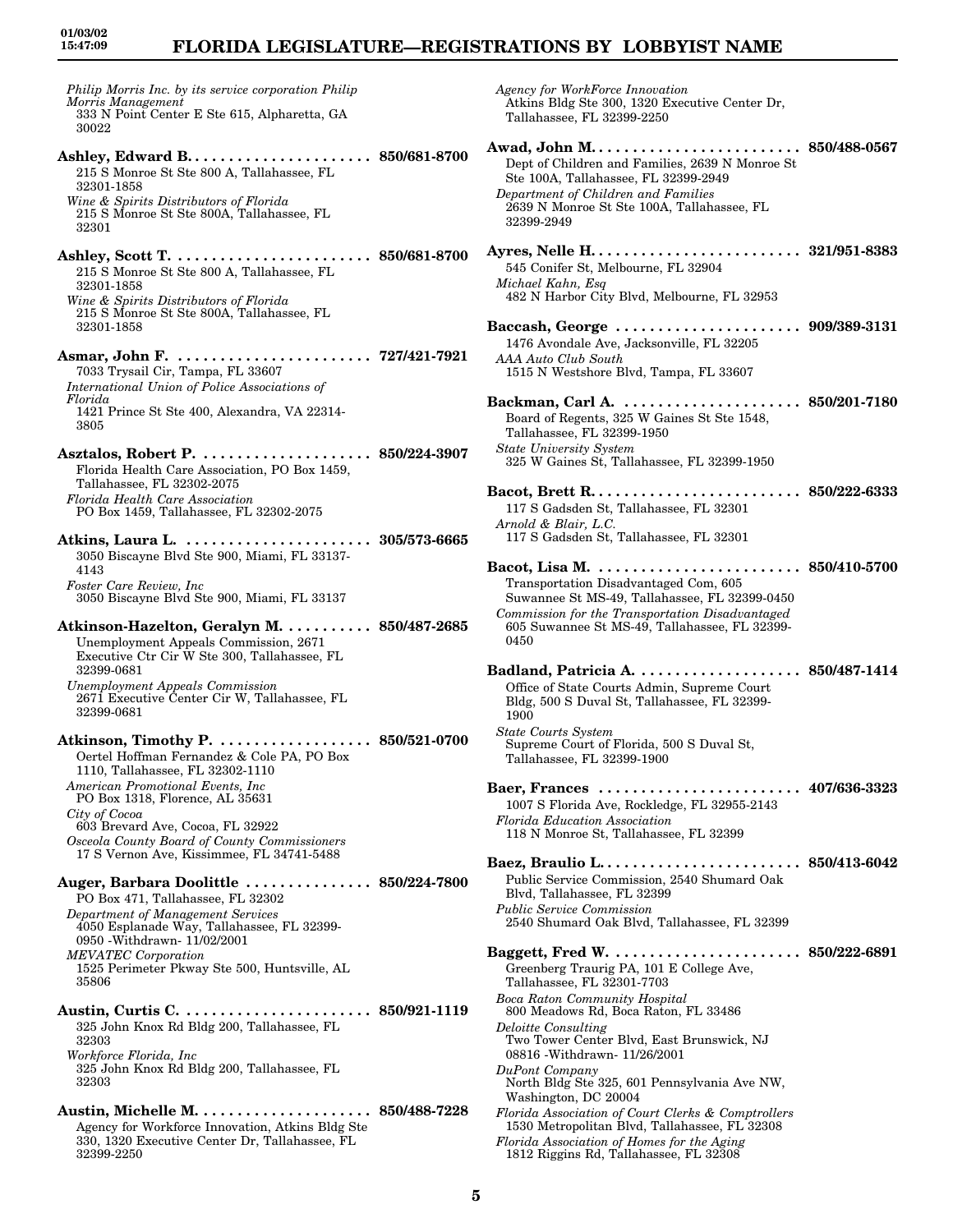# **FLORIDA LEGISLATURE—REGISTRATIONS BY LOBBYIST NAME**

*Florida Medical Association*

*Florida Dental Hygiene Association* 11592 First St, Palm Beach Gardens, FL 33410 *HP Bulmer North America* 8 Pleasant St Unit D, South Natick, MA 01760 *Lincoln National Life Insurance Company* 1300 S Clinton St, Ft Wayne, IN 46802 *Millenium Partners* 1995 Broadway 3rd Floor, New York, NY 10023 *Netgov.Com* PO Box 22650, Philadelphia, PA 19110-2650 *Physicians Healthcare Plans, Inc* 2333 Ponce de Leon Blvd Ste 303, Coral Gables, FL 33134 *United HealthCare of Florida, Inc* 75 Valencia Ave, Coral Gables, FL 33134 *Zurich Reinsurance (North America)* 1 Chase Manhattan Plaza 43rd Floor, New York, NY 10005 **Bahnsen, Lynn . . . . . . . . . . . . . . . . . . . . . . . 706/353-4434** 1440 Olympic Dr, Athens, GA 30601-1645 *Johnson & Johnson* One Johnson & Johnson Plaza, New Brunswick, NJ 08933 **Bahrami, Kimberly . . . . . . . . . . . . . . . . . . . . 850/410-4777** State Technology Office, 501 S Calhoun St, Tallahassee, FL 32399-0001 *State Technology Office* 501 S Calhoun St, Tallahassee, FL 32399-0001 **Baiardi, James T. . . . . . . . . . . . . . . . . . . . . . 850/222-3329** c/o Florida Police Benevolent Assn, 300 E Brevard St, Tallahassee, FL 32301-1218 *Florida Police Benevolent Association, Inc* 300 E Brevard St, Tallahassee, FL 32301 **Bailey, George T. . . . . . . . . . . . . . . . . . . . . . . 850/932-4648** 1108 Willowood Cr, Gulf Breeze, FL 32561 *Pensacola Association of Realtors* 420 S Alcaniz St, Pensacola, FL 32501-6015 **Baird, Dana C. . . . . . . . . . . . . . . . . . . . . . . . . 850/488-7082** Fla Commission on Human Relations, 325 John Knox Rd Ste 240 Bldg F, Tallahassee, FL 32303- 4149 *Florida Commission on Human Relations* 325 John Knox Rd Ste 240 Bldg F, Tallahassee, FL 32303-4149 **Baker, Amy J. . . . . . . . . . . . . . . . . . . . . . . . . 850/488-7852** Dept of Children and Families, Office of Administrative Services, 1817 Winewood Blvd Bldg 1 Rm 107, Tallahassee, FL 32399-0700 *Department of Children and Families* 1317 Winewood Blvd, Tallahassee, FL 32399-0700 **Bakewell, Kevin W. . . . . . . . . . . . . . . . . . . . . 813/289-5057** PO Box 31087, Tampa, FL 33631-3087 *AAA Auto Club South* PO Box 31087, Tampa, FL 33631 **Baldwin, Annelie Nystrand . . . . . . . . . . . . . 850/413-1010** 1801 Hermitage Blvd # 626, Tallahassee, FL 32308 *Florida Prepaid College Program* 1801 Hermitage Blvd Ste 210, Tallahassee, FL 32308 -Withdrawn- 11/05/2001 *State Board of Administration* 1801 Hermitage Blvd, Tallahassee, FL 32308 **Balido, Albert . . . . . . . . . . . . . . . . . . . . . . . . 850/224-9403** 218 S Monroe St, Tallahassee, FL 32301 *Academy of Florida Trial Lawyers* 218 S Monroe St, Tallahassee, FL 32301

1501 NW N River Dr, Miami, FL 33125 -Withdrawn- 02/12/2001 **Ball, Carlton A. . . . . . . . . . . . . . . . . . . . . . . . 813/483-2536** 201 N Franklin St FLTC0010, Tampa, FL 33602- 0110 *Verizon* PO Box 110 FLTC 0840, Tampa, FL 33601-0110 **Ball, Peggy . . . . . . . . . . . . . . . . . . . . . . . . . . . 850/410-4306** Dept of Corrections, 2601 Blair Stone Rd, Tallahassee, FL 32399-2500 *Department of Corrections* 2601 Blair Stone Rd, Tallahassee, FL 32399-2500 **Ballard, Brian D. . . . . . . . . . . . . . . . . . . . . . . 850/577-0444** 403 E Park Ave, Tallahassee, FL 32301-1515 *Advanced Data Systems, Inc* 2868 Remington Green Cir, Tallahassee, FL 32308 *Advanced Drainage Systems, Inc* 600 E Landstreet Rd, Orlando, FL 32824 *Anesthesiology Associates of Tallahassee, PA* 2173A Centerville Place, Tallahassee, FL 32308 *Association of Florida Greyhound Tracks* 106 E College Ave, Tallahassee, FL 32301 -Withdrawn- 01/23/2001 *AT&T* 106 E College Ave Ste 1400, Tallahassee, FL 32301 -Withdrawn- 03/21/2001 *Barr Laboratories, Inc* 400 N Capital St NW Ste 585, Washington, DC 20001 *Bee Line Monorail System, Inc* 1360 S Ocean Blvd, Pompano Beach, FL 33062 -Withdrawn- 02/27/2001 *Bethesda Healthcare System* 2815 S Seacrest Blvd, Boynton Beach, FL 33435 *BP Corporation* 1 West Tenn Ave Ste 901, Towson, MD 21204 *C.A.U. Cedars, Inc* 319 Clematis St Ste 409, West Palm Beach, FL 33401 *C.A.U. Eagles Pointe, Inc* 319 Clematis St Ste 409, West Palm Beach, FL 33401 *C/HP Cove, Inc* 319 Clematis St Ste 409, West Palm Beach, FL 33401 *City of Boca Raton* 201 W Palmetto Park Rd, Boca Raton, FL 33432 *City of Boynton Beach* 100 E Boynton Beach Blvd, Boynton Beach, FL 33435 *City of Pembroke Pines* 10100 Pines Blvd, Pembroke Pines, FL 33026 *City of West Palm Beach* PO Box 3366, West Palm Beach, FL 33402 -Withdrawn- 08/16/2001 *ComNet Development* 2501 CNG Tower, 625 Liberty Tower, Pittsburg, PA 15222 *ComNet Ericsson Critical Radio Systems, Inc* 3315 Old Forest Rd, Lynchburg, VA 24501 *Consultec* 2308 Killearn Center Blvd Ste 100, Tallahassee, FL 32308-3574 *Cornerstone Group Development Corporation* 2121 Ponce de Leon Blvd, Penthouse II, Coral Gables, FL 33134 *Covansys* 9385 N 56th St Ste 300, Temple Terrace, FL 33617 *Creative Outdoor Advertising* 1238 The Pointe Dr, West Palm Beach, FL 33409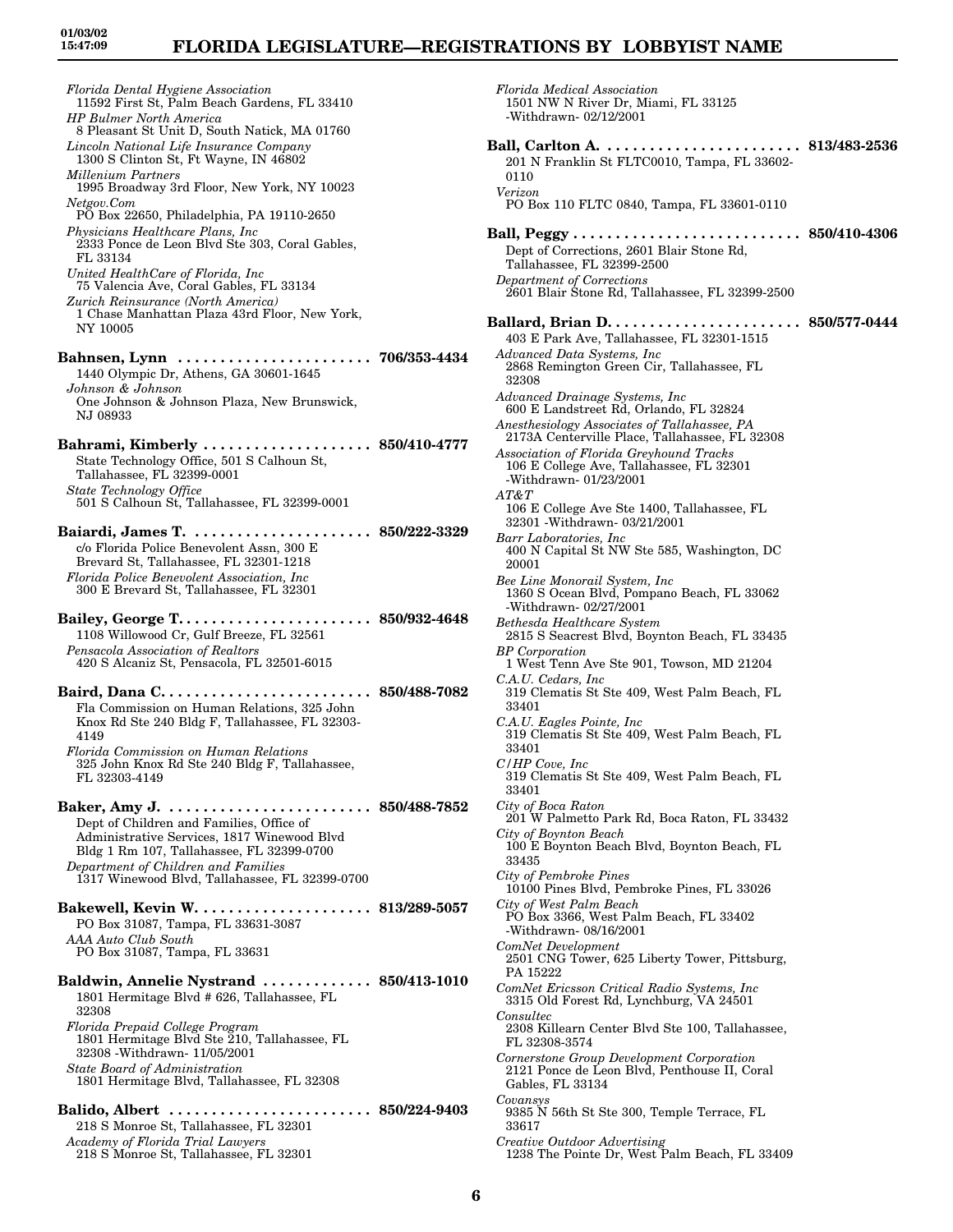*eGovNet.com* 3948 Townsfair Way Ste 200, Columbus, OH 43219 *Enhanced Investment Technologies, Inc* 2401 PGA Blvd Ste 200, Palm Beach, FL 33410 *FirstGroup America, Inc* 705 Central Ave Ste 500, Cincinnati, OH 45202- 5755 *Florida Alliance for Assistive Services and Technology, Inc* 1020 E Lafayette St, Tallahassee, FL 32301-4546 *Florida Association of Speech-Language Pathologists and Audiologists* PO Box 150127, Altamonte Springs, FL 32715- 0127 *Florida Beer Wholesalers Association* 230 S Adams St Ste 300, Tallahassee, FL 32301 *Florida Community Services Corp.* 70 Logan Lane, Santa Rosa Beach, FL 32459 *Florida Credit Union League, Inc* Post Office Box 3108, Tallahassee, FL 32315 *Florida Marlins Baseball Club, L.L.C.* 2267 NW 19th St, Miami, FL 33056 *Florida OB-GYN Society* 335 Beard St, Tallahassee, FL 32303 *Florida Outdoor Advertising Association* 200 W College Ave Ste 224, Tallahassee, FL 32301 *Florida Power & Light Company* 215 S Monroe St Ste 810, Tallahassee, FL 32301 *Florida Professional Firefighters* 345 W Madison St, Tallahassee, FL 32301-1625 *Florida Society of Pathologists* PO Box 413029, Naples, FL 33941-3029 *Florida 2012* 501 E Kennedy Blvd Ste 175, Tampa, FL 33602 *Floridians for School Choice Legislation* 1000 Brickell Ave Ste 900, Miami, FL 33131 *Fraternal Order of Police* PO Box 1349, Tallahassee, FL 32302 -Withdrawn-08/14/2001 *GreatLodge.Com, Inc* PO Box 4375, Jackson, WY 83001 *GTECH Corporation* 55 Technology Way, West Greenwich, RI 02817 *Helm vs Martin County* Kramer Ali Fleck Carothers et al, 6650 W Indiantown Rd Ste 200, Jupiter, FL 33458 *Honda North America, Inc* 955 L'Enfant Plaza SW Ste 5300, Washington, DC 20024 *Housing Trust Group of Florida LLC* 3225 Aviation Ave Ste 700, Coconut Grove, FL 33133 *Intuition, Inc* 6420 Southpoint Pky, Jacksonville, FL 32216 *Investment Corporation of Palm Beach* 111 N Congress Ave, West Palm Beach, FL 33409 *Irvington Corporation* 1360 S Ocean Blvd, Pompano Beach, FL 33062 -Withdrawn- 04/24/2001 *M/A-Com, Inc* 3901 Derry St, Harrisburg, PA 17111 *Madison County* PO Box 539, Madison, FL 32341 -Withdrawn- 10/ 22/2001 *Mangonia Residence I, Ltd* 319 Clematis St Ste 409, West Palm Beach, FL 33401 *Martin County* 2401 SE Monterey Rd, Stuart, FL 34996 *Martin Memorial Medical Center, Inc* PO Box 9010, Stuart, FL 34995 *Montgomery Watson Harza* 370 Interlocken Blvd Ste 300, Broomfield, CO 80021

*New York Yankees* 1 Steinbrenner Dr, Tampa, FL 33614 *Nova Southeastern University* 3301 College Ave, Ft Lauderdale, FL 33314 *Oracle Corporation* 2502 Rocky Point Dr Ste 600, Tampa, FL 33607 *Oral Health Services, Inc* 5775 Blue Lagoon Dr, Miami, FL 33126 *Paramount Stations Group of Miami, Inc* 16550 NW 52nd Ave, Miami, FL 33014 -Withdrawn- 06/12/2001 *Port of Palm Beach* PO Box 9935, Riviera Beach, FL 33419 *Porter Novelli* 1120 Connecticut Ave NW, Washington, DC 20036-3902 *Project Achieve, Inc* 250 Fourth St, San Francisco, CA 94103 *Raymond James* 880 Carillon Pky, St Petersburg, FL 33733-2749 *Salomon Smith Barney, Inc* 777 S Flagler Ave Ste 810 E, West Palm Beach, FL 33410 *Senior Networks* 7500 NW 25th St Unit 2, Miami, FL 33122 *Siemens* 10860 Gold Center Dr Ste 100, Rancho Cordova, CA 95670 *Smith, Ballard and Logan, P.A.* 403 E Park Ave, Tallahassee, FL 32301 *Southeast Health, Racquet and Sports Club Association* 14499 N Dale Mabry Hwy Ste 270, Tampa, FL 33618 *Sun Microsystems Computer Company* 1300 Executive Center Dr Ste 309, Tallahassee, FL 32301 *The Alliance for Quality Nursing Home Care* 1 Beacon St 11th Floor, Boston, MA 02018 *The Church Pension Fund* 445 Fifth Ave, New York, NY 10016 *The Everglades Trust* PO Box 1915, Islamorada, FL 33036-1915 *The Prudential* 841 Prudential Dr 9th Floor, Jacksonville, FL 32207 *Trophy Lake L.C.* 440 Capital Cir NW, Tallahassee, FL 32304 *Vision Care, Inc* 5775 Blue Lagoon Dr Ste 400, Miami, FL 33126 *Wexford Health Sources* 381 Mansfield Ave Ste 205, Pittsburgh, PA 15220 *WRS Infrastructure & Environment, Inc* 221 Hobbs St Ste 108, Tampa, FL 33619 **Bane, Mary A. . . . . . . . . . . . . . . . . . . . . . . . . 850/413-6068** Public Service Commission, 2540 Shumard Oak Blvd, Tallahassee, FL 32399-0850 *Public Service Commission* 2540 Shumard Oak Blvd, Tallahassee, FL 32399- 0850 **Bankhead, William G. . . . . . . . . . . . . . . . . . . 850/413-7313** Dept of Juvenile Justice, Knight Bldg, 2737 Centerview Dr, Tallahassee, FL 32399-3100 *Department of Juvenile Justice* 2737 Centerview Dr Knight Bldg, Tallahassee, FL 32399-3100 **Barbera, Dominick F. . . . . . . . . . . . . . . . . . . 954/434-3850** 345 W Madison St, Tallahassee, FL 32301-1625 *Florida Professional Firefighters* 345 W Madison St, Tallahassee, FL 32301-1625 **Bare, Charles L. . . . . . . . . . . . . . . . . . . . . . . 850/474-2986** University of West Florida, President's Office, 11000 University Pky, Pensacola, FL 32514-5750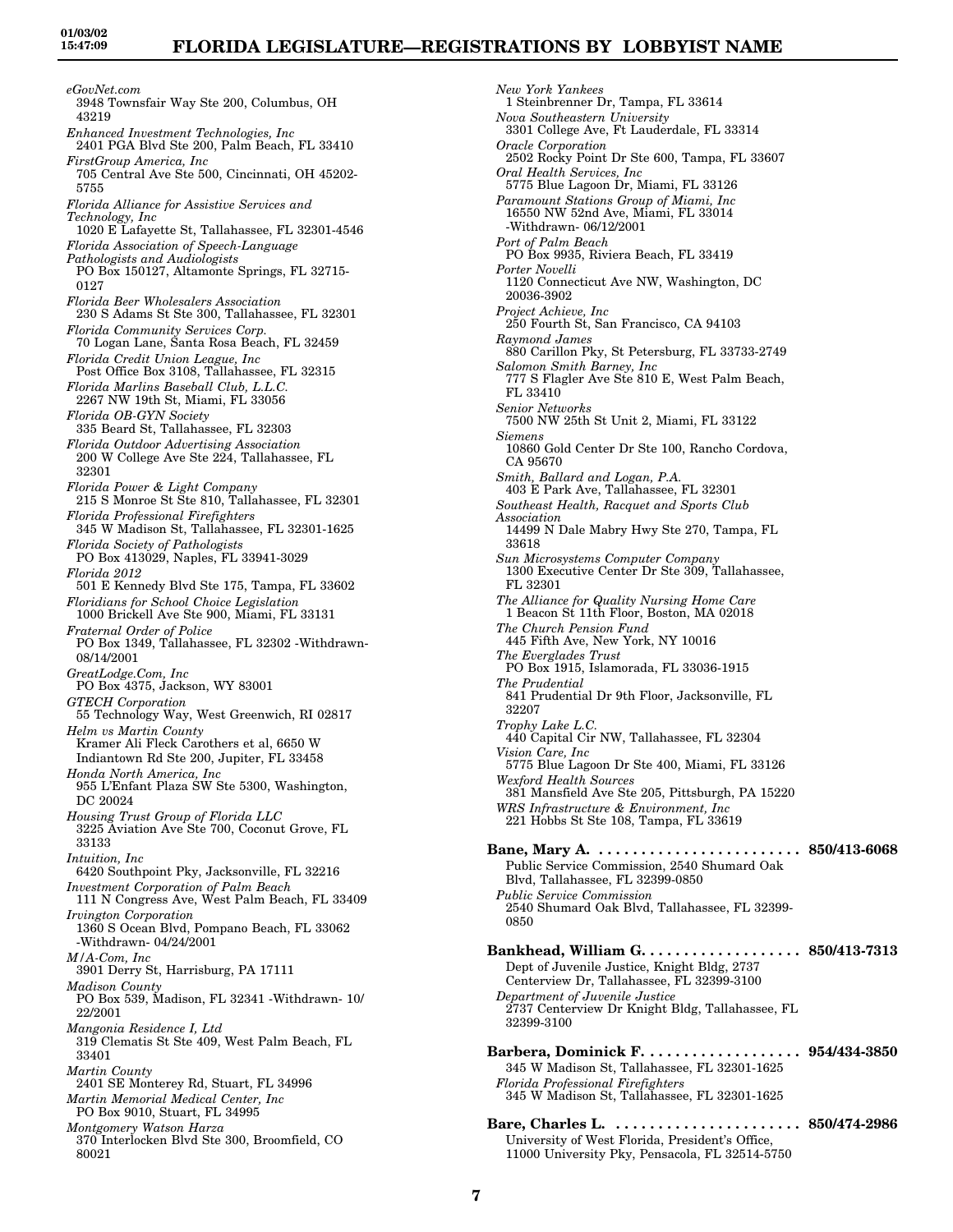*State University System* 325 W Gaines St, Tallahassee, FL 32399 **Barker, Dorene P. . . . . . . . . . . . . . . . . . . . . . 850/385-7900** 2121 Delta Blvd, Tallahassee, FL 32303-4221 *Florida Legal Services, Inc* 2121 Delta Blvd, Tallahassee, FL 32303 **Barker, Jeffrey H. . . . . . . . . . . . . . . . . . . . . . 904/681-0715** 320 Johnston St, Tallahassee, FL 32303-6214 *Florida Life Care Residents Association* 1530 Metropolitan Blvd, Tallahassee, FL 32308 **Barner, Charles E. . . . . . . . . . . . . . . . . . . . . 850/656-9298** 1020 E Lafayette St Ste 105, Tallahassee, FL 32301-4546 *Associated Licensed Professions of Florida, Inc* 1020 E Lafayette St Ste 105, Tallahassee, FL 32301 *Core Technology Group, Inc* 1020 E Lafayette St Ste 105, Tallahassee, FL 32301 *Florida Association of Code Enforcement, Inc* 1020 E Lafayette St Ste 105, Tallahassee, FL 32301 *Florida Association of Licensed Investigators* 1020 E Lafayette St Ste 105, Tallahassee, FL 32301 *National Registry of Food Safety Professionals* 1020 E Lafayette St # 105, Tallahassee, FL 32301 *Professional Testing, Inc* 1020 E Lafayette St Ste 105, Tallahassee, FL 32301 *The Florida Alliance of Certified Asset Recovery Specialists, P.A.* 1020 E Lafayette St Ste 105, Tallahassee, FL 32301 **Barnett, Martha W. . . . . . . . . . . . . . . . . . . . . 850/224-7000** Holland & Knight LLP, PO Drawer 810, Tallahassee, FL 32302-0810 *IBM Corporation* 1301 K St NW Ste 1100, Washington, DC 20005 *Mayo Clinic* 4500 San Pablo Rd, Jacksonville, FL 32224 *Microsoft Corporation* 21 Dupont Cir NW Ste 510, Washington, DC 20036 *Pepsi-Cola Company* 700 Anderson Hill Rd, Purchase, NY 10577 *Sarasota County* 1660 Ringling Blvd, Sarasota, FL 34235 *Tropicana Products, Inc* PO Box 338, Bradenton, FL 34206 **Barnette, Faye L. . . . . . . . . . . . . . . . . . . . . . 850/671-4445** 1020 E Lafayette St Ste 102, Tallahassee, FL 32301-4546 *NAMI Florida, Inc* 1020 E Lafayette St Ste 102, Tallahassee, FL 32301 **Barnhill, Kim E. . . . . . . . . . . . . . . . . . . . . . . 850/245-4246** Dept of Health, 2585 Merchant's Row Blvd, Tallahassee, FL 32399-1708 *Department of Health* 2585 Merchants Row Blvd, Tallahassee, FL 32399 **Barreto, Rodney . . . . . . . . . . . . . . . . . . . . . . 305/444-4648** 235 Catalonia Ave, Coral Gables, FL 33134 *American General Corporation* 14025 Riveredge Dr Ste 250, Tampa, FL 33637

**01/03/02 15:47:09**

*City of Marathon*

110909 Overseas Highway, Marathon, FL 33050

**Barrett, Georgie L. . . . . . . . . . . . . . . . . . . . . 850/224-7121** PO Box 750, Tallahassee, FL 32302-0750 *Florida Engineering Society* PO Box 750, Tallahassee, FL 32302-0750 -Withdrawn- 07/12/2001 **Barrett, William C. . . . . . . . . . . . . . . . . . . . . 407/957-3308** RHPA, 1100 N Main St, Kissimmee, FL 34741 *City of Palm Bay* 120 Malabar Rd SE, Palm Bay, FL 32907 *City of St. Cloud* 1300 Ninth St, St Cloud, FL 34769 *Teka Homes, Inc* PO Box 701323, St Cloud, FL 34770 **Barrow, Lynda K. . . . . . . . . . . . . . . . . . . . . . 813/245-6915** Cohn Cohn & Hendrix PA, 705 W Azeele St, Tampa, FL 33606 *Capital Collateral Regional Counsel - Northern Region* 1533-B S Monroe St, Tallahassee, FL 32301 *Florida Ports Council* 315 S Calhoun St Ste 712, Tallahassee, FL 32301 *Hispanic Business Initiative Fund* c/o Vanessa Cohn President, 1705 N Howard Ave, Tampa, FL 33607 **Barry, Thomas . . . . . . . . . . . . . . . . . . . . . . . . 850/414-5205** Dept of Transportation, 605 Suwannee St MS 57, Tallahassee, FL 32399-0450 *Department of Transportation* 605 Suwannee St, Tallahassee, FL 32399 **Barton, Colleen B. . . . . . . . . . . . . . . . . . . . . . 850/224-7494** 924 Hillcrest Court, Tallahassee, FL 32308-5020 *Marine Industries Association of Florida* PO Box 430746, Miami, FL 33243-0746 **Basham, Bonnie H. . . . . . . . . . . . . . . . . . . . . 850/561-6116** 133 Oak St # 15, Tallahassee, FL 32301-2662 *Florida Delegation for Gamebird Breeders, Inc* PO Box 90245, Lakeland, FL 33804-0245 *International Speedway Corporation* 1801 International Speedway Blvd, Daytona Beach, FL 32115 *National Association for Stock Car Auto Racing, Inc* 1801 International Speedway Blvd, Daytona Beach, FL 32115 *NCS Pearson* 4301 Wilson Blvd Ste 200, Arlington, VA 22203 *Standing Watch* 1147 Rainbow Dr, Naples, FL 34104 **Batchelor, Dick J. . . . . . . . . . . . . . . . . . . . . . 407/841-4311** 201 S Orange Ave Ste 960, Orlando, FL 32801- 3472 *American Resort Development Association* 201 S Orange Ave Ste 1017, Orlando, FL 32801 *Budget Rent-A-Car Corporation* 4225 Naperville Rd, Lisle, IL 60532-7502 *Florida Hospital Orlando* 601 E Rollins St, Orlando, FL 32803 *Orange County Public Schools* W Amelia Ave, Orange, FL 32801 *Osceola County Board of County Commissioners* 17 S Vernon Ave, Kissimmee, FL 34741 *Starwood Vacation Ownership* 8801 Vistana Center Dr, Orlando, FL 32821 **Batts, Michael E. . . . . . . . . . . . . . . . . . . . . . . 407/843-1681** 110 E Hillcrest St, Orlando, FL 32801-1210

*Graham, Cottrill, Jackson, Batts & Hostetter, P.A.* 110 E Hillcrest St, Orlando, FL 32801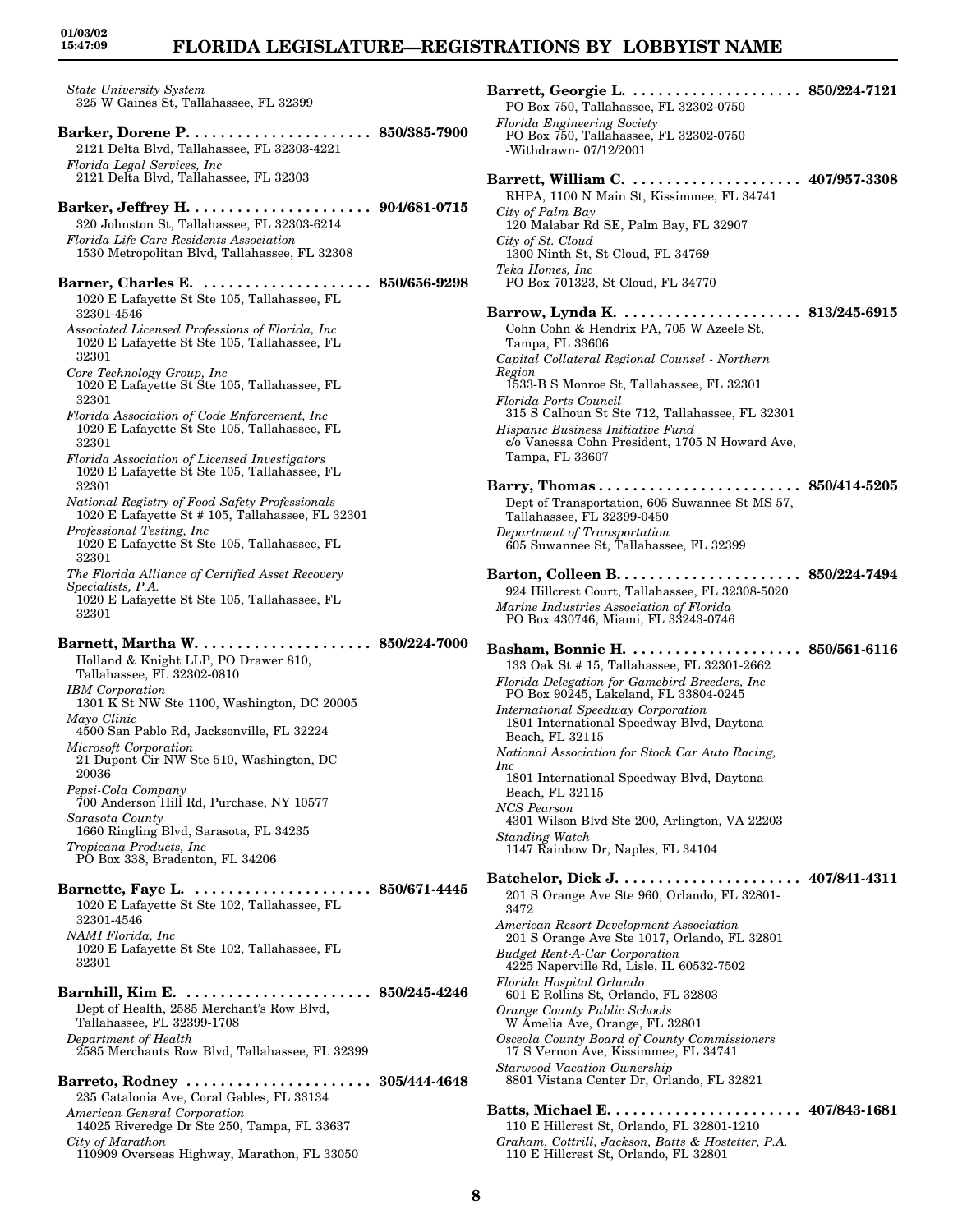# **FLORIDA LEGISLATURE—REGISTRATIONS BY LOBBYIST NAME**

**Baughman, Katherine A. . . . . . . . . . . . . . . . 850/222-7911 Bell, Donald L. . . . . . . . . . . . . . . . . . . . . . . . . 850/385-9568** The Trust for Public Land, 306 N Monroe St, Tallahassee, FL 32301-7622 *The Trust for Public Land* 306 N Monroe St, Tallahassee, FL 32301 **Bean, Patricia . . . . . . . . . . . . . . . . . . . . . . . . 813/276-8770** 601 E Kennedy Blvd 26th Floor, Tampa, FL 33602-4932 *Hillsborough County Board of County Commissioners* PO Box 1110, Tampa, FL 33601 **Beardslee, Donald R. . . . . . . . . . . . . . . . . . . 386/788-6887** PO Box 290068, Port Orange, FL 32129 *Coastal Collection, Inc* PO Box 290068, Port Orange, FL 32129 **Beardsley, Daniel P. . . . . . . . . . . . . . . . . . . . 703/358-9100** 1911 N Fort Myer Dr # 707, Arlington, VA 22209 *Infiltrator Systems, Inc* 6 Business Park Rd, Old Saybrook, CT 06475 **Bebber, Robert J. . . . . . . . . . . . . . . . . . . . . . 407/513-7276** PO Box 609400, Orlando, FL 32860-9400 *Orlando Regional Realtors Association* 1330 W Lee Rd, Orlando, FL 32810 **Beck, J. Thomas . . . . . . . . . . . . . . . . . . . . . . 850/922-1740** Dept of Community Affairs, 2555 Shumard Oak Blvd Ste 160, Tallahassee, FL 32399 *Department of Community Affairs* 2555 Shumard Oak Blvd, Tallahassee, FL 32399- 2100 -Withdrawn- 08/14/2001 **Beck, John H. . . . . . . . . . . . . . . . . . . . . . . . . 850/422-1011** 2846-A Remington Green Cir, Tallahassee, FL 32308 *Bonita Bay Properties, Inc* 3451 Bonita Bay Blvd Ste 202, Bonita Springs, FL 34134-4395 *Tampa-Hillsborough County Expressway Authority* 412 E Madison St Ste 800, Tampa, FL 33602 **Bedford, Robert L. . . . . . . . . . . . . . . . . . . . . 850/402-1919** 1910 Buford Blvd Ste 1, Tallahassee, FL 32308- 4443 *Community Education Partners* 293 Plus Park Blvd Ste 240, Nashville, TN 37217 *Florida Association of Science Teachers, Inc* 1797 Santa Barbara De, Dunedin, FL 34698 *Florida Council of Teachers of Mathematics* Mrs. Gerry Greer, 9521 NW 18 Dr, Plantation, FL 33322 *Florida Educational Technology Corporation* 1910 Buford Blvd Ste 1, Tallahassee, FL 32308 **Beenck, Tom . . . . . . . . . . . . . . . . . . . . . . . . . 850/488-4406** PO Box 13300, Tallahassee, FL 32317-3300 *State Board of Administration* PO Box 13300, Tallahassee, FL 32317-3300 **Beitsch, Leslie M. . . . . . . . . . . . . . . . . . . . . . 405/271-4200** Oklahoma State Dept of Health, 1000 NE 10th St, Oklahoma City, OK 73117-1299 *Department of Health* 1317 Winewood Blvd, Tallahassee, FL 32399-0700 -Withdrawn- 06/21/2001 **Bell, David A. . . . . . . . . . . . . . . . . . . . . . . . . . 813/281-7476**

6200 Courtney Campbell Causwy #700, Tampa, FL 33606-1489 *The Chubb Group of Insurance Companies*

6200 Courtney Campbell Causwy #700, Tampa, FL 33606-1489

1016 Shalimar Dr, Tallahassee, FL 32312-3019 *Paula Stuart* 222 W Comstock Ave Ste 221, Winter Park, FL 32789 -Withdrawn- 07/23/2001 **Bell, Douglas S. . . . . . . . . . . . . . . . . . . . . . . . 850/222-3533** Pennington Law Firm, PO Box 10095, Tallahassee, FL 32302-2095 *Act Corporation* 1220 Willis Ave, Daytona Beach, FL 32114 *American Pioneer Title Insurance Company* 493 E Semoran Blvd, Casselberry, FL 32707 *Avis, Inc* 900 Old Country Rd, Garden City, NJ 11530 *City of Daytona Beach* PO Box 2451, Daytona Beach, FL 32115 *City of Ormond Beach* PO Box 277, Ormond Beach, FL 32175-0277 *City of South Daytona* 1672 S Ridgewood Ave, South Daytona, FL 32119 *Coca-Cola Enterprises* PO Box 723040, Atlanta, GA 31139-0040 *Florida Alliance of the Boys & Girls Clubs* 1415 9th St W, Bradenton, FL 34205 *Florida Statutory Teaching Hospital Council* c/o J. Richard Gaintner, MD, 1600 SW Archer Rd, Gainesville, FL 32610 *Gilbert RV Insurance* PO Box 620517, Orlando, FL 32862 *Golden Rule Insurance Company* 7440 Woodland Dr, Indianapolis, IN 46278-1719 *Gulf Coast Jewish Family Services, Inc* 14041 ICOT Blvd, Clearwater, FL 33760 *Liberty Healthcare Corporation* 401 City Ave Ste 820, Bala Cynwyd, PA 19004 *McDonald's Corporation* One Kroc Dr, Oak Brook, IL 60521 *Palmer Chiropractic University System* 1000 Brady St, Davenport, IA 52803 *Pennington, Moore, Wilkinson, Bell & Dunbar, P.A.* PO Box 10095, Tallahassee, FL 32302-2095 *Progressive Insurance Company* 3725 Grace St Ste 300, Tampa, FL 33607 *Schering-Plough External Affairs, Inc* 311 Whitworth Way, Nashville, TN 37205 *Stewart-Marchman Center* 3875 Tiger Bay Rd, Daytona Beach, FL 32124 *Universal Studios Florida* 1000 Universal Studios Plaza, Orlando, FL 32819 *Vector Group Ltd* 100 SE Second St 32nd Floor, Miami, FL 33131 *Volusia County* 123 W Indiana Ave, Deland, FL 32720 **Bell, Patrick E. . . . . . . . . . . . . . . . . . . . . . . . 850/224-8282** PO Box 10242, Tallahassee, FL 32302-2242 *Academy of Florida Trial Lawyers* Debra Zappi, 218 S Monroe St, Tallahassee, FL 32301 *Angelo Juliano vs Florida Department of Transportation* Keyfetz Asnis & Srebnick PA, 44 W Flagler St Ste 2400, Miami, FL 33130-1856 *Arvay v City of Vero Beach* Grossman and Roth, 2665 S Bayshore Dr Penthouse 1, Miami, FL 33133 *Barcos/Torres vs DOT* 236 Valencia Ave, Coral Gables, FL 33134 *Colopy vs Volusia County* Faddis Oldham & Smith PA, 100 S Orange Ave Ste 200, Orlando, FL 32801 *Darna vs Lee County School Board* 1533 Hendry St Ste 100, Ft Myers, FL 33901

*Delfina Benjumea*

3117 Edgewater Dr, Orlando, FL 32804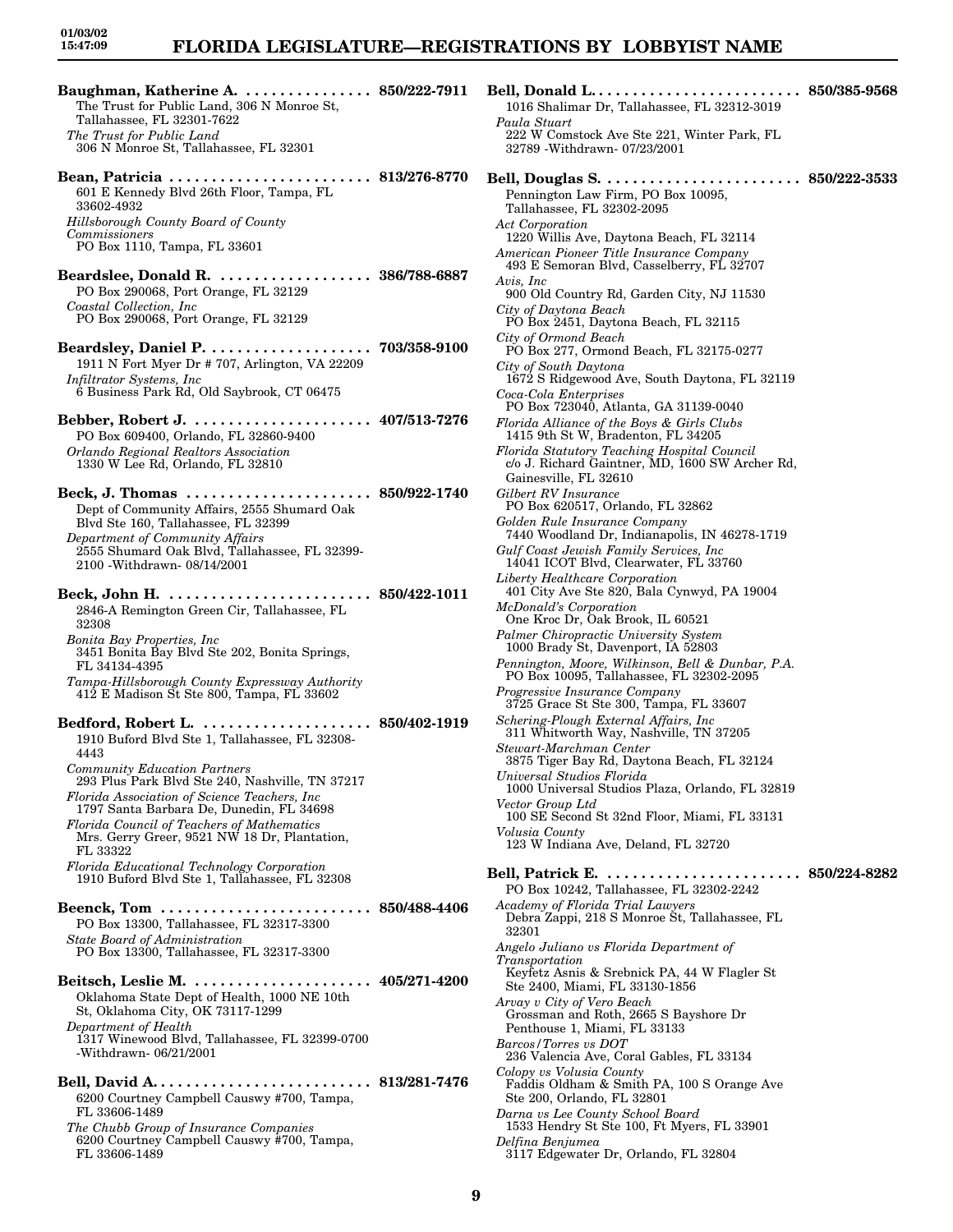*Dent/Harley vs Palm Beach County School Board* 1016 Clearwater Place, West Palm Beach, FL 33401 *Dixon vs Indian River School Board* W E Gary Professional Center, 320 S Indian River Dr, Ft Pierce, FL 34948-3390 *Dodd vs Escambia County School Board* 30 S Spring St, Pensacola, FL 32501 *Eclipse Energy Systems, Inc* 4915 W Cypress St Ste 110, Tampa, FL 33607 *Edwards vs Hillsborough County* 777 S Harbour Island Blvd Ste 850, Tampa, FL 33602 *England vs Monroe County School Board* Martin Lipsky Kaufman & Weinstein, PO Box 10242, Miami Lakes, FL 33016 *Estate of Carmen Pena* Ross Grampel, Esq, 1953 SW 27th Ave, Miami, FL 33145 *Estate of Harold Armstrong vs Gulf County* 110 Eglin Pky SE, Ft Walton Beach, FL 32548 *Estate of Roberto Calderon vs Miami Dade County* Grossman and Roth, 2665 S Bayshore Dr Penthouse 1, Miami, FL 33133 *Falkinburg vs City of West Palm Beach* Phillip C. Houston PA, 1551 Forum Place Ste 500 C, West Palm Beach, FL 33401 *Fink vs City of Key West* Browning Eden Sireci & Klitenick PA, 402 Applerouth Lane, Key West, FL 33040 *Florida Community Services Corp.* Dewey Wilson, 70 Logan Lane, Santa Rosa Beach, FL 32459 *Florida Recyclers Coalition, Inc* 2075 N Powerline Rd, Pompano Beach, FL 33069 *Hennelly vs St. Lucie County Sheriff Dept* Grossman Roth and Partridge, 2665 S Bayshore Dr Penthouse 1, Miami, FL 33133 *Hilda De Paz vs Miami-Dade County* Alejandro A. Zamora Esq PA, 1298 NW 10th Ave, Miami, FL 33136 *INSYTE* 4915 W Cypress St Ste 110, Tampa, FL 33607 *Jackson vs Miami Dade County* 6950 N Kendall Dr, Miami, FL 33156 *James Torrence vs Palm Beach County Health District* Lytal Reiter Clark Fountain et al, 515 N Flagler Dr 10th Floor, West Palm Beach, FL 32401 *Kelly/Taylor vs Hillsborough County School Board* Chris Jayson, Esq, 201 E Kennedy Blvd Ste 1700, Tampa, FL 33602 *Kharmilia Ferguson vs Palm Beach County Sheriff* Lytal Reiter Clark Fountain et al, 515 N Flagler Dr 10th Floor, West Palm Beach, FL 33401 *Kilpatrick vs Escambia County* Louis K. Rosenbloum PA, 4300 Bayou Blvd Ste 36, Pensacola, FL 32503 *Lamonica, Inc* PO Box 10242, Tallahassee, FL 32302 *Lawrence Gizzi v. City of Hallandale* 100 W Cypress Creek Rd Ste 700, Ft Lauderdale, FL 33309 *Lemonik vs Dade County* Arthur W. Tifford PA, 1385 NW 15th St, Miami, FL 33125 *Maracic vs Broward County* 700 SE Third Ave, Ft Lauderdale, FL 33316 *McIntire v. Department of Transportation* 316 S Baylen St Ste 600, Pensacola, FL 32501 *Mervil vs City of Delray Beach* 515 N Flagler Dr, 10th Floor Northbridge Center, West Palm Beach, FL 33402-4056 *Mid-Bay Timber & Land Company*

4506 Hwy 20 E Ste 250, Niceville, FL 32578

*Mitchell vs Halifax Hospital Medical Center A Special Taxing District* Searcy Denney Scarola et al, 2139 Palm Beach Lakes Blvd, West Palm Beach, FL 33409 *Noel vs State of Florida Dept of Health and Rehabilitative Services* Sheldon J. Schlesinger PA, 1212 SE Third Ave, Ft Lauderdale, FL 33316 *Oscar Ortiz v. City of Miami* 201 Alhambra Cir Ste 701, Coral Gables, FL 33134 *Pamela McMahan San Juan vs Orange County* Ratiner & Glinn, 60 SW 13th St, Miami, FL 33101 *Patsy Baucco vs DOT* Henry Courtney, Esq, 201 S Biscayne Ste 3130, Miami, FL 33131 *Police vs Palm Beach County Sheriff* Jason Williams, Esq, 221 E Osceola St, Stuart, FL 34994 *Preble & Rish, Inc* 402 Reid Ave, Port St Joe, FL 32456 *Schwartz vs North Broward Hospital District* 700 SE Third Ave Ste 100, Ft Lauderdale, FL 33316-1186 *Skowronek vs City of Clearwater* Prugh and Associates PA, 1009 W Platt St, Tampa, FL 33306 *SmartCOP* 25 W Cedar St Ste 309, Pensacola, FL 32501 *Sprint* Patrick Jennings, 315 S Calhoun St Ste 500, Tallahassee, FL 32301 *Sumter County Government* 209 N Florida St, Bushnell, FL 33513 *The Water Company* 4506 Hwy 20 E Ste 250, Niceville, FL 32578 *TIA Solid Waste Consultants, Inc* 10012 N Dale Mabry Hwy Ste 223, Tampa, FL 33618 *Valentino and Patsey Baucco vs DOT* Henry Courtney, Esq, 201 S Biscayne Blvd Ste 3130, Miami, FL 33131 -Withdrawn- 08/14/2001 *Visa USA, Inc* Paul Bazylak, 100 Glenridge Pointe Pkay, Atlanta, GA 30342 **Bell, Samuel P. . . . . . . . . . . . . . . . . . . . . . . . 850/222-3533** Pennington Law Firm, PO Box 10095, Tallahassee, FL 32302-2095 *Act Corporation* 1220 Willis Ave, Daytona Beach, FL 32114 *American Pioneer Title Insurance Company* 493 E Semoran Blvd, Casselberry, FL 32707 *Avis, Inc* 900 Old Country Rd, Garden City, NY 11530 *Broward County* 115 S Andrews Ave Ste 421, Ft Lauderdale, FL 33301 *City of Daytona Beach* PO Box 2451, Daytona Beach, FL 32115 *City of Ormond Beach* PO Box 277, Ormond Beach, FL 32175-0277 *City of South Daytona* 1672 S Ridgewood Ave, South Daytona, FL 32119 *Coca-Cola Enterprises* 1 Coca-Cola Plaza, Atlanta, GA 30301 *Florida Alliance of the Boys & Girls Clubs* 1415 9th St W, Bradenton, FL 34205 *Florida Association of Rural Health Clinics* 225 US 27 S, Lake Placid, FL 33852 *Florida Police Chiefs' Self-Insurance Fund* c/o PO Box 12909, Tallahassee, FL 32317 *Gilbert RV Insurance* PO Box 620517, Orlando, FL 32862 *Golden Rule Insurance Company* 7440 Woodland Dr, Indianapolis, IN 46278-1719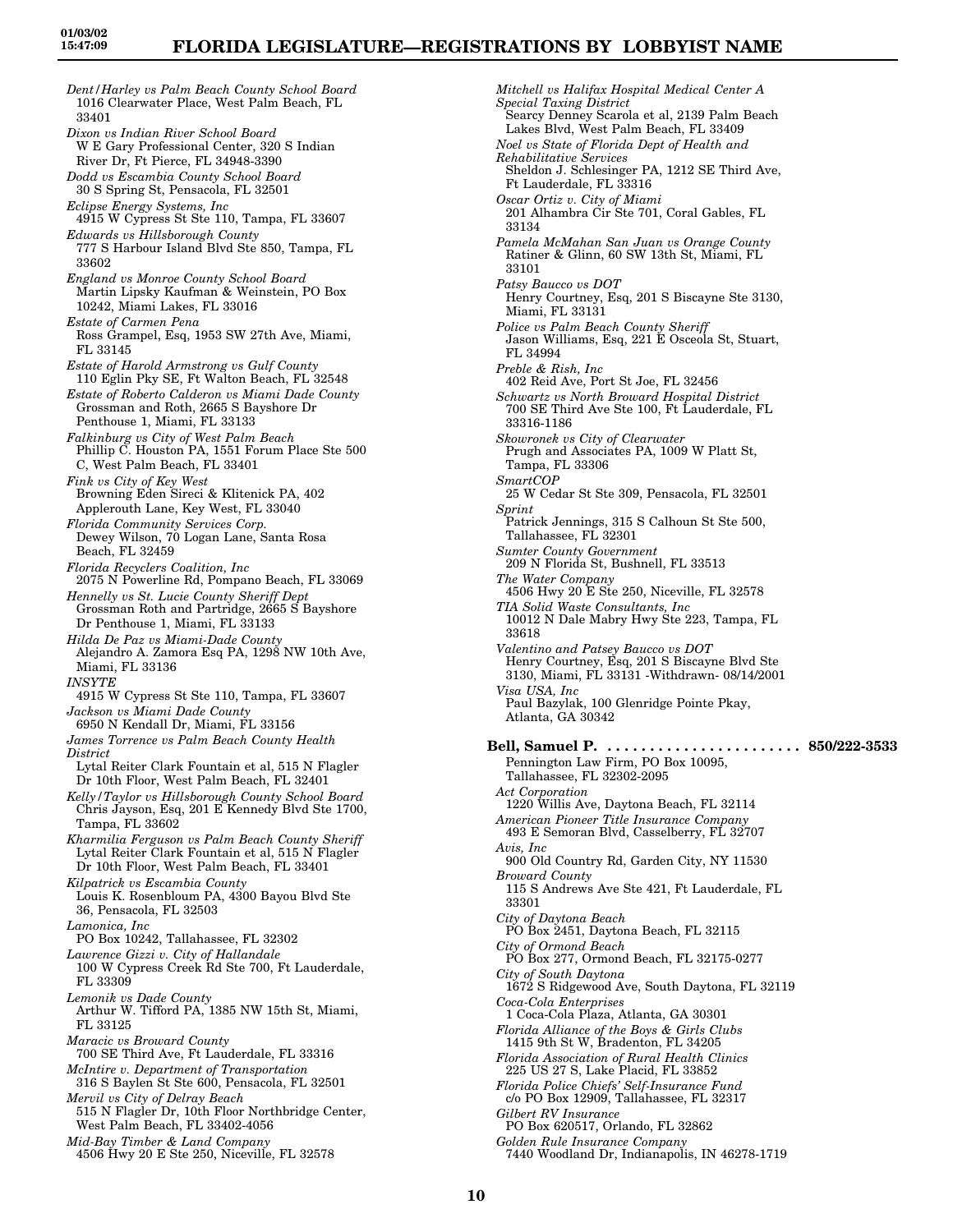*Gulf Coast Jewish Family Services, Inc* 14041 ICOT Blvd, Clearwater, FL 33760 *Healthplan Southeast, Inc* 3520 Thomasville Rd Ste 200, Tallahassee, FL 32308 *Liberty Healthcare Corporation* 401 City Ave Ste 820, Bala Cynwyd, PA 19004 *McDonald's Corporation* Kroc Dr, Oak Brook, IL 60521 *National Association of Industrial & Office Properties* 4509 George Rd, Tampa, FL 33634 *Palmer Chiropractic University System* 1000 Brady St, Davenport, IA 52803 *Pennington, Moore, Wilkinson, Bell & Dunbar, P.A.* PO Box 10095, Tallahassee, FL 32302-2095 *Progressive Insurance Company* 3725 Grace St Ste 300, Tampa, FL 33607 *Schering-Plough External Affairs, Inc* 311 Whitworth Way, Nashville, TN 37205 *Stewart-Marchman Center* 3875 Tiger Bay Rd, Daytona Beach, FL 32124 *Tampa General Healthcare* Davis Island, PO Box 1289, Tampa, FL 33601- 1289 *Universal Studios Florida* 1000 Universal Studios Plaza, Orlando, FL 32819 *Vector Group Ltd* 100 SE Second St 32nd Floor, Miami, FL 33131 *Volusia County* 123 W Indiana Ave, DeLand, FL 32720-4613 **Bell, William A. . . . . . . . . . . . . . . . . . . . . . . . 850/222-9800** 306 E College Ave, Tallahassee, FL 32301 *Florida Hospital Association* PO Box 469, Tallahassee, FL 32302 **Benford, Brady J. . . . . . . . . . . . . . . . . . . . . . 850/224-9448** 108 S Monroe St Ste 200, Tallahassee, FL 32301 *Abbott Laboratories* Dept 38-L Bldg AP6C-3, Abbott Park, FL 60064- 3500 *Citrus Health Network* 4175 W 20th Ave, Hialeah, FL 33012 *Elevator Industry Work Preservation Fund* 12913 Erlene Dr, Chester, VA 23831 *Florida Area Agency on Aging Association* 2285 First St, Ft Myers, FL 33901 *Florida Association of DUI Programs, Inc* PO Box 1897, Ocala, FL 34478 *Florida Medical Association* 113 E College Ave, Tallahassee, FL 32301 *Florida Workers' Advocates* 4144 McLeod Dr, Tallahassee, FL 32303 *Judicial Assistants Association of Florida* 2825 Judge Fran Jameson Way, The Moore Justice Center, Viera, FL 32940 *Kathleen Daley & Associates, Inc* 108 S Monroe St Ste 200, Tallahassee, FL 32301 *McLeod & Associates* 108 S Monroe St Ste 200, Tallahassee, FL 32301 *Palm Beach Casino Lines* Port of Palm Beach, 777 E Port Rd, Riviera Beach, FL 33404 **Beninate, Victor Howard . . . . . . . . . . . . . . . 954/928-4890** 6451 N Federal Hwy Rm 1113, Ft Lauderdale, FL 33308 *BellSouth* 150 S Monroe St Ste 400, Tallahassee, FL 32301

**Bennett, James L. . . . . . . . . . . . . . . . . . . . . . 727/464-3354** 315 Court St, Clearwater, FL 33756 *Pinellas County Board of County Commissioners*

315 Court St, Clearwater, FL 33756

| PO Box 2118, Deland, FL 32721-2118                                                                                                    |  |
|---------------------------------------------------------------------------------------------------------------------------------------|--|
| School District of Volusia County<br>PO Box 2118, DeLand, FL 32721-2118                                                               |  |
| One Marriott Dr Dept 51/831.50, Washington, DC<br>20058-0001                                                                          |  |
| <b>Marriott Senior Living Services</b><br>One Marriott Dr Dept 51/831.50, Washington, DC<br>20058                                     |  |
| PO Box 895, Jonesboro, GA 30237-0895<br>Wine Institute                                                                                |  |
| 425 Market St Ste 1000, San Francisco, CA<br>94105                                                                                    |  |
| Benton, Thomas W 850/222-2591<br>Mixon & Associates, 217 S Adams St,<br>Tallahassee, FL 32301-1720                                    |  |
| Independent Funeral Directors of Florida<br>217 S Adams St, Tallahassee, FL 32301                                                     |  |
| 3501 Johnson St, Hollywood, FL 33021<br>South Broward Hospital District<br>3501 Johnson St, Hollywood, FL 33021                       |  |
| Bergstrom, Deborah S. 850/224-9100<br>324 E Virginia St, Tallahassee, FL 32301                                                        |  |
| $AT\&T$<br>101 N Monroe St Ste 700, Tallahassee, FL 32301<br>Cigar Association of America                                             |  |
| 1100 17th St NW Ste 504, Washington, DC 20036<br>Duke Energy North America<br>422 Church St POB05D, Charlotte, NC 28202               |  |
| Florida Alliance for Lower Electric Rates Today<br>598 SW Hidden River Ave, Palm City, FL 34990<br>-Withdrawn- 08/08/2001             |  |
| Florida Association of the American Institute of<br>Architects<br>104 E Jefferson St, Tallahassee, FL 32301<br>-Withdrawn- 08/08/2001 |  |
| Florida Institute of Certified Public Accountants<br>PO Box 5437, Tallahassee, FL 32314                                               |  |
| Florida Optometric Association<br>401 Office Plaza Dr, Tallahassee, FL 32301<br>Florida Petroleum Marketers & Convenience Store       |  |
| Association<br>209 Office Plaza, Tallahassee, FL 32301<br>-Withdrawn- 08/08/2001                                                      |  |
| Florida Veterinary Medical Association<br>7131 Lake Ellenor Dr, Orlando, FL 32809                                                     |  |
| JEA<br>21 W Church St, Jacksonville, FL 32202<br><b>JM Family Enterprises, Inc.</b>                                                   |  |
| PO Box 1160, Deerfield Beach, FL 33443<br>Kindred Healthcare, Inc<br>3300 Providian Center, 400 W Market St,<br>Louisville, KY 40202  |  |
| Koger Equity, Inc<br>8880 Freedom Crossing Trail, Jacksonville, FL<br>32256-8280                                                      |  |
| Lockheed Martin Missiles and Fire Control-Orlando<br>5600 Sand Lake Rd MP 186, Orlando, FL 32819-<br>8907 - Withdrawn - 08/08/2001    |  |
| Ryder System, Inc.<br>1900 M St NW Ste 700, Washington, DC 20036-<br>3508 - Withdrawn- 08/08/2001                                     |  |
| Star Scientific, Inc<br>16 S Market St, Petersburg, VA 23803<br>-Withdrawn- 08/08/2001                                                |  |
| The Nemours Foundation<br>807 Nira St, Jacksonville, FL 32207-8426                                                                    |  |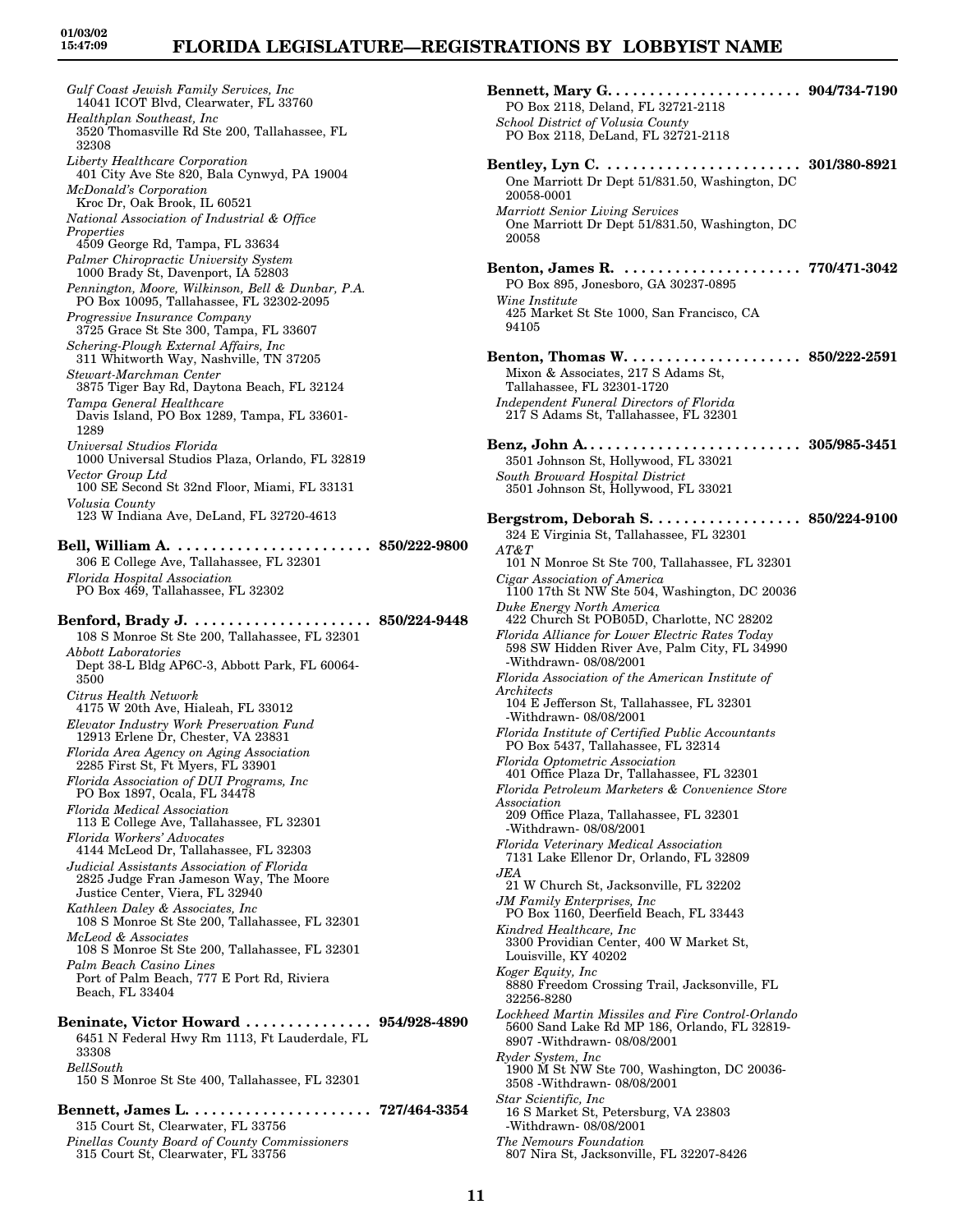*Truck Renting and Leasing Association* 1725 Duke St Ste 600, Alexandria, VA 22314- 3457 -Withdrawn- 08/08/2001 *Unisys Corporation* 1545 Raymond Diehl Rd, Tallahassee, FL 32308- 1537 *7-Eleven, Inc* PO Box 711, Dallas, TX 75221-0711 **Berko, Craig . . . . . . . . . . . . . . . . . . . . . . . . . 954/792-0716** 220 NW 75th Way, Plantation, FL 33317 *Florida Chiropractic Society* 2090 Ninth St N, St Petersburg, FL 33704 -Withdrawn- 11/29/2001 **Berkowitz, Carol A. . . . . . . . . . . . . . . . . . . . . 850/224-1089** 118 E Jefferson St, Tallahassee, FL 32301-1702 *Florida Dental Association* 118 E Jefferson St, Tallahassee, FL 32301 *Florida Dental Association Services* 118 E Jefferson St, Tallahassee, FL 32301 **Berlinger, Thomas P. . . . . . . . . . . . . . . . . . . 904/877-2165** 2617 Mahan Dr, Tallahassee, FL 32308-5405 *Florida Sheriffs Association* 2617 Mahan Dr, Tallahassee, FL 32308 **Bernal, Robert M. . . . . . . . . . . . . . . . . . . . . . 850/386-2904** PO Box 10748, Tallahassee, FL 32301 *Florida Association of Health Plans, Inc* PO Box 10748, Tallahassee, FL 32301 **Bernardino, Frank S. . . . . . . . . . . . . . . . . . . 561/682-2721** 3301 Gun Club Rd, West Palm Beach, FL 33406 *South Florida Water Management District* 3301 Gun Club Rd, W Palm Beach, FL 33406 **Bernstein, Howard M. . . . . . . . . . . . . . . . . . 407/665-5736** 1101 E First St, Sanford, FL 32771-1468 *Seminole County Expressway Authority* 520 W Lake Mary Blvd, Sanford, FL 32773 **Bertron, J. Andrew . . . . . . . . . . . . . . . . . . . . 850/224-7091** PO Box 12500, Tallahassee, FL 32317-2500 *Florida Alliance for Lower Electric Rates Today* PO Box 1794, Tallahassee, FL 32302 *Lockheed Martin Missiles and Fire Control-Orlando* 5600 Sand Lake Rd MP 186, Orlando, FL 32819- 8907 *Ryder System, Inc* 1900 M St NW Ste 700, Washington, DC 20036- 3508 *Truck Renting and Leasing Association* 1725 Duke St Ste 600, Alexandria, VA 22314- 3457 **Bertsch, Jerry Wayne, Jr. . . . . . . . . . . . . . . 850/224-4316** 201 E Park Ave, Tallahassee, FL 32301-1511 *Florida Home Builders Association* 201 E Park Ave, Tallahassee, FL 32301 **Betancourt, Kathleen A. . . . . . . . . . . . . . . . . 813/974-2660** University of South Florida, 4202 E Fowler Ave ADM 280, Tampa, FL 33620-5000 *State University System* 4202 E Fowler Ave ADM 280, Tampa, FL 33620 **Bibeau, Brian H. . . . . . . . . . . . . . . . . . . . . . . 850/222-7500** Hopping Green Sams & Smith, 123 S Calhoun St, Tallahassee, FL 32301-1596 *American Resort Development Association* 201 S Orange Ave Ste 1017, Orlando, FL 32801 *American Wood Preservers Institute*

2750 Prosperity Ave Ste 550, Fairfax, VA 22031- 4312

*Association of Florida Community Developers, Inc* 123 S Calhoun St Ste 350, Tallahassee, FL 32301 *Avatar Properties, Inc* 255 Alhambra Cir, Coral Gables, FL 33134 *Collier Resources Company* 2640 Golden Gate Pky, Naples, FL 33942-3200 *E. I. DuPont de Nemours & Company, Inc* PO Box 753, Starke, FL 32091 -Withdrawn- 03/ 07/2001 *Florida Power & Light Company* 215 S Monroe St, Tallahassee, FL 32301 *Florida Retail Federation* PO Box 10024, Tallahassee, FL 32302-2024 *Interval International, Inc* 6262 Sunset Dr, Miami, FL 33143 *March of Dimes* 3375-F201 Capital Cir NE, Tallahassee, FL 32308 -Withdrawn- 07/30/2001 *MCI WorldCom, Inc* 780 Johnson Ferry Rd Ste 700, Atlanta, GA 30342 *National Marine Manufacturers Association* 1819 L St NW Ste 700, Washington, DC 20036 *The St. Joe Company* 1650 Prudential Dr Ste 400, Jacksonville, FL 32207 *Williams Communications, LLC* One Williams Center, Tulsa, OK 74172 **Bilenky, William S. . . . . . . . . . . . . . . . . . . . . 352/796-7211** SW Fla Water Management District, 2379 Broad St, Brooksville, FL 34604-6899 *Southwest Florida Water Management District* 2379 Broad St, Brooksville, FL 34604-6899 **Billings, Paige . . . . . . . . . . . . . . . . . . . . . . . . 850/508-8285** 403 N Calhoun St Ste 1, Tallahassee, FL 32301 *Citizens Affected by Revocation, Inc (C.A.R.)* 403 N Calhoun St Ste 1, Tallahassee, FL 32301 **Binkley-Seyer, Kim . . . . . . . . . . . . . . . . . . . . 850/413-0755** Dept of Business & Prof Regulation, Johns Bldg Ste 217, 1940 N Monroe St, Tallahassee, FL 32399-0750 *Department of Business & Professional Regulation* 1940 N Monroe St, Tallahassee, FL 32399-0750 **Birtman, Stephen R. . . . . . . . . . . . . . . . . . . . 850/681-0416** 110 E Jefferson, Tallahassee, FL 32301-1702 *National Federation of Independent Business* 110 E Jefferson, Tallahassee, FL 32301 **Bishop, Barney T., III . . . . . . . . . . . . . . . . . . 850/224-1940** 501 E Tennessee St Ste A, Tallahassee, FL 32308-4906 *Associated Industries Insurance Company, Inc* PO Box 784, Tallahassee, FL 32302-0784 *Associated Industries Insurance Services, Inc* PO Box 784, Tallahassee, FL 32302-0784 *Associated Industries of Florida* 516 N Adams St, Tallahassee, FL 32302 *Associated Industries of Florida Political Action Committee, Inc* PO Box 784, Tallahassee, FL 32302-0784 *Associated Industries of Florida Service Corporation* PO Box 784, Tallahassee, FL 32302-0784 *Brain Injury Association* 201 E Sample Rd, Pompano Beach, FL 33064 *Brandt Information Services, Inc* 501 E Tennessee St Ste D, Tallahassee, FL 32304-2895 *Bridges of America* 2055 Mercy Dr, Orlando, FL 32808 *Bridgeway Center, Inc* 137 Hospital Dr, Ft Walton Beach, FL 32548-

5015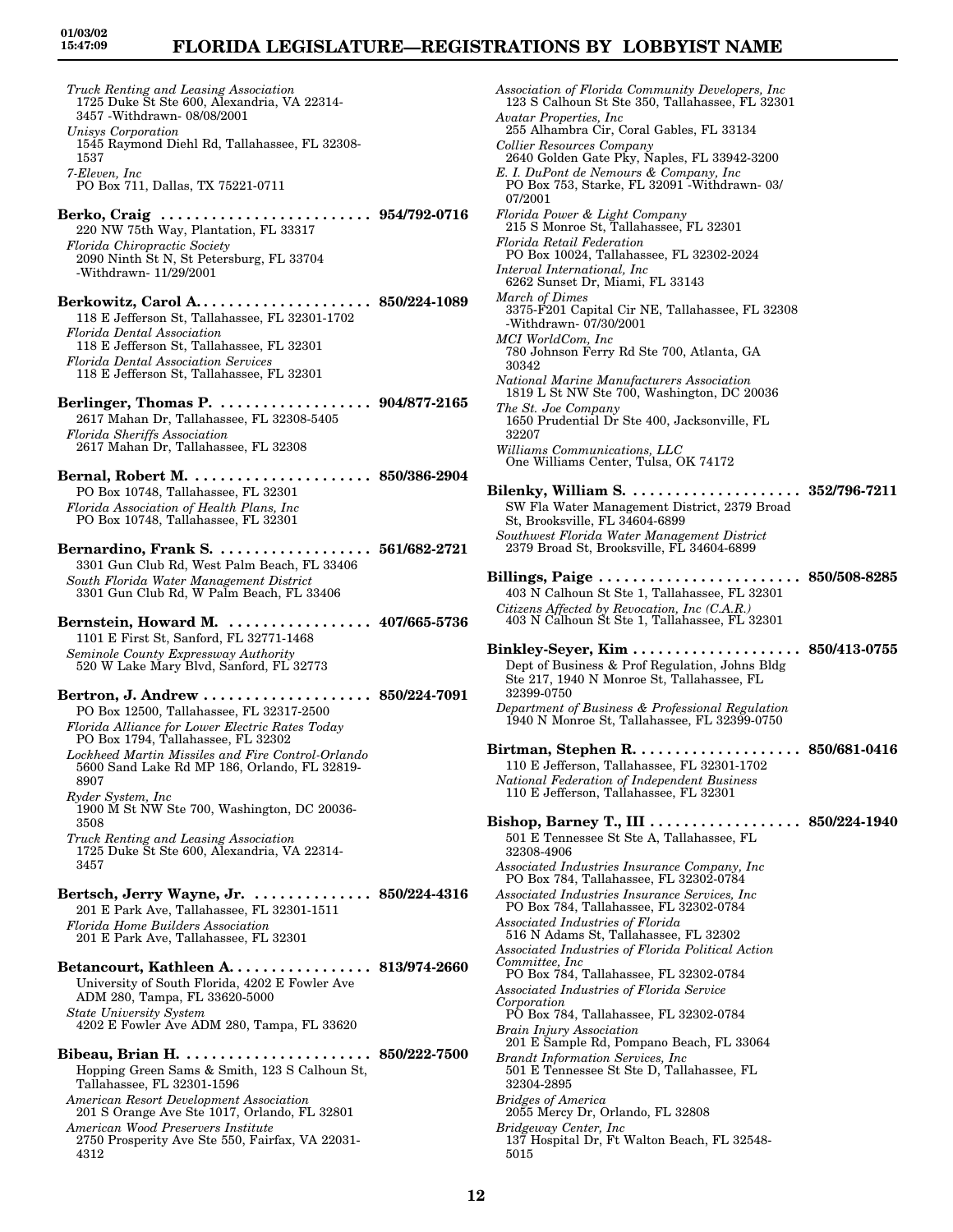*Capital City Youth Services* 2407 Roberts Ave, Tallahassee, FL 32310 *Coastal Recovery Centers* 3830 Bee Ridge Rd, Sarasota, FL 34233 *DISC Village, Inc* 3333 W Pensacola St, Tallahassee, FL 32304 *Florida Association of School Resource Officers* PO Box 383, Oldsmar, FL 34677 *Florida Commission on Community Service* 444 Appleyard Dr, Tallahassee, FL 32304-2895 *Gateway Community Services* 555 Stockton St, Jacksonville, FL 32218 *Human Services Associates, Inc* 1703 W Colonial Dr, Orlando, FL 32804 *Keep Kids Drug Free Foundation, Inc* 10901-C Roosevelt Blvd Ste 1000, St Petersburg, FL 33716 *Miami River of Life, Inc* 7900 NE 2nd Ave Ste 504, Miami, FL 33138 *New Century Institute, Inc* 501 N Orange Ave, Orlando, FL 32801 *Operation PAR* 10901-C Roosevelt Blvd Ste 1000, St Petersburg, FL 33716 *South Florida Provider Coalition, Inc* 501 E Tennessee St Ste A, Tallahassee, FL 32308 *Specialized Treatment, Education and Prevention Services, Inc* 2917 N Pine Hills Rd, Orlando, FL 32808 *Sutton Place of Nassau* 1890 S 14th St, Executive Park Ste 320, Fernandina Beach, FL 32034 *The Village* 3180 Biscayne Blvd, Miami, FL 33137 *Vision Quest National, Ltd* 1520 Woodward St, Orlando, FL 32803 **Bishop, David L. . . . . . . . . . . . . . . . . . . . . . . 850/487-2568** Executive Office of the Governor, 2001 The Capitol, Tallahassee, FL 32399 *Executive Office of the Governor* The Capitol, Tallahassee, FL 32399-0001 **Bitner, Wendy M. . . . . . . . . . . . . . . . . . . . . . 850/577-1776** 230 S Adams St, Tallahassee, FL 32301 *Atlantic Shores Healthcare, Inc* PO Box 109603, Palm Beach Gardens, FL 33410 *BellSouth* 150 S Monroe St Ste 400, Tallahassee, FL 32301 *Captiva Incorporation Committee, Inc* 115 109th St, Stone Harbor, NJ 08247 *Trust 100* PO Box 49813, Sarasota, FL 34230 **Black, Sena . . . . . . . . . . . . . . . . . . . . . . . . . . 407/316-4552** 390 N Orange Ave Ste 1300, Orlando, FL 32801 *Enterprise Florida* 390 N Orange Ave Ste 1300, Orlando, FL 32801 **Blackwell, Carl . . . . . . . . . . . . . . . . . . . . . . . 850/201-7220** State University System, 325 W Gaines St Ste 1544, Tallahassee, FL 32399-6533 *State University System* 325 W Gaines St, Tallahassee, FL 32399 **Blair, Curt . . . . . . . . . . . . . . . . . . . . . . . . . . . 850/222-6333** 117 S Gadsden St, Tallahassee, FL 32301-1525 *Broward Regional Health Planning Council* 915 Middle River Dr, Tallahassee, FL 32304 *City of Fort Myers* PO Box 2217, Ft Myers, FL 33902 *Family Health Centers of Southwest Florida, Inc* PO Box 1357, Ft Myers, FL 33902 *Health Choice Network* 3900 NW 79th Ave Ste 500, Miami, FL 33166

*Henry, Buchanan, Hudson, Suber & Williams, P.A.* 117 S Gadsden St, Tallahassee, FL 32302 *Hope Hospice* 9470 Health Park Cir, Ft Myers, FL 33907 *International College* 2654 Tamiami Trail E, Naples, FL 34112 *Lee County* PO Boox 398, Ft Myers, FL 33902-0398 *Lee Memorial Health System* PO Box 2218, Ft Myers, FL 33902 *Mariner Properties Development, Inc* 12800 University Dr, Ft Myers, FL 33907 *Sea Critters, Inc* 50 Sea Critters Lane, Tallahassee, FL *Seacamp Association, Inc* RR 3 Box 170, Big Pine Key, FL 33043 *South Florida Hospital and Healthcare Association* 6363 Taft St Ste 200, Hollywood, FL 33024 **Blakely, Edward W., Jr. . . . . . . . . . . . . . . . . 904/398-8004** 954 Maple Lane, Jacksonville, FL 32207-4009 *BellSouth* 150 S Monroe St Ste 400, Tallahassee, FL 32301 *City of Jacksonville* 117 W Duval Ste 400, Jacksonville, FL 32202 *Delaware Management Business Trust* 915 S Clinton St, Fort Wayne, IN 46802-2248 *Future First Financial Group, Inc* 814 Highway A1A Ste 300, Ponte Vedra Beach, FL 32082 *Healthscreen America* 4237 Salisburg Rd Bldg 2 Ste 200, Jacksonville, FL 32216 *IMG Capital Management* 3201 Independent Square, Jacksonville, FL 32202 *Jacksonville Port Authority* PO Box 3005, Jacksonville, FL 32206-0005 *Jacksonville Super Bowl Host Committee, Inc* 220 E Bay St Ste 1400, Jacksonville, FL 32202 *Siebert Brandford Shank & Co., LLC* 220 Sansome St 15th Floor, San Francisco, CA 94104 *Tidewater Consulting, Inc* 200 W College Ave Ste 308, Tallahassee, FL 32301 **Blanchard, John P. . . . . . . . . . . . . . . . . . . . . 813/483-1285** PO Box 110, MC: FLTC0006, Tampa, FL 33601- 0110 *Verizon* PO Box 110, MC: FLTC0840, Tampa, FL 33601 **Blank, F. Philip . . . . . . . . . . . . . . . . . . . . . . . 850/681-6710** 204 S Monroe St, Tallahassee, FL 32301-1824 *Florida Service Agreement Association* 204 S Monroe St, Tallahassee, FL 32301 *HBA Management* Trafalgar Plaza 1, 5310 NW 33 Ave Ste 211, Ft Lauderdale, FL 33309 *Mount Sinai Medical Center* 4300 Alton Rd, Miami Beach, FL 33140 *Pediatric Associates* 4620 N State Rd 7, Lauderdale Lakes, FL 33319 *South Broward Hospital District* 3501 Johnson St, Hollywood, FL 33021 **Blankenship, Anne . . . . . . . . . . . . . . . . . . . . 850/201-7420** State University System, 325 W Gaines St Ste 1532, Tallahassee, FL 32399-1950 *State University System* 325 W Gaines St Ste 1532, Tallahassee, FL 32399-1950 **Blanton, Donna E. . . . . . . . . . . . . . . . . . . . . . 850/222-2300** Steel Hector & Davis LLP, 215 S Monroe St Ste 601, Tallahassee, FL 32301-1804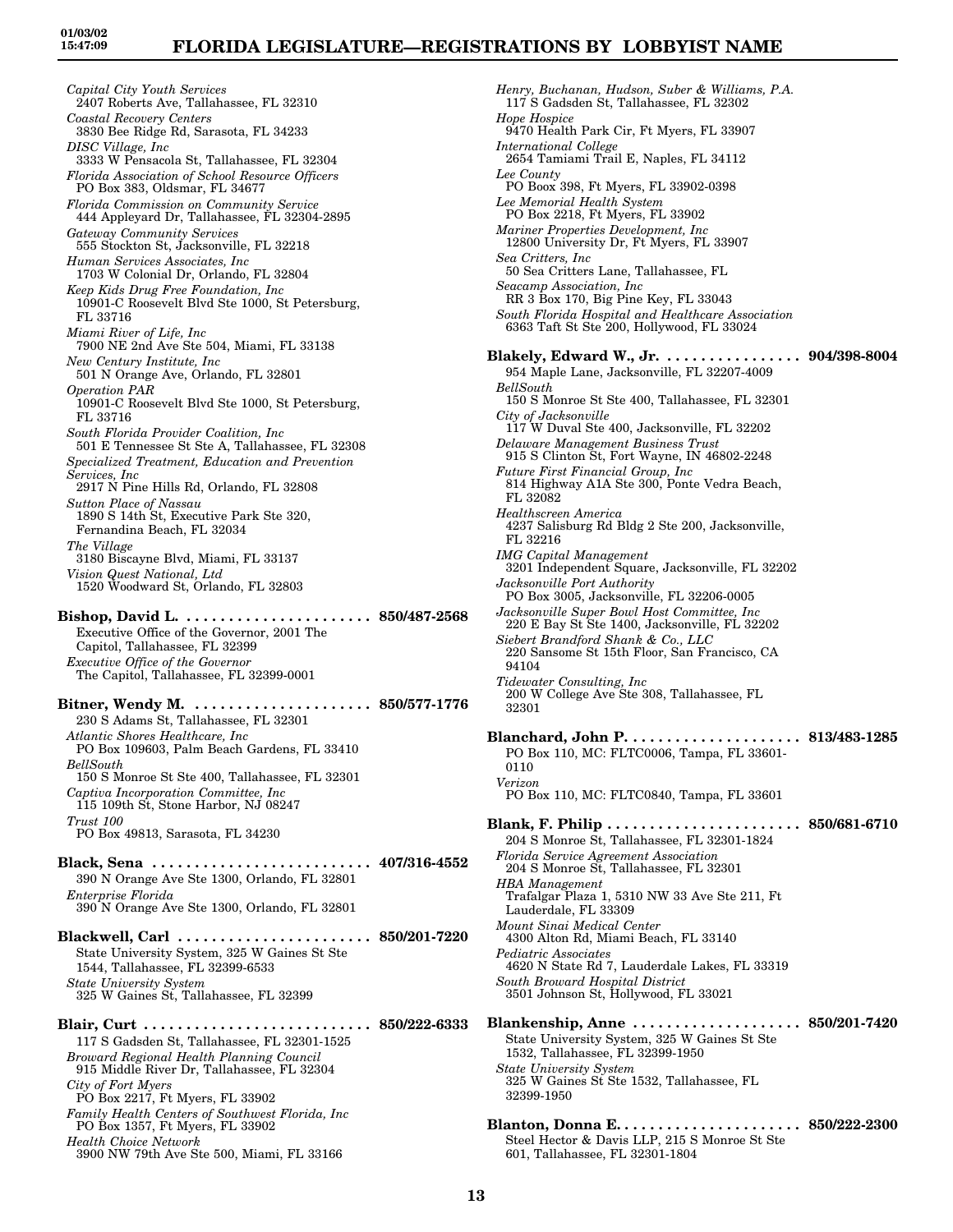*GE Financial Assurance* 1299 Pennsylvania Ave Ste 1100 W, Washington, DC 20004 *Securities Industry Association* 120 Broadway, New York, NY 10271-0080 *Steel, Hector & Davis, LLP* 215 S Monroe St Ste 601, Tallahassee, FL 32301 **Blanton, Travis W. . . . . . . . . . . . . . . . . . . . . 850/922-5583** Dept of Health, Fork Knox Bldg 3 Rm 3105, 2727 Mahan Dr MS 2, Tallahassee, FL 32308 *Agency for Health Care Administration* 2727 Mahan Dr, Tallahassee, FL 32308 **Blanton, Wayne . . . . . . . . . . . . . . . . . . . . . . . 850/414-2578** 203 S Monroe St, Tallahassee, FL 32301-1823 *Florida School Boards Association* 203 S Monroe St, Tallahassee, FL 32301 **Bleakley, Sarah M. . . . . . . . . . . . . . . . . . . . . 850/224-4070** 1500 Mahan Dr Ste 200, Tallahassee, FL 32308 *Florida Airport Managers Association* 108 E Jefferson St Ste A, Tallahassee, FL 32301 *Florida Association of Counties* 100 S Monroe St, Tallahassee, FL 32302 *Florida Governmental Utility Authority* Nabors Giblin & Nickerson PA, 315 S Calhoun St Ste 800, Tallahassee, FL 32301-1838 *Hernando County Regulatory & Franchise Adm/ Property Mgt Dept* 20 N Main St Rm 461, Brooksville, FL 34601 *Indian River County* 1840 25th St, Vero Beach, FL 32960 *Lee County Board of County Commissioners* Lee County Attorneys Office, PO Box 398, Fort Myers, FL 33902-0398 *Nabors, Giblin & Nickerson, P.A.* 315 S Calhoun St Ste 800, Tallahassee, FL 32301-1838 *Orlando-Orange County Expressway Authority* 525 S Magnolia Ave, Orlando, FL 32801-4414 *Osceola County Board of County Commissioners* 17 S Vernon Ave, Kissimmee, FL 34741-5488 *St. Paul Fire & Marine Insurance* 2700 NE Loop 410 Ste 410, San Antonio, TX 78217 **Blosser, James J. . . . . . . . . . . . . . . . . . . . . . . 954/525-1733** 450 E Las Olas Blvd Ste 700, Ft Lauderdale, FL 33301 *Advance America* 961 E Main St, Spartanburg, SC 29302 *AutoNation, Inc* 110 SE 6th St 20th Floor, Ft Lauderdale, FL 33301 *Charter Schools USA* 6245 N Federal Hwy 5th Floor, Ft Lauderdale, FL 33308 *City of Coral Springs* 9551 W Sample Rd, Coral Springs, FL 33065 *City of Fort Lauderdale* 100 N Andrews, Ft Lauderdale, FL 33301 *City of Pembroke Pines* 10100 Pines Blvd, Pembroke Pines, FL 33026 *Community Television Foundation of South Florida, Inc* PO Box 2, Miami, FL 33261-0002 *EPIK Communications* 3501 Quadrangle Blvd Ste 225, Orlando, FL 32817 *Florida Marlins Baseball Club, L.L.C.* Pro Player Stadium, 2267 NW 199th St, Miami, FL 33056 *JM Family Enterprises, Inc* 111 NW 12th Ave, Deerfield Beach, FL 33443

*Memorial Healthcare System* 3501 Johnson St, Hollywood, FL 33021 *North Broward Hospital District* 303 SE 17th St, Ft Lauderdale, FL 33301 *Port Everglades Pilots Association* PO Box 13017, Port Everglades, FL 33316 **Blount, James E. . . . . . . . . . . . . . . . . . . . . . . 561/682-6250** 3301 Gun Club Rd, West Palm Beach, FL 33406 *South Florida Water Management District* 3301 Gun Club Rd, West Palm Beach, FL 33406 **Blume, Charles D. . . . . . . . . . . . . . . . . . . . . . 850/674-4571** 314 E Central Ave, Blountstown, FL 32424-2245 *Apalachee Regional Planning Council* 314 E Central Ave, Blountstown, FL 32424 **Boatright, Spessard . . . . . . . . . . . . . . . . . . . 850/921-8699** 4050 Esplanade Way, Tallahassee, FL 32399- 0950 *SMART Schools Clearinghouse* 4050 Esplanade Way, Bldg 4050 Ste 250, Tallahassee, FL 32399-0950 **Bodenstine, Debra D. . . . . . . . . . . . . . . . . . . 850/245-4144** Dept of Health, 4052 Bald Cypress Way Bin C23, Tallahassee, FL 32399-1743 *Department of Health* 1317 Winewood Blvd Bldg 6 Rm 306, Tallahassee, FL 32399-0700 **Bodiford, Lyn C. . . . . . . . . . . . . . . . . . . . . . . 850/222-7344** 200 W College Ave Ste 304, Tallahassee, FL 32301 *AARP* Florida State Office, 400 Carillon Pky Ste 100, St Petersburg, FL 33716 **Bodine, James F. . . . . . . . . . . . . . . . . . . . . . . 407/862-4458** 503 Sweetwater Cove Blvd S, Longwood, FL 32779-3338 *Florida Aviation Aerospace Alliance* 1530 Metropolitan Blvd, Tallahassee, FL 32308 **Bodmer, Ashley D. . . . . . . . . . . . . . . . . . . . . 850/488-5437** 433 N Magnolia Dr, Tallahassee, FL 32308 *The Family Source of Florida* 433 N Magnolia Dr, Tallahassee, FL 32308 **Bodo, Erwin P. . . . . . . . . . . . . . . . . . . . . . . . 850/671-3700** 1812 Riggins Rd, Tallahassee, FL 32308-4885 *Florida Association of Homes for the Aging* 1812 Riggins Rd, Tallahassee, FL 32308 **Boehmer, Laura E. . . . . . . . . . . . . . . . . . . . . 305/758-1194** 780 NE 69th St # 1703, Miami, FL 33138 *Robert M. Levy & Associates, Inc* 108 E Jefferson St Ste B, Tallahassee, FL 32301 -Withdrawn- 08/27/2001 **Boettjer, Alfred W. . . . . . . . . . . . . . . . . . . . . 800/733-3722** 300 E Brevard St, Tallahassee, FL 32301 *Florida Police Benevolent Association, Inc* 300 E Brevard St, Tallahassee, FL 32301 **Bogan, Bruce R. . . . . . . . . . . . . . . . . . . . . . . 407/425-4251** 105 E Robinson St Ste 201, Orlando, FL 32801 *Orange County Sheriff's Office* 2400 W 33rd St, Orlando, FL 32839 **Bogdanoff, Ellyn Setnor . . . . . . . . . . . . . . . . 954/767-9850** 908 S Andrews Ave, Ft Lauderdale, FL 33316-

1036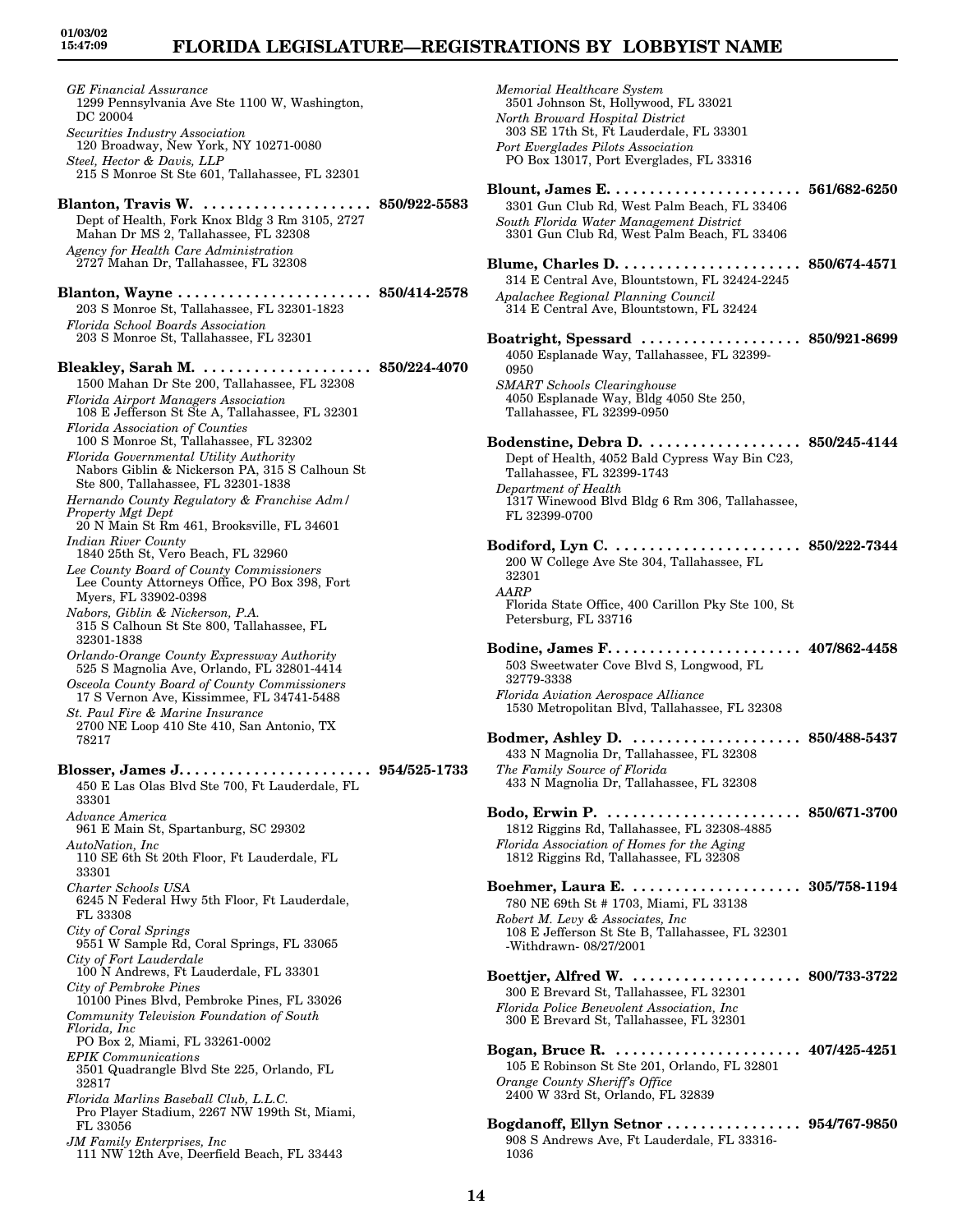*AutoNation, Inc*

FL 33301

450 E Las Olas Blvd 12th Floor, Ft Lauderdale,

*Broward Principals' and Assistants' Association* 1018 SE 7th St, Ft Lauderdale, FL 33301 *Partnership for Better School Funding, Inc* PO Box 2148, Ft Lauderdale, FL 33303 **Bokone, Nick . . . . . . . . . . . . . . . . . . . . . . . . . 850/224-1400** PO Box 1853, Tallahassee, FL 32301-1853 *Florida Association of Realtors* PO Box 1853, Tallahassee, FL 32302-1853 **Bokor, Matthew J. . . . . . . . . . . . . . . . . . . . . 305/372-1234** Wragg & Casas Public Relations, 1000 Brickell Ave Ste 400, Miami, FL 33131 *Calpine Corp* Two Urban Center Ste 600, 4890 W Kennedy Blvd, Tampa, FL 33609 -Withdrawn- 12/28/2001 **Boles, Judy E. . . . . . . . . . . . . . . . . . . . . . . . . 352/336-5500** 903 W University Ave Ste 104, Gainesville, FL 32601 *BellSouth* 150 S Monroe St Ste 400, Tallahassee, FL 32301 **Bolton, Bill . . . . . . . . . . . . . . . . . . . . . . . . . . . 850/942-7393** PO Box 1336, Tallahassee, FL 32302-1336 *Bill Bolton & Associates* PO Box 1336, Tallahassee, FL 32302 *Faye Eldridge Family* 1615 Forum Place Barristers Bldg, West Palm Beach, FL 33401 *Florida Automotive Industry Association* 11 N Summerlin Ave Ste 209, Orlando, FL 32801- 2973 *Florida State Florist Association* 1612 S Dixie Hwy, Lake Worth, FL 33460 *FTD* 5417 Lake Howell Rd, Winter Park, FL 32792 *Innovation Technology Development Foundation* 1307 Paul Russell Rd Ste 3, Tallahassee, FL 32302 *Jimmy Godwin* Rt 1 Box 45P, Husford, FL 32334 *Steinhatchee Landing Resort* PO Box 789, Steinhatchee, FL 32359 **Bolusky, Benjamin C. . . . . . . . . . . . . . . . . . . 407/295-7994** 1533 Park Center Dr, Orlando, FL 32835-5705 *Florida Nurserymen & Growers Association* 1533 Park Center Dr, Orlando, FL 32835-5705 **Bonlarron, Todd J. . . . . . . . . . . . . . . . . . . . . 561/355-3451** Legislative Affairs Director, 301 N Olive Ave Ste 1101.4, West Palm Beach, FL 33401 *Palm Beach County* Brad Merriman Asst Co Adm, 301 N Olive Ave Ste 1101.3, West Palm Beach, FL 33401 **Book, Ronald L. . . . . . . . . . . . . . . . . . . . . . . . 305/935-1866** 2999 NE 191 St PH6, Aventura, FL 33180-3117 *Advance America, Cash Advance Center of Florida, Inc* 961 E Main St, Spartanburg, SC 29302 *American Institute for Public Safety* 1200 Biscayne Blvd Ste 705, North Miami, FL 33181 *ANC Rental Corporation* 200 S Andrews Ave 9th Floor, Ft Lauderdale, FL 33301 *Arise Foundation* 4001 Edmund F. Benson Blvd, Miami, FL 33178 *Associated Industries of Florida* 516 N Adams St, Tallahassee, FL 32302 *Association of Independent Healthcare Providers, Inc* Victor W. Farris Medical Bldg, 1411 N Flagler Dr Ste 8800, West Palm Beach, FL 33401

*Bail Florida* 1445 NW 14th Ter, Miami, FL 33125 *Beacon Tradeport Assn & Beacon Tradeport Assn LP & Dolphin Mall LP* 200 S Park Rd, Hollywood, FL 33021 *BellSouth* 150 S Monroe St Ste 400, Tallahassee, FL 32301 *Best Buddies International* 100 SE 2nd St Ste 1990, Miami, FL 33131 *Biscayne Bay Pilots* 2911 Port Blvd, Miami, FL 33132 *Broward County* 115 S Andrews Ave, Ft Lauderdale, FL 33301 *Calder Race Course, Inc* PO Box 1808, Carol City Branch, Opa Locka, FL 33055-0808 *Central Magnetic Imaging of Plantation* 150 NW 70 Ave Ste 1, Plantation, FL 33317 *City of Aventura* 2999 NE 191 St, 5th Floor, Aventura, FL 33180 *City of Bal Harbour* 655 96 St, Bal Harbour, FL 33154 *City of Cooper City* 9090 SW 50th Place, Cooper City, FL 33329-0910 *City of Miami* 444 SW 2nd Ave 10th Floor, Miami, FL 33130 *City of Miramar* 6700 Miramar Pky, Miramar, FL 33023 *City of North Miami* 776 NE 125th St, North Miami, FL *City of North Miami Beach* 17011 NE 19th Ave, North Miami Beach, FL *City of South Miami* 6130 Sunset Dr, South Miami, FL 33143 *City of Sunny Isles Beach* 17070 Collins Ave Ste 250, Sunny Isles Beach, FL 33160 *Coral Springs Improvement District* 10300 NW 11 Manor, Coral Springs, FL 33071 *Corporate Learning Association d/b/a Improv Traffic Schools* 12000 Biscayne Blvd Ste 705, North Miami, FL 33181 *Dain Rauscher* 2711 N Haskel Ave # 2400, Dallas, TX 75204 *Dan Marino Foundation* c/o Craig Sherman, 3050 Biscayne Blvd Ste 600, Miami, FL 33137-4165 *Diabetes Research Institute Foundation, Inc* 3440 Hollywood Blvd # 100, Hollywood, FL 33021 *DuPont Pharmaceuticals Company* Chestnut Run 155, Willmington, DE 19880 *Fairchild Tropical Garden* 10901 Old Cutler Rd, Miami, FL 33156 *Fed-Ex Orange Bowl* 601 Brickell Key Dr ste 206, Miami, FL 33131 *Florida Association of Adoption Professionals* 1325 S Congress Ave Ste 100 A, Boynton Beach, FL 33426 -Withdrawn- 02/14/2001 *Florida Bowl Coalition* One Gator Bowl Blvd, Jacksonville, FL 32202 *Florida Breast Cancer Coalition* 1201 Brickell Ave Ste 200, Miami, FL 33131 *Florida Marlins Baseball Club, L.L.C.* 2267 NW 199th St, Miami, FL 33056 *Florida MRI Association* Financial Centre, 9350 S Dixie Hwy Ste 1110, Miami, FL 33156 *Florida Power & Light Company* 215 S Monroe St Ste 810, Tallahassee, FL 32301 *Florida Regional Councils Association* 2999 NE 191st St PH6, Aventura, FL 33180 *Florida Self-Insurers Guaranty Association, Inc* 104 S Monroe St, Tallahassee, FL 32301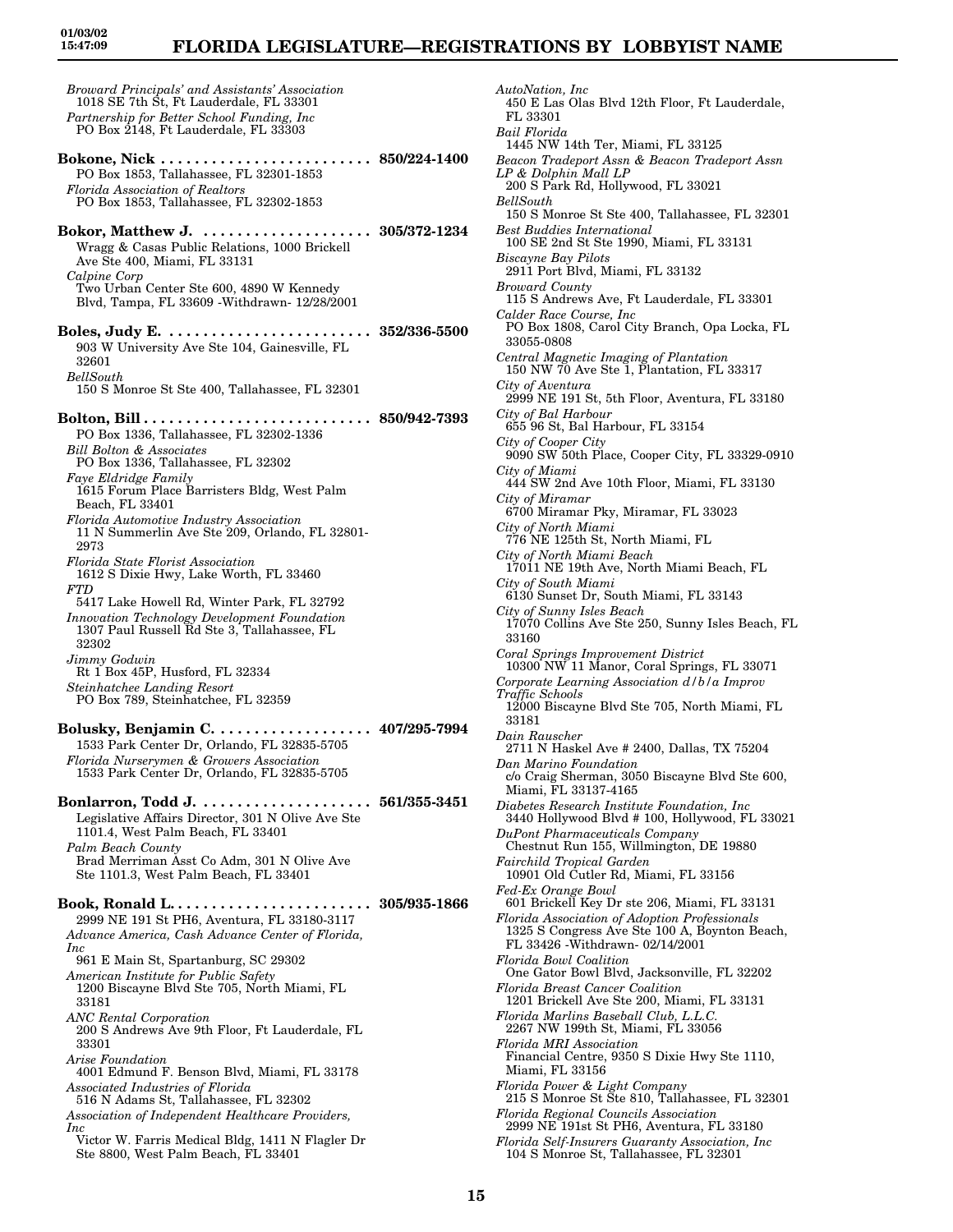*FRM Corporation (Fidelity)* FIDELITY, 82 Devonshire St N4A, Boston, MA 02109 *GL Homes* 1401 University Dr Ste 200, Coral Springs, FL 33071 *Interior Design Associations Foundation* c/o 2875 NE 191st St # 810, Miami, FL *Lipton International Players Championships* 2 Alhambra Plaza, Coral Gables, FL 33134 *Miami Behavioral Health Center, Inc* 3850 West Flagler St, Miami, FL 33134 *Miami Project/Buoniconti Fund to Cure Paralysis* c/o John Caden, 1600 NW 10th Ave, Miami, FL 33136 *Miami-Dade County* 111 NW 1st St, Miami, FL 33128 *Mount Sinai Medical Center* 4300 Alton Rd, Miami, FL *Neptune Wholesale, Inc* 768 E Dania Beach Blvd, Dania, FL 33004 *New Horizons Community Mental Health Center, Inc* 1313 NW 36th St Ste 400, Miami, FL 33142 *North Broward Hospital District* 303 SE 17th St, Ft Lauderdale, FL 33316 *North Springs Improvement District* 10300 NW 11 Manor, Coral Springs, FL 33071 *Private AG, Inc* 1290 Weston Rd # 300, Weston, FL 33326 *Pro Player Stadium* 2269 NW 199 St, Miami, FL 33056 *South Broward Hospital District* 3550 Johnson St, Hollywood, FL 33021 *South Florida Jail Ministries, Inc* 22790 SW 112th Ave, Miami, FL 33170-7602 *St. Lucie County* St. Lucie County Government Ctr, 2300 Virginia Ave, Ft Pierce, FL 34982 *Urban League of Broward County* 11 NW 36 Ave, Ft Lauderdale, FL 33311 *US Diagnostic, Inc* 701 North Point Pky # 340, West Palm Beach, FL 33407 -Withdrawn- 02/09/2001 *Victoria Partners* 2665 S Bayshore Dr PH 2-A, Coconut Grove, FL 33133 *Vitas Healthcare Corporation* 100 S Biscayne Blvd 15th Floor, Miami, FL 33132-2304 *Walton County* PO Box 1460, DeFuniak Springs, FL 32435 *Weapons of Mass Destruction Medical Advisory Board* Dr Rich Weisman, PO Box 016960 (R-131), Miami, FL 33101 *West Flagler Kennel Club, Inc* 401 NW 38th Ct, Miami, FL *Westchester General Hospital* 2500 SW 75 Ave, Miami, FL 33155 *White Rock Quarries* PO Box 15065, West Palm Beach, FL 33416 **Bookman, Michael K. . . . . . . . . . . . . . . . . . . 813/272-4270** Hillsborough Co Bd of Education, 901 E Kennedy Blvd, Tampa, FL 33602-3597 *School District of Hillsborough County* 901 E Kennedy Blvd, Tampa, FL 33602 **Boosinger, Jay . . . . . . . . . . . . . . . . . . . . . . . . 850/878-3447** 2558-B Capital Medical Blvd, Tallahassee, FL 32308-4424 *Florida Dairy Products Association* 2558-B Capital Medical Blvd, Tallahassee, FL 32308

**Booth, Richard C. . . . . . . . . . . . . . . . . . . . . . 850/212-6564** PO Box 12639, Tallahasseee, FL 32317-2639 *Century 21* 3160 Vineland Rd Ste 5, Kissimmee, FL 34746 **Boscan, Jose M. . . . . . . . . . . . . . . . . . . . . . . . 407/934-6247** Government Relations, PO Box 10,000, Lake Buena Vista, FL 32830-1000 *Walt Disney World Company* PO Box 10,000, Lake Buena Vista, FL 32830-1000 **Boscan, Melanie s. . . . . . . . . . . . . . . . . . . . . . 850/224-6496** Florida Medical Association, PO Box 10269, Tallahassee, FL 32302-2269 *Florida Medical Association* PO Box 10269, Tallahassee, FL 32302-2269 **Bosman, Maxine S. . . . . . . . . . . . . . . . . . . . . 850/877-4816** 2475 Apalachee Pky # 205, Tallahassee, FL 32301 *Florida Association of Rehabilitation Facilities, Inc* 2475 Apalachee Pky Ste 205, Tallahassee, FL 32301 **Bovio, Kenneth . . . . . . . . . . . . . . . . . . . . . . . 407/320-0009** 271 Hummingbird Lane, Longwood, FL 32779 *School Board of Seminole County* 400 E Lake Mary Blvd, Sanford, FL 32773 **Bovo, Esteban L. . . . . . . . . . . . . . . . . . . . . . . 305/885-8000** 2200 E 4 Ave, Hialeah, FL 33012 *Hialeah Park* 220 E 4th Ave, Hialeah, FL 33012 **Bowers, Richard L. . . . . . . . . . . . . . . . . . . . . 904/280-4826** PGA Tour, 112 PGA Tour Blvd, Ponte Vedra Beach, FL 32082 *PGA Tour, Inc* 112 TPC Blvd, Ponte Vedra, FL 32082 **Boyd, Robert J. . . . . . . . . . . . . . . . . . . . . . . . 850/222-3471** Akerman Senterfitt & Eidson, PO Box 10555, Tallahassee, FL 32302 *Alliance for Equity in Educational Services* 106 E College Ave Ste 900, Tallahassee, FL 32301 *Association of American Publishers, Inc* 71 Fifth Avenue, New York, NY 10003-3004 *Catholic Cemeteries of the Archdiocese of Miami* 110 Merrick Way Ste 2-C, Coral Gables, FL 33134 *Florida Association of Academic Nonpublic Schools (FAANS)* 1211 N Westshore Blvd Ste 612, Tampa, FL 33607 *Florida Motorcycle Dealers Association* 3401 N Highway 17-92, Longwood, FL 32750 *Florida Trail Riders, Inc* PO Box 1071, DeBary, FL 32713-1071 *Independent Colleges & Universities of Florida, Inc* 106 E College Ave Ste 640, Tallahassee, FL 32301 *James Madison Institute (JMI)* PO Box 37460, Tallahassee, FL 32315 *Motorcycle Industry Council* 1235 Jefferson Davis Hwy Ste 600, Arlington, VA 22202 *Professional Educators Network of Florida (PEN)* PO Box 7277, Jacksonville, FL 32238 **Bracken, Larry J. . . . . . . . . . . . . . . . . . . . . . 850/484-1705** 1000 College Blvd, Pensacola, FL 32504-8998 *Pensacola Junior College*

1000 College Blvd, Pensacola, FL 32504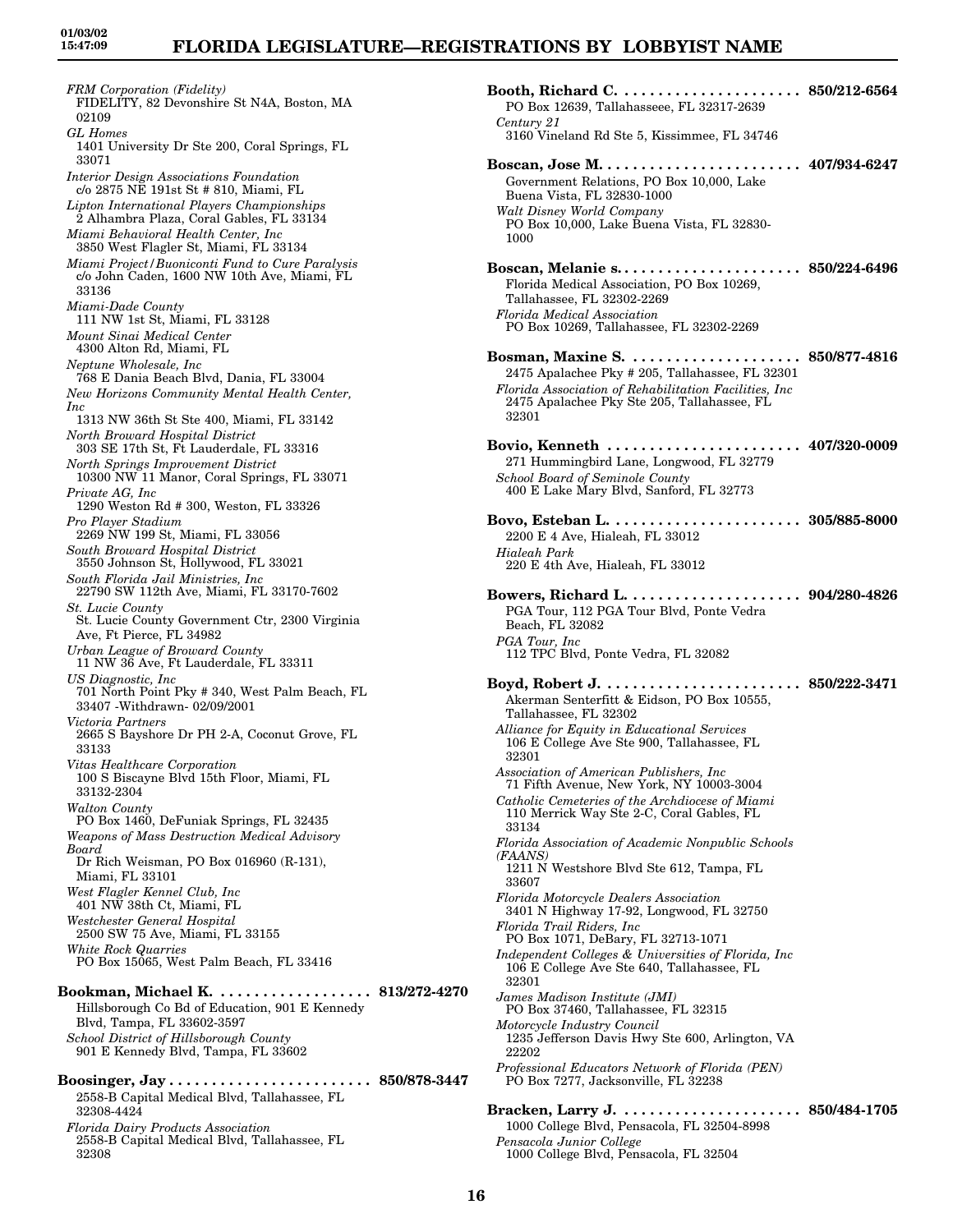# **FLORIDA LEGISLATURE—REGISTRATIONS BY LOBBYIST NAME**

**Bracy, Carol L. . . . . . . . . . . . . . . . . . . . . . . . 850/922-4300** PO Box 549, Tallahassee, FL 32302-0549 *Florida Association of Counties* PO Box 549, Tallahassee, FL 32302 **Braddy, Edward L. . . . . . . . . . . . . . . . . . . . . 561/355-7272** 401 N Dixie Hwy, West Palm Beach, FL 33401- 4296 *State Attorney, 15th Judicial Circuit* 401 N Dixie Hwy, West Palm Beach, FL 33401 **Bradford, Gary . . . . . . . . . . . . . . . . . . . . . . . 850/222-3329** 300 E Brevard St, Tallahassee, FL 32301-1218 *Florida Police Benevolent Association, Inc* 300 E Brevard St, Tallahassee, FL 32301 **Bradshaw, Paul R. . . . . . . . . . . . . . . . . . . . . 850/671-4401** PO Box 10570, Tallahassee, FL 32302-0570 *Arvay v City of Vero Beach* 2665 S Bayshore Dr, Miami, FL 33133 *AT&T* 101 N Monroe St Ste 700, Tallahassee, FL 32301 *Chancellor Academies* 3250 Mary St Ste 202, Coconut Grove, FL 33133 *Community Education Partners* 293 Plus Park Blvd Ste 240, Nashville, TN 37217 *Compaq Computer Corporation* 1435 E Piedmont Dr Ste 112, Tallahassee, FL 32312 *Education Networks of America* 1101 McGavok St, Nashville, TM 37201 *Eotec Capital* 111 Waverly Oaks, Palo Alto, CA 94301 *Estate of Roberto Calderon vs Miami Dade County* 2665 S Bayshore Dr, Miami, FL 33133 *EZ Serve* 1824 Hillandale Rd, Durham, NC 27705 *Failure Free* 137 Corban Ct, Concord, NC 28025 *First American Title Insurance* 2075 Centre Point Blvd, Tallahassee, FL 32308 *First Health Services Corp* 4240 Cox Rd, Glen Allen, VA 23060 *Florida Association of Health Plans, Inc* PO Box 10748, Tallahassee, FL 32302 *Florida Petroleum Marketers & Convenience Store Association* 209 Office Plaza Dr, Tallahassee, FL 32301 *Florida YMCA* One South School Ave Ste 301, Sarasota, FL 34237 *Hennelly vs St. Lucie County Sheriff Dept* 2665 S Bayshore Dr, Miami, FL 33133 *Infrastructure Corporation of America* 151 Athens Way, Nashville, TN 37228 *Initial Attack Aviation* 1900 Palm Bay Rd NE, Palm Bay, FL 32905 *International Council of Cruise Lines* 2111 Wilson Blvd Ste 850, Arlington, VA 22201 -Withdrawn- 08/20/2001 *Jacksonville Greyhound Racing, Inc* PO Box 54249, Jacksonville, FL 32245-4249 *James C. Herrmann & Associates, Ltd* PO Box 430, Rockville Centre, NY 11570 *Lightspan, Inc* 10140 Campus Point Dr, San Diego, CA 92121 *Medical Education Technologies, Inc (METI)* 6000 Fruitville Rd, Sarasota, FL 34232 *MGT of America, Inc* 2123 Centre Point Blvd, Tallahassee, FL 32308 -Withdrawn- 09/18/2001 *Modis Professional Services, Inc* One Independent Dr Ste 2500, Jacksonville, FL 32202 -Withdrawn- 11/06/2001 *Mosaic Threat Assessment Systems* 11684 Ventura Blvd # 440, Studio City, CA 91604

*Motorola, Inc* 496 Garlington Rd, Greenville, SC 29615 *North Broward Hospital District* 303 SE 17th St, Ft Lauderdale, FL 33316 *Osmose, Inc* 1016 Everee Inn Rd, Griffin, GA 30224-0349 *PaineWebber Incorporated* 200 S Orange Ave Ste 2200, Orlando, FL 32801 -Withdrawn- 04/20/2001 *Peoples Gas System, Inc* 101 N Monroe St Ste 1060, Tallahassee, FL 32301 *Post, Buckley, Schuh & Jernigan* 5300 W Cypress St Ste 300, Tampa, FL 33607- 1712 *Power Plant Entertainment, LLC* 601 E Pratt St 6th Floor, Balitmore, MD 21202 *Pro Tech Monitoring, Inc* 2549 Success Dr, Odessa, FL 33556-3401 *Representative Cliff Stearns* PO Box 308, Silver Springs, FL 34489 *Sacred Heart Hospital* 5151 N Ninth Ave, Pensacola, FL 32513 *SAP Public Sector and Education, Inc* Glenridge Highlands One, 5555 Glenridge Connector, Atlanta, GA 30342 *Saturn Corporation* PO Box 7025, Troy, MI 48007 -Withdrawn- 10/04/ 2001 *SkillsTutor.com, Inc* Two Newton Place, 255 Washington St, Newton, MA 02458 *South Broward Hospital District* 3501 Johnson St, Hollywood, FL 33021 *Southern Strategy Group, Inc* PO Box 10570, Tallahassee, FL 32303-0570 *Tampa Bay Devil Rays* One Tropicana Dr, St Petersburg, FL 33705 -Withdrawn- 09/04/2001 *Tampa Electric Company* 101 N Monroe St Ste 1060, Tallahassee, FL 32301 *TECO Energy, Inc* 101 N Monroe St Ste 1060, Tallahassee, FL 32301 *UniLect* 7080 Donion Way Ste 220, Dublin, CA 94568 *Walt Disney World Company* PO Box 1000, Lake Buena Vista, FL 32830-1000 *Yahoo* 301 N Crowdus St, Dallas, TX 75226 *Yang Enterprises* 1420 Alafaya Trail 200, Oviedo, FL 32765-8815 **Brady, John A., Jr . . . . . . . . . . . . . . . . . . . . . 941/330-8668** 1487 Second St Ste B, Sarasota, FL 34236-4911 *Gulf Coast Builders Exchange, Inc* 1487 Second St Ste B, Sarasota, FL 34236-4911 **Brady, Teresa W. . . . . . . . . . . . . . . . . . . . . . . 904/396-4063** 1601 Atlantic Blvd, Jacksonville, FL 32207-3364 *Duval Teachers United* 1601 Atlantic Blvd, Jacksonville, FL 32207 **Brainard, Linda H. . . . . . . . . . . . . . . . . . . . . 850/224-0711** 4639 Autumn Woods Way, Tallahassee, FL 32303 *Florida Hospital Association* PO Box 469, Tallahassee, FL 32302 -Withdrawn-04/10/2001 **Brainerd, Florence M. . . . . . . . . . . . . . . . . . 850/385-5944** 2814 Rabbit Hills Rd, Tallahassee, FL 32312- 3137

*Florida Reading Association* PO Box 149423, Orlando, FL 32814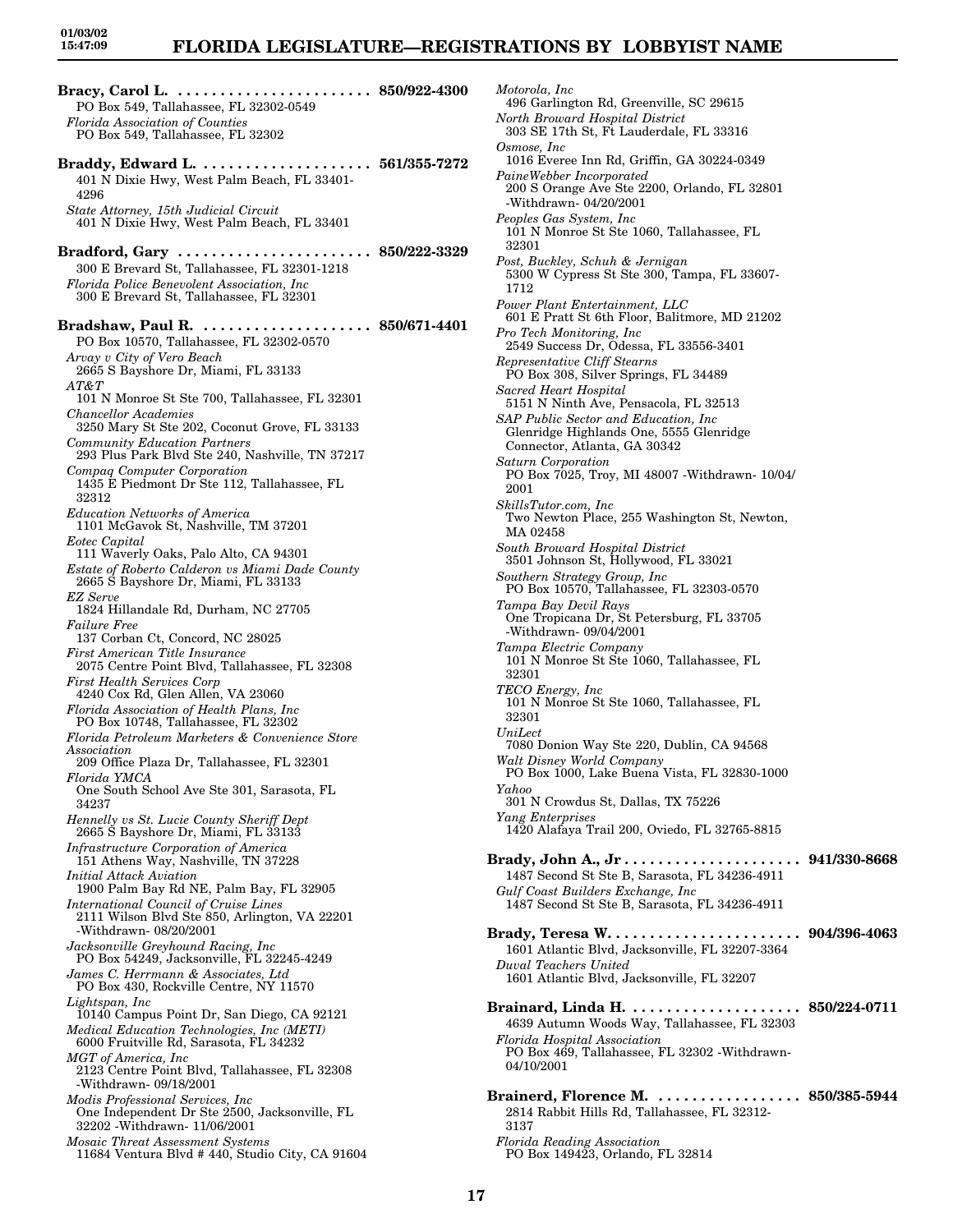# **FLORIDA LEGISLATURE—REGISTRATIONS BY LOBBYIST NAME**

**Brainerd, S. James . . . . . . . . . . . . . . . . . . . . 850/893-4155** PO Box 12129, Tallahassee, FL 32317-2129 *Florida Association of Insurance Agents* PO Box 12129, Tallahassee, FL 32317-2129 **Brancheau, Robert K. . . . . . . . . . . . . . . . . . . 407/825-3126** Greater Orlando Aviation Auth, c/o Elisa Rohr, Orlando Int'l Airpt 1 Airport Blvd, Orlando, FL 32827 *Greater Orlando Aviation Authority* Orlando International Airport, One Airport Blvd, Orlando, FL 32827 **Brand, Charlotte P. . . . . . . . . . . . . . . . . . . . . 850/224-5838** 200 W College Ave Ste 224, Tallahassee, FL 32301-7710 *Florida Outdoor Advertising Association* 200 W College Ave Ste 224, Tallahassee, FL 32301 **Branigan, Michael W. . . . . . . . . . . . . . . . . . . 954/928-4891** 6451 N Federal Hwy Rm 1113, Ft Lauderdale, FL 33308 *BellSouth* 150 S Monroe St Ste 400, Tallahassee, FL 32301 **Branker, Laura . . . . . . . . . . . . . . . . . . . . . . . 850/488-5396** Executive Office of the Governor, Plaza Level 05 The Capitol, Tallahassee, FL 32399-0001 *Agency for Health Care Administration* 2727 Mahan Dr, Tallahassee, FL 32308 -Withdrawn- 09/19/2001 *Executive Office of the Governor* Plaza Level 05 The Capitol, Tallahassee, FL 32399-0001 **Brant, William M. . . . . . . . . . . . . . . . . . . . . . 305/669-7611** 4200 Salzedo St, Coral Gables, FL 33146 *Miami-Dade County* 111 NW 1st St, Miami, FL 33128 **Brantley, Bobby L., Jr. . . . . . . . . . . . . . . . . . 850/521-0555** 3020 Ironwood Dr, Tallahassee, FL 32308 *Datamaxx Applied Technologies, Inc* 3780A Peddie Dr, Tallahassee, FL 32303 **Brantley, Bobby L., Sr. . . . . . . . . . . . . . . . . . 850/521-0600** Shutts & Bowen LLP, 215 S Monroe St Ste 804, Tallahassee, FL 32301-1858 *BNG Partners, Inc* 1006 Beckstrom Dr, Oviedo, FL 32765 *Central Florida Regional Transportation Authority* 445 W Amelia St, Orlando, FL 32801 *City of Sanford* PO Box 1788, Sanford, FL 32772-1788 *Datamaxx Applied Technologies, Inc* 3780-A Peddie Dr, Tallahassee, FL 32303 *Florida Dental Laboratory Association* PO Box 328, Tallahassee, FL 32302 *Florida Life Care Residents Association* 4500 Shannon Lakes Plaza # 1-108, Tallahassee, FL 32308 *FuGEN, Inc* 6001 Montrose Rd Ste 640, Rockville, MD 20852 -Withdrawn- 08/14/2001 *Genesis CE & I Services* 3910 US Hwy 301 N Ste 140, Tampa, FL 33619 *Houghton Mifflin Company* 555 Triangle Pky Ste 150, Norcross, GA 30092 *Indian River Memorial Hospital, Inc* 1000 36th St, Vero Beach, FL 32960 -Withdrawn-08/14/2001 *Jones Lang Lasalle Development, Inc* 390 N Orange Ave Ste 1875, Orlando, FL 32801

*McDougal Littell* 222 Berkeley St, Boston, MA 02116 *Orange County Sheriff's Office* 2400 W 33rd St, Orlando, FL 32839 *Orlando Sanford International* Two Red Cleveland Rd Ste 210, Sanford, FL 32773 -Withdrawn- 11/19/2001 *Seminole County Board of County Commissioners* 1101 E First St, Sanford, FL 32771 *Shutts & Bowen, LLP* 215 S Monroe Ste 804, Tallahassee, FL 32301 *Spaceport Florida Authority* 100 Spaceport Way, Cape Canaveral, FL 32920 *The Brown Schools, Inc* 2419 Winthrop Rd, Tallahassee, FL 33312 -Withdrawn- 02/27/2001 **Brantley, Charles J. . . . . . . . . . . . . . . . . . . . 850/222-9900** Florida Trucking Association, 350 E College Ave, Tallahassee, FL 32301 *Florida Trucking Association* 350 E College Ave, Tallahassee, FL 32301 **Braswell, Flecia L. . . . . . . . . . . . . . . . . . . . . 850/599-1073** PO Box 2214, MS FLTLH00104, Tallahassee, FL 32316-2214 *Sprint* 315 S Calhoun St Ste 500, MS FLTLH20101, Tallahassee, FL 32301 **Breault, Timothy A. . . . . . . . . . . . . . . . . . . . 850/488-3831** Fla Fish & Wildlife Conserv Comm, 620 S Meridian St Ste 303B, Tallahassee, FL 32399- 1600 *Florida Fish and Wildlife Conservation Commission* 620 S Meridian St, Tallahassee, FL 32399-1600 **Breitenbach, Douglas L. . . . . . . . . . . . . . . . . 202/624-2195** American Council of Life Insurance, 1001 Pennsylvania Ave NW 5th Floor, Washington, DC 20004-2599 *American Council of Life Insurance* 1001 Pennsylvania Ave NW Ste 500, Washington, DC 20004 **Brennan, Ryan M. . . . . . . . . . . . . . . . . . . . . . 314/725-0800** 7733 Forsyth Blvd Ste 1850, St Louis, MO 63105 *Advantage Capital Partners* 7733 Forsyth Blvd Ste 1850, St Louis, MO 63105 **Brewerton, John L., III . . . . . . . . . . . . . . . . 407/649-9500** 250 N Orange Ave, Penthouse Ste, Orlando, FL 32801-1819 *BOMA (Building Owners & Managers Association of Florida)* c/o Hewitt Associates, 2301 Maitland Center Pkwy Ste 160, Maitland, FL 32751 **Brewton, Wilbur E. . . . . . . . . . . . . . . . . . . . . 850/222-7718** Brewton Plante & Plante PA, PO Box 10369, Tallahassee, FL 32302-2369 *Calder Race Course, Inc* PO Box 1808, Opa-Locka, FL 33055-0808 *Chase Manhattan* 270 Park Ave 44th Floor, New York, NY 10017 *Dynegy, Inc* 1000 Louisiana St Ste 5800, Houston, TX 77002 *Melbourne International Airport* One Air Terminal Pky Ste 200, Melbourne, FL 32901 *PRIDE Enterprises* 5540 Rio Vista Dr, Clearwater, FL 34620 *Tosco Corporation* 72 Cummings Point Rd, Stamford, CT 06902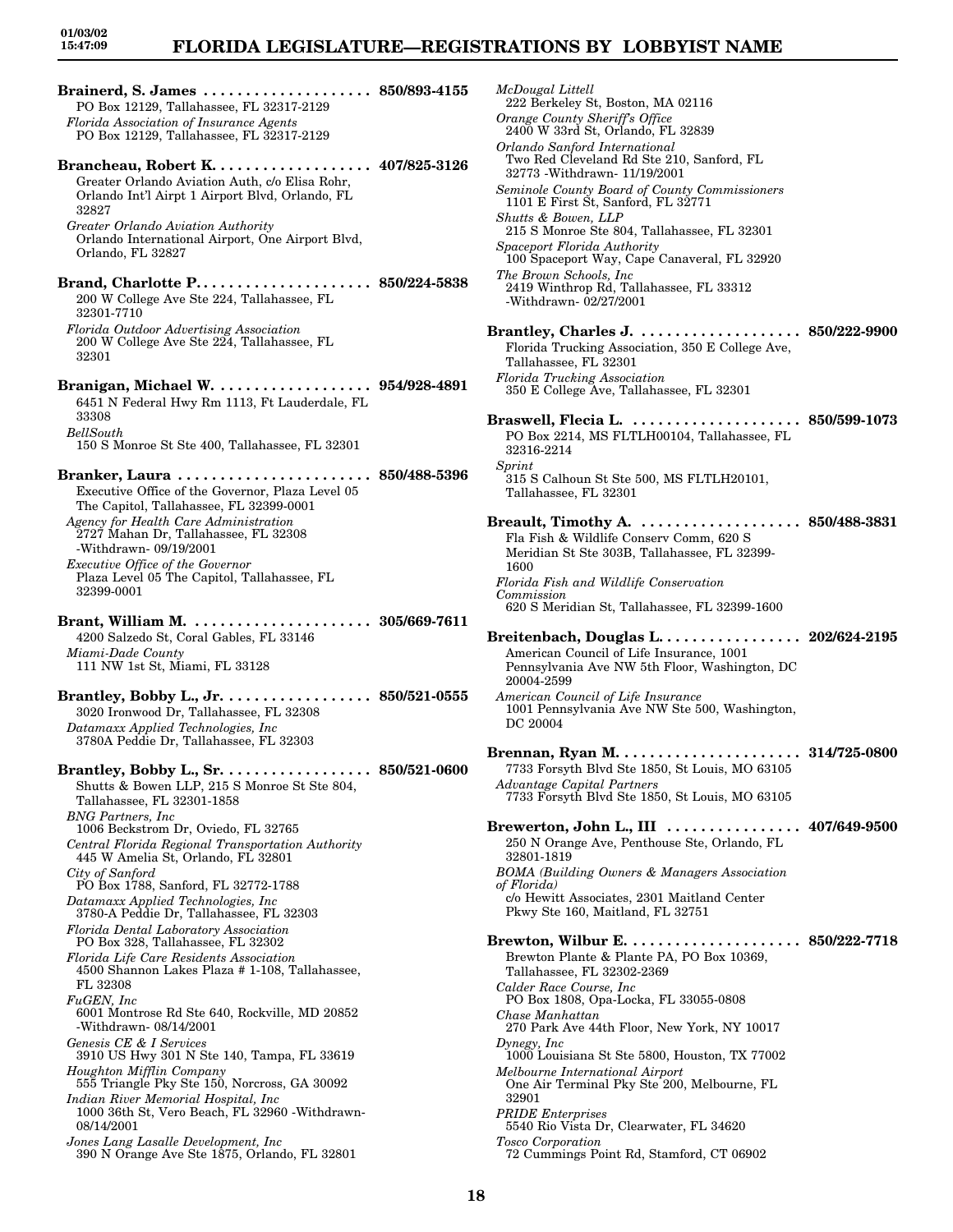# **FLORIDA LEGISLATURE—REGISTRATIONS BY LOBBYIST NAME**

*Tropical Park, Inc* 210th & 27th Ave NW, Miami, FL 33056-1499 *University of Florida Foundation, Inc* PO Box 113125, Gainesville, FL 32611-3125 **Brickman, Richard L. . . . . . . . . . . . . . . . . . . 850/222-3329** 300 E Brevard St, Tallahassee, FL 32301-1218 *Florida Police Benevolent Association, Inc* 300 E Brevard St, Tallahassee, FL 32301 **Bridenback, Michael L. . . . . . . . . . . . . . . . . 813/272-5894** 419 Pierce St Rm 204, Tampa, FL 33602-4024 *Administrative Office of the Courts* 419 Pierce St Rm 204, Tampa, FL 33602 **Brinker, Linda Pruitt . . . . . . . . . . . . . . . . . . 904/239-7714** 251 N Ridgewood Ave, Daytona Beach, FL 32114 *State Attorney, 7th Judicial Circuit* 251 N Ridgewood Ave, Daytona Beach, FL 32114 **Brinton, William D. . . . . . . . . . . . . . . . . . . . . 904/353-8800** 1 Independent Dr, Ste 3200, Jacksonville, FL 32202-5026 *Pinellas County Board of County Commissioners* County Administrator's Office, 315 Court St, Clearwater, FL 33756-5165 **Brock, R. Michael . . . . . . . . . . . . . . . . . . . . . 404/816-0236** 3432 Piedmont Road NE Ste 431, Atlanta, GA 30305 *Purdue Pharma* One Stamford Forum, Stamford, CT 06901-3431 **Brock, Scott A. . . . . . . . . . . . . . . . . . . . . . . . 850/222-3141** 515 N Meridian St, Tallahassee, FL 32301 *DuPont Pharmaceuticals Company* 515 N Meridian St, Tallahassee, FL 32301 **Bronson, Kristi Reid . . . . . . . . . . . . . . . . . . . 850/245-6200** Dept of State, Rm 100 Collins Bldg, 107 W Gains St, Tallahassee, FL 32399-0250 *Department of State* Rm 1801 The Capitol, Tallahassee, FL 32399- 0250 **Brooks, Jena B. . . . . . . . . . . . . . . . . . . . . . . . 850/413-2863** Dept of Insurance, 200 E Gaines St, Tallahassee, FL 32399-0310 *Department of Insurance* 200 E Gaines St, Tallahassee, FL 32399-0310 -Withdrawn- 08/08/2001 **Brooks, Louis F. . . . . . . . . . . . . . . . . . . . . . . 850/422-3152** March of Dimes, 3375-F201 Capital Cir NE, Tallahassee, FL 32308 *March of Dimes* 3375-F201 Capital Cir NE, Tallahassee, FL 32308 -Withdrawn- 07/16/2001 **Brooks, Phillip W. . . . . . . . . . . . . . . . . . . . . . 770/392-5391** 900 Ashwood Pky Ste 700, Atlanta, GA 30338- 4780 *Ashland, Inc* PO Box 391, Ashland, KY 41114 **Brooks, Robert G. . . . . . . . . . . . . . . . . . . . . . 850/644-1855** FSU College of Medicine, 104 Duxbury Hall, Tallahassee, FL 32306-4300 *Department of Health* 2020 Capital Cir SE, Tallahassee, FL 32399 -Withdrawn- 09/17/2001 *Florida State University College of Medicine* 104 Duxbury Hall, Tallahassee, FL 32306-4300

**Brosemer, Donna B. . . . . . . . . . . . . . . . . . . . 561/775-1072** Politically Correct, Inc, PO Box 32726, Palm Beach Gardens, FL 33420 *City of Lake Worth* 7 N Dixie Hwy, Lake Worth, FL 33460 *eSurvey Solutions* 8135 Lake Worth Rd, Lake Worth, FL 33467 **Broughton, William E. . . . . . . . . . . . . . . . . . 941/364-4775** Sarasota County Government, 1660 Ringling Blvd, Sarasota, FL 34236-6869 *Sarasota County* 1660 Ringling Blvd, Sarasota, FL 34236 **Brower, Ron E. . . . . . . . . . . . . . . . . . . . . . . . 850/893-8338** 310 W College Ave, Tallahassee, FL 32301 *Agere Systems* 9333 S John Young Pky, Orlando, FL 32819-8698 *Avaya Communications* 2536 Capitol Medical Blvd, Tallahassee, FL 32308 *Florida Municipal Electric Association* PO Box 10114, Tallahassee, FL 32302-2114 *Uniroyal Technology Corporation* 2 N Tamiami Trail Ste 900, Sarasota, FL 34236 **Brown, Christopher R. . . . . . . . . . . . . . . . . . 850/681-6400** 200 W College Ave Ste 308, Tallahassee, FL 32301 *Atlantic Civil, Inc* 9350 S Dixie Hwy Ste 1250, Miami, FL 33156 -Withdrawn- 07/18/2001 *Healthscreen America* 4237 Salisburg Rd, Bldg 2 Ste 200, Jacksonville, FL 32216 -Withdrawn- 07/18/2001 *Town of Pembroke Park* 3150 SW 52nd Ave, Pembroke Park, FL 33023 -Withdrawn- 07/18/2001 *United Space Alliance LLC* 8550 Astranaut Blvd, Cape Canaveral, FL 32920- 4304 -Withdrawn- 07/18/2001 *21TC, INC* PO Box 2805, Lakeland, FL 33806 -Withdrawn-07/18/2001 **Brown, Deveron L. . . . . . . . . . . . . . . . . . . . . 850/224-7546** Audubon of Florida, 2507 Callaway Rd Ste 103, Tallahassee, FL 32303 *Audubon of Florida* Audubon of Florida Headquarters, 444 Brickell Ave Ste 850, Miami, FL 33131 **Brown, G. Allen . . . . . . . . . . . . . . . . . . . . . . . 850/224-1585** 215 S Monroe St Ste 500, Tallahassee, FL 32301- 1866 *American International Group, Inc* 175 Water St 18th Floor, New York, NY 10038 *Aon Risk Services, Inc of Florida* 1001 Brickell Bay Dr Ste 1100, Miami, FL 33131 *Apple Computer, Inc* 28 State St 9th Floor, Boston, MA 02109 *AvMed Health Plan* 4300 NW 89th Blvd, Gainesville, FL 32606-5688 *Employee Relocation Council* 1720 N St NW, Washington, DC 20036-2900 *Preferred Medical Plan, Inc* 4950 SW 8th St, Coral Gables, FL 33134 *Securicor New Century, LLC* 9609 Gayton Rd Ste 100, Richmond, VA 23233 *Villages of Lake Sumter, Inc* 1100 Main St, The Villages, FL 32159-7732 **Brown, Joe . . . . . . . . . . . . . . . . . . . . . . . . . . . 850/487-1533** Dept of Veterans' Affairs, Koger Center Douglas Bldg Ste 100, 2540 Executive Center Cir W, Tallahassee, FL 32301-5015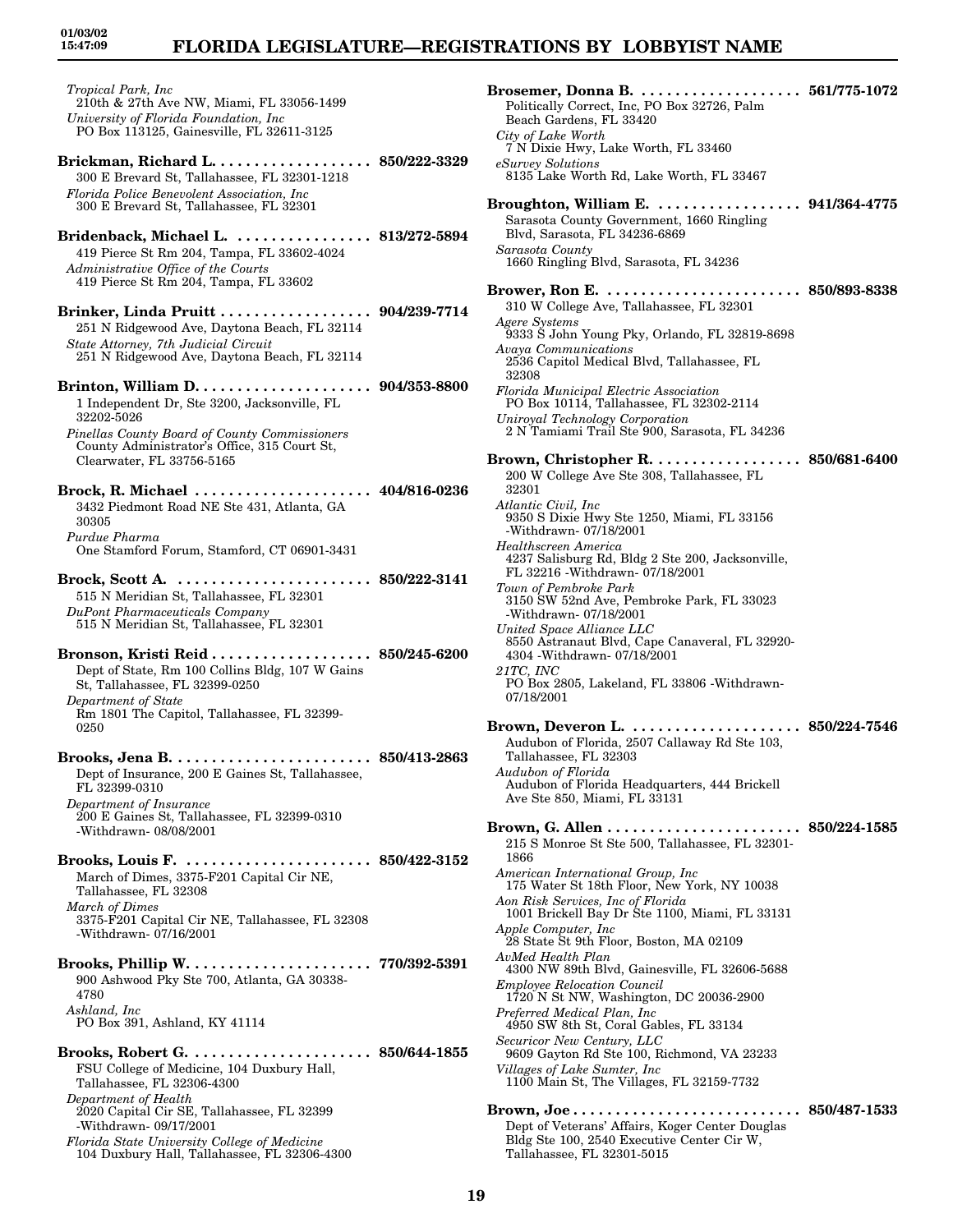**01/03/02 15:47:09**

*Department of Veterans' Affairs* Koger Center Douglas Bldg Ste 100, 2540 Executive Center Cir W, Tallahassee, FL 32301 **Brown, Rana G. . . . . . . . . . . . . . . . . . . . . . . . 305/375-1256** 111 NW 1st St Ste 2910, Miami, FL 33128 *Miami-Dade County* 111 NW 1st St Ste 2910, Miami, FL 33128

**Brown, Stuart K. . . . . . . . . . . . . . . . . . . . . . . 850/488-4711** Executive Office of the Governor, PL 05 The Capitol, Tallahassee, FL 32399-0001 *Executive Office of the Governor* PL 05 The Capitol, Tallahassee, FL 32399-0001

**Browning, Janice L. . . . . . . . . . . . . . . . . . . . 850/922-1740** Dept of Community Affairs, 2555 Shumard Oak Blvd Ste 310, Tallahassee, FL 32399-2100 *Department of Community Affairs* 2555 Shumard Oak Blvd, Tallahassee, FL 32399- 2100

**Brownless, Suzanne S. . . . . . . . . . . . . . . . . . 850/877-5200** 1311-B Paul Russell Rd Ste 201, Tallahassee, FL 32301-4824 *Panda Leesburg Power Partners, LP* 4100 Spring Valley Ste 1001, Dallas, TX 75244

**Bruce, Derek E. . . . . . . . . . . . . . . . . . . . . . . . 407/843-8880** 301 E Pine St Ste 1400, Orlando, FL 32801 *North Broward Hospital District* 303 SE 17th St 5th FL, Ft Lauderdale, FL 33316

**Bruce, H. Douglas . . . . . . . . . . . . . . . . . . . . . 850/402-1900** PO Drawer 10855, Tallahassee, FL 32302-2855 *Chancellor Academies* 3250 Mary St Ste 202, Coconut Groce, FL 33133 -Withdrawn- 04/03/2001 *DuPont Pharmaceuticals Company* 515 N Meridiain St, Tallahassee, FL 32301 -Withdrawn- 10/22/2001 *Florida Power Corporation* 106 E College Ave Ste 800, Tallahassee, FL 32301 *Haskell Education Service* PO Box 44100, Jacksonville, FL 32231 -Withdrawn- 10/22/2001 *Hialeah, Inc* PO Box 158, Hialeah, FL 33011 -Withdrawn- 05/ 31/2001 *Miami River Commission* Haggert Parks & Stone, 330 Al Hambra Circle, Coral Gables, FL 33134-5004 *Osceola Legislative Effort* 1425 E Vine St, Kissimmee, FL 34744 *Rinker Materials Corporation* PO Box 24635, West Palm Beach, FL 33416-4635 *The Florida Bar* 650 Apalachee Pky, Tallahassee, FL 32399 *The Haskell Company* Haggert Parks & Stone, 330 Al Hambra Circle, Coral Gables, FL 33134-5004 *Volpe, Bajalia, Wickes & Rogerson* Ste 1700 Riverplace Tower, 1301 Riverplace Blvd, Jacksonville, FL 32207 *Wakulla County Commission* PO Box 1263, Crawfordville, FL 32326 *White Rock Quarries* PO Box 15065, 101 Sansbury's Way, West Palm Beach, FL 33416 **Brunetti, Stephen P. . . . . . . . . . . . . . . . . . . . 305/885-8000**

2200 E 4 Ave, Hialeah, FL 33010-1420 *Hialeah, Inc* 2200 E 4 Ave, Hialeah, FL 33010

**Brunker, Buddy W. . . . . . . . . . . . . . . . . . . . . 941/263-6346** 3400 Radio Rd Ste 107, Naples, FL 34104 *Sprint* PO Box 165000, Altamonte Springs, FL 32716- 5000 **Brunner, Beth P. . . . . . . . . . . . . . . . . . . . . . . 407/281-7396** 3717 S Conway Rd, Orlando, FL 32812 *Florida College of Emergency Physicians* 3717 S Conway Rd, Orlando, FL 32812 **Brush, Ann-Marie . . . . . . . . . . . . . . . . . . . . . 407/631-1911** 2700 Judge Fran Jamieson Way, Viera, FL 32940-6699 *School Board of Brevard County* 2700 St Johns St, Melbourne, FL 32940-6699 **Bryan, Matt A. . . . . . . . . . . . . . . . . . . . . . . . . 850/224-5081** Smith Bryan & Myers, 311 E Park Ave, Tallahassee, FL 32301-1513 *Barr Laboratories, Inc* 400 N Capital NW Ste 585, Washington, DC 20001 *ComNet Ericsson Critical Radio Systems, Inc* 3315 Old Forest Rd, Lynchburg, VA 24501 *Corrections Corporation of America* 10 Burton Hills Blvd, Nashville, TN 37215 *CorrLogic, Inc* 4720 Walnut St, Boulder, CO 80401 *Escambia County Board of County Commissioners* 14 W Government St Rm 411, Pensacola, FL 32501 *Florida Association of Professional Employer Organizations* 335 Beard St, Tallahassee, FL 32303 *Florida Power Corporation* 106 E College Ave Ste 800, Tallahassee, FL 32301 *Florida Southern College* 111 Lake Hollingsworth Dr, Lakeland, FL 33801- 5698 *Florida State Oriental Medical Association* 335 Beard St, Tallahassee, FL 32303 *Florida State Pilots Association* 311 E Park Ave, Tallahassee, FL 32301 *Florida Surveying and Mapping Society* 1689A Mahan Center Blvd, Tallahassee, FL 32308 *Florida Thoroughbred Breeders and Owners Association* 4727 NW 80th Ave, Ocala, FL 34482-2098 *Florida 2012* 501 E Kennedy Blvd Ste 175, Tampa, FL 33602 *Fusive.com* 800 Fairway Dr, Deerfield Beach, FL 33441 *Guinness UDV* 5301 Blue Lagoon Dr Ste 900, Miami, FL 33126 *Hillsborough County Board of County Commissioners* 601 E Kennedy Blvd 26th Fl, Tampa, FL 33602 *IBM Corporation* 101 N Monroe St Ste 750, Tallahassee, FL 32301 *Infrastructure Corporation of America* 151 Athens Way, Nashville, TN 37228 *International Council of Shopping Centers* 1033 N Fairfax St Ste 404, Alexandria, VA 22314-1540 *Interwoven* 3025 Windward Plaza Ste 300, Alpharetta, GA 30005 *Intuition, Inc* 6420 Southpoint Pky, Jacksonville, FL 32216 *Mariner Post-Acute Network* 1 Ravinia Dr Ste 1500, Atlanta, GA 30346 *Murphy Oil USA, Inc* 200 Peach St, El Dorado, AR 71730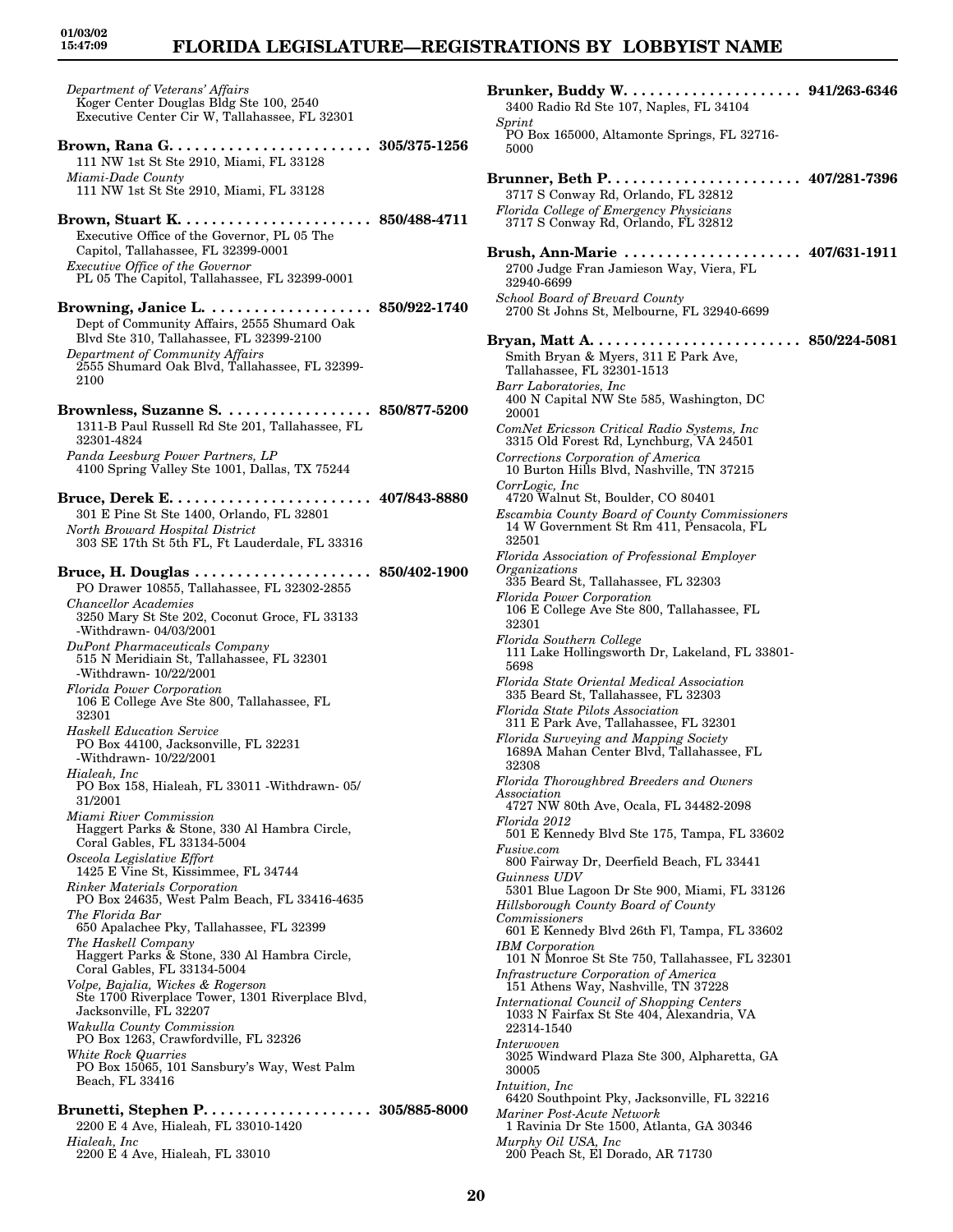*National Association of Beverage Importers, Inc* 1200 G St NW Ste 360, Washington, DC 20005 *Osceola Legislative Effort* 1425 E Vine St, Kissimmee, FL 34744 *Prison Health Services* 105 Westpark Dr Ste 300, Brentwood, TN 37027 *Professional Insurance Agents of Florida, Inc* 1390 Timberlane Rd, Tallahassee, FL 32312 *Saint Leo College* PO Box 6665, Saint Leo, FL 33574 *SECOR International, Inc* 14998 W 6th Ave Ste 800, Golden, CO 80401 *SmartForce* 3480 Preston Ridge Rd Ste 150, Alpharetta, GA 30005 *Southern Family Insurance Company* 511 W Bay St Ste 400, Tampa, FL 33606-2700 *St. Luke's Cataract & Laser Institute* 43309 US Hwy 19 N, Tarpon Springs, FL 34688- 5000 *Stellar Partners, Inc* Tampa International Airport, Marriott Ste G-100, Tampa, FL 33607 *The Florida Bar* 650 Apalachee Pky, Tallahassee, FL 32399 *TransCor America, LLC* 646 Melrose Ave, Nashville, TN 37211 *University of Tampa* 401 W Kennedy Blvd, Tampa, FL 33606-1490 *Walter Industries, Inc* PO Box 31601, Tampa, FL 33631 **Bryan, Patrick M. . . . . . . . . . . . . . . . . . . . . . 561/691-7083** 700 Universe Blvd D-3, Juno Beach, FL 33408- 2683 *Florida Power & Light Company* 215 S Monroe St Ste 810, Tallahassee, FL 32301 **Bryant, Bill L., Jr. . . . . . . . . . . . . . . . . . . . . . 850/224-9634** PO Box 1877, Tallahassee, FL 32302-1877 *Enron Corp* PO Box 1188, Houston, TX 77251-1188 *MultiState Associates, Inc. on behalf of Verizon Wireless* 515 King St Ste 300, Alexandria, VA 22314 **Bryant, Frederick . . . . . . . . . . . . . . . . . . . . . 850/297-2011** PO Box 3209, Tallahassee, FL 32315-3209 *Florida Municipal Electric Association* PO Box 10114, Tallahassee, FL 32302 *Florida Municipal Power Agency* 7201 Lake Ellenor Dr, Orlando, FL 32809 **Bucciarelli, Richard L. . . . . . . . . . . . . . . . . . 352/392-9315** University of Florida, PO Box 100014, Gainesville, FL 32610-0014 *Shands Jacksonville Medical Center, Inc* 655 W 8th St, Jacksonville, FL 32209 *Shands Teaching Hospitals & Clinics, Inc dba Shands HealthCare* 1600 SW Archer Rd, U of F Health Science Center, Gainesville, FL 32610 *State University System* 325 W Gaines St, Tallahassee, FL 32399 **Bucher, Gerri . . . . . . . . . . . . . . . . . . . . . . . . 850/973-2288** North Florida Community College, 1000 Turner Davis Dr, Madison, FL 32340-1699 *North Florida Community College* 1000 Turner Davis Dr, Madison, FL 32340 **Buck, Douglas P. . . . . . . . . . . . . . . . . . . . . . . 850/224-4316** 201 E Park Ave, Tallahassee, FL 32301

*Florida Home Builders Association* 201 E Park Ave, Tallahassee, FL 32301 **Buerger, Patricia D. (Diane) . . . . . . . . . . . . 863/804-0999** 766 E Main St, Bartow, FL 33830 *Florida Public Defender Association, Inc* PO Box 11057, Tallahassee, FL 32302 -Withdrawn- 06/21/2001 **Buford, Rivers H., III . . . . . . . . . . . . . . . . . . 850/245-6509** Dept of State, The Capitol PL-02, Tallahassee, FL 32399-0250 *Department of State* The Capitol PL-02, Tallahassee, FL 32399-0250 **Buford, Tasha O. . . . . . . . . . . . . . . . . . . . . . . 850/222-7206** Young van Assenderp & Varnadoe PA, PO Box 1833, Tallahassee, FL 32302-1833 *F C Marina Joint Venture* c/o Gulf Bay Development, 4001 Tamiami Trail N Ste 350, Naples, FL 34103 *Factory Bay Marina of Marco, Inc* Jack J. Antaramian, Pres, 365 Fifth Ave S Ste 200, Naples, FL 34102 *Plantation Medicinals, Inc* PO Box 128, Felda, FL 33930 **Bufton, Earl L. . . . . . . . . . . . . . . . . . . . . . . . . 850/410-9256** Dept of Banking & Finance, Fletcher Bldg Ste 118 G, 101 E Gaines St, Tallahassee, FL 32399- 0350 *Department of Banking and Finance* PL 09 The Capitol, Tallahassee, FL 32399-0350 **Buice, Rebecca A. . . . . . . . . . . . . . . . . . . . . . 850/224-8141** 1311 Executive Center Dr Ste 225, Tallahassee, FL 32301-5027 *Florida Manufacturing and Chemical Council, Inc* 1311 Executive Center Dr Ste 225, Tallahassee, FL 32301-5027 **Buigas, Pete J. . . . . . . . . . . . . . . . . . . . . . . . . 850/577-1891** 101 E College Ave Ste 302, Tallahassee, FL 32301 *Agency for Health Care Administration* 2727 Mahan Dr, Tallahassee, FL 32308 -Withdrawn- 02/05/2001 *Florida Assisted Living Association* PO Box 7, Tallahassee, FL 32302 **Bunkley, William H. . . . . . . . . . . . . . . . . . . . 813/220-9469** PO Box 273196, Tampa, FL 33688-3196 *Creative Recycling Systems, Inc* 7501 Interbay Blvd, Tampa, FL 33616 *Florida Baptist Convention* 1839 Jaclif Ct, Tallahassee, FL 32308 **Burchfield, Marvin S. . . . . . . . . . . . . . . . . . . 407/628-8900** 163 E Morse Blvd Ste 200, Winter Park, FL 32789 *Decker Energy International, Inc* 163 E Morse Blvd Ste 200, Winter Park, FL 37789 **Burhans, Jean G. . . . . . . . . . . . . . . . . . . . . . 850/668-0510** 3501 Turkey Run Lane, Tallahassee, FL 32312 *Clearinghouse on Human Services* 411 E College Ave, Tallahassee, FL 32301 **Burke, Howard G. . . . . . . . . . . . . . . . . . . . . . 850/422-0065** PO Box 10009, Tallahassee, FL 32302-2009 *Florida Christian Colleges & Schools* PO Box 10009, Tallahassee, FL 32302 **Burkett, B. Eugene . . . . . . . . . . . . . . . . . . . . 407/631-1911** 2700 Judge Fran Jamieson Way, Viera, FL 32940-6699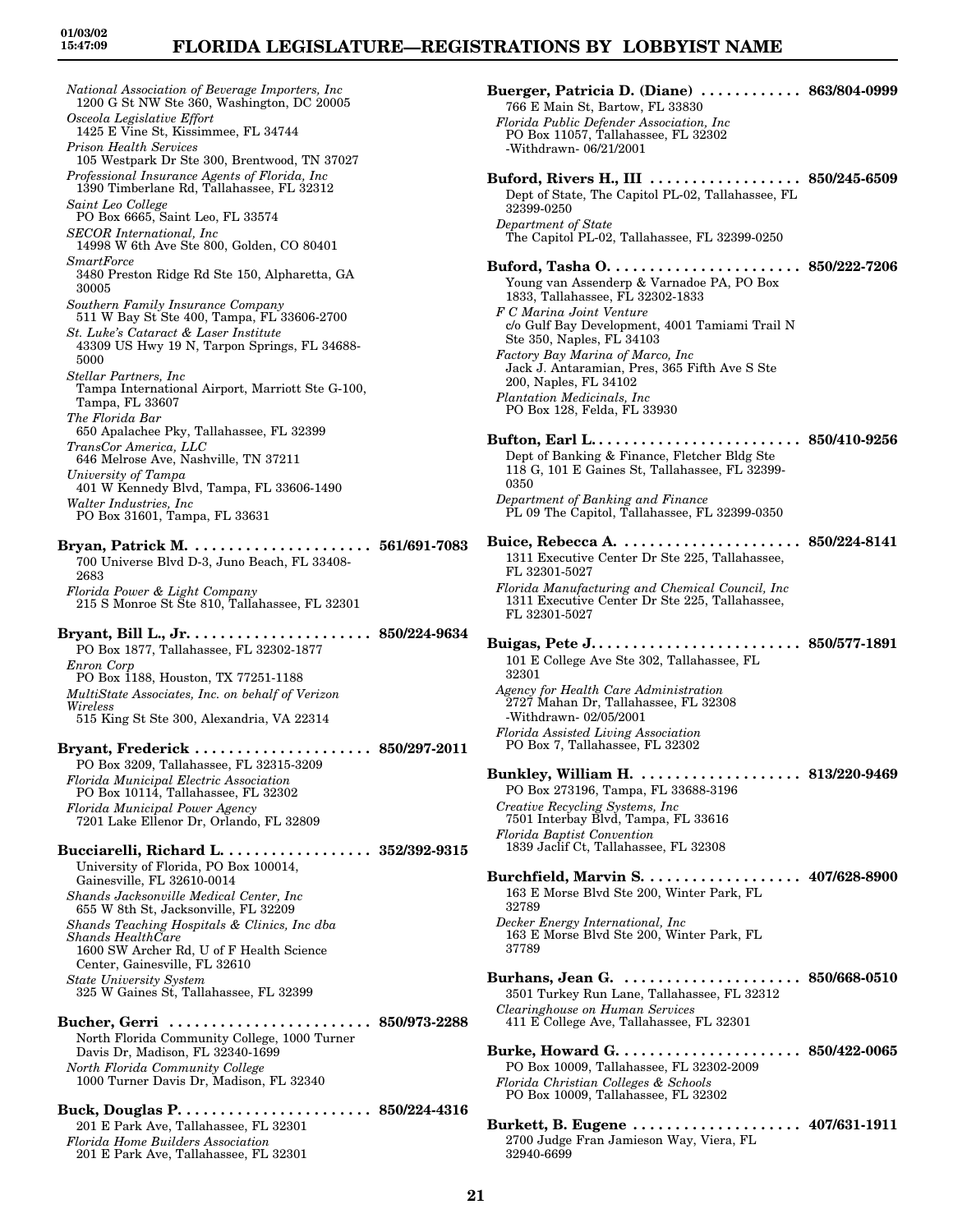## **FLORIDA LEGISLATURE—REGISTRATIONS BY LOBBYIST NAME**

*School Board of Brevard County* 2700 Judge Fran Jamieson Way, Viera, FL 32940

- **Burleson, Robert G. . . . . . . . . . . . . . . . . . . . 850/942-1404** PO Box 1208, Tallahassee, FL 32302-1208 *Florida Transportation Builders Association, Inc* PO Box 1208, Tallahassee, FL 32302
- **Burnett, Douglas . . . . . . . . . . . . . . . . . . . . . . 904/823-0110** PO Box 1008, Attn: SJA, St Augustine, FL 32085- 1008 *Department of Military Affairs*

PO Box 1008, Attn: SJA, St Augustine, FL 32085- 1008

- **Burnett, Random R. . . . . . . . . . . . . . . . . . . . 904/253-8195** PO Box 265669, Daytona Beach, FL 32126-5669
- *International Speedway Corporation* 1801 W International Speedway Blvd, Daytona Beach, FL 32114 *National Association for Stock Car Auto Racing,*
- *Inc* 1801 W International Speedway Blvd, Daytona Beach, FL 32114
- **Burtenshaw, Edward C. . . . . . . . . . . . . . . . . 727/571-2277** AARP, 400 Carillon Pky Ste 100, St Petersburg, FL 33716 *AARP*
- 400 Carillon Pky Ste 100, St Petersburg, FL 33716
- **Burton, Truly . . . . . . . . . . . . . . . . . . . . . . . . 305/556-6300** 15225 NW 77th Ave, Miami Lakes, FL 33014- 6895 *Builders Association of South Florida* 15225 NW 77th Ave, Miami, FL 33014
- **Busby, Wynn E. . . . . . . . . . . . . . . . . . . . . . . . 770/939-8555** 2296 Henderson Mill Rd Ste 206, Atlanta, GA 30345-2739
- *American Association of Physician Specialists, Inc* 2296 Henderson Mill Rd Ste 206, Atlanta, GA 30345
- **Busch, Randolph B. . . . . . . . . . . . . . . . . . . . 850/681-9551** 2061 Delta Way # 1, Tallahassee, FL 32303 *Florida Association of State Troopers* 2061 Delta Way # 1, Tallahassee, FL 32303

**Bussey, Jonathan C. . . . . . . . . . . . . . . . . . . . 850/922-1740** Department of Community Affairs, 2555 Shumard Oak Blvd, Tallahassee, FL 32399-2100 *Beverly Enterprises, Inc* One Thousand Beverly Way, Fort Smith, AR 72919 -Withdrawn- 07/19/2001 *Blind Vendors* c/o Tom Spiliotis, 308 Jumper Dr S, Bushnell, FL 33513 -Withdrawn- 07/19/2001 *Department of Community Affairs* 2555 Shumard Oak Blvd, Tallahassee, FL 32399- 2100 *Florida Health Care Association* 307 W Park Ave, Tallahassee, FL 32301 -Withdrawn- 07/19/2001 *Florida Hospital Association* PO Drawer 469, Tallahassee, FL 32302-0469 -Withdrawn- 02/07/2001 *Florida Standardbred Breeders & Owners Association* 1800 SW Third St, Pompano Beach, FL 33069 -Withdrawn- 07/19/2001 *Merck & Co, Inc* 770 Sumneytown Pike WP39-305, West Point, PA

19486-0004 -Withdrawn- 07/19/2001

- *Nextel South Corp* 851 Trafalgar Ct Ste 300 E, Maitland, FL 32751 -Withdrawn- 07/19/2001 *PHC-Glades, Inc* c/o Tony Fay, 105 Westwood Place Ste 400, Brentwood, TN 37027 -Withdrawn- 07/23/2001 *R.A. Savona, D.O., et al Class* c/o M Stephen Turner Broad & Cassel, PO Drawer 11300, Tallahassee, FL 32302 -Withdrawn- 07/19/2001 **Bussey, Matthew "Will" . . . . . . . . . . . . . . . . 850/681-0416** NFIB, 110 E Jefferson St, Tallahassee, FL 32301 *Department of Agriculture & Consumer Services* PL 10 The Capitol, Tallahassee, FL 32399-0810 -Withdrawn- 10/03/2001 *National Federation of Independent Business* 110 E Jefferson St, Tallahassee, FL 32301 **Butfiloski, Cindy M. . . . . . . . . . . . . . . . . . . . 850/224-5909** 235 E Virginia St, Tallahassee, FL 32301 *Academy of Florida Trial Lawyers* 218 S Monroe St, Tallahassee, FL 32301 *End Stage Renal Disease Laboratory* 831 NW 57th St, Ft Lauderdale, FL 33309 *Stephen D. Hull, Inc* 106 S Monroe St, Tallahassee, FL 32301 *Wilkes & McHugh, P.A.* 1 N Dale Mabry Hwy Ste 601, Tampa, FL 33609- 2755 **Butler, Kasongo . . . . . . . . . . . . . . . . . . . . . . . 850/224-3999** Thornton Williams & Asociates, PO Box 10109, Tallahassee, FL 32302 *Miami One* 5000 Blue Lake Dr Ste 150, Boca Raton, FL 33431 -Withdrawn- 09/25/2001 **Butler, Neil H. . . . . . . . . . . . . . . . . . . . . . . . . 850/893-0249** 2708 O'Hara Court, Tallahassee, FL 32308 *MidAmerica Management Financial Services* 5015 S Florida Ave, Lakeland, FL 33807 *NACM Improved Construction Practices Committee* PO Box 22827, Tampa, FL 33622 -Withdrawn-07/12/2001 *Peoples First Community Bank* 2305 Hwy 77, Panama City, FL 32405 -Withdrawn- 07/12/2001 *The Perrier Group of America, Inc* PO Box 2313, Greenwich, CT 06830 -Withdrawn-07/12/2001 **Butler, Stacey S. . . . . . . . . . . . . . . . . . . . . . . 850/681-6265** PO Box 1302, Tallahassee, FL 32302-1302 *Florida United Businesses Association* PO Box 1302, Tallahassee, FL 32302-1302 **Butts, Vicki . . . . . . . . . . . . . . . . . . . . . . . . . . 813/740-3544** 3801 Corporex Park Dr Ste 210, Tampa, FL 33619-1136 *Capital Collateral Regional Counsel-Middle Region* 3801 Corporex Park Dr Ste 210, Tampa, FL 33619-1136 **Buzzett, Kelly H. . . . . . . . . . . . . . . . . . . . . . . 850/231-2781** 216 Forest St, Seagrove Beach, FL 32459-6261 *Arvay v City of Vero Beach* Grossman & Roth, 2665 S Bayshore Dr Penthouse 1, Miami, F; 33133 *Delfina Benjumea* PO Box 547725, Orlando, FL 32854-7725
- *England vs Monroe County School Board* Martin Lipsky Kaufman & Weinstein, PO Box 10242, Miami Lakes, FL 33016
- **22**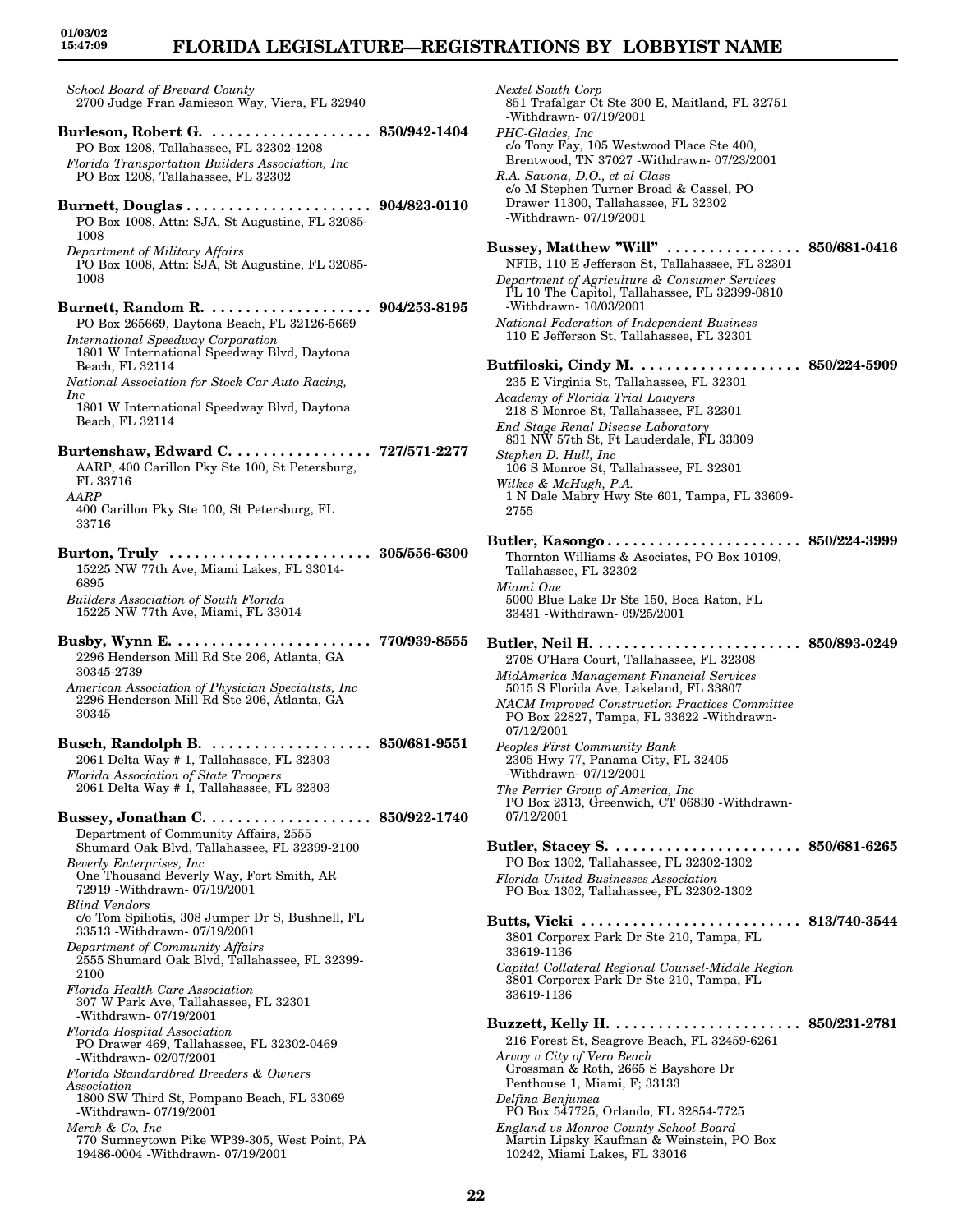*Estate of Carmen Pena* 1953 SW 27th Ave, Miami, FL 33145-2543 *Estate of Harold Armstrong vs Gulf County* 110 Eglin Pky SE, Ft Walton Beach, FL 32548 *Estate of Roberto Calderon vs Miami Dade County* Grossman & Roth, 2665 S Bayshore Dr Penthouse 1, Miami, FL 33133 *Falkinburg vs City of West Palm Beach* Phillip C. Houston, PA, 1551 Forum Place Ste 500C, West Palm Beach, FL 33401 *Helm vs Martin County* Kramer Ali Fleck Carothers et al, 6650 W Indiantown Rd Ste 200, Jupiter, FL 33458 *Hilda De Paz vs Miami-Dade County* Alejandra A. Zamora Esq PA, 1298 NW 10th Ave, Miami, FL 33136 *James Torrence vs Palm Beach County Health District* Lytal Reiter Clark Fountain et al, 515 N Flagler Dr 10th Floor, West Palm Beach, FL 32401 *Kelly/Taylor vs Hillsborough County School Board* Chris Jayson, Esq, 201 E Kennedy Blvd Ste 1700, Tampa, FL 32602 *Kharmilia Ferguson vs Palm Beach County Sheriff* Lytal Reiter Clark Fountain et al, 515 N Flagler Dr 10th Floor, West Palm Beach, FL 33401 *Kilpatrick vs Escambia County* Louis K. Rosenbloum PA, 4300 Bayou Blvd Ste 36, Pensacola, FL 32503 *Lawrence Gizzi v. City of Hallandale* 100 W Cypress Creek Rd Ste 700, Ft Lauderdale, FL 33309 *McIntire v. Department of Transportation* 316 S Baylen St Ste 600, Pensacola, FL 32501 *Mitchell vs Halifax Hospital Medical Center A Special Taxing District* Searcy Denney Scarola et al, 2139 Palm Beach Lakes Blvd, West Palm Beach, FL 33409 *Noel vs State of Florida Dept of Health and Rehabilitative Services* Sheldon J. Schlesinger PA, 1212 SE 3rd Ave, Ft Lauderdale, FL 33316 *Oscar Ortiz v. City of Miami* 201 Alhambra Cir Ste 701, Coral Gables, FL 33134-5108 *Pamela McMahan San Juan vs Orange County* Ratiner & Glinn, 60 SW 13th St, Miami, FL 33101 *Skowronek vs City of Clearwater* Prugh And Associates PA, 1009 W Platt St, Tampa, FL 33306 *Valentino and Patsey Baucco vs DOT* 201 S Biscayne Blvd Ste 3130, Miami, FL 33131 **Buzzett, William A. . . . . . . . . . . . . . . . . . . . . 850/231-2781** 216 Forest St, Seagrove, FL 32459-6261 *Charter Schools USA* 2500 N Federal Hwy Ste 100, Ft Lauderdale, FL 33305 *Hopkins v Florida Board of Regents* 777 S Harbour Island Blvd Ste 950, Tampa, FL 33602 **Byrd, Anne Jolley . . . . . . . . . . . . . . . . . . . . . 850/556-0953** 1208 S Myrtle Ave, Clearwater, FL 33756 *Larry J. Overton & Associates* 101 E College Ave Ste 302, Tallahassee, FL 32301 *Ronald L. Book, P.A.* 2999 NE 191st St PH 6, North Miami Beach, FL 33180 **Cabanas, Billy E. . . . . . . . . . . . . . . . . . . . . . . 850/539-8008** 686 Hickory Lane, Havana, FL 32333

*Monroe County School Board* 242 White St, Key West, FL 33041 OH 44502 *Benfield Blanch* 2409 *Association* 20004

**Cain, Henry C. . . . . . . . . . . . . . . . . . . . . . . . . 850/413-3301** Dept of Insurance, 200 E Gaines St, Tallahassee, FL 32399-0343 *Department of Insurance* 200 E Gaines St, Tallahassee, FL 32399-0343 **Caldwell, Caryn M. . . . . . . . . . . . . . . . . . . . . 813/541-1159** 7411 114th Ave N Ste 305, Largo, FL 33773-5108 *Florida Medical Association* 113 E College Ave, Tallahassee, FL 32301 *Pinellas County Medical Society* 7411 114th Ave N Ste 305, Largo, FL 33773 **Cales, Roy . . . . . . . . . . . . . . . . . . . . . . . . . . . 850/410-4777** State Technology Office, Carlton Bldg Rm 335, 501 S Calhoun St, Tallahassee, FL 32399-0001 *State Technology Office* Carlton Bldg Rm 335, 501 S Calhoun St, Tallahassee, FL 32399-0001 -Withdrawn- 10/04/ 2001 **Calhoun, Derenda S. . . . . . . . . . . . . . . . . . . . 850/973-2271** 201 E Marion St, Madison, FL 32340 *Madison County Memorial Hospital* 201 E Marion St, Madison, FL 32340 **Calhoun, H. F., III . . . . . . . . . . . . . . . . . . . . . 850/521-0455** PO Box 1110, Tallahassee, FL 32302-1110 *Florida Fruit & Vegetable Association* PO Box 140155, Orlando, FL 32814 **Callen, Eileen F. . . . . . . . . . . . . . . . . . . . . . . 407/894-2804** LYNX (Central FL Reg Trans Auth), 445 W Amelia St, Orlando, FL 32801-1153 *Central Florida Regional Transportation Authority* 445 W Amelia St, Orlando, FL 32801 **Caluda, Janice . . . . . . . . . . . . . . . . . . . . . . . . 850/681-1990** 246 E 6th Ave, Tallahassee, FL 32303 *Florida Cable Telecommunications Association, Inc* 310 N Monroe St, Tallahassee, FL 32301 **Camechis, Karen M. . . . . . . . . . . . . . . . . . . . 850/222-3533** Pennington Law Firm, PO Box 10095, Tallahassee, FL 32302 *B. J. Alan Companies* 555 Martin Luther King Jr Blvd, Youngstown, 3655 N Point Pky Ste 300, Alpharetta, GA 30005 *Correctional Medical Authority* 2020 Capital Cir SE, Alexander Bldg B-04, Tallahassee, FL 32399-1732 *First Floridian Auto and Home Insurance Company* 7840 Woodland Center Blvd, Tampa, FL 33614- *Florida Comprehensive Health Association* 175 Salem Ct, Tallahassee, FL 32301 *Florida Petroleum Marketers & Convenience Store* 209 Office Plaza Dr, Tallahassee, FL 32301 *Florida Retail Federation* PO Box 10024, Tallahassee, FL 32301-2024 *Health Insurance Association of America, Inc* 555 13th St NW Ste 600 E, Washington, DC *Lee County Electric Cooperative, Inc* c/o Henderson Franklin Starnes Holt, PO Box 280, Ft Myers, FL 33902-0280 *Pennington, Moore, Wilkinson, Bell & Dunbar, P.A.* PO Box 10095, Tallahassee, FL 32302 *Real Property, Probate & Trust Law Section* 3033 Riveria Dr Ste 106, Naples, FL 34102-2746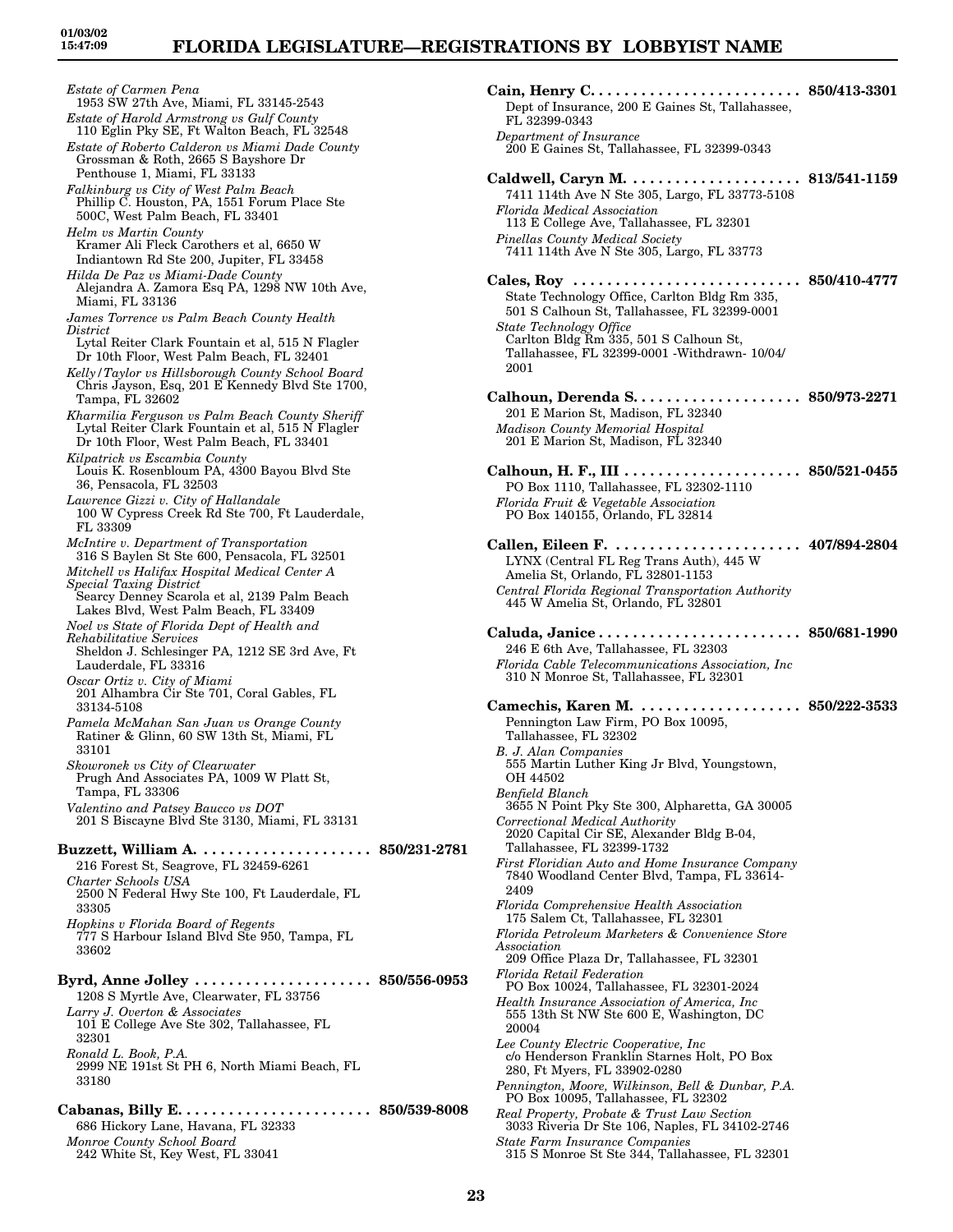*Tampa Bay Water* 2535 Landmark Dr Ste 211, Clearwater, FL 33761 *Tampa General Healthcare* Davis Islands, PO Box 1289, Tampa, FL 33601- 1289 *Time Warner Telecom* 300 First Stamford Place, Stamford, CT 06902- 6732 **Cameron, Jim . . . . . . . . . . . . . . . . . . . . . . . . 904/255-0981** PO Box 2475, Daytona Beach, FL 32115-2475 *Daytona Beach Chamber of Commerce* PO Box 2475, Daytona Beach, FL 32115 **Camp, Shawn C. . . . . . . . . . . . . . . . . . . . . . . 561/732-5959** 2101 Corporate Dr, Boynton Beach, FL 33426 *Gold Coast Builders Association* 2101 Corporate Dr, Boynton Beach, FL 33426 **Campbell, Karen P. . . . . . . . . . . . . . . . . . . . . 850/487-4609** Statewide Public Guardianship Ofc, Forrestry Bldg, 214 S Bronough St, Tallahassee, FL 32399 *Statewide Public Guardianship Office* USF MHF 104, 13301 Bruce B. Downs Blvd, Tampa, FL 33612-3899 **Camper, William L. . . . . . . . . . . . . . . . . . . . . 850/488-4460** Florida Parole Commission, Bldg C 4th Floor, 2601 Blair Stone Rd, Tallahassee, FL 32399-2450 *Florida Parole Commission* Bldg C 4th Floor, 2601 Blair Stone Rd, Tallahassee, FL 32399-2450 **Canady, Charles T. . . . . . . . . . . . . . . . . . . . . 850/488-3494** Executive Office of the Governor, The Capitol Rm 209, Tallahassee, FL 32399-0001 *Executive Office of the Governor* PL 05 The Capitol, Tallahassee, FL 32399-0001 **Candia, Richard F. . . . . . . . . . . . . . . . . . . . . 305/348-3505** Florida International University, University Park PC 519, Miami, FL 33199 *State University System* University Park, Office of the President, Miami, FL 33199 **Cannon, Jennifer R. . . . . . . . . . . . . . . . . . . . 863/499-2500** PO Box 148, Lakeland, FL 33802-0148 *Department of Citrus* PO Box 148, Lakeland, FL 33802-0148 **Cannon, Roy Dean, Jr. . . . . . . . . . . . . . . . . . 407/244-5661** 301 E Pine St Ste 1400, Orlando, FL 32802-3068 *Florida Water Services Corporation* PO Box 609520, Orlando, FL 32860-9520 **Canton, Mirta (Mikki) . . . . . . . . . . . . . . . . . 305/789-7783** 701 Brickell Ave Ste 3000, Miami, FL 33131-2847 *City of Coral Gables* 405 Biltmore Way, Coral Gables, FL 33134 *City of Miami/CRA* 300 Biscayne Blvd Way Ste 430, Miami, FL 33131 *Miami-Dade County* 111 NW First St Ste 2910, Miami, FL 33128 **Cantrell, James Robert . . . . . . . . . . . . . . . . 954/357-7073** 115 S Andrews Ave Rm 102, Ft Lauderdale, FL

33315 *Broward County Supervisior of Election* 115 S Andrews Ave Rm 102, Ft Lauderdale, FL 33315

| $\emph{Cape},$ Sheri W $\ldots \ldots \ldots \ldots \ldots$<br>Dept of Labor & Employment Secur, Ste 303<br>Hartman Bldg, 2012 Capital Cir SE, Tallahassee,<br>FL 32399-2161         | $\ldots$ 850/922-7021       |
|--------------------------------------------------------------------------------------------------------------------------------------------------------------------------------------|-----------------------------|
| Department of Labor & Employment Security<br>Ste 303 Hartman Bldg, 2012 Capital Cir SE,<br>Tallahassee, FL 32399-2161                                                                |                             |
| Capko, William G.<br>Lewis Longman & Walker PA, Ste 1000, 1700<br>Palm Beach Lakes Blvd, West Palm Beach, FL<br>33401-2006                                                           | $\ldots \,\, 561/640$ -0820 |
| <b>Plantation Acres Improvement District</b><br>300 NW 82nd Ave Ste 505, Plantation, FL 33324-<br>1883                                                                               |                             |
| Solid Waste Authority of Palm Beach County<br>7501 North Jog Rd, West Palm Beach, FL 33412<br>South Indian River Water Control District<br>15600 Jupiter Farms Rd, Jupiter, FL 33478 |                             |
| Town of Jupiter<br>210 Military Trail, Jupiter, FL 33458                                                                                                                             |                             |
| Caplowe, Susan H.<br>PO Box 1201, Tallahassee, FL 32302-1201                                                                                                                         | 850/385-6160                |
| Save the Manatee Club<br>500 N Maitland Ave, Maitland, FL 32751<br>Sierra Club, Florida Chapter<br>PO Box 1201, Tallahassee, FL 32302                                                |                             |
| Cardwell, J. Thomas                                                                                                                                                                  | 407/843-7860                |
| PO Box 231, Orlando, FL 32802-0231<br>Florida Bankers Association<br>PO Box 538847, Orlando, FL 32853-8847                                                                           |                             |
| Cariseo, Mary Kay<br>PO Box 549, Tallahassee, FL 32302-0549                                                                                                                          | 850/922-4300                |
| Florida Association of Counties<br>PO Box 549, Tallahassee, FL 32302                                                                                                                 |                             |
| Carr, Diane Wagner<br>850/425-2312<br>Hopping Green Sams & Smith, 123 S Calhoun St,<br>Tallahassee, FL 32301                                                                         |                             |
| Florida Chamber of Commerce<br>PO Box 11309, Tallahassee, FL 32302                                                                                                                   |                             |
| Florida Retail Federation<br>227 S Adams St, Tallahassee, FL 32301<br>Florida Retail Federation Self Insurers Fund                                                                   |                             |
| PO Drawer 988, Lakeland, FL 33802<br><b>NACM</b> Improved Construction Practices Committee                                                                                           |                             |
| Kenneth L. Minton c/o Cemex Inc, 13228 N<br>Central Ave, Tampa, FL 33612                                                                                                             |                             |
| Carrerou, Ruben O.  305/375-1019<br>73 W Flagler St, Miami, FL 33130<br><b>State Courts System</b>                                                                                   |                             |
| 500 S Duval St, Tallahassee, FL 32399-1900                                                                                                                                           |                             |
| Carruthers, Scott  850/224-9403<br>218 S Monroe St, Tallahassee, FL 32301-1878                                                                                                       |                             |
| Academy of Florida Trial Lawyers<br>218 S Monroe St, Tallahassee, FL 32301                                                                                                           |                             |
| Carson, Walter S.   305/556-6300<br>Builders Assn of South Florida, 15225 NW 77th<br>Ave, Miami Lakes, FL 33014-6895                                                                 |                             |
| <b>Builders Association of South Florida</b><br>15225 NW 77th Ave, Miami Lakes, FL 33014-<br>6895                                                                                    |                             |
| Carter-Smith, Paige  850/891-2000<br>City Hall Office of the Mayor, 300 S Adams St,                                                                                                  |                             |
| Tallahassee, FL 32301-1731<br>City of Tallahassee                                                                                                                                    |                             |
| City Hall Office of the Mayor, 300 S Adams St.                                                                                                                                       |                             |

Tallahassee, FL 32301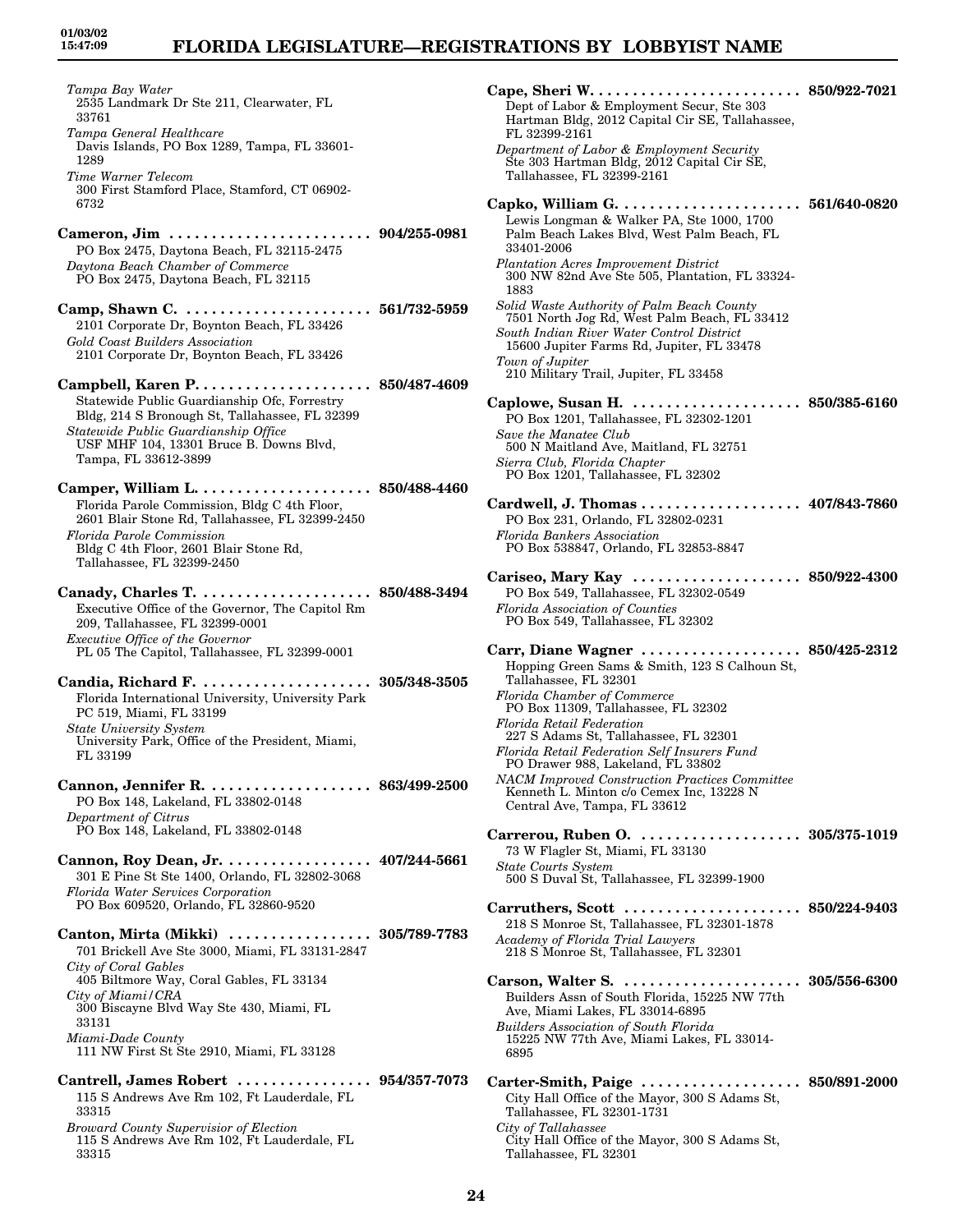### **FLORIDA LEGISLATURE—REGISTRATIONS BY LOBBYIST NAME**

*Florida Chamber of Commerce*

**Carter, Wanda E. . . . . . . . . . . . . . . . . . . . . . . 850/414-2000** Department of Elder Affairs, 4040 Esplanade Way, Tallahassee, FL 32399-7000 *Department of Elder Affairs* 4040 Esplanade Way, Tallahassee, FL 32399- 7000 -Withdrawn- 12/18/2001 **Carvajal, Allison S. . . . . . . . . . . . . . . . . . . . . 850/321-7090** PO Box 10470, Tallahassee, FL 32302 *Florida Association of Broadcasters, Inc* 101 E College Ave Ste 301, Tallahassee, FL 32301 *Florida Association of Nurse Anesthetists, Inc* PO Box 150127, Altamonte Springs, FL 32715- 2156 *Florida Chiropractic Association, Inc* 217 N Kirkman Rd Ste 1, Orlando, FL 32811 *Florida State Massage Therapy Association, Inc* PO Box 218, Estro, FL 33928 *Galaxy Fireworks, Inc* 204 E Martin Luther King Blvd, Tampa, FL 33603 *Gulf Power Company* 500 Bayfront Pky, Pensacola, FL 32520 *McLeod & Associates* PO Box 10223, Tallahassee, FL 32302 *Verizon* PO Box 110 MC FLTC 0840, Tampa, FL 33601 **Carvalho, Anthony P. . . . . . . . . . . . . . . . . . . 850/222-9800** PO Box 10381, Tallahassee, FL 32302-2381 *Broward County* 115 S Andrews Ave Rm 406, Ft Lauderdale, FL 33301 *Capitol Hill Group* 123 S Calhoun St, Tallahassee, FL 32301 *Florida Cultural Action Alliance* PO Box 2131, West Palm Beach, FL 33402 *Florida Hospital Association* 306 E College Ave, Tallahassee, FL 32301 *Florida Public Broadcasting Service, Inc* PO Box 20066, Tallahassee, FL 32316-0066 *Hewlett Packard, Inc* Northwest Center, 1560 Capitol Cir NW Ste 12, Tallahassee, FL 32303 *M/A-Com, Inc* 2501 CNG Tower, 625 Liberty Tower, Pittsburg, PA 15222 *Multistate Associates, Inc on behalf of Agilent Technologies, Inc.* 515 King St Ste 300, Alexandria, VA 22314 *Orange County* 201 S Rosalind Ave 5th Floor, Orlando, FL 32801- 3591 *Pinellas County Legislative Delegation* 324 S Fort Harrison Rm 106, Clearwater, FL 33516 *SunAmerica Retirement Markets, Inc* Sun America, 1 Sun America Center, Los Angles, CA 90067-6022 **Carver, Bob . . . . . . . . . . . . . . . . . . . . . . . . . . 850/224-7333** 345 W Madison St, Tallahassee, FL 32301-1625 *Florida Professional Firefighters* 345 W Madison St, Tallahassee, FL 32301-1625 **Cary, Francine C. . . . . . . . . . . . . . . . . . . . . . 727/553-3800** Florida Humanities Council, 599 2nd St South, St Petersburg, FL 33701-5005 *Florida Humanities Council, Inc* 599 2nd St South, St Petersburg, FL 33701-5005 **Cary, Jessica S. . . . . . . . . . . . . . . . . . . . . . . . 850/521-1241**

PO Box 11309, Tallahassee, FL 32302-3309

PO Box 10039, Tallahassee, FL 32302 **Casas-Celaya, Marta M. . . . . . . . . . . . . . . . . 305/347-5659** 150 W Flagler St Ste 1820, Miami, FL 33130 *BellSouth* 150 S Monroe St Ste 400, Tallahassee, FL 32301 **Case, Chip . . . . . . . . . . . . . . . . . . . . . . . . . . . 850/224-1900** PO Box 10805, Tallahassee, FL 32302 *Athletic Trainers Association of Florida* 5975 Orchard Pond Dr, Orange Park, FL 32073 -Withdrawn- 05/16/2001 *College of Dentistry* Health Science Center, PO Box 100405, Gainesville, FL 32610-0405 -Withdrawn- 05/16/ 2001 *DuPont Pharmaceuticals Company* PO Box 531124, Tallahassee, FL 32317 -Withdrawn- 05/16/2001 *FCCI Insurance Group* 320 W Park Ave, Tallahassee, FL 32302 -Withdrawn- 05/16/2001 *Florida Council for Behavioral Healthcare, Inc* 316 E Park Ave, Tallahassee, FL 32301 -Withdrawn- 05/16/2001 *Florida Engineering Society* 125 S Gadsden St, Tallahassee, FL 32301 -Withdrawn- 05/16/2001 *Florida Fire Chiefs' Association* 200 E Granada Blvd Ste 203, Ormond Beach, FL 32176 -Withdrawn- 05/16/2001 *Florida Funeral Consumer Advocacy, Inc* 217 S Adams St, Tallahassee, FL 32301 -Withdrawn- 05/16/2001 *Florida Hospital* 601 E Rollins St, Orlando, FL 32803 -Withdrawn-05/16/2001 *Florida Outdoor Advertising Association* 200 W college Ave Ste 224, Tallahassee, FL 32301 -Withdrawn- 05/16/2001 *Florida Power & Light Company* 215 S Monroe Ste 810, Tallahassee, FL 32301 -Withdrawn- 05/16/2001 *Florida Retail Federation* 227 S Adams St, Tallahassee, FL 32302 -Withdrawn- 05/16/2001 *Florida Society of Anesthesiologists* PO Box 13978, Tallahassee, FL 32317 -Withdrawn- 05/16/2001 *GroupThink Unlimited, Inc* Magnolia Center, 1203 Governors Square Blvd Ste 102, Tallahassee, FL 32301 -Withdrawn- 02/ 02/2001 *Halifax Fish Community Health* PO Box 2830, Daytona Beach, FL 32120-2830 -Withdrawn- 05/16/2001 *Integrated Health Services, Inc* 5600 Bee Ridge Rd, Sarasota, FL 34233 -Withdrawn- 05/16/2001 *Long Term Care Pharmacy Alliance* 7380 Sand Lake Rd, Orlando, FL 32899 -Withdrawn- 05/16/2001 *Mortgage Bankers Association of Florida* 1391 Timberlane, Tallahassee, FL 32312 -Withdrawn- 05/16/2001 *National Alliance of Life Companies* Tew Cardinas Law Firm, 101 N Monroe St Ste 725, Tallahassee, FL -Withdrawn- 05/16/2001 *Orange County* PO Box 250, Lexington, KY 40588 -Withdrawn-05/16/2001 *Sheridan Healthcare, Inc* 4651 Sheridian St Ste 400, Hollywood, FL 33021

-Withdrawn- 05/16/2001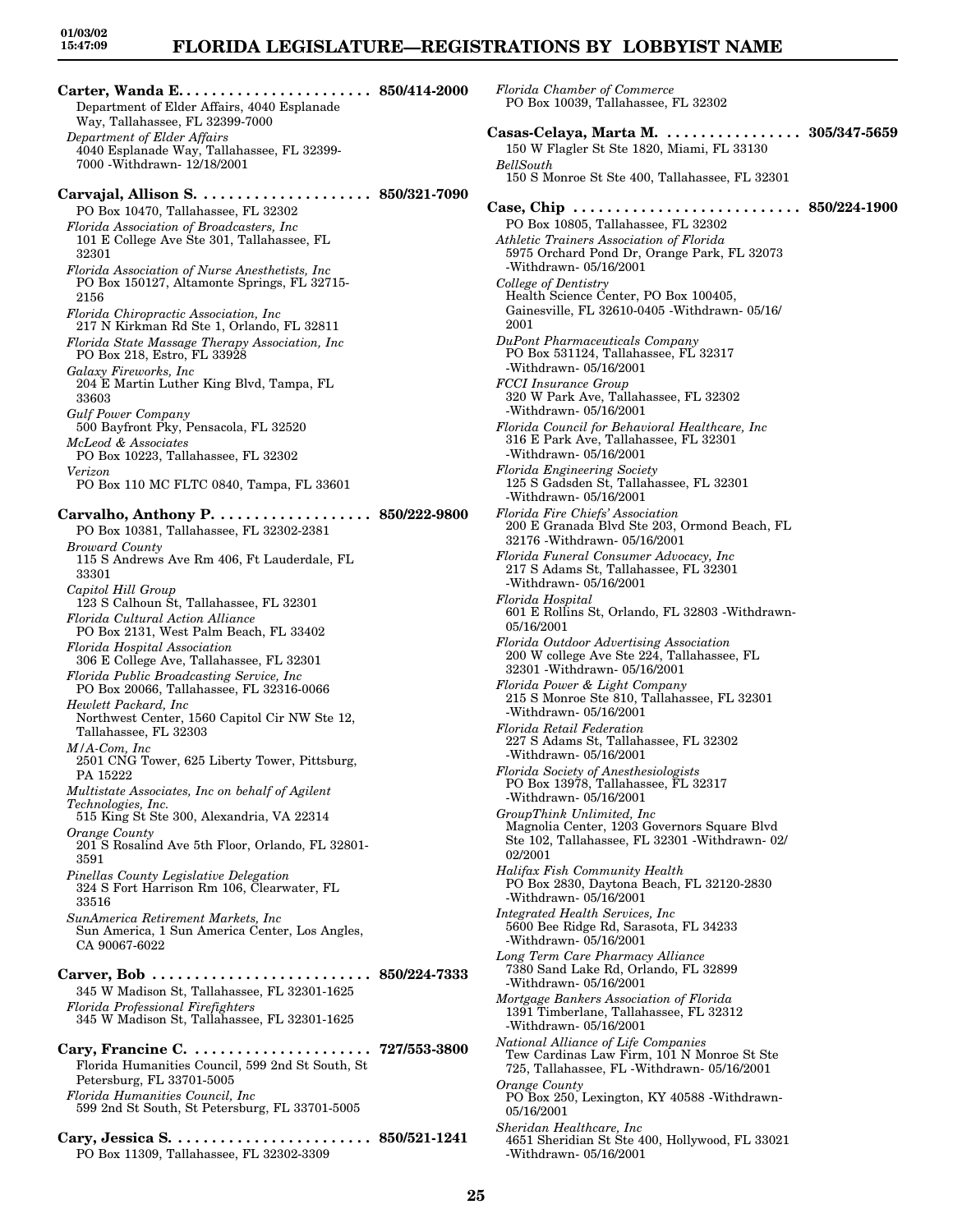## **FLORIDA LEGISLATURE—REGISTRATIONS BY LOBBYIST NAME**

*The Brown Schools of Florida* 3325 Hollywood Blvd Ste 300, Hollywood, FL 33021 -Withdrawn- 05/16/2001

- **Caserta, David . . . . . . . . . . . . . . . . . . . . . . . . 305/793-8873** PO Box 610336, North Miami, FL 33261-0336 *Florida-Caribbean Cruise Association* 2655 LeJeune Rd Ste 500, Coral Gables, FL 33138 *Johnson & Wales University* 1701 NE 127th St, North Miami, FL 33181 *Village of Biscayne Park* 640 NE 114th St, Biscayne Park, FL 33161
- **Casey, L. Frank . . . . . . . . . . . . . . . . . . . . . . . 904/312-4100** 5001 St Johns Ave, Palatka, FL 32177-3897 *St. Johns River Community College* 5001 St. Johns Ave, Palatka, FL 32177
- **Casteel, Mark W. . . . . . . . . . . . . . . . . . . . . . . 850/413-2840** Dept of Insurance, 200 E Gaines St, Tallahassee, FL 32399-0307 *Department of Insurance* 200 E Gaines St, Tallahassee, FL 32399-0307
- **Caswell, Kimberly A. . . . . . . . . . . . . . . . . . . 813/483-2606** GTE Service Corp FLTC0007, 201 N Franklin St, Tampa, FL 33602 *Verizon* PO Box 110, MC: FLTC0840, Tampa, FL 33601
- **Catanese, Anthony J. . . . . . . . . . . . . . . . . . . 561/297-3450** Florida Atlantic University, 777 Glades Rd, Boca Raton, FL 33431-6498 *Florida Atlantic University* 777 Glades Rd, Boca Raton, FL 33431
- **Caton, David E. . . . . . . . . . . . . . . . . . . . . . . . 813/264-5888** PO Box 46547, Tampa, FL 33647 *Florida Family Association* PO Box 82722, Tampa, FL 33682
- **Cauthen, Wiley M. . . . . . . . . . . . . . . . . . . . . . 407/855-4305** 1867 Wind Harbor Rd, Orlando, FL 32809 *Citrus Corporation* PO Box 1188, Houston, TX 77251 -Withdrawn-10/25/2001
- *Florida Energy Pipeline Association* 2337 Killkenny E, Tallahassee, FL 32308 -Withdrawn- 06/26/2001
- *Florida Gas Transmission Company* 601 S Lake Destiny Dr Ste 450, Maitland, FL 32751 -Withdrawn- 07/05/2001 *Florida Natural Gas Association*
- PO Box 11026, Tallahassee, FL 32302 -Withdrawn- 07/20/2001
- **Cauthen, William H. . . . . . . . . . . . . . . . . . . . 904/343-2225** 215 N Joanna Ave, Tavares, FL 32778-3200 *Florida Nurserymen & Growers Association* 5401 Kirkman Rd Ste 650, Orlando, FL 32819- 7991
- **Ceasar, Mitchell . . . . . . . . . . . . . . . . . . . . . . 954/475-2500** 8181 W Broward Blvd Ste 201, Plantation, FL 33324 *City of Tamarac* City Hall, 7525 NW 88th Ave, Tamarac, FL 33321-2401 *Florida Optometric Association* 401 Office Plaza Dr, Tallahassee, FL 32308
- **Cerra, John F. . . . . . . . . . . . . . . . . . . . . . . . . 305/513-9995** 8181 NW 36th St Ste 1010, Miami, FL 33166- 6666

*Brainchild Corporation* 932 Fifth Ave North, Naples, FL 34102 *Citrus County Public Schools* 1007 W Main St, Inverness, FL 34450-4698 *Florida Association for Media in Education, Inc* PO Box 70577, Ft Lauderdale, FL 33307-0577 *Lee County Public Schools* 2055 Central Ave, Ft Myers, FL 33901 *School Board of Broward County* 7930 NW 36th St Ste 23-111, Miami, FL 33166 **Cerra, Robert J. . . . . . . . . . . . . . . . . . . . . . . 850/222-4428** Cerra Consulting Group, Inc, 206 S Monroe St Ste B, Tallahassee, FL 32301-1801 *Brainchild Corporation* 932 Fifth Ave North, Naples, FL 34102 *Citrus County Public Schools* 1007 W Main St, Inverness, FL 34450-4698 *Florida Association for Media in Education, Inc* PO Box 70577, Ft Lauderdale, FL 33307-0577 *Lee County Public Schools* 2055 Central Ave, Ft Myers, FL 33901 *Midwives Association of Florida* 15601 Woodway Dr, Tampa, FL 33613 **Cerra, Thomas . . . . . . . . . . . . . . . . . . . . . . . . 305/513-9995** 8181 NW 36th St Ste 1010, Miami, FL 33166- 6666 *Dade County Public Schools* 1450 NE Second Ave Ste 562, Miami, FL 33132 *Independent Retirement Commission* 118 North Monroe St, Tallahassee, FL 32399- 1700 *Lee County Public Schools* 2055 Central Ave, Ft Myers, FL 33901 *South Florida Consortium of School Boards* 3340 Forest Hill Blvd Ste C-316, West Palm Beach, FL 33406 **Cervenka, Lisa C. . . . . . . . . . . . . . . . . . . . . . 850/487-4827** Dept of Business & Prof Regulation, Johns Bldg Ste 217, 1940 N Monroe St, Tallahassee, FL 32399 *Department of Business & Professional Regulation* Johns Bldg Ste 217, 2940 N Monroe St, Tallahassee, FL 32399 **Chandler, Amanda B. . . . . . . . . . . . . . . . . . . 850/577-6500** PO Box 1874, Tallahassee, FL 32302-1874 *Florida Agricultural Aviation Association* 2720 Snead Rd, Ft Pierce, FL 34945 -Withdrawn-05/08/2001 *Florida Association of Private Mitigation Banks, Inc* 12800 University Dr Ste 260, Ft Myers, FL 33907 -Withdrawn- 05/08/2001 *Florida Cattlemen's Association* PO Box 421929, Kissimmee, FL 32742-1929 -Withdrawn- 05/08/2001 *Florida East Coast Industries, Inc* PO Drawer 1048, St Augustine, FL 32048 -Withdrawn- 05/08/2001 *Florida Fertilizer & Agrichemical Association* PO Box 9326, Winter Haven, FL 33883 -Withdrawn- 05/08/2001 *Loewen Group International, Inc* 1680 Metropolitan Center, Tallahassee, FL 32308 -Withdrawn- 05/08/2001 **Chandler, Frances E. . . . . . . . . . . . . . . . . . . 407/665-7224** Seminole County Services Bldg, 1101 E First St, Sanford, FL 32771 *Seminole County Board of County Commissioners* Seminole County Services Bldg, 1101 E First St, Sanford, FL 32771 -Withdrawn- 07/30/2001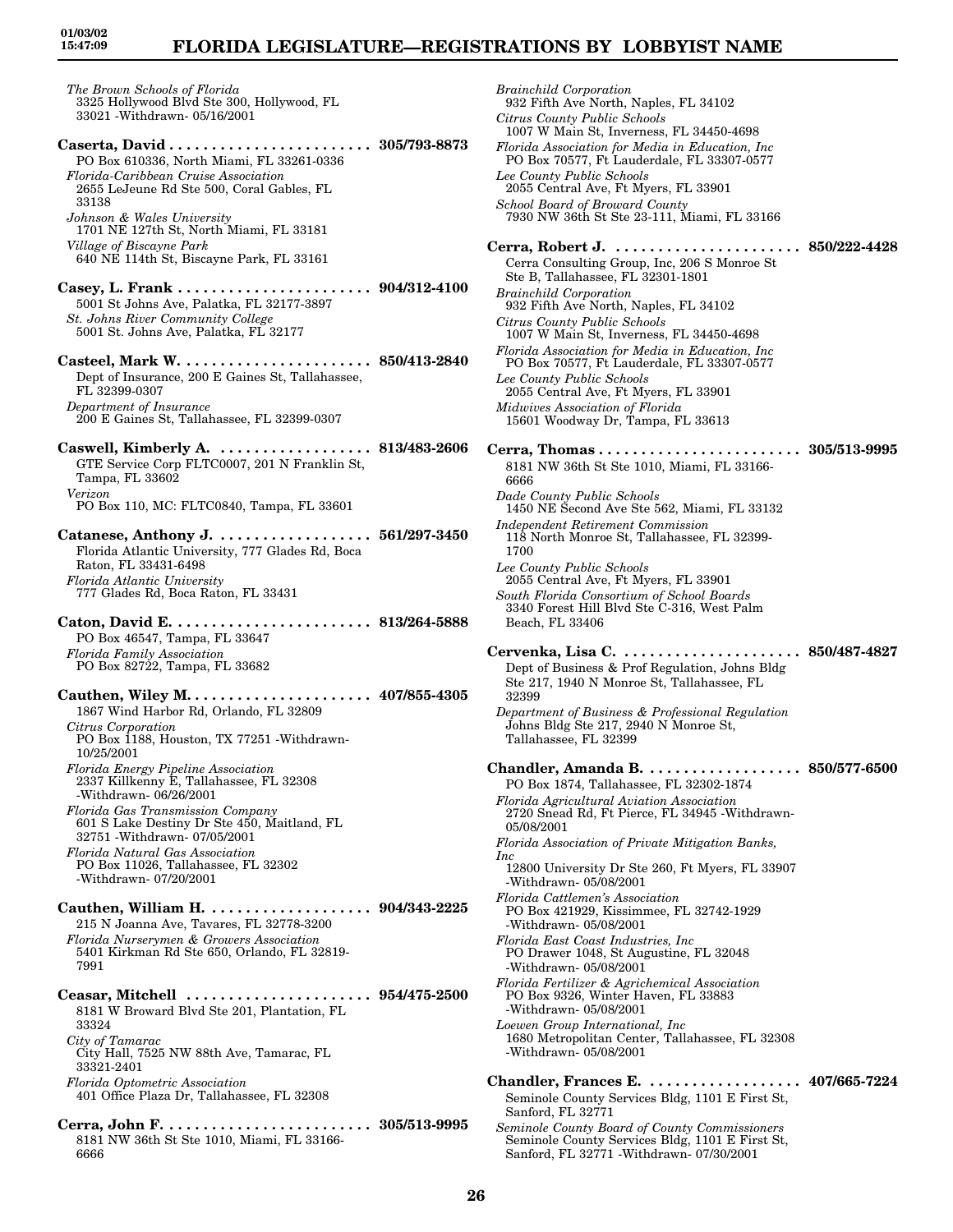*Insurance*

200 E Gaines St, Tallahassee, FL 32399-0300

**Chase, Jodi L. . . . . . . . . . . . . . . . . . . . . . . . . 850/385-9880** Jodi Chase PA, 1435 Piedmont Dr E Ste 110-A, Tallahassee, FL 32308 *Alfred Brinkley Roberts* c/o 3936 Central Ave, St. Petersburg, FL 33711 *Associated Industries Insurance Company, Inc* PO Box 11179, Tallahassee, FL 32302 *Associated Industries Insurance Services, Inc* PO Box 11179, Tallahassee, FL 32302 *Associated Industries of Florida* 516 N Adams St, Tallahassee, FL 32302 *Associated Industries of Florida Service Corporation* 516 N Adams St, Tallahassee, FL 32302 *Community Associations Institute-Florida Legislative Alliance* 931 N State Rd 434 Ste 1201-220, Altamonte Springs, FL 32714 -Withdrawn- 12/03/2001 *DaVita Laboratory Services, Inc* 21250 Hawthorne Blvd Ste 800, Torrance, CA 90503-5517 *Florida Apartment Association* c/o Marjorie J. Stealey, Exec Dir, 1133 W Morse Blvd Ste 201, Winter Park, FL 32789 *Gambro Healthcare* 3951 SW 30th Ave, Ft Lauderdale, FL 33312 *Harris Corporation* 1025 W NASA Blvd, Melbourne, FL 32919-0002 *Preferred Physician's Management* 1900 Glades Rd Ste 100, Boca Raton, FL 33431 *Tampa Bay Research Institute* 10900 Roosevelt Blvd, St Petersburg, FL 33716- 2308 -Withdrawn- 12/03/2001 **Chivers, Patricia M. . . . . . . . . . . . . . . . . . . . 850/222-3803** 313 S Calhoun St, Tallahassee, FL 32301-1807 *Florida Catholic Conference* 313 S Calhoun St, Tallahassee, FL 32301 **Christensen, John F., Jr. . . . . . . . . . . . . . . . 407/895-9333** 3030 Dade Ave, Orlando, FL 32804-4014 *Florida Concrete & Products Association* 3030 Dade Ave, Orlando, FL 32804-4014 **Christman, Doris . . . . . . . . . . . . . . . . . . . . . . 800/335-4897** 2090 Ninth St N, St Petersburg, FL 33704 *Florida Chiropractic Society* 2090 Ninth St N, St Petersburg, FL 33704 **Chritton, Karen M. . . . . . . . . . . . . . . . . . . . . 941/665-0844** 2232 Heritage Dr, Lakeland, FL 33801-8000 *Polk County Builders Association* 2232 Heritage Dr, Lakeland, FL 33801 **Cintron, Mary L. . . . . . . . . . . . . . . . . . . . . . . 305/294-2501** Public Defenders Office, PO Box 4127, Key West, FL 33041-4127 *Florida Public Defender Association, Inc* Public Defenders Coordination Off, PO Box 11057, Tallahassee, FL 32302 **Cisek, Edward L. . . . . . . . . . . . . . . . . . . . . . . 850/488-7926** State Board of Community Colleges, Turlington Bldg Rm 1314, 325 W Gaines St, Tallahassee, FL 32399-0400 *State Board of Community Colleges* Turlington Bldg Rm 1314, 325 W Gaines St, Tallahassee, FL 32399-0400 **Clark, Charles D. . . . . . . . . . . . . . . . . . . . . . . 850/413-3603** Dept of Insurance, 200 E Gaines St, Tallahassee, FL 32399-0340 *Division of State Fire Marshal, Department of*

501 S Calhoun St, Tallahassee, FL 32399-0001 *State Technology Office* Carlton Bldg Rm 335, 501 S Calhoun St, Tallahassee, FL 32399-0001 -Withdrawn- 08/29/ 2001 **Clark, J. B. . . . . . . . . . . . . . . . . . . . . . . . . . . . 850/562-1487** 2071 Cynthia Dr, Tallahassee, FL 32303-7303 *Florida Building and Construction Trades Council* 104 W Jefferson St, Tallahassee, FL 32301 *Florida Electrical Workers Association* 201 SE 24th St, Ft Lauderdale, FL 33316 *Florida Pipe Trades Council* 3950 W Pensacola St, Tallahassee, FL 32304 **Clark, Roy . . . . . . . . . . . . . . . . . . . . . . . . . . . 850/414-9048** Dept of Military Affairs, c/o Governor's Office, 400 S Monroe St, Tallahasseee, FL 32399 *Department of Military Affairs* 82 Marine St, St Augustine, FL 32084 **Clausen, Joezette D. . . . . . . . . . . . . . . . . . . . 850/222-6333** 117 S Gadsden St, Tallahassee, FL 32301 *Arnold & Blair, L.C.* 117 S Gadsden St, Tallahassee, FL 32301 **Clawson, Art E. . . . . . . . . . . . . . . . . . . . . . . . 850/245-4050** Dept of Health, Div of EMS & Community Health Res, 4052 Bald Cypress Way Bin C15, Tallahassee, FL 32399-1735 *Department of Health* 2020 Capital Cir SE Bin A01, Tallahassee, FL 32399-1702 **Claypool, Philip . . . . . . . . . . . . . . . . . . . . . . 850/488-7864** PO Box 15709, Tallahassee, FL 32317-5709 *Commission on Ethics* 2822 Remington Green Cir Ste 101, Tallahassee, FL 32317-5709 **Clayton, Marvin B. . . . . . . . . . . . . . . . . . . . . 850/224-7333** 345 W Madison St, Tallahassee, FL 32301-1625 *Florida Professional Firefighters* 345 W Madison St, Tallahassee, FL 32301-1625 -Withdrawn- 10/05/2001 **Clayton, Tracy K. . . . . . . . . . . . . . . . . . . . . . 850/488-4180** 124 Marriott Dr Ste 203, Tallahassee, FL 32301 *Florida Developmental Disabilities Council* 124 Marriott Dr Ste 203, Tallahassee, FL 32302 -Withdrawn- 08/15/2001 **Cleaver, Martha W. . . . . . . . . . . . . . . . . . . . . 850/681-2770** Executive Director, Fl Assn of Property Appraisers, PO Box 11275, Tallahassee, FL 32302-1275 *Florida Association of Property Appraisers, Inc* PO Box 11275, Tallahassee, FL 32302-1275 *Sumter County Commission* 209 N Florida St, Bushnell, FL 33513 **Clements, Deborah A. . . . . . . . . . . . . . . . . . . 407/830-3320** Sprint, PO Box 15300, Altamonte Springs, FL 32715-3000 *Sprint* PO Box 165000, Altamonte Springs, FL 32716- 5000 **Cleveland, Lois P. . . . . . . . . . . . . . . . . . . . . . 281/403-0498** PO Box 2147, Stafford, TX 77497 *Inn Route* PO Box 6187, Palm Harbor, FL 34684

**Clark, Chris . . . . . . . . . . . . . . . . . . . . . . . . . . 850/410-4777**

State Technology Office, Carlton Bldg Rm 335,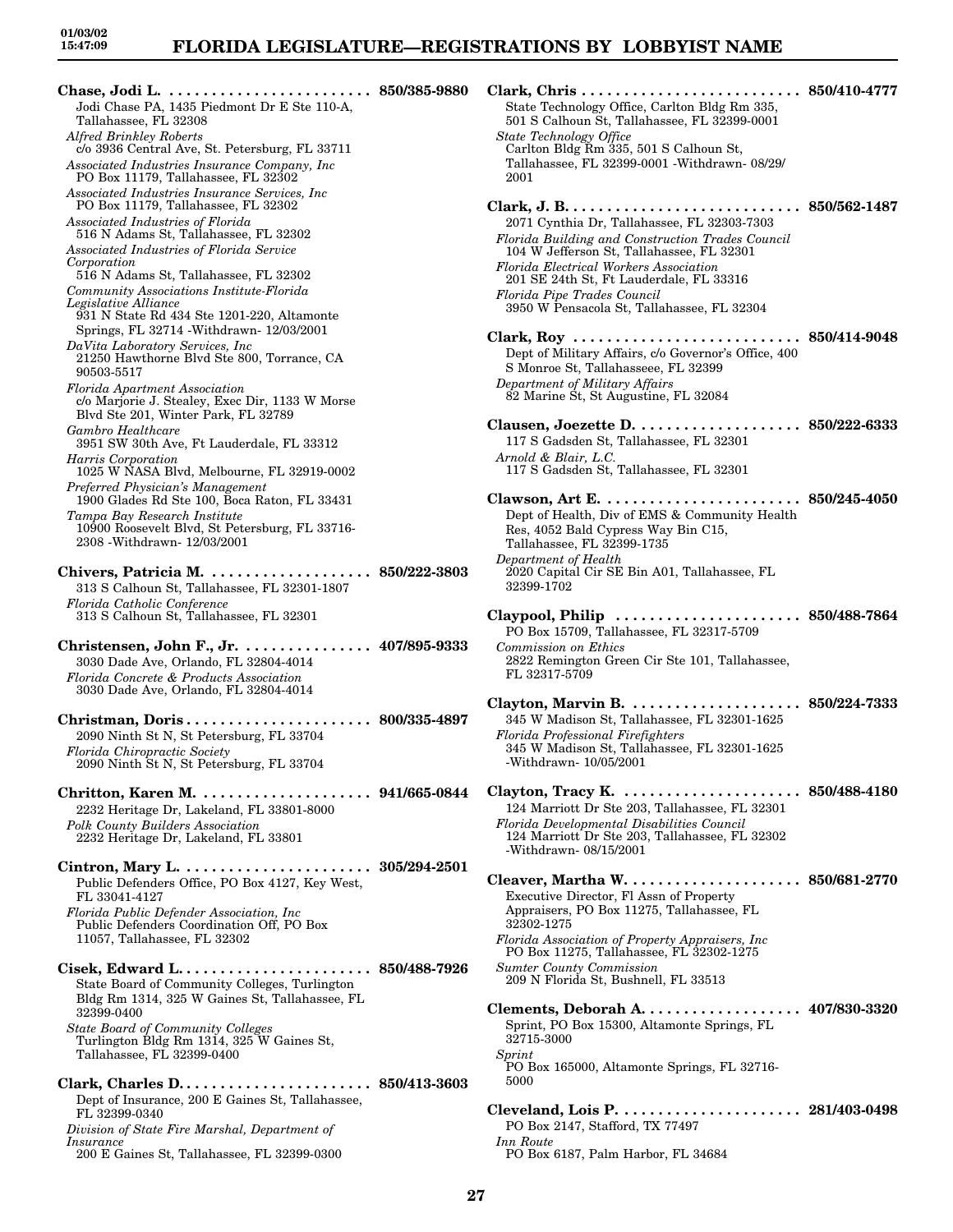# **FLORIDA LEGISLATURE—REGISTRATIONS BY LOBBYIST NAME**

**Clifford, Paul R. . . . . . . . . . . . . . . . . . . . . . . 863/534-7160** 1855 W Main Street, Bartow, FL 33830-7718 *Florida Institute of Phosphate Research* 1855 W Main St, Bartow, FL 33830 **Coates, Richard E. . . . . . . . . . . . . . . . . . . . . 850/681-6400** 200 W College Ave Ste 308, Tallahassee, FL 32301 *Ad Hoc Committee of Concerned Mobile Home Park Operators* 280 Daines St Ste 300, Birmingham, MI 48011 -Withdrawn- 02/28/2001 *American Insurance Association* 950 Paces Ferry Rd Ste 2240, Atlanta, GA 30326 -Withdrawn- 02/28/2001 *Astrotech Space Operations, Inc* 300 D St SW Ste 814, Washington, DC 20024- 4703 *Atlantic Civil, Inc* 9350 S Dixie Hwy Ste 1250, Miami, FL 33156 *Carlsberg Management Company* 6171 West Century Blvd Ste 100, Los Angles, FL 90045 *Correctional Medical Services* 12647 Olive Blvd, St Louis, MO 63141-9052 -Withdrawn- 02/28/2001 *Delaware Management Business Trust* 915 S Clinton St, Fort Wayne, IN 46802-2248 *Enron Corp* PO Box 1188, Houston, TX 77251 -Withdrawn-02/28/2001 *Florida Pharmacy Association* 610 N Adams St, Tallahassee, FL 32301 -Withdrawn- 02/28/2001 *Full Sail Recorders, Inc* 3300 University Blvd, Winter Park, FL 32792 *Future First Financial Group, Inc* 814 Highway A1A Ste 300, Ponte Vedra Beach, FL 32082 *Global Election Systems, Inc* 1611 Wilmeth Rd, McKinney, TX 75069-8250 *Healthscreen America* 4237 Salisburg Rd Bldg 2 Ste 200, Jacksonville, FL 32216 *Humana, Inc* 500 W Main St, Louisville, KY 40201 -Withdrawn- 02/28/2001 *Jacksonville Port Authority* 2831 Tallyrand Ave, Jacksonville, FL 32206-0005 *Jacksonville Super Bowl Host Committee, Inc* 220 E Bay St Ste 1400, Jacksonville, FL 32202 *Orlando-Orange County Expressway Authority* 525 S Magnolia Ave, Orlando, FL 32801 -Withdrawn- 02/28/2001 *Peoples Gas System, Inc* PO Box 111, Tampa, FL 33601 *SouthTrust Bank* 112 N 20th St 6th Floor, Birmingham, AL 34203 -Withdrawn- 02/28/2001 *SPACEHAB, Inc* 300 D St SW Ste 814, Washington, DC 20024- 4703 *Sprint* 315 S Calhoun Ste 740, Tallahassee, FL 32301 *Tampa Electric Company* PO Box 111, Tampa, FL 33601 *TECO Energy, Inc* PO Box 111, Tampa, FL 33601 *Tidewater Consulting, Inc* 200 W College Ave Ste 308, Tallahassee, FL 32301 *Town of Pembroke Park* 3150 SW 52nd Ave, Pembroke Park, FL 33023 *United Guaranty Residential Insurance Co* 230 N Elm St, Greensboro, NC 20597 -Withdrawn- 02/28/2001

*United Guaranty Residential Insurance Co* 230 N Elm St, Greensboro, NC 20597 -Withdrawn- 10/10/2001 *United Space Alliance LLC* 8550 Astronaut Blvd, Cape Canaveral, FL 32920- 4304 *21TC, INC* 2310 A-Z Park Rd, Lakeland, FL 33801 **Cochran, Carl E. . . . . . . . . . . . . . . . . . . . . . . 305/822-8735** 7935 NW 173 St, Hialeah, FL 33015-3856 *United Transportation Union* 14600 Detroit Ave, Cleveland, OH 44107 **Cockrell, William P. . . . . . . . . . . . . . . . . . . . 352/374-1544** PO Box 147030, Gainesville, FL 32614-7030 *Florida Farm Bureau Federation* 5700 SW 34th St, Gainesville, FL 32608 **Coffin, Cristina . . . . . . . . . . . . . . . . . . . . . . . 727/895-5526** 821 First Ave N FLSP2001, St Petersburg, FL 33701 *Verizon* PO Box 110 FLTC0840, Tampa, FL 33601 **Coker, Robert E. . . . . . . . . . . . . . . . . . . . . . . 863/983-8121** PO Box 1207, Clewiston, FL 33440-1207 *United States Sugar Corporation* PO Box 1207, Clewiston, FL 33440 **Coleman, Carla . . . . . . . . . . . . . . . . . . . . . . . 561/297-3044** Florida Atlantic University, 777 Glades Rd, Boca Raton, FL 33431-6498 *State University System* 325 W Gaines St, Tallahassee, FL 32399 **Coler, Gregory L. . . . . . . . . . . . . . . . . . . . . . 850/577-0444** 403 E Park Ave, Tallahassee, FL 32301 *American Management Systems, Inc* 12601 Fair Lakes Cir, Fairfax, VA 22033 *Caremark, Inc* 3000 Fincastle Court, Midlothian, VA 23113 *Dyncorp Management Resources* 2000 Edmund Holley Dr, Reston, VA 20191 *Health Alliance* 875 N Michigan Ave Ste 2935, Chicago, IL 60611 *Healthcare Aquisition, Inc* 2401 PGA Blvd Ste 146, Palm Beach Gardens, FL 33140 *Home Access Health* 2401 W Hassell Rd Ste 1510, Hoffman Estates, IL 60195-5200 *ING-America Insurance Holdings, Inc* PO Box 8476, Columbia, SC 29202-8476 *International Culture and Technology Transfer, Inc* 2816 Sana Pareil St, Jacksonville, FL 32246-4447 -Withdrawn- 07/24/2001 *MAXIMUS* 1356 Beverly Rd, McLean, VA 22101 *Weiss Peck & Greer* 311 S Wacker Dr 52nd Floor, Chicago, IL 60606- 6604 *Wexford Health Sources* 381 Mansfield Ave Ste 205, Pittsburgh, PA 15220 **Collins, Arthur R. . . . . . . . . . . . . . . . . . . . . . 850/561-0762** 215 S Monroe St Ste 130, Tallahassee, FL 32301 *BellSouth* 150 S Monroe St Ste 400, Tallahassee, FL 32301 *Broward County* 115 S Andrews Ave Rm 406, Ft Lauderdale, FL 33301 *Brown & Williamson Tobacco Corp* 200 Brown & Williamson Tower, 401 S Fourth Ave, Louisville, KY 40202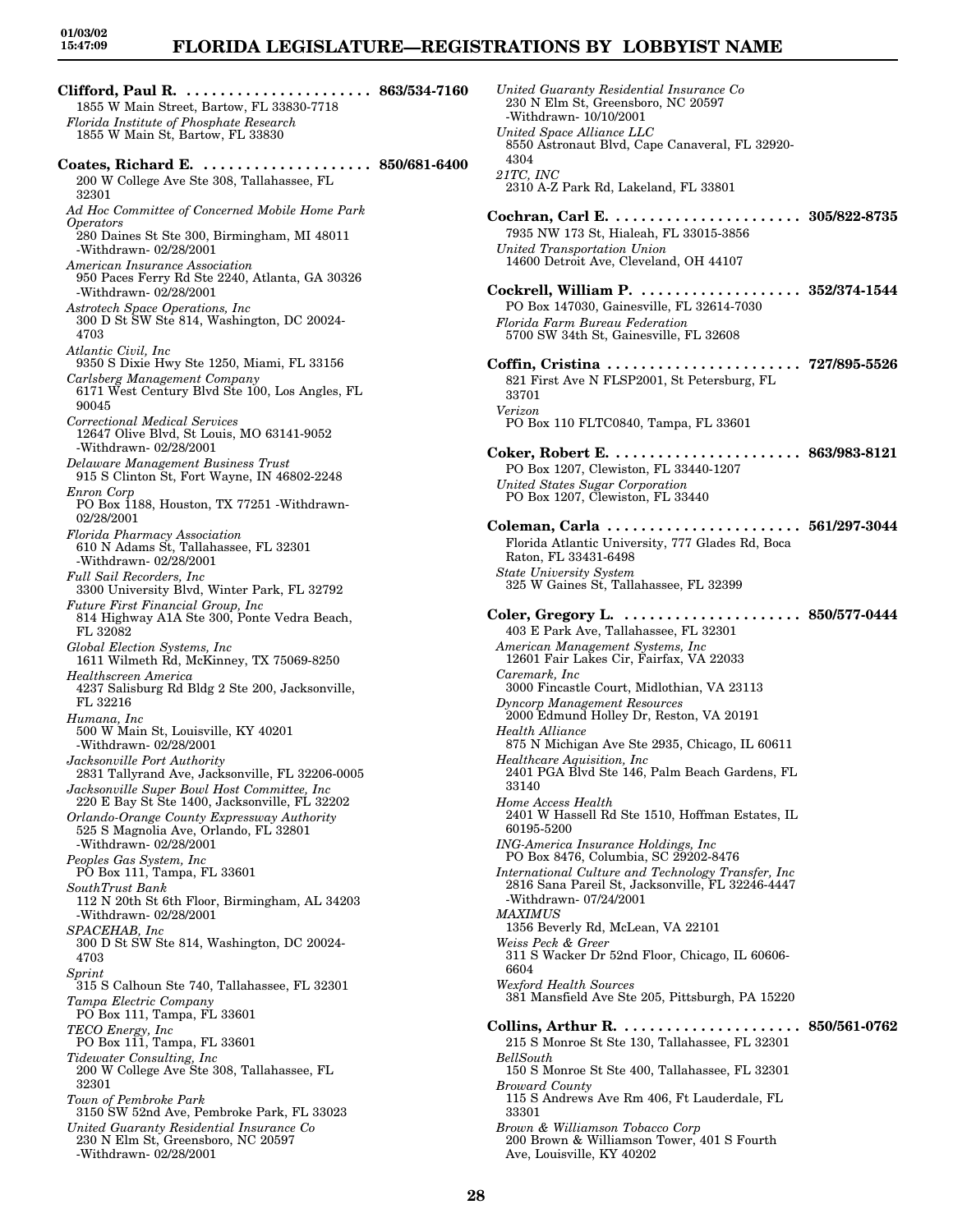34236

# **FLORIDA LEGISLATURE—REGISTRATIONS BY LOBBYIST NAME**

*DuPont Pharmaceuticals Company* Chestnut Run Plaza, 974 Centre Rd, Wilmington, DE 19807 *FLO-SUN, Inc* 316 Royal Poinciana Plaza, Palm Beach, FL 33480 *Florida Association of Criminal Defense Lawyers* PO Box 1528, Tallahassee, FL 32302 *Lorillard Tobacco Company* 714 Green Valley Rd, Greensboro, NC 27408 *National Safety Council* 1025 Connecticut Ave Ste 1200, Washington, DC 20036 *Pharmaceutical Research and Manufacturers of America* 1100 Fifteenth St NW, Washington, DC 20005 **Collins, Ed . . . . . . . . . . . . . . . . . . . . . . . . . . . 727/375-0179** 5320 Little Rd # 117, Trinity, FL 34655 *End Stage Renal Disease Laboratory* 831 NW 57th St, Ft Lauderdale, FL 33309 *Fleamasters Fleamarket* 4135 Dr MLK Blvd, Fort Myers, FL 33416 *Florida Association of DUI Programs, Inc* PO Box 1897, Ocala, FL 34478 *Florida Petroleum Marketers & Convenience Store Association* 209 Office Plaza Dr, Tallahassee, FL 32301-2807 *Florida Police Benevolent Association, Inc* 300 E Brevard St, Tallahassee, FL 32301-1218 *Funlan Theatre & Swap Shop, Inc* PO Box 11188, Tampa, FL 33680 *McLeod & Associates* 108 S Monroe St Ste 200, Tallahassee, FL 32301 *National Flea Market Assn Osceola Flea & Farmers Market* 2801 E Irlo Bronson Highway, Kissimmee, FL 34744 *Pennington Law Firm* PO Box 10095, Tallahassee, FL 32302-2095 *Property Appraisers Association of Florida* 1828 Riggins Rd, Tallahassee, FL 32308 *Red Barn Flea Market* 1707 First St East, Bradenton, FL 34208 *Star Scientific, Inc* 7475 Wisconsin Ave Ste 850, Bethesda, MD 20814 *Verizon* 106 E College Ave Ste 810, Tallahassee, FL 32301 **Colodny, Michael . . . . . . . . . . . . . . . . . . . . . 954/492-4010** Colodny Fass Talenfeld Karlinsky, 2000 W Commercial Blvd Ste 232, Ft Lauderdale, FL 33309 *Broward County Paramedics & Fire Fighters IAFF Local 3333* 2650 W State Rd 84 Ste 104, Ft Lauderdale, FL 33312 *Colodny, Fass, Talenfeld, Karlinsky & Abate, PA* 2000 W Commercial Blvd, Ste 232, Ft. Lauderdale, FL 33309 *ETI Financial Corporation* 2393 S Congress Ave, West Palm Beach, FL 33406 *Florida Dental Hygiene Association* 11592 First St, Palm Beach Gardens, FL 33410 *Florida Property and Casualty Association, Inc* 8300 W Flagler St Ste 250, Miami, FL 33144 *Florida Residential Property & Casualty Joint Underwriting Association* 101 N Monroe St Ste 1000, Tallahassee, FL 32301 *Florida Select Insurance Company* 1680 Fruitville Rd Ste 300, Ft Lauderdale, FL

*Fortune Insurance Company* 10475 Fortune Pky Ste 103, Jacksonville, FL 32256 *International Hurricane Protection Association* 13035 SW 122nd Ave, Miami, FL 33186 *M & A Financial Management, Inc* 3333 W Commercial Blvd# 201, Ft Lauderdale, FL 33309 -Withdrawn- 08/07/2001 *Onyx Insurance Group* 560 NW 165th St Rd, Miami, FL 33169 *Procacci Commercial Realty, Inc* 5082 Coconut Creek Pky, Margate, FL 33063 *Recovery National Corporation* 60 E 42nd St Ste 550, New York, NY 10165 *School Board of Broward County* 600 SE Third Ave, Ft Lauderdale, FL 33301 *Underwriters Guarantee Insurance Co* 8300 W Flagler St Ste 250, Miami, FL 33144 *United Automobile Insurance Company/Group* 3909 NE 163rd St, North Miami Beach, FL 33160 *UrbanAmerica, L.P.* 30 Broad St 31st Floor, New York, NY 10004 *Youth Law Center* 114 Samsome St, San Francisco, CA 94104 **Combs, Chanta G. . . . . . . . . . . . . . . . . . . . . . 850/577-9090** Gray Harris & Robinson PA, PO Box 11189, Tallahassee, FL 32301 *Seavin, Inc.* 19239 US Hwy 27 N, Clermont, FL 34711 **Comins, Michael L. . . . . . . . . . . . . . . . . . . . . 813/253-7017** 39 Columbia Dr, Tampa, FL 33606 *Hillsborough Community College* 39 Columbia Dr, Tampa, FL **Cone, Perry I. . . . . . . . . . . . . . . . . . . . . . . . . 813/890-4353** 7840 Woodland Center Blvd, Tampa, FL 33630- 3094 *First Floridian Auto and Home Insurance Company* 7840 Woodland Center Blvd, Tampa, FL 33630- 3094 **Congdon, William H. . . . . . . . . . . . . . . . . . . . 904/329-4324** St. Johns River Water Mgt District, PO Box 1429, Palatka, FL 32177 *St. Johns River Water Management District* 4049 Reid St, Palatka, FL 32177 **Conley, Jon B. . . . . . . . . . . . . . . . . . . . . . . . . 850/488-9513** 400 S Monroe St, LL-24 Capitol Bldg, Tallahassee, FL 32399-0400 *Department of Education* 325 W Gaines St, PL-08 Capitol, Tallahassee, FL 32399-0400 **Conn, Kraig A. . . . . . . . . . . . . . . . . . . . . . . . . 850/222-9684** 301 S Bronough St Ste 300, Tallahassee, FL 32301-1732 *Florida League of Cities* 301 S Bronough St, PO Box 1757, Tallahassee, FL 32302-1757 **Conner, Janet C. . . . . . . . . . . . . . . . . . . . . . . 954/486-6250** Broward Teachers Union, 6000 N University Dr, Tamarac, FL 33321-4630 *Broward Teachers Union* 6000 N University Dr, Tamarac, FL 33321 **Connors, M. Jordan . . . . . . . . . . . . . . . . . . . 561/805-7810** 777 S Flagler Dr Ste 300 E, West Palm Beach, FL 33401 *City of Lake Worth* 7 N Dixie Hwy, Lake Worth, FL 33460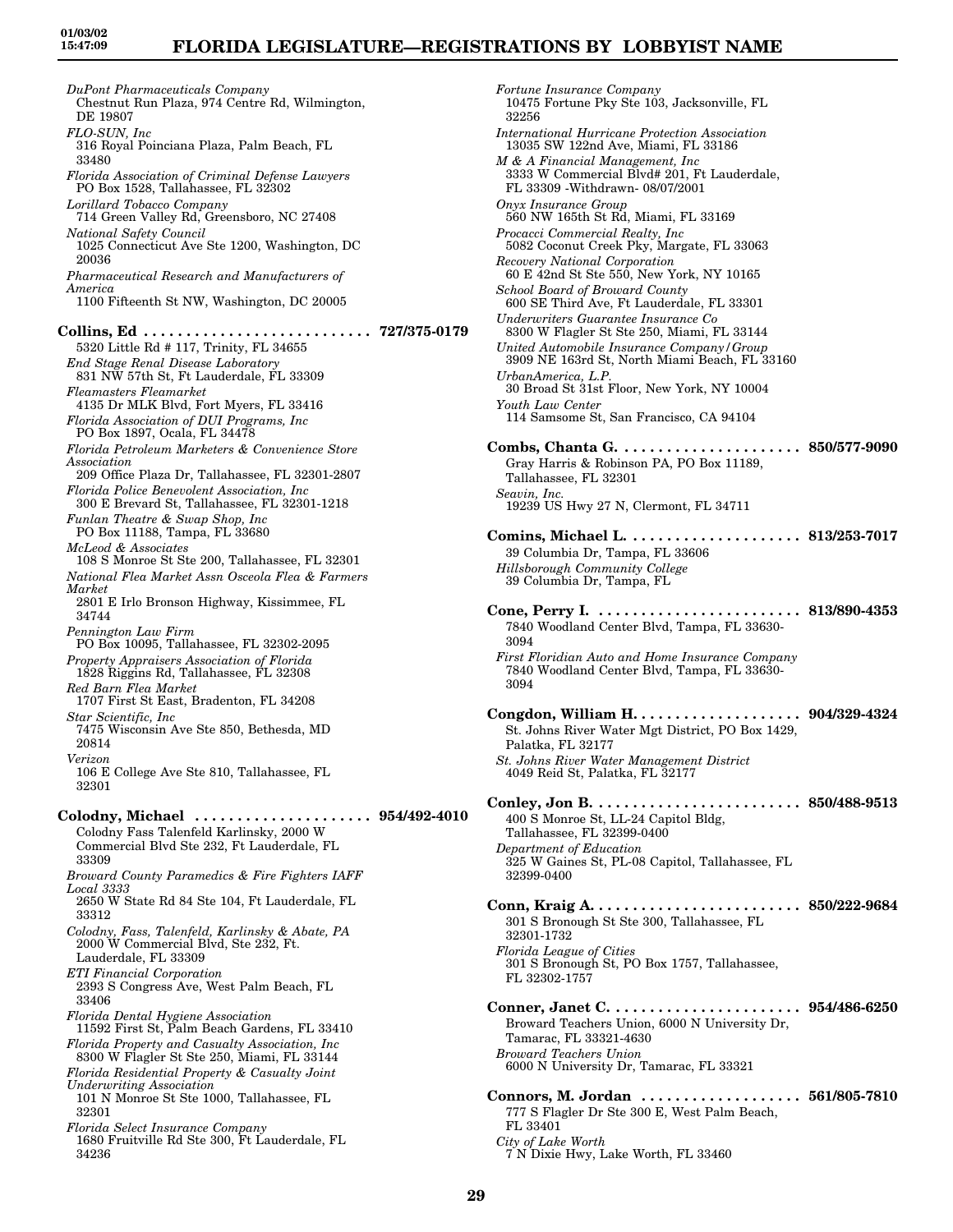*City of Palm Beach Gardens, FL* 10500 N Military Trail, Palm Beach Gardens, FL 33410 *City of Port St. Lucie* 121 SW Port St Lucie Blvd, Port St Lucie, FL 34984-5099 *City of Riviera Beach* 600 W Blue Heron Blvd, Riviera Beach, FL 33404 *Resource Group N. A.* 3801 PGA Blvd Ste 804, Palm Beach Gardens, FL 33410 *The Fox Group International* 6042 Lake Worth Rd, Greenacres, FL 33463 *YMCA of the Treasure Coast* 1700 SE Monterey Rd, Stuart, FL 34996-4109 **Conroy, Shirley . . . . . . . . . . . . . . . . . . . . . . . 904/471-4618** 850 A1A Beach Blvd # 6, St Augustine, FL 32080 *Florida Association of Coordinated Transportation Sysems (FACTS)* 310 S 110th St, Palatka, FL 32177 **Constantine, Robert J. . . . . . . . . . . . . . . . . . 850/224-6048** 316 E Park Ave, Tallahassee, FL 32301-1514 *Florida Council for Behavioral Healthcare, Inc* 316 E Park Ave, Tallahassee, FL 32301-1514 **Conte, Cynthia W. . . . . . . . . . . . . . . . . . . . . . 713/207-6985** PO Box 4567, Houston, TX 77210-4567 *Reliant Energy, Inc* PO Box 4567, Houston, TX 77210-4567 **Cook, Doug M. . . . . . . . . . . . . . . . . . . . . . . . . 850/222-0310** Kleman Plaza, 301 S Bronough St Ste 500, Tallahassee, FL 32301 *(Senate Only) Health Alliance a Subsidiary of American Disease Managemen* John Hancock Bldg, 875 N Michigan Ave Ste 2935, Chicago, IL 60611 **Cook, O'Bannon M. . . . . . . . . . . . . . . . . . . . . 850/668-9939** PO Box 12092, Tallahassee, FL 32317-2092 *Florida Securities Dealers Association, Inc* PO Box 1877, Tallahassee, FL 32302-1877 **Cooke, Michael G. . . . . . . . . . . . . . . . . . . . . . 813/223-7000** Carlton Fields PA, PO Box 3239, Tampa, FL 33601-3239 *Eller Media Company-Tampa Bay Area* 5555 Ulmerton Rd, Clearwater, FL 34620 **Cooper, Donald B. . . . . . . . . . . . . . . . . . . . . . 561/871-5163** City of Port St Lucie, 121 SW Port St Lucie Blvd, Port St Lucie, FL 34984-5099 *City of Port St. Lucie* 121 SW Port St Lucie, Port St Lucie, FL 34984 **Cooper, Judy H. . . . . . . . . . . . . . . . . . . . . . . 850/224-6496** Florida Medical Association, 113 E College Ave, Tallahassee, FL 32301 *Florida Medical Association* 113 E College Ave, Tallahassee, FL 32301 **Cooper, Pamela L. . . . . . . . . . . . . . . . . . . . . . 850/224-7818** 118 N Monroe St, Tallahassee, FL 32399 *Florida Education Association* 213 S Adams St, Tallahassee, FL 32301 **Cope, Julia . . . . . . . . . . . . . . . . . . . . . . . . . . . 305/438-0131** 555 NE 34th St, Ste 911, Miami, FL 33137 *EV Ready Broward* c/o Julia Cope & Associates, Inc, 555 NE 34th St

Ste 911, Miami, FL 33137

*Sprint* Box 165000, Altamonte Springs, FL 32716-5000 **Corcoran, Michael C. . . . . . . . . . . . . . . . . . . 813/716-4959** Corcoran & Associates Inc, 8810 Sparkleberry Lane, Zephyrhills, FL 33541 *Angelo Juliano vs Florida Department of Transportation* 44 W Flagler St Ste 2400, Miami, FL 33130-1856 *Arvay v City of Vero Beach* Grand Bay Plaza Penthouse One, 2665 S Bayshore Dr, Miami, FL 33133 *Barcos/Torres vs DOT* 236 Valencia Ave, Coral Gables, FL 33134 *Delfina Benjumea* 3117 Edgewater Dr, Orlando, FL 32854-7725 *Dent/Harley vs Palm Beach County School Board* 1016 Clearwater Place, West Palm Beach, FL 33401 *Dixon vs Indian River School Board* W. E. Gary Professional Center, 320 S Indian River Dr, Ft Pierce, FL 34948-3390 *Dodd vs Escambia County School Board* 30 S Spring St, Pensacola, FL 32501 *Edwards vs Hillsborough County* 777 S Harbour Island Blvd Ste 850, Tampa, FL 33602 *England vs Monroe County School Board* 7975 NW 154th St Ste 230, Miami Lakes, FL 33016 *Estate of Carmen Pena* 1953 SW 27th Ave, Miami, FL 33145 *Estate of Harold Armstrong vs Gulf County* 110 Eglin Pky SE, Ft Walton Beach, FL 32548 *Estate of Roberto Calderon vs Miami Dade County* Grand Bay Plaza Penthouse One, 2665 S Bayshore Dr, Miami, FL 33133 *Falkinburg vs City of West Palm Beach* The Plaza, 1551 Forum Place Ste 500C, West Palm Beach, FL 33401 *Florida Medical Association* 113 E College Ave, Tallahassee, FL 32301 *Free Community Papers of Florida* 12015 SE 55th Ave Rd, Belleview, FL 34420 *Helm vs Martin County* 6650 W Indiantown Rd Ste 200, Jupiter, FL 33458 *Hennelly vs St. Lucie County Sheriff Dept* SouthTrust Bank Plaza, 1800 Second St Ste 777, Sarasota, FL 34236 *Hilda De Paz vs Miami-Dade County* 1298 NW 10th Ave, Miami, FL 33136 *Jackson vs Miami Dade County* 6950 N Kendall Dr, Miami, FL 33156 *James Torrence vs Palm Beach County Health District* Northbridge Center 10th Floor, 515 N Flagler Dr, West Palm Beach, FL 33401 *Kharmilia Ferguson vs Palm Beach County Sheriff* Northbridge Center 10th Floor, 515 N Flagler Dr, West Palm Beach, FL 33401 *Kilpatrick vs Escambia County* 4300 Bayou Blvd Ste 36, Pensacola, FL 32503 *Lemonik vs Dade County* 1385 NW 15th St, Miami, FL 33125 *Maracic vs Broward County* 700 SE Third Ave Ste 100, Ft Lauderdale, FL 33316-1186 *McIntire v. Department of Transportation* 316 S Baylen Ste 600, Pensacola, FL 32501 *Mervil vs City of Delray Beach* Northbridge Center 10th Floor, 515 N Flagler Dr, West Palm Beach, FL 33401

**Copeland, James L. . . . . . . . . . . . . . . . . . . . . 352/368-8707**

PO Box 610, Ocala, FL 34478-0610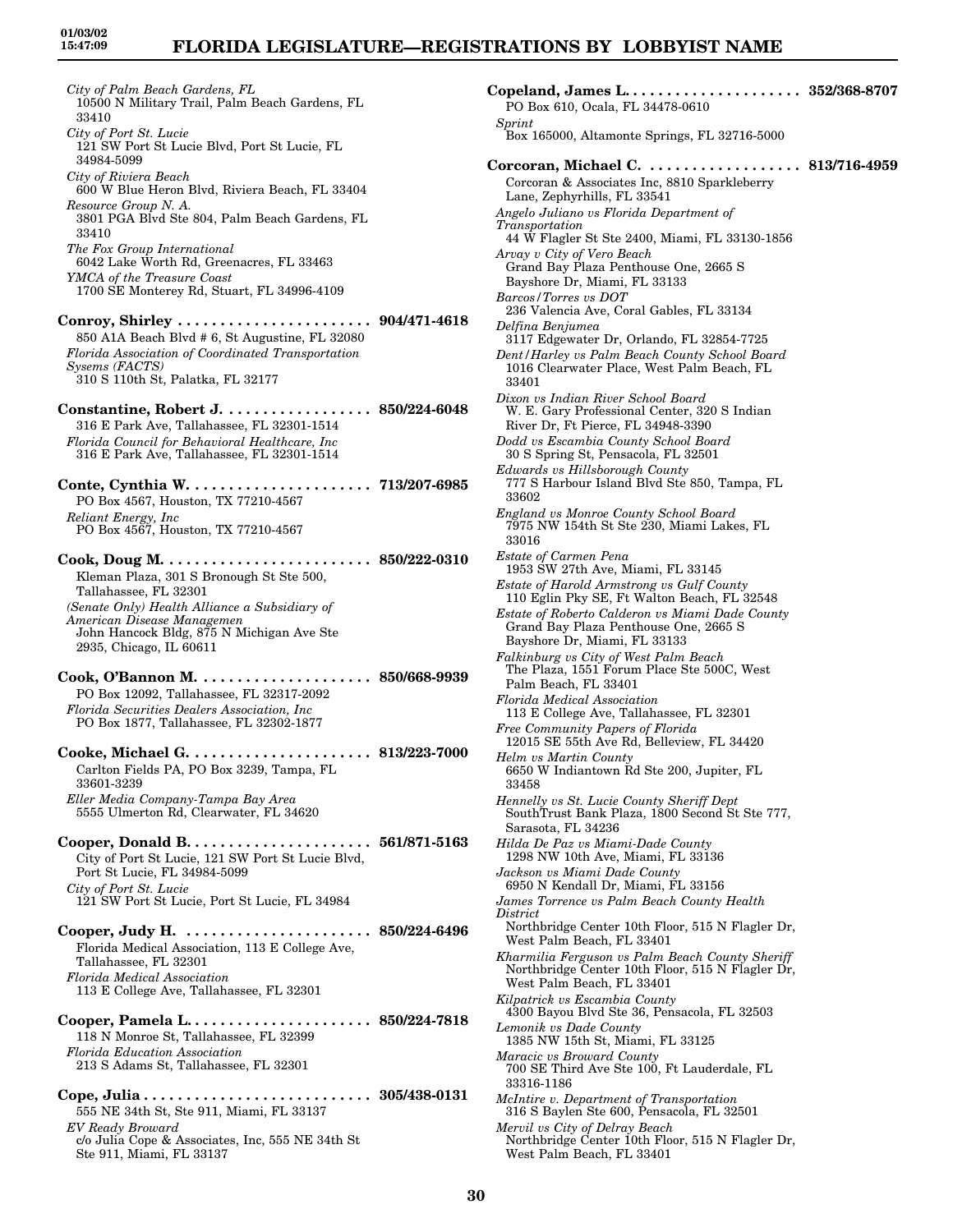## **FLORIDA LEGISLATURE—REGISTRATIONS BY LOBBYIST NAME**

*Mitchell vs Halifax Hospital Medical Center A Special Taxing District* 2139 Palm Beach Lakes Blvd, West Palm Beach, FL 33409 *Montgomery Watson Harza* Times Bldg, 1000 N Ashley Dr Ste 400, Tampa, FL 33602 *Noel vs State of Florida Dept of Health and Rehabilitative Services* 1212 SE Third Ave, Ft Lauderdale, FL 33316 *Schwartz vs North Broward Hospital District* 700 SE Third Ave Ste 100, Ft Lauderdale, FL 33316-1186 *Skowronek vs City of Clearwater* Alexander Bldg Old Hyde Park, 1009 W Platt St, Tampa, FL 33606 *The St. Joe Company* 1650 Prudential Dr, Jacksonville, FL 32207 *USF Medical Services Support Corporation* 12901 Bruce B Downs Blvd MDC Box 2, Tampa, FL 33612 **Cordero, Jim . . . . . . . . . . . . . . . . . . . . . . . . . 850/222-7300** 1007 E DeSoto Park Dr # 201, Tallahassee, FL 32301 *Asphalt Contractors Association of Florida, Inc* 1007 E DeSoto Park Dr Ste 201, Tallahassee, FL 32301 **Cordial, Gail D. . . . . . . . . . . . . . . . . . . . . . . . 321/454-7200** 175 Marlin Dr, Merritt Island, FL 32952-5118 *Florida Association of Community Health Centers* 1203 Governors Square Blvd Ste 202. Tallahassee, FL 32301-2980 **Cornell, Kristin J. . . . . . . . . . . . . . . . . . . . . . 954/986-6323** 921 N 35 Ave, Hollywood, FL 33021 *Memorial Healthcare System* 3501 Johnson St, Hollywood, FL 33021 **Corr, Chris T. . . . . . . . . . . . . . . . . . . . . . . . . 904/858-2721** 1650 Prudental Dr Ste 400, Jacksonville, FL 32207 *The St. Joe Company* 1650 Prudential Dr Ste 400, Jacksonville, FL 32207 **Cory, Jack . . . . . . . . . . . . . . . . . . . . . . . . . . . 850/893-0995** PO Box 1347, Tallahassee, FL 32302-1347 *All Service Refuse* 825 NW 31st Ave, Ft Lauderdale, FL 33311 *American Contractors Indemnity Company* 9841 Airport Blvd 9th Floor, Los Angeles, CA 90045 *Association of Diagnostic Providers* PO Box 23219, Ft Lauderdale, FL 33307 *Association of Independent Healthcare Providers, Inc* 1411 N Flagler Dr Ste 8800, West Palm Beach, FL 33401 *Florida Greyhound Association* 913 Dean Way, Ft Myers, FL 33919 *Florida Health Care Association* PO Box 1459, Tallahassee, FL 32302 *Florida Public Telecommunications Association, Inc* 315 S Calhoun St Ste 710, Tallahassee, FL 32301 *HCR Manor Care* 7361 Calhoun Place Ste 300, Rockville, MD 20855 *Heritage Park Retirement Communities* 5858 Heritage Park Way, Delray Beach, FL 33484 *National Greyhound Association* PO Box 543, Abilene, KS 67410 *National Solid Wastes Management Association (NSWMA)* 875 Lawrenceville Suwanee Rd, Ste 310 PMB 346, Lawrenceville, GA 30043

*Philip Morris Inc. by its service corporation Philip Morris Management* 333 N Point Center E, Ste 615, Alpharetta, GA 30022 *Republic Services, Inc* 825 NW 31st Ave, Ft Lauderdale, FL 33311 *South Florida Agriculture Association, Inc* 2455 E Sunrise Blvd PH W, Ft Lauderdale, FL 33304 *The Ameri-I-Can Program, Inc* 1851 Sunset Plaza Dr, Los Angeles, CA 90069 **Cory, Keyna . . . . . . . . . . . . . . . . . . . . . . . . . . 850/893-0995** PO Box 1347, Tallahassee, FL 32302-1347 *All Service Refuse* 825 NW 31st Ave, Ft Lauderdale, FL 33311 *American Contractors Indemnity Company* 9841 Airport Blvd 9th Floor, Los Angeles, CA 90045 *Associated Industries Insurance Company, Inc* PO Box 784, Tallahassee, FL 32302-0784 *Associated Industries Insurance Services, Inc* PO Box 784, Tallahassee, FL 32302-0784 *Associated Industries of Florida* 516 N Adams St, Tallahassee, FL 32301 *Associated Industries of Florida Political Action Committee, Inc* PO Box 784, Tallahassee, FL 32301-0784 *Associated Industries of Florida Service Corporation* PO Box 784, Tallahassee, FL 32302-0784 *Association of Diagnostic Providers* PO Box 23219, Ft Lauderdale, FL 33307 *Florida Bowl Coalition* c/o Gator Bowl Association, One Gator Bowl Blvd, Jacksonville, FL 32202 *Florida Greyhound Association* 913 Dean Way, Ft Myers, FL 33919 *Florida Public Telecommunications Association, Inc* 315 S Calhoun St Ste 710, Tallahassee, FL 32301 *Gambro Healthcare* 3951 SW 30th Ave, Ft Lauderdale, FL 33312 *HCR Manor Care* 7361 Calhoun Place Ste 300, Rockville, MD 20855 *Micron PC Bowl* 915 Middle River Dr Ste 120, Ft Lauderdale, FL 33304 -Withdrawn- 09/05/2001 *National Greyhound Association* PO Box 543, Abilene, KS 67410-0543 *National Solid Wastes Management Association (NSWMA)* 875 Lawrenceville Suwanee Rd, Ste 310 PMB 346, Lawrenceville, GA 30043 *Philip Morris Inc. by its service corporation Philip Morris Management* 33 N Point Center E Ste 615, Alpharetta, GA 30022 *Republic Services, Inc* 825 NW 31st Ave, Ft Lauderdale, FL 33311 *South Florida Agriculture Association, Inc* 2455 E Sunrise Blvd PH W, Ft Lauderdale, FL 33304 *The Ameri-I-Can Program, Inc* 1851 Sunset Plaza Dr, Los Angeles, CA 90069 **Couch, William W. . . . . . . . . . . . . . . . . . . . . . 941/955-2508** Greater Sarasota Chamber of Com, 1819 Main St Ste 240, Sarasota, FL 34236-5983 *Greater Sarasota Chamber of Commerce* 1819 Main St Ste 240, Sarasota, FL 34236 **Coulter, William P. . . . . . . . . . . . . . . . . . . . . 850/224-2964** PO Box 929, Tallahassee, FL 32302-0929 *Florida Airport Managers Association* PO Box 929, Tallahassee, FL 32302-0929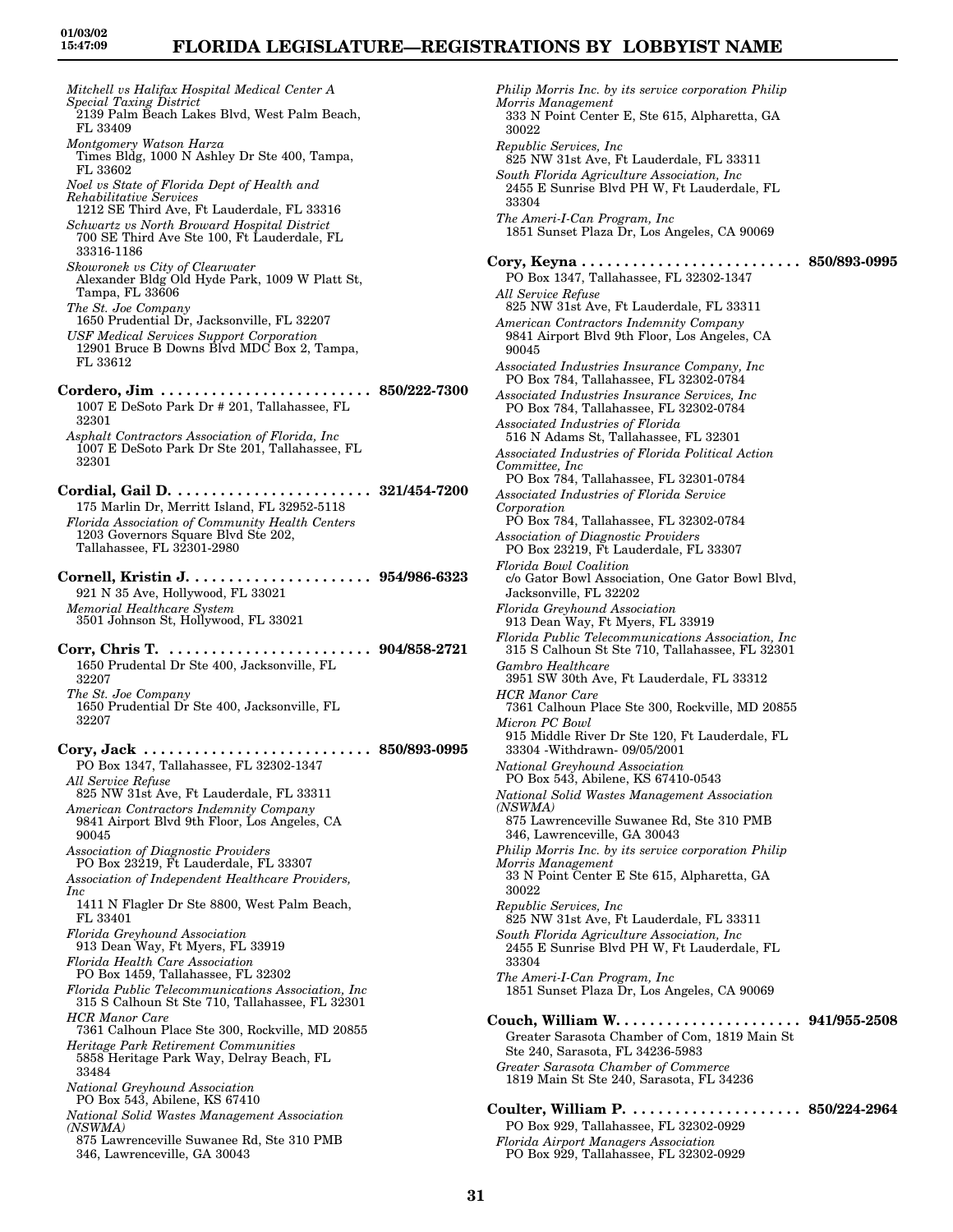32308-6686

## **FLORIDA LEGISLATURE—REGISTRATIONS BY LOBBYIST NAME**

**Cousins, Nancy A. . . . . . . . . . . . . . . . . . . . . . 954/973-6797** 4800 W Copans Rd, Coconut Creek, FL 33063- 9221 *City of Coconut Creek* 4800 W Copans Rd, Coconut Creek, FL 33063 **Coven, Sheri L. R. . . . . . . . . . . . . . . . . . . . . . 850/488-6211** 825 Thomasville Rd, Tallahassee, FL 32303-6217 *Florida Regional Councils Association* 314 E Central Ave Room 119, Blountstown, FL 32424 **Cowden, Peter F. . . . . . . . . . . . . . . . . . . . . . . 703/269-1547** Metricom, Inc., 8321 Old Courthouse Rd Ste 110, Vienna, VA 22182 *Metricom, Inc.* 8321 Old Courthouse Rd Ste 110, Viena, VA 22182 -Withdrawn- 09/05/2001 **Cox, Berneice . . . . . . . . . . . . . . . . . . . . . . . . 850/681-9027** 215 S Monroe St Ste 815, Tallahassee, FL 32301- 1858 *B. W. Marine, Inc* 757 SE 17th St # 389, Ft Lauderdale, FL 33316- 2960 *Florida Staffing Services Association* PO Box 182235, Casselberry, FL 32718-2235 *Florida Vascular Society* 5741 Bee Ridge Rd, Sarasota, FL 34233 *HealthEase* 6800 N Dale Mabry Ste 268, Tampa, FL 33614 *Interactive Training Media* 2625 Mitchum Dr, Tallahassee, FL 32312 *Minto Communities, Inc* 440 W Sample Road, Coconut Creek, FL 33073 *Orlando Regional Healthcare System* 1414 Kuhl Ave, Orlando, FL 32806 *Pharmaceutical Research and Manufacturers of America* 1100 15th St, Washington, DC 20005 *RM Government Consulting, Inc* 215 S Monroe St Ste 815, Tallahassee, FL 32301 *Ruden McClosky Smith Schuster & Russell, P. A.* 215 S Monroe St Ste 815, Tallahassee, FL 32301 *S.M.S.M., Inc* 321 Royal Poinciana Plaza S, Palm Beach, FL 33480 *Skilled Services Corporation* 11300 4th St M Ste 200, St Petersburg, FL 33716 *The Heart Center* 1540 S Tamiami Trail, Sarasota, FL 34239 *TMW Yacht Sales, Inc* 321 Royal Poinciana Plaza S, Palm Beach, FL 33480 **Cox, Dinah . . . . . . . . . . . . . . . . . . . . . . . . . . . 850/224-1088** 410 N Gadsden St, Tallahassee, FL 32301-1215 *Florida Podiatric Medical Association* 410 N Gadsden, Tallahassee, FL 32301 *Walgreen Company* 200 Wilmot Rd, Deerfield, IL 60015 **Cox, Linda C. . . . . . . . . . . . . . . . . . . . . . . . . . 850/222-3730** Skelding Labasky Corry et al, PO Box 669, Tallahassee, FL 32302-0669 *City of Fort Lauderdale* 100 N Andrews Ave, Ft Lauderdale, FL 33301 *Distilled Spirits Council of the United States* 1250 Eye St NW Ste 400, Washington, DC 20005- 3998 *Florida Association of Criminal Defense Lawyers* 2671 Airport Rd S Ste 301, Naples, FL 34112 *Florida Manufactured Housing Association* 2958 Wellington Cir N Ste 100, Tallahassee, FL

*LensCrafters* 8650 Governor's Hill Dr, Cincinnati, OH 45249 *Leon County Board of County Commissioners* 301 S Monroe St, Tallahassee, FL 32301 *Marine Industries Association of South Florida* 2312 S Andrews Ave, Ft Lauderdale, FL 33316 *North Broward Hospital District* 303 SE 17th St, Ft Lauderdale, FL 33316 -Withdrawn- 03/12/2001 *Okaloosa County Board of County Commissioners* 1804 Lewis Turner Blvd Ste 400, Ft Walton Beach, FL 32547 *Pompano Park Racing* 1800 SW Third St, Pompano Beach, FL 33069 *Seminole Tribe of Florida* 6073 Stirling Rd, Hollywood, FL 33024 **Coxe, Henry Matson, III . . . . . . . . . . . . . . . . 850/561-5600** 650 Apalachee Parkway, Tallahassee, FL 32399- 2300 *The Florida Bar* 650 Apalachee Pky, Tallahassee, FL 32399-2300 **Crabtree, Roy E. . . . . . . . . . . . . . . . . . . . . . . 850/487-0554** Fla Fish & Wildlife Conserv Comm, 2590 Executive Ctr Cir E Ste 201, Tallahassee, FL 32301 *Florida Fish and Wildlife Conservation Commission* 620 S Meridian St, Tallahassee, FL 32399-1600 **Craft, Paul W. . . . . . . . . . . . . . . . . . . . . . . . . 850/245-6220** Department of State, 107 W Gaines St Rm 231, Tallahassee, FL 32399 *Department of State* Division of Elections, Rm 1801 The Capitol, Tallahassee, FL 32399-0250 **Crain, Steven W. . . . . . . . . . . . . . . . . . . . . . . 972/980-7159** 4100 Spring Valley, Ste 1001, Dallas, TX 75244 *Panda Leesburg Power Partners, LP* 4100 Spring Valley Ste 1001, Dallas, TX 75244 **Crane, Donald R., Jr. . . . . . . . . . . . . . . . . . . 727/895-5766** Floridians for Better Transport, PO Box 26, St Petersburg, FL 33731-0026 *Floridians for Better Transportation* PO Box 26, St Petersburg, FL 33731-0026 **Crawford, Douglas W. . . . . . . . . . . . . . . . . . . 850/224-3626** 206 S Monroe St, Tallahassee, FL 32301-1864 *Florida Association of School Administrators* 206 S Monroe St, Tallahassee, FL 32301 **Crawford, Karen . . . . . . . . . . . . . . . . . . . . . . 850/224-7775** 2713 Blairstone Lane, Tallahassee, FL 32301 *Gulfstream International Airlines, Inc, d/b/a Continental Connection* 1815 Griffin Rd, Dania, FL 33304 **Crawford, Robert B. . . . . . . . . . . . . . . . . . . . 863/499-2373** Department of Citrus, PO Box 148, Lakeland, FL 33802-0148 *Department of Citrus* PO Box 148, Lakeland, FL 33802-0148 **Cresse, Joseph P. . . . . . . . . . . . . . . . . . . . . . 850/893-4062** 6981 Duck Cove Rd, Tallahassee, FL 32312 *Gulf Power Company* PO Box 1151, Pensacola, FL 32520-1151

**Croft, Dennis L. . . . . . . . . . . . . . . . . . . . . . . . 850/488-7851** Dept of Children and Families, 1317 Winewood Blvd Bldg 1 Rm 107C, Tallahassee, FL 32399- 0700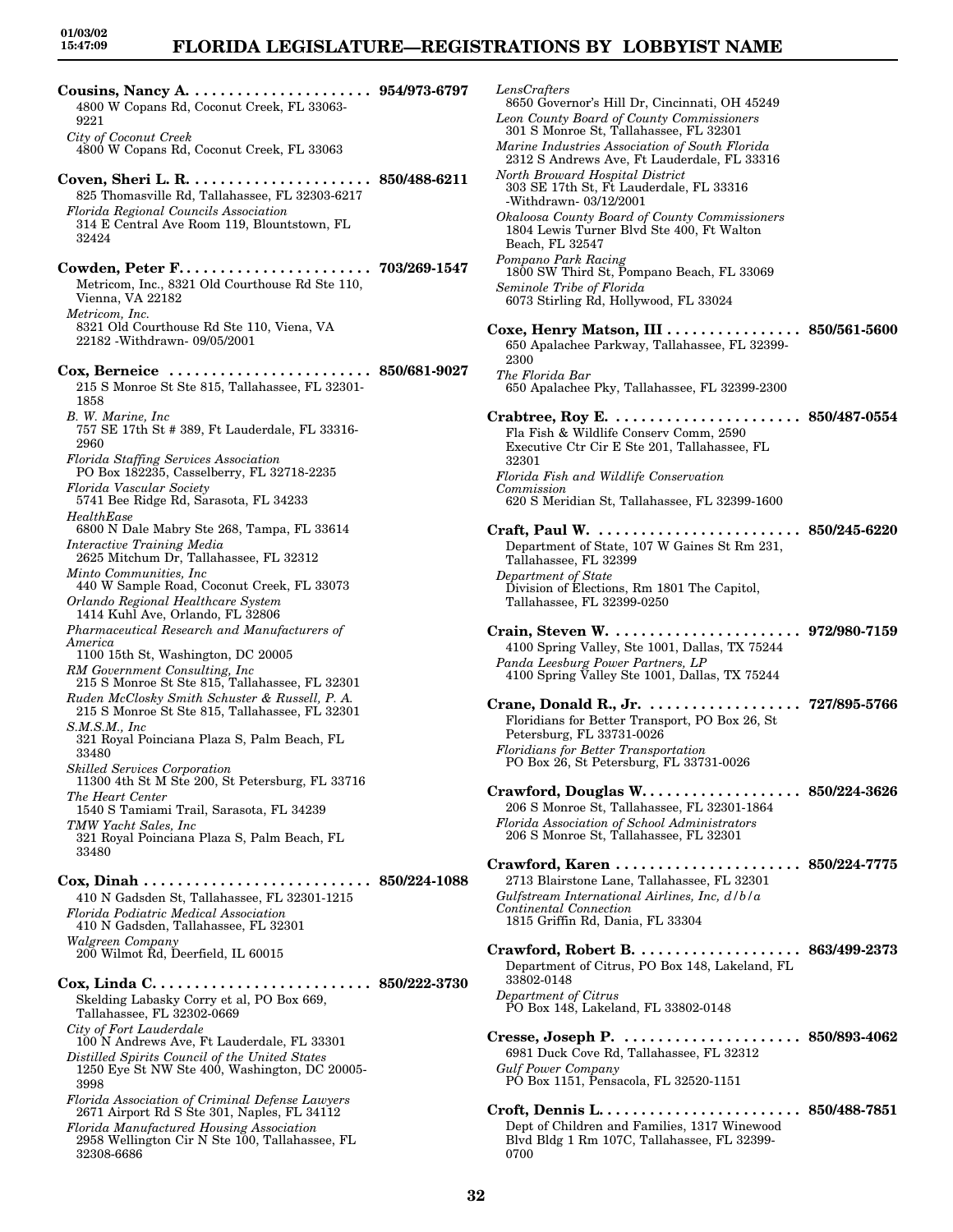## **FLORIDA LEGISLATURE—REGISTRATIONS BY LOBBYIST NAME**

*Volusia County*

*Department of Children and Families* 1317 Winewood Blvd, Bldg 1 Rm 107C, Tallahassee, FL 32399-0700 -Withdrawn- 08/02/ 2001 **Crosby, Randall Craig . . . . . . . . . . . . . . . . . 850/222-1243** 1705 S Gadsden St, Tallahassee, FL 32301-5505 *Florida Physical Therapy Association* 1705 S Gadsden St, Tallahassee, FL 32301-5505 **Crosley, Mark T. . . . . . . . . . . . . . . . . . . . . . . 561/627-3386** 1314 Marcinski Rd, Jupiter, FL 33477-9498 *Florida Inland Navigation District* 1314 Marcinski Rd, Jupiter, FL 33477 **Crow, Sharon K. . . . . . . . . . . . . . . . . . . . . . . 904/254-3016** Daytona Beach Community College, PO Box 2811, Daytona Beach, FL 32120-2811 *Daytona Beach Community College* PO Box 2811, Daytona Beach, FL 32120-2811 **Crowell, Elsie B. . . . . . . . . . . . . . . . . . . . . . . 850/922-3111** Dept of Insurance, Larson Bldg, 200 E Gaines St, Tallahassee, FL 32399-0308 *Department of Insurance* Larson Bldg, 200 E Gaines St, Tallahassee, FL 32399-0308 **Crowley, Kevin X. . . . . . . . . . . . . . . . . . . . . . 850/222-3533** PO Box 10095, Tallahassee, FL 32302-2095 *Act Corporation* 1220 Willis Ave, Daytona Beach, FL 32114 *American Pioneer Title Insurance Company* 493 E Semoran Blvd, Casselberry, FL 32707 *American Safety Institute* Bldg 9 Ste C, 9030 W Fort Island Trail, Crystal River, FL 34429 *Avis, Inc* 900 Old Country Rd, Garden City, NY 11530 *City of Daytona Beach* PO Box 2451, Daytona Beach, FL 32115 *City of Ormond Beach* PO Box 277, Ormond Beach, FL 32175-0277 *Coca-Cola Enterprises* 1 Coca-Cola Plaza, Atlanta, GA 30301 *Florida Alliance of the Boys & Girls Clubs* 1415 9th St W, Bradenton, FL 26769 *Florida Portable Building Manufacturers Association* c/o Lewis Hartley, PO Box 1067, Lake Wales, FL 33859-1067 *Golden Rule Insurance Company* 7440 Woodland Dr, Indianapolis, IN 46278-4123 *Larkin Community Hospital* 7031 SW 62nd Ave, South Miami, FL 33143 *Liberty Healthcare Corporation* 401 City Ave Ste 820, Bala Cynwyd, PA 19004 *McDonald's Corporation* Kroc Dr, Oak Brook, IL 60521 *National Association of Industrial & Office Properties* 4509 George Rd, Tampa, FL 33634 *Palmer Chiropractic University System* 1000 Brady St, Davenport, IA 52803 *Pennington, Moore, Wilkinson, Bell & Dunbar, P.A.* PO Box 10095, Tallahassee, FL 32302-2095 *Progressive Insurance Company* 3725 Grace St Ste 300, Tampa, FL 33607 *Schering-Plough External Affairs, Inc* 311 Whitworth Way, Nashville, TN 37205 *Stewart-Marchman Center* 3875 Tiger Bay Rd, Daytona Beach, FL 32124 *Universal Studios Florida* 1000 Universal Studios Plaza, Orlando, FL 32819 *Vector Group Ltd* 100 SE Second St 32nd Floor, Miami, FL 33131

123 W Indiana Ave, DeLand, FL 32720-4613 **Crowley, Susan S. . . . . . . . . . . . . . . . . . . . . . 352/376-0715** 235 SW 2nd Ave, Gainesville, FL 32601-6256 *Alachua County Medical Society* 235 SW 2nd Ave, Gainesville, FL 32601-6256 **Cruz, Carlos M., Jr. . . . . . . . . . . . . . . . . . . . . 305/412-1480** Cruz & Co, 444 Brickell Ave Ste 51-468, Miami, FL 33131 *BellSouth* 150 S Monroe St Ste 400, Tallahassee, FL 32301 *Cruz & Co* Nations Bank Tower Ste 4650, 100 SE 2nd St, Miami, FL 33131 *Florida-Caribbean Cruise Association* 2655 LeJeune Rd Ste 500, Coral Gables, FL 33138 *Medchoice Pharmacy & Infusion Services* 12349 SW 53rd St Ste 205, Cooper City, FL 33330 *Miami Air International, Inc* 5000 NW 36th St, Miami, FL 33013 *Miami-Dade County* 111 NW 1st St, Miami, FL 33128 *Open Magnetic Imaging, Inc* 2151 LeJeune Rd Ste 202, Coral Gables, FL 33134 *Peoples Gas System, Inc* PO Box 111, Tampa, FL 33601-0111 *Performing Arts Center of Greater Miami* 1444 Biscayne Blvd Ste 100, Miami, FL 33132 *Ramsay Youth Services, Inc* One Alhambra Plaza Ste 750, Coral Gables, FL 33134 *Tampa Electric Company* 101 N Monroe St Ste 1060, Tallahassee, FL 32301 *Tampa General Hospital* PO Box 1289, Tampa, FL 33601-6317 *TECO Energy, Inc* 101 N Monroe St Ste 1060, Tallahassee, FL 32301 *The Children's Psychiatric Center, Inc* 15490 NW 7th Ave Ste 200-201-203, Miami, FL 33169 *United States Sugar Corporation* PO Box 1207, Clewiston, FL 33440 **Cucchi, Robert A. . . . . . . . . . . . . . . . . . . . . . 404/659-0303** 245 Peachtree Center Ave Ste 2204, Atlanta, GA 30303 *Ford Motor Company* One American Road, WHQ Room 338, Dearborn, MI 48126 **Cuevas, Roger C. . . . . . . . . . . . . . . . . . . . . . . 305/995-1420** 1450 NE 2nd Ave Ste 912, Miami, FL 33132-1308 *Dade County Public Schools* 1450 NE 2nd Ave Ste 912, Miami, FL 33132 -Withdrawn- 12/26/2001 **Culbreath, John R. . . . . . . . . . . . . . . . . . . . . 850/997-5203** 692 Westerlea Place, Monticello, FL 32344 *Florida Chiropractic Association, Inc* 217 N Kirkman Rd, Orlando, FL 32811 *Florida Independent Automobile Dealers Association* 4162 Edgewater Dr, Orlando, FL 32804-2296 *Gulfstream Park Racing Association, Inc* 901 S Federal Hwy, Hallandale, FL 33009 **Culp, Stephanie M. . . . . . . . . . . . . . . . . . . . . 850/487-2916** Dept of Environmental Protection, 3900

Commonwealth Blvd MS 25, Tallahassee, FL

32399-3000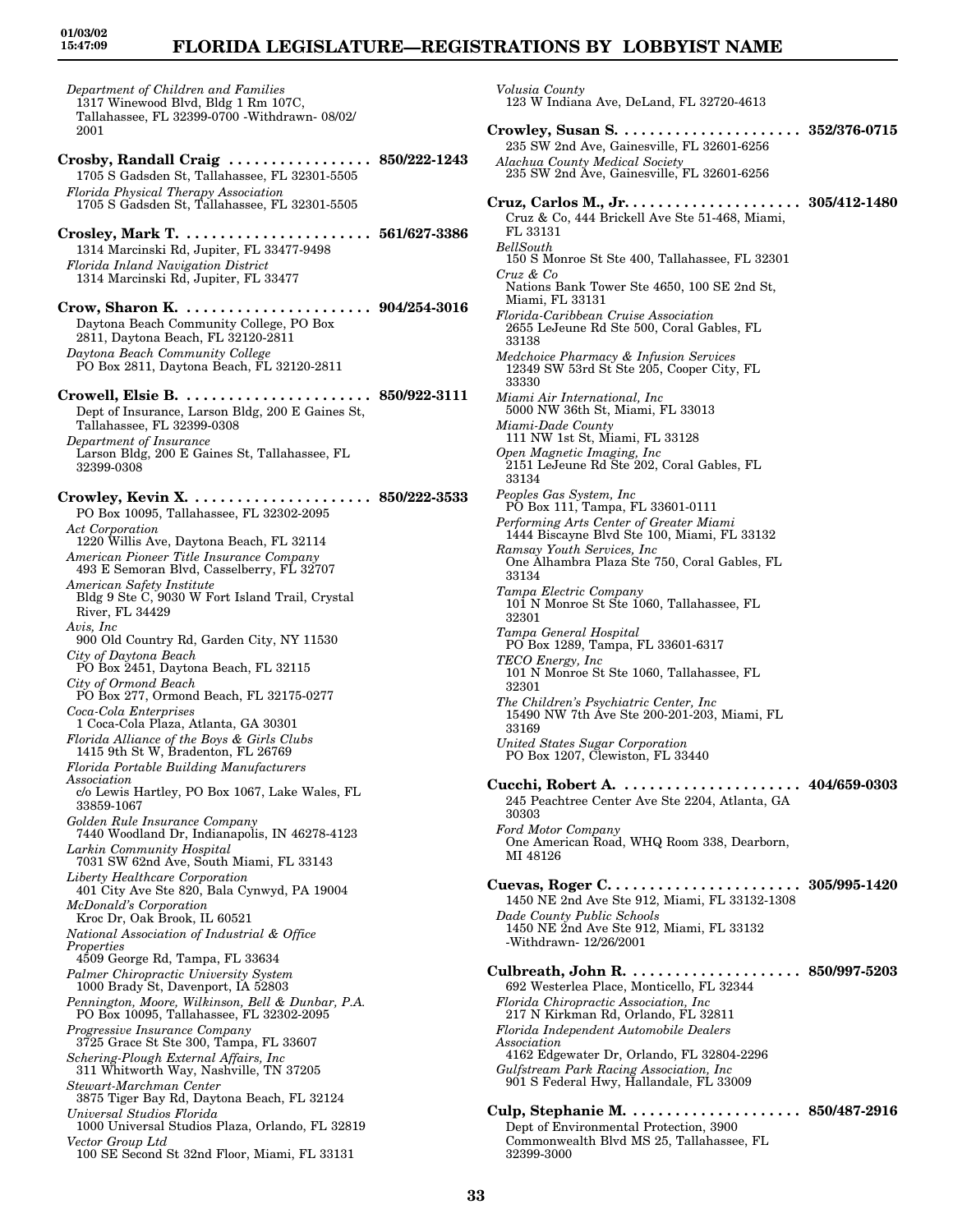## **FLORIDA LEGISLATURE—REGISTRATIONS BY LOBBYIST NAME**

*Department of Environmental Protection* 3900 Commonwealth Blvd MS 25, Tallahassee, FL 32399-3000

**Cumber, Husein A. . . . . . . . . . . . . . . . . . . . . 407/482-8400** 3501 Quadrangle Blvd Ste 225, Orlando, FL 32817 *EPIK Communications* 3501 Quadrangle Blvd Ste 225, Orlando, FL 32817

**Cunningham, Courtney . . . . . . . . . . . . . . . . 305/444-4648** 235 Catalonia Ave, Coral Gables, FL 33134 *Aramark Corrections Corp.* 2000 Spring Rd Ste 300, Oak Brook, IL 60523 *Preferred Medical Plan, Inc* 4950 SW 8th St, Coral Gables, FL 33134 *Tollroad Corp. of America*

455 Fairway Dr Ste 103, Deerfield Beach, FL 33441

**Cunningham, Peter C. . . . . . . . . . . . . . . . . . 850/222-7500** 123 S Calhoun St, Tallahassee, FL 32301-1517 *Florida Power & Light Company* 215 S Monroe St, Tallahassee, FL 32301

**Curington, Gerald B. . . . . . . . . . . . . . . . . . . 850/414-3623** Office of the Attorney General, The Capitol PL-01, Tallahassee, FL 32399-1050 *Department of Corrections* 2601 Blair Stone Rd, Tallahassee, FL 32399-2500

**Curtin, Lawrence . . . . . . . . . . . . . . . . . . . . . 850/224-7000** PO Drawer 810, Tallahassee, FL 32302-0810 *Florida Phosphate Council, Inc* 215 S Monroe St Ste 703, Tallahassee, FL 32301 *Tampa Electric Company* PO Box 111, Tampa, FL 33601 *TECO Energy, Inc* PO Box 111, Tampa, FL 33601

**Curtis, Patricia A. . . . . . . . . . . . . . . . . . . . . . 850/224-6046** 316 E Park Ave, Tallahassee, FL 32301-1514 *Florida Council for Behavioral Healthcare, Inc* 316 E Park Ave, Tallahassee, FL 32301-1514

**Curva, Fely R. . . . . . . . . . . . . . . . . . . . . . . . . 850/222-5299** Curva & Associates, 411 E College Ave, Tallahassee, FL 32301 *Clearinghouse on Human Services* 411 E College Ave, Tallahassee, FL 32301 *Florida Impact*

345 S Magnolia Dr Ste # E11, Tallahassee, FL 32301

**Cusick, Michael D. . . . . . . . . . . . . . . . . . . . . 850/222-5620** 864 E Park Ave, Tallahassee, FL 32301-2621 *Apple Computer, Inc* 900 E Hamilton Ave, Campbell, CA 95008 *CEO Roundtable for Children* 3027 San Diego Rd, Jacksonville, FL 32207 -Withdrawn- 08/03/2001 *Children's Home Society of Florida* PO Box 3474, Tallahassee, FL 32315-3474 *Enterprise Rent-A-Car* 3909 W Hillsborough Ave, Tampa, FL 33614 *Florida Association of Child & Family Agencies* 313 N Monroe St Ste 2, Tallahassee, FL 32301 *Florida Society of Ambulatory Surgical Centers* 4965 Palm Ave, Winter Park, FL 32729 *Insurance Auto Auctions*

- 1270 W Northwest Hwy, Palotine, IL 60067 *Miami One*
- 215 S Miami St # 600A, Tallahassee, FL 32301

*National Association of Social Workers, Florida Chapter* 345 N Adams St, Tallahassee, FL 32301 -Withdrawn- 08/03/2001 *Pinellas County Legislative Delegation* 311 S Osceola Ave, Clearwater, FL 34616 *Procter & Gamble* 6th & Sycamore # SY7, Cincinnati, OH 45201 *Quest Diagnostics, Inc* 1350 I St Ste 500, Washington, DC 20005 *Youngquist Brothers, Inc* 15465 Pine Ridge Rd, Ft Myers, FL 33908 **Custin, David R. . . . . . . . . . . . . . . . . . . . . . . 305/412-3772** 6401 SW 113th Place, Miami, FL 33173-1083 *Bay Point Schools, Inc* 25005 SW 133rd Ave, Miami, FL 33032 -Withdrawn- 10/03/2001 *David R. Custin & Associates, Inc* 6401 SW 113th Place, Miami, FL 33173-1083 *DISC Village, Inc* 3333 W Pensacola St, Tallahassee, FL 32304 -Withdrawn- 10/03/2001 *Flagler Hospital, Inc* 400 Health Park Blvd, St Augustine, FL 32086 *Florida Society of Ophthalmology* 4494 Southside Blvd # 201, Jacksonville, FL 32216 *Human Services Associates, Inc* 1703 W Colonial Dr, Orlando, FL 32804 *Impact Community Services, Inc* 5631 NW 27th Ct, Lauderhill, FL 33313 *New Century Education Corporation* 220 Old New Brunswick Rd, Piscataway, NJ 08854 *SunMed, Inc* 1987 NW 88th Ct Ste 201, Miami, FL 33172 -Withdrawn- 10/03/2001 *Suzanne Brownless, PA* 1311-B Paul Russell Ste 201, Tallahassee, FL 32301 *The Chrysalis Center* 6289 W Sunrise Blvd Ste 122, Ft Lauderdale, FL 33313 -Withdrawn- 10/03/2001 **D'Alemberte, Talbot . . . . . . . . . . . . . . . . . . . 850/644-1085** Florida State University, Office of the President, Tallahassee, FL 32306-1470 *Florida State University* Office of the President, Tallahassee, FL 32306 **D'Errico, Donald . . . . . . . . . . . . . . . . . . . . . . 770/955-0003** 200 Galleria Pky Ste 1100, Atlanta, GA 30339- 5945 *Liberty Mutual Insurance Group* 200 Galleria Pky Ste 1100, Atlanta, GA 30339 **Daigle, John . . . . . . . . . . . . . . . . . . . . . . . . . 850/878-2196** 1030 E Lafayette St # 100, Tallahassee, FL 32301-4547 *Florida Alcohol & Drug Abuse Association, Inc* 1030 E Lafayette St # 100, Tallahassee, FL 32501-4547 **Dale, Kimberly E. . . . . . . . . . . . . . . . . . . . . . 813/259-6001** Hillsborough Community College, 39 Columbia Dr 7th Floor, Tampa, FL 33606 *Executive Office of the Governor* 208 The Capitol, Tallahassee, FL 32399 -Withdrawn- 06/21/2001 **Daley, Kathleen E. . . . . . . . . . . . . . . . . . . . . 850/224-5300** 108 S Monroe St Ste 200, Tallahassee, FL 32301 *Blank, Meenan & Smith*

**34**

204 S Monroe St, Tallahassee, FL 32301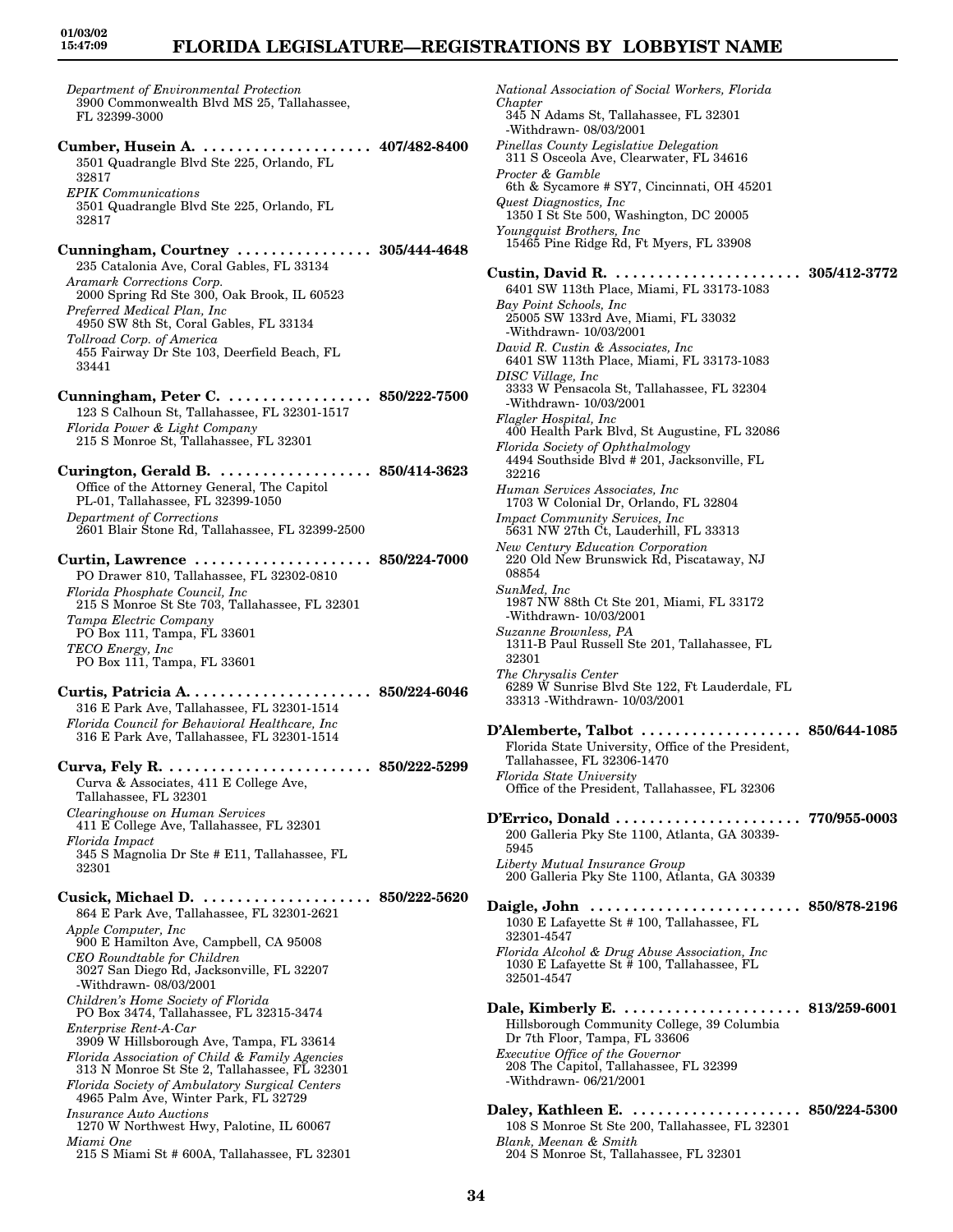## **FLORIDA LEGISLATURE—REGISTRATIONS BY LOBBYIST NAME**

*City of Delray Beach* 100 NW 1st Ave, Delray Beach, FL 33444 *Community Redevelopment Agency of Delray Beach* 108 E Jefferson St Ste C, Tallahassee, FL 32301 *Florida Association of Counties* PO Box 549, Tallahassee, FL 32302 -Withdrawn-08/01/2001 *Florida Service Agreement Association* 204 S Monroe St, Tallahassee, FL 32301 *Metricom, Inc.* 8321 Old Courthouse Rd Ste 110, Vienna, VA 22182 *Palm Beach County* 301 N Olive Ave, West Palm Beach, FL 33402 *Solid Waste Authority of Palm Beach County* 7501 N Joy Rd, West Palm Beach, FL 33412 *South Central Regional Wastewater Treatment and Disposal Board* 1801 N Congress Ave, Delray Beach, FL 33445 **Dallet, Patrick H. . . . . . . . . . . . . . . . . . . . . . 850/488-7894** Postsecondary Ed Planning Comm, Florida Education Center, Tallahassee, FL 32399-0400 *Postsecondary Education Planning Commission* 107 W Gaines St Rm 224, Tallahassee, FL 32399 -Withdrawn- 08/06/2001 **Daly, Kathleen M. . . . . . . . . . . . . . . . . . . . . . 850/644-4453** Florida State University, Governmental Relations, 216 Westcott Bldg, Tallahassee, FL 32306-1440 *State University System* Florida Board of Regents, 325 W Gaines St, Tallahassee, FL 32399-1950 **Daly, Sean . . . . . . . . . . . . . . . . . . . . . . . . . . . 386/239-7715** State Attorney's Office 7th Circt, Attn Joan Minneti, 251 N Ridgewood Ave, Daytona Beach, FL 32114 *State Attorney, 7th Judicial Circuit* 251 N Ridgewood Ave, Daytona Beach, FL 32114 **Dana, Pamella J. . . . . . . . . . . . . . . . . . . . . . . 850/487-2568** 2001 The Capitol, Tallahassee, FL 32399-0001 *Governor's Office of Tourism, Trade & Economic Dev* 2001 The Capitol, Tallahassee, FL 32399-0001 **Danese, Tracy E. . . . . . . . . . . . . . . . . . . . . . . 904/632-7601** 21 W Church St, Tower 16, Jacksonville, FL 32202-3139 *JEA* 21 W Church St, Tower 16, Jacksonville, FL 32202 **Daniel, Clyde Derick . . . . . . . . . . . . . . . . . . 850/488-7082** Fla Commission on Human Relations, 325 John Knox Rd Ste 240 Bldg F, Tallahassee, FL 32303- 4149 *Florida Commission on Human Relations* 325 John Knox Rd Ste 240 Bldg F, Tallahassee, FL 32303-4149 **Darling, Arthur W. . . . . . . . . . . . . . . . . . . . . 407/648-4311** PO Box 547666, Orlando, FL 32854-7666 *Sunshine State Milk Producers* 166 Lookout Place Ste 101, Maitland, FL 32751- 4496 **Daughton, James R., Jr. . . . . . . . . . . . . . . . . 850/224-7000** PO Drawer 810, Tallahassee, FL 32302-0810 *American Cancer Society, Florida Division, Inc* 3709 W Jetton Ave, Tampa, FL 33629-5146 *American Express* 200 Vesey St, New York, NY 10285

*American General Corporation* 2929 Allen Pky, Houston, TX 77253-3206 *AmSouth Bancorporation* PO Box 431, Montgomery, AL 36101 *Bristol-Myers Squibb Company* 950 E Paces Ferry Rd NE Ste 2000, Atlanta, GA 30326 *ChoicePoint, Inc* 1000 Alderman Dr, Alpharetta, GA 30005 -Withdrawn- 08/22/2001 *Financial Service Centers of Florida* 899 NW 37th Ave, Miami, FL 33125 *Genentech, Inc* 980 9th St Ste 1450, Sacramento, CA 95814 *IBM Corporation* 1301 K St NW Ste 1200, Washington, DC 20005- 3307 *Microsoft Corporation* 21 Dupont Cir NW Ste 510, Washington, DC 20036 *NCS Pearson* 11000 Prairie Lakes Dr, Prairie, MN 55344 *Pearson Education, Inc* One Lake St 2C1D, Upper Saddle River, NJ 07458 *Regeneration Technologies, Inc* 1 Innovation Dr, Alachua, FL 32615 *Sarasota County* 1660 Ringling Blvd Second Floor, Sarasota, FL 34230-0008 *Tenet Healthcare Corporation* 14001 Dallas Pky Ste 1400, Dallas, TX 75240 *Westport Senior Living Investment Fund, LP* 3801 PGA Blvd Ste 805, Palm Beach Gardens, FL 33410 **Davant-Deloach, Claudia . . . . . . . . . . . . . . . 850/425-6360** 101 N Monroe St # 700, Tallahassee, FL 32301 *AT&T* 101 N Monroe St #700, Tallahassee, FL 32301 **David, Dennis N. . . . . . . . . . . . . . . . . . . . . . . 352/732-1390** Fla Fish & Wildlife Conserv Comm, 1239 SW 10th St, Ocala, FL 34474-2797 *Florida Fish and Wildlife Conservation Commission* 620 S Meridian St, Tallahassee, FL 32399-1600 **Davidsmeyer, Darcy E. . . . . . . . . . . . . . . . . . 847/576-7672** Motorola, 1303 E Algonquin Rd 7th Floor, Schaumburg, IL 60196-1079 *Motorola, Inc* 1303 E Algonquin Rd, Schamburg, IL 60196-1079 -Withdrawn- 11/06/2001 **Davidson, Barry R. . . . . . . . . . . . . . . . . . . . . 305/810-2539** Hunton & Williams, 2 South Biscayne Blvd # 2500, Miami, FL 33131 *Service Corp International* 1929 Allen Pky, PO Box 130548, Houston, TX 77219-0548 **Davis, Bonnie E. . . . . . . . . . . . . . . . . . . . . . . 850/224-7517** 215 S Monroe St Ste 810, Tallahassee, FL 32303 *Florida Power & Light Company* 215 S Monroe St Ste 810, Tallahassee, FL 32301 **Davis, Jim . . . . . . . . . . . . . . . . . . . . . . . . . . . 850/599-3225** Florida A & M University, 401 Lee Hall, Tallahassee, FL 32307-3100 *State University System* 325 W Gaines St, Tallahassee, FL 32399 **Davis, Lannie R. . . . . . . . . . . . . . . . . . . . . . . 904/382-4877** 5422 Soutel Dr, Jacksonville, FL 32219-3465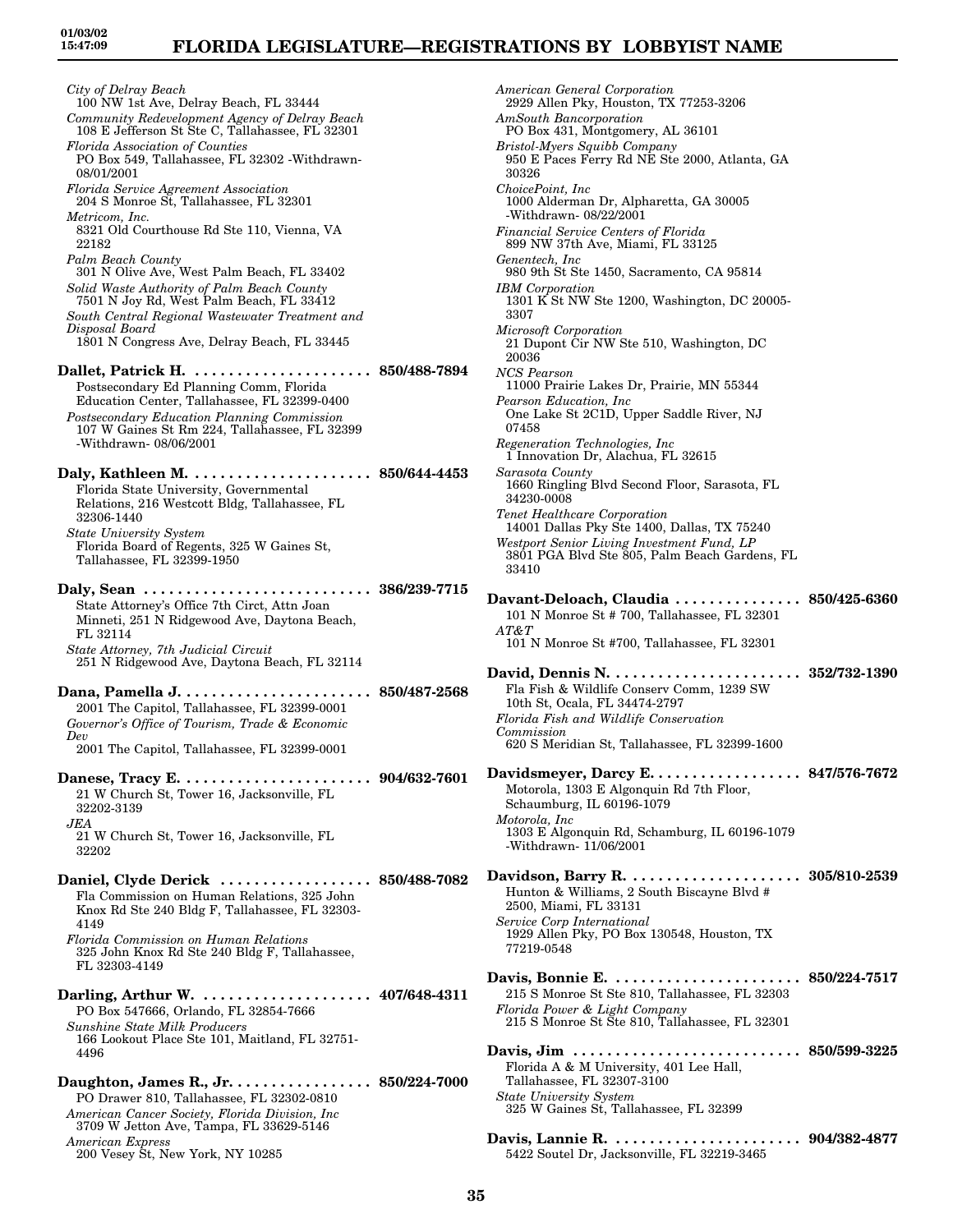## **FLORIDA LEGISLATURE—REGISTRATIONS BY LOBBYIST NAME**

*NAACP-National Voter Fund* 2001 L St NW Ste 1050, Washington, DC 20036 -Withdrawn- 08/08/2001 **Davis, Richard E. . . . . . . . . . . . . . . . . . . . . . 813/301-8020** 400 N Tampa St Ste 1050, Tampa, FL 33602- 4707 *Eller Media* 5555 Ulmerton Rd, Clearwater, FL 33760 **Davis, Terry L. . . . . . . . . . . . . . . . . . . . . . . . 850/245-4006** Dept of Health, 4052 Bald Cypress Way BIN AO1, Tallahassee, FL 32399-1702 *Department of Health* 4052 Bald Cypress Way BIN A01, Tallahassee, FL 32399-1702 **De Grandy, Miguel . . . . . . . . . . . . . . . . . . . . 305/374-6565** Miguel De Grandy PA, 201 S Biscayne Blvd Ste 2900, Miami, FL 33131 *BellSouth* 150 S Monroe St Ste 400, Tallahassee, FL 32301 -Withdrawn- 08/09/2001 *Florida Marlins Baseball Club, L.L.C.* 2267 NW 199th St, Miami, FL 33056 -Withdrawn- 08/09/2001 *Tarmac America, Inc* 455 Fairway Dr, Deerfield Beach, FL 33441 -Withdrawn- 08/09/2001 *White Rock Quarries* PO Box 15065, West Palm Beach, FL 33416 -Withdrawn- 08/09/2001 **de la Parte, Edward P., Jr. . . . . . . . . . . . . . 813/229-2775** de la Parte & Gilbert PA, 101 E Kennedy Blvd Ste 3400, Tampa, FL 33602-5195 *Lee County Regional Water Supply Authority* 2180 W First St Ste 208, Ft Myers, FL 33901 *Pinellas County Board of County Commissioners* 315 Court St, Clearwater, FL 33756 **de la Parte, L. David . . . . . . . . . . . . . . . . . . . 813/229-2775** PO Box 2350, Tampa, FL 33601-2350 *Florida State Pilots Association* 2512 Miller Wood Ct, Valrico, FL 33594 *H. Lee Moffitt Cancer Center & Research Institute, Inc* 12902 Magnolia Dr, Tampa, FL 33612 **Dean, Henry . . . . . . . . . . . . . . . . . . . . . . . . . . 904/329-4262** PO Box 1429, Palatka, FL 32178-1429 *St. Johns River Water Management District* PO Box 1429, Palatka, FL 32178-1429 **DeCerchio, Ken A. . . . . . . . . . . . . . . . . . . . . . 850/487-2920** Dept of Children and Families, 1317 Winewood Blvd Bldg 6 Rm 334, Tallahassee, FL 32399 *Department of Children and Families* 1317 Winewood Blvd Bldg 3, Tallahassee, FL 32399-0700 **Dee, David S. . . . . . . . . . . . . . . . . . . . . . . . . . 850/681-0311** PO Box 271, Tallahassee, FL 32302-0271 *Calpine Eastern Corporation* The Pilot House 2nd Floor, Lewis Wharf, Boston, MA 02110

**DeFoor, J. Allison, II . . . . . . . . . . . . . . . . . . 850/681-6400** 200 W College Ave Ste 308, Tallahassee, FL 32301 *Atlantic Civil, Inc* 9350 S Dixie Hwy Ste 1250, Miami, FL 33156

*Carlsberg Management Company* 6171 W Century Blvd Ste 100, Los Angles, CA 90045

*City of Jacksonville* 117 W Duval St, City Hall at St James, Jacksonville, FL 32202 *Envirosafe Wood Treatment Products LLC* 15551 Greenock Lane, Ft Myers, FL 33912 *Future First Financial Group, Inc* 814 Highway A1A Ste 300, Ponte Vedra Beach, FL 32082 *Global Election Systems, Inc* 1611 Wilmeth Rd, McKinney, TX 75069-8250 *Healthscreen America* 4237 Salisburg Rd Bldg 2 Ste 200, Jacksonville, FL 32216 *Hydromentia, Inc* 3233 SW 33rd Rd, Ocala, FL 34474 *Jacksonville Port Authority* PO Box 3005, Jacksonville, FL 32206-0005 *Ramsay Youth Services, Inc* Columbus Center, One Alhambra Plaza Ste 750, Coral Gables, FL 33134 *Sentinel Offender Services, LLC* 220 Technology Dr Ste 200, Irvine, CA 92618 *Siebert Brandford Shank & Co., LLC* 220 Sansome St 15th Floor, San Francisco, CA 94104 *Tidewater Consulting, Inc* 200 W College Ave Ste 308, Tallahassee, FL 32301 **DeGrove, Bruce D. . . . . . . . . . . . . . . . . . . . . 850/224-8238** 1435 Piedmont Dr Ste 211, Tallahassee, FL 32312 *Florida Phosphate Council, Inc* 1435 E Piedmont Dr Ste 211, Tallahassee, FL 32312 **Delegal, Mark K. . . . . . . . . . . . . . . . . . . . . . . 850/222-3533** PO Box 10095, Tallahassee, FL 32302-2095 *Broward County* 115 S Andrews Ave Ste 421, Ft Lauderdale, FL 33301 -Withdrawn- 08/14/2001 *Florida Sheriffs' Self Insurance Fund* PO Box 12901, Tallahassee, FL 32317 *Florida Statutory Teaching Hospital Council* c/o J. Richard Gaintner, MD, 1600 SW Archer Rd, Gainesville, FL 32610 *Gold Standard Multimedia* 320 W Kennedy Blvd Ste 400, Tampa, FL 33606 *Healthplan Southeast, Inc* 3520 Thomasville Rd Ste 200, Tallahassee, FL 32308 *Kenexa* 2930 Ridge Line Rd Ste 200, Lincoln, NE 68516 *New York Life Insurance Company* 51 Madison Ave Ste 910, New York, NY 10010 *Pennington, Moore, Wilkinson, Bell & Dunbar, P.A.* 215 S Monroe St 2nd Floor, Tallahassee, FL 32301 *ProNational Insurance Company* 2121 Ponce de Leon Blvd Ste 350, Coral Gables, FL 33134 *State Farm Insurance Companies* One State Farm Plaza, Bloomington, IL 61710 *Tampa General Healthcare* Davis Islands, PO Box 1289, Tampa, FL 33601- 1289 **DeLoach, Jamie S. . . . . . . . . . . . . . . . . . . . . 850/488-5551** Executive Office of the Governor, The Capitol Rm 1501, Tallahassee, FL 32399-0001 *Executive Office of the Governor* PL 05 The Capitol, Tallahassee, FL 32399-0100

**DeMeo, Ralph A. . . . . . . . . . . . . . . . . . . . . . . 850/222-7500** PO Box 6526, Tallahassee, FL 32314-6526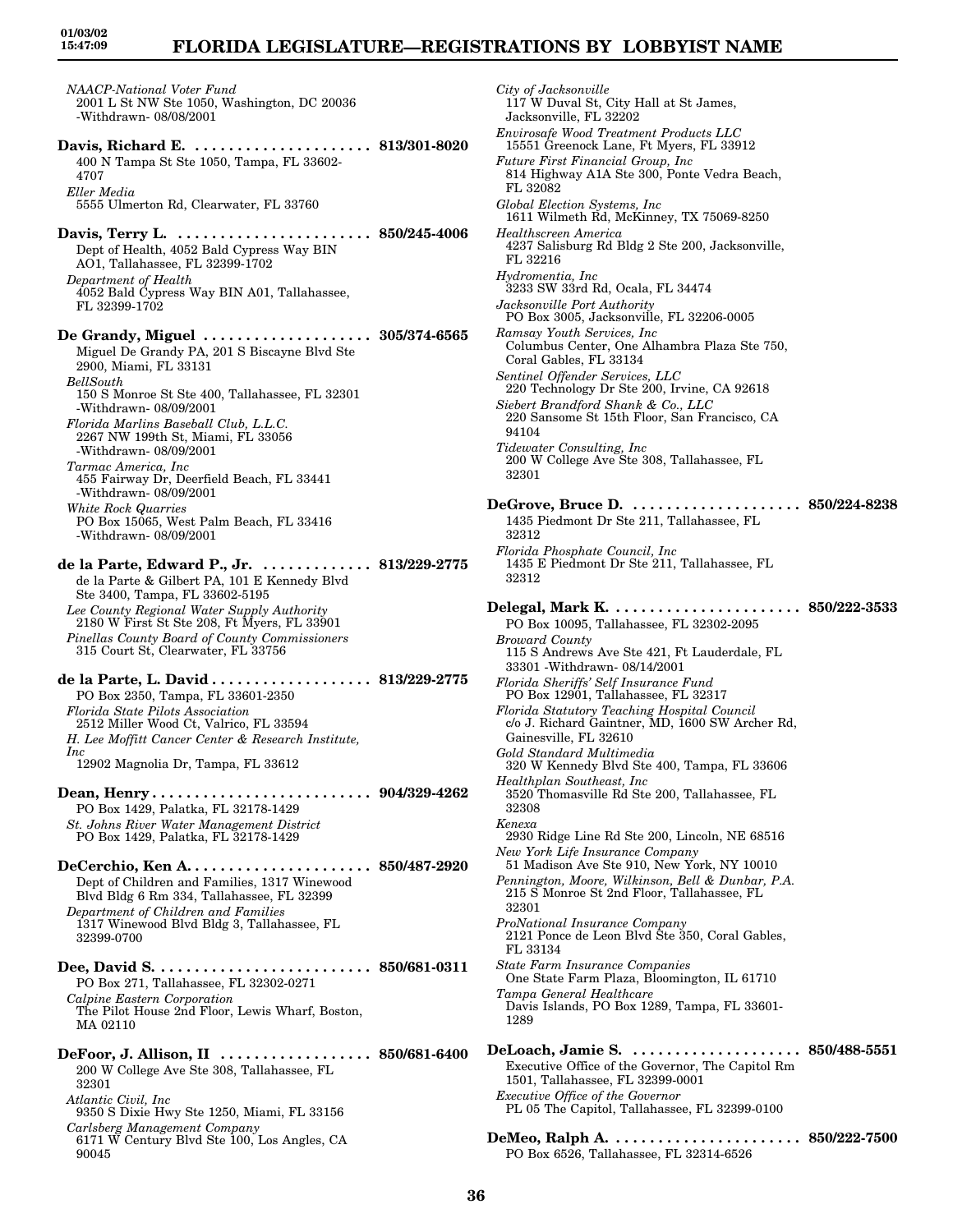# **FLORIDA LEGISLATURE—REGISTRATIONS BY LOBBYIST NAME**

*Florida Electric Power Coordinating Group, Inc* 405 Reo St Ste 100, Tampa, FL 33609-1004 **Dempsey, Hayden R. . . . . . . . . . . . . . . . . . . . 850/488-3494** Executive Office of the Governor, Rm 209 The Capitol, Tallahassee, FL 32399-1050 *Executive Office of the Governor* PL 05 The Capitol, Tallahassee, FL 32399 **Dempsey, Matthew B. . . . . . . . . . . . . . . . . . . 850/488-3022** Dept of Agriculture & Consumer Ser, Plaza Level 10 The Capitol, Tallahassee, FL 32399-0810 *Department of Agriculture & Consumer Services* PL 10 The Capitol, Tallahassee, FL 32399-0810 -Withdrawn- 07/18/2001 **Denson, Karen . . . . . . . . . . . . . . . . . . . . . . . . 850/414-2578** 203 S Monroe St, Tallahassee, FL 32301-1865 *Florida School Boards Association* 203 S Monroe St, Tallahassee, FL 32301 **DePetrillo, Mary Anne . . . . . . . . . . . . . . . . . 407/841-8310** 100 E Robinson St, Orlando, FL 32801-1694 *Legal Aid Society of the Orange County Bar Association, Inc* 100 E Robinson St, Orlando, FL 32801 **Deratany, Tim D. . . . . . . . . . . . . . . . . . . . . . . 321/723-4436** 105 S Riverside Dr Ste 121, Indialantic, FL 32903-4321 *E & J Gallo Winery* Gallo Winery, Modesto, CA 95353 *Eli Lilly and Company* Lilly Corporate Center, Indianapolis, IN 46285 *Florida Association of Community Health Centers* 1203 Governors Square Blvd Ste 302, Tallahassee, FL 32301 *Florida Council for Behavioral Healthcare, Inc* 316 E Park Ave, Tallahassee, FL 32301 *Society of Dermatology, Inc* 2589 Park St, Jacksonville, FL 32204-4554 *USTPA* 100 W Putnam Ave, Greenwich, CT 06830 *Wine Institute* 425 Market St Ste 1000, San Francisco, CA 94015 **DeRita, Thomas, Jr. . . . . . . . . . . . . . . . . . . . 561/805-7800** 777 S Flagler Dr Ste 300 E, West Palm Beach, FL 33401 *City of Lake Worth* 7 N Dixie Hwy, Lake Worth, FL 33460 *City of Palm Beach Gardens, FL* 10500 N Military Trail, Palm Beach Gardens, FL 33410 *City of Port St. Lucie* 121 SW Port St. Lucie Blvd, Port St. Lucie, FL 34984-5099 *City of Riviera Beach* 600 W Blue Heron Blvd, Riviera Beach, FL 33404 *Resource Group N. A.* 3801 PGA Blvd Ste 804, Palm Beach Gardens, FL 33410 *The Fox Group International* 6042 Lake Worth Rd, Greenacres, FL 33463 *YMCA of the Treasure Coast* 1700 SE Monterey Rd, Stuart, FL 34996-4109 **Desjarlais, Roger J. . . . . . . . . . . . . . . . . . . . . 954/357-7350** 115 S Andrews Ave Rm 409, Ft Lauderdale, FL 33301-1801 *Broward County*

115 S Andrews Ave, Ft Lauderdale, FL 33301

| Detzner, Kenneth W 850/224-2337                                                                                                                                                       |                             |
|---------------------------------------------------------------------------------------------------------------------------------------------------------------------------------------|-----------------------------|
| 215 S Monroe St, Ste 340, Tallahassee, FL 32301<br>Florida Beer Wholesalers Association                                                                                               |                             |
| 230 S Adams St Ste 300, Tallahassee, FL 32301<br>-Withdrawn- 08/10/2001                                                                                                               |                             |
| DeVane-Gilberg, Barbara A.  850/224-4399<br>PO Box 1103, Tallahassee, FL 32302-1103                                                                                                   |                             |
| Coalition for Family Safety<br>PO Box 1103, Tallahassee, FL 32302                                                                                                                     |                             |
| 113 W Davis Blvd, Tampa, FL 33606<br>Bay Area Rehabilitation Cooperative                                                                                                              |                             |
| PO Box 9537, Tampa, FL 33674<br>Capitol Hill Group                                                                                                                                    |                             |
| 123 S Calhoun St, Tallahassee, FL 32301<br>Hillsborough Association of Retarded Citizens, Inc<br>PO Box 9537, Tampa, FL 33674                                                         |                             |
| Multistate Associates, Inc on behalf of Agilent<br><i>Technologies, Inc.</i><br>515 King St Ste 300, Alexandria, VA 22314                                                             |                             |
| DeVitto, Ralph A.  813/253-0541<br>3709 W Jetton Ave, Tampa, FL 33629-5146                                                                                                            |                             |
| American Cancer Society, Florida Division, Inc.<br>3709 W Jetton Ave, Tampa, FL 33629<br>Florida Tri-Agency Coalition on Smoking and<br>Health                                        |                             |
| 3709 W Jetton Ave, Tampa, FL 33629                                                                                                                                                    |                             |
| University of Florida, PO Box 113157,<br>Gainesville, FL 32611-3157                                                                                                                   |                             |
| <b>State University System</b><br>325 W Gaines St, Tallahassee, FL 32399<br>-Withdrawn-07/19/2001                                                                                     |                             |
| Office of State Courts Admin, Supreme Court<br>Bldg, 500 S Duval St, Tallahassee, FL 32399-<br>1900                                                                                   |                             |
| <b>State Courts System</b><br>Supreme Ct of FL, Office of Ct Adm, 500 S Duval<br>St, Tallahassee, FL 32399-1900                                                                       |                             |
| Dewar, Buddy  850/222-2070<br>200 W College Ave, Tallahassee, FL 32301-7710<br>Florida Fire Marshals and Inspectors Association<br>3108 SE 21st Ct, Okeechobee, FL 34974-6331         |                             |
| Florida Fire Sprinkler Association<br>200 W College Ave, Tallahassee, FL 32301<br>Florida State Firefighters Association<br>PO Box 968, Avon Park, FL 33825                           |                             |
| Diaz, Aimee Marie 850/878-7364<br>The Hull Bldg, 2007 Apalachee Pky, Tallahassee,<br>FL 32301<br>Florida Osteopathic Medical Association<br>2007 Apalachee Pky, Tallahassee, FL 32301 |                             |
| DiBiase, Michael<br>82 Devonshire St F5F, Boston, MA 02109<br>Fidelity Investments Institutional Services Co., Inc.                                                                   | $\ldots$ 617/563-3669       |
| 82 Devonshire St F5F, Boston, MA 02109                                                                                                                                                |                             |
| Dick, Scott $\dots \dots \dots \dots$<br>PO Box 10024, Tallahassee, FL 32302-2024<br>A & W Amusement Company<br>PO Box 3059, Valdosta, GA 31604-3059                                  | $\ldots \,\, 850/222$ -4082 |
| Florida Retail Federation<br>PO Box 10024, Tallahassee, FL 32302-2024<br>Florida Retail Federation Self Insurers Fund                                                                 |                             |
| PO Drawer 988, Lakeland, FL 33802                                                                                                                                                     |                             |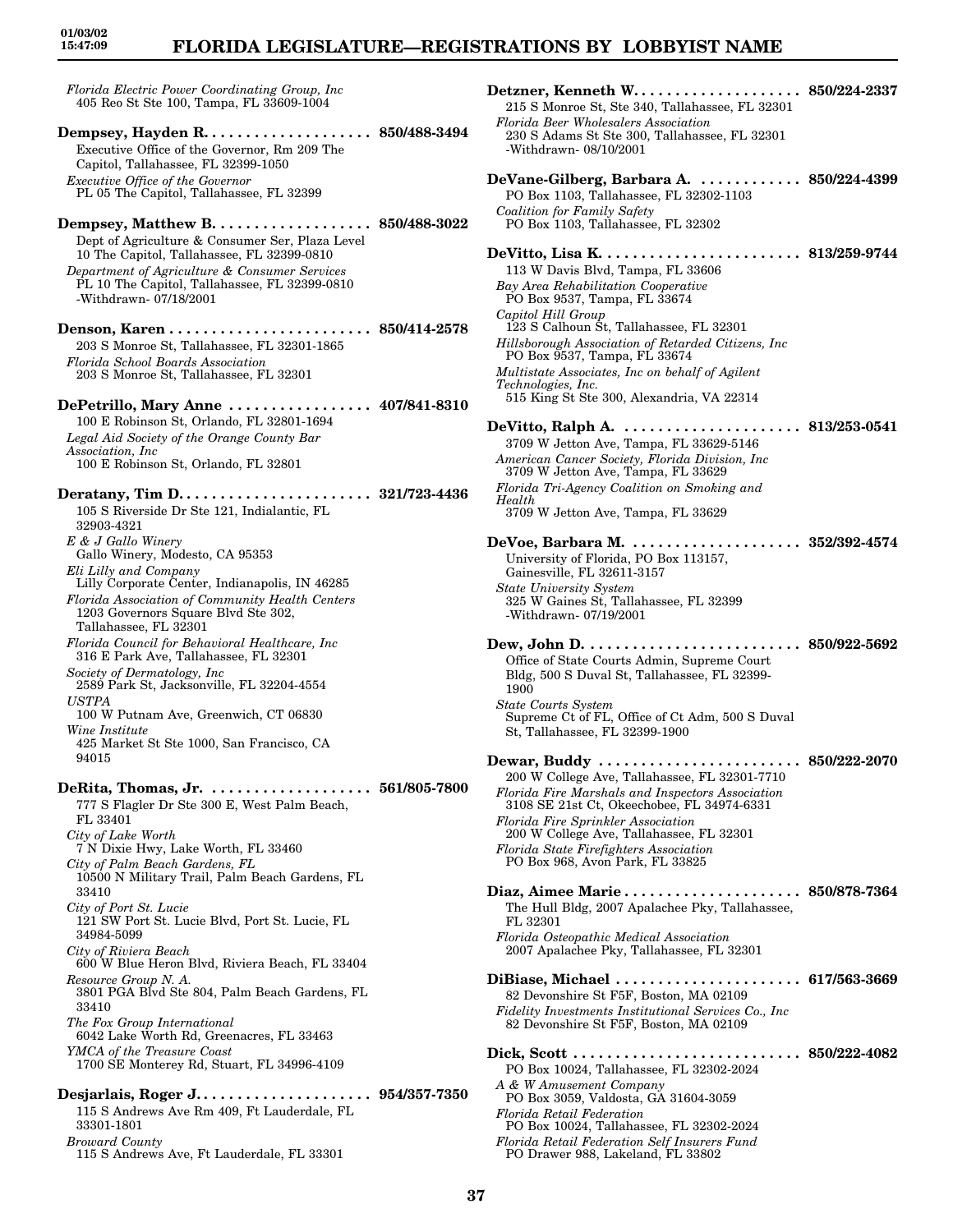# **FLORIDA LEGISLATURE—REGISTRATIONS BY LOBBYIST NAME**

*Florida Truck & Fuel Stop Operators Association* PO Box 13086, Tallahassee, FL 32317 *Retail Beverage Council of the Florida Retail Federation* PO Box 10024, Tallahassee, FL 32302-2024 -Withdrawn- 08/23/2001 **Dickinson, Brenda D. . . . . . . . . . . . . . . . . . . 850/878-3029** PO Box 12563, Tallahassee, FL 32317-2563 *Home Education Foundation* PO Box 12563, Tallahassee, FL 32317 **Dickinson, Fred O., III . . . . . . . . . . . . . . . . . 850/487-3132** Dept of Highway Safety & MV, 2900 Apalachee Pky Rm B-443, Tallahassee, FL 32399-0501 *Department of Highway Safety & Motor Vehicles* Neil Kirkman Bldg, Tallahassee, FL 32399-0500 **Dickson, James W. . . . . . . . . . . . . . . . . . . . . 850/416-4141** Sacred Heart Health System, 5151 N 9th Ave, Pensacola, FL 32504-8721 *Sacred Heart Health System* 5151 N 9th Ave, Pensacola, FL 32504-8721 **Dietrich, Susan E. . . . . . . . . . . . . . . . . . . . . . 407/665-7254** Seminole County Government, 1101 E First St, Sanford, FL 32771-1468 *Seminole County Expressway Authority* Seminole County Government, 520 W Lake Mary Blvd Ste 200, Sanford, FL 32773 **Diez-Arguelles, Jose A. . . . . . . . . . . . . . . . . . 850/413-2890** Dept of Insurance, Rm LL 25 The Capitol, Tallahassee, FL 32399-0300 *Department of Insurance* LL 25 The Capitol, Tallahassee, FL 32399-0300 **Diffenderfer, Michelle . . . . . . . . . . . . . . . . . 561/640-0820** 1700 Palm Beach Lakes Blvd # 1000, West Palm Beach, FL 33401 *Lake Worth Drainage District* 13081 Military Trail, Delray Beach, FL 33484 **Diffenderfer, Robert P. . . . . . . . . . . . . . . . . . 407/640-0820** Lewis Longman & Walker, 1700 Palm Beach Lakes Blvd # 1000, West Palm Beach, FL 33401- 3340 *East Beach Water Control District* PO Box 896, Belle Glade, FL 33430 *Florida Association of Special Districts* PO Box 20205, West Palm Beach, FL 33416 *Lake Worth Drainage District* 13081 Military Trail, Delray Beach, FL 33445 *Seminole Improvement District* 4001 Seminole Pratt Whitney Rd, Loxahatchee, FL 33470 *South Florida Conservancy District* PO Box 896, Belle Glade, FL 33430 **Dillingham, Elmer L., Jr. . . . . . . . . . . . . . . . 904/827-2210** Florida School for Deaf & Blind, 207 N San Marco Ave, St Augustine, FL 32084-2799 *Florida School for the Deaf and the Blind* 207 N San Marco Ave, St Augustine, FL 32084 **Dilworth, Linda G. . . . . . . . . . . . . . . . . . . . . 850/488-3271** Dept of Children and Families, 1317 Winewood Blvd Bldg 3 Rm 401A, Tallahassee, FL 32399- 0700 *Department of Children and Families* 1317 Winewood Blvd Bldg 3 Rm 401A, Tallahassee, FL 32399-0700 **DiMarco, Anthony . . . . . . . . . . . . . . . . . . . . . 850/224-2265** PO Box 1360, Tallahassee, FL 32302-1360

*Florida Bankers Association* PO Box 1360, Tallahassee, FL 32302-1360 **Dinger, Henry C. . . . . . . . . . . . . . . . . . . . . . . 617/570-1276** Goodwin Procter & Hoar LLP, Exchange Place, Boston, MA 02109-2881 *Philip Morris, Inc acting through its agent Philip Morris Mgt Corp* 120 Park Ave 24th Floor, New York, NY 10017 **Dinnen, Maureen S. . . . . . . . . . . . . . . . . . . . 850/222-4767** 213 S Adams St, Tallahassee, FL 32301 *Florida Education Association* 213 S Adams St, Tallahassee, FL 32301 **Dinnen, Sarah Ann . . . . . . . . . . . . . . . . . . . . 954/467-6637** 401 SW Second St, Ft Lauderdale, FL 33312 *Museum of Discovery and Science* 401 SW Second St, Ft Lauderdale, FL 33312 **Dion, Edward A. . . . . . . . . . . . . . . . . . . . . . . 954/357-7600** 115 S Andrews Ave Ste 423, Ft Lauderdale, FL 33301-1870 *Broward County* 115 S Andrews Ave, Ft Lauderdale, FL 33301 **Dittmann, Barbara C. . . . . . . . . . . . . . . . . . . 941/951-5400** 2071 Ringling Blvd Ste 400, Sarasota, FL 34237- 7000 *State Attorney, 12th Judicial Circuit* 2071 Ringling Blvd Ste 400, Sarasota, FL 34237- 7000 **Dix, Martin Robert . . . . . . . . . . . . . . . . . . . . 850/224-9634** 106 E College Ave Ste 1200, Tallahassee, FL 32301 *Florida Pharmacy Association* 610 N Adams St, Tallahassee, FL 32301 **Dobson, Michael J. . . . . . . . . . . . . . . . . . . . . 850/222-8421** 521 W 6th Ave, Tallahassee, FL 32303 *Dobson, Craig and Associates* 521 W 6th Ave, Tallahassee, FL 32303 *Florida Association of Denturists and Dental Technicians* 3412 Wax Myrtle, Zellwood, FL 32378 *March of Dimes* 3375 - F201 Capital Cir NE, Tallahassee, FL 32308 **Dolan, Coby C. . . . . . . . . . . . . . . . . . . . . . . . . 850/681-0031** PO Box 1329, Tallahassee, FL 32302-1329 *Earthjustice Legal Defense Fund, Inc* PO Box 1329, Tallahassee, FL 32302 -Withdrawn-09/25/2001 **Dolan, Vincent M. . . . . . . . . . . . . . . . . . . . . . 727/820-5001** PO Box 14042, BT-25, St. Petersburg, FL 33733 *Florida Power Corporation* PO Box 14042, St Petersburg, FL 33733 *Progress Energy, Inc* PO Box 1551, Raleigh, NC 27602 **Dominguez, Alberto, L . . . . . . . . . . . . . . . . . 850/222-9684** Florida League of Cities, Inc, 301 S Bronough St Ste 300, Tallahassee, FL 32303-1757 *Florida League of Cities* 301 S Bronough St Ste 300, Tallahassee, FL 32303-1757 **Dominicis, Jorge A. . . . . . . . . . . . . . . . . . . . . 661/655-6303** c/o Flo-Sun Inc, 340 Royal Poinciana Way Ste

316, Palm Beach, FL 33480-4009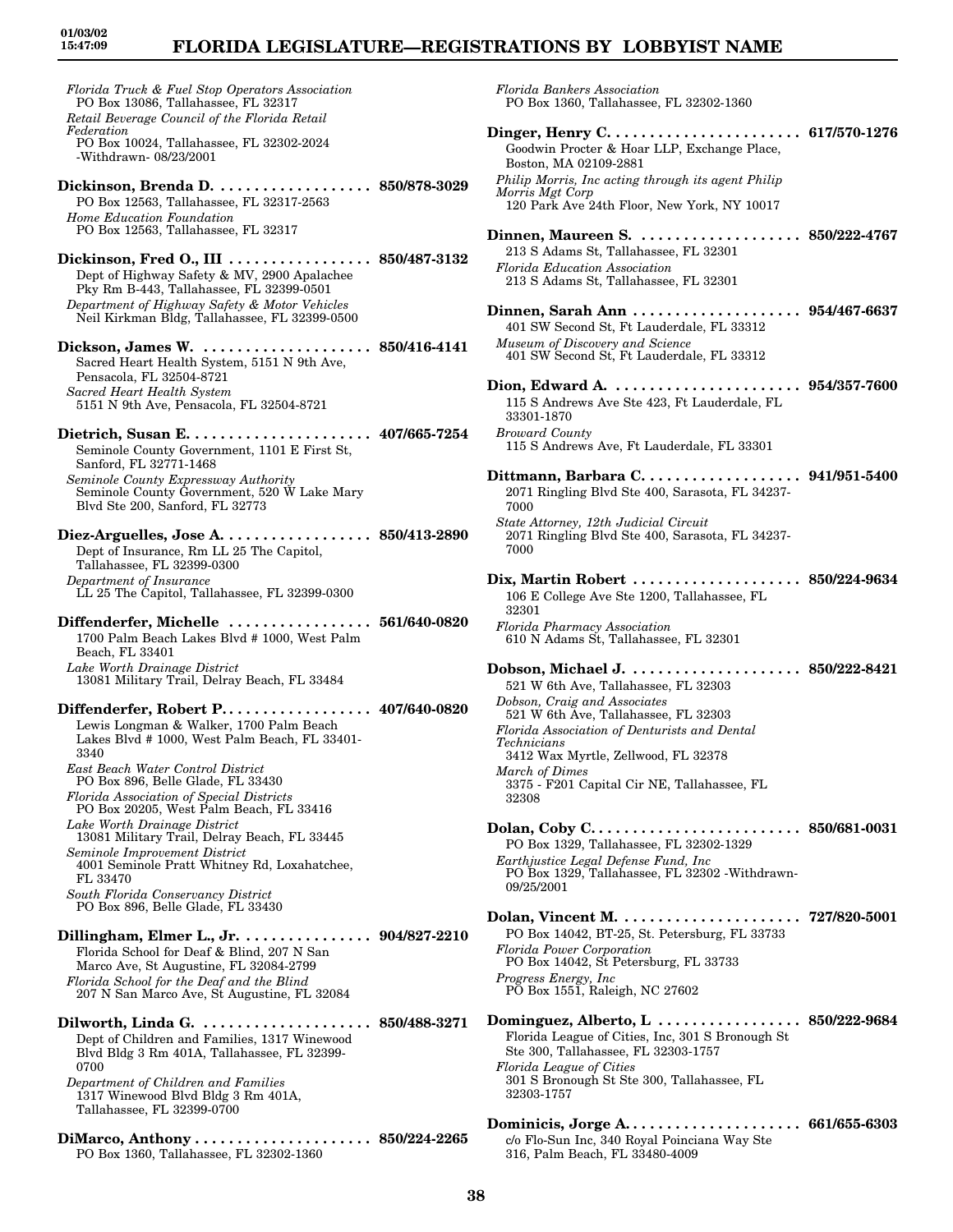**01/03/02 15:47:09**

*FLO-SUN, Inc* 316 Royal Poinciana Plaza, Palm Beach, FL 33480

**Donahoe, Waverly E. . . . . . . . . . . . . . . . . . . 813/274-1964** County Courthouse Annex 5th Floor, 800 E Kennedy Blvd, Tampa, FL 33602-4199 *State Attorney, 13th Judicial Circuit* County Courthouse Annex 5th Floor, 800 E Kennedy Blvd, Tampa, FL 33602-4199

**Donnelly, Patrick K. . . . . . . . . . . . . . . . . . . . 850/595-4914** PO Box 1591, Pensacola, FL 32597-1591 *Escambia County Board of County Commissioners* PO Box 1591, Pensacola, FL 32597-1591

**Doolin, Christian B. . . . . . . . . . . . . . . . . . . . 850/224-3180** 1118-B Thomasville Rd, Tallahassee, FL 32303- 6287 *Bok Tower Gardens* PO Drawer 3810, Lake Wales, FL 33859-3810 *Fairchild Gardens* 10901 Old Cutler Rd, Miami, FL 33156 *N. G. Wade Investment Company* PO Box 6937, Jacksonville, FL 32236-6937 *SePRO Corporation* 11550 N Meridian St Ste 100, Carmel, IN 46032 *Small County Coalition* 1118-B Thomasville Rd, Tallahassee, FL 32303 *Small School District Council Consortium*

1118-B Thomasville Rd, Tallahassee, FL 32303 *Southeastern Fisheries Association* 1118 B Thomasville Rd, Tallahassee, FL 32303

**Doran, Jeff G. . . . . . . . . . . . . . . . . . . . . . . . . 850/222-5646** PO Box 1696, Tallahassee, FL 32302-1696 *Florida Forestry Association* PO Box 1696, Tallahassee, FL 32302

**Doran, Richard E. . . . . . . . . . . . . . . . . . . . . . 850/487-1963** Office of the Attorney General, PL 01 The Capitol, Tallahassee, FL 32399-1050 *Office of the Attorney General* PL 01 The Capitol, Tallahassee, FL 32399-1050

**Dorcy, Daryl B. . . . . . . . . . . . . . . . . . . . . . . . 512/328-0536** 2711 Barton's Bluff Lane, Austin, TX 78746 *Abbott Laboratories* 100 Abbott Park Rd, D38L-AP6D-1, Abbott Park, IL 60064-3500

**Dotson, Albert E., Jr. . . . . . . . . . . . . . . . . . . 305/350-4211** 200 S Biscayne Blvd S 2500, Miami, FL 33131- 2336 *Goodwill Industries of South Florida, Inc* 2121 NW 21st St, Miami, FL *GPA-I, L.P.* 3256 Spottswood Ave, Memphis, TN

**Douglas, Robert A. . . . . . . . . . . . . . . . . . . . . 850/222-2421** PO Box 10569, Tallahassee, FL 32302-2569 *Florida Associated General Contractors Council* PO Box 10569, Tallahassee, FL 32302

**Dove, Joyce Sibson . . . . . . . . . . . . . . . . . . . . 850/224-1111** PO Box 10426, Tallahassee, FL 32302-2426 *Florida Legal Services, Inc* 2121 Delta Blvd, Tallahassee, FL 32303

**Dover, Carol B. . . . . . . . . . . . . . . . . . . . . . . . 850/224-2250** PO Box 1779, Tallahassee, FL 32302-1779 *Florida Restaurant Association* 230 S Adams St, Tallahassee, FL 32301

901 15th St NW # 300, Washington, DC 20005 *Citigroup* 901 15th St NW # 300, Washington, DC 20005 **Doyle, Maurice E. . . . . . . . . . . . . . . . . . . . . . 314/725-0800** 7733 Forsyth Blvd Ste 1850, St Louis, MO 63105- 1879 *Advantage Capital Partners* 7733 Forsyth Blvd Ste 1850, St Louis, MO 63105 **Draper, Eric . . . . . . . . . . . . . . . . . . . . . . . . . . 850/224-7546** 2507 Callaway Rd # 103, Tallahassee, FL 32303 *Audubon of Florida* 444 Brickell Ave # 850, Miami, FL 33131 **Drysdale, Lynn . . . . . . . . . . . . . . . . . . . . . . . 904/355-5200** 126 W Adams St Ste 502, Jacksonville, FL 32202- 3849 *Florida Legal Services, Inc* 2121 Delta Blvd, Tallahassee, FL 32303 **Dudek, Elizabeth . . . . . . . . . . . . . . . . . . . . . . 850/487-2528** Agency for Health Care Admin, 2727 Mahan Dr, Tallahassee, FL 32308-5407 *Agency for Health Care Administration* 2727 Mahan Dr, Tallahassee, FL 32308 **Dudley, Alison B. . . . . . . . . . . . . . . . . . . . . . . 850/681-9111** The Rubin Group, 108 E Jefferson St Ste E, Tallahassee, FL 32301-1540 *AT&T* 106 E College Ave Ste 1400, Tallahassee, FL 32301 *Bombardier Transit Corporation* 800 Rene-Levesque Blvd W 29th Floor, Montreal Quebec, CN H3B1Y-8 *Burger King Corporation* 17777 Old Cutler Rd, Miami, FL 33157 *City of Deerfield Beach* 150 NE 2nd Ave, Deerfield Beach, FL 33441 *City of Miramar* 6700 Miramar Pky, Miramar, FL 33023 *City of Weston* 2500 Weston Rd Ste 101, Weston, FL 33331 -Withdrawn- 07/24/2001 *CMI-Open MRI of Plantation, Ltd* 150 NW 70th Ave Ste 1, Plantation, FL 33317 *CompDent Corporation* 8800 Roswell Rd Ste 295, Atlanta, GA 30350 *Dental Health Administrative and Consulting Services, Inc* 2001 Butterfield Rd Ste 900, Downers Grove, IL 60515 *Distilled Spirits Council of the United States* 1250 Eye St NW Ste 900, Washington, DC 20005- 3998 *First Union Corporation* One First Union Plaza, Charlotte, NC 28288 *FLO-SUN, Inc* PO Box 1059, Palm Beach, FL 33480 *Florida Association of Health Underwriters* 2891 Center Pointe Dr Ste 207, Ft Myers, FL 33916 *Florida Marlins Baseball Club, L.L.C.* 2267 NW 199th St, Miami, FL 33056 *Florida Petroleum Marketers & Convenience Store Association* 209 Office Plaza, Tallahassee, FL 32301 *Florida Radiological Society, Inc* PO Box 12014, Tallahassee, FL 32317 *Florida Select Insurance Company* 1819 Main St Ste 700, Sarasota, FL 34236 *Fluor Daniel Overland Express, Inc*

**Dowling, S. Colin . . . . . . . . . . . . . . . . . . . . . 202/513-5210**

100 Fluor Daniel Dr, Greenville, SC 29607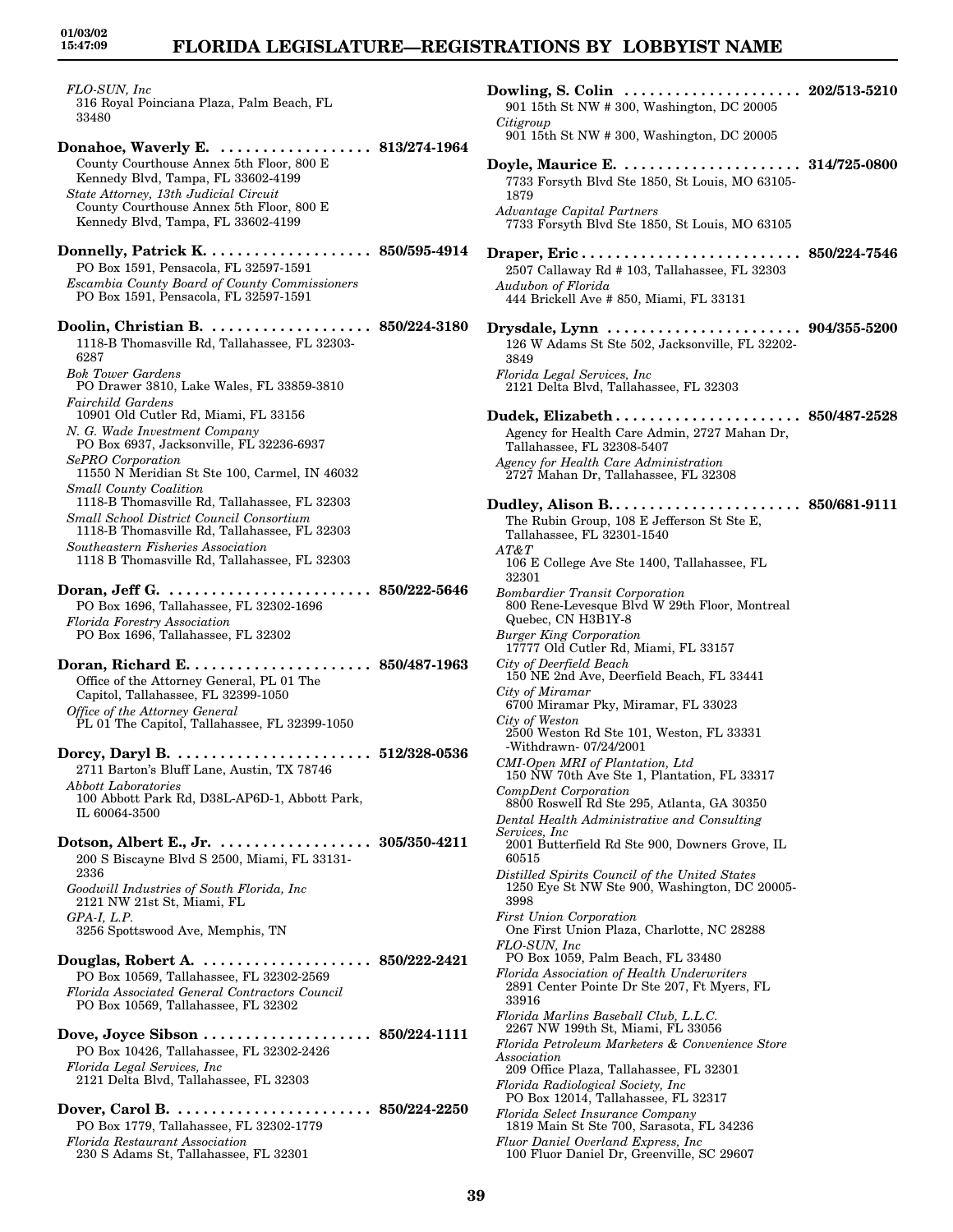*HCA Healthcare* 7975 NW 154th St Ste 400A, Miami Lakes, FL 33016-5849 *Hollywood Greyhound Track* 831 N Federal Hwy, Hallandale, FL 33009 *Interlott* 6565 Creek Rd, Cincinnati, OH 45242 *KPMG* 2888 A Remington Green Lane, Tallahassee, FL 32308 *Lockheed Martin IMS* Glenpointe Centre E, 300 Frank W Borr Blvd, Teaneck, NJ 07666 -Withdrawn- 07/24/2001 *North Broward Hospital District* 303 SE 17th St, Ft Lauderdale, FL 33316 -Withdrawn- 10/04/2001 *Peoples Gas System, Inc* PO Box 111, Tampa, FL 33601 *PhyAmerica Physician Group, Inc* 2828 Croasdaile Dr, Durham, NC 27705 *School Board of Broward County* 600 SE 3rd Ave, Ft Lauderdale, FL 33301 *SFX* 100 S Biscayne Blvd Ste 1200, Miami, FL 33131 *South Florida Auto-Truck Dealers Association* 10185 NW 7th Ave, Miami, FL 33150 *St. Lucie County* 2300 Virginia Ave, St Lucie, FL 34982 *SunAmerica Retirement Markets, Inc* 1 SunAmerica Center, Century City, Los Angles, CA 90067-6022 *Tampa Electric Company* 101 N Monroe St Ste 1060, Tallahassee, FL 32301 *TECO Energy, Inc* 101 N Monroe St Ste 1060, Tallahassee, FL 32301 *Universal Studios Florida* 1000 Universal Studios Plaza, Orlando, FL 32819 *University of Miami School of Medicine* PO Box 016099, Miami, FL 33101 **Dudley, Charles F. . . . . . . . . . . . . . . . . . . . . 850/681-0024** 315 S Calhoun St Ste 300, Tallahassee, FL 32301 *Addison-Wesley/electronic education* 2902 Brandemere Dr, Tallahassee, FL 32312 *AIG* 70 Pine St, New York, NY 10270 *Aramark Corrections Corp.* 2000 Spring Rd Ste 300, Oak Brook, IL 60523 *Association of Florida Greyhound Tracks* 4490 Southside Blvd, Jacksonville, FL 32216 *Assurant Group* 11222 Quail Roost Dr, Miami, FL 33157 *Beach Towing* c/o Rosen & Switkes, 407 Lincoln Rd Penthouse, Miami Beach, FL 33139 *Broward County Sheriff's Office* 2601 W Broward Blvd, Ft Lauderdale, FL 33312 *City of Marathon* 11090 Overseas Hwy, Marathon, FL 33050 *City of Tallahassee* 300 S Adams St, Tallahassee, FL 32301 *Council of Florida Family Practice & Community Teaching Hospitals* PO Box 1713, Tallahassee, FL 32302 *FCCI Insurance Group* 320 W Park Ave, Tallahassee, FL 32301 *Florida Cable Telecommunications Association, Inc* 310 N Monroe, Tallahassee, FL 32301 *Florida Horsemen's Benevolent & Protective Association, Inc* PO Box 1808, Opa Locka, FL 33055 -Withdrawn-09/04/2001 *Florida Insurance Council* PO Box 13686, Tallahassee, FL 32317

*Florida Pipe Trades Council* 3750 W Pensacola St, Tallahassee, FL 32304 *Florida Society of Ophthalmology* 4494 Southside Blvd # 201, Jacksonville, FL 32216 *National Council on Compensation Insurance* 750 Park of Commerce Dr, Boca Raton, FL 33487 *Preferred Medical Plan, Inc* 4950 SW 8th St, Coral Gables, FL 33134 *Qualsure Insurance Corporation* 506 Sarasota Quay, Sarasota, FL 34256 *Rescue Training Associates* 2895 Biscayne Blvd # 360, Miami, FL 33137 *SunAmerica Retirement Markets, Inc* 1999 Avenue of the Stars, Century City, CA 90067 *Tollroad Corp. of America* 455 Fairway Dr Ste 103, Deerfield Beach, FL 33441 *Tremont Towing* c/o Rosen & Switkes, 407 Lincoln Rd Penthouse, Miami Beach, FL 33139 *U. S. Re* 99 Park Ave 11th Floor, New York, NY 10016 *Viasys* 7295 SW 140 Terr, Miami, FL 33158 *Wilshire Partners, LLC* 1201 Brickell Ave Ste 210, Miami, FL 33131 **Dudley, Christopher F. . . . . . . . . . . . . . . . . . 850/671-4401** PO Box 10570, Tallahassee, FL 32302-1057 *Arvay v City of Vero Beach* 2665 Bayshore Dr, Miami, FL 33133 *AT&T* 101 N Monroe St Ste 700, Tallahassee, FL 32301 *Atlantic Shores Healthcare, Inc* 4200 Wackenhut Dr, Palm Beach Garden, FL 33410 *Blue Cross and Blue Shield of Florida, Inc* 4800 Deerwood Campus Pkwy DC 84, Jacksonville, FL 32246 *Chancellor Academies* 3250 Mary St Ste 202, Coconut Grove, FL 33133 *Community Education Partners* 293 Plus Park Blvd Ste 240, Nashville, TN 37217 *Compaq Computer Corporation* 1435 E Piedmont St Ste 112, Tallahassee, FL 32312 *Education Networks of America* 1101 McGavock St, Nashville, TN 37203 *Eotec Capital* 111 Waverly Oaks, Palo Alto, CA 94301 *Estate of Roberto Calderon vs Miami Dade County* 2665 S Bayshore Dr, Miami, FL 33133 *EZ Serve* 1824 Hillandale Rd, Durham, NC 27705 *First American Title Insurance* 2075 Centre Pointe Blvd, Tallahassee, FL 32308 *First Health Services Corp* 4240 Cox Rd, Glen Allen, VA 23060 *Florida Association of Community Colleges* 816 S Martin Luther King Blvd, Tallahassee, FL 32301 *Florida Association of Health Plans, Inc* PO Box 10748, Tallahassee, FL 32302 *Florida Petroleum Marketers & Convenience Store Association* 209 Office Plaza Dr, Tallahassee, FL 32301 *Florida YMCA* One South School Ave Ste 301, Sarasota, FL 34237 *Hennelly vs St. Lucie County Sheriff Dept* 2665 S Bayshore Dr, Miami, FL 33133 *Infinity Software Development* 3522 Thomasville Rd Ste 200, Tallahassee, FL 32308-3488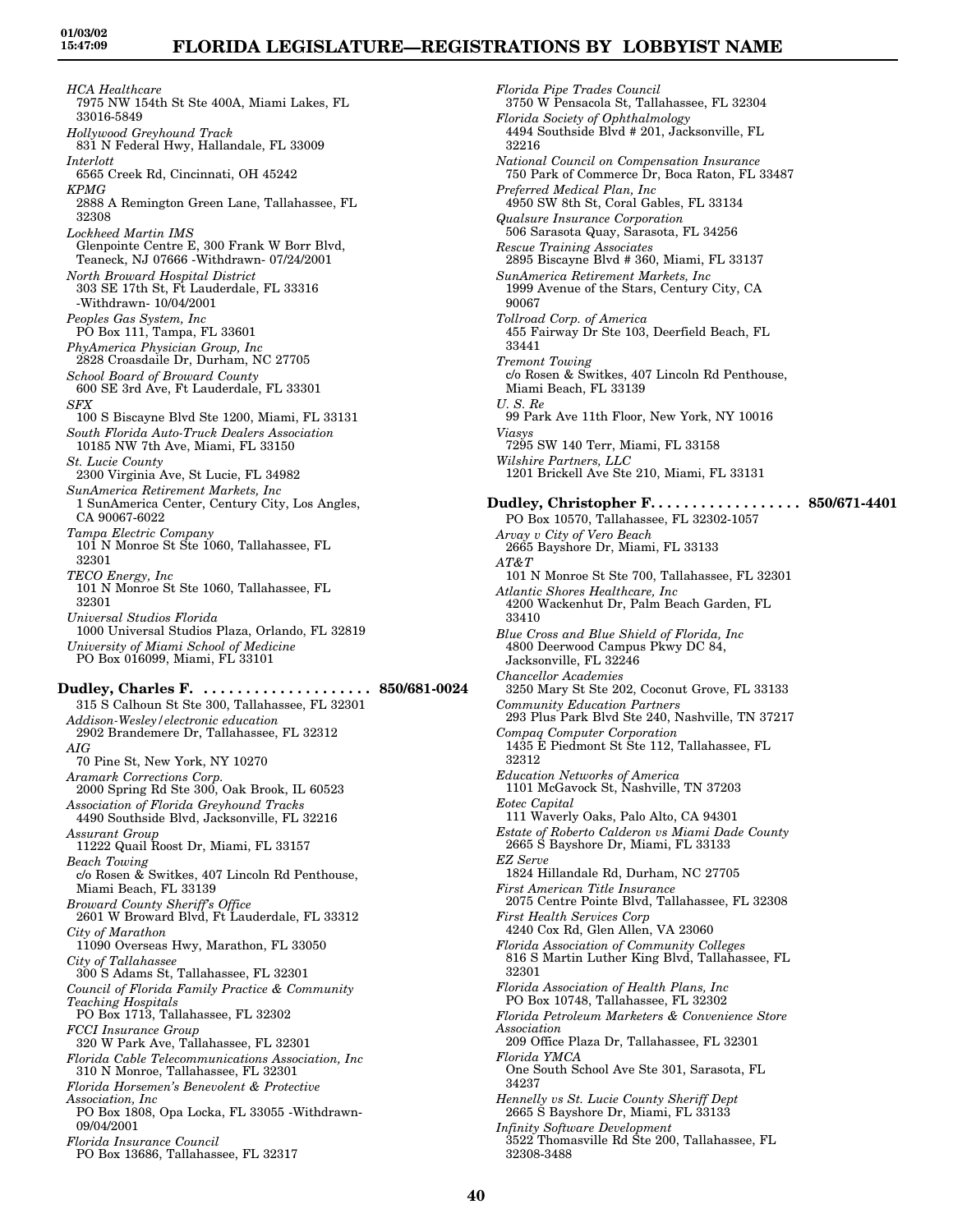*Initial Attack Aviation* 1900 Palm Bay Rd NE, Palm Bay, FL 32905 *International Council of Cruise Lines* 2111 Wilson Blvd Ste 850, Arlington, VA 22201 -Withdrawn- 08/20/2001 *Jacksonville Greyhound Racing, Inc* PO Box 54249, Jacksonville, FL 32245-4249 *James C. Herrmann & Associates, Ltd* PO Box 430, Rockville Centre, NY 11570 *Lightspan, Inc* 2619 Woodley Place NW, Washington, DC 20008 *Medical Education Technologies, Inc (METI)* 6000 Fruitville Rd, Sarasota, FL 34232 -Withdrawn- 04/18/2001 *Medical Education Technologies, Inc (METI)* 6000 Fruitville Rd, Sarasota, FL 34232 *MGT of America, Inc* 2123 Centre Point Blvd, Tallahassee, FL 32308 -Withdrawn- 09/18/2001 *Modis Professional Services, Inc* One Independent Dr Ste 2500, Jacksonville, FL 32202 -Withdrawn- 11/06/2001 *Mosaic Threat Assessment Systems* 11684 Ventura Blvd # 440, Studio City, CA 91604 *Motorola, Inc* 496 Garlington Rd, Greenville, SC 29615 *North Broward Hospital District* 303 SE 17th St, Ft Lauderdale, FL 33316-2523 *Osmose, Inc* 1016 Everee Inn Rd, Griffin, GA 30224-0249 *PaineWebber Incorporated* 200 S Orange Ave Ste 2200, Orlando, FL 32801 -Withdrawn- 04/20/2001 *Post, Buckley, Schuh & Jernigan* 5300 W Cypress St Ste 300, Tampa, FL 33607- 1712 *Pro Tech Monitoring, Inc* 2549 Success Dr, Odessa, FL 33556-3401 *Representative Cliff Stearns* PO Box 308, Silver Springs, FL 34489 *Sacred Heart Hospital* 5151 N Ninth Ave, Pensacola, FL 32513 *Sallie Mae* 901 E Street NW Ste 410, Washington, DC 20004-2037 *SAP Public Sector and Education, Inc* 5555 Glenridge Connector, Atlanta, GA 30342 *Saturn Corporation* PO Box 7025, Troy, MI 48007 -Withdrawn- 10/04/ 2001 *SkillsTutor.com, Inc* The Newton Place, 255 Washington St Ste 230, Newton, MA 02458 *South Broward Hospital District* 3501 Johnson St, Hollywood, FL 33021 *Southern Strategy Group, Inc* 400 N Meridian St, Tallahassee, FL 32301 *Taxpayers for Fairness, Inc* 222 Lakeview Ave Ste 260, West Palm Beach, FL 33401 -Withdrawn- 07/17/2001 *TECO Energy, Inc* 101 N Monroe St Ste 1060, Tallahassee, FL 32301 *Tower Environmental, Inc* 400 Tampa St Ste 2300, Tampa, FL 33602 -Withdrawn- 08/20/2001 *University of Miami* 1252 Memorial Ashe Adm # 230, Coral Gables, FL 33146 *Walt Disney World Company* PO Box 1000, Lake Buena Vista, FL 32830-1000 **Dudley, Fred R. . . . . . . . . . . . . . . . . . . . . . . . 850/222-3471**

c/o Akerman Senterfitt PA, 301 S Bronough St Ste 200, Tallahassee, FL 32302

*Aon Group, Inc* 123 N Wacker Dr, Chicago, IL 60606 *First American Title Insurance* 2075 Centre Point Blvd, Tallahassee, FL 32308 *Halifax Hospital Medical Center* PO Box 2830, Daytona Beach, FL 32120-2830 *Republic Services, Inc* 110 SE 6th St 28th Floor, Ft Lauderdale, FL 33301 **Dudley, Sherry L. . . . . . . . . . . . . . . . . . . . . . 850/681-1980** 301 S Bronough St Ste 650, Tallahassee, FL 32301 *Accenture* 112 E Jefferson St, Tallahassee, FL 32301 *Amtrak* 60 Massachusetts Ave NE, Washington, DC 20002 *Ariba, Inc* 910 Bishopswood Place, Alpharetta, GA 30022 *AT&T* 101 N Monroe St Ste 700, Tallahassee, FL 32301 *AutoNation, Inc* 110 SE 6th St 20th Floor, Ft Lauderdale, FL 33301 *Boca Technology Center, LLC* 5000 Blue Lake Dr, Boca Raton, FL 33431 *Charter Schools USA* 6245 N Federal Hwy 5th Floor, Ft Lauderdale, FL 33308 *City of Coral Springs* 9551 W Sample Rd, Coral Springs, FL 33065 *City of Pembroke Pines* 10100 Pines Blvd, Pembroke Pines, FL 33026 *Conoco, Inc* 600 N Dairy Ashford ML 2042, Houston, TX 77079 *Dell Computers* 1815 Harpeth River Dr, Brentwood, TN 37027 *Emergency Medical Foundation, Inc* PO Box 6045, Daytona Beach, FL 32122 *Epylon Corporation* 645 Harrison St Ste 200, San Francisco, CA 94107 *Florida Association of Mortgage Brokers* 1282 Paul Russell Rd, Tallahassee, FL 32301 *Florida Federation of Community Foundations* 686 Hunt Club Blvd Ste 180, Longwood, FL 32779 *Florida Marlins Baseball Club, L.L.C.* 2267 NW 199th St, Miami, FL 33056 *Florida Power & Light Company* 215 S Monroe St Ste 810, Tallahassee, FL 32301 *Florida 2012* 501 E Kennedy Blvd Ste 175, Tampa, FL 33602 *Hopkins v Florida Board of Regents* Santos Dutton Lynott & Henry, PA, 777 S Harbour Island Blvd Ste 950, Tampa, FL 33602 *Intellectual Development Systems, Inc* 40 Old Solomon's Rd Ste 206, Annapolis, MD 21401 *JM Family Enterprises, Inc* 111 NW 12th Ave, Deerfield Beach, FL 33443 *Miami-Dade County* 111 NW 1st St Ste 2910, Miami, FL 33128 *Motion Picture Association of America* 1600 Eye St NW, Washington, DC 20006 *North Broward Hospital District* 303 SE 17th St, Ft Lauderdale, FL 33316 *Poole, McKinley & Blosser* PO Box 10507, Tallahassee, FL 32302 *ResCare* 10140 Linn Station Rd, Louisville, KY 40223- 3813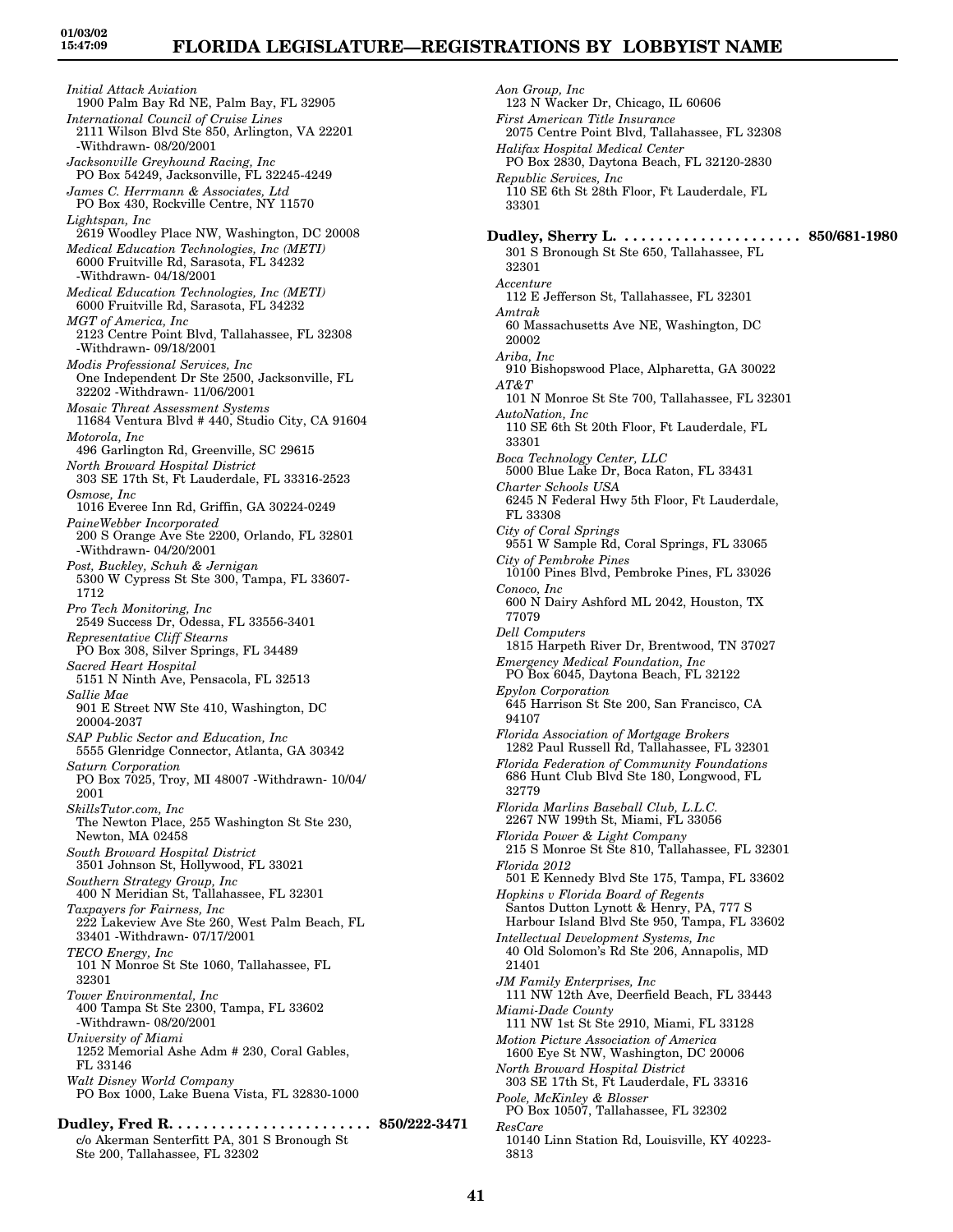**Dudley, Tara J. Engel . . . . . . . . . . . . . . . . . . 850/681-9111** The Rubin Group, 108 E Jefferson St Ste E, Tallahassee, FL 32301-1540 *AT&T* 106 E College Ave Ste 1400, Tallahassee, FL 32301 *Bombardier Transit Corporation* 800 Rene-Levesque Blvd W 29th Floor, Montreal Quebec, CN H3B1Y-8 *Burger King Corporation* 17777 Old Cutler Rd, Miami, FL 33157 *City of Deerfield Beach* 150 NE 2nd Ave, Deerfield Beach, FL 33411 *City of Miramar* 6700 Miramar Pky, Miramar, FL 33023 *City of Weston* 2500 Weston Rd Ste 101, Weston, FL 33331 -Withdrawn- 07/24/2001 *CMI-Open MRI of Plantation, Ltd* 150 NW 70th Ave Ste 1, Plantation, FL 33317 *CompDent Corporation* 8800 Roswell Rd Ste 295, Atlanta, GA 30350 *Dental Health Administrative and Consulting Services, Inc* 2001 Butterfield Rd Ste 900, Downers Grove, IL 60515 *Distilled Spirits Council of the United States* 1250 Eye St NW Ste 900, Washington, DC 20005- 3998 *First Union Corporation* One First Union Plaza, Charlotte, NC 28288 *FLO-SUN, Inc* PO Box 1059, Palm Beach, FL 33480 *Florida Association of Health Underwriters* 2891 Center Pointe Dr Ste 207, Ft Myers, FL 33916 *Florida Marlins Baseball Club, L.L.C.* 2267 NW 199th St, Miami, FL 33056 *Florida Petroleum Marketers & Convenience Store Association* 209 Office Plaza, Tallahassee, FL 32302 *Florida Radiological Society, Inc* PO Box 12014, Tallahassee, FL 32317 *Florida Select Insurance Company* 1819 Main St Ste 700, Sarasota, FL 34236 *Fluor Daniel Overland Express, Inc* 100 Fluor Daniel Dr, Greenville, SC 29607 *HCA Healthcare* 301 E Las Olas Blvd 4th Floor, Ft Lauderdale, FL 33301 *Hollywood Greyhound Track* 831 N Federal Hwy, Hallendale, FL 33009 *Interlott* 6565 Creek Rd, Cincinnati, OH 45242 *Johnson Bros. Distributors* 2341 University Ave, St Paul, MN 55114 *KPMG* 2888 A Remington Green Lane, Tallahassee, FL 32308 *Lockheed Martin IMS* Glenpointe Centre E, 300 Frank W Borr Blvd, Teaneck, NJ 07666 -Withdrawn- 07/24/2001 *North Broward Hospital District* 303 SE 17th ST, Ft Lauderdale, FL 33316 -Withdrawn- 10/04/2001 *PhyAmerica Physician Group, Inc* 2828 Croasdaile Dr, Durham, NC 27705 *School Board of Broward County* 600 SE 3rd Ave, Ft Lauderdale, FL 33301 *SFX* 100 S Biscayne Blvd Ste 1200, Miami, FL 33131 *South Florida Auto-Truck Dealers Association* 10185 NW 7th Ave, Miami, FL 33150 *St. Lucie County* 2300 Virginia Ave, St Lucie, FL 34982 *SunAmerica Retirement Markets, Inc* 1 SunAmerica Center, Century City, Los Angeles, CA 90067-6022

*Tampa Electric Company* 101 N Monroe St Ste 1060, Tallahassee, FL 32301 *TECO Energy, Inc* 101 N Monroe St Ste 1060, Tallahassee, FL 32301 *Universal Studios Florida* 1000 Universal Studio Plaza, Orlando, FL 32819 *University of Miami School of Medicine* PO Box 019132 (M878), Miami, FL 33101 **Dudley, William H. . . . . . . . . . . . . . . . . . . . . 706/596-3929** 1932 Wynnton Rd, Columbus, GA 31999 *AFLAC* 1932 Wynnton Rd, Columbus, GA 31999 **Dugger, Richard L. . . . . . . . . . . . . . . . . . . . . 850/488-7860** Dept of Corrections, 2601 Blair Stone Rd, Tallahassee, FL 32399 *Department of Corrections* 2601 Blair Stone Rd, Tallahassee, FL 32399 **Dughi, Leslie Yvonne . . . . . . . . . . . . . . . . . . 850/521-1200** PO Box 11309, Tallahassee, FL 32302-3309 *Almost Family, Inc* 100 Mallard Creek Rd Ste 400, Louisville, KY 40207 -Withdrawn- 03/23/2001 *American Insurance Association* 950 E Paces Ferry Rd Ste 2240, Atlanta, GA 30326 -Withdrawn- 03/23/2001 *CIGNA* 195 Broadway 8th Floor, New York, NY 10007 -Withdrawn- 03/23/2001 *CompDent Corporation* 100 Marshall Ct E Ste 400, Roswell, GA 30076 -Withdrawn- 03/23/2001 *Florida Assisted Living Association* PO Box 7, Tallahassee, FL 32302 -Withdrawn-03/23/2001 *Florida Association of Orthotists and Prosthetists* 12502 W Pine Ave, Tampa, FL 33612 -Withdrawn- 03/23/2001 *Florida Chamber of Commerce* PO Box 11309, Tallahassee, FL 32302-3309 *Humana, Inc* 500 W Main St, Louisville, KY 40201 -Withdrawn- 03/23/2001 *United Space Alliance LLC* 8550 Astronaut Blvd, Cape Canaveral, FL 32920- 4304 -Withdrawn- 03/23/2001 **Dunbar, Marc W. . . . . . . . . . . . . . . . . . . . . . . 850/222-3533** Pennington Law Firm, PO Box 10095, Tallahassee, FL 32302-2095 *Advantage Capital Partners* 7733 Forsyth Blvd Ste 1850, St Louis, MO 63105 *Barr Laboratories, Inc* 444 N Capitol Ste 722, Washington, DC 20001 *City of Clearwater* PO Box 4748, Clearwater, FL 34618 *Coastal Conservation Association Florida* 905 E Park Ave, Tallahassee, FL 32301 *Florida Automobile Dealers Association* PO Box 531124, Orlando, FL 32853-1124 *Florida Comprehensive Health Association* 175 Salem Court, Tallahassee, FL 32301 *Florida Governmental Utility Authority* c/o Nabors Giblin & Nickerson PA, 315 S Calhoun St Ste 800, Tallahassee, FL 32301 *Florida Marlins Baseball Club, L.L.C.* Pro Player Stadium, 2267 NW 199th St, Miami, FL 33056 *Florida Outdoor Advertising Association* 200 W College Ave Ste 224, Tallahassee, FL 32301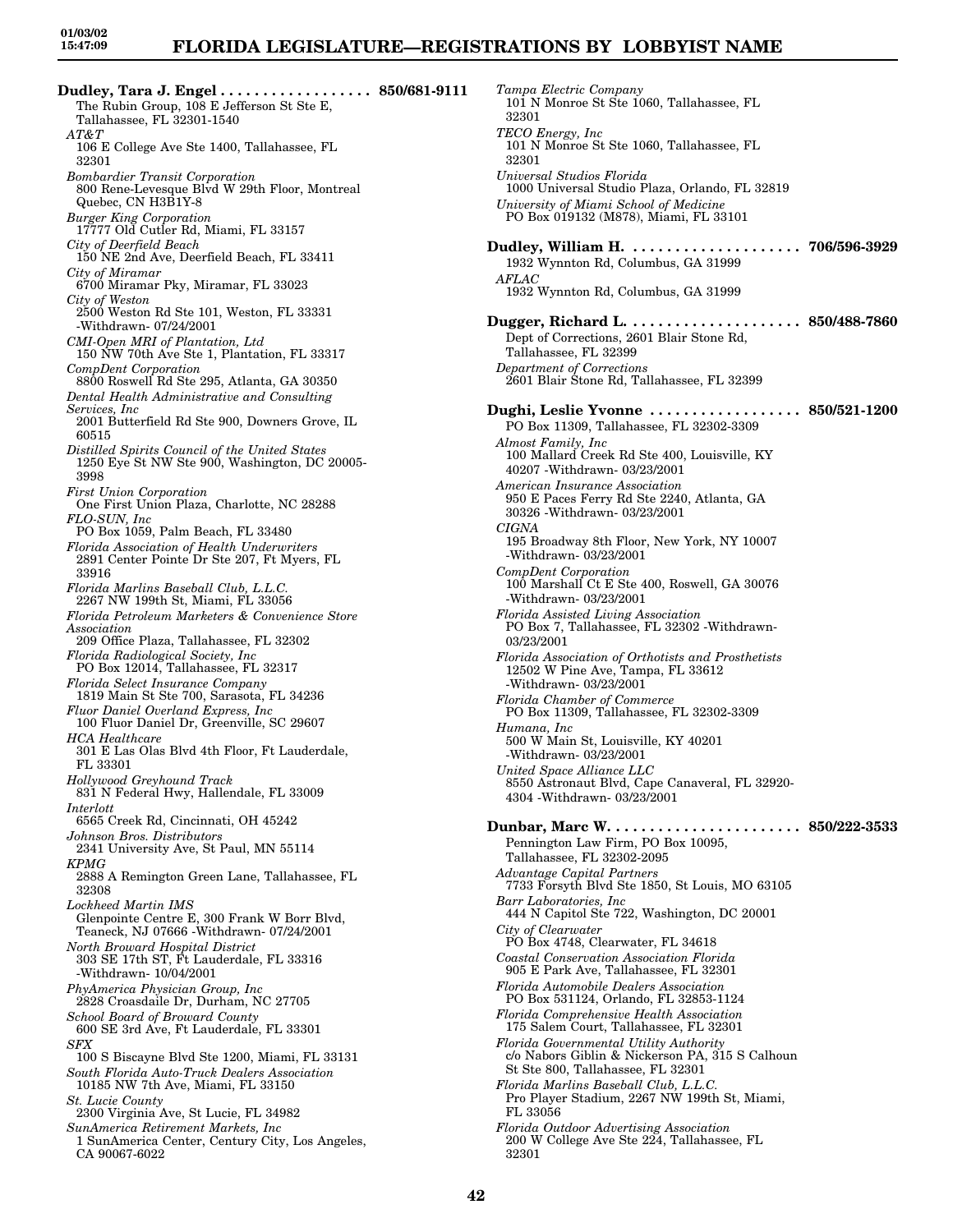*Florida Petroleum Marketers & Convenience Store Association* 209 Office Plaza Dr, Tallahassee, FL 32301 *Florida Police Chiefs' Self-Insurance Fund* c/o PO Box 12909, Tallahassee, FL 32317 *Florida Recreational Vehicle Trade Association* 401 N Parsons Ave Bldg 107, Brandon, FL 33510 *Florida Retail Federation* PO Box 10024, Tallahassee, FL 32302-2024 *Florida Sheriffs' Self Insurance Fund* PO Box 12901, Tallahasee, FL 32317 *Gulfstream Park Racing Association, Inc* 901 S Federal Hwy, Hallandale, FL 33009 *Lee County Electric Cooperative, Inc* c/o Henderson Franklin Starnes Holt, PO Box 280, Ft Myers, FL 33902-0280 *Nature Coast Healthcare* 1211 N Center St, Perry, FL 32347 -Withdrawn-05/14/2001 *Pennington, Moore, Wilkinson, Bell & Dunbar, P.A.* 215 S Monroe St 2nd Floor, Tallahassee, FL 32301 *ProNational Insurance Company* 13919 Carrollwood Village Run Ste A, Tampa, FL 33624 *Real Property, Probate & Trust Law Section* 3033 Riveria Dr Ste 106, Naples, FL 34103-2746 *Recreation Vehicle Industry Association* PO Box 2999, Reston, VA 20195-0999 *Tampa Bay Water* 2535 Landmark Dr Ste 211, Clearwater, FL 33761 *Tri-AM RV Center, Inc* 5441 NE Jacksonville Rd, Ocala, FL 34479 *University of South Florida Foundation* 4202 E Fowler Ave ADM 280, Tampa, FL 33620- 5000 *21st Century Oncology, Inc* c/o Radiation Therapy Services, Inc, 2234 Colonial Blvd, Ft Myers, FL 33907 **Dunbar, Peter M. . . . . . . . . . . . . . . . . . . . . . 850/222-3533** Pennington Law Firm, PO Box 10095, Tallahassee, FL 32302-2095 *Advantage Capital Partners* 1215 Hampton St, Columbia, SC 29201 *B. J. Alan Companies* 555 Martin Luther King Jr Blvd, Youngstown, OH 44502 *Barr Laboratories, Inc* 444 N Capitol Ste 722, Washington, DC 20001 *Benfield Blanch* 3655 N Point Pky Ste 300, Alpharetta, GA 30005 *Broward County* 115 S Andrews Ave Ste 421, Ft Lauderdale, FL 33301 -Withdrawn- 08/02/2001 *City of Clearwater* PO Box 4748, Clearwater, FL 34618 *Coastal Conservation Association Florida* 905 E Park Ave, Tallahassee, FL 32301 *Correctional Medical Authority* 2020 Capital Cir SE, Alexander Bldg B-04, Tallahassee, FL 32399-1732 *Federation of Manufactured Home Owners of Florida, Inc* 4020 Portsmouth Rd, Largo, FL 34641 *First Floridian Auto and Home Insurance Company* 7840 Woodland Center Blvd, Tampa, FL 33614- 2409 *Florida Automobile Dealers Association* PO Box 531124, Orlando, FL 32853-1124 *Florida Comprehensive Health Association* 175 Salem Ct, Tallahassee, FL 32301 *Florida Governmental Utility Authority* c/o Nabors Giblin & Nickerson PA, 315 S Calhoun

St Ste 800, Tallahassee, FL 32301

*Florida Marlins Baseball Club, L.L.C.* Pro Players Stadium, 2267 Dan Marino Blvd, Miami, FL 33056 *Florida Outdoor Advertising Association* 200 W College Ave Ste 224, Tallahassee, FL 32301 *Florida Petroleum Marketers & Convenience Store Association* 209 Office Plaza Dr, Tallahassee, FL 32301 *Florida Power & Light Company* 215 S Monroe St Ste 810, Tallahassee, FL 32301 *Florida Retail Federation* PO Box 10024, Tallahassee, FL 32302-2024 *Health Insurance Association of America, Inc* 555 13th St NW Ste 600 E, Washington, DC 20004 *Innovative Technologies in Education, Inc* 590 Herndon Pky Ste 100, Herndon, VA 20170 *Lee County Electric Cooperative, Inc* c/o Henderson Franklin Starnes Holt, PO Box 280, Ft Myers, FL 33902-0280 *National Association of Industrial & Office Properties* 4509 George Rd, Tampa, FL 33634 *Parkway Maintenance & Management Company* 437 Madison Ave, New York, NY *Pennington, Moore, Wilkinson, Bell & Dunbar, P.A.* 215 S Monroe St 2nd Floor, Tallahassee, FL 32301 *Real Property, Probate & Trust Law Section* 3033 Riveria Dr Ste 106, Naples, FL 34103-2746 *Stewart-Marchman Center* 3875 Tiger Bay Rd, Daytona Beach, FL 32124 *Tampa Bay Water* 2535 Landmark Dr Ste 211, Clearwater, FL 33761 *Tampa General Healthcare* Davis Islands, PO Box 1289, Tampa, FL 33601- 1289 *The Nature Conservancy* 625 N Adams St, Tallahassee, FL 32301 *Time Warner Telecom* 300 First Stamford Place, Stamford, CT 06902- 6732 *University of South Florida Foundation* 4202 E Fowler Ave ADM 280, Tampa, FL 33620- 5000 *Walton County Board of County Commissioners* PO Box 689, DeFuniak Springs, FL 32435 **Duncan, Pamela D. . . . . . . . . . . . . . . . . . . . . 850/488-8466** Legislative & Public Affairs, Chief of Staff, 2555 Shumard Oak Blvd, Tallahassee, FL 32399-2100 *Department of Community Affairs* 2555 Shumard Oak Blvd, Tallahassee, FL 32399- 2100 **Duncan, Truman E., Jr. . . . . . . . . . . . . . . . . 305/223-8380** PO Box 440021, Tamiami Station, Miami, FL 33144-0021 *Miccosukee Tribe of Indians of Florida* PO Box 440021, Tamiami Station, Miami, FL 33144 **Duncanson, Carole L. . . . . . . . . . . . . . . . . . . 954/761-1610** 605 SW Fourth Ave, Ft Lauderdale, FL 33315- 1011 *Atlantic Shores Healthcare, Inc* 4200 Wackenhut Dr # 100, Palm Beach Gardens, FL 33410 *BellSouth* 150 S Monroe St Ste 400, Tallahassee, FL 32301 *Broward County* 115 S Andrews Ave, Ft Lauderdale, FL 33301 *Enterprising Business Strategies* 908 S Andrews Ave, Ft Lauderdale, FL 33316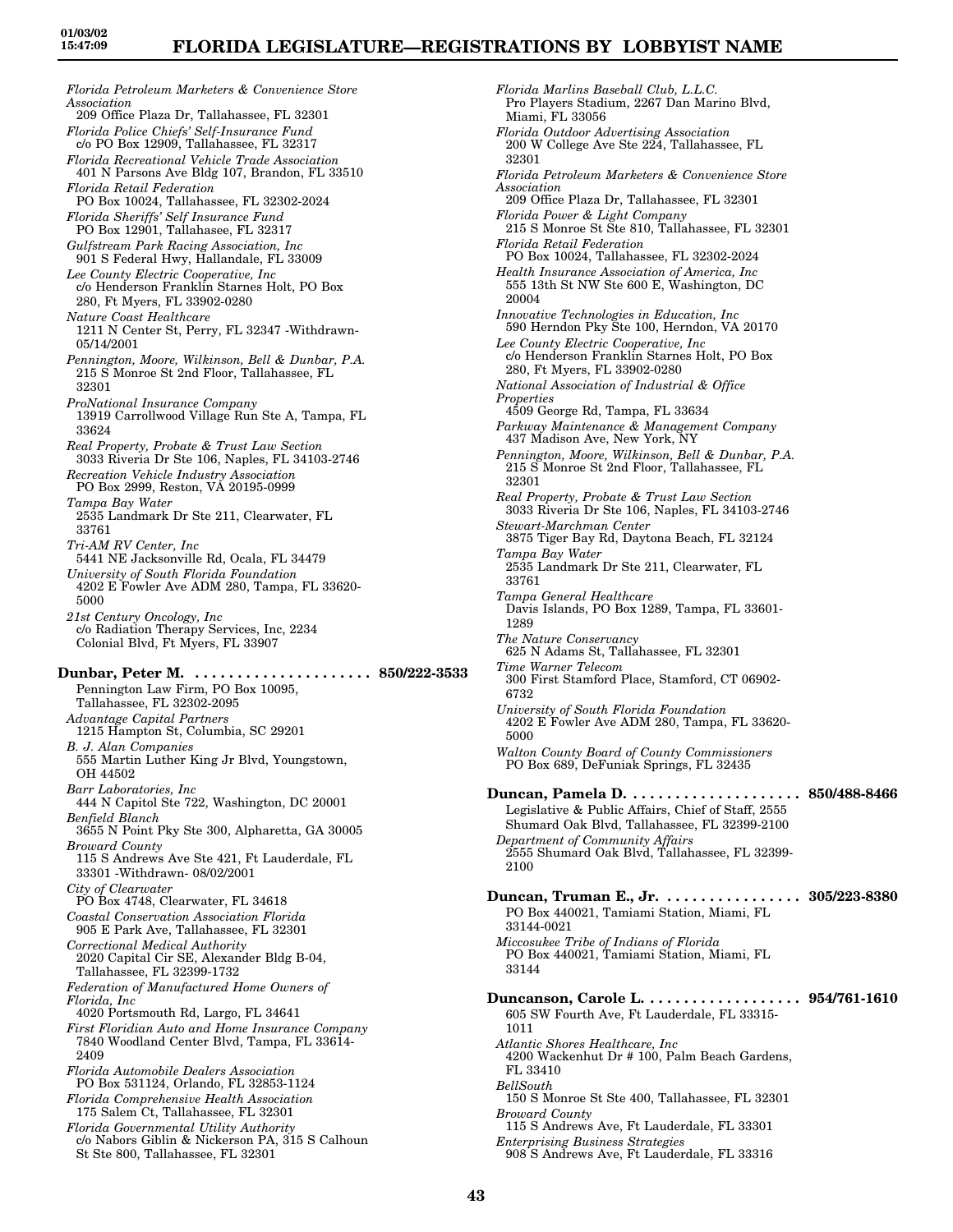*Ericks Consultants, Inc* 205 S Adams St, Tallahassee, FL 32301 -Withdrawn- 09/21/2001 *Florida Hospital Association* 315 S Calhoun St Ste 808, Tallahassee, FL 32301 *Florida Manufacturing Technology Center* 87 Winthrop St, Augusta, ME 04937 *H. Lee Moffitt Cancer Center & Research Institute, Inc* 12902 Magnolia Dr, Tampa, FL 33612-9497 *Larry J. Overton & Associates* 101 E College Ave, Tallahassee, FL 32301 -Withdrawn- 09/21/2001 *McLeod & Associates* PO Box 10223, Tallahassee, FL 32302 *Printing Association of Florida, Inc* 6250 Hazeltine National Dr Ste 114, Orlando, FL 32822-9906 *The Coordinatng Council of Broward* 1300 S Andrews Ave, Ft Lauderdale, FL 33316 *45th Street Mental Health Center, Inc* 1041 45th St, West Palm Beach, FL 33407 **Dungan, Travis P. . . . . . . . . . . . . . . . . . . . . . 407/566-2220** CFTTCC, Inc, PO Box 470248, Celebration, FL 34747 *Central Florida Technology Transit Corridor Consoritum, Inc* PO Box 470248, Celebration, FL 34747 -Withdrawn- 08/09/2001 **Dunning, Robert M. . . . . . . . . . . . . . . . . . . . 941/374-2869** 4533 Forest Wood Trail, Sarasota, FL 34241 *Mote Marine Laboratory* 1600 Ken Thompson Pky, Sarasota, FL 34236 **Dunwoody, Robert M. . . . . . . . . . . . . . . . . . . 352/620-7716** Marion County School System, 512 SE 3rd St, Ocala, FL 34471-2200 *Marion County School System* 512 SE 3rd St, Ocala, FL 34471 **Durdan, Judith M. . . . . . . . . . . . . . . . . . . . . 727/945-1397** 641 Turnberry Court, Tarpon Springs, FL 34689- 6338 *Guy Carpenter & Company, Inc* Two World Trade Center, New York, NY 10048 *Marsh USA, Inc* 1166 Avenue of the Americas, New York, NY 10036 **Dyal, R. Carson . . . . . . . . . . . . . . . . . . . . . . . 850/487-2685** Unemployment Appeals Commission, Ste 300 Webster Bldg, 2671 Executive Center Cir W, Tallahassee, FL 32399-0681 *Unemployment Appeals Commission* 2671 Executive Center Cir W, Tallahassee, FL 32399-0681 -Withdrawn- 07/19/2001 **Dyal, Stephen D. . . . . . . . . . . . . . . . . . . . . . . 850/577-9090** Gray Harris & Robinson, PO Box 11189, Tallahassee, FL 32302 *Center for Energy and Economic Development* 1800 Diagonal Rd Ste 370, Alexandria, VA 22314 *Conference of Appellate Court Judges* 301 Martin Luther King Jr Blvd, Tallahassee, FL 32399-1850 *CSX Transportation* 500 Water St, Jacksonville, FL 32202 *Dosal Tobacco Corporation* 4775 NW 132nd St, Miami, FL 33054 *DuPont Pharmaceuticals Company* DuPont Merck Plaza, Hickory Run Bldg 2nd Floor, Wilmington, DE 19808

*Florida Financial Services Association* 215 S Monroe St Ste 614, Tallahassee, FL 32301

*Florida Optometric Association* 401 Office Plaza Dr, Tallahassee, FL 32301 *Tampa General Healthcare* PO Box 1289, Tampa, FL 33601-1289 *Tort Reform United Effort (TRUE)* PO Box 1055, Tallahassee, FL 32302 *United States Sugar Corporation* 111 Ponce De Leon Ave, Clewiston, FL 33440 **Earley, Brian D. . . . . . . . . . . . . . . . . . . . . . . 850/894-2004** 9085 Shoal Creek Dr, Tallahassee, FL 32312 *AvMed, Inc* 2282 Killearn Center Blvd Ste D, Tallahassee, FL 32308 **Early, E. Gary . . . . . . . . . . . . . . . . . . . . . . . . 850/222-3471** Akerman Senterfitt, 301 S Bronough St, Tallahassee, FL 32301 *TyCom (US), Inc* 60 Columbia Turnpike Bldg A, Morristown, NJ 07960 **Early, Mary Ellen K. . . . . . . . . . . . . . . . . . . . 904/738-0503** 2303 Pin Oak Dr, Deland, FL 32720-8600 *Florida Association of Homes for the Aging* 1812 Riggins Rd, Tallahassee, FL 32308 **Eaton, James E. . . . . . . . . . . . . . . . . . . . . . . . 850/224-6789** PO Box 1713, Tallahassee, FL 32302 *Anderson Columbia, Inc* PO Box Drawer 38, Old Town, FL 32680 *AstraZeneca Pharmaceuticals, LP* 725 Chesterbrook Blvd, wayne, PA 19087 *Florida Defenders of the Environment* 4424 NW 13th St Ste C-8, Gainesville, FL 32609- 1885 *Florida Medical Association* 113 E College Ave, Tallahassee, FL 32301 *Special Committee for Health Care Reform* 1850 Boy Scout Dr Ste A102, Ft Myers, FL 33907 **Eccles, Patsy . . . . . . . . . . . . . . . . . . . . . . . . . 850/668-5803** 2012 Seminole Dr, Tallahassee, FL 32301-5743 *Florida Health Care Association* PO Box 1459, Tallahassee, FL 32302 *Florida Pediatric Society* 1132 Lee Ave, Tallahassee, FL 32303 *Florida School for the Deaf and the Blind* 207 N San Marco Ave, St Augustine, FL 32084 *Memorial Healthcare System* 3501 Johnson St, Hollywood, FL 33021 *Shands Teaching Hospitals & Clinics, Inc dba Shands HealthCare* PO Box 100014, Gainesville, FL 32610 *State University System* University of Florida, PO Box 100014, Gainesville, FL 32610-0014 **Ecenia, Stephen A. . . . . . . . . . . . . . . . . . . . . 850/681-6788** 215 S Monroe St Ste 420, Tallahassee, FL 32301- 1841 *Ashland, Inc* c/o APAC, Inc, 900 Ashwood Pky Ste 700, Atlanta, GA 30338-4780 *Florida Association of Mortgage Brokers* 1282 Paul Russell Rd, Tallahassee, FL 32301 *Harris, Eckland & Associates, Inc* 1331 E Lafayette St Ste E, Tallahassee, FL 32301 *HCA Healthcare* 301 E Las Olas Blvd 4th Floor, Ft Lauderdale, FL 33301 *Miami-Dade County* 111 NW 1st St Ste 2910, Miami, FL 33128-1994 *Wilshire Partners, LLC* 1201 Brickell Ave Ste 210, Miami, FL 33131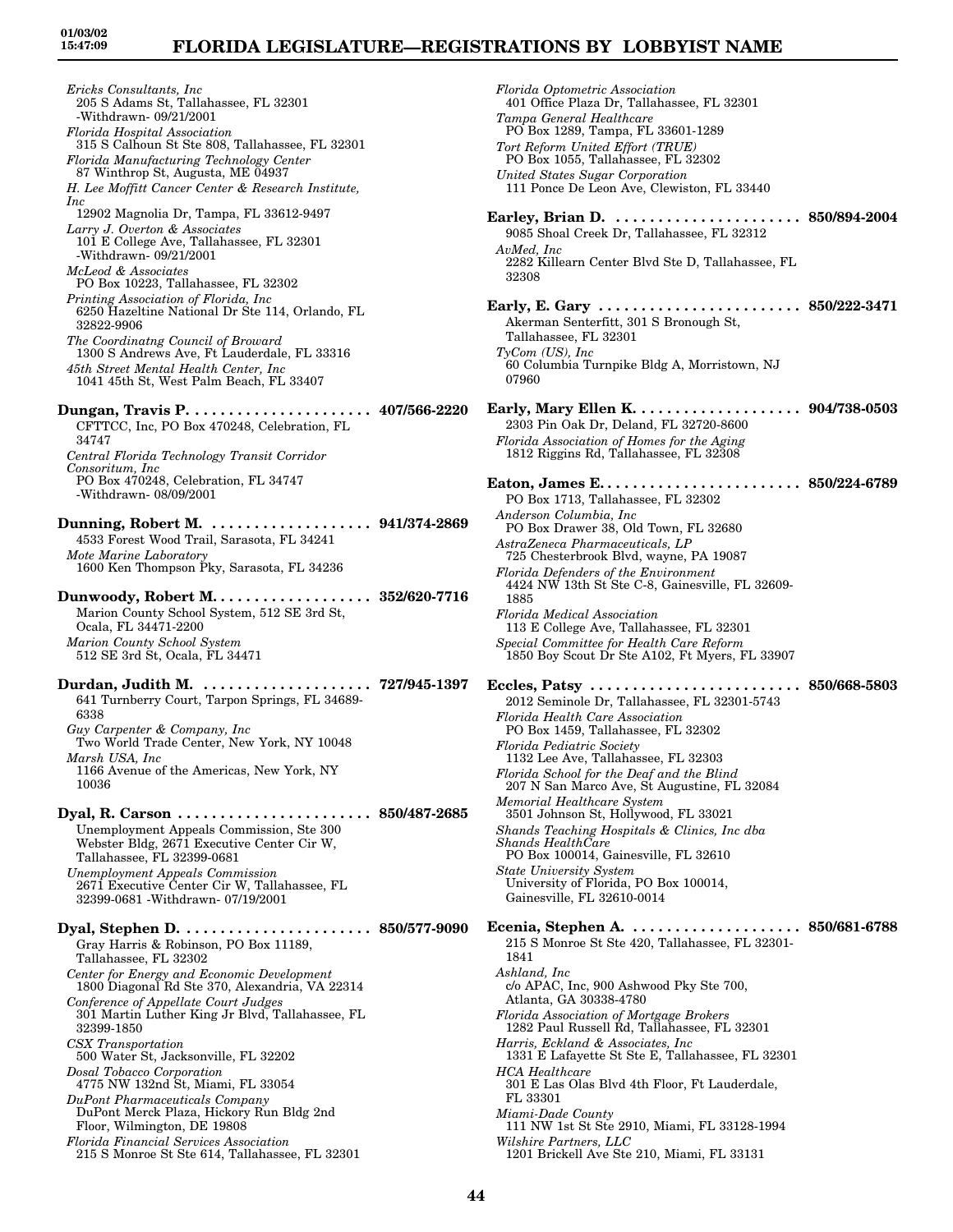# **FLORIDA LEGISLATURE—REGISTRATIONS BY LOBBYIST NAME**

*Worldwide Research Services Corporation* 2430 Estancia Blvd, Clearwater, FL **Echeverri, Lisa R. . . . . . . . . . . . . . . . . . . . . . 850/487-1453** Dept of Revenue, Rm 104 Carlton Bldg, 501 S Calhoun St, Tallahassee, FL 32399-0100 *Department of Revenue* Carlton Bldg Rm 104, 501 S Calhoun St, Tallahassee, FL 32399-0100 **Eckard, Maria L. . . . . . . . . . . . . . . . . . . . . . . 850/201-7400** Board of Regents, 325 W Gaines St Ste 1502, Tallahassee, FL 32399-1950 *State University System* 325 W Gaines St, 1502 Turlington Bldg, Tallahassee, FL 32399-1950 -Withdrawn- 08/14/ 2001 **Eddy, James R. . . . . . . . . . . . . . . . . . . . . . . . 954/942-4264** 2401 E Atlantic Blvd Ste 314, Pompano Beach, FL 33062 *Collier City / Pompano Beach CDC* 3001 NW 8th, Pompano Beach, FL 33069 *Hamilton Consortium* 6033 W Century Blvd Ste 400, Los Angeles, CA 90045 *Omega Resource Group, L.C.*  $2401$  E Atlantic Blvd # 300, Pompano Beach, FL 33062 **Eddy, Julie Anne . . . . . . . . . . . . . . . . . . . . . . 850/264-3272** 1853 Celtic Rd, Tallahassee, FL 32311 *Serono, Inc* 100 Longwater Cir, Norwell, MA 02061 **Edenbaum, Stephen D. . . . . . . . . . . . . . . . . . 610/668-8800** 401 City Ave Ste 820, Bala Cynwyd, PA 19004- 1130 *Liberty Healthcare Corporation* 401 City Ave Ste 820, Bala Cynwyd, PA 19004 **Edenfield, Martha J. . . . . . . . . . . . . . . . . . . . 850/222-3533** Pennington Law Firm, PO Box 10095, Tallahassee, FL 32302-2095 *Advantage Capital Partners* 7733 Forsyth Blvd Ste 1850, St Louis, MO 63105 *Associated Industries Insurance Company, Inc* PO Box 784, Tallahassee, FL 32302 *Associated Industries Insurance Services, Inc* PO Box 784, Tallahassee, FL 32302 *Associated Industries of Florida* PO Box 784, Tallahassee, FL 32302 *Associated Industries of Florida Political Action Committee, Inc* PO Box 784, Tallahassee, FL 32302 *Associated Industries of Florida Service Corporation* PO Box 784, Tallahassee, FL 32302 *B. J. Alan Companies* 555 Martin Luther King Jr Blvd, Youngstown, OH 44502 *Barr Laboratories, Inc* 444 N Capitol Ste 722, Washington, DC 20001 *Benfield Blanch* 3655 N Point Pky Ste 300, Alpharetta, GA 30005 *City of Clearwater* PO Box 4748, Clearwater, FL 34618 *Coastal Conservation Association Florida* 905 E Park Ave, Tallahassee, FL 32301 *First Floridian Auto and Home Insurance Company* 7840 Woodland Center Blvd, Tampa, FL 33614- 2409 *Florida Automobile Dealers Association* PO Box 531124, Orlando, FL 32853-1124

*Florida Comprehensive Health Association* 175 Salem Ct, Tallahassee, FL 32301

*Florida Governmental Utility Authority* c/o Nabors Giblin & Nickerson PA, 315 S Calhoun St Ste 800, Tallahassee, FL 32301 *Florida Health Care Association* 307 W Park Ave Ste 100, Tallahassee, FL 32301- 1429 *Florida Humanities Council, Inc* 599 Second St S, St Petersburg, FL 33701 *Florida Marlins Baseball Club, L.L.C.* Pro Players Stadium, 2267 Dan Marino Blvd, Miami, FL 33056 *Florida Outdoor Advertising Association* 200 W College Ave Ste 224, Tallahassee, FL 32301 *Florida Petroleum Marketers & Convenience Store Association* 209 Office Plaza Dr, Tallahassee, FL 32301 *Florida Power & Light Company* 215 S Monroe St Ste 810, Tallahassee, FL 32301 *Florida Recreational Vehicle Trade Association* 401 N Parsons Ave Bldg 107, Brandon, FL 33510 -Withdrawn- 04/12/2001 *Fortis Insurance Company* PO Box 3050, Milwaukee, WI 53201-3050 *Health Insurance Association of America, Inc* 555 13th St NW Ste 600 E, Washington, DC 20004 *Innovative Technologies in Education, Inc* 590 Herndon Pky Ste 100, Herndon, VA 20170 *Lee County Electric Cooperative, Inc* c/o Henderson Franklin Starnes Holt, PO Box 280, Ft Myers, FL 33902-0280 *National Association of Industrial & Office Properties* 4509 George Rd, Tampa, FL 33634 *Nature Coast Healthcare* 1211 N Center St, Perry, FL 32347 -Withdrawn-05/21/2001 *Palmer Chiropractic University System* 1000 Brady St, Davenport, IA 52803 *Pennington, Moore, Wilkinson, Bell & Dunbar, P.A.* 215 S Monroe St 2nd Floor, Tallahassee, FL 32301 *ProNational Insurance Company* 13919 Carrollwood Village Run Ste A, Tampa, FL 33624 *Real Property, Probate & Trust Law Section* 3033 Riveria Dr Ste 106, Naples, FL 34103-2746 *Tampa Bay Water* 2535 Landmark Dr Ste 211, Clearwater, FL 33761 *Tampa General Healthcare* Davis Islands, PO Box 1289, Tampa, FL 33601- 1289 *University of South Florida Foundation* 4202 E Fowler Ave ADM 280, Tampa, FL 33620- 5000 *Walton County Board of County Commissioners* PO Box 689, DeFuniak Springs, FL 32435 *21st Century Oncology, Inc* c/o Radiation Therapy Services, Inc, 2234 Colonial Blvd, Ft Myers, FL 33907 **Edmondson, Michael B. . . . . . . . . . . . . . . . . 561/355-7249** 401 N Dixie Hwy, West Palm Beach, FL 33401- 4296 *State Attorney, 15th Judicial Circuit* 401 N Dixie Hwy, West Palm Beach, FL 33401 **Edmonston, Rebecca A. . . . . . . . . . . . . . . . . 850/681-3756** 106 E College Ave Ste 810, Tallahassee, FL 32301-7740 *Verizon* PO Box 110, MC: FLTC0840, Tampa, FL 33601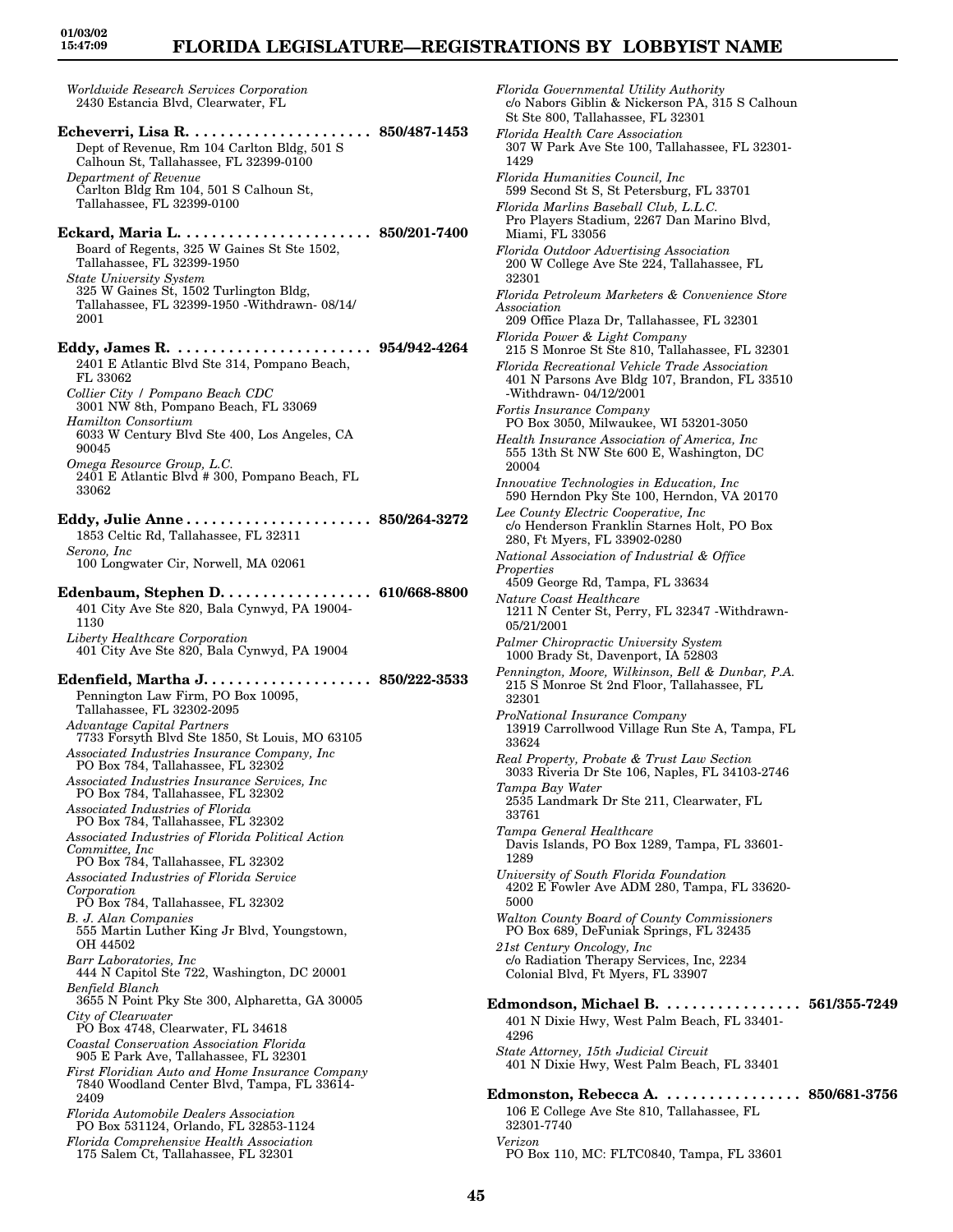# **FLORIDA LEGISLATURE—REGISTRATIONS BY LOBBYIST NAME**

**Edwards, Robert L. . . . . . . . . . . . . . . . . . . . . 850/488-6251** Fla Fish & Wildlife Conserv Comm, 620 S Meridian St, Tallahassee, FL 32399-1600 *Florida Fish and Wildlife Conservation Commission* 620 S Meridian St, Tallahassee, FL 32399 **Egbert, Allan . . . . . . . . . . . . . . . . . . . . . . . . . 850/488-2975** Fla Fish & Wildlife Conserv Comm, 620 S Meridian St, Tallahassee, FL 32399-1600 *Florida Fish and Wildlife Conservation Commission* 620 S Meridian St, Tallahassee, FL 32399 **Egusquiza, Raquel B. . . . . . . . . . . . . . . . . . . 850/425-6330** 101 N Monroe St Ste 700, Tallahassee, FL 32301- 1546 *AT&T* 101 N Monroe St Ste 700, Tallahassee, FL 32301 -Withdrawn- 05/30/2001 **Eichelberger, Jon . . . . . . . . . . . . . . . . . . . . . 407/206-3562** J. P. Morgan Securities, Inc, 390 N Orange Ave # 1850, Orlando, FL 32801 *J. P. Morgan Securities, Inc* 390 N Orange Ave # 1850, Orlando, FL 32801 **Ekholm, Lynn . . . . . . . . . . . . . . . . . . . . . . . . 850/487-2552** Dept of Children and Families, Office of Adm Serv - Budget Office, 1317 Winewood Blvd Bldg 1 Ste 400, Tallahassee, FL 32399-0700 *Department of Children and Families* 1317 Winewood Blvd, Tallahassee, FL 32399-0700 **Elder, Marcia K. . . . . . . . . . . . . . . . . . . . . . . 850/222-0585** 1260 Cedar Center Dr, Tallahassee, FL 32301- 4876 *American Planning Association, Florida Chapter* 1260 Cedar Center Dr, Tallahassee, FL 32301 *League of Women Voters of Florida* Beverly Ct, Tallahassee, FL 32301 **Elledge, Jeffrey C. . . . . . . . . . . . . . . . . . . . . . 904/329-4240** PO Box 1429, Palatka, FL 32178-1429 *St. Johns River Water Management District* PO Box 1429, Palatka, FL 32178 **Elliott, Lori . . . . . . . . . . . . . . . . . . . . . . . . . . 850/224-2265** 1001 Thomasville Rd Ste 201, Tallahassee, FL 32302 *Florida Bankers Association* 1001 Thomasville Rd ste 201, Tallahassee, FL 32302 **Elliott, Madonna Finney . . . . . . . . . . . . . . . 850/577-3077** 660 E Jefferson St, Tallahassee, FL 32301 *Associated Industries of Florida* 516 N Adams St, Tallahassee, FL 32302 *City of Miami* 444 SW 2nd Ave 10th Floor, Miami, FL 33130 *Florida Regional Councils Association* 314 E Central Ave, Blountown, FL 32424 *FRM Corporation (Fidelity)* 82 Devonshire St N4A, N4A, Boston, MA 02109 **Ellis, William R. . . . . . . . . . . . . . . . . . . . . . . . 407/434-5682** 8249 Devereux Dr, Melbourne, FL 32940-7955 *Health First Health Plans, Inc* 8247 Devereux Dr, Melbourne, FL 32940 *Health First, Inc* 8249 Devereux Dr, Melbourne, FL 32940-7955 **Elzweig, Brian P. . . . . . . . . . . . . . . . . . . . . . 850/488-7228**

AWI Office of Leg Affairs, Atkins Bldg Ste 305-B, 1320 Executive Center Dr, Tallahassee, FL 32399-2250

*Agency for WorkForce Innovation* Atkins Bldg, 1320 Executive Center Dr, Tallahassee, FL 32399-2250 **Emblidge, Margaret . . . . . . . . . . . . . . . . . . . 941/495-1000** The Bonita Bay Group, 3451 Bonita Bay Blvd Ste 202, Bonita Springs, FL 34134-4395 *The Bonita Bay Group* 3451 Bonita Bay Blvd, Bonita Springs, FL 34134- 4395 **Entin, Ilana Bofford . . . . . . . . . . . . . . . . . . . 954/831-8947** Broward Sheriff's Office, 2601 W Broward Blvd, Ft Lauderdale, FL 33312 *Broward County Sheriff's Office* 2601 W Broward Blvd, Ft Lauderdale, FL 33312 **Enwright, Randy . . . . . . . . . . . . . . . . . . . . . . 850/681-2909** PO Box 10362, Tallahassee, FL 32302 *City of Orlando* PO Box 4990, Orlando, FL 32802-4990 *Enwright Consulting Group, Inc* PO Box 10362, Tallahassee, FL 32302 *Floridians for Fairness, Inc* 210 W Bradford Rd PMB 275, Tallahassee, FL 32303-4860 *Global Crossing, Ltd* 360 N Crescent Dr, Beverly Hills, CA 90210 *TSI Management Corporation* 3440 Oakcliff Rd Ste 104, Atlanta, GA 30340 *X-Ray Equipment Company* 7500 NE 4th Court, Miami, FL 33138 **Erath, Charles G. . . . . . . . . . . . . . . . . . . . . . 850/224-3095** 1660-8 N Monroe St, Tallahassee, FL 32303 *American General Corporation* 1101 Pennsylvania Ave NW Ste 515, Washington, DC 20004 **Erb, Robin R. . . . . . . . . . . . . . . . . . . . . . . . . . 850/224-4316** 201 E Park Ave, Tallahassee, FL 32301-1511 *Florida Home Builders Association* 201 E Park Ave, Tallahassee, FL 32301 **Ericks, Candice D. . . . . . . . . . . . . . . . . . . . . 850/224-0880** 205 S Adams St, Tallahassee, FL 32301-1720 *City of Coral Springs* 9551 W Sample Rd, Coral Springs, FL 33065 *Ericks Consultants, Inc* 205 S Adams St, Tallahassee, FL 32301 *Republic Services, Inc* 851 NW 31st Ave, Ft Lauderdale, FL 33301 **Ericks, David L. . . . . . . . . . . . . . . . . . . . . . . 850/224-0880** 205 S Adams St, Tallahassee, FL 32301-1720 *American Marketing* 888 SE 3rd Ave Ste 501, Ft Lauderdale, FL 33316 *BellSouth* 150 S Monroe St Ste 400, Tallahassee, FL 32301 *Broward Center for the Performing Arts* 201 SW 5th Ave, Ft Lauderdale, FL 33312-7112 *Broward County* 115 S Andrews Ave, Ft Lauderdale, FL 33301 *Cash America International* 1600 W Seventh St, Fort Worth, TX 76102-2599 *City of Coral Springs* 9551 W Sample Rd, Coral Springs, FL 33065 *City of North Lauderdale* 701 SW 71 Ave, North Lauderdale, FL 33068 *City of Plantation* 400 NW 73rd Ave, Plantation, FL 33317 *Drug Free America, Inc* 777 E Atlantic Ave Ste 2-188, Delray Beach, FL 33483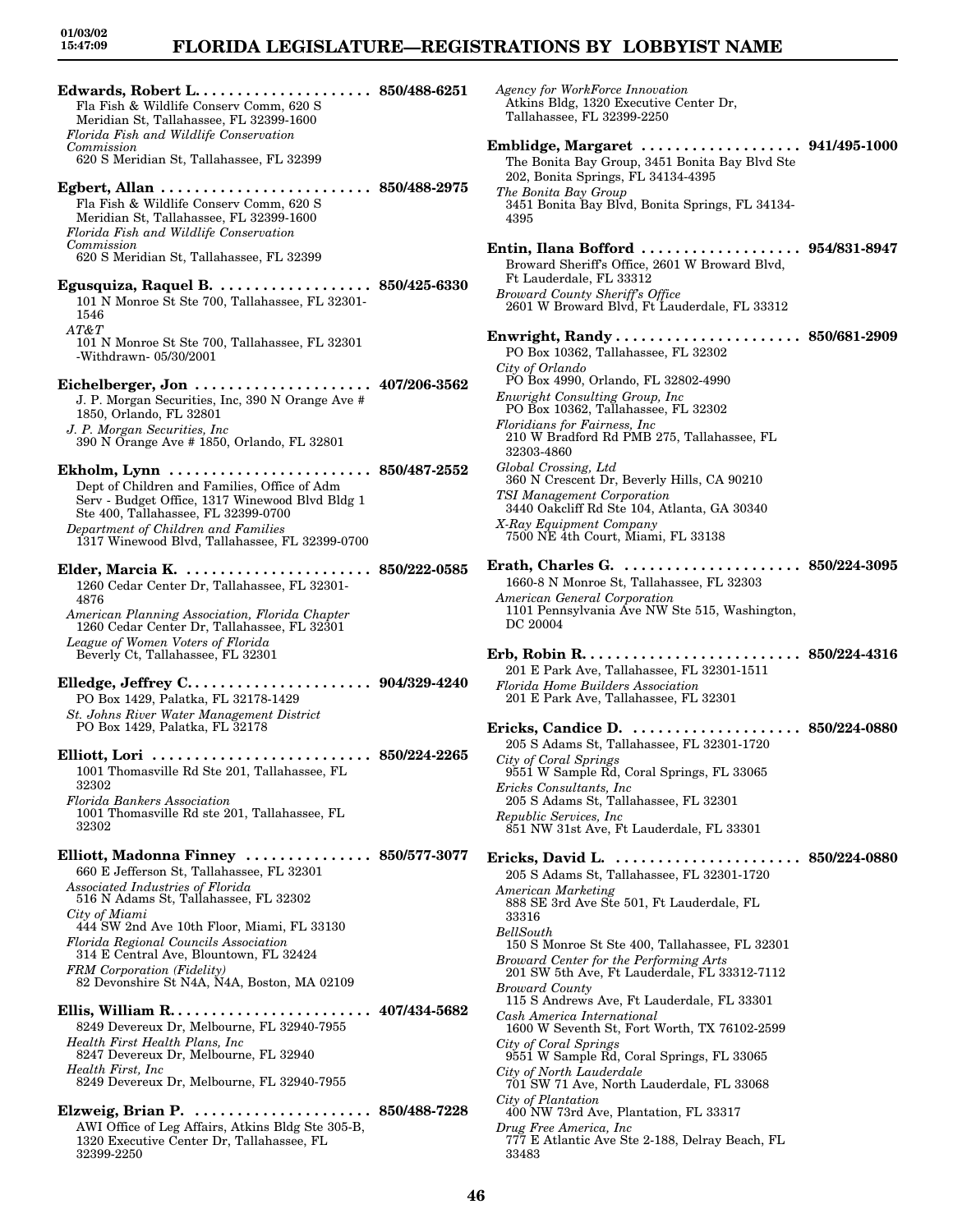### **FLORIDA LEGISLATURE—REGISTRATIONS BY LOBBYIST NAME**

*Florida Chiropractic Association, Inc* 217 N Kirkman Rd, Ste 1, Orlando, FL 32811 *Florida Power & Light Company* 215 S Monroe Ste Ste 810, Tallahassee, FL 32301 *Fraternal Order of Police* 242 Office Plaza, Tallahassee, FL 32301 *Ft. Lauderdale Swap Shop* 3501 W Sunrise Blvd, Ft Lauderdale, FL 33311 *Gill Hotels* 1140 SeaBreeze Blvd, Ft Lauderdale, FL 33316 *Henderson Mental Health Center, Inc* 4740 N State Rd 7 Ste 201, Ft Lauderdale, FL 33319 *Herzog Contracting* PO Box 1089, St Joseph, MO 64502 *Hvide Shipping* PO Box 13038, Ft Lauderdale, FL 33316 *JM Family Enterprises, Inc* 100 NW 12 Ave, Deerfield Beach, FL 33443 *Kendall Properties & Investments* 4300 N University Dr Ste D-103, Lauderhill, FL 33351 *North Broward Hospital District* 303 SE 17th St, Ft Lauderdale, FL 33316 *Republic Services, Inc* 751 NW 31st Ave, Ft Lauderdale, FL 33301 *The Whitworth Group, Inc* 1471 Timberlane Rd Ste 123, Tallahassee, FL 32312 *Tyndall Hammock* 888 SE 3rd Ave Ste 501, Ft Lauderdale, FL 33316 *USA Training Company* 205 S Adams St, Tallahassee, FL 32301 *Wackenhut Corrections Corporation* 1500 San Ramo Ave, Coral Gables, FL 33146 **Ericks, Michael W. . . . . . . . . . . . . . . . . . . . . 850/224-0880** Ericks Consultants, Inc, 205 S Adams St, Tallahassee, FL 32301 *BellSouth* 150 S Monroe St Ste 400, Tallahassee, FL 32301 *Ericks Consultants, Inc* 205 S Adams, Tallahassee, FL 32301 **Ervin, James M., Jr. . . . . . . . . . . . . . . . . . . . 850/224-7000** Holland & Knight LLP, 315 S Calhoun St Ste 600, Tallahassee, FL 32301-1897 *Florida Phosphate Council, Inc* 215 S Monroe St Ste 703, Tallahassee, FL 32301 **Erwin, David B. . . . . . . . . . . . . . . . . . . . . . . . 850/926-9331** 127 Riversink Rd, Crawfordville, FL 32327-5724 *Sunshine State One-Call of Florida, Inc* 11 Plantation Rd, Debary, FL 32713 **Estren, Judy L. . . . . . . . . . . . . . . . . . . . . . . . 727/464-6984** Criminal Justice Center, 14250 49th St N, Clearwater, FL 33762 *Florida Public Defender Association, Inc* PO Box 11057, Tallahassee, FL 32301 **Eterno, Marianne A. . . . . . . . . . . . . . . . . . . . 847/460-4765** 1275 Milwaukee Ave, Glenview, IL 60025-2463 *Florida Insurance Forum* 1275 Milwaukee ave, Glenview, IL 60025 **Eubanks, Ernest H. . . . . . . . . . . . . . . . . . . . . 407/425-4251** 105 E Robinson St Ste 201, Orlando, FL 32801 *Orange County Sheriff's Office* 2400 W 33rd St, Orlando, FL 32839

**Evans, Steven L. . . . . . . . . . . . . . . . . . . . . . . 850/599-4314** 101 N Monroe St Ste 750, Tallahassee, FL 32301- 1547

*IBM Corporation*

- 101 N Monroe St Ste 750, Tallahassee, FL 32301 **Evans, Susan C. . . . . . . . . . . . . . . . . . . . . . . . 941/590-1057** Florida Gulf Coast University, 10501 FGCU Blvd S, Ft Myers, FL 33965-6565 *State University System* 325 W Gaines St, Tallahassee, FL 32399-1950 **Everett, Sarah A. . . . . . . . . . . . . . . . . . . . . . . 727/820-5033** PO Box 14042 (BT 21), St Petersburg, FL 33733- 4042 *Florida Power Corporation* PO Box 14042, St Petersburg, FL 33733 *Progress Energy, Inc* PO Box 1551, Raleigh, NC 27602 **Evers, Charles W., III . . . . . . . . . . . . . . . . . . 407/835-0020** 605 E Robinson St Ste 310, Orlando, FL 32801 *Greater Orlando Aviation Authority* One Airport Blvd, Orlando, FL 32827-4399 **Eves, Timothy R. . . . . . . . . . . . . . . . . . . . . . . 813/637-3520** Calpine Eastern, Two Urban Centre, 4890 W Kennedy Blvd Ste 600, Tampa, FL 33609 *Calpine Eastern Corporation* The Pilot House 2nd Floor, Lewis Wharf, Boston, MA 02110 **Fairbanks, David L. . . . . . . . . . . . . . . . . . . . 850/487-1987** Dept of Children and Families, 1317 Winewood Blvd Bldg 2 Rm 202, Tallahassee, FL 32399-0700 *Department of Children and Families* 1317 Windwood Blvd Bldg 2 Rm 202, Tallahassee, FL 32399-0700 **Farmer, Terry . . . . . . . . . . . . . . . . . . . . . . . . 850/877-4816** 2475 Apalachee Pky # 205, Tallahassee, FL 32301 *Florida Association of Rehabilitation Facilities, Inc* 2475 Apalachee Pky Ste 205, Tallahassee, FL 32301 **Farrell, Frank E. . . . . . . . . . . . . . . . . . . . . . . 850/488-2415** Justice Administrative Com, 117 W College Ave, Tallahassee, FL 32301-7707 *Justice Administrative Commission* 117 W College Ave, Tallahassee, FL 32301 **Farren, Richard L. . . . . . . . . . . . . . . . . . . . . 850/927-3536** 401 E Gulf Beach Dr, St George, FL 32328-2811 *Coastal Conservation Association Florida* 905 E Park Ave, Tallahassee, FL 32301 **Farris, Philip H. . . . . . . . . . . . . . . . . . . . . . . 407/298-0756** 1020 Webster Ave, Orlando, FL 32804-2894 *Orange/Osceola UniServ* 1020 Webster Ave, Orlando, FL 32804 **Fauls, Jacqueline L. . . . . . . . . . . . . . . . . . . . 850/487-3795** Fla Fish & Wildlife Conserv Comm, Rm 138 Legislative Affairs, 620 S Meridian St Rm 138, Tallahassee, FL 32399-1600 *Florida Fish and Wildlife Conservation Commission* 620 S Meridian St, Tallahassee, FL 32399-1600 **Fazzino, Tabitha G. . . . . . . . . . . . . . . . . . . . . 305/572-0100**
	- Creative Land Development Services, 2125 Biscayne Blvd Ste 410, Miami, FL 33137-5029 *Florida School Boards Association* 203 S Monroe St, Tallahassee, FL 32301
	- **Fearington, Mercer . . . . . . . . . . . . . . . . . . . . 850/224-1215** PO Box 1548, Tallahassee, FL 32302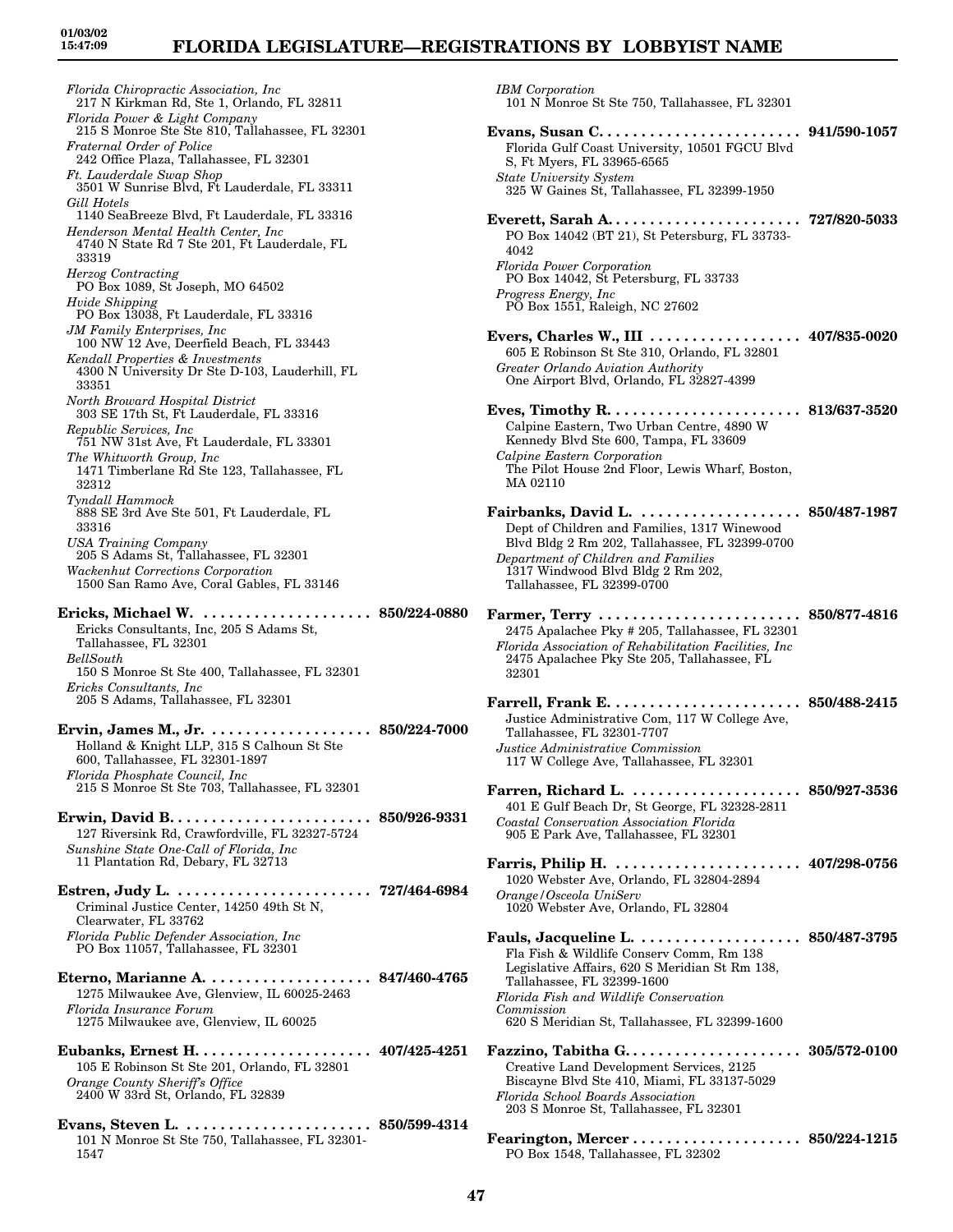*American Forest and Paper Association* 1250 Connecticut Ave Ste 375, Washington, DC 20036 *El Paso Corporation* 1001 Louisiana St Ste B148, Houston, TX 77002- 5083 *Florida Pulp & Paper Association* 5825 Glenridge Dr Bldg 3 Ste 101, Atlanta, GA 30328 *Gulfstream Natural Gas System, LLC* 9 Greenway Plaza, Houston, TX 77046-0995 *International Paper* 1101 Pennsylvania Ave NW Ste 200, Washington, DC 20004 *Lykes Bros., Inc* PO Box 2879, Tampa, FL 33601 *Norfolk Southern Corporation* 1500 K St Ste 375, Washington, DC 20005 **Fearington, Mercer, Jr. . . . . . . . . . . . . . . . . 850/224-1215** PO Box 1548, Tallahassee, FL 32302 *American Forest and Paper Association* 1250 Connecticut Ave Ste 375, Washington, DC 20036 *El Paso Corporation* 1001 Louisiana St Ste B148, Houston, TX 77002- 5083 *Florida Pulp & Paper Association* 5825 Glenridge Dr Bldg 3 Ste 101, Atlanta, GA 30328 *Gulfstream Natural Gas System, LLC* 9 Greenway Plaza, Houston, TX 77046-0995 *International Paper* 1101 Pennsylvania Ave NW Ste 200, Washington, DC 20004 *Lykes Bros., Inc* PO Box 2879, Tampa, FL 33601 **Fearington, Peyton C. . . . . . . . . . . . . . . . . . 850/413-0755** Dept of Business & Prof Regulation, Johns Bldg Ste 217, 1940 N Monroe St, Tallahassee, FL 32399-0750 *Department of Business & Professional Regulation* 1940 N Monroe St, Tallahassee, FL 32399-0750 **Feeney, Andrew M. . . . . . . . . . . . . . . . . . . . . 561/640-8384** 701 Northpoint Pky Ste 410, West Palm Beach, FL 33407 *BellSouth* 150 S Monroe St Ste 400, Tallahassee, FL 32301 **Feinberg, Dick . . . . . . . . . . . . . . . . . . . . . . . . 954/972-2000** 1800 SW 3rd St, Pompano Beach, FL 33069 *PPI, Inc* 1800 SW 3rd St, Pompano Beach, FL 33069 **Feldman, Brian E. . . . . . . . . . . . . . . . . . . . . . 404/885-1723** 1708 Peachtree St Ste 100, Atlanta, GA 30309 *Pharmaceutical Research and Manufacturers of America* 1100 Fifteenth St NW, Washington, DC 20005 **Fenner, Noreen A. . . . . . . . . . . . . . . . . . . . . . 850/681-6400** 200 W College Ave Ste 308, Tallahassee, FL 32301 *Jacksonville Port Authority* 2831 Tallyrand Ave, Jacksonville, FL 32206-0005 *Maxcess, Inc* 315 S Calhoun St Ste 314, Tallahassee, FL 32301 -Withdrawn- 07/31/2001 **Fenton, Jeanette L. . . . . . . . . . . . . . . . . . . . . 813/274-7427** City of Tampa, 306 E Jackson St 7th Floor East, Tampa, FL 33602-5223

*City of Tampa* 306 E Jackson St, Tampa, FL 33602-5223 **Fentriss, Anna Cam . . . . . . . . . . . . . . . . . . . 850/222-2772** NBR 3 PMB 243, 1400 Village Square Blvd, Tallahassee, FL 32312-1231 *American Specialty Contractors of Florida, Inc* 5900 Taylor Rd, Naples, FL 34109 *Assessment Systems, Inc.* 3 Bala Plaza W Ste 300, Bala Cynwyd, PA 19004 *Florida Hospices & Palliative Care, Inc* 311 E Park Ave, Tallahassee, FL 32301 *Florida Pool & Spa Association/NSPI-Florida Affiliate* 558 S Osprey Ave, Sarasota, FL 34236-7525 -Withdrawn- 01/16/2001 *Florida Psychiatric Society* 521 E Park Ave, Tallahassee, FL 32301 *Florida Roofing,Sheet Metal & Air Conditioning Contractors Association* PO Drawer 4850, Winter Park, FL 32793 *Harcourt General, Inc* 27 Boylston St, Chestnut Hill, MA 02167 *IEC Florida* 4244 W Tennessee Ste 121, Tallahassee, FL 32304-1033 *R.A.C.C.A., Inc* 1210 N Clearview Ave, Tampa, FL 33607 **Ferguson, Samuel . . . . . . . . . . . . . . . . . . . . . 850/488-9504** State Bd of Nonpublic Career Ed, Florida Education Center, 101 Collins Bldg, Tallahassee, FL 32399-0400 *State Board of Nonpublic Career Education* 2600 Apalachee Pky, Tallahassee, FL 32301 **Fernandez, Paula M. . . . . . . . . . . . . . . . . . . . 404/335-2000** 285 Peachtree Ctr Ave NE Ste 770, Atlanta, GA 30303 *State Farm Insurance Companies* One State Farm Plaza, Bloomington, IL 61710- 0010 **Fernandez, Segundo J. . . . . . . . . . . . . . . . . . 850/521-0700** Oertel Hoffman Fernandez & Cole PA, PO Box 1110, Tallahassee, FL 32302-1110 *American Promotional Events, Inc* PO Box 1318, Florence, AL 35630 *Osceola County Board of County Commissioners* 17 S Vernon Ave, Kissimmee, FL 34741-5488 **Ferrell, Dana L. . . . . . . . . . . . . . . . . . . . . . . . 904/390-3558** Nemours Children's Clinic, 807 Nira St, Jacksonville, FL 32207-8426 *The Nemours Foundation* 1650 Prudential Dr Ste 300, Jacksonville, FL 32207 **Ferro, James B. . . . . . . . . . . . . . . . . . . . . . . . 305/372-6789** DERM, 33 SW 2 Ave, Miami, FL 33130 *Miami-Dade County* 111 NW 1st St Ste 2900, Miami, FL 33128 **Ferrulo, Mark J. . . . . . . . . . . . . . . . . . . . . . . 850/224-3321** Florida PIRG, 704 W Madison St, Tallahassee, FL 32304-4324 *Florida PIRG (Public Interest Research Group)* 704 W Madison St, Tallahassee, FL 30304 **Ferst, Steven S. . . . . . . . . . . . . . . . . . . . . . . . 850/414-5265** Dept of Transportation, Office General Council, 605 Suwannee St MS 58, Tallahassee, FL 32399- 0458 *Department of Transportation* 605 Suwannee St MS 58, Tallahassee, FL 32399- 0458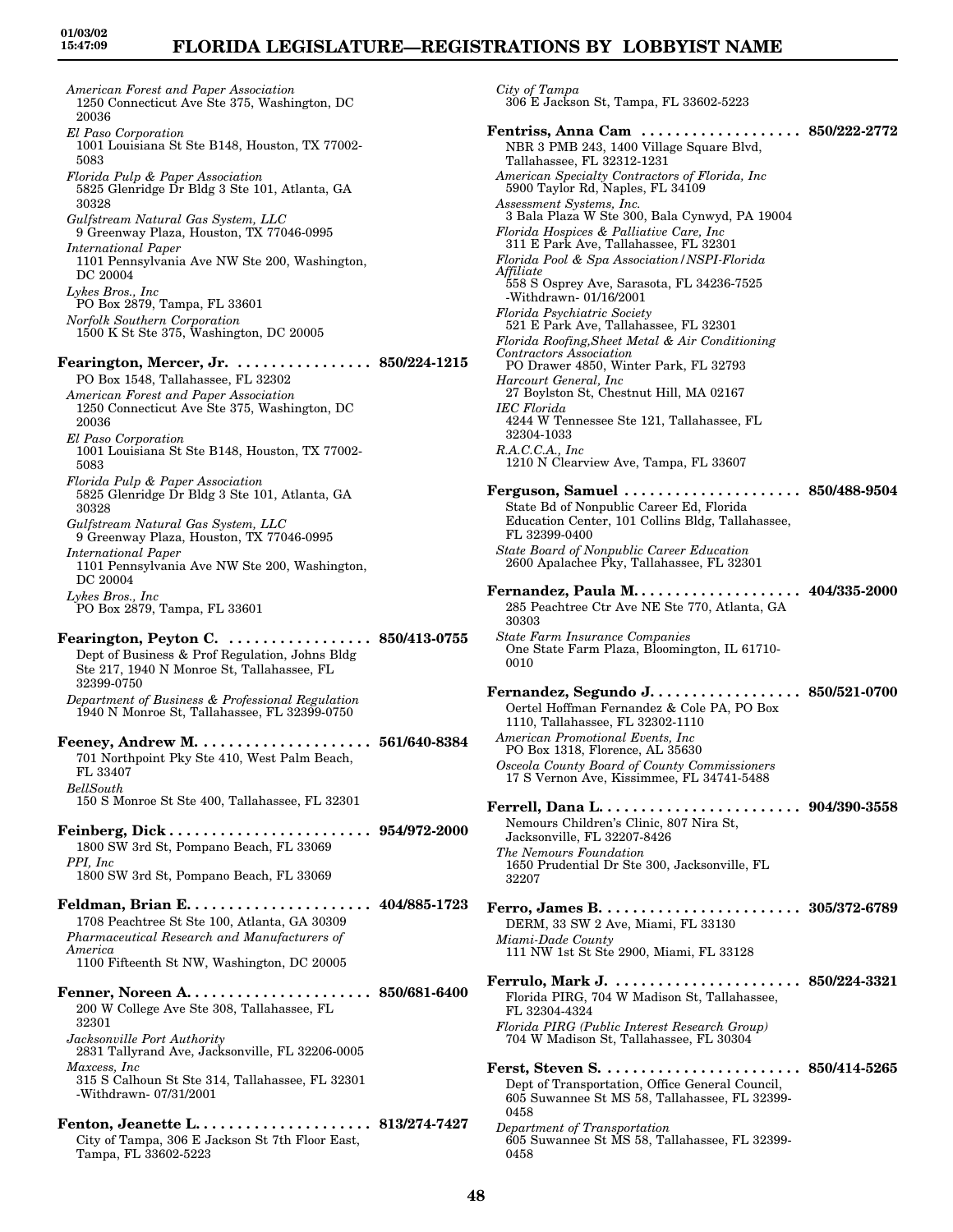| 315 S Calhoun St Ste 120, Tallahassee, FL<br>32301-1837                                                                                              | <b>Fidelity Investments Institutional Services Co., Inc.</b><br>82 Devonshire St F5E, Boston, MA 02109<br>-Withdrawn- 10/19/2001                                                      |
|------------------------------------------------------------------------------------------------------------------------------------------------------|---------------------------------------------------------------------------------------------------------------------------------------------------------------------------------------|
| <b>Bank of America Corporation</b><br>100 N Tryon St, Charlotte, NC 28255                                                                            | 111 N Orange Ave Ste 1750, Orlando, FL 32804                                                                                                                                          |
| Findley, Thomas M.  850/222-0720<br>Messer Caparello & Self, 215 S Monroe St Ste<br>701, Tallahassee, FL 32301                                       | George Bernier<br>617 Mariposa St, Orlando, FL 32801<br>Fisher, Tad P.                                                                                                                |
| 1 800 Contacts<br>66 E Wadsworth Park Dr 3rd Floor, Draper, UT<br>84020                                                                              | 411 E College Ave, Tallahassee, FL 32301-1523<br>American Diabetes Association, South Coastal<br>Region                                                                               |
| Holland Bldg Ste 270, 600 S Calhoun St,                                                                                                              | 1101 N Lake Destiny Rd Ste 415, Maitland, FL<br>32751<br>American Lung Association of Florida                                                                                         |
| Tallahassee, FL 32301-2009<br>Office of State Long-Term Care Ombudsman<br>Holland Bldg Ste 270, 600 S Calhoun St,                                    | PO Box 8127, Jacksonville, FL 32239<br>Arthritis Foundation<br>303 Banyan Blvd Ste 401, West Palm Beach, FL                                                                           |
| Tallahassee, FL 32301                                                                                                                                | 33401<br>Blue Cross and Blue Shield of Florida, Inc.<br>532 Riverside Ave, Jacksonville, FL 32231                                                                                     |
| Fiorentino, Thomas M., Jr. $\dots\dots\dots\dots$ 904/353-2000<br>50 N Laura St Ste 3900, Jacksonville, FL 32202-<br>3622                            | Council of Florida Family Practice & Community<br><b>Teaching Hospitals</b><br>116 S Monroe St, Tallahassee, FL 32301                                                                 |
| AirKaman of Jacksonville, Inc<br>PO Box 18157, Jacksonville, FL 32229<br>American General Corporation<br>2919 Allen Pky Ste L4 02, Houston, TX 77019 | Florida Academy of Family Physicians<br>1627 Rogero Rd, Jacksonville, FL 32211-4866<br>Florida Alcohol & Drug Abuse Association, Inc.<br>1030 E Lafayette St Ste 100, Tallahassee, FL |
| Cemetery Management, Inc.<br>PO Box 141418, Miami, FL 33114-1418                                                                                     | 32301<br>Hazelden Foundation                                                                                                                                                          |
| CSX Transportation<br>500 Water St J130, Jacksonville, FL 32202<br><b>First Coast Technical Institute</b>                                            | PO Box 11, Center City, MN 55012<br><i>Pfizer</i> , <i>Inc</i><br>400 Perimeter Center Terr Ste 1000, Atlanta, GA                                                                     |
| 2980 Collins Ave, St Augustine, FL 32095<br>Florida Comprehensive Health Association                                                                 | 30346-1234<br>Pharmaceutical Research and Manufacturers of                                                                                                                            |
| 1210 E Park Ave, Tallahassee, FL 32301<br>International Council of Cruise Lines<br>2111 Wilson Blvd 8th Floor, Arlington, VA 22201                   | America<br>1100 Fifteenth St NW, Washington, DC 20005<br>-Withdrawn- 08/13/2001                                                                                                       |
| Municipal Service District of Ponte Vedra Beach<br>200 Executive Way, PO Box 1323, Ponte Vedra<br>Beach, FL 32004                                    | Tallahassee Memorial HealthCare<br>Magnolia Dr & Miccosukee Rd, Tallahassee, FL<br>32308                                                                                              |
| Sarasota County<br>1660 Ringling Blvd, Sarasota, FL 34236<br>University of Florida Foundation, Inc.                                                  | Fisk, David W.<br>Suwannee River Water Mgt District, 9225 CR 49<br>Live Oak, FL 32060-7056                                                                                            |
| PO Box 113175, Gainesville, FL 32611-3175<br>WRC Media, Inc.<br>1 International Blvd Ste 630, Mahwah, NJ 07495                                       | Suwannee River Water Management District<br>9225 CR 49, Live Oak, FL 32060                                                                                                            |
| $315$ S Calhoun St<br>Ste $315,$ Tallahassee, FL $32301$<br>Florida Farm Bureau Federation                                                           | Fitzgerald, Jody P.<br>405 Coldstream Dr, Tallahassee, FL 32312-2805<br>Florida Association for Marriage and Family                                                                   |
| 5700 SW 34th St, Gainesville, FL 32608                                                                                                               | Therapy<br>PO Box 4722, Seminole, FL -Withdrawn-09/25/<br>2001                                                                                                                        |
| Fisher, Christine P.  850/224-1401<br>411 E College Ave, Tallahassee, FL 32301-1523                                                                  | <b>Florida Counseling Association</b><br>PO Box 457, Fern Park, FL 32730                                                                                                              |
| American Diabetes Association, South Coastal<br>Region<br>1101 N Lake Destiny Rd Ste 415, Maitland, FL                                               | Florida Library Association<br>1133 W Morse Blvd Ste 201, Winter Park, FL<br>Florida Mental Health Counselors Association                                                             |
| 32751<br>American Lung Association of Florida<br>PO Box 8127, Jacksonville, FL 32239                                                                 | 335 Beard St, Tallahassee, FL 32303<br>-Withdrawn-09/25/2001<br><b>Florida School Counselor Association</b>                                                                           |
| Arthritis Foundation<br>303 Banyan Blvd Ste 401, West Palm Beach, FL                                                                                 | PO Box 457, Fern Park, FL 32730<br>Florida Society for Clinical Social Work                                                                                                           |
| 32401<br>DuPont Pharmaceuticals Company<br>PO Box 14154, Tallahassee, FL 32317                                                                       | 405 Coldstream Dr, Tallahassee, FL 32312<br>-Withdrawn- $09/25/2001$                                                                                                                  |
| Florida Academy of Family Physicians<br>6720 Atlantic Blvd, Jacksonville, FL 32211-8730                                                              | Fitzgerald, Michael T.<br>390 N Orange Ave Ste 1300, Orlando, FL 32801-                                                                                                               |
| Florida Alcohol & Drug Abuse Association, Inc.<br>1030 E Lafayette St Ste 100, Tallahassee, FL<br>32301                                              | 1641<br><i>Enterprise Florida</i><br>390 N Orange Ave Ste 1300, Orlando, FL 32801                                                                                                     |
| Hazelden Foundation<br>PO Box 11, Center City, MN 55012                                                                                              | Fitzwater, Jennifer                                                                                                                                                                   |
| 82 Devonshire St F5E, Boston, MA 02109                                                                                                               | Dept of Environmental Protection, 3900<br>Commonwealth Blvd MS 35, Tallahassee, FL<br>32399-3000                                                                                      |

-Withdrawn- 10/19/2001 **Fisher, Mark F. . . . . . . . . . . . . . . . . . . . . . . . 407/246-1585** 111 N Orange Ave Ste 1750, Orlando, FL 32804 *George Bernier* 617 Mariposa St, Orlando, FL 32801 **Fisher, Tad P. . . . . . . . . . . . . . . . . . . . . . . . . 850/224-1401** 411 E College Ave, Tallahassee, FL 32301-1523 *American Diabetes Association, South Coastal Region* 1101 N Lake Destiny Rd Ste 415, Maitland, FL 32751 *American Lung Association of Florida* PO Box 8127, Jacksonville, FL 32239 *Arthritis Foundation* 303 Banyan Blvd Ste 401, West Palm Beach, FL 33401 *Blue Cross and Blue Shield of Florida, Inc* 532 Riverside Ave, Jacksonville, FL 32231 *Council of Florida Family Practice & Community Teaching Hospitals* 116 S Monroe St, Tallahassee, FL 32301 *Florida Academy of Family Physicians* 1627 Rogero Rd, Jacksonville, FL 32211-4866 *Florida Alcohol & Drug Abuse Association, Inc* 1030 E Lafayette St Ste 100, Tallahassee, FL 32301 *Hazelden Foundation* PO Box 11, Center City, MN 55012 *Pfizer, Inc* 400 Perimeter Center Terr Ste 1000, Atlanta, GA 30346-1234 *Pharmaceutical Research and Manufacturers of America* 1100 Fifteenth St NW, Washington, DC 20005 -Withdrawn- 08/13/2001 *Tallahassee Memorial HealthCare* Magnolia Dr & Miccosukee Rd, Tallahassee, FL 32308 **Fisk, David W. . . . . . . . . . . . . . . . . . . . . . . . . 904/362-1001** Suwannee River Water Mgt District, 9225 CR 49, Live Oak, FL 32060-7056 *Suwannee River Water Management District* 9225 CR 49, Live Oak, FL 32060 **Fitzgerald, Jody P. . . . . . . . . . . . . . . . . . . . . 850/385-2751** 405 Coldstream Dr, Tallahassee, FL 32312-2805 *Florida Association for Marriage and Family Therapy* PO Box 4722, Seminole, FL -Withdrawn- 09/25/ 2001 *Florida Counseling Association* PO Box 457, Fern Park, FL 32730 *Florida Library Association* 1133 W Morse Blvd Ste 201, Winter Park, FL *Florida Mental Health Counselors Association* 335 Beard St, Tallahassee, FL 32303 -Withdrawn- 09/25/2001 *Florida School Counselor Association* PO Box 457, Fern Park, FL 32730 *Florida Society for Clinical Social Work* 405 Coldstream Dr, Tallahassee, FL 32312 -Withdrawn- 09/25/2001 **Fitzgerald, Michael T. . . . . . . . . . . . . . . . . . 407/316-4578** 390 N Orange Ave Ste 1300, Orlando, FL 32801- 1641 *Enterprise Florida* 390 N Orange Ave Ste 1300, Orlando, FL 32801 **Fitzwater, Jennifer . . . . . . . . . . . . . . . . . . . . 850/921-9611** Dept of Environmental Protection, 3900 Commonwealth Blvd MS 35, Tallahassee, FL 32399-3000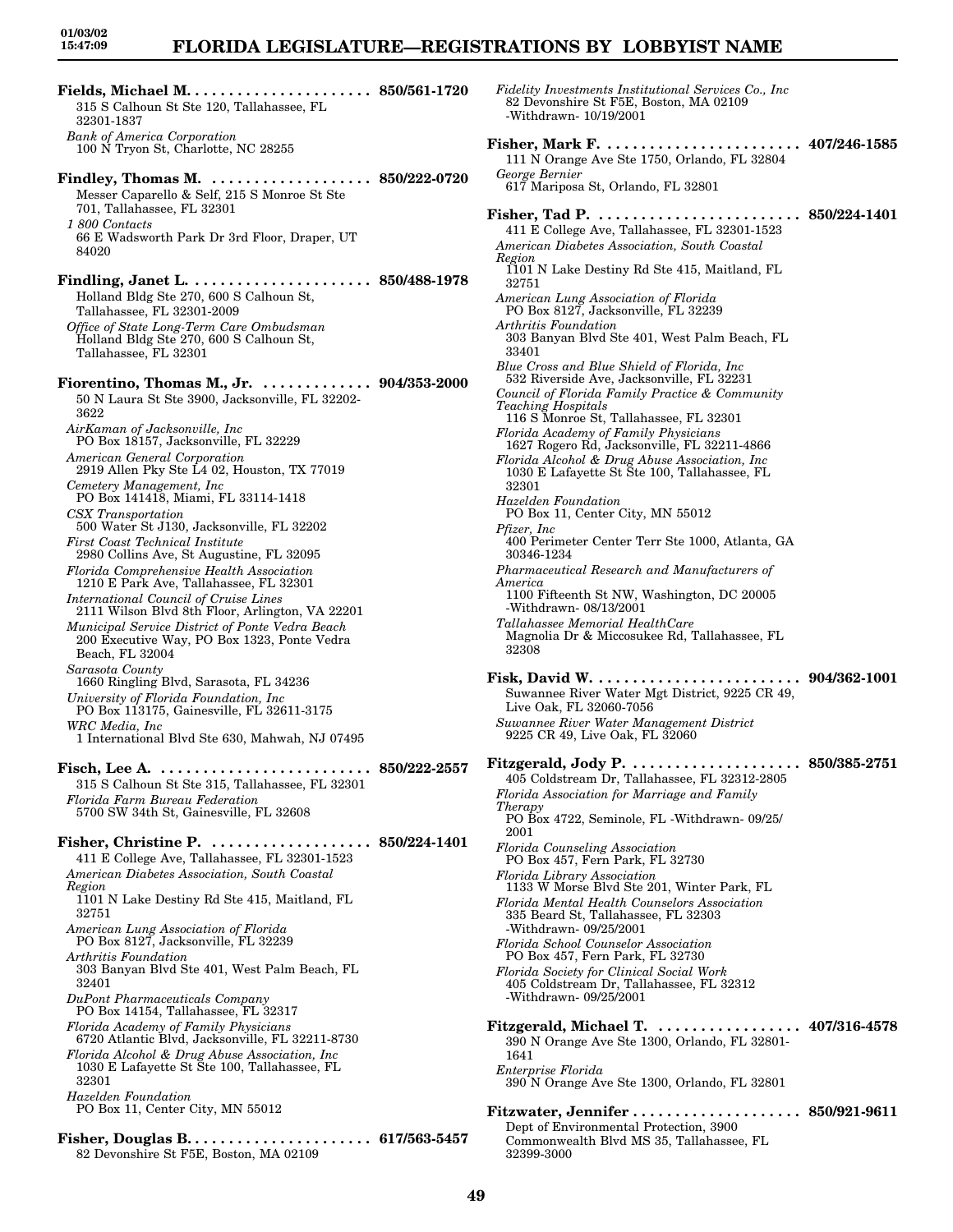### **FLORIDA LEGISLATURE—REGISTRATIONS BY LOBBYIST NAME**

*Department of Environmental Protection* 3900 Commonwealth Blvd MS 25, Tallahassee, FL 32399-3000

- **Flack, Christopher M. . . . . . . . . . . . . . . . . . . 850/488-5551** Executive Office of the Governor, Rm 1501 The Capitol, Tallahassee, FL 32399-0001 *Executive Office of the Governor* The Capitol, Tallahassee, FL 32399-0001
- **Flack, Deborah E. . . . . . . . . . . . . . . . . . . . . . 850/893-7782** 1961 Chatsworth Way, Tallahassee, FL 32308- 2961
- *Bay County Tourist Development Council* Douglas Sale, Counsel BCTDC, PO Box 1579, Panama City, FL 32402
- *Captiva Erosion Prevention District* PO Box 365, Captiva Island, FL 33924 *Florida Shore & Beach Preservation Association*
- 864 E Park Ave, Tallahassee, FL 32301
- **Flagg, N. David . . . . . . . . . . . . . . . . . . . . . . . 352/265-0511** Shands HealthCare, PO Box 100161, Gainesville, FL 32610-0161 *Shands Teaching Hospitals & Clinics, Inc dba Shands HealthCare* Shands HealthCare, PO Box 100161, Gainesville,
- FL 32610-0161
- **Flayman, Robert M. . . . . . . . . . . . . . . . . . . . 954/535-7169** 3600 W Commercial Blvd Ste 100, Ft Lauderdale, FL 33309 *Progressive Insurance Company*
- 3725 Grace St Ste 300, Tampa, FL 33607 **Fleetwood, Ross R. . . . . . . . . . . . . . . . . . . . . 850/488-1631**
- Dept of Business & Prof Regulation, 1940 N Monroe St, Tallahassee, FL 32399 *Department of Business & Professional Regulation* 1940 N Monroe St, Tallahassee, FL 32399
- **Fletcher, Charles R. . . . . . . . . . . . . . . . . . . . 813/229-2775** de la Parte & Gilbert PA, 101 E Kennedy Blvd Ste 3400, Tampa, FL 33602-5195 *H. Lee Moffitt Cancer Center & Research Institute, Inc* 12901 Magnolia Dr, Tampa, FL 33612 *Lee County Regional Water Supply Authority*
- 2180 W First St Ste 208, Ft Myers, FL 33901 *Pinellas County Board of County Commissioners* 315 Court St, Clearwater, FL 34616
- **Flood, Joseph R. . . . . . . . . . . . . . . . . . . . . . . 407/422-4310** 201 E Pine St Ste 1200, Orlando, FL 32801 *St. Paul Fire & Marine Insurance* 2700 NE Loop 410 Ste 410, San Antonio, TX 78217
- **Flora, Robert E. . . . . . . . . . . . . . . . . . . . . . . . 850/222-0967** PO Box 11055, Tallahassee, FL 32302-3055 *Naples-Fort Myers Kennel Club* PO Box 2567, Bonita Springs, FL 33923 *Sanford-Orlando Kennel Club* 301 Dog Track Rd, Longwood, FL 32750 *Sarasota Kennel Club, Inc* 5400 Bradenton Rd, Sarasota, FL 33579
- **Flores, Ramon . . . . . . . . . . . . . . . . . . . . . . . . 305/347-5458** 150 W Flagler St Ste 1820, Miami, FL 33130 *BellSouth* 150 S Monroe St Ste 400, Tallahassee, FL 32301
- **Florez, Alan S. . . . . . . . . . . . . . . . . . . . . . . . . 850/488-5876** Executive Office of the Governor, 208 The Capitol, Tallahassee, FL 32399-0001

*Citizens for a Sound Economy* 1250 H St NW Ste 700, Washington, DC 20005 -Withdrawn- 07/05/2001 *Executive Office of the Governor* The Capitol, Tallahassee, FL 32399-0001 **Floyd, Chris L. . . . . . . . . . . . . . . . . . . . . . . . . 813/624-5117** 515 Danube Ave, Tampa, FL 33606 *BellSouth* 150 S Monroe S Ste 400, Tallahassee, FL 32301- 1556 *Florida Medical Association* PO Box 10269, Tallahassee, FL 32302 *Smith, Ballard and Logan, P.A.* 403 E Park Ave, Tallahassee, FL 32301 **Flynn, Mark W. . . . . . . . . . . . . . . . . . . . . . . . 813/872-5527** PO Box 320115, Tampa, FL 33679-2115 *Eckerd Corporation* PO Box 4689, Clearwater, FL 34618 *Hill & Knowlton* 201 E Kennedy Blvd Ste 1611, Tampa, FL 33602 *Hillsborough Association of School Administrators* 1001 W Bearss Ave, Tampa, FL *Sprint* 315 S Calhoun St Ste 740, Tallahassee, FL 32301 *Tampa Bay Partnership For Economic Development, Inc* 4300 W Cypress St Ste 250, Tampa, FL 33607 *Tampa Port Authority* 1101 Channel Side Dr, Tampa, FL 33602 **Foley, Barbara B. . . . . . . . . . . . . . . . . . . . . . 850/488-7228** Agency for Workforce Innovation, 1320 Executive Center Dr Ste 309, Tallahassee, FL 32399 *Agency for WorkForce Innovation* 1320 Executive Center Dr, Tallahassee, FL 32399-2250 **Fons, John P. . . . . . . . . . . . . . . . . . . . . . . . . . 850/425-5431** Ausley & McMullen, 227 S Calhoun St, Tallahassee, FL 32301-1884 *BellSouth* 150 S Monroe St Ste 400, Tallahassee, FL 32301 **Fontaine, Mark P. . . . . . . . . . . . . . . . . . . . . . 850/671-3442** 411 Office Plaza Dr, Tallahassee, FL 32301-2756 *Florida Juvenile Justice Association* 411 Office Plaza Dr, Tallahassee, FL 32301 **Ford, Andrew J. . . . . . . . . . . . . . . . . . . . . . . 850/222-4767** 213 S Adams St, Tallahassee, FL 32301 *Florida Education Association* 118 N Monroe St, Tallahassee, FL 32399-1700 **Forrest, Thomas L. . . . . . . . . . . . . . . . . . . . . 850/595-4947** PO Box 1591, Pensacola, FL 32597-1591 *Escambia County Board of County Commissioners* PO Box 1591, Pensacola, FL 32597-1591 **Forsgren, Ted . . . . . . . . . . . . . . . . . . . . . . . . 850/224-3474** 905 E Park Ave, Tallahassee, FL 32301-2646 *Coastal Conservation Association Florida* 905 E Park Ave, Tallahassee, FL 32301 **Forst, Alan Orantes . . . . . . . . . . . . . . . . . . . 850/487-2685** Unemployment Appeals Commission, Ste 300 Webster Bldg, 2671 Executive Center Cir W, Tallahassee, FL 32399-0681 *Unemployment Appeals Commission* Ste 300 Webster Bldg, 2671 Executive Center Cir W, Tallahassee, FL 32399-0681 **Fort, Pamela Burch . . . . . . . . . . . . . . . . . . . 850/425-1344**

102 1/2 S Monroe St, Tallahassee, FL 32301-1530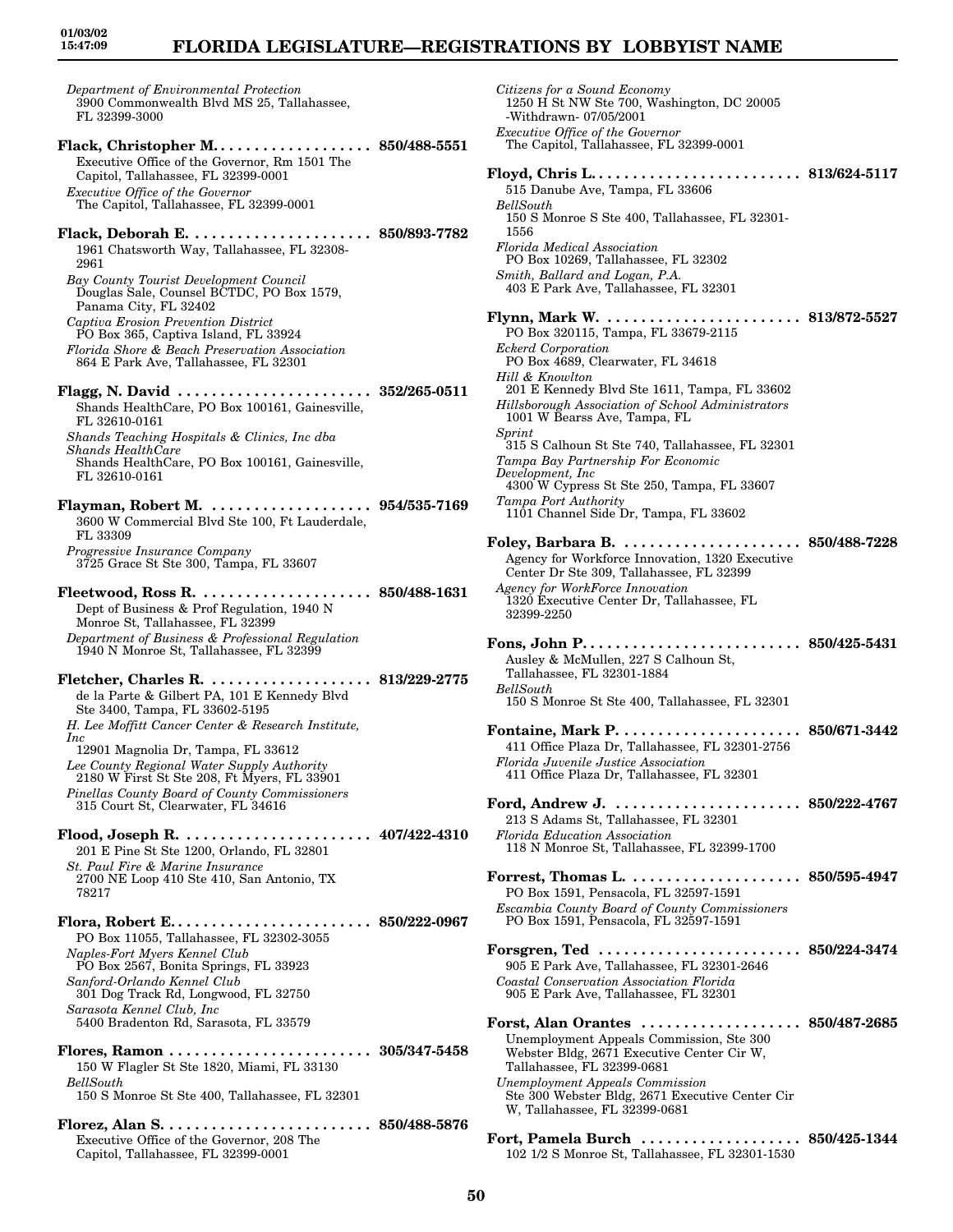*Abbott Laboratories* 100 Abbott Park Rd, Abott Park, IL 60064-6034 *BellSouth* 150 S Monroe St Ste 400, Tallahassee, FL 32301 *Blue Cross and Blue Shield of Florida, Inc* PO Box 1798, Jacksonville, FL 32231-0014 *Brown, Terrell, Hogan, Ellis, McClamma & Yegelwel, PA* 233 E Bay St Ste 804, Jacksonville, FL 32202 *City of Miami* PO Box 330708, Miami, FL 33233-0708 *Duke Energy North America* 422 Church St, Charlotte, NC 28242 *Escambia County* 2889 Michigan Ave, Pensacola, FL 32526 *Fleishman Hillard, Inc* 1615 L Street NW Ste 1000, Washington, DC 20036 *Florida Kids, Inc* PO Box 839, Tallahassee, FL 32301-0839 *Leon County Board of County Commissioners* 301 S Monroe St, Tallahassee, FL 32301 *Miami-Dade County* 111 1st St, Miami, FL 33128 *Riley House Museum* 419 E Jefferson St, Tallahassee, FL 32301 *Royal American Development* 1002 W 23rd St Ste 400, Panama City, FL 32405 *St. Luke's Cataract & Laser Institute* 43309 US Hwy 19 N, Tarpon Springs, FL 34688- 5000 *The Commerce Group* 102 1/2 S Monroe St, Tallahassee, FL 32301 *The Florida Bar* 650 Apalachee Pky, Tallahassee, FL 32301 *United Way of Dade County* 1 SE Third Ave 20th Floor, Miami, FL 33131 **Forte, Sheldon B. . . . . . . . . . . . . . . . . . . . . . 904/348-2790** 1809 Art Museum Dr Ste 200, Jacksonville, FL 32207 *Office of Judges of Compensation Claims (JCC) Division of Workers Comp* 1809 Art Museum Dr Ste 200, Jacksonville, FL 32207 **Forthman, Carol A. . . . . . . . . . . . . . . . . . . . . 850/222-1857** 513 Williams St, Tallahassee, FL 32303-6360 *Sunshine State Milk Producers* PO Box 547666, Orlando, FL 32854 **Fortune, Edmond . . . . . . . . . . . . . . . . . . . . . 850/224-3907** PO Box 1459, Tallahassee, FL 32302-1459 *Florida Health Care Association* PO Box 1459, Tallahassee, FL 32302-1459 -Withdrawn- 08/10/2001 **Fowler, L. W., Jr. . . . . . . . . . . . . . . . . . . . . . . 850/224-6926** 135 S Monroe St, Tallahassee, FL 32301-1574 *Florida AFL-CIO* 135 S Monroe St, Tallahassee, FL 32301 **Foxworthy, Michael E. . . . . . . . . . . . . . . . . . 850/678-5940** 348 Highway 190, Valparaiso, FL 32580-1204 *Gulf Coast Uniserv* 348 Hwy 190, Valparaiso, FL 32580 **Foy, David K. . . . . . . . . . . . . . . . . . . . . . . . . . 850/877-7500**

Florida Student Association, 1311-B Paul Russel Rd Ste 203, Tallahassee, FL 32301 *Florida Student Association*

1311-B Paul Russel Rd Ste 203, Tallahassee, FL 32301

| Franco, Omar  305/284-4015                                                                          |                             |
|-----------------------------------------------------------------------------------------------------|-----------------------------|
| PO Box 248006, 230 Ashe Bldg, Coral Gables, FL<br>33124-4600                                        |                             |
| University of Miami                                                                                 |                             |
| PO Box 248006, Coral Gables, FL 33124-4600<br>University of Miami School of Medicine                |                             |
| PO Box 019132, M878, Miami, FL 33101                                                                |                             |
| PO Box 1738, Tallahassee, FL 32302-1738                                                             |                             |
| Alachua County School Board                                                                         |                             |
| 620 E University Ave, Gainesville, FL 32601<br>Easter Seals Florida, Inc                            |                             |
| 1040 Woonstock Rd Ste 215, Orlando, FL 32803                                                        |                             |
| Easter Seals Miami-Dade<br>1475 NW 14th Ave, Miami, FL 33125                                        |                             |
| Easter Seals/MARC Southwest Florida<br>350 Braden Ave, Sarasota, FL 34243                           |                             |
| <b>Florida Association of District School</b>                                                       |                             |
| Superintendents<br>PO Box 1108, Tallahassee, FL 32302-1108                                          |                             |
| Santa Rosa County School District<br>603 Canal Street, Milton, FL 32570                             |                             |
|                                                                                                     | 850/877-4697                |
| 401 Office Plaza Dr, Tallahassee, FL 32301                                                          |                             |
| <b>Florida Optometric Association</b><br>401 Office Plaza Dr, Tallahassee, FL 32301                 |                             |
| Franklin, Timothy S.  850/222-7206                                                                  |                             |
| PO Box 1833, Tallahassee, FL 32302-1833                                                             |                             |
| Brevard County Property Appraiser<br>PO Box 429, Titusville, FL 32781-0429                          |                             |
| The Florida Tax Collectors, Inc.<br>225 S Adams St Ste 200, Tallahassee, FL 32301                   |                             |
| The Humane Society of the United States                                                             |                             |
| 1624 Metropolitan Cir Ste B, Tallahassee, FL<br>32308                                               |                             |
| Fraser, Donald S.                                                                                   | $\ldots \,\, 850/847$ -0002 |
| 2012 Rain Valley Ct, Tallahassee, FL 32308                                                          |                             |
| Florida Association of Marriage and Family<br>Therapy                                               |                             |
| 4041 Devlin Ct, Tallahassee, FL 32308<br><b>Florida Hospital Association</b>                        |                             |
| 306 E College Ave, Tallahassee, FL 32301                                                            |                             |
| Florida Society of Anesthesiologists<br>335 Beard St, Tallahassee, FL 32303                         |                             |
| <b>USF Medical Services Support Corporation</b><br>12901 Bruce B Downs Blvd, MDC2, Tampa, FL        |                             |
| 33612                                                                                               |                             |
|                                                                                                     |                             |
| 560 NW 165 St Rd, Miami, FL 33169-6310                                                              |                             |
| Onyx Insurance Group<br>560 NW 165 St Rd, Miami, FL 33169                                           |                             |
| Freeberg, C. Wayne 850/488-8695                                                                     |                             |
| State Bd of Indep Colleges & Univ, Koger Center<br>Turner Bldg, 2586 Seagate Dr Ste 200,            |                             |
| Tallahassee, FL 32301                                                                               |                             |
| State Board of Independent Colleges & Universities<br>Koger Center Turlington Bldg, 2586 Seagate Dr |                             |
| Ste 200, Tallahassee, FL 32301                                                                      |                             |
| Freebern, Susan                                                                                     | $\dots \,\, 863/802$ -3510  |
| 124 S Florida Ave Ste 204, Lakeland, FL 33801<br>City of Lakeland                                   |                             |
| 228 Massachusetts Ave, Lakeland, FL 33801                                                           |                             |
| City of Winter Haven<br>210 Cypress Gardens Blvd, Winter Haven, FL                                  |                             |
| 33880                                                                                               |                             |
| Freedman, Joel J.                                                                                   | . . 850/921-4034            |
| Office of the Executive Director, 4050 Esplanade<br>Way, Pepper Bldg Ste 680, Tallahassee, FL       |                             |
| 32399-0950                                                                                          |                             |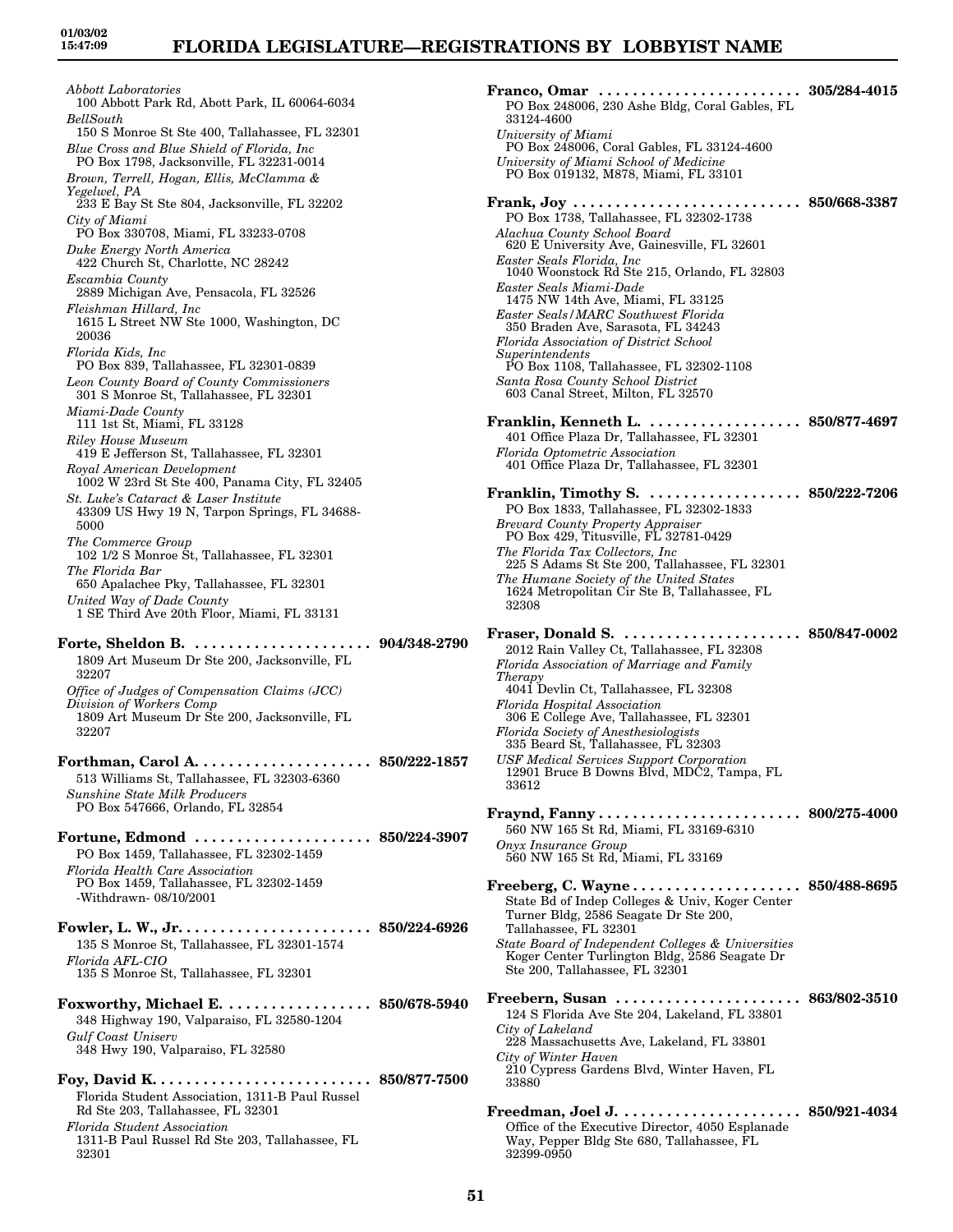*Correctional Privatization Commission* Office of the Executive Director, 4030 Esplanade Way Ste 315, Tallahassee, FL 32399-0950 **French, John H. . . . . . . . . . . . . . . . . . . . . . . 850/224-3549** 1531 Live Oak, Tallahassee, FL 32301 *Philip Morris Inc. by its service corporation Philip Morris Management* 333 North Point Center E, Alpharetta, GA 30022 **Friedman, Bernie J. . . . . . . . . . . . . . . . . . . . 954/985-4180** 3111 Stirling Rd, Ft Lauderdale, FL 33312 *City of Hollywood* 2600 Hollywood Blvd, Hollywood, FL 33020 *City of Lauderdale Lakes* 4300 NW 36th St, Lauderdale Lakes, FL 33319 *City of Pompano Beach* 100 W Atlantic Blvd, Pompano Beach, FL 33061 *Florida Association of Jewish Federations* 4200 Biscayne Blvd, Miami, FL *Miami-Dade County* 111 NW First St, Miami, FL 33128 *Michigan Bulb* 1950 Waldorf NW, Grand Rapids, MI 49550 -Withdrawn- 03/07/2001 *National Association of Jai-Alai Frontons, Inc* 301 E Dania Beach Blvd, Dania, FL 33004 *North Broward Hospital District* 3501 West Dr, Deerfield, FL 33442 *Pompano Park Racing* 1800 SW 3rd St, Pompano Beach, FL 33069 **Fuller, Barbara J. . . . . . . . . . . . . . . . . . . . . . 904/730-7685** 7380 Secret Woods Dr, Jacksonville, FL 32216- 7142 *Prevent Blindness Florida* 3825 Henderson Blvd Ste 402, Tampa, FL 33629 -Withdrawn- 11/07/2001 **Fuller, John D. . . . . . . . . . . . . . . . . . . . . . . . 850/413-9330** Florida Corrections Commission, 2601 Blair Stone Rd, Tallahassee, FL 32399-2500 *Florida Corrections Commission* 2601 Blair Stone Rd, Tallahassee, FL 32399-2500 **Fuller, Loula M. . . . . . . . . . . . . . . . . . . . . . . . 850/878-6404** 402 Office Plaza Dr, Tallahassee, FL 32301 *South Florida Auto-Truck Dealers Association* 1380 NE Miami Gardens Dr Ste 125, North Miami Beach, FL 33179 **Fuller, Manley K. . . . . . . . . . . . . . . . . . . . . . 850/656-7113** PO Box 6870, Tallahassee, FL 32314-6870 *Florida Wildlife Federation* PO Box 6870, Tallahassee, FL 32314-6870 **Fulton, Nancy J. . . . . . . . . . . . . . . . . . . . . . . 850/488-2881** Dept of Children and Families, Adult Services PDAS, 1317 Winewood Blvd Bldg 6 Rm 364, Tallahassee, FL 32399-0700 *Department of Children and Families* 1317 Winewood Blvd, Bldg 3 Room 311, Tallahassee, FL 32399-0700 **Furlong, Thomas E., Jr. . . . . . . . . . . . . . . . . 850/488-0555** State Board of Community Colleges, 325 W Gaines St Ste 1344, Tallahassee, FL 32399-0400 *State Board of Community Colleges* 325 W Gaines St Ste 1344, Tallahassee, FL 32399-0400 **Furnari, Alexandra L. . . . . . . . . . . . . . . . . . . 813/229-2884** Children's Bd of Hillsborough Co, 1205 E 8th Ave, Tampa, FL 33605-3503

**01/03/02 15:47:09**

> *Children's Board of Hillsborough County* 1205 E 8th Ave, Tampa, FL 33605

**Gabel, George D., Jr. . . . . . . . . . . . . . . . . . . 904/353-2000** 50 N Laura St Ste 3900, Jacksonville, FL 32202 *Florida Press Association* 122 S Calhoun, Tallahassee, FL 32301 **Gaddy, Richard E. . . . . . . . . . . . . . . . . . . . . . 850/298-5612** Unisys Corp, 1545 Raymond Diehl Rd, Tallahassee, FL 32308-1537 *Unisys Corporation* 1545 Raymond Diehl Rd, Tallahassee, FL 32308 **Gaines, John F. . . . . . . . . . . . . . . . . . . . . . . . 813/929-2646** 7227 Land O' Lakes Blvd, Land O' Lakes, FL 34639-2899 *District School Board of Pasco County* 7227 Land O'Lakes Blvd, Land O'Lakes, FL 34639 **Gallagher, Julie . . . . . . . . . . . . . . . . . . . . . . . 850/922-5873** Agency for Health Care Admin, 2727 Mahan Dr Fort Knox # 3, Tallahassee, FL 32308-5403 *Agency for Health Care Administration* 2727 Mahan Dr Fort Knox # 3, Tallahassee, FL 32308-5403 -Withdrawn- 08/30/2001 **Gallagher, Laura L. . . . . . . . . . . . . . . . . . . . 850/222-6891** 101 E College Ave, Tallahassee, FL 32302 *Atlantic American Corporate Group, L.L.C.* 375 Park Ave Ste 2501, New York, NY 10152 **Gallant, Barbara G. . . . . . . . . . . . . . . . . . . . . 352/376-6592** 1620 NW 19th Cir, Gainesville, FL 32605-4086 *Alachua County School Board* 620 E University Ave, Gainesville, FL 32601 **Gallay, Deborah E. . . . . . . . . . . . . . . . . . . . . 850/201-7420** State University System, 325 W Gaines St, Tallahassee, FL 32399-1950 *State University System* 325 W Gaines St, Tallahassee, FL 32399 **Galloway, Clyde W., Jr. . . . . . . . . . . . . . . . . 850/222-6100** PO Box 1819, Tallahassee, FL 32302 *Florida Family Mutual Insurance Company* 720 Goodlette Rd, Naples, FL 33940 **Galvin, Joan . . . . . . . . . . . . . . . . . . . . . . . . . 941/388-4441** 1600 Ken Thompson Parkway, Sarasota, FL 34236 *Mote Marine Laboratory* 1600 Ken Thompson Pky, Sarasota, FL 34236 **Garcia, Reginald R. . . . . . . . . . . . . . . . . . . . . 850/681-0050** 215 S Monroe St Ste 701-B, Tallahassee, FL 32301-1858 *Academy of Florida Trial Lawyers* 218 S Monroe St, Tallahassee, FL 32301 *Florida Association of Broadcasters, Inc* 101 E College Ave Ste 300, Tallahassee, FL 32301 *Florida Education Fund* 201 E Kennedy Blvd Ste 1525, Tampa, FL 33602 **Gardner, Jerry L. . . . . . . . . . . . . . . . . . . . . . 904/304-3267** 101-10 Bob White Ct, Daytona Beach, FL 32119 *Conference of County Court Judges* Broward County Courthouse Rm 200, 2015 E 6th St, Ft Lauderdale, FL 33301 **Gardner, Tom E. . . . . . . . . . . . . . . . . . . . . . . 850/668-9941** PO Box 13594, Tallahassee, FL 32317-3594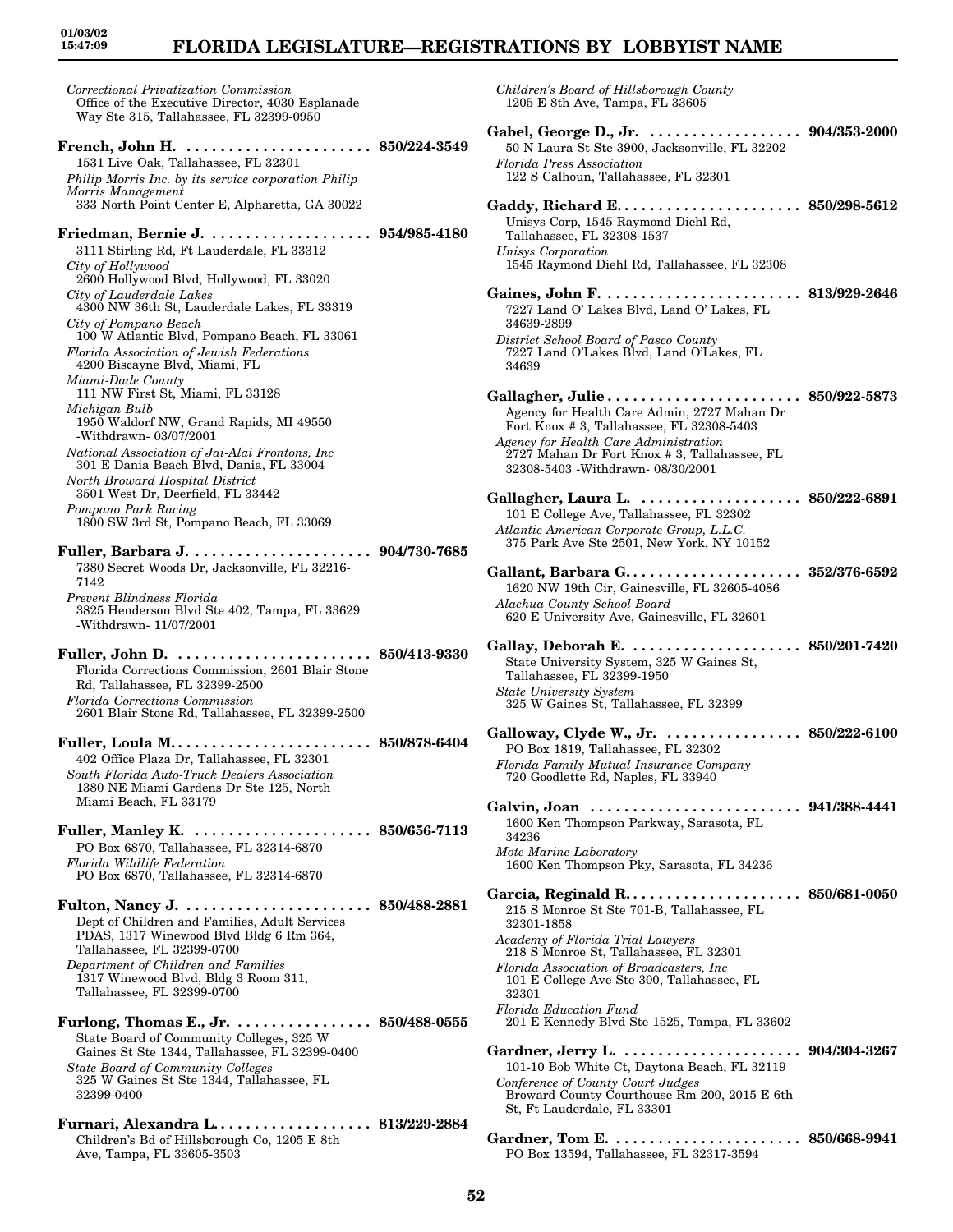# **FLORIDA LEGISLATURE—REGISTRATIONS BY LOBBYIST NAME**

*The Florida Council of Yacht Clubs, Inc* 9 Ambleside Dr, Belleair, FL 33756 *Tom Gardner & Associates, Inc* PO Box 13594, Tallahassee, FL 32317 **Gardner, Winston W., Jr. . . . . . . . . . . . . . . . 407/859-1101** PO Box 530052, Orlando, FL 32853-0052 *Amdahl Corporation* 1900 Summit Tower Blvd Ste 400, Orlando, FL 32810 -Withdrawn- 01/30/2001 *Cleveland Clinic Florida* 3000 W Cypress Creek Rd, Ft Lauderdale, FL 33309 *Florida Association of Broadcasters, Inc* 101 E College Ave, Tallahassee, FL 32301 **Garner, James F. . . . . . . . . . . . . . . . . . . . . . . 813/229-3321** c/o Squire Sanders & Dempsey LLP, One Tampa City Center, 201 N Franklin St, Tampa, FL 33602-5164 *Alico, Inc* 640 S Main St, LaBelle, FL 33935-4606 *Clear Springs Land Company, L.L.C.* 115 E Van Fleet Dr, Bartow, FL 33830 *Hilliard Brothers of Florida* Rt 2 Box 175, Clewiston, FL 33440 -Withdrawn-10/22/2001 *Intercoastal Utilities, Inc* 6215 Wilson Blvd, Jacksonville, FL 32210 *Landon Development Corporation of Florida* 626 Gulf Shore Blvd S, Naples, FL 34102 *United States Sugar Corporation* PO Drawer 1207, Clewiston, FL 33440 *WCI Communities, Inc* 24301 Walden Center Dr, Bonita Springs, FL 34134 **Garvy, Robert A. . . . . . . . . . . . . . . . . . . . . . . 561/775-1100** 2401 PGA Blvd Ste 200, Palm Beach Gardens, FL 33410-3515 *Enhanced Investment Technologies (a.k.a. INTECH)* 2401 PGA Blvd Ste 200, Palm Beach Gardens, FL 33410 **Gaskin, Carla A. . . . . . . . . . . . . . . . . . . . . . . 850/410-4777** State Technology Office, Carlton Bldg Rm 335, 501 S Calhoun St, Tallahassee, FL 32399 *State Technology Office* Carlton Bldg Rm 335, 501 S Calhoun St, Tallahassee, FL 32399 -Withdrawn- 11/05/2001 **Gay, Greg A. . . . . . . . . . . . . . . . . . . . . . . . . . . 850/413-2844** Dept of Insurance, 200 E Gaines St, Tallahassee, FL 32399-0301 *Department of Insurance* 200 E Gaines St, Tallahassee, FL 32399-0301 **Geiger, Llona H. . . . . . . . . . . . . . . . . . . . . . . 850/224-8220** United Faculty of Florida, 213 S Adams St, Tallahassee, FL 32301-1710 *United Faculty of Florida UniServ District of FEA* United Faculty of Florida, 213 S Adams St, Tallahassee, FL 32301 **Gengenbach, Marianne S. . . . . . . . . . . . . . . 850/222-0199** 625 N Adams St, Tallahassee, FL 32301-1113 *The Nature Conservancy* 625 N Adams St, Tallahassee, FL 32301-1113 **Genshaft, Judy . . . . . . . . . . . . . . . . . . . . . . . 813/974-2791** University of South Florida, 4202 E Fowler Ave ADM 241, Tampa, FL 33620 *University of South Florida* 4202 E Fowler Ave ADM 241, Tampa, FL 33620

**Gentile, Anthony J. . . . . . . . . . . . . . . . . . . . . 954/486-6250** Broward Teachers Union, 6000 N University Dr, Tamarac, FL 33321-4630 *Broward Teachers Union* 6000 N Universitiy Dr, Tamarac, FL 33321 -Withdrawn- 10/03/2001 **Gentry, Richard E. . . . . . . . . . . . . . . . . . . . . 850/224-4316** 201 E Park Ave, Tallahassee, FL 32301-1511 *Florida Home Builders Association* 201 E Park Ave, Tallahassee, FL 32301 **George, Ernest W. . . . . . . . . . . . . . . . . . . . . . 850/222-3329** c/o Florida Police Benevolent Assn, 300 E Brevard St, Tallahassee, FL 32301-1218 *Florida Police Benevolent Association, Inc* 300 E Brevard St, Tallahassee, FL 32301 **George, Marnie L. . . . . . . . . . . . . . . . . . . . . . 850/385-8175** 413 S Ride, Tallahassee, FL 32303-5162 *AAA Auto Club South* 1515 N Westshore Blvd, Tampa, FL 33607 *National Safety Council* 1025 Connecticut Ave Ste 1200, Washington, DC 20036 **Gianini, Elizabeth A. . . . . . . . . . . . . . . . . . . 850/222-6100** 106 E College Ave Ste 900, Tallahassee, FL 32301 *Cherry Creek Properties, Inc* 2450 Hollywood Blvd Ste 504, Hollywood, FL 33020 -Withdrawn- 08/27/2001 *Enhanced Capital Partners, LLC* 5500 Prytania St Ste 136, New Orleans, LA 70115 -Withdrawn- 08/27/2001 *Florida Family Mutual Insurance Company* 720 Goodlette N Ste 500, Naples, FL 34102 -Withdrawn- 08/27/2001 *Florida Insurance Council* E Piedmont Dr, Tallahassee, FL 32312 -Withdrawn- 08/27/2001 *Florida Physicians Insurance Company* 1000 Riverside Ave, Jacksonville, FL 32204 -Withdrawn- 08/27/2001 *Florida Workers' Compensation Joint Underwriting Association, Inc* 353 Interstate Blvd, Sarasota, FL 34240 -Withdrawn- 08/27/2001 *Sprint* 315 S Calhoun St Ste 300, Tallahassee, FL 32301 -Withdrawn- 08/27/2001 *Summit Holding Southeast, Inc* 2310 A-Z Park Rd, Lakeland, FL 33801 -Withdrawn- 08/27/2001 **Gianino, Peter T. . . . . . . . . . . . . . . . . . . . . . . 850/488-6036** Transportation Disadvantaged Com, 605 Suwannee St MS-49, Tallahassee, FL 32399-0450 *Commission for the Transportation Disadvantaged* 605 Suwannee St MS-49, Tallahassee, FL 32399-- 045 **Gibbons, Deveron M. . . . . . . . . . . . . . . . . . . 850/922-1740** Dept of Community Affairs, 2555 Shumard Oak Blvd Ste 160, Tallahassee, FL 32399 *Department of Community Affairs* 255 Shumard Oak Blvd, Tallahassee, FL -Withdrawn- 07/23/2001 **Gilbert, Philip H. . . . . . . . . . . . . . . . . . . . . . 904/355-6561** 1045 Riverside Ave # 190, Jacksonville, FL 32204-4148 *Duval County Medical Society* 1045 Riverside Ave # 190, Jacksonville, FL

32204-4148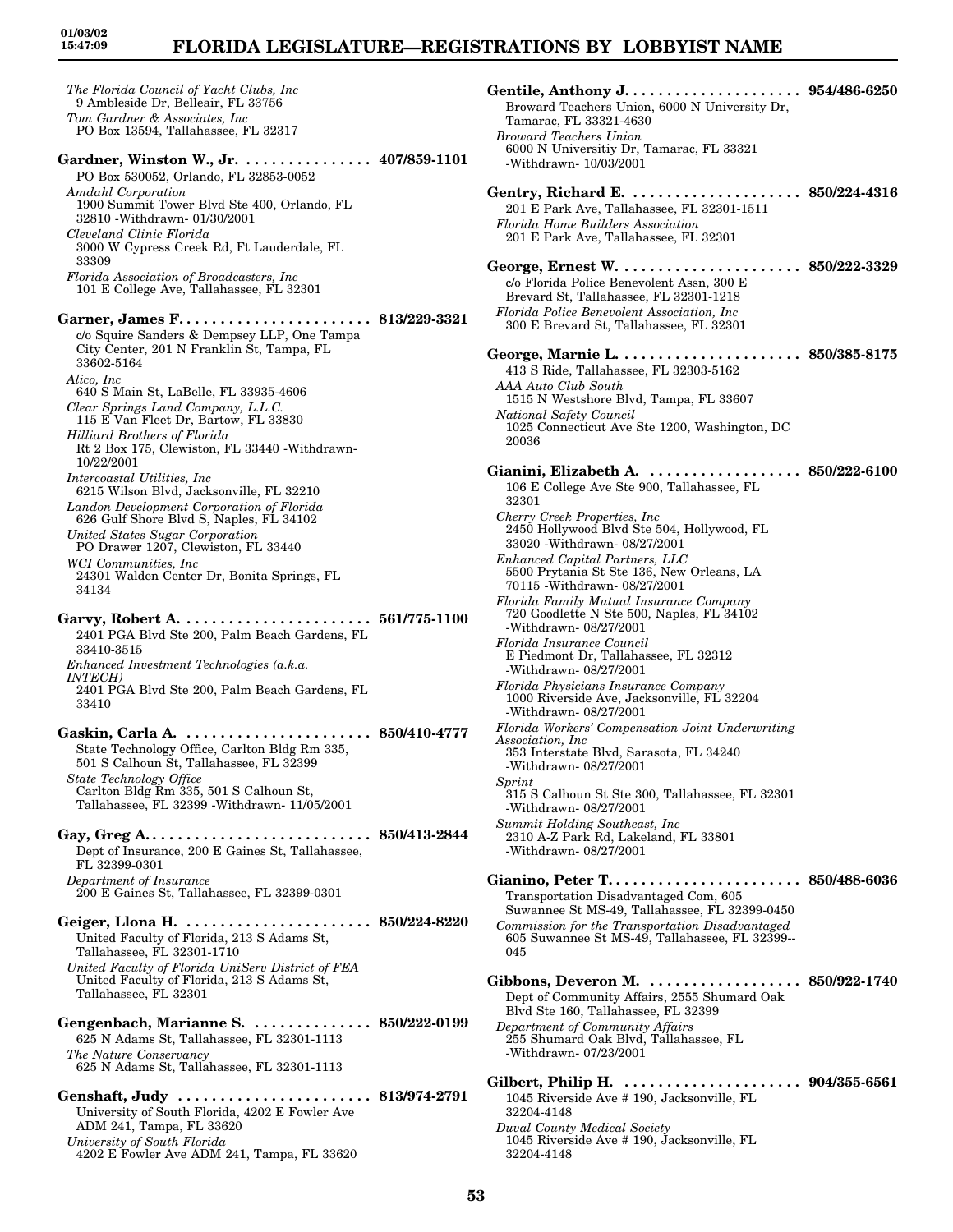| The Florida Bar, 650 Apalachee Pky, Tallahassee,                                            |                                     |
|---------------------------------------------------------------------------------------------|-------------------------------------|
| FL 32399-2300<br>The Florida Bar                                                            |                                     |
| 650 Apalachee Pky, Tallahassee, FL 32399-2300                                               |                                     |
|                                                                                             |                                     |
| The Bonita Bay Group, 3451 Bonita Bay Blvd Ste                                              |                                     |
| 202, Bonita Springs, FL 34134-4395                                                          |                                     |
| The Bonita Bay Group                                                                        |                                     |
| 3451 Bonita Bay Blvd, Bonita Springs, FL 34134-<br>4395                                     |                                     |
|                                                                                             |                                     |
|                                                                                             |                                     |
| 950 E Paces Ferry Rd Ste 2003, Atlanta, GA<br>30326-1180                                    |                                     |
| Bristol-Myers Squibb Company                                                                |                                     |
| c/o John G. Ryan, 655 15th Št NW Ste 300,                                                   |                                     |
| Washington, DC 20005                                                                        |                                     |
|                                                                                             |                                     |
| 215 S Monroe St Ste 701, Tallahassee, FL 32301-                                             |                                     |
| 1871                                                                                        |                                     |
| EZ Check Cashing of Tampa, Inc<br>17948 US Hwy 19 N, Clearwater, FL 33764                   |                                     |
| Professional Asset Recovery Association, Inc                                                |                                     |
| 1815 Miccosukee Commons Dr Ste 106,                                                         |                                     |
| Tallahassee, FL 32308-5433                                                                  |                                     |
| Giordano, Cathy  850/488-3022                                                               |                                     |
| Dept of Agriculture & Consumer Ser, Plaza Level                                             |                                     |
| 10 The Capitol, Tallahassee, FL 32399-0810<br>Department of Agriculture & Consumer Services |                                     |
| PL 10 The Capitol, Tallahassee, FL 32399-0810                                               |                                     |
|                                                                                             |                                     |
| Giorgio, Sherri $\ldots \ldots \ldots \ldots$<br>311 Whitworth Way, Nashville, TN 37205     | $\dots\dots\ 615/383$ -7306         |
| Schering-Plough External Affairs, Inc.                                                      |                                     |
| 2000 Galloping Hill, Kenilworth, NJ 87033                                                   |                                     |
| Glassman, Howard M. 850/414-4062                                                            |                                     |
| FL Met Planning Org Advisory Cncl, 605                                                      |                                     |
| Suwannee St, MS 28B, Tallahassee, FL 32399-                                                 |                                     |
| 0450<br>Florida Metropolitan Planning Organization                                          |                                     |
| <i><b>Advisory Council</b></i>                                                              |                                     |
| 605 Suwanee St, MS 28B, Tallahassee, FL 32399-<br>0450                                      |                                     |
|                                                                                             |                                     |
| Glatfelter, Ralph  850/222-9800                                                             |                                     |
| 306 E College Ave, Tallahassee, FL 32301                                                    |                                     |
| American Academy of Anestheiologist Assistants<br>12709 Arliss Dr, Lakewood, OH 44107       |                                     |
| <b>Florida Hospital Association</b>                                                         |                                     |
| 306 E College Ave, Tallahassee, FL 32301                                                    |                                     |
|                                                                                             |                                     |
| PO Box 391, Tallahassee, FL 32302-0391                                                      |                                     |
| <b>Tenet Healthcare Corporation</b><br>14001 Dallas Pky Ste 200, Dallas, TX 75240           |                                     |
|                                                                                             |                                     |
| Glenn, Jack O.                                                                              | $\cdots \cdots \cdots$ 850/224-4316 |
| Florida Home Builders Association, 201 E Park                                               |                                     |
| Ave, Tallahassee, FL 32301<br><b>Florida Home Builders Association</b>                      |                                     |
| 201 E Park Ave, Tallahassee, FL 32301                                                       |                                     |
| Gluckman, David  850/421-0152                                                               |                                     |
| 541 Old Magnolia Rd, Crawfordville, FL 32327-                                               |                                     |
| 6001                                                                                        |                                     |
|                                                                                             |                                     |
| Florida League of Anglers                                                                   |                                     |
| 541 Old Magnolia Rd, Crawfordville, FL 32327<br>Florida Power & Light Company               |                                     |

| Florida Wildlife Federation<br>2545 Blair Stone Pines, Tallahassee, FL 32311                       |                             |
|----------------------------------------------------------------------------------------------------|-----------------------------|
| National Wildlife Federation<br>541 Old Magnolia Rd, Crawfordville, FL 32327                       |                             |
| Rails-to-Trails Conservancy<br>2545 Blairstone Pines Dr, Tallahassee, FL 32301                     |                             |
| Save the Manatee Club<br>541 Old Magnolia Rd, Crawfordville, FL 32327                              |                             |
|                                                                                                    |                             |
| 4424 NW 13th St Ste A-1, Gainesville, FL 32609-<br>1879                                            |                             |
| Caribbean Conservation Corporation<br>4424 NW 13th St Ste A-1, Gainesville, FL 32609               |                             |
| Goen, Jennifer L.                                                                                  | $\ldots \,\, 850/488$ -4197 |
| 227 N Bronough St Ste 5000, Tallahassee, FL<br>32301-1329                                          |                             |
| Florida Housing Finance Corporation<br>227 N Bronough St Ste 5000, Tallahassee, FL<br>32301-1329   |                             |
|                                                                                                    |                             |
| PO Box 12519, Tallahassee, FL 32317-2519<br><b>Florida Sheriffs Association</b>                    |                             |
| 2617 Mahan Dr, Tallahassee, FL 32308                                                               |                             |
| Golden, Alexander F. 850/906-9977                                                                  |                             |
| 1632 Copperfield Cir, Tallahassee, FL 32312<br>Florida Mental Health Counselors Association        |                             |
| c/o 318 President St, Dunedin, FL 34698                                                            |                             |
| Mixon & Associates, 217 S Adams St,                                                                |                             |
| Tallahassee, FL 32301-1720<br>Bay District Schools                                                 |                             |
| 1311 Balboa Ave, Pensacola, FL 32401<br>Florida Association of School Administrators               |                             |
| 206-B S Monroe St, Tallahassee, FL 32301<br>Florida High School Activities Association             |                             |
| 515 N Main St, Gainesville, FL 32602-1173                                                          |                             |
| Leon County School District<br>2757 W Pensacola St, Tallahassee, FL 32304                          |                             |
| Osceola County School Board<br>817 Bill Beck Blvd, Kissimmee, FL 34744-4495                        |                             |
| PAEC<br>753 West Blvd, Chipley, FL 32428                                                           |                             |
| School District of Flagler County<br>PO Box 755, Bunnell, FL 32110                                 |                             |
| School District of Indian River County<br>1990 25th St, Vero Beach, FL 32960                       |                             |
| St. Johns County School District<br>40 Orange St, St. Augustine, FL 32084                          |                             |
| Goldenberg, Norman K. 901/766-1105                                                                 |                             |
| ServiceMaster/Terminix, 860 Ridge Lake Blvd,<br>Mail Stop A4-1060, Memphis, TN 38120-9417          |                             |
| ServiceMaster Consumer Services L.P.<br>860 Ridge Lake Blvd, Memphis, TN 38120                     |                             |
| Goldie, W. Michael   850/681-9071                                                                  |                             |
| 320 W Park Ave, Tallahassee, FL 32301-1414<br>Florida Association of Self Insurance                |                             |
| PO Box 150127, Altamonte Springs, FL 32715-<br>0127                                                |                             |
| Florida Power Corporation<br>Ste 800 Highpoint Center, 106 E College Ave,<br>Tallahassee, FL 32301 |                             |
| Florida Turfgrass Association, Inc.<br>5850 T.G. Lee Blvd Ste 110, Orlando, FL 32822-<br>4423      |                             |
| Sprint<br>315 S Calhoun St Ste 740, Tallahassee, FL 32301                                          |                             |
| Vision Research Corporation<br>211 Summit Pky Ste 105, Birmingham, AL 35209                        |                             |
|                                                                                                    |                             |

<sup>215</sup> S Monroe St Ste 850, Tallahassee, FL 32301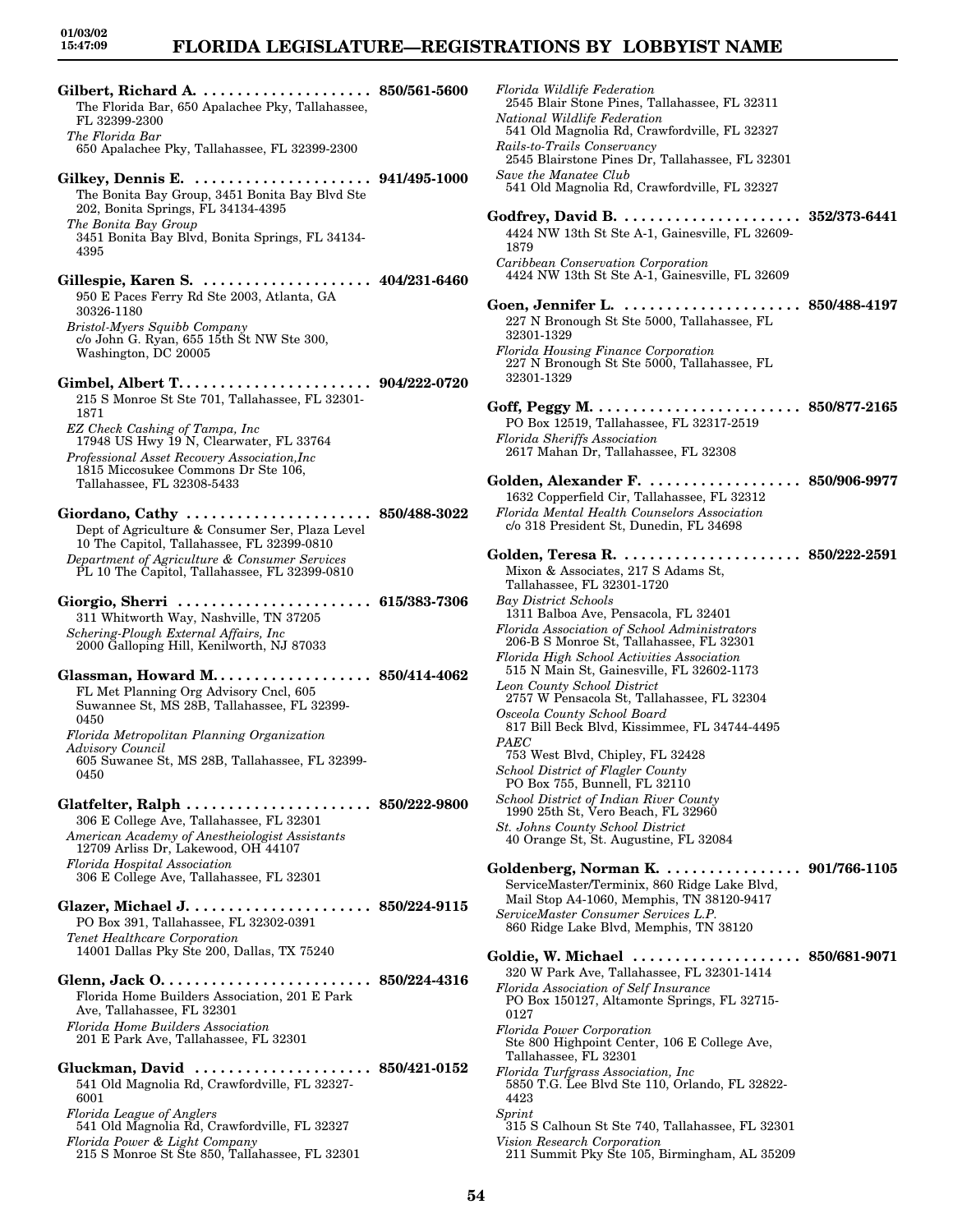### **FLORIDA LEGISLATURE—REGISTRATIONS BY LOBBYIST NAME**

**Goldman, Charles Mitchell . . . . . . . . . . . . . 215/979-1862** Duane Morris & Heckscher LLP, One Liberty Place, Philadelphia, PA 19103 *Indian River Memorial Hospital, Inc* 1000 36th St, Vero Beach, FL 32960 **Goldman, Louis E. . . . . . . . . . . . . . . . . . . . . . 850/224-1400** PO Box 1853, Tallahassee, FL 32302-1853 *Florida Association of Realtors*

PO Box 1853, Tallahassee, FL 32302-1853

- **Goldman, Robert S. . . . . . . . . . . . . . . . . . . . . 850/523-0400** Vickers Madsen & Goldman LLP, 1705 Metropolitan Blvd Ste 101, Tallahassee, FL 32308-3765 *Global Crossing North America, Inc* 180 S Clinton Ave 4th Floor, Rochester, NY 14646
- **Gollahon, James . . . . . . . . . . . . . . . . . . . . . . 727/895-8437** 3637 4th St N Ste 280, St Petersburg, FL 33704- 1355

*A. G. Edwards & Sons, Inc* One North Jefferson, St Louis, M0 63103

**Gomez, Fausto B. . . . . . . . . . . . . . . . . . . . . . 305/860-0780** 2350 Coral Way Ste 301, Miami, FL 33145-3535 *Amigas Venture Group* 5600 NW 36th St Ste 104, Miami, FL 33122 *Association for Retarded Citizens of South Florida* 5555 Biscayne Blvd, Miami, FL 33137 *Banc One Capital Markets, Inc*

- 451 Florida St, Baton Rouge, LA 70801 *Barry University*
- 11415 NE 2nd Ave, Miami Shores, FL 33161 *BellSouth*
- 150 S Monroe St Ste 400, Tallahassee, FL 32301 *City of Miami Beach*
- 1700 Convention Center Dr, Miami Beach, FL 33166
- *City of South Miami* 6130 Sunset Dr, South Miami, FL 33143 *City of West Miami*
- 901 SW 62nd Ave, West Miami, FL 33144 *Coconut Grove Playhouse*
- 3500 Main Hwy, Coconut Shore, Miami, FL 33133
- *Enterprise Florida*
- 325 John Knox Rd # 200, Tallahassee, FL 32303
- *Florida Association of Rehabilitation Facilities, Inc* 2003 Apalachee Pky Ste 175, Tallahassee, FL 32301

*Florida Onsite Wastewater Association* 1647 Alshire Court, Tallahassee, FL 32311

- *Florida Power & Light Company*
- 215 S Monroe St Ste 810, Tallahassee, FL 32301 *Great West Insurance Comp*
- 18101 Von Karman Blvd Ste 1460, Irvine, CA 92612
- *Hispanic AIDS Awareness Program*
- 2350 Coral Way, Miami, FL 33145
- *Latin Chamber of Commerce of the United States* 1417 W Flagler St, Miami, FL 33135
- *Miami Museum of Science*
- 3280 S Miami Ave, Miami, FL 33129
- *Miami-Dade County*
- 111 NW 1st St, Miami, FL
- *Miami-Dade Expressway Authority* 111 NW First St # 2740, Miami, FL 33128
- *Montenay Power Corporation* 3225 Aviation Ave 4th Floor, Miami, FL 33133
- *SABER, Inc* 3990 W Flagler St Ste 500, Miami, FL 33134
- *SER/IBM Business Institute* 42 NW 27th Ave Ste 421, Miami, FL 33125
- *South Florida Hospital and Healthcare Association* 6363 Taft St, Hollywood, FL 32024 *The Biltmore Hotel* 1200 Anastasia Ave, Coral Gables, FL 33134 *The Florida Bar/Workers' Compensation Section* 650 Apalachee Pky, Tallahassee, FL 32399 *Universidad Central del Este* San Pedro de Macoris, Dominican Republic, *Youth Co-Op* 801 NW 37th Ave Ste 212, Miami, FL 33125 **Gomez, Michael A. . . . . . . . . . . . . . . . . . . . . 850/245-6568** Dept of State, Rm 255 Collins Bldg MS 10, Tallahassee, FL 32399-0250 *Department of State* The Capitol PL, Tallahassee, FL 32399 **Gonzalez, Jean M. . . . . . . . . . . . . . . . . . . . . . 850/245-4006** 4052 Bald Cypress Way BIN A01, Tallahassee, FL 32399-1702 *American Heart Association* 460 Frank Shaw Rd, Tallahassee, FL 32312 -Withdrawn- 08/09/2001 *Department of Health* 4052 Bald Cypress Way BIN A00, Tallahassee, FL 32399-1701 *Florida Alliance for Health, Phys Ed, Recreation, Dance & Driver Ed* 200 Intracoastal Place # 405, Tequesta, FL 33469 -Withdrawn- 10/24/2001 **Gonzalez, Lawrence A. . . . . . . . . . . . . . . . . . 850/222-0720** 215 S Monroe St Ste 701, Tallahassee, FL 32301 *CNL Group, Inc* 400 East S St Ste 500, Orlando, FL 32801 *e.spire Communications, Inc* 133 National Business Pky Ste 200, Annapolis Junction, MD 20701 *EZ Check Cashing of Tampa, Inc* 17948 US Hwy 19 N, Clearwater, FL 33764 *Florida Dietetic Association, Inc* 2339 Wednesday St, Tallahassee, FL 32317 *Florida Occupational Therapy Association* 2801 Pinecrest St, Sarasota, FL 34239 *Florida Society of Health System Pharmacists, Inc* 3360 Capital Cir NE Ste A, Tallahassee, FL 32308-1575 *Florida Workers' Advocates* 4144 McLeod Dr, Tallahassee, FL 32303 *Leon County Research and Development Authority* 1673 W Paul Dirac Dr, Tallahassee, FL *Orlando Magic/RDV Sports* 8701 Maitland Summit Blvd, RDV Sportsplex, Orlando, FL 32810 *Orlando Utilities Commission* PO Box 3193, Orlando, FL 32802-3193 *Professional Asset Recovery Association,Inc* 2425 Millcreek Ct, Tallahassee, FL 32308 *Regulatory Compliance Associates* 1020 E LaFayette St Ste 105, Tallahassee, FL 32301 *1 800 Contacts* 66 E Wadsworth Park Dr 3rd Floor, Draper, UT 84020 **Gonzalez, Rick . . . . . . . . . . . . . . . . . . . . . . . . 407/331-4238** 1033 SR 436 Ste 281, Casselberry, FL 32707-5742 *Florida Livery Association* 1033 SR 436 Ste 281, Casselberry, FL 32707 **Goodlett, C. David . . . . . . . . . . . . . . . . . . . . . 561/833-7500** 330 Clematis St Ste 207, West Palm Beach, FL 33401-4602 *South Florida Fair & Palm Beach County Expositions, Inc* PO Box 210367, West Palm Beach, FL 33421-
	- 0367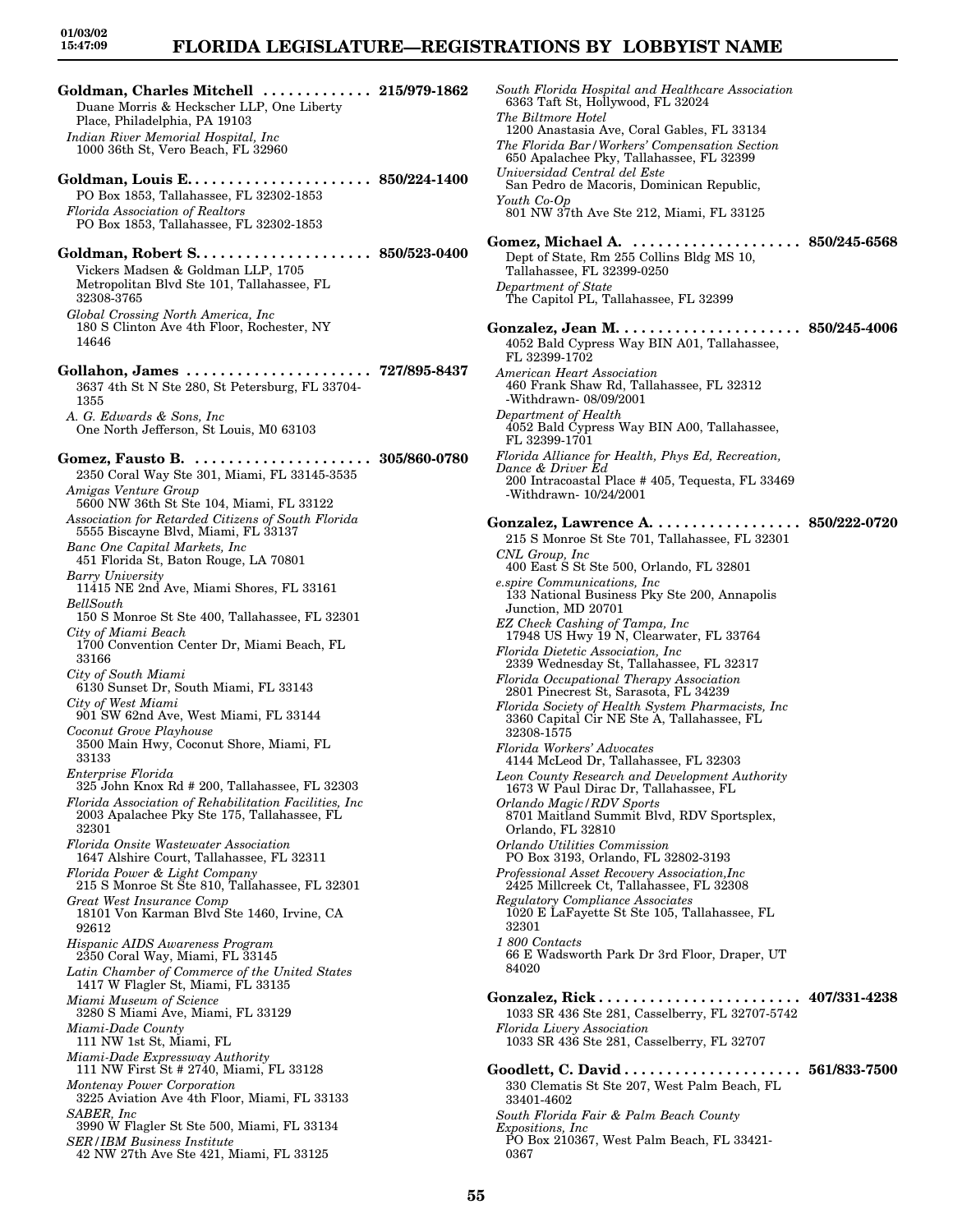## **FLORIDA LEGISLATURE—REGISTRATIONS BY LOBBYIST NAME**

*Sugar Cane Growers Cooperative of Florida* 330 Clematis St Ste 207, West Palm Beach, FL 33401

**Goodner, Elisabeth H. . . . . . . . . . . . . . . . . . 850/488-9922** Office of State Courts Admin, Supreme Court Bldg, 500 S Duval St, Tallahassee, FL 32399- 1900 *State Courts System* 500 S Duval St, Tallahassee, FL 32399 **Gordon, Bonny K. . . . . . . . . . . . . . . . . . . . . . 301/986-2653** GEICO, One GEICO Plaza, Washington, DC 20076-0001 *Government Employees Insurance Company* One GEICO Plaza, Washington, DC 20076 **Gordon, Michael S. . . . . . . . . . . . . . . . . . . . . 305/243-6491** Medical Training Laboratory, PO Box 016960 (D41), Miami, FL 33101-6960 *University of Miami School of Medicine* PO Box 016960 (D41), Miami, FL 33101 **Gormley, Carol J. . . . . . . . . . . . . . . . . . . . . . 850/222-9800** Florida Hospital Association, 306 E College Ave, Tallahassee, FL 32301 *Florida Hospital Association* PO Drawer 469, Tallahassee, FL 32302-0469 **Gornicki, Philip P. . . . . . . . . . . . . . . . . . . . . 850/222-5646** PO Box 1696, Tallahassee, FL 32302-1696 *Florida Forestry Association* 402 E Jefferson, Tallahassee, FL 32302 **Gorrie, Jan Johnson . . . . . . . . . . . . . . . . . . . 813/639-9599** Pennington Law Firm, Ste 220, 7650 Courtney Campbell Causeway, Tampa, FL 33607 *Florida Statutory Teaching Hospital Council* PO Box 10095, Tallahassee, FL 32302 *Gold Standard Multimedia* 320 W Kennedy Blvd Ste 400, Tampa, FL 33606 *New York Life Insurance Company* 51 Madison Ave, New York, NY 10010 *Pennington, Moore, Wilkinson, Bell & Dunbar, P.A.* PO Box 10095, Tallahassee, FL 32302-2095 *ProNational Insurance Company* 2121 Ponce de Leon Blvd Ste 350, Coral Gables, FL *State Farm Insurance Companies* One State Farm Plaza, Bloomington, IL 61710 *Tampa General Healthcare* PO Box 1289, Tampa, FL 33601 **Gosa, Mary Ann . . . . . . . . . . . . . . . . . . . . . . . 941/357-2468** 222 SW 77th Terrace, Okeechobee, FL 34974- 1548 *Florida Farm Bureau Federation* PO Box 147030, Gainesville, FL 32614-7030 **Gosnell, Beth . . . . . . . . . . . . . . . . . . . . . . . . . 850/222-0000** bg & associates international, inc, 108 E Jefferson St Ste C, Tallahassee, FL 32301-1540 *BellSouth* 150 S Monroe St Ste 400, Tallahassee, FL 32301 *Brown & Williamson Tobacco Corp* 401 S 4th Ave Ste 200, Louisville, KY 40202 *Cingular Wireless LLC* 5565 Glenridge Connector 17th Fl, Atlanta, GA 30342 *Florida Power & Light Company* 215 S Monroe St # 810, Tallahassee, FL 32301 *Lorillard Tobacco Company* PO Box 10529, Greensboro, NC 27404-0529

*Richard Watson & Associates, Inc* 108 E Jefferson St Ste C, Tallahassee, FL 32301 *21TC, INC*

PO Box 2805, Lakeland, FL 33306-2805 **Goudeau, Cynthia E. . . . . . . . . . . . . . . . . . . . 727/562-4091** PO Box 4748, Clearwater, FL 34618-4748 *City of Clearwater* 112 S Osceola Ave, Clearwater, FL 34616 **Grace, J. Kevin . . . . . . . . . . . . . . . . . . . . . . . 407/665-7211** Seminole County Services Building, 1101 E First St, Sanford, FL 32771-1468 *Seminole County Board of County Commissioners* Seminole County Services Bldg, 1101 E First St, Sanford, FL 32771 **Gracey, Lois L. . . . . . . . . . . . . . . . . . . . . . . . 850/386-3514** 2728C Pablo Ave, Tallahassee, FL 32308 *Communities In Schools of Florida, Inc* 1761 W Hillsboro Blvd Ste 201, Deerfield Beach, FL 33442 **Grady, Jeffrey W . . . . . . . . . . . . . . . . . . . . . . 850/893-4155** PO Box 12129, Tallahassee, FL 32317-2129 *Florida Association of Insurance Agents* PO Box 12129, Tallahassee, FL 32317-2129 **Graham, David H. . . . . . . . . . . . . . . . . . . . . . 941/495-1000** The Bonita Bay Group, 3451 Bonita Bay Blvd Ste 202, Bonita Springs, FL 34134-4395 *The Bonita Bay Group* 3451 Bonita Bay Blvd, Bonita Springs, FL 34134 **Graham, Richard S. . . . . . . . . . . . . . . . . . . . 904/252-4717** 543 S Ridgewood Ave, Daytona Beach, FL 32114 *Volusia County School Board* 200 N Clara Ave, DeLand, FL 32721 *West Volusia Hospital Authority* First Union Bank Bldg 3rd Floor, 131 E New York Ave, DeLand, FL 32724 **Graham, William B. . . . . . . . . . . . . . . . . . . . . 850/222-2107** Graham Moody & Sox, 215 S Monroe St Ste 600, Tallahassee, FL 32301 *American General Corporation* 14025 Riveredge Dr Ste 250, Tampa, FL 33637 *Florida Municipal Insurance Trust* 301 S Bronough St, Tallahassee, FL 32301 **Gramling, George F., III . . . . . . . . . . . . . . . . 813/223-1060** Frank & Gramling, 601 N Ashley Dr Ste 600, Tampa, FL 33602 *Publix Super Markets, Inc* 1936 George Jenkins Blvd, Lakeland, FL 33815 **Granese, Nancy L. . . . . . . . . . . . . . . . . . . . . . 202/637-5697** Hogan & Hartson LLP, 555 13th St NW, Washington, DC 20004-1109 *MedPro, Inc* 817 Winchester Rd, Lexington, KY 40505 -Withdrawn- 11/20/2001 **Granger, Erle R. . . . . . . . . . . . . . . . . . . . . . . 850/224-2078** 213 S Adams St, Tallahassee, FL 32301-1710 *Florida Education Association* 213 S Adams St, Tallahassee, Fl 32301 **Granger, Michael L. . . . . . . . . . . . . . . . . . . . 850/385-3800** Granger & Santry, 2833 Remington Green Cir, Tallahassee, FL 32308 *CGU Life Insurance Company of America* 108 Myrtle St, North Quincy, MA 02171 *Coventry Financial* 711 Valley Green Rd, Ft Washington, PA 19034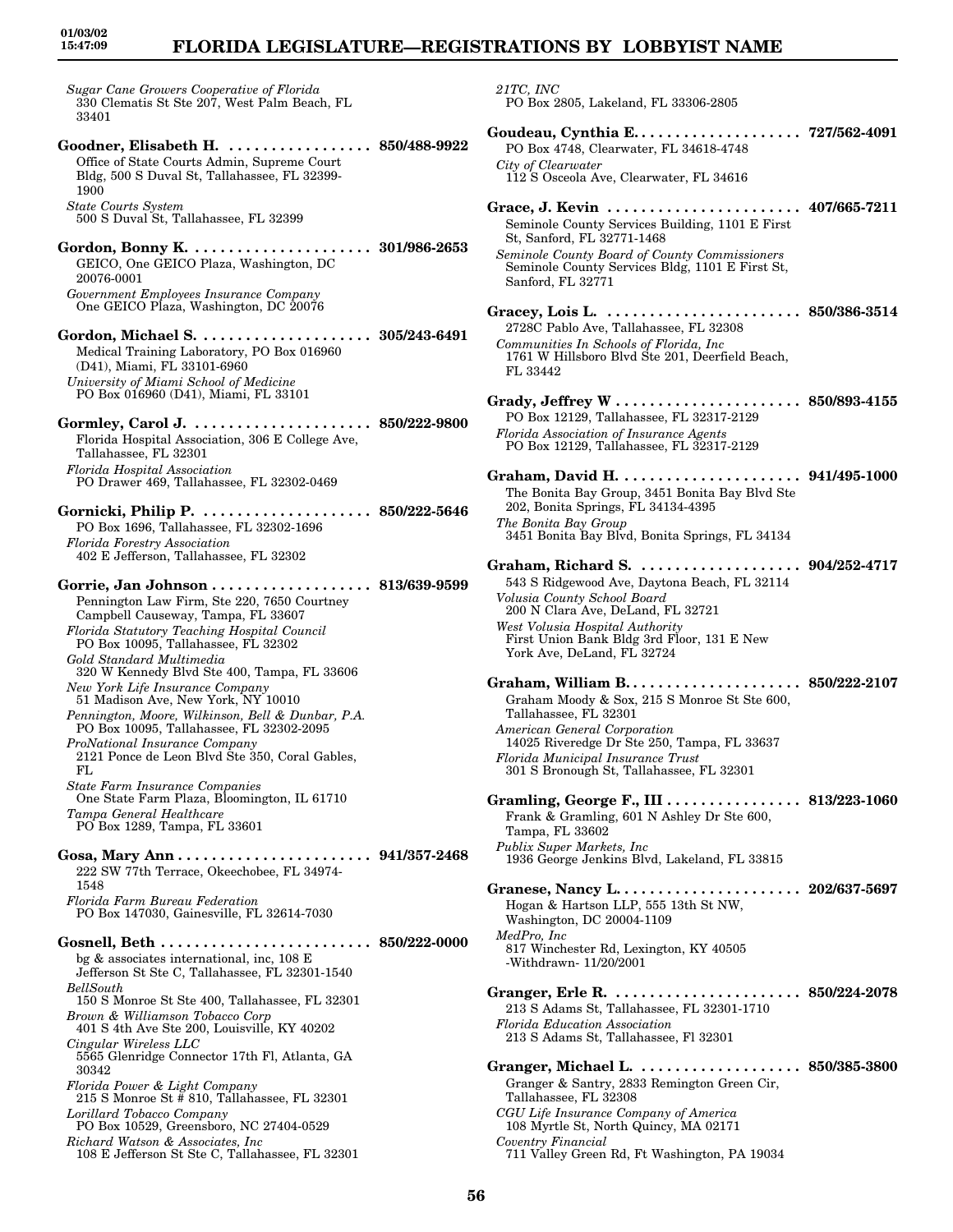# **FLORIDA LEGISLATURE—REGISTRATIONS BY LOBBYIST NAME**

*Montgomery Capital* 7111 Valley Green, Ft Washington, PA 19034

- **Granger, Theodore G. . . . . . . . . . . . . . . . . . . 850/681-9292** 307 E 7th Ave, Tallahassee, FL 32303-5588 *Florida United Way* 307 E 7th Ave Ste 204, Tallahassee, FL 32303
- **Graunke, Connie W. . . . . . . . . . . . . . . . . . . . 850/488-0555** State Board of Community Colleges, 1340 Florida Education Center, 325 W Gaines St, Tallahassee, FL 32399-0400 *State Board of Community Colleges*
- 1340 Florida Education Center, 325 Gaines St, Tallahassee, FL 32399-0400
- **Graves, Kenneth E. . . . . . . . . . . . . . . . . . . . . 813/223-7000** Carlton Fields PA, PO Box 3239, Tampa, FL 33601-3239 *Eller Media Company-Tampa Bay Area* 5555 Ulmerton Rd, Clearwater, FL 34620
- **Gravitte, Shannon S. . . . . . . . . . . . . . . . . . . 407/363-8974** 1000 Universal Studios Plaza, Orlando, FL 32825 *Universal Orlando* 1000 Universal Studios Plaza, Orlando, FL 32825
- **Grawe, George F. . . . . . . . . . . . . . . . . . . . . . 727/573-6825** Allstate Insurance Company, 780 Carillon Pky Ste 400, St Petersburg, FL 33716-1104 *Allstate Insurance Company* 2775 Sanders Rd, Northbrook, IL 60062
- **Gray-Conti, Nancy H. . . . . . . . . . . . . . . . . . . 407/298-0756** 1020 Webster Ave, Orlando, FL 32804-2894 *Orange/Osceola UniServ* 1020 Webster Ave, Orlando, FL 32804
- **Green, Angela B. . . . . . . . . . . . . . . . . . . . . . . 850/222-5050** 2292 Wednesday St Ste 1, Tallahassee, FL 32308 *Florida Public Telecommunications Association, Inc* 125 S Gadsden St Ste 200, Tallahassee, FL 32301
- **Green, Kirby B., III . . . . . . . . . . . . . . . . . . . . 850/329-4262** St Johns River Water Mgt District, PO Box 1429, Palatka, FL 32178-1429 *Department of Environmental Protection* 3900 Commonwealth Blvd, Tallahassee, FL 32399 -Withdrawn- 06/07/2001 *St. Johns River Water Management District* PO Box 1429, Palatka, FL 32178-1429
- **Green, Michael . . . . . . . . . . . . . . . . . . . . . . . 407/804-2641** 725 Primera Blvd Ste 110, Lake Mary, FL 32746 *Duke Energy North America* 422 Church St PBO5D, Charlotte, NC 28202

**Green, Shelley B. . . . . . . . . . . . . . . . . . . . . . . 850/681-6400** 200 W College Ave Ste 308, Tallahassee, FL 32301

- *Blue Cross and Blue Shield of Florida, Inc* 4800 Deerwood Campus Pky, Jacksonville, FL 32246
- *City of Jacksonville* Room 301 City Hall, 220 E Bay St, Jacksonville, FL 32202
- *Peoples Gas System, Inc* 101 N Monroe St Ste 1060, Tallahassee, FL 32301

*Ramsay Youth Services, Inc* Columbus Center, One Alhambra Plaza Ste 750, Coral Gables, FL 33134

*Tampa Electric Company* 101 N Monroe St Ste 1060, Tallahassee, FL 32301

| TECO Energy, Inc<br>101 N Monroe St Ste 1060, Tallahassee, FL<br>32301                                                                                                                                                    |  |
|---------------------------------------------------------------------------------------------------------------------------------------------------------------------------------------------------------------------------|--|
| Tidewater Consulting, Inc.<br>200 W College Ave Ste 308, Tallahassee, FL<br>32301                                                                                                                                         |  |
| 315 S Calhoun St Ste 600, Tallahassee, FL<br>32301-1897<br>Holland & Knight LLP<br>315 S Calhoun St Ste 600, Tallahassee, FL 32301                                                                                        |  |
| PO Box 590, Tallahassee, FL 32302-0590<br><b>Florida Electric Cooperatives Association</b><br>PO Box 590, Tallahassee, FL 32302                                                                                           |  |
| Greenfield, Valory T. 305/573-0092<br>Fla Legal Services Miami Advocacy, 3000<br>Biscayne Blvd Ste 450, Miami, FL 33137-4129<br>Florida Legal Services, Inc.<br>2121 Delta Blvd, Tallahassee, FL 32303                    |  |
| Agency for Health Care Admin, 2727 Mahan Dr<br>Bldg 2, Tallahassee, FL 32308-5403<br>Agency for Health Care Administration<br>2727 Mahan Dr, Tallahassee, FL 32308-5403                                                   |  |
| Gressel, Debra K.  850/671-3700<br>FAHA, 1812 Riggins Rd, Tallahassee, FL 32308-<br>4885<br>Florida Association of Homes for the Aging<br>1812 Riggins Rd, Tallahassee, FL 32308-4885<br>-Withdrawn- 10/24/2001           |  |
| Gridley, Clarence A., III 850/224-9421<br>PO Box 3313, Tallahassee, FL 32315-3313<br>Beer Industry of Florida, Inc<br>317 E Virginia St, Tallahassee, FL 32301                                                            |  |
| Griffin, David  850/487-7728<br>Florida Lottery, Capital Complex, 250 Marriott<br>Dr, Tallahassee, FL 32399-4030<br>Department of Lottery<br>Capital Complex, 250 Marriott Dr, Tallahassee<br>FL 32399-4030               |  |
| Griffin, Kimberly L.  850/922-4300<br>PO Box 549, Tallahassee, FL 32302<br>Florida Association of Counties<br>100 S Monroe St, Tallahassee, FL 32301<br>-Withdrawn- 10/29/2001                                            |  |
| Griffith, Lany  202/333-4936<br>Barbour Griffith & Rogers, Tenth Floor, 1275<br>Pennsylvania Ave NW, Washington, DC 20004<br>Barbour, Griffith & Rogers<br>Tenth Floor, 1275 Pennsylvania Ave NW,<br>Washington, DC 20004 |  |
| Grissom, Torre  850/413-2868<br>Dept of Insurance, Rm LL 25 The Capitol,<br>Tallahassee, FL 32399-0335<br>Department of Insurance<br>LL 25 The Capitol, Tallahassee, FL 32399-0335                                        |  |
| Fla Cable Telecommunications Assn, 246 E 6th<br>Ave Ste 100, Tallahassee, FL 32303                                                                                                                                        |  |

*Florida Cable Telecommunications Association, Inc* 310 N Monroe St, Tallahassee, FL 32301

**57**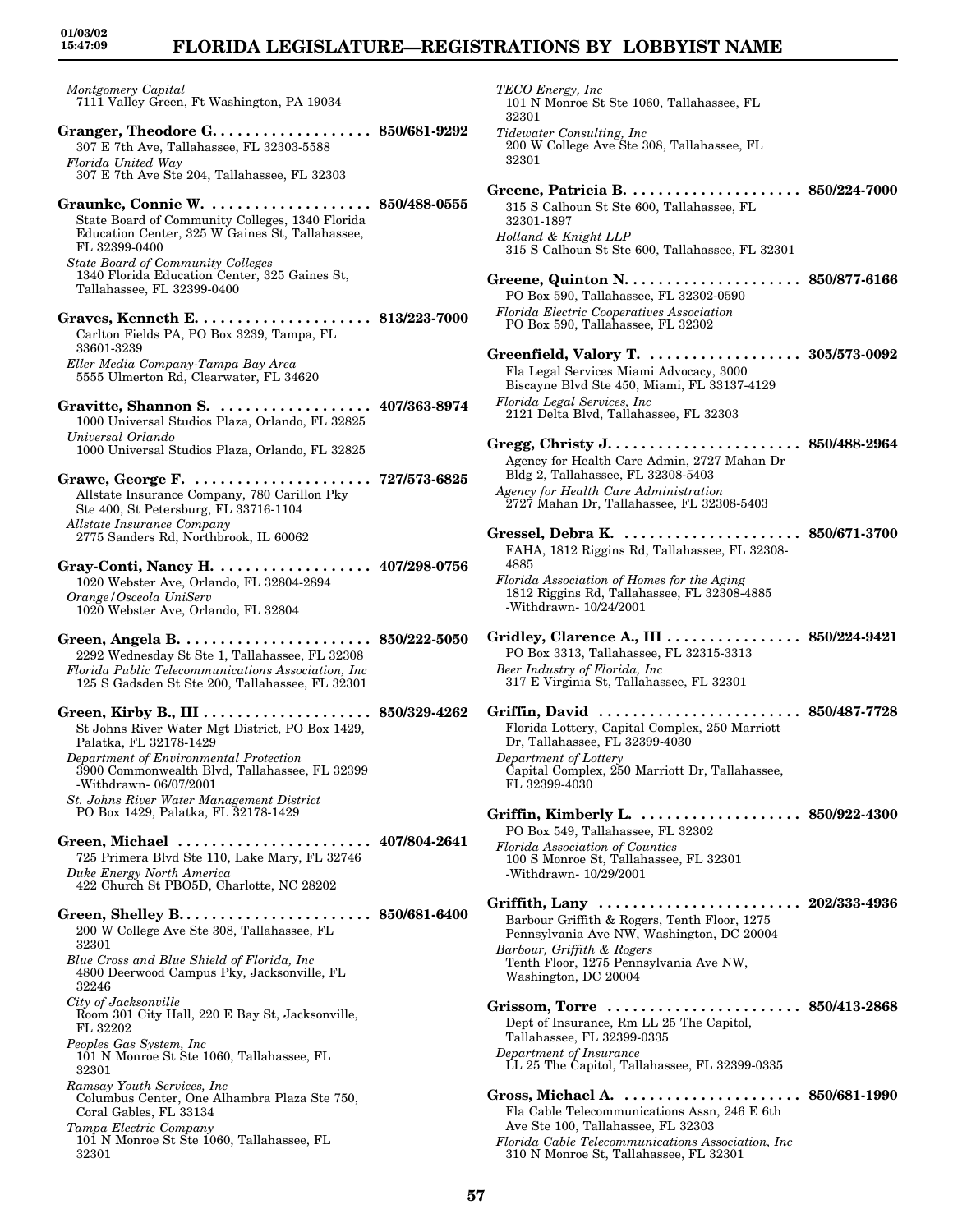**Grosso, Richard J. . . . . . . . . . . . . . . . . . . . . 954/262-6140** Shepard Broad Law Center, 3305 College Ave, Ft Lauderdale, FL 33314-7721 *Environmental & Land Use Law Center* Shepard Broad Law Center, 3305 College Ave, Ft Lauderdale, FL 33314 -Withdrawn- 09/14/2001 **Gsteiger, Yvonne . . . . . . . . . . . . . . . . . . . . . . 850/878-6864** 1207 Old Fort Dr, Tallahassee, FL 32301-5635 *South Florida Water Management District* PO Box 246801, West Palm Beach, FL 33406 **Guest, David G. . . . . . . . . . . . . . . . . . . . . . . . 850/681-0031** PO Box 1329, Tallahassee, FL 32302-1329 *Earthjustice Legal Defense Fund, Inc* PO Box 1329, Tallahassee, FL 32302 **Guetzloe, Douglas M. . . . . . . . . . . . . . . . . . . 407/895-0077** 3660 Maguire Blvd, Ste 103, Orlando, FL 32803 *Cherry, Bekaert & Holland L.L.P.* 200 E Robinson St Ste 750, Orlando, FL 32801 *Dr. Rob Tatoul, D.C.* 842 Clay St, Winter Park, FL 32789 *Motorola, Inc* 1303 E Algonquin Rd, Schaumburg, IL 60196 **Guilday, Thomas J. . . . . . . . . . . . . . . . . . . . . 850/224-7091** Huey Guilday & Tucker PA, PO Box 12500, Tallahassee, FL 32317-2500 *Central Florida Tissue Bank* PO Box 8613, Orlando, FL 32806 *Florida Association of Blood Banks* c/o Ms Jeanne Dariotis, 1731 Riggins Rd, Tallahassee, FL 32308 *Florida Home Builders Association* Monroe St, Tallahassee, FL **Guinan, Amy K. . . . . . . . . . . . . . . . . . . . . . . . 850/224-9403** 218 S Monroe St, Tallahassee, FL 32301 *Academy of Florida Trial Lawyers* 218 S Monroe St, Tallahassee, FL 32301 *Florida Developmental Disabilities Council* 124 Marriott Dr Ste 203, Tallahassee, FL 32301- 2981 -Withdrawn- 02/06/2001 **Gusky, Sheldon . . . . . . . . . . . . . . . . . . . . . . . 850/488-6850** PO Box 11057, Tallahassee, FL 32302-3057 *Florida Public Defender Association, Inc* PO Box 11057, Tallahassee, FL 32302 **Guthrie, William C. . . . . . . . . . . . . . . . . . . . . 407/649-4000** 200 S Orange Ave Ste 2300, SunTrust Center, Orlando, FL 32801-3455 *American Resort Development Association* 1220 L St NW Ste 500, Washington, DC 20005 **Gutierrez, Armando . . . . . . . . . . . . . . . . . . . 305/525-8830** 2600 SW 3rd Ave Ste 301, Miami, FL 33129 *Creative Ideas Advertising* 2600 SW 3rd Ave Ste 301, Miami, FL 33129 -Withdrawn- 08/15/2001 *Sherjan Broadcasting Corp* 1520 NW 79 Ave, Miami, FL 33126 -Withdrawn-08/15/2001 **Guy, Irene C. . . . . . . . . . . . . . . . . . . . . . . . . . 813/483-2190** PO Box 110 MC FLTC 0840, Tampa, FL 33601 *Verizon* PO Box 110 MC FLTC0840, Tampa, FL 33601 **Guzzetta, Dawn M. . . . . . . . . . . . . . . . . . . . . 561/213-6149** 106 Basin Dr, Delray Beach, FL 33483-7005

*Sheriff Robert W. Neumann* Palm Beach County Sheriff Office, 3228 Gun Club Rd, West Palm Beach, FL 33406-3001 -Withdrawn- 06/14/2001

**Guzzo, Gary A. . . . . . . . . . . . . . . . . . . . . . . . . 850/222-6100** Foley & Lardner, PO Box 1819, Tallahassee, FL 32302 *Cherry Creek Properties, Inc* 2450 Hollywood Blvd Ste 504, Hollywood, FL 33020 *Convergys Corporation* 8000 Baymeadows Way, Jacksonville, FL 32256 *Enhanced Capital Partners, LLC* 5500 Prytania St Ste 136, New Orleans, LA 70115 *Florida Family Mutual Insurance Company* 720 Goodlette N, Ste 500, Naples, FL 34102 *Florida Insurance Council* E Virginia St, Tallahassee, FL 32301 *Florida Physicians Insurance Company* 1000 Riverside Ave, Jacksonville, FL 32204 *Florida Workers' Compensation Joint Underwriting Association, Inc* 353 Interstate Blvd, Sarasota, FL 34240 *National Council on Compensation Insurance* 901 Peninsula Corporate Cir, Boca Raton, FL 33487 *PG&E National Energy Group* 7500 Old Georgetown Rd, Bethesda, MD 20814- 6161 *Sprint* 315 S Calhoun St Ste 740, Tallahassee, FL 32301 *Summit Holding Southeast, Inc* 2310 A-Z Park Rd, Lakeland, FL 33801 *Vision Care, Inc* 1511 N Westshore Blvd Ste 11000, Tampa, FL 33607 -Withdrawn- 08/10/2001 *VMS, Inc* 1510 E Parham Rd, Richmond, VA 23228 **Gwynn, Michael B. . . . . . . . . . . . . . . . . . . . . 904/397-8473** PO Box 300, White Springs, FL 32096-0300 *PCS Phosphate* PO Box 300, White Springs, FL **Haben, Ralph H., Jr. . . . . . . . . . . . . . . . . . . . 850/422-1221** 1435 E Piedmont Dr Ste 110, Tallahassee, FL 32312-2938 *Associated Industries Insurance Company, Inc* 516 N Adams St, Tallahassee, FL 32302 *Associated Industries Insurance Services, Inc* 516 N Adams St, Tallahassee, FL 32302 *Associated Industries of Florida* 516 N Adams St, Tallahassee, FL 32302 *Associated Industries of Florida Service Corporation* 516 N Adams St, Tallahassee, FL 32302 *Capital Insurance Agency, Inc* 1425 E Piedmont Dr Ste 301, Tallahassee, FL 32312 *Constellation Power Development, Inc* 250 W Pratt St 23rd Floor, Baltimore, MD 21201- 2423 *Day Cruise Association* 336 E Dania Beach Blvd, Dania, FL 33004 *El Paso Energy Corporation* 1900 5th Ave N, Birmingham, AL 35203 -Withdrawn- 08/23/2001 *Florida Cable Telecommunications Association, Inc* 310 N Monroe St, Tallahassee, FL 32301 *Florida Surety Agents Association* 1220 E Park Ave Ste 15, Tallahassee, FL 32301 *H. Lee Moffitt Cancer Center & Research Institute, Inc* 12902 Magnolia Dr, Tampa, FL 33612-9497 *Qualsure Insurance Corporation* PO Box 3918, Sarasota, FL 34230-3918 *Safeco Life Insurance Company* 5069 154th Place NE, Redmond, WA 98052-9669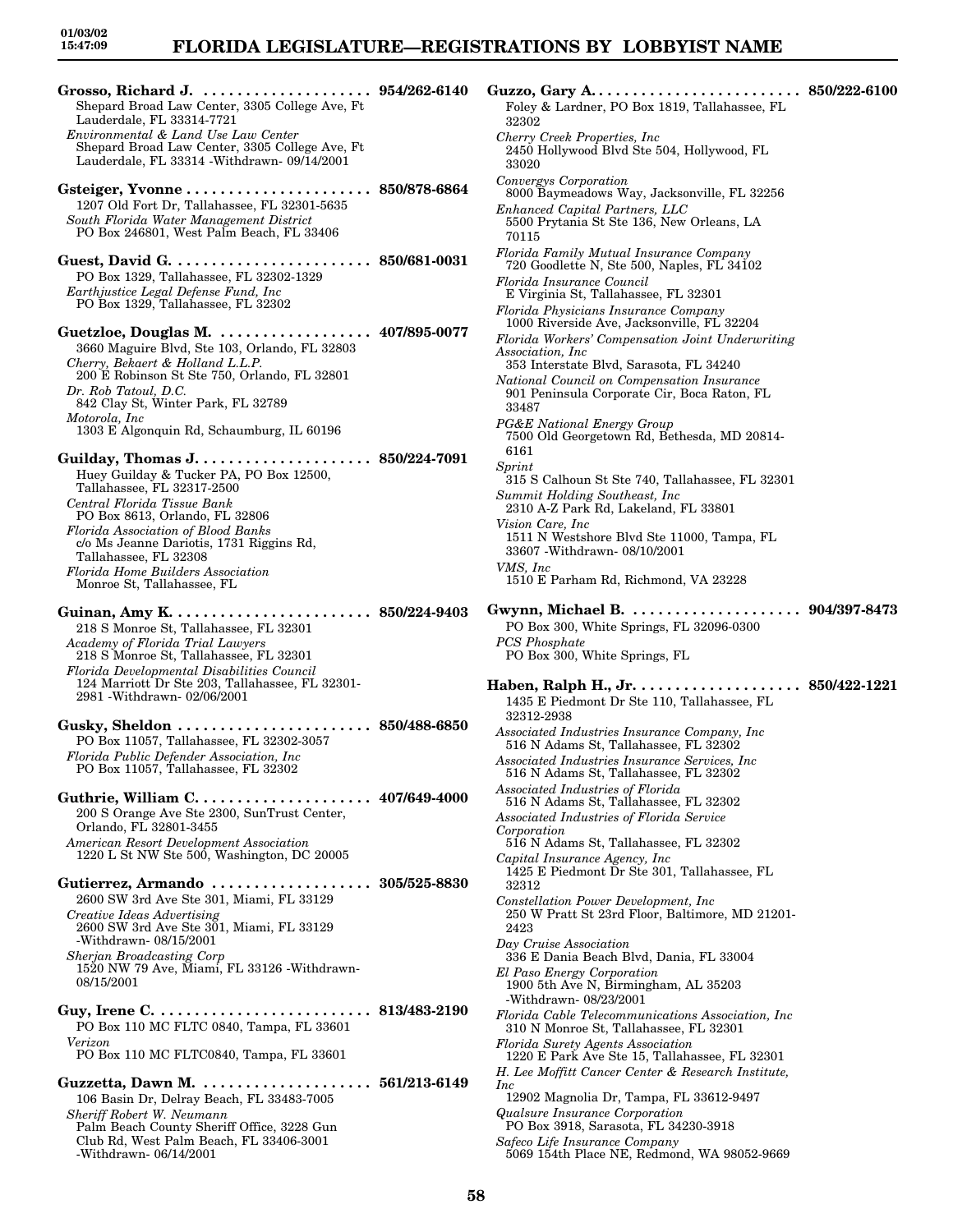### **FLORIDA LEGISLATURE—REGISTRATIONS BY LOBBYIST NAME**

*State Courts System*

**Hackley, Greg . . . . . . . . . . . . . . . . . . . . . . . . 727/556-3340** PRIDE Enterprises, 12425 28th St N Ste 103, St Petersburg, FL 33716 *Bio Florida, Inc* 5547 SW 37th Drive, Gainesville, FL 32608 *Calder Race Course, Inc* 225 S Adams St Ste 250, Tallahassee, FL 32301 *PRIDE Enterprises* 12425 28th St N, St Petersburg, FL 33716 **Haddad, Kenneth D. . . . . . . . . . . . . . . . . . . . 727/896-8626** Fla Fish & Wildlife Conserv Comm, Marine Research Inst, 100 Eighth Ave SE, St Petersburg, FL 33701 *Florida Fish and Wildlife Conservation Commission* 620 S Meridian Rd, Tallahassee, FL 32399 **Hadi, Lucy D. . . . . . . . . . . . . . . . . . . . . . . . . . 850/288-7228** Agency for Workforce Innovation, 1320 Executive Center Dr Ste 114, Tallahassee, FL 32399-2250 *Agency for WorkForce Innovation* 1320 Executive Center Dr, Tallahassee, FL 32399-2250 **Hadley, Patrick, III . . . . . . . . . . . . . . . . . . . . 850/488-4197** 227 N Bronough St Ste 5000, Tallahassee, FL 32301-1329 *Florida Housing Finance Corporation* 227 N Bronough St Ste 5000, Tallahassee, FL 32301-1329 -Withdrawn- 09/17/2001 **Haines, John L. . . . . . . . . . . . . . . . . . . . . . . . 850/921-0772** PO Box 3474, Tallahassee, FL 32315-3474 *Children's Home Society of Florida* PO Box 10097, Jacksonville, FL 32247-0097 **Haines, Toni D. . . . . . . . . . . . . . . . . . . . . . . . 904/398-2821** 4161 Carmichael Ave # 212, Jacksonville, FL 32207 *March of Dimes* 4161 Carmichael Ave # 212, Jacksonville, FL 32207 **Hale, Russell B. . . . . . . . . . . . . . . . . . . . . . . . 407/843-7860** PO Box 231, Orlando, FL 32802-0231 *Florida Bankers Association* PO Box 1360, Tallahassee, FL 32302-1360 *Huizenga Holdings, Inc* 450 E Las Olas Blvd Ste 1500, Ft Lauderdale, FL 33301 *Republic Services, Inc* 1100 SE 6th St 28th Floor, Ft Lauderdale, FL 33301-' **Hall, Cynthia J. . . . . . . . . . . . . . . . . . . . . . . . 850/224-6926** 135 S Monroe St, Tallahassee, FL 32301 *Florida AFL-CIO* 135 S Monroe St, Tallahassee, FL 32301 *Florida Education Association* 118 N Monroe St, Tallahassee, FL -Withdrawn-10/25/2001 *United Teachers of Dade* 2929 SW 3rd Ave, Miami, FL 33129 -Withdrawn-10/25/2001 **Hall, Steve W. . . . . . . . . . . . . . . . . . . . . . . . . 407/853-7187** 2005 Pan Am Cir Ste 200, Tampa, FL 33607-2315 *Florida Consumer Action Network* 2005 Pan Am Cir Ste 200, Tampa, FL 33607 **Hall, Thomas D. . . . . . . . . . . . . . . . . . . . . . . . 850/488-0125** Supreme Court Bldg, 500 S Duval St, Tallahassee, FL 32399-1927

Supreme Court Bldg, 500 S Duval St, Tallahassee, FL 32399-1927 **Ham, Bill A. . . . . . . . . . . . . . . . . . . . . . . . . . . 850/414-4104** Florida Transportation Commission, 605 Suwannee St MS 9, Tallahassee, FL 32399-0450 *Florida Transportation Commission* 605 Suwannee St, Tallahassee, FL 32399 **Hamel, Ronald J. . . . . . . . . . . . . . . . . . . . . . . 863/675-2180** PO Box 1319, LaBelle, FL 33975 *Gulf Citrus Growers Association* PO Box 1319, LaBelle, FL 33975 **Hamilton, James P. . . . . . . . . . . . . . . . . . . . . 813/272-4101** PO Box 3408, Tampa, FL 33602-3408 *School District of Hillsborough County* PO Box 3408, Tampa, FL 33602 **Hamilton, Paul W. . . . . . . . . . . . . . . . . . . . . . 850/224-7517** 215 S Monroe St Ste 810, Tallahassee, FL 32301- 1888 *Florida Power & Light Company* 215 S Monroe St Ste 810, Tallahassee, FL 32301 **Hammer, Marion P. . . . . . . . . . . . . . . . . . . . 850/222-9518** PO Box 6565, Tallahassee, FL 32314-6565 *National Rifle Association* 11250 Waples Mill Rd, Fairfax, VA 20030 *Unified Sportsmen of Florida* 110-A S Monroe, Tallahassee, FL 32301 **Hamouly, Mona . . . . . . . . . . . . . . . . . . . . . . . 850/222-6333** 117 S Gadsden St, Tallahassee, FL 32301 *Arnold & Blair, L.C.* 117 S Gadsden St, Tallahassee, FL 32301 **Hample, Judy G. . . . . . . . . . . . . . . . . . . . . . . 850/201-7420** State University System, 325 W Gaines St Ste 1532, Tallahassee, FL 32399-1950 *State University System* 325 W Gaines St Ste 1532, Tallahassee, FL 32399-1950 **Hamra, Michael . . . . . . . . . . . . . . . . . . . . . . . 202/429-2015** 1825 I St NW Ste 400, Washington, DC 20006 *Metricom, Inc.* 333 W Julian St, San Jose, CA 95110 -Withdrawn- 07/16/2001 **Hancock, Clinton W. . . . . . . . . . . . . . . . . . . . 850/414-0021** 131 N Gadsen St, Tallahassee, FL 32301-1507 *Florida School Board Insurance Trust* 203 S Monroe St, Tallahassee, FL 32301 **Handler, Eric G. . . . . . . . . . . . . . . . . . . . . . . 850/410-5281** Dept of Children and Families, 1317 Winewood Blvd, Building 1 Room 205, Tallahassee, FL 32399-0700 *Department of Children and Families* 1317 Winewood Blvd, Tallahassee, FL 32399-0700 **Haney, Michael L. . . . . . . . . . . . . . . . . . . . . . 850/425-4217** Dept of Health, 4052 Bald Cypress Way Bin A06, Tallahassee, FL 32399 *Department of Health* 2020 Capital Cir SE Bin A06, Tallahassee, FL 32399 **Hanna, Randall W. . . . . . . . . . . . . . . . . . . . . 850/222-8611** 201 S Monroe St Ste 500, Tallahassee, FL 32301-

1851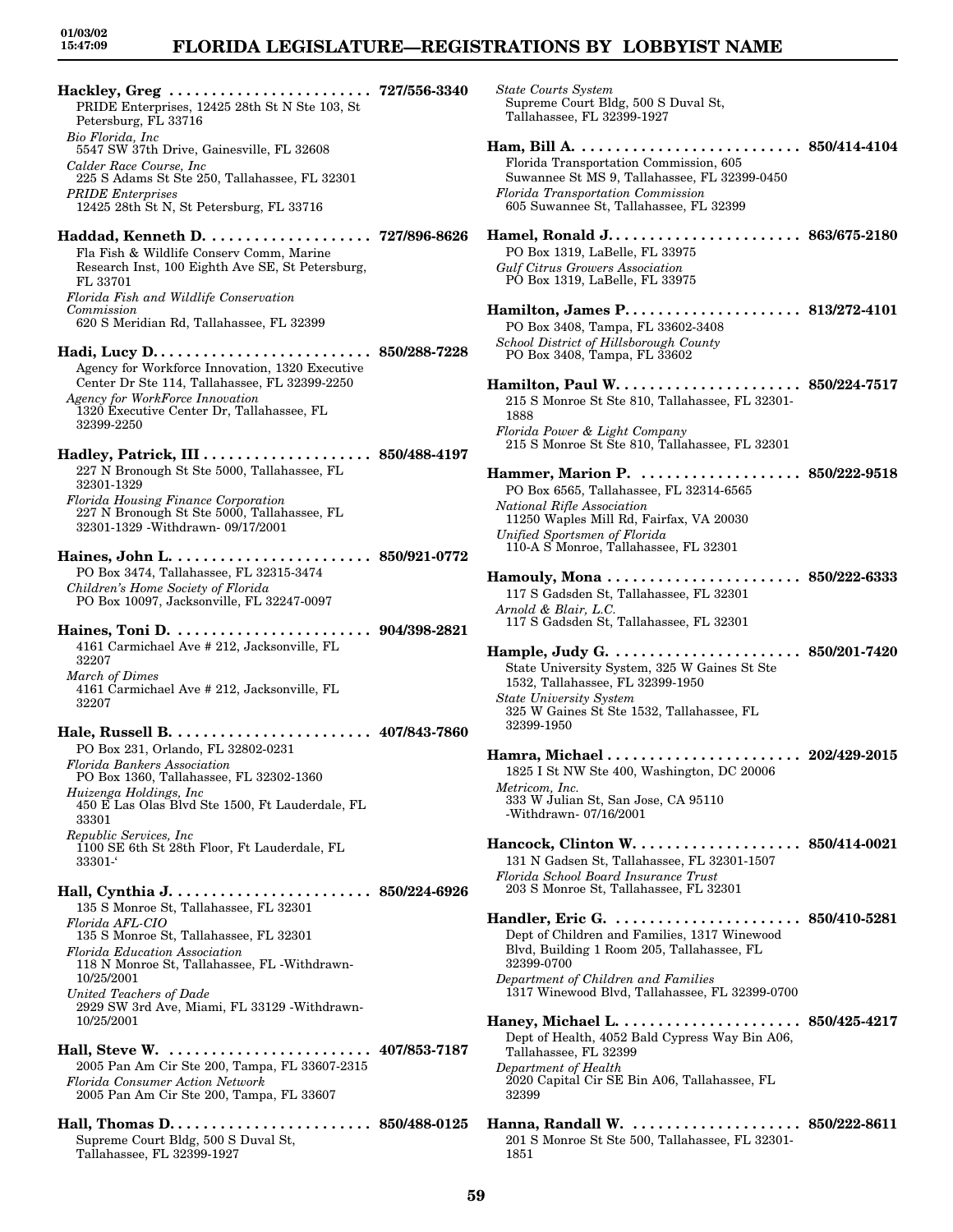### **FLORIDA LEGISLATURE—REGISTRATIONS BY LOBBYIST NAME**

*Citrus County Hospital Board* 502 W Highland Blvd, Inverness, FL 34450 *State Board of Community Colleges* 1314 Turlington Bldg, 325 W Gaines St, Tallahassee, FL 32399-0400 **Hansen, Christopher K. . . . . . . . . . . . . . . . . 850/224-7091** PO Box 12500, Tallahassee, FL 32317-2500 *Barr Laboratories, Inc* 400 N Capital NW Ste 585, Washington, DC 20001 *Florida Association of the American Institute of Architects* PO Box 10388, Tallahassee, FL 32302 *Florida Optometric Association* PO Box 13429, Tallahassee, FL 32317 *Florida Petroleum Marketers & Convenience Store Association* 209 Office Plaza, Tallahassee, FL 32301 *Florida Psychological Association* 408 Office Plaza, Tallahassee, FL 32301 *Florida Society of Oral and Maxillofacial Surgeons* 1113 E Tennessee St Ste 101, Tallahassee, FL 32308 *Ryder System, Inc* 1900 M St NW Ste 700, Washington, DC 20036- 3508 *Star Scientific, Inc* 1615 L St NW Ste 1200, Washington, DC 20036 *Truck Renting and Leasing Association* 1735 Duke St Ste 600, Alexandria, VA 22314- 3457 **Hansen, Craig M. . . . . . . . . . . . . . . . . . . . . . 850/907-1791** 1624 Eagles Watch Way, Tallahassee, FL 32312 *Merck & Co, Inc* One Merck Dr, PO Box 100, Whitehouse Station, NJ 08889 **Hansen, Michael P. . . . . . . . . . . . . . . . . . . . . 850/488-7734** Office of the Governor, The Capitol, Tallahassee, FL 32399-0001 *Executive Office of the Governor* The Capitol, Tallahassee, FL 32399-0001 **Harbison, Rheb . . . . . . . . . . . . . . . . . . . . . . . 850/224-1585** 215 S Monroe St Ste 500, Tallahassee, FL 32301- 1866 *American International Group, Inc* 175 Water St 18th Floor, New York, NY 10038 *Aon Risk Services, Inc of Florida* 1001 Brickell Bay Dr Ste 1100, Miami, FL 33131 *Apple Computer, Inc* 28 State St 9th Floor, Boston, MA 02109 *AvMed Health Plan* 4300 NW 89th Blvd, Gainesville, FL 32606-5688 *CIT Group Equipment Financing, Inc* 650 CIT Dr, Livingston, NJ 07039 *Employee Relocation Council* 1720 N St NW, Washington, DC 20036-2900 *Preferred Medical Plan, Inc* 4950 SW 8th St, Coral Gables, FL 33134 *Securicor New Century, LLC* 9609 Gayton Rd Ste 100, Richmond, VA 23233 *Villages of Lake Sumter, Inc* 1100 Main St, The Villages, FL 32159-7732 **Hardin, Mitchell D. . . . . . . . . . . . . . . . . . . . . 850/413-0755** Dept of Business & Prof Regulation, Johns Bldg Ste 217, 1940 N Monroe St, Tallahassee, FL 32399-0750

*Department of Business & Professional Regulation* 1940 N Monroe St, Tallahassee, FL 32399-0750

**Hardy, Viann B. . . . . . . . . . . . . . . . . . . . . . . . 850/893-7940** 8185 Blue Quill, Tallahassee, FL 32312

*MAXIMUS* 11419 Sunset Hills Rd, Reston, VA 20190-5207 **Harkness, John F., Jr. . . . . . . . . . . . . . . . . . 850/561-5600** 650 Apalachee Pky, Tallahassee, FL 32399-2300 *The Florida Bar*

650 Apalachee Pky, Tallahassee, FL 32399-2300

**Harmatz, Miriam E. . . . . . . . . . . . . . . . . . . . 305/573-0092** Florida Legal Services Inc, 3000 Biscayne Blvd Ste 450, Miami, FL 33137-4129 *Florida Legal Services, Inc* 2121 Delta Blvd, Tallahassee, FL 32303

**Harmon, Herb W. . . . . . . . . . . . . . . . . . . . . . 850/386-3895** PO Box 606, Tallahassee, FL 32302-0606 *Associated General Contractors* 200 W College Ave, Tallahassee, FL 32301 -Withdrawn- 06/07/2001

**Harrell, Michael P. . . . . . . . . . . . . . . . . . . . . 850/222-2300** Steel Hector & Davis LLP, 215 S Monroe St Ste 601, Tallahassee, FL 32301-1804 *Associated Marine Institutes, Inc* 2507 Callaway Rd, Tallahassee, FL 32306 *Don King Productions, Inc* 501 Fairway Dr, Deerfield Beach, FL 33441 *DuPont Pharmaceuticals Company* Chestnut Run IS5, Willmington, DE 19880 *FCCI Insurance Group* 2601 Cattlemen Rd, Sarasota, FL 34232-6249 *FLO-SUN, Inc* 316 Royal Poinciania Plaza, Palm Beach, FL 33480 *Florida Association of Rehabilitation Facilities, Inc* 2475 Apalachee Pky Ste 205, Tallahassee, FL 32301-4946 *Florida Chapter American College of Cardiology* 3550 W Waters Ave Ste 240, Tampa, FL 33164 *Gambro Healthcare* 3951 SW 30th Ave, Ft Lauderdale, FL 33312 *GE Capital Modular Space* 426 W Lancaster Ave, Devon, PA 19333 *GE Financial Assurance* 1299 Pennsylvania Ave Ste 1100 W, Washington, DC 20004 *Group Practice Coalition* c/o Mr. David Bailey, 390 Pinellas Bayway Unit F, Tierra Verde, FL 33715 *Guinness UDV* 5301 Blue Lagoon Dr Ste 900, Miami, FL 33126 *National Safety Council* 1025 Connecticut Ave Ste 1200, Washington, DC 20036 *Nortel Networks* 1300 Executive Center Ste 203, Tallahassee, FL 32301 *Reedy Creek Improvement District* 1900 Hotel Plaza Blvd, Lake Buena Vista, FL 32830-0170 *Securities Industry Association* 120 Broadway 35th Floor, New York, NY 10271 *Sprint* 315 S Calhoun St Ste 740, Tallahassee, FL 32301 *Steel, Hector & Davis, LLP* 215 S Monroe St Ste 601, Tallahassee, FL 32301 *The Coca-Cola Company* PO Box 2079, Houston, TX 77252-2079 *The Florida Bar* 650 Apalachee Pky, Tallahassee, FL 32399-2300 *Walt Disney World Company* 1375 Buena Vista Dr Ste 456, Lake Buena Vista, FL 32830 **Harris, Bob L. . . . . . . . . . . . . . . . . . . . . . . . . 850/222-3471** PO Box 10555, Tallahassee, FL 32302-2555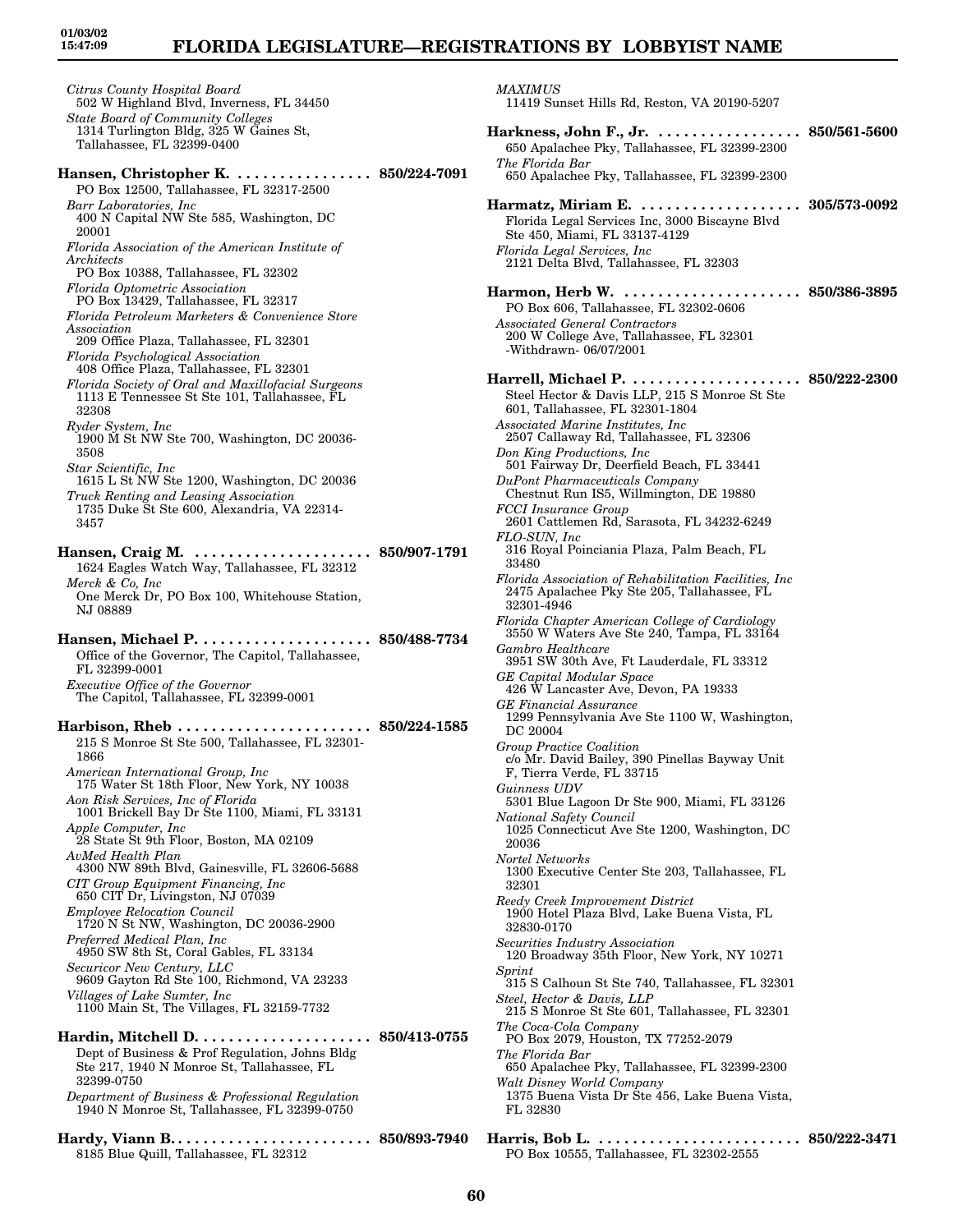*Diving Equipment & Marketing Association (DEMA)* 3750 Convoy St Ste 310, San Diego, CA 92111 *Florida Naturopathic Physicians Association, Inc* 1517 E Robinson St, Orlando, FL 32801-2121 *Professional Association of Diving Instructors* 1251 E Dyer Rd Ste 100, Santa Ana, CA 92705- 5607 *Sarasota Manatee Airport Authority* 6000 Airport Cir, Sarasota, FL 34243-2105 *Zapworld.Com* Mr. Tom Furbish, 984 SW 13th Ct, Pompano Beach, FL 33069 **Harris, James E., Jr. . . . . . . . . . . . . . . . . . . . 407/872-0057** 4824 Cypress Woods Dr Ste 269, Orlando, FL 32811-3505 *Barr Laboratories, Inc* 400 N Capital NW Ste 585, Washington, DC 20001 *Florida Society of Ophthalmology* SE Lipid Association, 4494 Southside Blvd # 201, Jacksonville, FL 32216 *Pennington, Moore, Wilkinson, Bell & Dunbar, P.A.* PO Box 10095, Tallahassee, FL 32302 **Harris, Peter F. . . . . . . . . . . . . . . . . . . . . . . . 850/224-4600** ADG, 204 S Monroe St Ste 203, Tallahassee, FL 32301 *ADG* 215 S Monroe St, Tallahassee, FL 32301 *Anheuser-Busch Companies, Inc* 3400 Peachtree Rd NE Ste 1025, Atlanta, GA 30326 *Economic Opportunity Family Health Center, Inc* 700 S Royal Poinciana Blvd Ste 300, Miami, FL 33166 *Florida Cable Telecommunications Association, Inc* 310 N Monroe St, Tallahassee, FL 32301 *Florida Hospital Association* 306 E College Ave, Tallahassee, FL 32301 *Metro Miami Action Plan Trust* 19 W Flagler St, Miami, FL 33131 **Harris, Sandra S. . . . . . . . . . . . . . . . . . . . . . 850/681-0980** 215 S Monroe St Ste 320, Tallahassee, FL 32301- 1852 *Chicago Title Insurance Company* 1000 Brickell Ave, Miami, FL 33131 *Daytona Beach Kennel Club, Inc* 2201 International Speedway Blvd, Daytona Beach, FL 32114 *Delaware North Companies, Inc* 438 Main St, Buffalo, NY 14202 *Delaware North Parks Services, Inc* 438 Main St, Buffalo, NY 14202 *Florida Patient's Compensation Fund* PO Box 13359, Tallahassee, FL 32317 *GTECH Corporation* 55 Technology Way, Greenwich, RI 02816 *HEALTHSOUTH Corporation* Two Perimeter Park S, Birmingham, AL 35243 *Integrated Health Services, Inc* 10065 Red Run Blvd, Owings Mills, MD 21117 *Museum of Discovery and Science* 401 SW 2nd St, Ft Lauderdale, FL 33312-1707 *Nova Southeastern University* 3301 College Ave, Ft Lauderdale, FL 33314 *Seminole Racing, Inc* 2000 Seminole Blvd, Casselberry, FL 32707 *Solar Sportsystems, Inc* 438 Main St, Buffalo, NY 14202 *Sports Palace, Inc* 401 Channelside Dr, Tampa, FL 33602

| 8075 Overseas Hwy, Marathon, FL 33050<br>World Wildlife Fund                                                                                                                                                                                                                                                                                                                                                                                                                                                                                                                             |                         |
|------------------------------------------------------------------------------------------------------------------------------------------------------------------------------------------------------------------------------------------------------------------------------------------------------------------------------------------------------------------------------------------------------------------------------------------------------------------------------------------------------------------------------------------------------------------------------------------|-------------------------|
| 8075 Overseas Hwy, Marathon, FL 33050                                                                                                                                                                                                                                                                                                                                                                                                                                                                                                                                                    |                         |
| Harrison, Ronald O.  904/823-0100<br>PO Box 1008, St Augustine, FL 32085-1008<br>Department of Military Affairs<br>PO Box 1008, St Augustine, FL 32085-1008                                                                                                                                                                                                                                                                                                                                                                                                                              |                         |
| Harrison, William G., Jr.  850/769-7714<br>PO Drawer 1084, Panama City, FL 32402-1084<br>Aztec Environmental, Inc.<br>460 Harrison Ave, Panama City, FL 32401<br><b>Bechtel Infrastructure Corporation</b><br>333 Market St, San Francisco, CA 94119<br>Preble & Rish, Inc.<br>401 Reid Ave, Port St Joe, FL 32456<br>The St. Joe Company<br>1650 Prudential Dr Ste 400, Jacksonville, FL<br>32207<br>MCI WorldCom, 6 Concourse Pky Ste 3200,<br>Atlanta, GA 30328<br>MCI WorldCom, Inc                                                                                                  |                         |
| 6 Concourse Pky Ste 3200, Atlanta, GA 30328                                                                                                                                                                                                                                                                                                                                                                                                                                                                                                                                              |                         |
| Hart, David A. $\dots$<br>24301 Walden Center Dr Ste 300, Bonita Springs,<br>FL 34134                                                                                                                                                                                                                                                                                                                                                                                                                                                                                                    | $\ldots\ 941/498$ -8675 |
| Department of Veterans' Affairs<br>Koger Center Douglas Bldg Ste 100, 2540<br>Executive Center Cir W, Tallahassee, FL 32301<br>-Withdrawn-07/19/2001<br>WCI Communities, Inc<br>24301 Walden Center Dr Ste 300, Bonita Springs,<br>FL 34134                                                                                                                                                                                                                                                                                                                                              |                         |
| Hart, Joe Anne $\dots\dots\dots\dots\dots\dots\dots$<br>PO Box 549, Tallahassee, FL 32302-0549<br>Florida Association of Counties<br>PO Box 549, Tallahassee, FL 32302                                                                                                                                                                                                                                                                                                                                                                                                                   | $\ldots$ 850/922-4300   |
| Hart, Kenneth $R_1, \ldots, R_n, \ldots, R_n$<br>PO Box 391, Tallahassee, FL 32302-0391<br>CSX Transportation<br>500 Water St, Jacksonville, FL 33202<br>Florida Institute of Certified Public Accountants<br>PO Box 5437, Tallahassee, FL 32314<br><b>Gulf Power Company</b><br>PÓ Box 1511, Pensacola, FL 32520<br>North Florida Retirement Village, Inc<br>2801 NW 83rd St, Gainesville, FL 32606<br>Tampa Electric Company<br>PO Box 111, Tampa, FL 33601<br>TECO Energy, Inc.<br>PO Box 111, Tampa, FL 33601<br>United States Sugar Corporation<br>PO Box 1207, Clewiston, FL 33440 | $\ldots$ 850/224-9115   |
| Hartage, Homer L.  321/436-3727<br>4862 Indialantic Dr, Orlando, FL 32808<br>Florida Society of Ophthalmology<br>4494 Southside Blvd # 201, Jacksonville, FL<br>32216<br>Sprint                                                                                                                                                                                                                                                                                                                                                                                                          |                         |
| PO Box 165000, Altamonte Springs, FL 32716-<br>5000                                                                                                                                                                                                                                                                                                                                                                                                                                                                                                                                      |                         |
| Smith Bryan & Myers, 311 E Park Ave,<br>Tallahassee, FL 32301-1513<br>Barr Laboratories, Inc.<br>444 N Capital St Ste 722, Washington, DC 20001                                                                                                                                                                                                                                                                                                                                                                                                                                          |                         |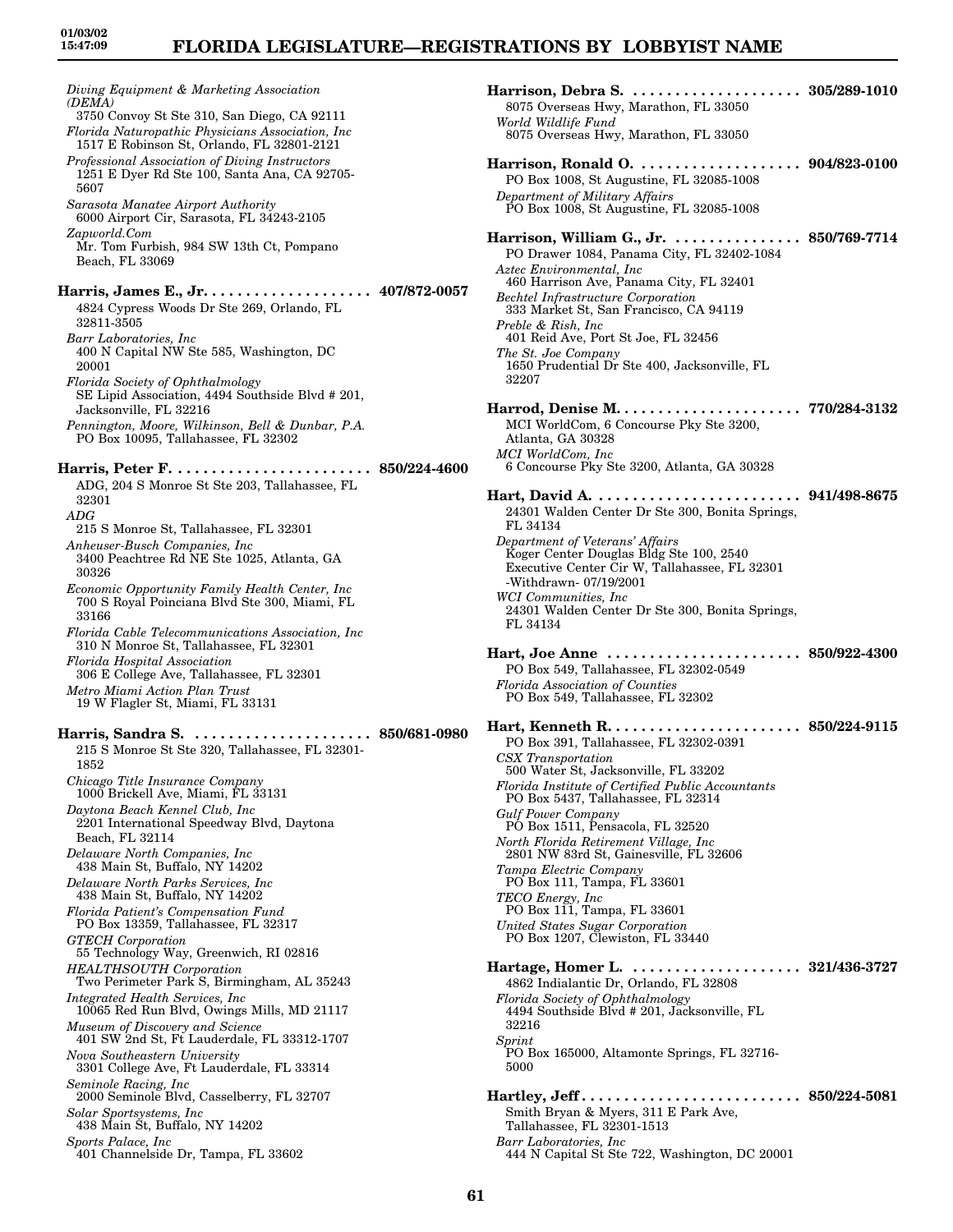*Corrections Corporation of America* 10 Burton Hills Blvd, Nashville, TN 37215 *CorrLogic, Inc* 4720 Walnut St, Boulder, CO 80401 *Escambia County Board of County Commissioners* 14 W Government St Rm 411, Pensacola, FL 32501 *Florida Association of Professional Employer Organizations* 335 Beard St, Tallahassee, FL 32303 *Florida Power Corporation* 106 E College Ave Ste 800, Tallahassee, FL 32301 *Florida Southern College* 111 Lake Hollingsworth Dr, Lakeland, FL 33801 *Florida State Oriental Medical Association* 335 Beard St, Tallahassee, FL 32303 *Florida State Pilots Association* 311 E Park Ave, Tallahassee, FL 32301 *Florida Surveying and Mapping Society* 1689A Mahan Center Blvd, Tallahassee, FL 32308 *Florida Thoroughbred Breeders and Owners Association* 4727 NW 80th Ave, Ocala, FL 34482-2098 *Florida 2012* 501 E Kennedy Blvd Ste 175, Tampa, FL 33602 *Fusive.com* 800 Fairway Dr, Deerfield Beach, FL 33441 *Guinness UDV* 5301 Blue Lagoon Dr Ste 900, Miami, FL 33126 *Hillsborough County Board of County Commissioners* 601 E Kennedy Blvd 26th Fl, Tampa, FL 33602 *IBM Corporation* 101 N Monroe St Ste 750, Tallahassee, FL 32301 *Infrastructure Corporation of America* 151 Athens Way, Nashville, TN 37228 *International Council of Shopping Centers* 1033 N Fairfax St Ste 404, Alexandria, VA 22314-1540 *Interwoven* 3025 Windward Plaza Ste 300, Alpharetta, GA 30005 *Intuition, Inc* 6420 Southpoint Pky, Jacksonville, FL 32216 *Mariner Post-Acute Network* 1 Ravinia Dr Ste 1500, Atlanta, GA 30346 *Murphy Oil USA, Inc* 200 Peach St, El Dorado, AR 71730 *National Association of Beverage Importers, Inc* 1200 G St NW Ste 360, Washington, DC 20005 *Osceola Legislative Effort* 1425 E Vine St, Kissimmee, FL 34744 *Prison Health Services* 105 Westpark Dr Ste 300, Brentwood, TN 37027 *Professional Insurance Agents of Florida, Inc* 1390 Timberlane Rd, Tallahassee, FL 32312 *Saint Leo College* PO Box 6665, Saint Leo, FL 33574 *SECOR International, Inc* 14998 W 6th Ave Ste 800, Golden, CO 80401 *Southern Family Insurance Company* 511 W Bay St Ste 400, Tampa, FL 33606-2700 *St. Luke's Cataract & Laser Institute* 43309 US Hwy 19 N, Tarpon Springs, FL 32301- 1513 *Stellar Partners, Inc* Tampa International Airport, Marriott Ste G-100, Tampa, FL 33607 *The Florida Bar* 650 Apalachee Pky, Tallahassee, FL 32399 *University of Tampa* 401 W Kennedy Blvd, Tampa, FL 33606-1490 *Walter Industries, Inc* PO Box 31601, Tampa, FL 33631-3601

**Hartman, Bradley J. . . . . . . . . . . . . . . . . . . . 850/488-6661** Fla Fish & Wildlife Conserv Comm, 620 S Meridian St, Tallahassee, FL 32399-1600 *Florida Fish and Wildlife Conservation Commission* 620 S Meridian St, Tallahassee, FL 32399-1600 **Hartnett, Robert C. . . . . . . . . . . . . . . . . . . . . 407/896-0035** 2121 Camden Rd Ste B, Orlando, FL 32803-1431 *Appraisal Institute* 113 Coble Ct, Longwood, FL 32779 *City of Coral Gables* 405 Biltmore Way, Coral Gables, FL 33134 *Greater Orlando Aviation Authority* Orlando International Airport, One Airport Blvd, Orlando, FL 32827-4399 **Hartney, Mary C. . . . . . . . . . . . . . . . . . . . . . 863/293-4827** PO Box 9326, Winter Haven, FL 33883-9326 *Florida Fertilizer & Agrichemical Association* PO Box 9326, Winter Haven, FL 33883-9326 **Hartwell, Eric E. . . . . . . . . . . . . . . . . . . . . . . 850/222-9684** 301 S Bronough St Ste 300, Tallahassee, FL 32301-1732 *Florida League of Cities* 301 S Bronough St Ste 300, Tallahassee, FL 32301-1732 **Harvey, James M. . . . . . . . . . . . . . . . . . . . . . 561/832-7291** Florida Government Relations, 515 N Flagler Dr Ste 1700, West Palm Beach, FL 33401 *Crystal Springs Recreational Preserve, Inc* 40 Ranch Rd, Thonotosassa, FL 33592 *Florida Bay Initiative, Inc* 515 N Flagler Dr Ste 1700, West Palm Beach, FL 33401 *Florida Keys Fishing Guides Association* 138 Royal Palm Way, Islamorada, FL 33036 *Florida Pest Control Association* 6882 Edgewater Commerce Pky, Orlando, FL 33036 *Harbor Branch Institution* 5600 N Dixie US 1 North, Ft Pierce, FL 34964 *Indian Trail Improvement District* 13476 61 St, West Palm Beach, FL 33412 *Islamorada, Village of Islands* PO Box 568, Islamorada, FL 33036 *Jack M. Berry, Inc* PO Box 459, LaBelle, FL 33975 *Miccosukee Tribe of Indians of Florida* 7700 N Kendall Dr Ste 303, Miami, FL 33156 *Monroe County School Board* 242 White St, Key West, FL 33041 *Northern Palm Beach Improvement District* 357 Hiatt, Palm Beach Gardens, FL 53411 *Ogden Water Services* 40 Lane Rd, Fairfield, NJ 07007 *Pal Mar Water Control District* 10300 NW 11 Manor, Coral Springs, FL 33071 *Palm Beach County* 515 N Flagler Dr Ste 1700, West Palm Beach, FL 33401 *South Florida Aquaculture, Inc* 4081 Sw 232 Ave, Florida City, FL 33034 *The Perrier Group of America, Inc* 4330 20th St, Zephyrhills, FL 33540 *Transeastern Properties* 3300 University Dr Ste 661, Coral Springs, FL 33065 *us multico, inc* 7607 Dreserve Court, West Palm Beach, FL 33412 *Village of Wellington* 14000 Greenbriar Blvd, Wellington, FL 33414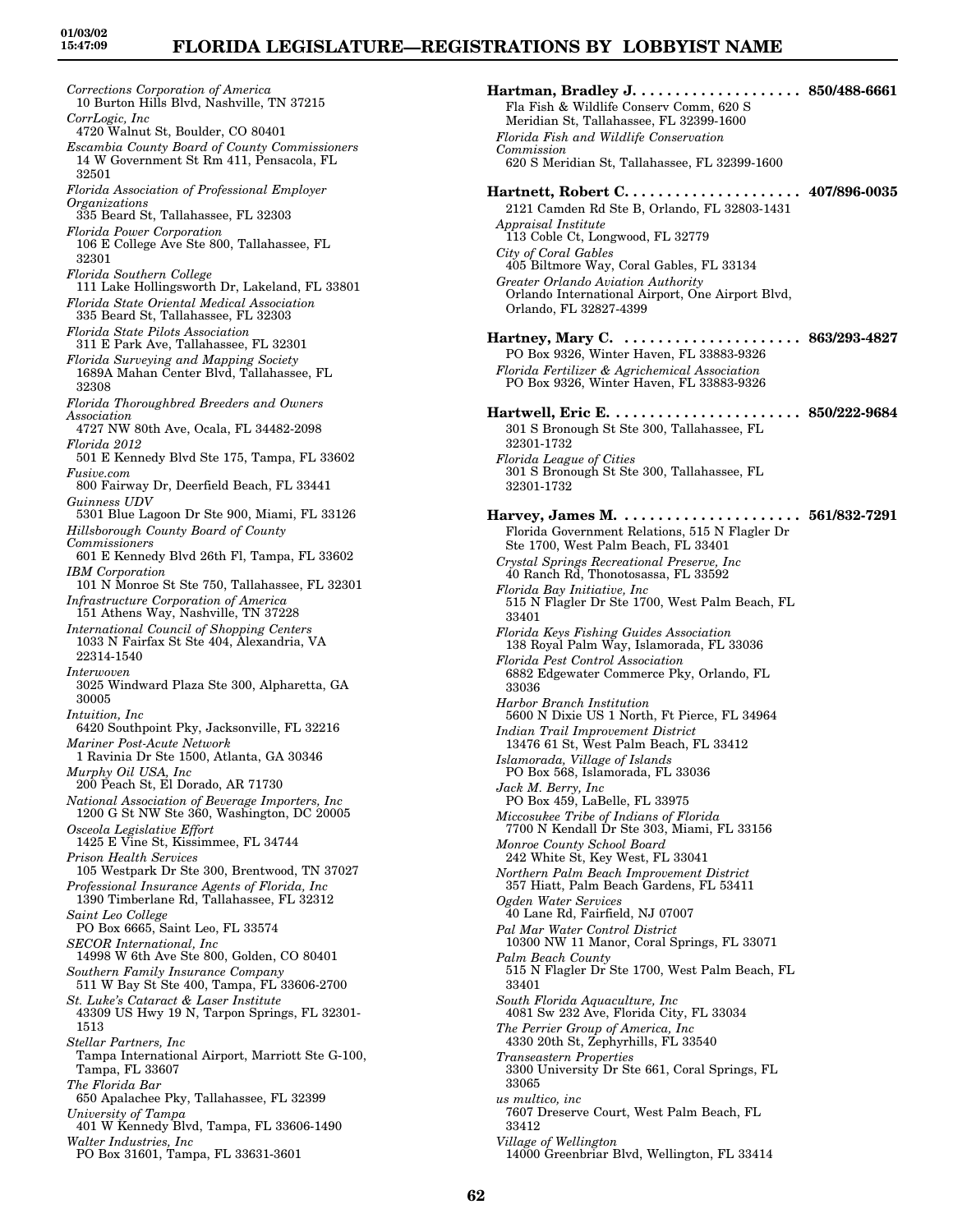| 5547 SW 37th Dr, Gainesville, FL 32608<br>Bio Florida, Inc.<br>c/o NABI, 5800 Park of Commerce Blvd NW, Boca                                                                    |  |
|---------------------------------------------------------------------------------------------------------------------------------------------------------------------------------|--|
| Raton, FL 33487                                                                                                                                                                 |  |
| 315 S Calhoun St, Ste 314, Tallahassee, FL<br>32301                                                                                                                             |  |
| Maxcess, Inc<br>315 S Calhoun St Ste 314, Tallahassee, FL 32301<br>-Withdrawn-07/31/2001                                                                                        |  |
| Hattaway, Kathryn Stephens  407/934-6138<br>Government Relations, Walt Disney World Co,<br>PO Box 10000, Lake Buena Vista, FL 32830-1000<br>Walt Disney World Company           |  |
| PO Box 10000, Lake Buena Vista, FL 32830-1000<br>-Withdrawn-05/21/2001                                                                                                          |  |
| PO Box 10909, Tallahassee, FL 32302-2909                                                                                                                                        |  |
| Health Management Associates, Inc.<br>5811 Pelican Bay Blvd Ste 500, Naples, FL<br>33963-2710                                                                                   |  |
| Manor Care Health Services, Inc<br>11555 Darnestown Rd, Gaithersburg, MD 20878-<br>3200                                                                                         |  |
| Hauser, Susan C 850/205-9000<br>PO Box 10909, Tallahassee, FL 32302-2909                                                                                                        |  |
| Manor Care Health Services, Inc<br>11555 Darnestown Rd, Gaithersburg, MD 20878-<br>3200                                                                                         |  |
| Pharmaceutical Research and Manufacturers of<br>America<br>229 Peachtree St Ste 1115, Atlanta, GA 30303                                                                         |  |
| The Florida Bar<br>650 Apalachee Pky, Tallahassee, FL 32399-2300                                                                                                                |  |
| State Attorney's Office 7th Circt, 251 N<br>Ridgewood Ave, Daytona Beach, FL 32114-7509<br>State Attorney, 7th Judicial Circuit<br>251 N Ridgewood Ave, Daytona Beach, FL 32114 |  |
| Dept of Citrus, PO Box 148, Lakeland, FL 33802-<br>0148                                                                                                                         |  |
| Department of Citrus<br>PO Box 148, Lakeland, FL 33802-0148<br>-Withdrawn-10/08/2001                                                                                            |  |
| Hawken, Robert E.  850/224-9994<br>320 W Park Ave, Tallahassee, FL 32301-1414                                                                                                   |  |
| BellSouth<br>150 South Monroe St Ste 400, Tallahassee, FL<br>32301                                                                                                              |  |
| Enhanced Capital Partners, LLC<br>5500 Prytania St Ste 136, New Orleans, LA<br>70115                                                                                            |  |
| <b>FCCI</b> Insurance Group<br>320 W Park Ave, Tallahassee, FL 32301<br>Florida Property and Casualty Association, Inc                                                          |  |
| 8300 W Flagler St Ste 250, Miami, FL 33144<br>National Safety Council<br>1025 Connecticut Ave Ste 1200, Washington, DC<br>20036                                                 |  |
|                                                                                                                                                                                 |  |
| Sonoco Products Co, N 2nd St A02, Hartsville, SC<br>29550-3305                                                                                                                  |  |
| Sonoco Products Company<br>N 2nd St A02, Hartsville, SC 29550 -Withdrawn-<br>07/16/2001                                                                                         |  |

**Hayes, Thomas A. . . . . . . . . . . . . . . . . . . . . . 954/390-7949** 3600 N Federal Hwy 2nd Floor, Ft Lauderdale, FL 33308-6225 *Biochem Technologies, Inc* 5840 Corporate Way # 107, West Palm Beach, FL 33407 *Crystal Springs Recreational Preserve, Inc* 40 Ranch Rd, Thonotosassa, FL 33592 *Florida Bay Initiative, Inc* 250 Australian Ave S Ste 500, West Palm Beach, FL 33401 *Florida Government Relations, Inc* 3600 N Federal Hwy, Ft Lauderdale, FL 33308 *Florida Keys Fishing Guides Association* 138 Royal Palm Way, Islamorada, FL 33036 *Florida Pest Control Association* 6882 Edgewater Commerce Pky, Orlando, FL 32810 *Harbor Branch Institution* 5600 N Dixie US 1 N, Ft Pierce, FL 34964 *Indian Trail Improvement District* 13476 61 St, West Palm Beach, FL 33412 *Islamorada, Village of Islands* PO Box 568, Islamorada, FL 33036 *Jack M. Berry, Inc* PO Box 459, LaBelle, FL 33975 *Miccosukee Tribe of Indians of Florida* 7700 N Kendall Dr Ste 303, Miami, FL 33156 *Monroe County School Board* 242 White St, Key West, FL 33041 *Northern Palm Beach Improvement District* 357 Hiatt, Palm Beach Gardens, FL 33411 *Ogden Water Services* 40 Lane Rd, Fairfield, NJ 07007 *Pal Mar Water Control District* 10300 NW 11 Manor, Coral Springs, FL 33071 *Palm Beach County* 515 N Flagler Dr Ste 1700, West Palm Beach, FL 33401 *Shalloway, Foy, Rayman & Newell, Inc* 1201 Belvedere Rd, West Palm Beach, FL 33408 *South Florida Aquaculture, Inc* 4081 SW 232 Ave, Florida City, FL 33034 *The Perrier Group of America, Inc* 4330 20th St, Zephyrhills, FL 33540 *us multico, inc* 5195 Foxhall Dr N, West Palm Beach, FL 33417 *Village of Wellington* 14000 Greenbriar Blvd, Wellington, FL 33414 **Hayhoe, Arthur C. . . . . . . . . . . . . . . . . . . . . . 813/991-9584** PO Box 7238, Wesley Chapel, FL 33543 *Florida Coalition to Stop Gun Violence, Inc* PO Box 7238, Wesley Chapel, FL 33543 **Haynie, Patricia C. . . . . . . . . . . . . . . . . . . . . 813/974-2196** University of South Florida, Vice President for Health Sciences, 12901 Bruce B Downs Blvd MDC 2, Tampa, FL 33612-4742 *State University System* 325 W Gaines St, Tallahassee, FL 32399 -Withdrawn- 07/11/2001 **Hazelton, Don . . . . . . . . . . . . . . . . . . . . . . . . 850/878-7725** 1300 Paul Russell Rd, Tallahassee, FL 32301- 4825 *Association for the Betterment of Boxing* 1300 Paul Russel Rd, Tallahassee, FL 32301 **Hazouri, Thomas L. . . . . . . . . . . . . . . . . . . . 904/730-2729** PO Box 56534, Jacksonville, FL 32241-6534 *City of Jacksonville* City Hall, 220 E Bay St, Jacksonville, FL 32202 *Heritage Land Group, Inc and Related Cos* 11217 San Jose Blvd, Jacksonville, FL 32223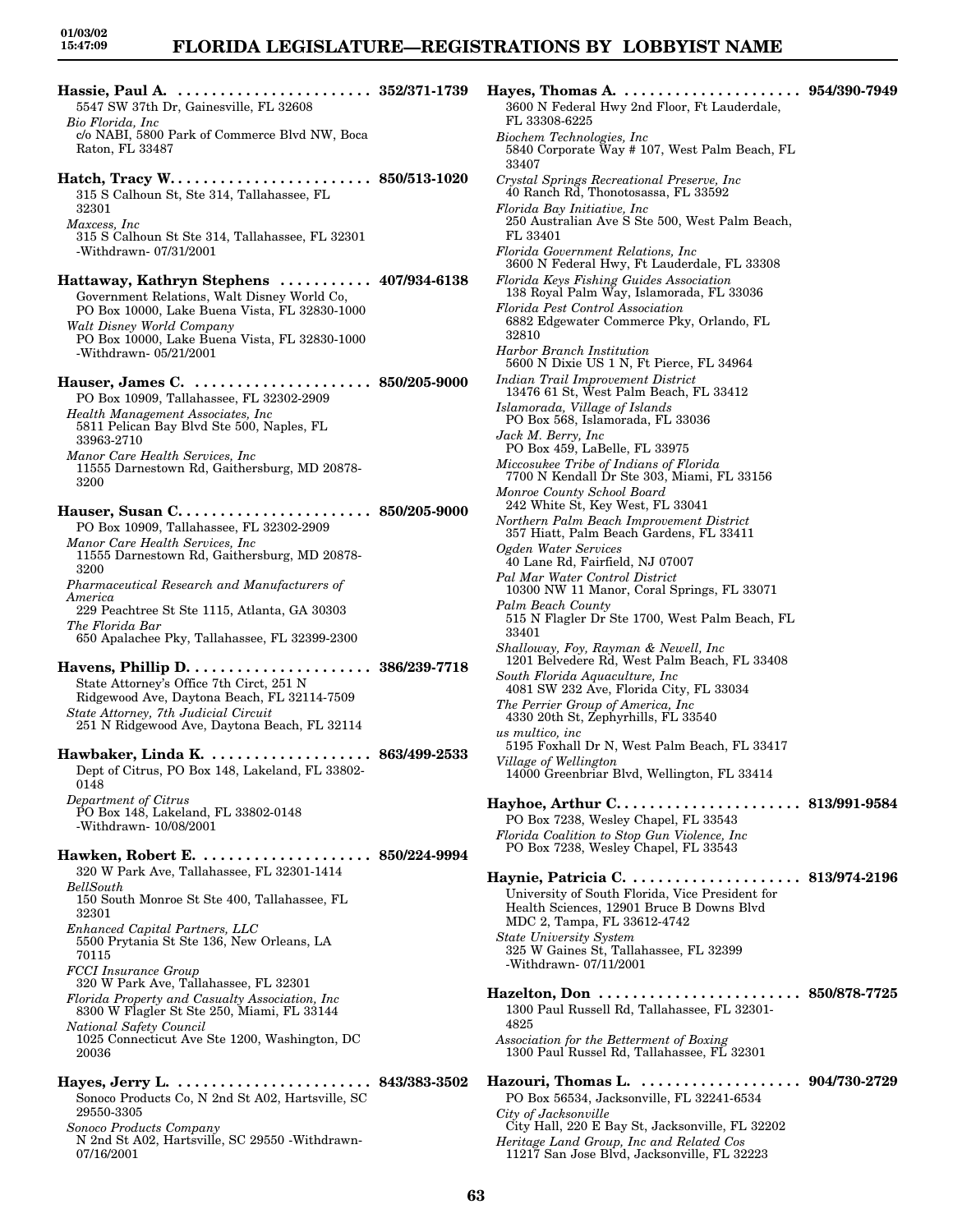# **FLORIDA LEGISLATURE—REGISTRATIONS BY LOBBYIST NAME**

**Healy, Thomas C. . . . . . . . . . . . . . . . . . . . . . 850/201-7400** Vice Chancellor for Gov't Affairs, State University System, 325 W Gaines St Ste 1502, Tallahassee, FL 32399-1950 *State University System* 325 W Gaines St, Tallahassee, FL 32399 **Heard, Marshall L. . . . . . . . . . . . . . . . . . . . . 850/224-0711** PO Box 1163, Tallahassee, FL 32302-1163 *Florida Aviation Aerospace Alliance* 1530 Metropolitan Blvd, Tallahassee, FL 32308 **Heath, Gene A. . . . . . . . . . . . . . . . . . . . . . . . 352/796-7211** SW Fla Water Management District, 2379 Broad St, Brooksville, FL 34604-6899 *Southwest Florida Water Management District* 2379 Broad St, Brooksville, FL 34604-6899 **Heber, Sharon L. . . . . . . . . . . . . . . . . . . . . . . 850/245-4250** Dept of Health, Division of Environmental Health, 4052 Bald Cypress Way Bin A08, Tallahassee, FL 32399 *Department of Health* 2020 Capital Cir SE Bin A00, Tallahassee, FL 32399-1734 **Hebert, Jack T. . . . . . . . . . . . . . . . . . . . . . . . 727/572-4665** 2861 Executive Dr Ste 100, Clearwater, FL 33762-3305 *Florida Chiropractic Association, Inc* 217 N Kirkman Rd Ste 1, Orlando, FL 32811 **Hebrank, Kari B. . . . . . . . . . . . . . . . . . . . . . . 850/681-3290** 200 W College Ave # 305, Tallahassee, FL 32301- 7710 *Florida Building Material Association, Inc* PO Box 65, Mount Dora, FL 32757-0065 *NACM Improved Construction Practices Committee* PO Box 22827, Tampa, FL 33622 **Hebrock, Bill J. . . . . . . . . . . . . . . . . . . . . . . . 850/222-1988** 253 E Virginia St, Tallahassee, FL 32301-1263 *American Academy of Adoption Attorneys* 1608 Mullvane St, Topeka, KS 66604-2746 *American General Corporation* 2929 Allen Pky, Houston, TX 77019 -Withdrawn-04/27/2001 *American General Corporation* 2919 Allen Pky Ste L4-01, Houston, TX 77019 *Assessment Systems, Inc.* Three Bala Plaza W Ste 300, Bala Cynwyd, PA 19004 -Withdrawn- 06/19/2001 *Beber Silverstein & Partners* 3361 SW 3rd Ave, Miami, FL 33145 *Florida Association of Adoption Lawyers* PO Box 33053, Washington, DC 20033-0053 *Florida Association of Adoption Professionals* 370 W Camino Gardens Blvd Ste 210, Boca Raton, FL 33432 *Florida Association of Licensed Adoption Agencies* 1800 Siesta Dr, Sarasota, FL 34239 *Florida Chiropractic Society* 177 NE 167th St, North Miami Beach, FL 33162 *Harcourt General, Inc* 27 Boylston St, Chestnut Hill, MA 02167 -Withdrawn- 06/19/2001 *Koger Equity, Inc* PO Box 58120, Jacksonville, FL 32241-8120 -Withdrawn- 04/27/2001 *Madison County* 112 E Pickney St, Madison, FL 32341 *Madison County Memorial Hospital* 201 E Marion St, Madison, FL 32340 *MoTrim South, Inc* 80 Lillian Springs Rd, Quincy, FL 32351

*MoTrim, Inc* PO Box 850, Cambridge, OH 43725 *UrbanAmerica, L.P.* 1940 N Monroe, Tallahassee, FL 32303 *Zubi Advertising Services, Inc* 3300 Ponce de Leon Blvd, Coral Gables, FL 33134 **Heekin, James F., Jr. . . . . . . . . . . . . . . . . . . 407/843-4600** PO Box 2809, Orlando, FL 32802-2809 *Florida Board of Regents* 325 W Gaines St Ste 1514, Tallahassee, FL 32399 -Withdrawn- 06/18/2001 **Heffernan, Patrick J. . . . . . . . . . . . . . . . . . . 305/702-5577** 1000 Brickell Ave Ste 900, Miami, FL 33131-3047 *Floridians for School Choice Legislation* 100 Brickell Ave Ste 900, Miami, FL 33131 **Heffley, Richard J. . . . . . . . . . . . . . . . . . . . . 850/513-1200** PO Box 795, Tallahassee, FL 32302-0795 *AT&T* 101 N Monroe St Ste 700, Tallahassee, FL 32301 *Children's Home Society of Florida* 3027 San Diego Rd, Jacksonville, FL 32207 *Cisco Systems* 3250 W Commercial Blvd # 35, Ft Lauderdale, FL 33309 *Community Education Partners* 3003 S Loop W Ste 450, Houston, TX 77054 *Computer Associates Intl* 3131 Lonnbladh Rd, Tallahassee, FL 32308 *EMC 2* 6200 Courtney Campbell Pky Ste 900, Tampa, FL 33607 *ezgov.com* 101 Marietta St Ste 2900, Atlanta, GA 30303 *Florida Association of Realtors* PO Box 1875, Tallahassee, FL 32302 *Florida Medical Association* PO Box 10269, Tallahassee, FL 32302 *FRM Corporation (Fidelity)* Fidelity, 82 Devonshire St N4A, Boston, MA 02109 *Gateway Computers* 26110 Enterprise Way, Lake Forrest, CA 92630 -Withdrawn- 04/23/2001 *Global Crossing, Ltd* 360 N Crescent Dr, Beverly Hills, CA 90210 *Heffley & Associates* PO Box 795, Tallahassee, FL 32302 *IMAGE API* 502 N Adams St, Tallahassee, FL 32301 *Kronos, Inc* 555 Winderley Place Ste 120, Maitland, FL 32751 *Palmer Ranch Holdings, Ltd* 8588 Potter Park Dr Ste 500, Sarasota, FL 34238 *Pearson Education, Inc* One Lake St, Upper Saddle River, NJ 07458 *Peoples Gas System, Inc* PO Box 111, Tampa, FL 33601 *South Florida Substance Abuse, Inc* 380 SW 12th Ave, Pompano Beach, FL 33069 *Tampa Electric Company* PO Box 111, Tampa, FL 33601 *TECO Energy, Inc* PO Box 111, Tampa, FL 33601 *The Presidio Corporation* 1300 Executive Center Dr Ste 103, Tallahassee, FL 32301 *The St. Joe Company* 1650 Prudential DrSte 400, Jacksonville, FL 32207 *TSI Management Corporation* 3440 Oakcliff Rd Ste 104, Atlanta, GA 30340 *University of West Florida Foundation* 11000 University Pky, Pensacola, FL 32514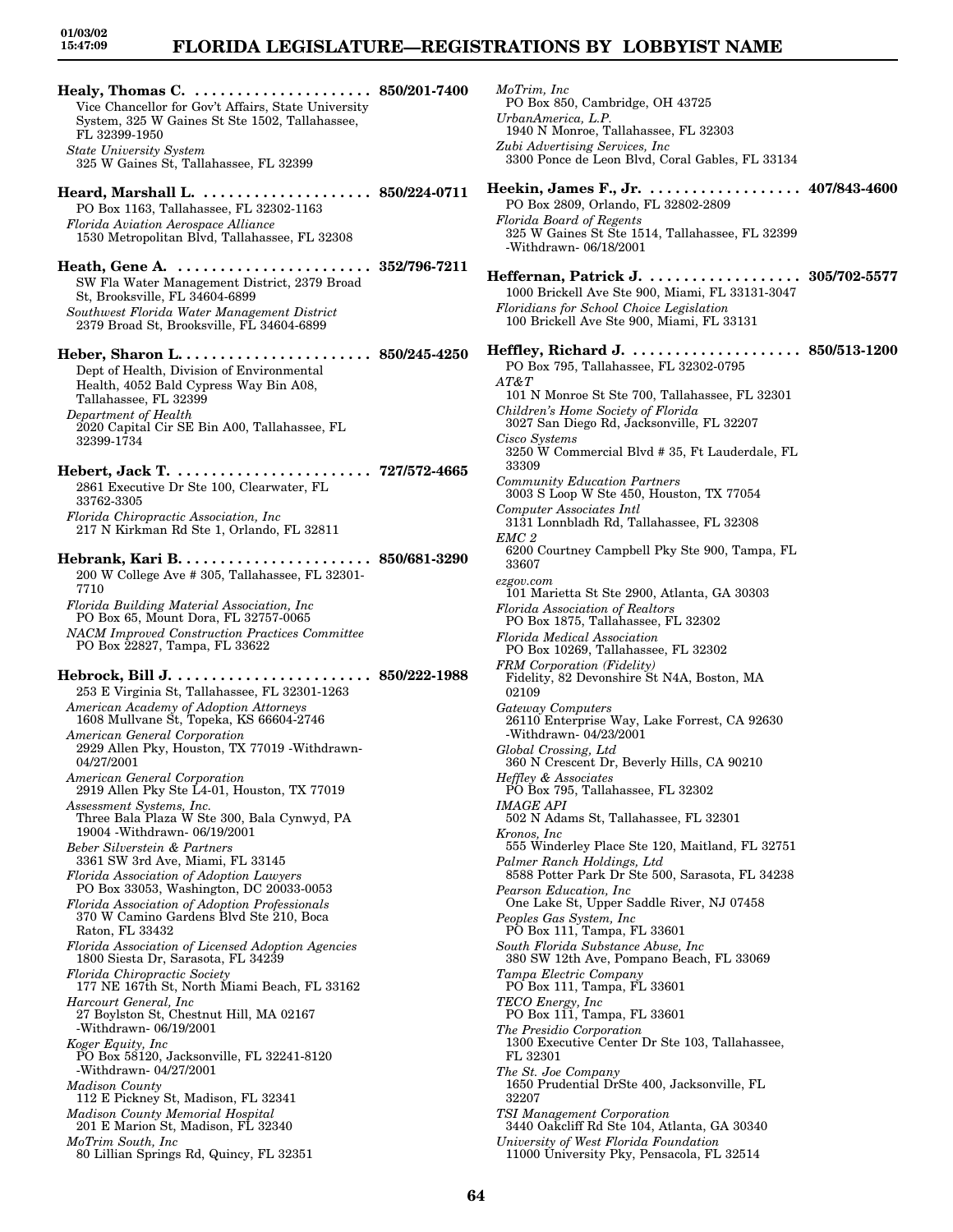# **FLORIDA LEGISLATURE—REGISTRATIONS BY LOBBYIST NAME**

*Veritas Software Corporation* 8300 Boone Blvd Ste 700, Vienna, VA 22182 **Heller, Victor J. . . . . . . . . . . . . . . . . . . . . . . . 850/488-3084** Fla Fish & Wildlife Conserv Comm, 620 S Meridian St, Tallahassee, FL 32399-1600 *Florida Fish and Wildlife Conservation Commission* 620 S Meridian St, Tallahassee, FL 32399-1600 **Henderson, C. Earl . . . . . . . . . . . . . . . . . . . . 850/224-6199** 101 N Monroe St Ste 1060, Tallahassee, FL 32301-1547 *Gulf Power Company* 500 Bayfront Pky, Pensacola, FL 32520 *Southern Communications, Inc* 64 Perimeter Center East, Atlanta, GA 30346- 6401 **Henderson, Cynthia A. . . . . . . . . . . . . . . . . . 850/488-2786** Dept of Management Services, 4050 Esplanade Way, Tallahassee, FL 32399-0950 *Department of Management Services* 4050 Esplanade Way, Tallahassee, FL 32399- 0950 **Henderson, Gloria C. . . . . . . . . . . . . . . . . . . 850/245-4080** Dept of Health, 4052 Bald Cypress Way BIN C00, Tallahassee, FL 32399-3250 *Department of Health* 1317 Winewood Blvd, Bldg 6 Rm 306, Tallahassee, FL 32399-0700 **Henderson, Robert A. . . . . . . . . . . . . . . . . . . 850/222-8287** 315 S Calhoun St Ste 580, Tallahassee, FL 32301-1847 *United Services Automobile Association* 9800 Fredericksburg Rd, San Antonio, TX 78288 **Hendrickson, Dan B. . . . . . . . . . . . . . . . . . . . 850/488-2458** 301 S Monroe St Rm 401, Tallahassee, FL 32301- 1825 *Florida Public Defender Association, Inc* 301 S Calhoun, Tallahassee, FL 32301 **Hendrickson, Mark A. . . . . . . . . . . . . . . . . . 850/671-5601** The Hendrickson Company, 1404 Alban Ave, Tallahassee, FL 32301-5702 *Florida Association of Local Housing Finance Authorities* Florida ALHFA, 370 Pinellas Bayway Unit C, Tierra Verde, FL 33715 *The Wilson Company* 655 N Franklin St Ste 2200, Tampa, FL 33602 **Henker, Robert D. . . . . . . . . . . . . . . . . . . . . . 850/201-7370** State University System, 325 W Gaines St Ste 1532, Tallahassee, FL 32399-1950 *State University System* 325 W Gaines St, Tallahassee, FL 32399 **Hennessy, Brian J. . . . . . . . . . . . . . . . . . . . . 850/222-7200** Rogers Towers Bailey Jones & Gay, 106 S Monroe St, Tallahassee, FL 32301 *American Council of Life Insurance* 1001 Pennsylvania Ave NW, Washington, DC 20004-2599 -Withdrawn- 08/16/2001 *Blue Cross and Blue Shield of Florida, Inc* 4800 Deerwood Campus Pky, Jacksonville, FL 32207 -Withdrawn- 08/16/2001 *FCCI Insurance Group* 320 W Park Ave, Tallahassee, FL 32301 -Withdrawn- 08/16/2001

*Florida Insurance Council* 1430 Piedmont Dr E, Tallahassee, FL 32312 -Withdrawn- 08/16/2001

*JM Family Enterprises, Inc* PO Box 1160, Deerfield Beach, FL 33443 -Withdrawn- 08/16/2001 *Kathleen Daley & Associates, Inc* 108 S Monroe St ste 200, Tallahassee, FL 32301 -Withdrawn- 08/16/2001 *Sequoia Voting Systems* PO Box 26009, Jacksonville, FL 32226-6009 -Withdrawn- 07/09/2001 *Sprint* 315 S Calhoun St Ste 500, Tallahassee, FL 32301 -Withdrawn- 08/16/2001 *Trust 100* PO Box 49813, Sarasota, FL 34230-6813 -Withdrawn- 08/16/2001 **Hennessy, Jane A. . . . . . . . . . . . . . . . . . . . . . 850/222-7200** 106 S Monroe St 2nd Floor, Tallahassee, FL 32301-1530 *American Council of Life Insurance* 1001 Pennsylvania Ave NW, Washington, DC 20004-2599 *American Heritage Life Insurance Company* 1776 American Heritage Life Dr, Jacksonville, FL 32224 *Blue Cross and Blue Shield of Florida, Inc* 4800 Deerwood Campus Pky, Jacksonville, FL 32246 *FCCI Insurance Group* 320 W Park Ave, Tallahassee, FL 32301 *First American Holding, LLC and Subsidiaries* 750 Broad St NW Ste 220, Cleveland, TN 37311 *Florida Birth-Related Neurological Injury Compensation Association* PO Box 14567, Tallahassee, FL 32317-4567 -Withdrawn- 03/30/2001 *Florida Insurance Council* 1430 Piedmont Dr E, Tallahassee, FL 32312 *Florida Power & Light Company* 215 S Monroe St Ste 810, Tallahassee, FL 32301 *JM Family Enterprises, Inc* 111 NW 12th Ave, Deerfield Beach, FL 33443 *Kathleen Daley & Associates, Inc* 108 S Monroe St Ste 200, Tallahassee, FL 32301 *Pembroke Managing Agents, Inc* 1415 E Piedmont Dr Ste 2, Tallahassee, FL 32312 *Sequoia Voting Systems* PO Box 26009, Jacksonville, FL 32226-6009 *Sprint* 315 S Calhoun St Ste 500, Tallahassee, FL 32301 *Trust 100* PO Box 49813, Sarasota, FL 34230-6813 **Henning, Lisa S. . . . . . . . . . . . . . . . . . . . . . . 850/566-2488** 205 S Adams St, Tallahassee, FL 32301 *Fraternal Order of Police* 242 Office Plaza Dr, Tallahassee, FL 32301 **Henry, Jim R. . . . . . . . . . . . . . . . . . . . . . . . . 850/487-7729** Florida Lottery, Capital Complex, 250 Marriott Dr, Tallahassee, FL 32399-4030 *Department of Lottery* Capitol Complex, Tallahassee, FL 32399-4030 **Henry, Jimmie L. . . . . . . . . . . . . . . . . . . . . . 850/487-1980** Florida Parole Commission, Bldg C Third Floor, 2601 Blair Stone Rd, Tallahassee, FL 32399-2450 *Florida Parole Commission* Bldg C Third Floor, 2601 Blair Stone Rd, Tallahassee, FL 32399-2450 **Herbert, Adam W. . . . . . . . . . . . . . . . . . . . . . 850/201-7100** State University System, 325 W Gaines St Ste 1514, Tallahassee, FL 32399-1950 *State University System* 325 W Gaines St Ste 1514, Tallahassee, FL 32399 -Withdrawn- 08/13/2001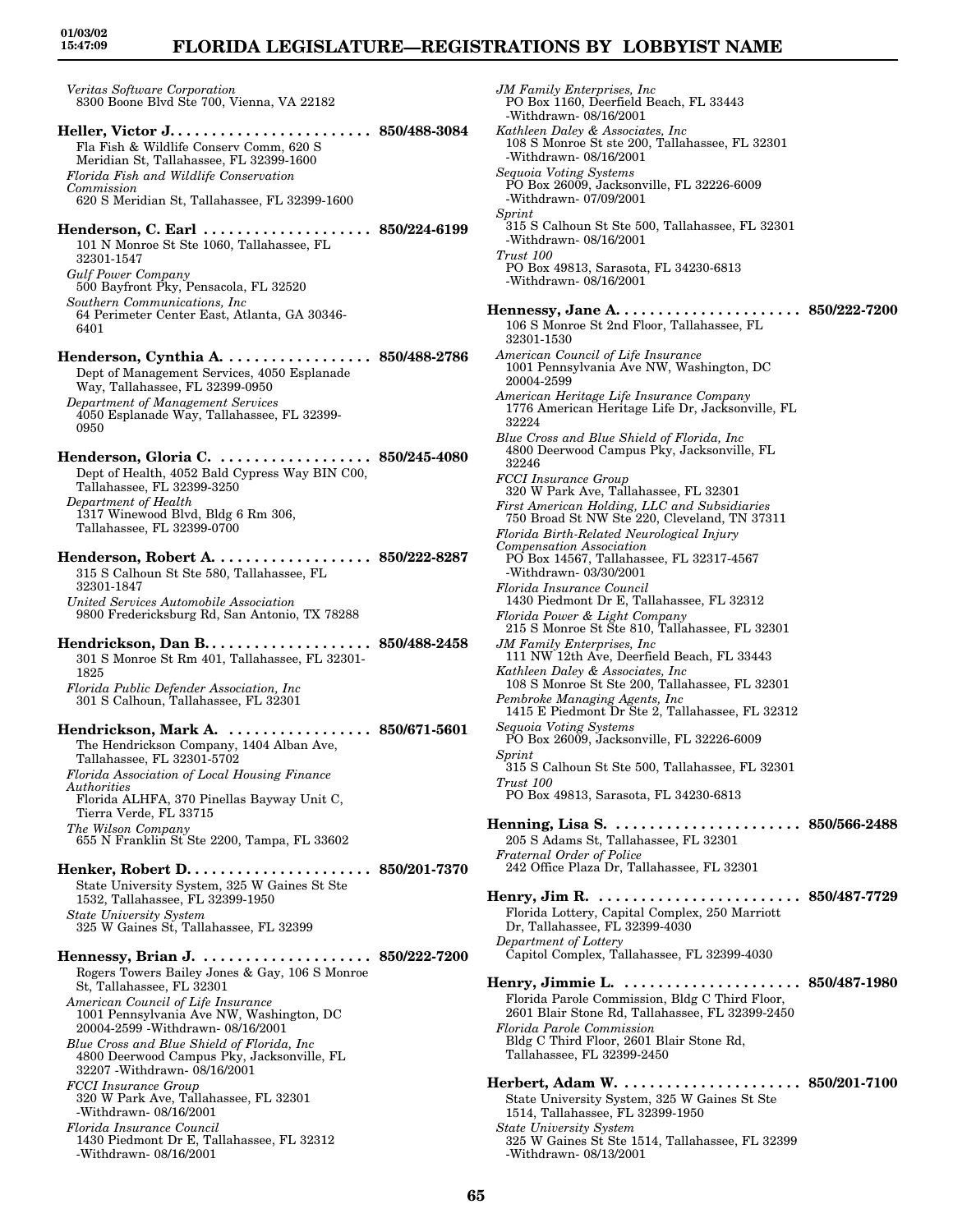| 2312 S Andrews Ave, Ft Lauderdale, FL 33316-<br>3948                                                                                                                                                                                                                                                                                                                                                                                                                                                                     |                                    |
|--------------------------------------------------------------------------------------------------------------------------------------------------------------------------------------------------------------------------------------------------------------------------------------------------------------------------------------------------------------------------------------------------------------------------------------------------------------------------------------------------------------------------|------------------------------------|
| Marine Industries Association of South Florida<br>2312 S Andrews Ave, Ft Lauderdale, FL 33316                                                                                                                                                                                                                                                                                                                                                                                                                            |                                    |
| Dept of Elder Affairs, 4040 Esplanade Way,<br>Tallahassee, FL 32399-7000<br>Department of Elder Affairs<br>4040 Esplanade Way, Tallahassee, FL 32399-<br>7000 -Withdrawn- 12/18/2001                                                                                                                                                                                                                                                                                                                                     |                                    |
| Hernandez, Victoria  305/237-7563<br>Miami-Dade Community College, 300 NE 2nd<br>Ave District Rm 1416, Miami, FL 33132-2296<br>Miami-Dade Community College<br>300 NE 2nd Ave, Miami, FL 33132                                                                                                                                                                                                                                                                                                                           |                                    |
| Herndon, Cathie<br>PO Box 10949, Tallahassee, FL 32302-2949<br><b>Beverly Enterprises, Inc.</b><br>1000 Beverly Way, Fort Smith, AR 72919<br>-Withdrawn-07/30/2001<br>$\begin{array}{c} \textit{Florida Association of Broadcasting, Inc} \\ \textit{101 E College Ave, Tallahassee, FL 32301} \end{array}$<br>Florida Educational Loan Marketing Corporation<br>1201 S Alma School Rd Ste 11000, Mesa, AZ<br>85210<br>Southwest Student Services Corporation<br>1201 S Alma School Rd Ste 11000, Mesa, AZ<br>85210-2014 | $\ldots$ . 850/224-9689            |
| State Board of Administration, PO Box 13300,                                                                                                                                                                                                                                                                                                                                                                                                                                                                             |                                    |
| Tallahassee, FL 32317-3300<br><b>State Board of Administration</b><br>PO Box 13300, Tallahassee, FL 32317-3300                                                                                                                                                                                                                                                                                                                                                                                                           |                                    |
| Herring, Sue Norris  850/921-4034<br>Office of the Executive Director, 4050 Esplanade<br>Way, Pepper Bldg Ste 680, Tallahassee, FL<br>32399-0950<br>Correctional Privatization Commission<br>Office of the Executive Director, 4030 Esplanade<br>Way Ste 315, Tallahassee, FL 32399-0950                                                                                                                                                                                                                                 |                                    |
| Herrle, William C.<br>PO Box 10024, Tallahassee, FL 32302-2024<br>Florida Retail Federation<br>PO Box 10024, Tallahassee, FL<br>Florida Retail Federation Self Insurers Fund<br>PO Drawer 988, Lakeland, FL 33802<br>National Federation of Independent Business<br>110 E Jefferson St, Tallahassee, FL 32301<br>-Withdrawn- 08/10/2001                                                                                                                                                                                  | 850/222-4082                       |
| Herron, Mark<br>PO Box 1701, Tallahassee, FL 32302-1701<br>Carlton Palms Educational Centers<br>301 Corporation, 699 E 5th Ave, Mt Dora, FL<br>32757<br>H. Lee Moffitt Cancer Center & Research Institute,<br>Inc<br>12902 Magnolia Dr, Tampa, FL 33612-9497<br>PharMerica<br>PO Box 20248, Tampa, FL 33622-0248<br>Reliant Energy, Inc                                                                                                                                                                                  | $\ldots \ldots \,\, 850/567$ -4878 |
| PO Box 4567, Houston, TX 77210<br>Herron, Nora R<br>PO Box 1779, Tallahassee, FL 32302-1779<br><b>Florida Restaurant Association</b><br>230 S Adams St, Tallahassee, FL 32301                                                                                                                                                                                                                                                                                                                                            | $\ldots \,\, 850/224$ -2250        |

| 3 | Hershel, Michelle L.  850/877-6166                                                           |                                     |
|---|----------------------------------------------------------------------------------------------|-------------------------------------|
|   | Florida Electric Cooperatives Assn, 2916                                                     |                                     |
|   | Apalachee Pky, Tallahassee, FL 32301<br><b>Florida Electric Cooperatives Association</b>     |                                     |
|   | PO Box 590, Tallahassee, FL 32302                                                            |                                     |
| 0 |                                                                                              |                                     |
|   | Dept of Insurance, 200 E Gaines St, Tallahassee,                                             |                                     |
|   | FL 32399                                                                                     |                                     |
|   | Department of Insurance<br>200 E Gaines St, Tallahassee, FL 32399                            |                                     |
|   |                                                                                              |                                     |
|   |                                                                                              |                                     |
| 3 | PO Box 1259, Tallahassee, FL 32302-1259                                                      |                                     |
|   | Florida Home Builders Association<br>201 E Park Ave, Tallahassee, FL 32301                   |                                     |
|   |                                                                                              |                                     |
|   | Heuchan, Brecht W.  850/577-1700<br>PO Box 10549, Tallahassee, FL 32302-2549                 |                                     |
| 9 | BellSouth                                                                                    |                                     |
|   | 150 S Monroe St Ste 400, Tallahassee, FL 32301                                               |                                     |
|   | Boca Raton Community Hospital<br>800 Meadows Rd, Boca Raton, FL 33486                        |                                     |
|   | Coca-Cola Enterprises                                                                        |                                     |
|   | 100 Tampa Oaks Blvd Ste 350, Tampa, FL 33537<br>Florida Society of Ophthalmology             |                                     |
|   | 4494 Southside Blvd # 201, Jacksonville, FL                                                  |                                     |
|   | 32216<br>Floridians for School Choice Legislation                                            |                                     |
|   | 1000 Brickell Ave Ste 900, Miami, FL 33131                                                   |                                     |
|   | H. Douglas Bruce<br>1004 Desoto Park Dr, Tallahassee, FL 32303                               |                                     |
|   | Peoples Gas System, Inc.                                                                     |                                     |
| 6 | PO Box 111, Tampa, FL 33601<br>Tampa Electric Company                                        |                                     |
|   | PO Box 111, Tampa, FL 33601                                                                  |                                     |
|   | TECO Energy, Inc.<br>PO Box 111, Tampa, FL 33601                                             |                                     |
|   | Wilkes & McHugh, P.A.                                                                        |                                     |
| 1 | 119 E Park Ave, Tallahassee, FL 32301                                                        |                                     |
|   | Hewett, Shannon B.                                                                           | $\cdots \cdots \cdots 904/353-2000$ |
|   | 50 N Laura St Ste 3900, Jacksonville, FL 32202<br>AirKaman of Jacksonville, Inc              |                                     |
|   | PO Box 18157, Jacksonville, FL 32229                                                         |                                     |
|   | First Coast Technical Institute<br>2980 Collins Ave, St Augustine, FL 32095                  |                                     |
|   | Genentech, Inc                                                                               |                                     |
|   | 980 9th St Ste 1500, Sacramento, CA 95814<br>Municipal Service District of Ponte Vedra Beach |                                     |
|   | 200 Executive Way, PO Box 1323, Ponte Vedra                                                  |                                     |
|   | Beach, FL 32004                                                                              |                                     |
|   | Hickok, Richard A                                                                            | $\ldots \; 904/630$ -2658           |
|   | 231 E Forsyth St Ste 410, Jacksonville, FL<br>32202-3385                                     |                                     |
|   | City of Jacksonville / Construction Trades                                                   |                                     |
| ß | Qualifying Board<br>231 E Forsyth St Ste 410, Jacksonville, FL                               |                                     |
|   | 32202-3385                                                                                   |                                     |
|   |                                                                                              |                                     |
|   | PO Box 1256, Tallahassee, FL 32302-1256                                                      |                                     |
|   | $AT\&T$<br>101 N Monroe St #700, Tallahassee, FL 32301                                       |                                     |
|   | Barr Laboratories, Inc                                                                       |                                     |
|   | 444 N Capitol Ste 722, Washington, DC 20001<br>Heritage Rural Housing                        |                                     |
|   | PO Box 321368, Cocoa Beach, FL 32932-1368                                                    |                                     |
| Ŋ | Indian River Memorial Hospital, Inc<br>1000 36th St, Vero Beach, FL 32960                    |                                     |
|   | Picerne Development Corp                                                                     |                                     |
|   | 247 N Westmonte Dr, Altamonte Springs, FL<br>32714                                           |                                     |
|   |                                                                                              |                                     |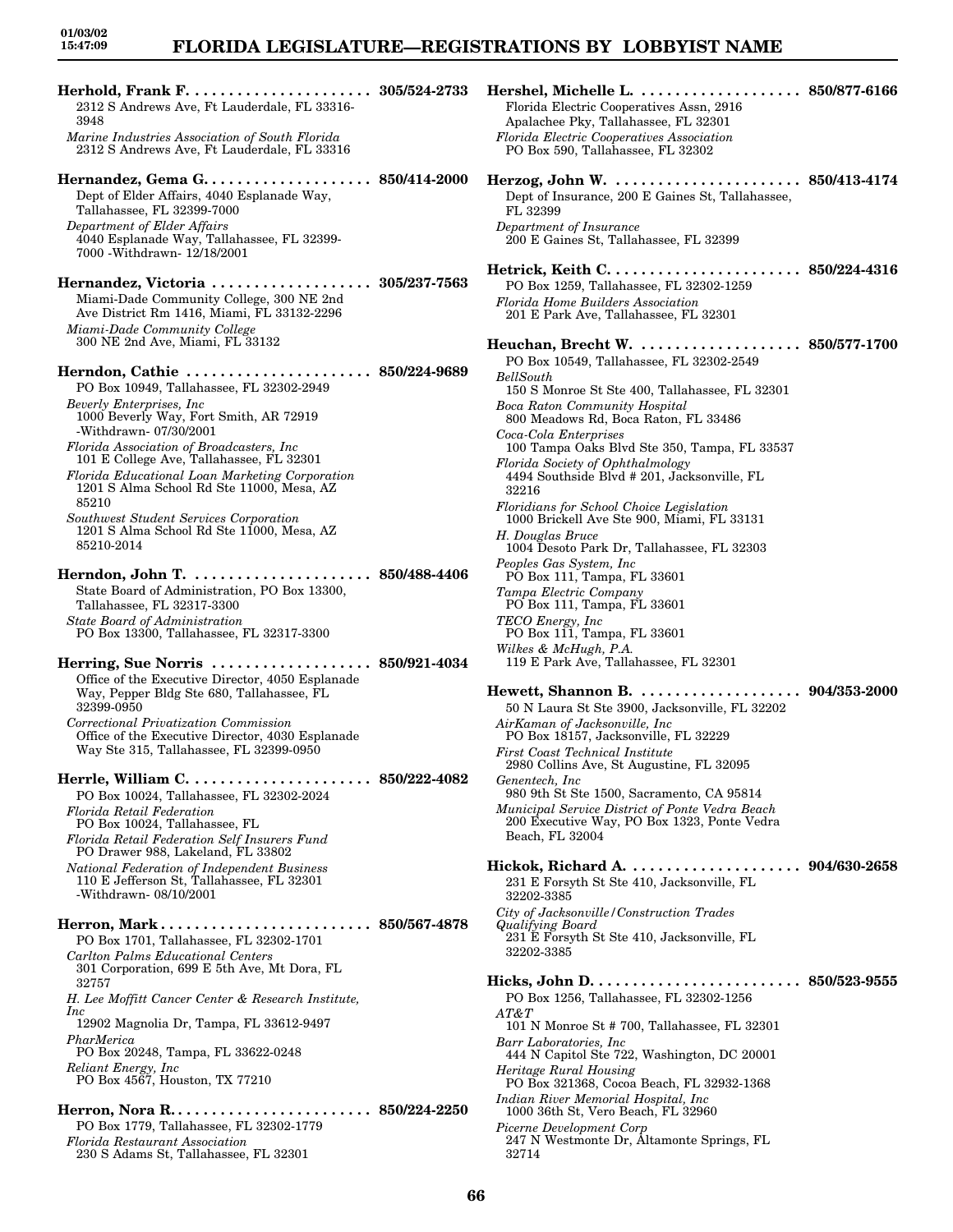*St Johns Beverage* 1221 Veitch St, Gainesville, FL 32601 *St. Luke's Cataract & Laser Institute* 43309 US Hwy 19 N, Tarpon Springs, FL 34688- 5000 *The Michaels Development Company* 1 E Stow Rd, Marlton, NJ *Wendover Housing* 615 Crescent Executive Ct Ste 120, Lake Mary, FL 32746 **Higginbotham, Allen H., Jr. . . . . . . . . . . . . . 813/754-8277** 120 S Wiggins Rd, Plant City, FL 33566 *Florida Select Insurance Company* 1819 Main St Ste 100, Sarasota, FL 34236 **Higgins, Robin L. . . . . . . . . . . . . . . . . . . . . . 850/487-1533** Dept of Veterans' Affairs, Koger Center Douglas Bldg Ste 100, 2540 Executive Center Cir W, Tallahassee, FL 32301-5015 *Department of Veterans' Affairs* Koger Center Douglas Bldg Ste 100, 2540 Executive Center Cir W, Tallahassee, FL 32301 -Withdrawn- 07/19/2001 **Hightower, Michael R. . . . . . . . . . . . . . . . . . 904/905-6268** Vice President, 4800 Deerwood Campus Pky (DC3-4), Jacksonville, FL 32246-8273 *Blue Cross and Blue Shield of Florida, Inc* PO Box 1798, Jacksonville, FL 32231 **Hightower, William B. . . . . . . . . . . . . . . . . . 850/878-2196** 1030 E Lafayette St Ste 100, Tallahassee, FL 32301-4547 *Florida Alcohol & Drug Abuse Association, Inc* 1030 E Lafayette St Ste 100, Tallahassee, FL 32301-4547 **Hill, A. Stephen . . . . . . . . . . . . . . . . . . . . . . . 850/668-3900** 1373 Lloyds Cove Rd, Tallahassee, FL 32312 *Center for Drug Free Living* 205 S Eola Dr, Orlando, FL 32801 *Clay County Behavioral Health Center, Inc* 3292 County Rd 220, Middleburg, FL 32068 *Lakeside Alternatives* 434 W Kennedy Blvd, Orlando, FL 32810 *Mental Health Associations of Florida* 3504 Swallow Dr, Melbourne, FL 32935-4790 *Phoenix Programs of Florida, Inc* 936 SE Fort King St, Ocala, FL 34472 *River Region Human Services, Inc* 600 Park St, Jacksonville, FL 32204 *The Grove Counseling Center, Inc* 585 E State Rd 434, Longwood, FL 32750 **Hill, Kandace M. . . . . . . . . . . . . . . . . . . . . . . 850/224-9634** Katz Kutter Haigler Alderman et al, 106 E College Ave 12th Floor, Tallahassee, FL 32301 *Aetna Retirement Services* 151 Farmington Ave, Hartford, CT 06156-3124 -Withdrawn- 10/05/2001 *Correctional Medical Services* 12647 Olive Blvd, St Louis, MO 63141 -Withdrawn- 07/19/2001 *Florida Pharmacy Association* 610 N Adams St, Tallahassee, FL 32301 *H. Lee Moffitt Cancer Center & Research Institute, Inc* 12902 Magnolia Dr, Tampa, FL 33612-9497 *Health Enterprises, Inc & Affiliates* 2828 Croasdaile Dr, Durham, NC 27705 *Hospice Foundation of America* 777 17th St Ste 401, Miami Beach, FL 33139 *Jackson Memorial Hospital* 1611 NW 12th Ave West Wing 117, Miami, FL 33136

*Liga Contra El Cancer, Inc* 2180 SW 12th Ave, Miami, FL 33129 *Miami Children's Hospital* 3100 SW 62nd Ave, Miami, FL 33155 *National Parkinson Foundation* 1501 NW 9th Ave, Bob Hope Rd, Miami, FL 33136 *Voices for Children Foundation, Inc* 1500 NW 12th Ave Ste 1117, Miami, FL 33136 **Hill, Paul F. . . . . . . . . . . . . . . . . . . . . . . . . . . 850/561-5661** 650 Apalachee Pky, Tallahassee, FL 32399-2300 *The Florida Bar* 650 Apalachee Pky, Tallahassee, FL 32399-2300 **Hill, R. Michael . . . . . . . . . . . . . . . . . . . . . . . 850/785-3019** Hill & Company Inc, 1415 Baker Ct, Panama City, FL 32401-1916 *Bay County Association of Dive Operators, Inc* PO Box 15068, Panama City, FL 32406 *City of Cedar Grove* 2728 E 14th St, Cedar Grove, FL 32401 *Florida Association of Dive Operators* PO Box 12393, Tallahassee, FL 32317 *Northwest Florida/Big Bend Health Councils, Inc* 431 Oak Ave, Panama City, FL 32401 *The Florida Association of Health Planning Agencies, Inc* 431 Oak Ave, Panama City, FL 32401 **Hinchliffe, George . . . . . . . . . . . . . . . . . . . . . 850/921-8560** Dept of Juvenile Justice, 2737 Centerview Dr, Tallahassee, FL 32399-3100 *Department of Juvenile Justice* 2737 Centerview Dr, Tallahassee, FL 32399 **Hinds, Richard . . . . . . . . . . . . . . . . . . . . . . . 305/995-1225** 1450 NE Second Ave Ste 923, Miami, FL 33132- 1394 *Dade County Public Schools* 1450 NE Second Ave Ste 460, Miami, FL 33132 **Hines, Melanie Ann . . . . . . . . . . . . . . . . . . . . 850/414-3700** Office of Statewide Prosecution, PL-01 The Capitol, Tallahassee, FL 32399-1050 *Office of Statewide Prosecution* PL 01 The Capitol, Tallahassee, FL 32399 **Hinson, Charles O., III . . . . . . . . . . . . . . . . . 850/681-6785** 101 N Monroe St Ste 1060, Tallahassee, FL 32301-1547 *Peoples Gas System, Inc* PO Box 111, Tampa, FL 33601 *Tampa Electric Company* PO Box 111, Tampa, FL 33601 *TECO Energy, Inc* PO Box 111, Tampa, FL 33601 **Hobby, H. Clyde . . . . . . . . . . . . . . . . . . . . . . 727/847-5854** 5709 Tidalwave Dr, New Port Richey, FL 34652- 5799 *Gulf Power Company* PO Box 1151, Pensacola, FL 32520-0731 **Hodges, C. Mark . . . . . . . . . . . . . . . . . . . . . . 850/921-4034** Office of the Executive Director, 4050 Esplanade Way, Pepper Bldg Ste 680, Tallahassee, FL 32399-0950 *Correctional Privatization Commission* Office of the Executive Director, 4030 Esplanade Way Ste 315, Tallahassee, FL 32399-0950 **Hodges, John E., Jr. . . . . . . . . . . . . . . . . . . . 850/444-6382** Gulf Power Company, One Energy Place, Pensacola, FL 32520-0100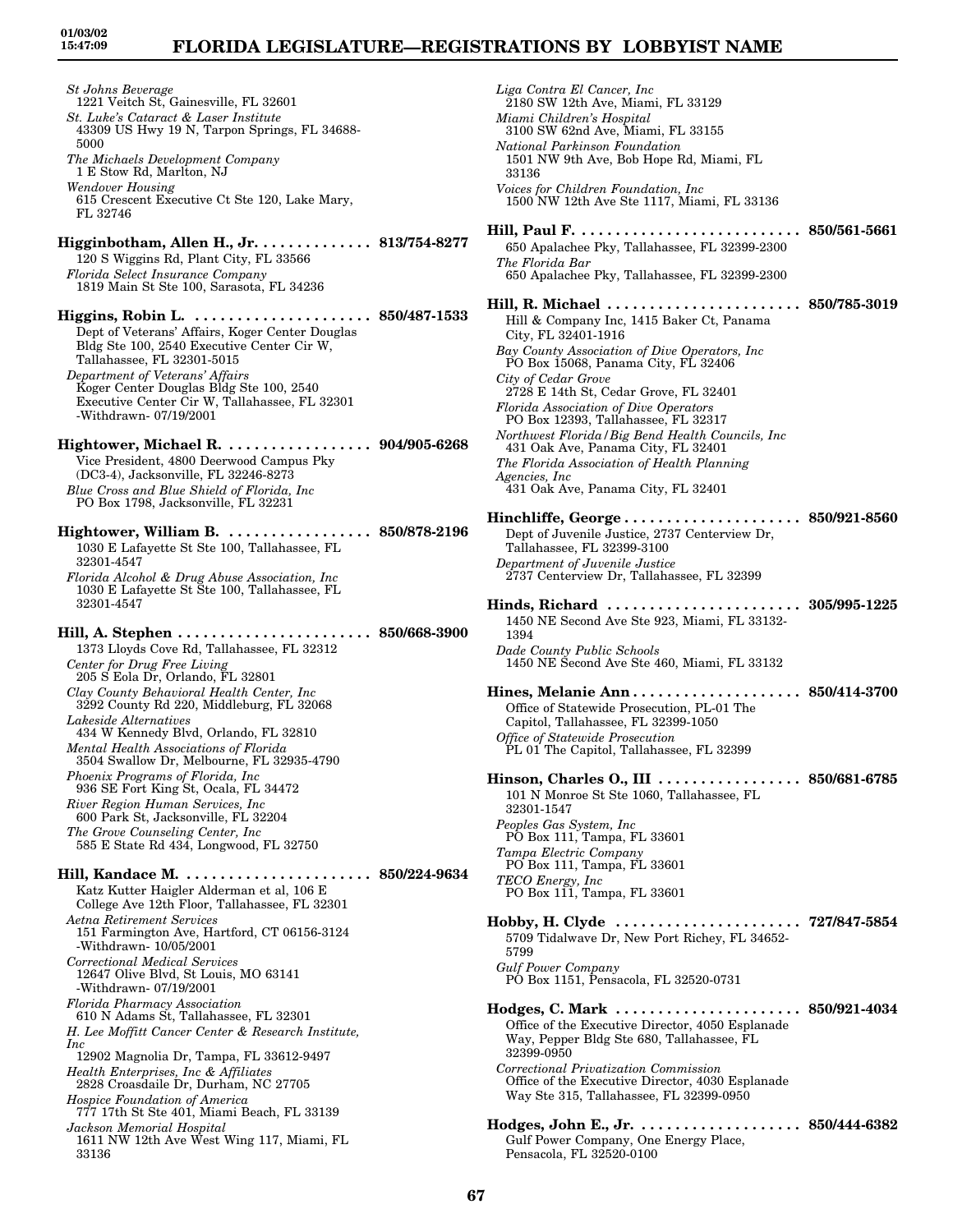### **FLORIDA LEGISLATURE—REGISTRATIONS BY LOBBYIST NAME**

*Gulf Power Company* 500 Bayfront Pky, Pensacola, FL 32520-0100

- **Hodges, Velton V. . . . . . . . . . . . . . . . . . . . . . 941/922-9022** 4675 S Tamiami Trail, Sarasota, FL 34231-3416 *Sarasota Classified/Teachers Association* 3667 Webber St, Sarasota, FL 34232
- **Hodges, William C. . . . . . . . . . . . . . . . . . . . . 904/630-2075** Office of the State Attorney, 330 E Bay St, Jacksonville, FL 32202-2911 *State Attorney, 4th Judicial Circuit* 330 E Bay St, Jacksonville, FL 32202
- **Hoffman, Jerome W. . . . . . . . . . . . . . . . . . . . 850/425-5654** Holland & Knight LLP, PO Drawer 810, Tallahassee, FL 32302 *Murphy Oil USA, Inc* 200 Peach St, El Dorado, AR 71730
- **Hoffman, Kenneth A. . . . . . . . . . . . . . . . . . . 850/681-6788** 215 S Monroe St Ste 420, Tallahassee, FL 32301- 1804 *Florida Power & Light Company* 215 S Monroe St 8th Floor, Tallahassee, FL 32301 *Florida Water Services Corporation* 1000 Color Place, Apopka, FL 32703 *VoiceStream Wireless Corp*
- 16 Wing Dr, Cedar Knolls, NJ 07927
- **Hoffman, Lawrence E. . . . . . . . . . . . . . . . . . 904/797-3037** 342 Rosa Ct, St Augustine, FL 32086-7836 *Florida Police Benevolent Association, Inc* 300 E Brevard St, Tallahassee, FL 32301
- **Hoffman, Mary Anne . . . . . . . . . . . . . . . . . . 850/309-1488** 345 S Magnolia Dr, Ste # E-11, Tallahassee, FL 32301-2951 *Florida Impact* 345 S Magnolia Dr Ste # E11, Tallahassee, FL 32301-2951
- **Hoffmann, Marion S. . . . . . . . . . . . . . . . . . . 850/219-3885** 7015 Alhambra Dr, Tallahassee, FL 32317 *State University System* State University System for U of F, 325 W Gaines St, Tallahassee, FL 32399 *University of Florida* 226 Tigert Hall, Gainesville, FL 32611
- **Hofheinz, Monica M. . . . . . . . . . . . . . . . . . . . 954/831-8543** State Attorney's Office, 201 SE Sixth St Ste 660, Ft Lauderdale, FL 33301-3360 *State Attorney, 17th Judicial Circuit* 201 SE Sixth St Ste 655, Fort Lauderdale, FL 33301
- **Hogenmuller, John . . . . . . . . . . . . . . . . . . . . 850/922-5085** Office of State Courts Admin, Supreme Court Bldg, 500 S Duval St, Tallahassee, FL 32399- 1900 *State Courts System* 500 S Duval St, Tallahassee, FL 32399-1900
- **Hogshead-Makar, Nancy . . . . . . . . . . . . . . . 904/353-2000** 50 N Laura St Ste 3900, Jacksonville, FL 32202 *Florida Press Association* 122 S Calhoun St, Tallahassee, FL 32301 -Withdrawn- 03/08/2001
- **Holder, Greg . . . . . . . . . . . . . . . . . . . . . . . . . 813/648-3204** Fla Fish & Wildlife Conserv Comm, 3900 Drane Field Rd, Lakeland, FL 33811-1299

*Florida Fish and Wildlife Conservation Commission* 620 S Meridian St, Tallahassee, FL 32399 **Hollahan, Dick . . . . . . . . . . . . . . . . . . . . . . . 850/627-9622** 368 Chinquapin Way, Quincy, FL 32351-4943 *Christian Child Care Association* Box 78, Palatka, FL 32177 *Florida Coalition Against Domestic Violence* 410 Office Plaza Dr, Tallahassee, FL 32351 *Florida Rental Dealers Association* 6608 Adamo Dr, Tampa, FL 33619 *Teen Challenge International* PO Box 607737, Orlando, FL 32860-7737 *Water Management Services, Inc* 6333 Grenwich Dr Ste 140, San Diego, CA 92122 **Holland, Christopher M. . . . . . . . . . . . . . . . 321/799-6123** 8550 Astronaut Blvd, Cape Canaveral, FL 32920- 4304 *United Space Alliance LLC* 8550 Astronaut Blvd, Cape Canaveral, FL 32920 **Holland, Robert W. . . . . . . . . . . . . . . . . . . . . 305/751-8800** 5955 NE 4th Court, Miami, FL 33137 *Florida Marlins Baseball Club, L.L.C.* 2267 Dan Marino Blvd, Miami, FL 33056 **Holsenbeck, Dan . . . . . . . . . . . . . . . . . . . . . . 407/823-2387** PO Box 160040, Orlando, FL 32816-0040 *State University System* 325 W Gaines St, Tallahassee, FL 32399 **Holt, Douglas A. . . . . . . . . . . . . . . . . . . . . . . 850/245-4243** Department of Health, 4052 Bald Cypress Way BIN A07, Tallahassee, FL 32399-1708 *Department of Health* 4052 Bald Cypress Way BIN A00, Tallahassee, FL 32399-1701 **Holton, Deborah D. . . . . . . . . . . . . . . . . . . . . 850/222-5702** PO Box 10788, Tallahassee, FL 32302-2788 *Florida Association of Nurse Anesthetists, Inc* PO Box 150127, Altamonte Springs, FL 32715 **Hood, Charles H. . . . . . . . . . . . . . . . . . . . . . . 404/652-6483** Georgia-Pacific Corp, PO Box 105605, Atlanta, GA 30348-5605 *Georgia-Pacific Corporation* 133 Peachtree St NE, Atlanta, GA 30303 **Hood, Guy M. . . . . . . . . . . . . . . . . . . . . . . . . . 850/576-8171** 3773 Commonwealth Blvd, Tallahassee, FL 32303-3164 *Florida Credit Union League Service Group, Inc* 3773 Commonwealth Blvd, Tallahassee, FL 32303-3164 *Florida Credit Union League, Inc* PO Box 3108, Tallahassee, FL 32315-3108 **Hooks, Mary B. . . . . . . . . . . . . . . . . . . . . . . . 850/922-7021** Dept of Labor & Employment Secur, Ste 303 Hartman Bldg, 2012 Capital Cir SE, Tallahassee, FL 32399-2152 *Department of Labor & Employment Security* Ste 303 Hartman Bldg, 2012 Capital Cir SE, Tallahassee, FL 32399-2152 **Hooper, Harry L. . . . . . . . . . . . . . . . . . . . . . . 850/488-9675** Div of Administrative Hearings, 1230 Apalachee Pky, Tallahassee, FL 32399 *Division of Administrative Hearings* 1230 Apalachee Pky, Tallahassee, FL 32399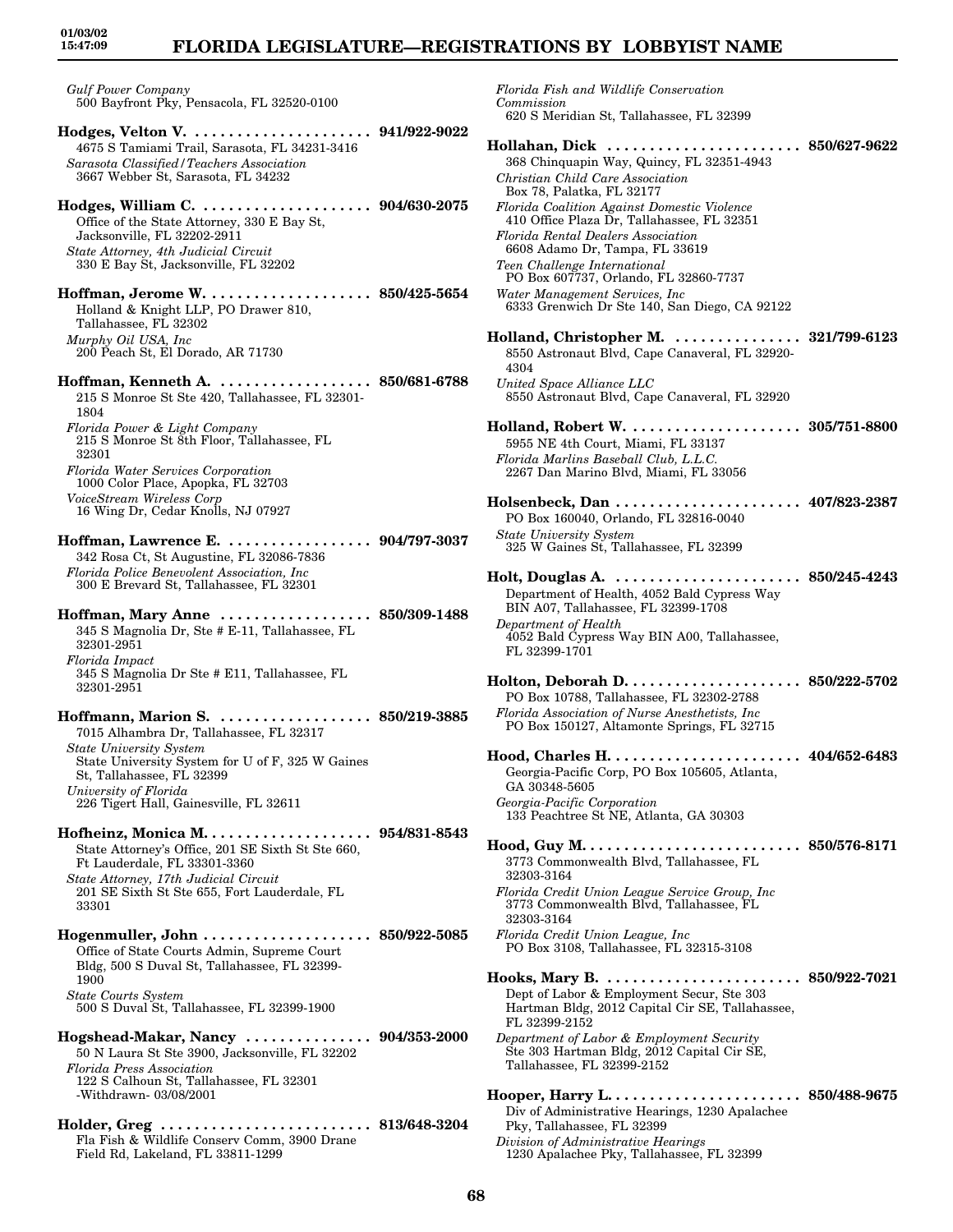# **FLORIDA LEGISLATURE—REGISTRATIONS BY LOBBYIST NAME**

**Hopes, Scott L. . . . . . . . . . . . . . . . . . . . . . . . 850/222-9277** 215 S Monroe St Ste 420, Tallahassee, FL 32301 *End Stage Renal Disease Laboratory* 831 NW 57 St, Ft Lauderdale, FL 33309 **Hopkins, Anne H. . . . . . . . . . . . . . . . . . . . . . 904/620-2500** University of North Florida, 4567 St Johns Bluff Rd S, Jacksonville, FL 32224-2648 *University of North Florida* 4567 St Johns Bluff Rd S, Jacksonville, FL 32224 **Hopkins, Sherry R. . . . . . . . . . . . . . . . . . . . . 317/297-4123** 7440 Woodland Dr, Indianapolis, IN 46278-1719 *Golden Rule Insurance Company* 7440 Woodland Dr, Indianapolis, IN 46278-1719 **Hopping, Wade L. . . . . . . . . . . . . . . . . . . . . . 850/222-7500** Hopping Green Sams & Smith, PO Box 6526, Tallahassee, FL 32314-6526 *Acros LLC* 340 Commercial St, Manchester, NH 03101 *Alliance of Automobile Manufacturers* 1401 H St NW Ste 900, Washington, DC 20005 *Exxon Mobil Corporation* 3225 Gallows Rd Ste 700229, Fairfax, VA 22037 *Florida Chamber of Commerce* PO Box 11309, Tallahassee, FL 32302 *Florida Electric Power Coordinating Group, Inc* 405 Reo St, Tampa, FL 33609-1004 *Florida Home Builders Association* 201 E Park Ave, Tallahassee, FL 32301 *Florida Retail Federation* PO Box 10024, Tallahassee, FL 32302-2024 *NACM Improved Construction Practices Committee* Kenneth L. Minton c/o Cemex Inc, 13228 N Central Ave, Tampa, FL 33612 *National Association of Settlement Purchasers* 5085 Avalon Ridge, Ste 600, Norcross, GA 30071 *National Marine Manufacturers Association* 3050 K St NW Ste 145, Washington, DC 20007 *Non-Bank Funds Transmitter Group* c/o Ezra Levine, 1299 Pennsylvania Ave NW, Washington, DC 20004-2402 *Property Rights Coalition* PO Box 1696, Tallahassee, FL 32302-1696 *Sugar Cane Growers Cooperative of Florida* 330 Clematis St Ste 207, West Palm Beach, FL 33401 *The Coalition of Florida Property Owners and Taxpayers* Brigham Moore, 203 SW 13th St, Miami, FL 33130 *Travelers Express Company, Inc* 1550 Utica Ave S, Minneapolis, MN 55416 *Williams Company* 2800 Post Oak Level 13, Houston, TX 77251 **Horenbein, Barry . . . . . . . . . . . . . . . . . . . . . 850/224-2411** PO Box 648, Tallahassee, FL 32302 *Alliance Capital* 1345 Avenue of Americas, New York, NY 10105 *American Registration Systems* 4407 Manchester Ave, Encinitas, CA 92024 *Cole National Corporation* 18903 S Miles Rd, Cleveland, OH 44128 *Florida Cable Telecommunications Association, Inc* 310 S Monroe St, Tallahassee, FL 32301 *Florida Power Corporation* PO Box 14042, St Petersburg, FL 33733 *Florida Public Telecommunications Association, Inc* 125 S Gadsden Ste 200, Tallahassee, FL 32301- 1525 *Greater Miami & The Beaches Hotel Assocciation* 407 Lincoln Rd, Miami Beach, FL 33139 *Honeywell Bull Information Systems* Bull HN Information Systems, Technology Park, Billerica, MA 01821

*ITI, Intellectual Technology, Inc* 10639 Roselle St, San Diego, CA 97121 *Jeppesen Vision Quest* 34 Keys Court, Sanford, FL 32773 *National Gaming Associates* PO Box 568, Tallahassee, FL 32302 *Seminole Tribe of Florida* 6073 Stirling Rd, Hollywood, FL 33024 *The Polk Company* 26955 Northwestern Hwy, South Field, MI 48034 *University of Miami* PO Box 248006, Coral Gables, FL 33124-4600 *3M Corporation* 3 M Company, St Paul, MN 55140 **Horne, David H., Jr . . . . . . . . . . . . . . . . . . . . 850/681-6400** 200 W College Ave Ste 308, Tallahassee, FL 32301 *Data Processing Consultants, Inc* 317 E Park Ave, Tallahassee, FL 32301 **Horne, Jim . . . . . . . . . . . . . . . . . . . . . . . . . . . 850/201-7400** Florida Board of Education, 1614 Turlington Bldg, 325 W Gaines St, Tallahassee, FL 32399 *Florida Board of Education* 1614 Turlington Bldg, 325 W Gaines St, Tallahassee, FL 32399 **Horne, Mallory E. . . . . . . . . . . . . . . . . . . . . . 850/222-3471** 301 S Bronough St Ste 200, Tallahassee, FL 32302 *Aon Group, Inc* 123 N Wacker Dr, Chicago, IL 60606 **Horton, Kelly W. . . . . . . . . . . . . . . . . . . . . . . 850/513-1200** PO Box 795, Tallahassee, FL 32302-0795 *AT&T* 101 N Monroe St Ste 700, Tallahassee, FL 32301 *Children's Home Society of Florida* 3027 San Diego Rd, Jacksonville, FL 32203 *Community Education Partners* 3003 S Loop W Ste 450, Houston, TX 77054 *Computer Associates Intl* 3131 Lonnbladh Rd, Tallahassee, FL 32308 *ezgov.com* 101 Marietta St Ste 2900, Atlanta, GA 30303 *Florida Association of Realtors* PO Box 1875, Tallahassee, FL 32317 *Florida Medical Association* PO Box 10269, Tallahassee, FL 32302 *Gateway Computers* 6 Olde Coach Rd, Glenmont, NY 12077 -Withdrawn- 04/23/2001 *Global Crossing, Ltd* 360 N Cresent Dr, Beverly Hills, CA 90210 *Heffley & Associates* PO Box 795, Tallahassee, FL 32302 *IMAGE API* 502 N Adams St, Tallahassee, FL 32301 *Pearson Education, Inc* One Lake St, Upper Saddle River, NJ 07458 *Peoples Gas System, Inc* PO Box 111, Tampa, FL 33601 *South Florida Substance Abuse, Inc* 380 SW 12th Ave, Pompano Beach, FL 33069 *Tampa Electric Company* PO Box 111, Tampa, FL 33601 *TECO Energy, Inc* PO Box 111, Tampa, FL 33601 *The Presidio Corporation* 1300 Executive Center Dr Ste 103, Tallahassee, FL 32301 *The St. Joe Company* 1550 Prudential Dr Ste 400, Jacksonville, FL

32207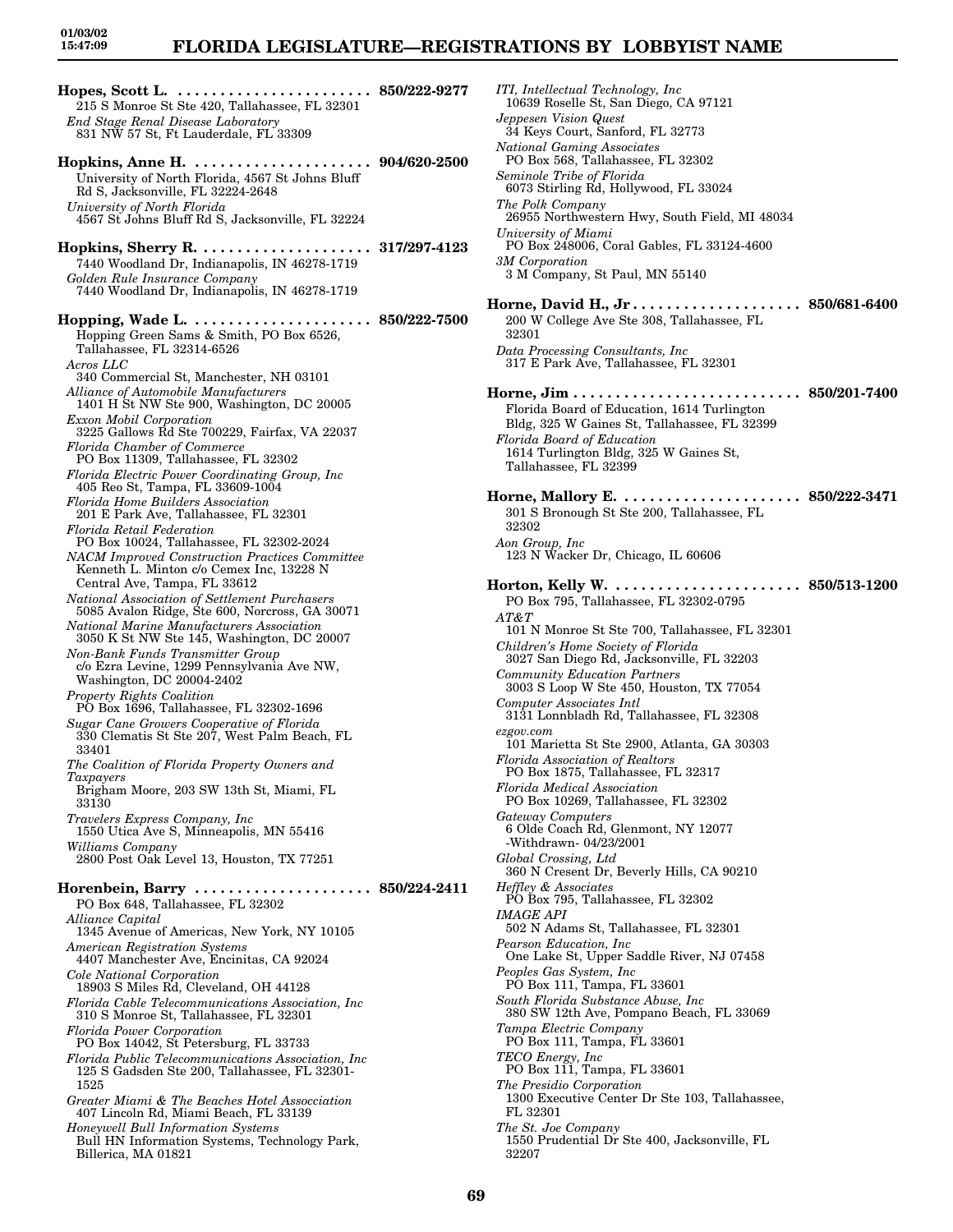# **FLORIDA LEGISLATURE—REGISTRATIONS BY LOBBYIST NAME**

*TSI Management Corporation* 3440 Oakcliff Rd Ste 104, Atlanta, GA 30340 *University of West Florida Foundation* 11000 University Pky, Pensacola, FL 32514 **Horton, Malinda J. . . . . . . . . . . . . . . . . . . . . 850/222-6028** PO Box 10951, Tallahassee, FL 32302-2951 *Florida Association of Museums, Inc* PO Box 10951, Tallahassee, FL 32302 **Horton, Norman H., Jr. . . . . . . . . . . . . . . . . 850/222-0720** PO Box 1876, Tallahassee, FL 32302-1876 *e.spire Communications, Inc* 133 National Business Pky Ste 200, Annapolis Junction, MD 20701 *Florida Telecommunications Relay, Inc* 1311 N Paul Russell Rd Ste 101B, Tallahassee, FL 32301-4860 **Hosking, Wendy D. . . . . . . . . . . . . . . . . . . . . 863/534-0658** PO Box 391, Bartow, FL 33831-0391 *Polk County School Board* PO Box 391, Bartow, FL 33831 **Howard, Cecil . . . . . . . . . . . . . . . . . . . . . . . . 850/488-7082** Fla Commission on Human Relations, 325 John Knox Rd Ste 240 Bldg F, Tallahassee, FL 32303- 4149 *Florida Commission on Human Relations* 325 John Knox Rd Ste 240 Bldg F, Tallahassee, FL 32303-4149 **Howell, Jeffrey S. . . . . . . . . . . . . . . . . . . . . . 850/222-7000** 215 S Monroe St Ste 802, Tallahassee, FL 32301 *Leon County Board of County Commissioners* 301 S Monroe St, Tallahassee, FL 32301 **Huddleston, Cindy L. . . . . . . . . . . . . . . . . . . 850/385-7900** Florida Legal Services, 2121 Delta Blvd, Tallahassee, FL 32303-4221 *Florida Legal Services, Inc* 2121 Delta Blvd, Tallahassee, FL 32303 **Huey, Deborah C. . . . . . . . . . . . . . . . . . . . . . 850/224-1089** 118 E Jefferson St, Tallahassee, FL 32301-1702 *Florida Dental Association* 118 E Jefferson St, Tallahassee, FL 32301 *Florida Dental Association Services* 118 E Jefferson St, Tallahassee, FL 32301 **Huey, J. Michael . . . . . . . . . . . . . . . . . . . . . . 850/224-7091** PO Box 12500, Tallahassee, FL 32317-2500 *Bencor, Inc* 6510 Glenridge Park Place Ste 4, Louisville, KY 40222 *Florida Alliance for Lower Electric Rates Today* PO Box 1794, Tallahassee, FL 32302 *Florida Association of the American Institute of Architects* PO Box 10388, Tallahassee, FL 32302 *Florida Petroleum Marketers & Convenience Store Association* 209 Office Plaza, Tallahassee, FL 32301 *Florida Psychological Association* 408 Office Plaza, Tallahassee, FL 32301 *Florida Society of Oral and Maxillofacial Surgeons* 3330 Capital Oaks DR, Tallahassee, FL 32308 *Lockheed Martin Missiles and Fire Control-Orlando* PO Box 5837, Orlando, FL 32855 *Ryder System, Inc* 1900 M St NW Ste 700, Washington, DC 20036- 3508 *Star Scientific, Inc* 1615 L St NW Ste 1200, Washington, DC 20036

*Truck Renting and Leasing Association* 1725 Duke St Ste 600, Alexandria, VA 22314- 3457 *Winewood Park Limited* 521 Fifth Ave, New York, NY 10175 **Huffcut, William H., Jr. . . . . . . . . . . . . . . . . 850/410-9263** Dept of Banking & Finance, PL 09 The Capitol, Tallahassee, FL 32399-0350 *Department of Banking and Finance* PL 09 The Capitol, Tallahassee, FL 32399-0350 **Hughes, William H. . . . . . . . . . . . . . . . . . . . . 850/222-3533** PO Box 10095, Tallahassee, FL 32302-2095 *Florida Police Chiefs' Self-Insurance Fund* c/o PO Box 12909, Tallahassee, FL 32317 **Hugli, Robert A. . . . . . . . . . . . . . . . . . . . . . . 850/224-8238** 1435 E Piedmont Dr Ste 211, Tallahassee, FL 32312 *Florida Phosphate Council, Inc* 1435 E Piedmont Dr Ste 211, Tallahassee, FL 32312 **Hull, Paul E. . . . . . . . . . . . . . . . . . . . . . . . . . 407/328-2300** 100 Weldon Blvd A-204F, Sanford, FL 32773- 6199 *Seminole Community College* 100 Weldon Blvd, Sanford, FL 32773-6199 **Hull, Stephen D. . . . . . . . . . . . . . . . . . . . . . . 850/224-7555** 106 S Monroe St, Tallahassee, FL 32301-1530 *Florida Society of Ophthalmology* 1133 W Morse Blvd Ste 201, Winter Park, FL 32789-3788 *Ray Iannucci* 2012 Seminole Dr, Tallahassee, FL 32301 *South Florida Substance Abuse, Inc* 380 SW 12th Ave, Pompano Beach, FL 33069 **Humphries, Frederick . . . . . . . . . . . . . . . . . 850/599-3225** Florida A & M University, 400 Lee Hall, Tallahassee, FL 32307-3100 *Florida A & M University* 301 Administration Ctr, Tallahassee, FL 32307 **Humphries, Joan Ropes . . . . . . . . . . . . . . . . 305/443-8433** 1311 Alhambra Cir, Coral Gables, FL 33134-3521 *American Association of University Professors* 1311 Alhambra Cir, Coral Gables, FL 33134 **Hundley, Lori A. . . . . . . . . . . . . . . . . . . . . . . 850/875-2148** 999 Talquin Ave, Quincy, FL 32351 *Consolidated Billing Company* 200 Las Olas Blvd, Ft Lauderdale, FL 33301 -Withdrawn- 12/03/2001 **Hunt, Allison E. . . . . . . . . . . . . . . . . . . . . . . . 850/224-2859** 101 E College Ave Ste 302, Tallahassee, FL 32301 *Almost Family, Inc* 100 Mallard Creek Rd Ste 400, Louisville, KY 40207 *Associated Home Health Industries of Florida, Inc* 512 N Calhoun St, Tallahassee, FL 32301 *Benova, Inc* 1220 SW Morrison St Ste 700, Portland, OR 97205 *Circles of Care, Inc* 400 E Sheridan Rd, Melbourne, FL 32901 *Drug Free Youth In Town* 16201 SW 95th Ave Ste 205, Miami, FL 33157 *Electrolysis Society of Florida, Inc* 651 A1A Beach Blvd Ste A, St Augustine, FL 32080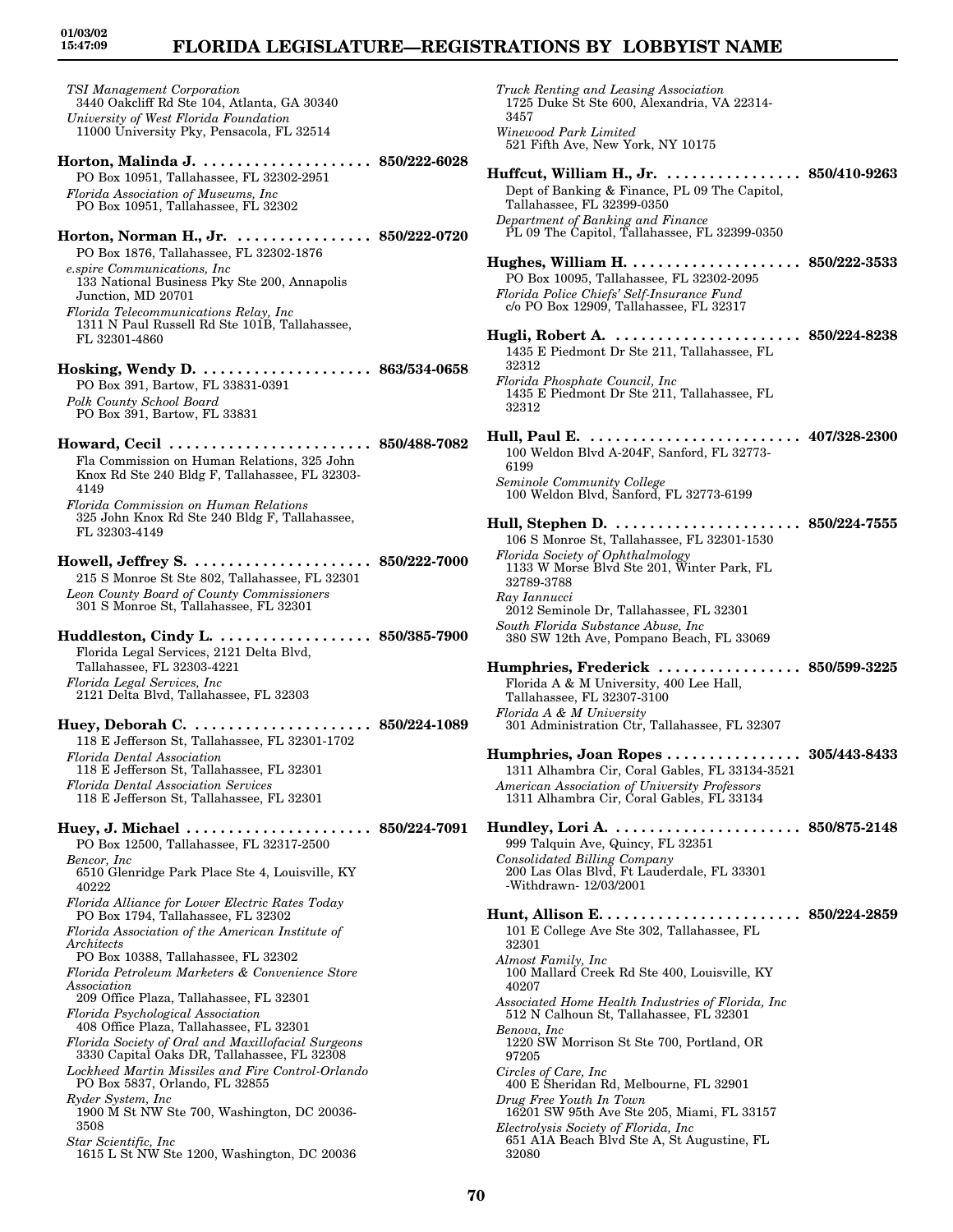*The Hertz Corporation*

225 Brae Blvd, Park Ridge, NY 07656

*Florida Association of Homes for the Aging* 1812 Riggins Rd, Tallahassee, FL 32308 *Florida Council for Behavioral Healthcare, Inc* 316 E Park Ave, Tallahassee, FL 32301 *Larry J. Overton & Associates* 101 E College Ave Ste 302, Tallahassee, FL 32301 *LifeStream Behavioral Center* 515 W Main St, Leesburg, FL 34748 *Mental Health Care, Inc* 5707 N 22nd St, Tampa, FL 33610 *The Henry & Rilla White Foundation, Inc* 2629 Mitcham Dr, Tallahassee, FL 32308 **Hunt, E. L. "Roy" . . . . . . . . . . . . . . . . . . . . . . 850/414-1943** Department of State, The Capitol, Tallahassee, FL 32399-0250 *Department of State* The Capitol, Tallahassee, FL 32399-0250 **Hunt, Melissa A. . . . . . . . . . . . . . . . . . . . . . . 850/488-3022** Dept of Agriculture & Consumer Ser, Plaza Level 10 The Capitol, Tallahassee, FL 32399-0810 *Department of Agriculture & Consumer Services* PL 10 The Capitol, Tallahassee, FL 32399-0810 **Hunter, Richard G. . . . . . . . . . . . . . . . . . . . . 813/657-2305** 2105 Colewood Ln, Dover, FL 33527 *Department of Health* 1317 Winewood Blvd Bldg 6, Tallahassee, FL 32399-0700 -Withdrawn- 09/17/2001 **Hunter, Robert B. . . . . . . . . . . . . . . . . . . . . . 813/272-5940** 601 E Kennedy 18th Floor, Tampa, FL 33602 *Hillsborough County City-County Planning Commission* 601 E Kennedy Blvd 18th Floor, Tampa, FL 33602 **Hunter, William D. . . . . . . . . . . . . . . . . . . . . 850/681-2176** 123 S Calhoun St Ste 350, Tallahassee, FL 32301-1596 *Association of Florida Community Developers, Inc* 123 S Calhoun St Ste 350, Tallahassee, FL 32301 **Hurley, Lisa M. . . . . . . . . . . . . . . . . . . . . . . . 850/425-1646** Katz Kutter Law Firm, 106 E College Ave 12th Floor, Tallahassee, FL 32301 *Ad Hoc Committee of Concerned Mobile Home Park Operators* 280 Daines St Ste 300, Birmingham, MI 48011 -Withdrawn- 06/27/2001 *American Insurance Association* 950 E Paces Ferry Rd, Atlanta, GA 30326 -Withdrawn- 06/27/2001 *Anti-Defamation League of B'nai B'rith* 2 S Biscayne Blvd #2650, Miami, FL 33131-1803 -Withdrawn- 06/27/2001 *Correctional Medical Services* 12647 Olive Blvd, St Louis, MO 63141 -Withdrawn- 06/27/2001 *Florida Assisted Living Association* 106 E College Ave 6th Floor, Highpoint Center, Tallahassee, FL 32301 -Withdrawn- 06/27/2001 *Florida Pharmacy Association* 610 N Adams St, Tallahassee, FL 32301 -Withdrawn- 06/27/2001 *Full Sail, Inc* 3260 University Blvd Ste 210, Winter Park, FL 32792 -Withdrawn- 06/27/2001 *Miami-Dade County* Stephen P. Clark Center, 111 NW First St Ste 2910, Miami, FL 33128-1963 -Withdrawn- 06/27/ 2001 *SouthTrust Bank* 112 N 20th St, Birmingham, AL 35203 -Withdrawn- 06/27/2001

-Withdrawn- 06/27/2001 **Husband, Warren H. . . . . . . . . . . . . . . . . . . . 850/205-9000** PO Box 10909, Tallahassee, FL 32302-2909 *Association of Florida Foreclosure Attorneys* 601 Bayshore Dr Ste 800, Tampa, FL 33606-2760 *Attorneys' Title Insurance Fund, Inc* PO Box 628600, Orlando, FL 32822-8600 *Communication Service Centers* 777 S State Rd 7, Margate, FL 33068 *Correctional Services Corporation* 1819 Main St Ste 1000, Sarasota, FL 34236 *Default Publications, Inc* 327 North Blvd Ste 103, Baton Rouge, LA 70801 *Florida Associated General Contractors Council* PO Box 10569, Tallahassee, FL 32302 *Florida Restaurant Association* PO Box 1779, Tallahassee, FL *Florida 2012* 501 E Kennedy Blvd Ste 175, Tampa, FL 33602 *LakeFron, Inc, d/b/a Ocala Jai-Alai* PO Box 548, Orange Lake, FL 32681 *Murphy Oil USA, Inc* 200 Peach St, El Dorado, AR 71730 *Ocala Breeders' Sales Company, Inc* PO Box 99, Ocala, FL 34478 *Pharmaceutical Research and Manufacturers of America* 229 Peachtree St Ste 1115, Atlanta, GA 30303 *Teachers Insurance & Annuity Association* 730 Third Ave 14th Floor, New York, NY 10017 *The Florida Bar* 650 Apalachee Pky, Tallahassee, FL 32399-2300 *Walt Disney World Company* 1375 Lake Buena Vista Dr, Lake Buena Vista, FL 32830 **Huszagh, Victor Lee . . . . . . . . . . . . . . . . . . . 850/681-6422** 249 E Virginia St, Tallahassee, FL 32301-1263 *Florida Land Title Association* 249 E Virginia St, Tallahassee, FL 32301-1263 **Hutchinson, Jo Ann . . . . . . . . . . . . . . . . . . . 850/488-6036** Transportation Disadvantaged Com, 605 Suwannee St MS-49, Tallahassee, FL 32399-0450 *Commission for the Transportation Disadvantaged* 605 Suwannee St MS-49, Tallahassee, FL 32399- 0450 **Huth, Timothy J. . . . . . . . . . . . . . . . . . . . . . . 904/734-7190** School District of Volusia County, 200 N Clara, DeLand, FL 32720-4207 *School District of Volusia County* 200 N Clara Ave, DeLand, FL 32720 **Hutton, Randall L. . . . . . . . . . . . . . . . . . . . . 904/783-5000** PO Box B, Jacksonville, FL 32203-0297 *Winn-Dixie Stores, Inc* 5050 Edgewood Ct, Jacksonville, FL 32254-3699 **Hyde, Richard W. . . . . . . . . . . . . . . . . . . . . . 713/627-4817** 5400 Westheimer Court, Houston, TX 77056-5310 *Duke Energy North America* 422 Church St PB05D, Charlotte, NC 28202 **Iarossi, Nicholas V. . . . . . . . . . . . . . . . . . . . . 850/425-1694** 106 E College Ave Ste 1200, Tallahassee, FL 32301 *Aetna Inc* 980 Jolly Rd Bldg One - U19A, Blue Bell, PA 19422 *American Bankers Insurance Group* 11222 Quail Roost Dr, Miami, FL 33157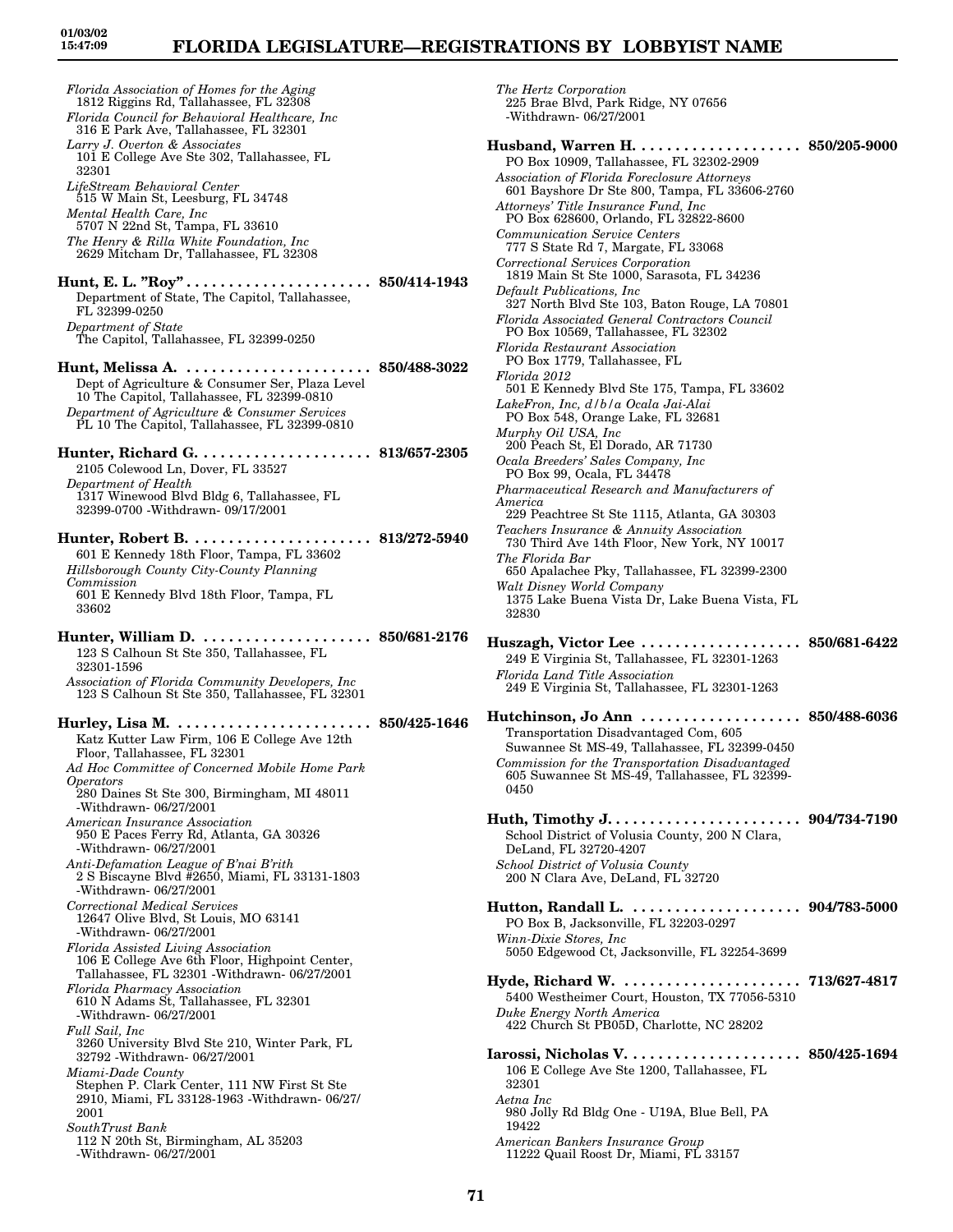*American Insurance Association* 950 E Paces Ferry Rd Ste 2240, Atlanta, GA 30326 *Citigroup* One Tower Square, Hartford, CT 06183 *Gartner Group* 65 Top Gallant Rd, Stamford, CT 06904-2212 *Humana, Inc* 500 W Main St 6th Floor, Louisville, KY 40202 *Mears Transportation Group* 324 W Gore St, Orlando, FL 32806 *Metropolitan Life Insurance Company* One Madison Ave, New York, NY 10010 *Reed Elsevier, Inc* 1150 18th St NW Ste 600, Washington, DC 20036-3843 *TLC Laser Eye Centers Inc* 5280 Solar Dr Ste 300, Mississauga Ontario, CN L4W -5MS **Isabelle, Douglas M. . . . . . . . . . . . . . . . . . . . 850/921-0808** 3544 Maclay Blvd, Tallahassee, FL 32312 *Florida Association of Court Clerks & Comptrollers* 3375 Capital Cir NE Ste I, Tallahassee, FL 32308 **Ivey, Tamela W. . . . . . . . . . . . . . . . . . . . . . . . 850/222-2229** Stiles Taylor & Grace PA, PO Box 1140, Tallahassee, FL 32302 *Associated Industries Insurance Company, Inc* 516 N Adams St, Tallahassee, FL 32301 *Hillsborough Area Regional Transit Authority* 201 E Kennedy Blvd, Tampa, FL 33602 **Jaber, Lila A. . . . . . . . . . . . . . . . . . . . . . . . . . 850/413-6044** Public Service Commission, 2540 Shumard Oak Blvd, Tallahassee, FL 32399-0850 *Public Service Commission* 2540 Shumard Oak Blvd, Tallahassee, FL 32399- 0850 **Jackson, Cassandra K. . . . . . . . . . . . . . . . . . 904/488-8641** 100 Turner Bldg, 2586 Seagate Dr, Tallahassee, FL 32301-5032 *Public Employees Relations Commission* 100 Turner Bldg, 2586 Seagate Dr, Tallahassee, FL 32301-5032 **Jackson, Jimmy S. . . . . . . . . . . . . . . . . . . . . 919/661-8461** 2615 Navan Lane, Garner, NC 27529 *Eckerd Corporation* 8333 Bryan Dairy Rd, Largo, FL 33777 **Jackson, Kristina M. . . . . . . . . . . . . . . . . . . . 352/215-8444** Fla Defenders of the Environment, 4424 NW 13 St Ste C-8, Gainesville, FL 32609-1885 *Florida Defenders of the Environment* 4424 NW 13 St Ste C-8, Gainesville, FL 32609- 1885 **Jackson, Mary . . . . . . . . . . . . . . . . . . . . . . . . 817/335-1100** 1600 W 7th St, Ft Worth, TX 76102-2599 *Cash America International* 1600 W 7th St, Ft Worth, TX 76102 **Jackson, Michael A. . . . . . . . . . . . . . . . . . . . 850/222-2400** Florida Pharmacy Association, 610 N Adams St, Tallahassee, FL 32301-1113 *Florida Pharmacy Association* 610 N Adams St, Tallahassee, FL 32301 **Jackson, Richard J. . . . . . . . . . . . . . . . . . . . 941/741-7775** Manatee County School Board, PO Box 9069, Bradenton, FL 34206-9069

*Manatee County School Board* PO Box 9069, Bradenton, FL 34206 **Jackson, Robert A. . . . . . . . . . . . . . . . . . . . . 941/365-2304** Boyer Jackson PA, 1800 Second St Ste 760, Sarasota, FL 34236 *AARP* 200 W College Ave Ste 304, Tallahassee, FL 32301 *Elder Law Section of Florida Bar* 650 Apalachee Pky, Tallahassee, FL 32399 **Jackson, Tami S. . . . . . . . . . . . . . . . . . . . . . . 202/728-3627** 601 Pennsylvania Ave NW, North Bldg Ste 325, Washington, DC 20004-2601 *DuPont Company* 601 Pennsylvania Ave NW Ste 325, Washington, DC 20004 **Jackson, Yolanda Cash . . . . . . . . . . . . . . . . . 954/985-4132** c/o Becker & Poliakoff PA, PO Box 9057, Ft Lauderdale, FL 33310-9057 *AT&T Wireless* 101 N Monroe St # 700, Tallahassee, FL 32301 *BCMDM* 235 Catalonia Ave, Miami, FL 33134 *City of Lauderdale Lakes* 4300 NW 36th St, Lauderdale Lakes, FL 33319 *City of Opa-Locka* c/o City Manager Newall Daughtry, 777 Sharazad Blvd, Opa-Locka, FL 33054 *City of Pompano Beach* 100 W Atlantic Blvd, Pompano Beach, FL 33061 *Florida Insurance Forum* c/o Marianne Eterno Dir Gov't Aff, 1275 Milwauker Ave, Glenview, IL 60025 *Florida Memorial College* 15800 NW 42nd Ave, Miami, FL 33054 *Golden Rule Insurance Company* 7440 Woodland Dr, Indianapolis, IN 46278 *Health Choice Network* 3900 NW 79th Ave Ste 500, Miami, FL 33166 *Miami-Dade County* 111 NW First St, Miami, FL 33128 *National Bar Association - Florida Chapter* 145 NW Central Park Plaza, Port St Lucie, FL *North Broward Hospital District* 3501 West Dr, Deerfield Beach, FL 33442 *Unite for Dignity* c/o Dale Ewart & Monica Russo, 1405 NW 167th St Ste 100, Miami, FL 33167 **Jacobs, Arthur I. . . . . . . . . . . . . . . . . . . . . . . 904/261-3693** Jacobs & Peters PA, PO Box 1110, Fernandina Beach, FL 32035-1110 *Amelia Island Plantation, Inc* PO Box 3000, Fernandina Beach, FL 32035-3000 *Davis & Scarritt, PA* 100 N Tampa St Ste 2950, Tampa, FL 33602 *Florida Prosecuting Attorneys Association* 111 N Gadsden St Ste 200, Tallahassee, FL 32301 *Olsen Associates, Inc* 4438 Herschel St, Jacksonville, FL 32210 *The Florida Bar/Trial Lawyers Section* Apalachee Pky, Tallahassee, FL **Jacobs, E. Leon, Jr. . . . . . . . . . . . . . . . . . . . . 850/413-6046** Public Service Commission, 2540 Shumard Oak Blvd, Tallahassee, FL 32399-0850 *Public Service Commission* 2540 Shumard Oak Blvd, Tallahassee, FL 32399- 0850 **Jacobs, Laura L. . . . . . . . . . . . . . . . . . . . . . . 850/222-5702** PO Box 10788, Tallahassee, FL 32302 *Bechtel Infrastructure Corporation* PO Box 193965, San Francisco, CA 94119-3965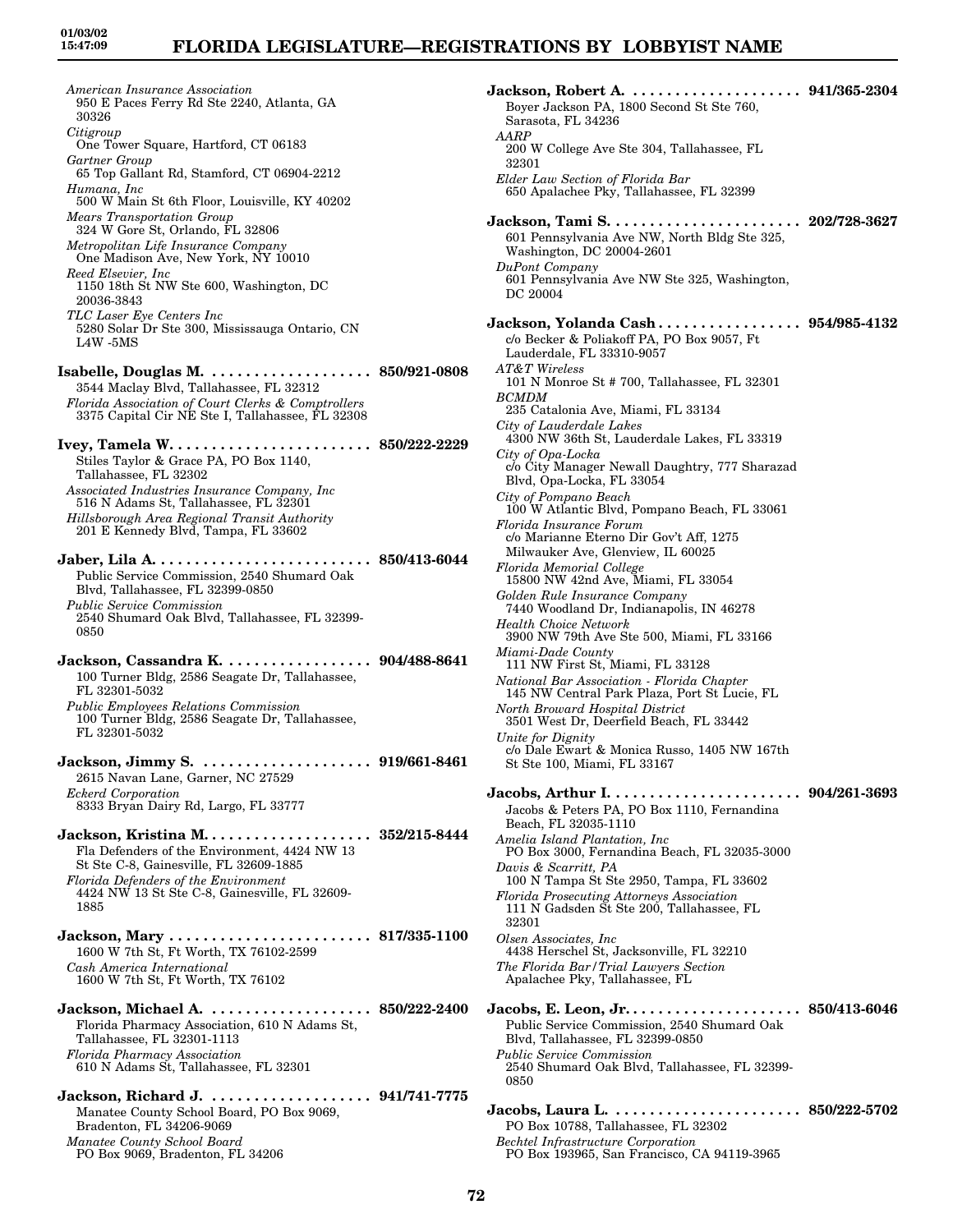*Florida Association of Special Districts*

### **FLORIDA LEGISLATURE—REGISTRATIONS BY LOBBYIST NAME**

PO Box 20205, West Palm Beach, FL 33416 *Indian Trail Improvement District* 13476 61st St N, West Palm Beach, FL 33412 *Lealman Special Fire Control District* 4017 56th Ave N, St Petersburg, FL 33714 *The Bonita Bay Group* 3461 Bonita Bay Blvd Ste 104, bonita Speings, FL 34134-4395 **Jacobson, Charles J. . . . . . . . . . . . . . . . . . . . 727/785-9800** Jacobson Consulting, 2323 Curlew Rd Ste 7E, Palm Harbor, FL 34683-6832 *Chiro Alliance Corporation* 2323 Curlew Rd Ste 7E, Palm Harbor, FL 34683 *U. S. Cancer Care* 700 Ygnacio Valley Rd Ste 300, Walnut Creek, CA 94596 *US Diagnostic, Inc* East Tower Ste 1201, 777 S Flagler Dr, West Palm Beach, FL 33401 **Jacquis, Michelle E. . . . . . . . . . . . . . . . . . . . 850/224-6496** 113 E College Ave, Tallahassee, FL 32301 *Florida Medical Association* 113 E College Ave, Tallahassee, FL 32301 **Jamerson, Douglas L. . . . . . . . . . . . . . . . . . . 850/212-4357** 2517 Lakefair Dr, Tallahassee, FL 32311-7002 *BellSouth* 150 S Monroe St Ste 400, Tallahassee, FL 32301- 1556 -Withdrawn- 04/21/2001 *Florida Insurance Council* 1430 E Piedmont Dr, Tallahassee, FL 32312 -Withdrawn- 04/21/2001 **Jankowski, Jennifer O. . . . . . . . . . . . . . . . . 850/224-2727** 325 W College Ave, Tallahassee, FL 32301-1464 *Florida Institute of Certified Public Accountants* 325 W College Ave, Tallahassee, FL 32301 **Jeffries, David D. . . . . . . . . . . . . . . . . . . . . . 407/896-7371** PO Box 531124, Orlando, FL 32853-1124 *Florida Automobile Dealers Association* PO Box 531124, Orlando, FL 32853-1124 **Jeffries, Mark W. . . . . . . . . . . . . . . . . . . . . . . 407/646-8261** 1100 Orange Ave, Winter Park, FL 32789-4771 *Florida Power Corporation* PO Box 14042, St Petersburg, FL 33733 *Progress Energy, Inc* PO Box 1551, Raleigh, NC 27602 **Jennings, Belton E., III . . . . . . . . . . . . . . . . 407/513-7260** PO Box 609400, Orlando, FL 32860-9400 *Orlando Regional Realtor Association* 621 E Central Blvd, Orlando, FL 32801 **Jennings, Bill . . . . . . . . . . . . . . . . . . . . . . . . 813/740-3544** 3801 Corporex Park Dr Ste 210, Tampa, FL 33619-1136 *Capital Collateral Regional Counsel-Middle Region* 3801 Corporex Park Dr Ste 210, Tampa, FL 33619-1136 **Jennings, Michael A. . . . . . . . . . . . . . . . . . . 904/313-3269** PO Box 4579, Jacksonville, FL 32231-0038 *The Prudential* 841 Prudential Dr, Jacksonville, FL 32207 **Jennings, Patrick L. . . . . . . . . . . . . . . . . . . . 850/599-1831** 315 S Calhoun St Ste 500, Tallahassee, FL 32301-1894

*Sprint* Box 165000, Altamonte Springs, FL 32716-5000 **Jennings, Sarah E. . . . . . . . . . . . . . . . . . . . . 850/224-6496** 113 E College Ave, Tallahassee, FL 32301-7703 *Florida Medical Association* 113 E College Ave, Tallahassee, FL 32301 **Jensen, Chris L. . . . . . . . . . . . . . . . . . . . . . . 850/893-4919** 2337 Kilkenny E, Tallahassee, FL 32308-3108 *Florida Energy Pipeline Association* 2337 Kilkenny E, Tallahassee, FL 32308 **Jernigan, Michael D. . . . . . . . . . . . . . . . . . . 850/877-4332** 1725 Mahan Dr Ste 201, Tallahassee, FL 32308- 5201 *Community Health Care, Inc* 350 7th St N, Naples, FL 33940 -Withdrawn- 08/ 10/2001 *Health Planning Council of Southwest Florida, In* 9250 College Pky Ste 3, Ft Myers, FL 33919 *Naples Community Hospital, Inc* 350 7th St N, Naples, FL 33940 -Withdrawn- 08/ 10/2001 *New World School of the Arts* 300 NE 2nd Ave, Miami, FL 33132 **Jernigan, Skeet . . . . . . . . . . . . . . . . . . . . . . . 954/523-2942** PO Box 2331, Ft Lauderdale, FL 33303-2331 *Community Development Council of Palm Beach, Inc* PO Box 970125, Boca Raton, FL 33497 *Economic Development Council of Broward, Inc* PO Box 2331, Ft Lauderdale, FL 33303 **Jess, Paul D. . . . . . . . . . . . . . . . . . . . . . . . . . 850/224-9403** 218 S Monroe St, Tallahassee, FL 32301-1878 *Academy of Florida Trial Lawyers* 218 S Monroe St, Tallahassee, FL 32301 **Jimenez, Frank R. . . . . . . . . . . . . . . . . . . . . . 850/488-9102** Executive Office of the Governor, PL 05 The Capitol, Tallahassee, FL 32399-0001 *Executive Office of the Governor* PL 05 The Capitol, Tallahassee, FL 32399 **Jogerst, Brian B. . . . . . . . . . . . . . . . . . . . . . . 850/577-6557** 101 N Gadsden St, Tallahassee, FL 32301 *All Children's Hospital* 801 Sixth St S, St Petersburg, FL 33701 *DuPont Pharmaceuticals Company* PO Box 80723, Wilmington, DE 19880-0723 *Florida Association of Healthy Start Coalitions* 3108 W Azeele St, Tampa, FL 33609 *Florida Association of Pediatric Critical Care Medicine* 7th Floor PICU Office, 1600 S Andrews Ave, Ft Lauderdale, FL 33316 *Florida Convalescent Centers, Inc* 2033 Main St Ste 300, Sarasota, FL 34237 *Florida Health Care Association* PO Box 1459, Tallahassee, FL 32302 *Florida Hospital Association* 306 E College Ave, Tallahassee, FL 32301 *Florida Pediatric Society* 1132 Lee Ave, Tallahassee, FL 32303

*Florida Society of Pediatric Surgeons* 100 W Gore St Ste 400, Orlando, FL 32856-8605 *Miami Children's Hospital*

- 6125 SW 31st St, Miami, FL 33155 *Pharmaceutical Research and Manufacturers of America*
- 1100 15th St NW, Washington, DC 20005

*Shands Teaching Hospitals & Clinics, Inc dba Shands HealthCare*

1600 SW Archer Rd, U of F Health Science Center, Gainesville, FL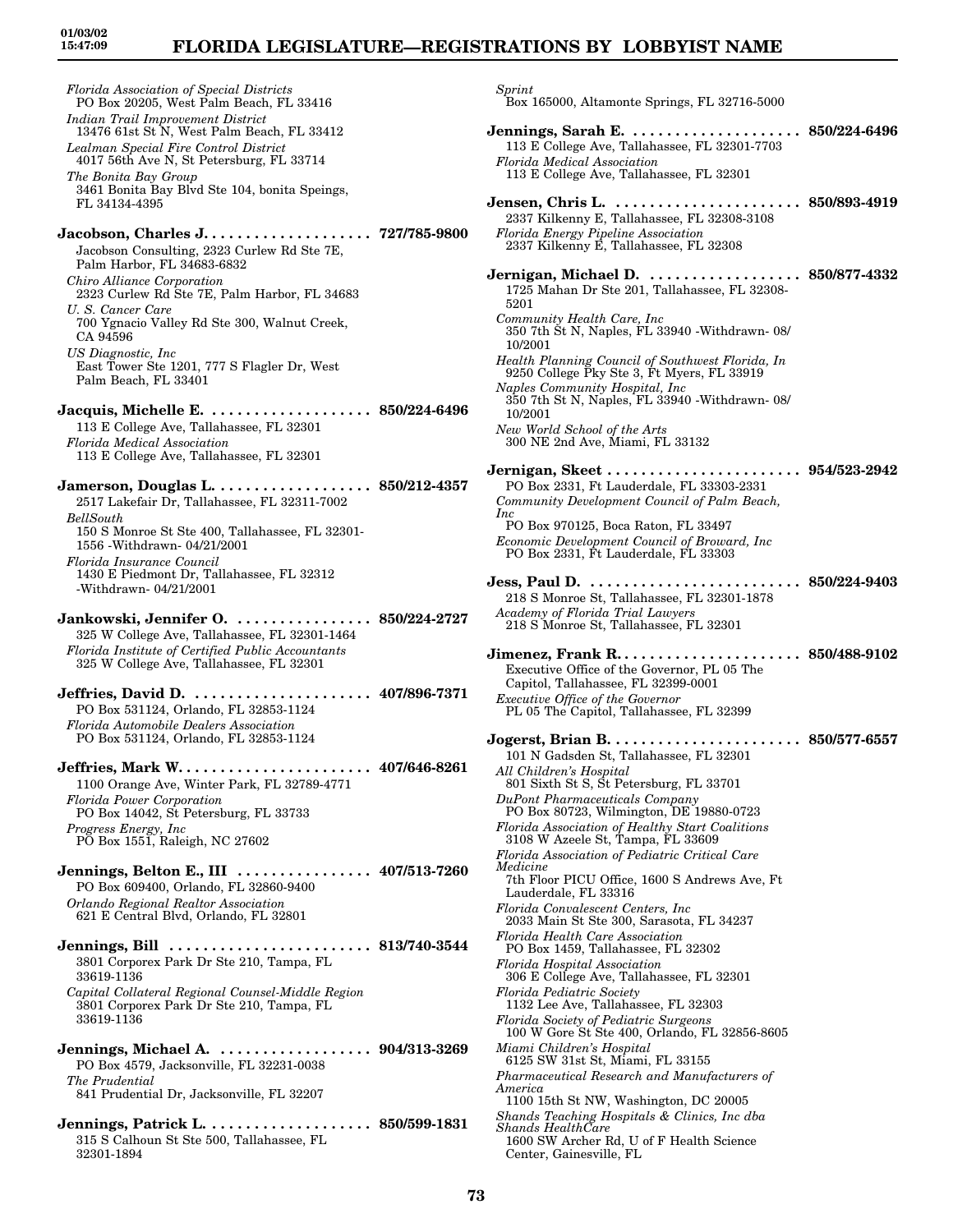# **FLORIDA LEGISLATURE—REGISTRATIONS BY LOBBYIST NAME**

*Total Health Choice* One Alhambra Plaza Ste 1000, Coral Gables, FL 33134 *University of South Florida Foundation* 4202 E Fowler Ave ALC000, Tampa, FL 33620 *Wolfson Children's Hospital* 800 Prudential Dr, Jacksonville, FL 32207 **Johns, Jacqueline . . . . . . . . . . . . . . . . . . . . . 904/905-8447** 4800 Deerwood Campus Pky (DC3-4), Jacksonville, FL 32246-8273 *Blue Cross and Blue Shield of Florida, Inc* PO Box 1798, Jacksonville, FL 32231 **Johnson, Art . . . . . . . . . . . . . . . . . . . . . . . . . 407/298-0756** 1020 Webster Ave, Orlando, FL 32804-2894 *Orange/Osceola UniServ* 1020 Webster Ave, Orlando, FL 32804 **Johnson, Barrett G. . . . . . . . . . . . . . . . . . . . 850/222-2693** Johnson & Associates PA, PO Box 1308, Tallahassee, FL 32302-1308 *Anchor Glass Container Corp* One Anchor Plaza, Tampa, FL 33634 *Creative Recycling Systems, Inc* PO Box 19120, Tampa, FL 33686-9120 *Ecology & Environment, Inc* 1950 Commonwealth Ave, Tallahassee, FL 32303 *Resource Associates Corporation* 31 Hickory Rd, Mohnton, PA 19540 **Johnson, Brenda G. . . . . . . . . . . . . . . . . . . . 850/922-5081** 500 S Duval St, Tallahassee, FL 32399-1900 *State Courts System* 500 S Duval St, Tallahassee, FL 32399-1900 **Johnson, Gene L. . . . . . . . . . . . . . . . . . . . . . 850/222-3329** 300 E Brevard St, Tallahassee, FL 32301-1218 *Florida Police Benevolent Association, Inc* 300 E Brevard St, Tallahassee, FL 32301 **Johnson, Gloria N. . . . . . . . . . . . . . . . . . . . . 850/539-4337** 2547 Wayside Farm Rd, Havana, FL 32333 *Florida Family Insurance* PO Box 4160, Jacksonville, FL 32201-4160 *Monsanto* 800 N Linbergh Blvd, St. Louis, MO 63167 **Johnson, J. Scott . . . . . . . . . . . . . . . . . . . . . . 850/893-4155** PO Box 12129, Tallahassee, FL 32317-2129 *Florida Association of Insurance Agents* PO Box 12129, Tallahassee, FL 32317-2129 **Johnson, Jane E. . . . . . . . . . . . . . . . . . . . . . . 850/671-3700** FAHA, 1812 Riggins Rd, Tallahassee, FL 32308- 4885 *Florida Association of Homes for the Aging* 1812 Riggins Rd, Tallahassee, FL 32308 **Johnson, Jennifer B. . . . . . . . . . . . . . . . . . . 407/839-4516** 201 S Orange Ave Ste 300, Orlando, FL 32801 *United Space Alliance LLC* 8550 Astronaut Blvd, Cape Canaveral, FL 32920- 4304 **Johnson, Jon E. . . . . . . . . . . . . . . . . . . . . . . . 850/224-1900** PO Box 10805, Tallahassee, FL 32302-2805 *Athletic Trainers Association of Florida* 5975 Orchard Pond Dr, Orange Park, FL 32073 *Check Care Systems* 1447 Peachtree St NE # 504, Atlanta, GA 30309 -Withdrawn- 09/12/2001 *College of Dentistry* Health Science Center, PO Box 100405,

Gainesville, FL 32610-0405 -Withdrawn- 09/12/

2001

*DuPont Pharmaceuticals Company* PO Box 14154, Tallahassee, FL 32317 -Withdrawn- 09/12/2001 *FCCI Insurance Group* 320 W Park Ave, Tallahassee, FL 32301 *FLO-SUN, Inc* 316 Royal Poinciana Plaza, Palm Beach, FL 33480 *Florida Cable Telecommunications Association, Inc* PO Box 10383, Tallahassee, FL 32302 *Florida Chamber of Commerce* 136 S Bronough St, Tallahassee, FL 32301 *Florida Council for Behavioral Healthcare, Inc* 316 E Park Ave, Tallahassee, FL 32301 *Florida Engineering Society* 125 S Gadsden St, Tallahassee, FL 32301 *Florida Fire Chiefs' Association* 200 E Granada Blvd Ste 203, Ormond Beach, FL 32176 *Florida Funeral Consumer Advocacy, Inc* 217 S Adams St, Tallahassee, FL 32301 -Withdrawn- 09/12/2001 *Florida Hospital* 601 E Rollins, Orlando, FL 32803 *Florida Hospital Association* 306 E College Ave, Tallahassee, FL 32301 *Florida Marlins Baseball Club, L.L.C.* Pro Player Stadium, 2267 NW 199th St, Miami, FL 33056 -Withdrawn- 09/12/2001 *Florida Outdoor Advertising Association* 200 W College Ave Ste 224, Tallahassee, FL 32301 *Florida Power & Light Company* 215 S Monroe, Tallahassee, FL 32301 *Florida Retail Federation* 227 S Adams St, Tallahassee, FL 32302 *Florida Society of Anesthesiologists* 335 Beard St, Tallahassee, FL 32303 *GroupThink Unlimited, Inc* Magnolia Center, 1203 Governors Square Blvd Ste 102, Tallahassee, FL 32301 -Withdrawn- 02/ 02/2001 *Halifax Fish Community Health* 1041 Dunlawlon Ave Ste 250, Port Orange, FL 32127 *Integrated Health Services, Inc* 5600 Bee Ridge Rd, Sarasota, FL 34233 *Long Term Care Pharmacy Alliance* 7380 Sand Lake Rd, Orlando, FL 32899 *Miami-Dade County* Office of the Mayor, 111 NW 1st St Ste 2910, Miami, FL 33128-1994 *Mortgage Bankers Association of Florida* 1391 Timberlane, Tallahassee, FL 32312 *National Alliance of Life Companies* Tew Cardinas Law Firm, 101 N Monroe St Ste 725, Tallahassee, FL 32301 -Withdrawn- 09/18/ 2001 *Orange County* 201 S Robinson St, Orlando, FL 32801 *PerkinElmer Wallac, Inc* 3985 Eastern Rd, Norton, OH 44203 *Sheridan Healthcare, Inc* 4651 Sheridan St Ste 400, Hollywood, FL 33021 -Withdrawn- 09/12/2001 *SunAmerica Retirement Markets, Inc* One Sun America Center, Century City, Los Angeles, CA 90067-6022 -Withdrawn- 11/30/2001 *Suncoast Hospital* 2025 Indian Rocks Rd, Largo, FL 34644 *The Brown Schools of Florida* 3325 Hollywood Blvd Ste 300, Hollywood, FL 33021 -Withdrawn- 09/12/2001 **Johnson, Marian P. . . . . . . . . . . . . . . . . . . . . 850/224-7173**

**74**

PO Box 784, Tallahassee, FL 32302-0784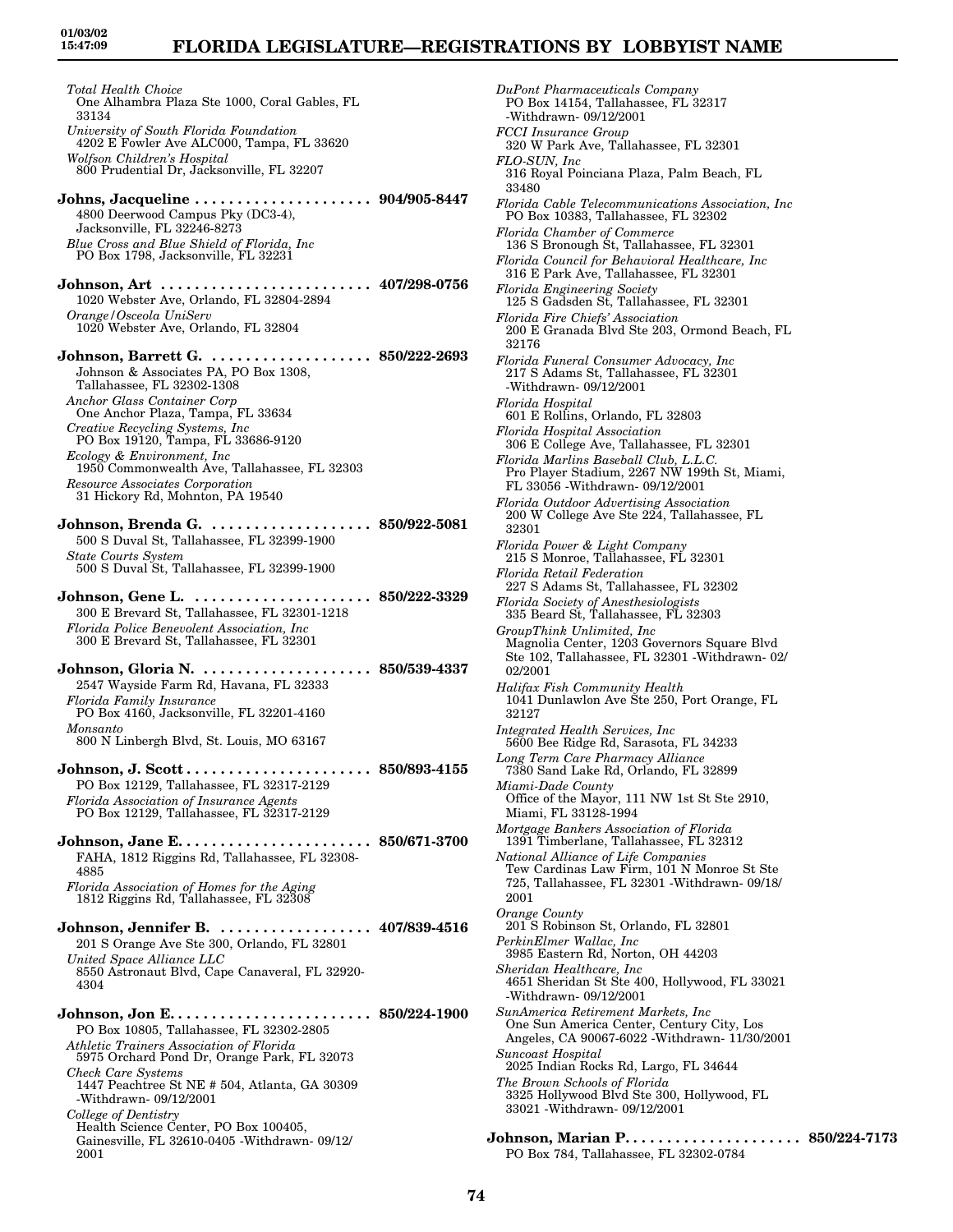## **FLORIDA LEGISLATURE—REGISTRATIONS BY LOBBYIST NAME**

*Associated Industries Insurance Company, Inc* PO Box 11179, Tallahassee, FL 32302 *Associated Industries Insurance Services, Inc* PO Box 11179, Tallahassee, FL 32302 *Associated Industries of Florida* PO Box 784, Tallahassee, FL 32302 *Associated Industries of Florida Political Action Committee, Inc* PO Box 784, Tallahassee, FL 32302 *Associated Industries of Florida Service Corporation* PO Box 784, Tallahassee, FL 32302 **Johnson, Susan A. . . . . . . . . . . . . . . . . . . . . . 850/205-9000** Metz Hauser & Husband PA, PO Box 10909, Tallahassee, FL 32302 *Attorneys' Title Insurance Fund, Inc* PO Box 628600, Orlando, FL 32822-8600 *Communication Service Centers* 777 S State Rd 7, Margate, FL 33068 *Default Publications, Inc* 327 North Blvd Ste 103, Baton Rouge, LA 70801 *DuPont Pharmaceuticals Company* 515 N Meridian St, Tallahassee, FL 32301 -Withdrawn- 10/30/2001 *Florida Associated General Contractors Council* PO Box 10569, Tallahassee, FL 32302 *Florida Restaurant Association* PO Box 1779, Tallahassee, FL 32302 *Florida Sheriffs Association* PO Box 12519, Tallahassee, FL 32317 *Florida 2012* 501 E Kennedy Blvd Ste 175, Tampa, FL 33602 *Health First, Inc* 8249 Devereaux Dr, Melbourne, FL 32940 *Murphy Oil USA, Inc* 200 Peach St, El Dorado, AR 71730 *Pharmaceutical Research and Manufacturers of America* 229 Peachtree St Ste 1115, Atlanta, GA 30303 *Teachers Insurance & Annuity Association* 730 Third Ave 14th Floor, New York, NY 10017 *The Florida Bar* 650 Apalachee Pky, Tallahassee, FL 32399-2300 *Walt Disney World Company* PO Box 10000, Lake Buena Vista, FL 32830 **Johnson, William R. . . . . . . . . . . . . . . . . . . . 850/224-2964** PO Box 1076, Tallahassee, FL 32302-1076 *Florida Airport Managers Association* PO Box 1076, Tallahassee, FL 32302-1076 **Johnston, John R. . . . . . . . . . . . . . . . . . . . . . 850/893-8575** 8936 Winged Foot Dr, Tallahassee, FL 32312 *CH2M Hill, Inc* 116 Inverness Dr E Ste 105, Englewood, CO 80112-5125 *Greyhound Lines, Inc* PO Box 660362, Dallas, TX 75266-0362 *Orlando-Orange County Expressway Authority* 525 S Magnolia Ave, Orlando, FL 32801 *Wakulla County Commission* PO Box 1263, Crawfordville, FL 32326 **Jollivette, Cyrus M. . . . . . . . . . . . . . . . . . . . 305/284-5155** University of Miami, PO Box 248006, Coral Gables, FL 33124-8006 *University of Miami* PO Box 248006, Coral Gables, FL 33124 -Withdrawn- 08/23/2001 **Jolly, Bruce W. . . . . . . . . . . . . . . . . . . . . . . . 954/462-3200** 1322 SE Third Ave, Ft Lauderdale, FL 33316 *Sheriff of St. Lucie County, Florida* 4700 W Midway Rd, Ft Pierce, FL 34981

| 11655 Swift Water Cir, Orlando, FL 32817<br>American Standard                                                                                                                                                |  |
|--------------------------------------------------------------------------------------------------------------------------------------------------------------------------------------------------------------|--|
| One Centennial Ave, PO Box 6820, Piscataway,<br>NJ 08855-6820 - Withdrawn- 11/29/2001                                                                                                                        |  |
| Dept of Health, General Counsel's Office, 4052<br>Bald Cypress Way Bin A02, Tallahassee, FL<br>32399                                                                                                         |  |
| Department of Health<br>1317 Winewood Blvd, Tallahassee, FL 32399-0700                                                                                                                                       |  |
| Jones, Andrew F.  850/681-9550<br>119 E Park Ave, Tallahassee, FL 32301<br>Wilkes & McHugh, P.A.<br>119 E Park Ave, Tallahassee, FL 32301                                                                    |  |
| 1515 N Westshore Blvd, Tampa, FL 33607-4599<br>AAA Auto Club South<br>1515 N Westshore Blvd, Tampa, FL 33607                                                                                                 |  |
| Office of the Attorney General, PL 01 The<br>Capitol, Tallahassee, FL 32399-1050<br>Office of the Attorney General                                                                                           |  |
| PL 01 The Capitol, Tallahassee, FL 32399-1050                                                                                                                                                                |  |
| Fla Fish & Wildlife Conserv Comm, Rt 7 Box 440,<br>Lake City, FL 32055-8782<br>Florida Fish and Wildlife Conservation<br>Commission<br>620 S Meridian St, Tallahassee, FL 32399-1600                         |  |
|                                                                                                                                                                                                              |  |
| 1118-B Thomasville Rd, Tallahassee, FL 32303-<br>6287<br>N. G. Wade Investment Company                                                                                                                       |  |
| PO Box 6937, Jacksonville, FL 32236-6937<br><b>SePRO</b> Corporation                                                                                                                                         |  |
| 11550 N Meridian St, Carmel, IN 46032<br><b>Small County Coalition</b>                                                                                                                                       |  |
| 1118-B Thomasville Rd, Tallahassee, FL 32303<br>Small School District Council Consortium<br>1118-B Thomasville Rd, Tallahassee, FL 32303                                                                     |  |
| Southeastern Fisheries Association<br>1118-B Thomasville Rd, Tallahassee, FL 32303                                                                                                                           |  |
| Jones, William R.  850/222-0585<br>1416 N Bronough St, Tallahassee, FL 32303<br>American Planning Association, Florida Chapter<br>707 E Park Ave, Tallahassee, FL 32301<br>League of Women Voters of Florida |  |
| 540 Beverly Court, Tallahassee, FL 32301                                                                                                                                                                     |  |
| 2220 Gates Dr, Tallahassee, FL 32312<br>Pharmacia                                                                                                                                                            |  |
| 100 Route 206 North, Mail Stop 011, Peapack, NJ<br>07977                                                                                                                                                     |  |
| 4601 W Kennedy Blvd Ste 209, Tampa, FL 33609<br>Floridians for Fairness, Inc.                                                                                                                                |  |
| 210 W Bradford Rd PMB 275, Tallahassee, FL<br>32303-4860                                                                                                                                                     |  |
| Joyce, John W. $\dots\dots$<br>850/224-8238<br>1435 E Piedmont Dr Ste 211, Tallahassee, FL<br>32312                                                                                                          |  |
| Florida Phosphate Council, Inc.<br>1435 E Piedmont Dr Ste 211, Tallahassee, FL<br>32312                                                                                                                      |  |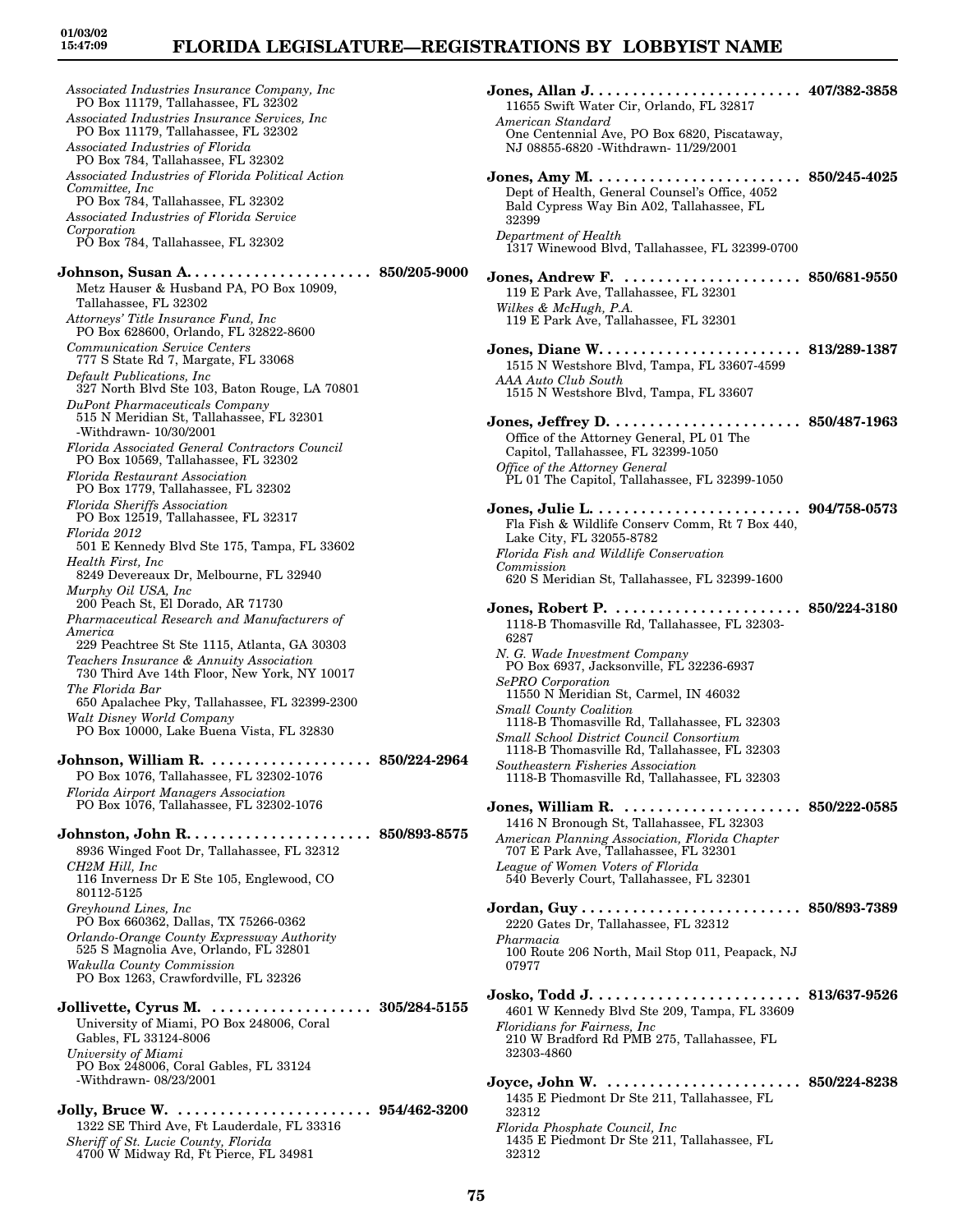# **FLORIDA LEGISLATURE—REGISTRATIONS BY LOBBYIST NAME**

**Joyner, Michael A. . . . . . . . . . . . . . . . . . . . . 850/487-2916** Dept of Environmental Protection, 3900 Commonwealth Blvd MS # 25, Tallahassee, FL 32399-3000 *Department of Environmental Protection* 3900 Commonwealth Blvd MS 25, Tallahassee, FL 32399-3000 **Juarez, Julia . . . . . . . . . . . . . . . . . . . . . . . . . 850/212-8330** PO Box 10390, Tallahassee, FL 32302-2390 *Barr Laboratories, Inc* 44 N Capitol Ste 722, Washington, DC 20001 *Community Health Care, Inc* PO Box 727, Naples, FL 33941 *Conference of Circuit Judges* 330 E Bay St, Jacksonville, FL 32202 *Florida Association of Managed Care Organizations, Inc* 101 E College St Ste 302, Tallahassee, FL 32301 *Heritage Park of West Delray, Ltd* 5858 Heritage Park Way, Delray Beach, FL 33484 *Leon County Board of County Commissioners* 301 S Monroe St, Tallahassee, FL 32301 *Marconi Communications* 10 Edenton Ct, Ocoee, FL 34761 *Michael Kahn, Esq* 482 N Harbor City Blvd, Melbourne, FL 32935 *Murphy Oil USA, Inc* PO Box 7000, El Dorado, AR 71731-7000 -Withdrawn- 03/09/2001 *Orlando-Sanford Airport Authority* One Red Cleveland Blvd Ste 200, Sanford, FL 32772-0818 *Peoples Gas System, Inc* PO Box 111, Tampa, FL 33601 *Sprint* 315 S Calhoun St Ste 601, Tallahassee, FL 32301 *Tampa Electric Company* PO Box 111, Tampa, FL 33601 *TECO Energy, Inc* PO Box 111, Tampa, FL 33601 **Juarez, Oscar F. . . . . . . . . . . . . . . . . . . . . . . 407/843-0013** 105 E Robinson St Ste 300, Orlando, FL 32801- 1622 *Apopka Chamber of Commerce* 180 E Main St, Apopka, FL 32703 *Barr Laboratories, Inc* 400 N Capital NW, Washington, DC 20001 *Calder Race Course, Inc* PO Box 1808, Opa Locka, FL 33055-0808 *Capital Area Community Education and Development Association, Inc* 227 S Calhoun St, Tallahassee, FL 32302 *City of Apopka* 120 E Main St, Apopka, FL 32703 *City of Winter Garden* PO Box 771005, Winter Garden, FL 34777-1005 *City of Winter Park* 401 Park Ave, Winter Park, FL 32789 *Commonwealth Land Title Insurance Company* 1901 W Colonial Dr, Orlando, FL 32804 *Community Health Care, Inc* PO Box 727, Naples, FL 33941 *Conference of Circuit Judges* 330 E Bay St, Jacksonville, FL 32202 *Florida Greyhound Association* 913 Dean Way, Ft Myers, FL 33919 *Florida Waterworks Association* PO Box 4268, Tallahassee, FL 32315 *Greater Orlando Aviation Authority* One Airport Blvd, Orlando, FL 32827-4399 *Marconi Communications* 10 Edenton Ct, Ocoee, FL 34761

*Orange County Public Schools* PO Box 271, Orlando, FL 32802-0271 *Orlando Lutheran Towers* 201 Pine St, Orlando, FL 32801 *Peoples Gas System, Inc* PO Box 111, Tampa, FL 33601 *Salomon Smith Barney, Inc* 390 Greenwich St, New York, NY 10013 *Tampa Electric Company* 101 N Monroe St Ste 1060, Tallahassee, FL 32301 *TECO Energy, Inc* 109 N Monroe St Ste 1060, Tallahassee, FL 32301 *The Orlando Magic* 8701 Maitland Summit Blvd, Maitland, FL 32801 *Variable Annuity Life Insurance Company* 2919 Allen Pky, Houston, TX 77019 **Juarez, Tanya T. . . . . . . . . . . . . . . . . . . . . . . 850/681-6785** 101 N Monroe St Ste 1060, Tallahassee, FL 32301 *Peoples Gas System, Inc* PO Box 111, Tampa, FL 33601 *Tampa Electric Company* PO Box 111, Tampa, FL 33601 *TECO Energy, Inc* 101 Box 111, Tampa, FL 33601 **Kading, Bradley L. . . . . . . . . . . . . . . . . . . . . 202/638-3690** Reinsurance Assn of America, 1301 Pennsylvania Ave NW Ste 900, Washington, DC 20004-1721 *Reinsurance Association of America* 1301 Pennsylvania Ave NW, Washington, DC 20004 **Kahn, Michael H. . . . . . . . . . . . . . . . . . . . . . 321/242-2564** 482 N Harbor City Blvd, Melbourne, FL 32935 *Town of Pembroke Park* 3150 SW 52nd Ave, Pembroke Park, FL 33023 **Kalifeh, Phyllis K. . . . . . . . . . . . . . . . . . . . . . 850/681-7002** 2807 Remington Green Cir, Tallahassee, FL 32308 *Florida Children's Forum* 2807 Remington Green Cir, Tallahassee, FL 32308 **Kammer, Terry L. . . . . . . . . . . . . . . . . . . . . . 850/878-0798** 2913 Morningside Dr, Tallahassee, FL 32301 *IBEW Local 359* 7811 Coral Way # 101, Miami, FL 33155 **Kane, Janice M. . . . . . . . . . . . . . . . . . . . . . . . 850/921-0772** PO Box 3474, Tallahassee, FL 32315-3474 *Children's Home Society of Florida* PO Box 10097, Jacksonville, FL 32247-0097 **Kaplan, Mark . . . . . . . . . . . . . . . . . . . . . . . . . 850/488-4197** 227 N Bronough St Ste 5000, Tallahassee, FL 32301-1329 *Florida Housing Finance Corporation* 227 N Bronough St Ste 5000, Tallahassee, FL 32301-1329 **Kappelmann, Robert L. . . . . . . . . . . . . . . . . 904/632-6249** 21 W Church St, Tower 8, Jacksonville, FL 32202-3155 *JEA* 21 W Church St, Jacksonville, FL 32202 **Karas, James . . . . . . . . . . . . . . . . . . . . . . . . . 954/357-7135** 115 S Andrews Ave Rm 406, Ft Lauderdale, FL 33301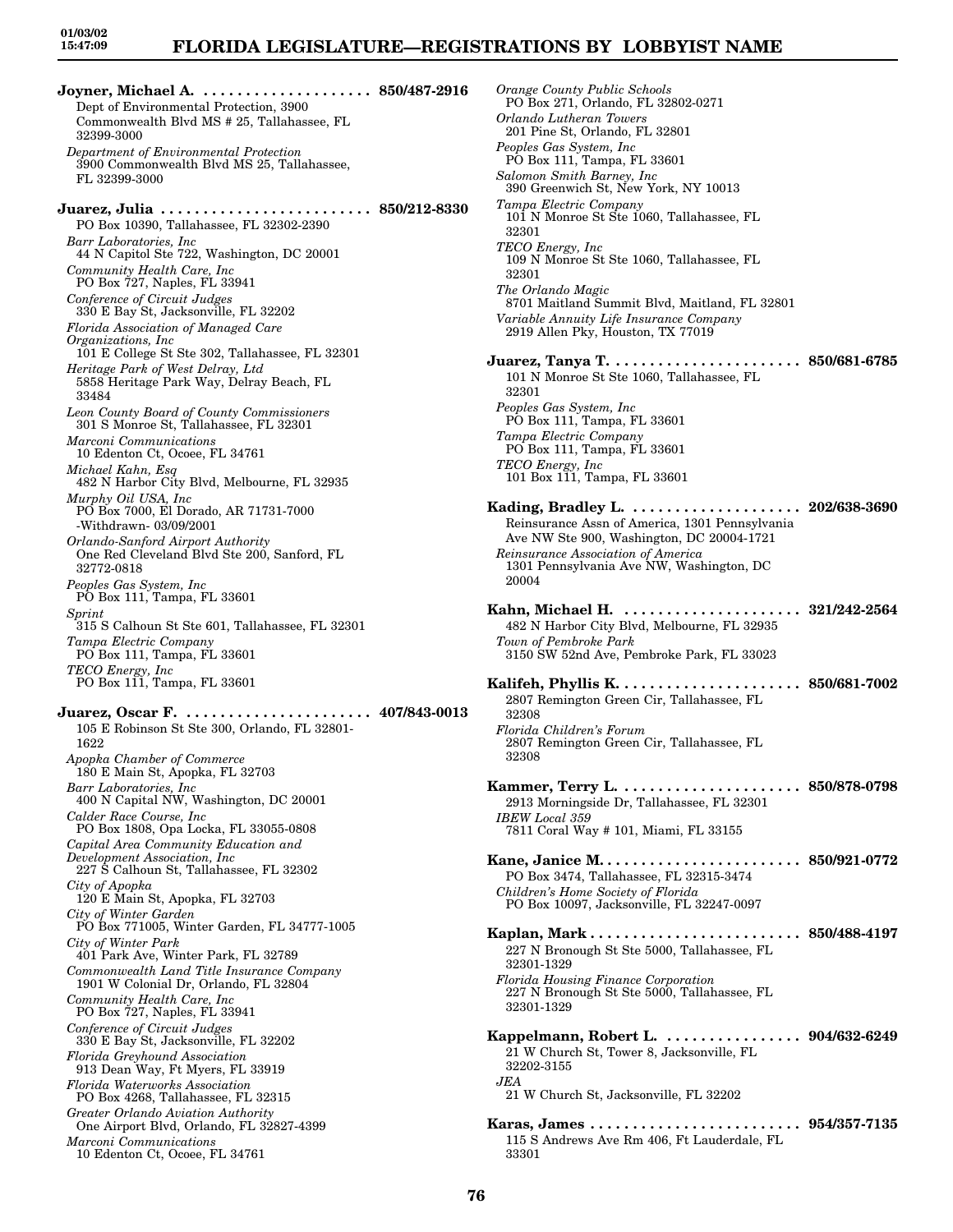# **FLORIDA LEGISLATURE—REGISTRATIONS BY LOBBYIST NAME**

*Broward County* 115 S Andrews Ave Rm 406, Ft Lauderdale, FL 33301

- **Kariher, Jules . . . . . . . . . . . . . . . . . . . . . . . . 305/585-6754** 1611 NW 12th Ave WW 117, Miami, FL 33136 *Jackson Memorial Hospital* 1611 NW 12th Ave WW 117, Miami, FL 33136
- **Karimipour, Amy L. . . . . . . . . . . . . . . . . . . . 850/414-8400** Dept of Children and Families, 1317 Winewood Blvd Bldg 1 Rm 106, Tallahassee, FL 32399-0700 *Department of Children and Families* 1317 Winewood Blvd, Building 1 Room 106, Tallahassee, FL 32399-0700

**Karlinsky, Fred E. . . . . . . . . . . . . . . . . . . . . . 954/492-4010** Colodny Fass Talenfeld Karlinsky, 2000 W Commercial Blvd Ste 232, Ft Lauderdale, FL 33309

*Argus Fire & Casualty Insurance Company* 20803 Biscayne Blvd Ste 401, Miami, FL 33180

- *Broward County Paramedics & Fire Fighters IAFF Local 3333*
- 2650 W State Rd 84 Ste 104, Ft Lauderdale, FL 33312
- *Colodny, Fass, Talenfeld, Karlinsky & Abate, PA* 2000 W Commercial Blvd Ste 232, Ft Lauderdale, FL 33309
- *ETI Financial Corporation*
- 2393 S Congress Ave, West Palm Beach, FL 33406
- *Florida Dental Hygiene Association*
- 11592 First St, Palm Beach Gardens, FL 33410 *Florida Property and Casualty Association, Inc*
- 8300 W Flagler St Ste 250, Miami, FL 33144
- *Florida Residential Property & Casualty Joint Underwriting Association*
- 101 N Monroe St Ste 1000, Tallahassee, FL
- 32301
- *Florida Select Insurance Company* 1680 Fruitville Rd Ste 300, Sarasota, FL 34236
- *Fortune Insurance Company* 10475 Fortune Pky Ste 103, Jacksonville, FL 32256
- *Guy Carpenter & Company, Inc* 2 World Trade Center, New York, NY 10048
- *International Hurricane Protection Association* 13035 SW 122nd Ave, Miami, FL 33186
- *M & A Financial Management, Inc* 3333 W Commericial Blvd Ste 201, Ft Lauderdale, FL 33309 -Withdrawn- 08/07/2001
- *Marsh USA, Inc* 1166 Avenue of the Americas, New York, NY 10036
- *New America Insurance Company*
- 1200 G St NW Ste 800, Washington, DC 20005 *Onyx Insurance Group*
- 560 NW 165th St Rd, Miami, FL 33169
- *Procacci Commercial Realty, Inc* 5082 Coconut Creek Pky, Margate, FL 33063
- *Recovery National Corporation* 60 E 42nd St Ste 550, New York, NY 10165
- *School Board of Broward County* 600 SE Third Ave, Ft Lauderdale, FL 33301
- *Underwriters Guarantee Insurance Co* 8300 W Flagler St Ste 250, Miami, FL 33144
- *United Automobile Insurance Company/Group* 3909 NE 163rd St, North Miami Beach, FL 33160
- *UrbanAmerica, L.P.* 30 Broad St 31st Floor, New York, NY 10004 *Vernis & Bowling of Miami, P.A.*
- 1680 NE 135th St Second Floor, North Miami, FL 33168
- *Youth Law Center* 114 Sansome St Ste 950, San Francisco, CA 94104

*Zurich Reinsurance (North America)* One Market Plaza Ste 1625, Spear St Tower, San Francisco, CA 94105

- **Karnas, Gerald S. . . . . . . . . . . . . . . . . . . . . . 850/942-0990** 2545 Blair Stone Pines Dr, Tallahassee, FL 32301 *Save the Manatee Club* 2545 Blair Stone Pines Dr, Tallahassee, FL 32301 **Kassees, E. P. "Jay" . . . . . . . . . . . . . . . . . . . 850/245-6000** Dept of State, 409 E Gaines St Firestone Bldg, Tallahassee, FL 32399 *Department of State, Division of Corporations* Firestone Bldg, 409 E Gaines St, Tallahassee, FL 32399 **Kast, Edward C. . . . . . . . . . . . . . . . . . . . . . . 850/245-6200** Division of Elections, Rm 100K Collins Bldg, 107 W Gaines St, Tallahassee, FL 32399-0250 *Department of State* Division of Elections, Rm 1801 The Capitol, Tallahassee, FL 32399-0250 **Katz, Allan J. . . . . . . . . . . . . . . . . . . . . . . . . . 850/224-9634** PO Box 1877, Tallahassee, FL 32302-1877 *American Insurance Association* Atlanta Plaza Ste 2240, 950 E Paces Ferry Rd, Atlanta, GA 30326 *Citigroup* One Tower Square, Hartford, CT 06183 *Enron Corp* PO Box 1188, Houston, TX 77251-1188 **Kauzlarich, Robert G. . . . . . . . . . . . . . . . . . . 850/668-9486** 3717 Galway Dr, Tallahassee, FL 32308-3315 *University of Miami* PO Box 948006, Office of the President, Coral Gables, FL 33124 **Kearney, Deborah K. . . . . . . . . . . . . . . . . . . 850/245-6536** Department of State, PL 02 The Capitol, Tallahassee, FL 32399-0250 *Department of State* PL 02 The Capitol, Tallahassee, FL 32399-0250 **Kearney, Kathleen A. . . . . . . . . . . . . . . . . . . 850/487-1111** Dept of Children and Families, 1317 Winewood Blvd Bldg 1 Rm 202, Tallahassee, FL 32399-6570 *Department of Children and Families* 1317 Winewood Blvd Bldg 1 Rm 202, Tallahassee, FL 32399-6570 **Kees, Rebecca H. . . . . . . . . . . . . . . . . . . . . . . 850/224-3907** PO Box 1459, Tallahassee, FL 32302-1459 *Florida Health Care Association* PO Box 1459, Tallahassee, FL 32302-1459 -Withdrawn- 08/10/2001 **Kefauver, Joseph L. . . . . . . . . . . . . . . . . . . . 407/245-4702** 5900 Lake Ellenor Dr, Orlando, FL 32809 *Darden Restaurants, Inc* 5900 Lake Ellenor Dr, Orlando, FL 32809 **Keller, Scott A. . . . . . . . . . . . . . . . . . . . . . . . 850/222-6891** Greenberg Traurig PA, 101 E College Ave, Tallahassee, FL 32301-7703 *Air Transport Association of America* 1301 Pennsylvania Ave NW, Washington, DC 20004-1701 *American Medical Response* 5551 NW 9th Ave, Ft Lauderdale, FL 33309 *Boca Raton Community Hospital*
- **77**

800 Meadows Rd, Boca Raton, FL 33486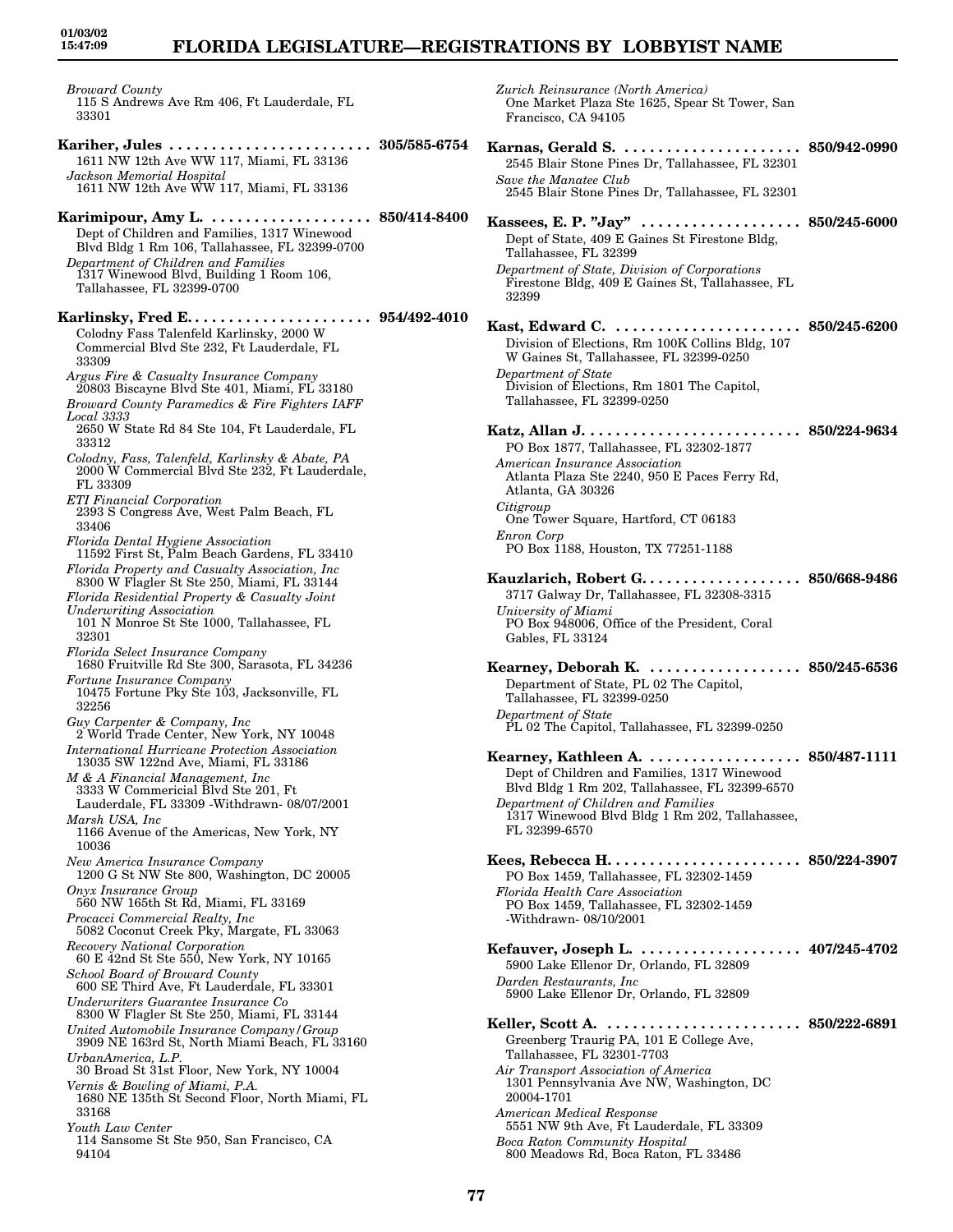## **FLORIDA LEGISLATURE—REGISTRATIONS BY LOBBYIST NAME**

*Consultec* 2308 Killearn Center Blvd Ste 100, Tallahassee, FL 32308-3574 *Covanta Energy Corporation* 100 Recovery Way, Haverhill, MA 01835 *Deloitte Consulting* Two Tower Center Blvd, East Brunswick, NJ 08816 -Withdrawn- 11/26/2001 *DuPont Company* North Bldg Ste 325, 601 Pennsylvania Ave NW, Washington, DC 20004 *Florida Association of Court Clerks & Comptrollers* 1530 Metropolitan Blvd, Tallahassee, FL 32308 *Florida Association of Homes for the Aging* 1812 Riggins Rd, Tallahassee, FL 32308 *Florida Birth-Related Neurological Injury Compensation Association* 225 S Adams St Ste 250, Tallahassee, FL 32301 *Florida Dental Hygiene Association* 11592 First St, Palm Beach Gardens, FL 33410 *Florida Retail Federation* 100 E Jefferson, Tallahassee, FL 32301 *Ford Motor Company* 245 Peachtree Ave, Marquis One Tower Ste 2204, Atlanta, GA 30303 *HP Bulmer North America* 8 Pleasant St Unit D, South Natick, MA 01760 *Johnson & Johnson* 1440 Olympic Dr, Athens, GA 30608 *Lincoln National Life Insurance Company* 1300 S Clinton St, Ft Wayne, IN 46802 *Millenium Partners* 1995 Broadway 3rd Floor, New York, NY 10023 *Netgov.Com* PO Box 22650, Philadelphia, PA 19110-2650 *Pan Am International Flight Academy* 5000 NW 36th St, Miami, FL 33122 *Physicians Healthcare Plans, Inc* 2333 Ponce de Leon Blvd Ste 303, Coral Gables, FL 33134 *Sprint* PO Box 165000, Altamonte Springs, FL 32716- 5000 *Tarmac America, Inc* 455 Fairway Dr, Deerfield Beach, FL 33441 *United HealthCare of Florida, Inc* 75 Valencia Ave, Coral Gables, FL 33134 *Wometco Enterprises, Inc* 3195 Ponce de Leon Blvd, Coral Gables, FL 33134 *Zurich Reinsurance (North America)* One Market Plaza Ste 1625, Spear St Tower, San Francisco, CA 94105 **Keller, Toy T. . . . . . . . . . . . . . . . . . . . . . . . . . 850/222-8028** Florida Ports Council, PO Box 10137, Tallahassee, FL 32302 *Florida Ports Council* PO Box 10137, Tallahassee, FL 32302 **Kelley, Marshall E. . . . . . . . . . . . . . . . . . . . . 850/414-2067** Dept of Elder Affairs, 4040 Esplanade Way, Tallahassee, FL 32399-7000 *Department of Elder Affairs* 4040 Esplanade Way, Tallahassee, FL 32399- 7000 **Kelly, Catherine M. . . . . . . . . . . . . . . . . . . . . 850/224-2078** 213 S Adams, Tallahassee, FL 32301-1710 *Florida Education Association* 213 S Adams St, Tallahassee, FL 32301 **Kelly, John P. . . . . . . . . . . . . . . . . . . . . . . . . 305/973-6720** 4800 W Copans Rd, Coconut Creek, FL 33063- 9221 *City of Coconut Creek* 4800 W Copans Rd, Coconut Creek, FL 33063

**Kelly, Natalie K. . . . . . . . . . . . . . . . . . . . . . . 850/942-5151** 1984-B Nicklaus Dr, Tallahassee, FL 32301 *Alzheimer's Association* 2123 Mango Place, Jacksonville, FL 32207 *Charles Ryan Hickman* Ste 300 The Seminole Bldg, 230 Royal Palm Way, Palm Beach, FL 33480 *Marion County Board of County Commissioners* 601 SE 25th Ave, Ocala, FL 34471 **Kemble, Tom . . . . . . . . . . . . . . . . . . . . . . . . . 850/425-6332** 101 N Monroe St Ste 700, Tallahassee, FL 32301 *AT&T* 101 N Monroe St Ste 700, Tallahassee, FL 32301 **Kemple, Terrence L. . . . . . . . . . . . . . . . . . . . 407/834-3440** 2312 Cherry Ridge Lane, Brandon, FL 33511- 7222 *Christian Coalition of Florida* 160 W Evergreen Ave Ste 294, Longwood, FL 32750 **Kennedy, Jennifer L. . . . . . . . . . . . . . . . . . . 850/245-6500** Dept of State, PL 02 The Capitol, Tallahassee, FL 32399-0250 *Department of State* PL 02 The Capitol, Tallahassee, FL 32399-0250 **Kennedy, Melinda . . . . . . . . . . . . . . . . . . . . . 850/201-2075** PO Box 1633, Tallahassee, FL 32302 *Capitol Hill Group* 123 S Calhoun St, Tallahassee, FL 32301 *Department of Health* 1317 Winewood Blvd Bldg 6, Tallahassee, FL 32399-0700 -Withdrawn- 10/17/2001 *Enterprise Florida* 390 N Orange Ave Ste 1300, Orlando, FL 32801 **Kennedy, Patrick W. . . . . . . . . . . . . . . . . . . . 850/878-3885** 1304 E 6th Ave, Tallahassee, FL 32303 *American Heart Association* 9900 Ninth St N, St Petersburg, FL 33716-3801 **Kennerly, Brooke S. . . . . . . . . . . . . . . . . . . . 850/488-1581** 1110 Thomasville Rd, Tallahassee, FL 32303- 6224 *Judicial Qualifications Commission* Room 102 The Historic Capitol, Tallahassee, FL 32399-6000 **Kent, Cheryl . . . . . . . . . . . . . . . . . . . . . . . . . 850/487-1963** Office of the Attorney General, PL-01 The Capitol, Tallahassee, FL 32399-1050 *Office of the Attorney General* PL-01 The Capitol, Tallahassee, FL 32399-1050 **Kent, Kenneth A. . . . . . . . . . . . . . . . . . . . . . . 850/921-0808** 3544 Maclay Blvd, Tallahassee, FL 32312 *Florida Association of Court Clerks & Comptrollers* 1530 Metropolitan Blvd, Tallahassee, FL 32308 **Kenyon, V. Sheffield . . . . . . . . . . . . . . . . . . . 904/905-1411** PO Box 1798 - DCC3-5, Jacksonville, FL 32231- 0014 *Blue Cross and Blue Shield of Florida, Inc* PO Box 1798, Jacksonville, FL 32231-0014 **Keough, Larry D. . . . . . . . . . . . . . . . . . . . . . 850/222-3803** 313 S Calhoun St, Tallahassee, FL 32301-1807 *Florida Catholic Conference* 313 S Calhoun St, Tallahassee, FL 32301-1807 **Kershner, R. Bruce . . . . . . . . . . . . . . . . . . . . 407/830-1882** 231 W Bay Ave, Longwood, FL 32750-4125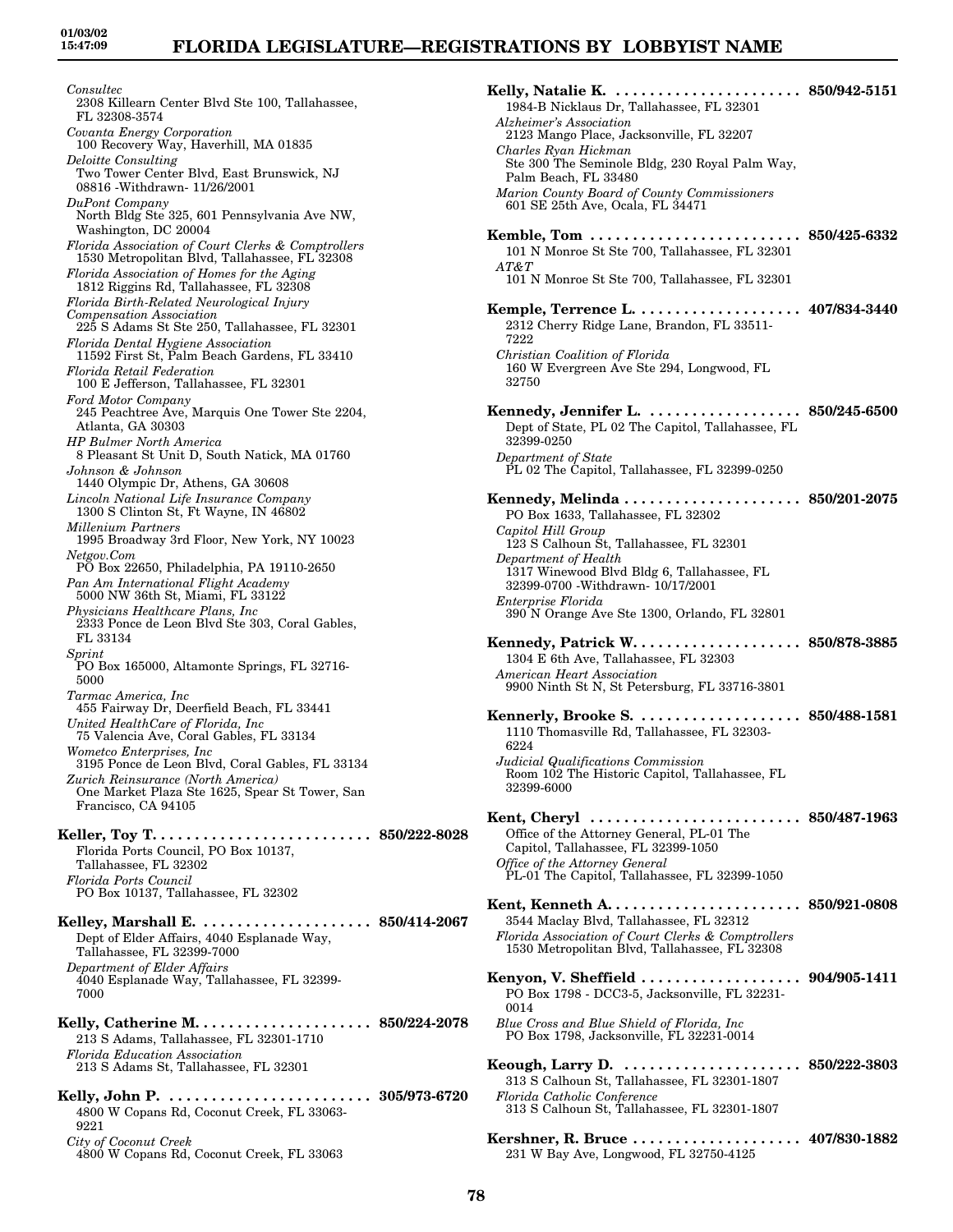# **FLORIDA LEGISLATURE—REGISTRATIONS BY LOBBYIST NAME**

| 145 Wekiva Springs Rd Ste 149B, Longwood, FL<br>32779                                                                                                                                                                                                      |  |
|------------------------------------------------------------------------------------------------------------------------------------------------------------------------------------------------------------------------------------------------------------|--|
| Mechanical Contractors Association of South<br>Florida                                                                                                                                                                                                     |  |
| 160 NW 176th St Ste 407, Miami, FL 33169<br>Southeast Glass Association<br>PO Box 950368, Lake Mary, FL 32746                                                                                                                                              |  |
| Underground Utility Contractors of Florida<br>231 W Bay Ave, Longwood, FL 32750-4125                                                                                                                                                                       |  |
| Ketcham, Dale R.  407/783-7989<br>8910 Astronaut Blvd, Cape Canaveral, FL 32920-<br>4225                                                                                                                                                                   |  |
| AJT & Associates, Inc.<br>8910 Astronaut Blvd, Cape Canaveral, FL 32920                                                                                                                                                                                    |  |
| Ketchum, Michael L 407/418-4464<br>PO Box 1234, Orlando, FL 32802-1234<br>Orlando Regional Chamber of Commerce<br>PO Box 1234, Orlando, FL 32802-1234                                                                                                      |  |
| Kiker, Charles (Chuck) R.  813/238-7902<br>4505 N Rome Ave, Tampa, FL 33603-2844<br>Hillsborough Classroom Teacher Association<br>4505 N Rome Ave, Tampa, FL 33603                                                                                         |  |
| Kilbride, Shannon M.  850/224-5300<br>108 S Monroe St Ste 200, Tallahassee, FL 32301<br>Kathleen Daley & Associates, Inc<br>108 S Monroe St Ste 200, Tallahassee, FL 32301                                                                                 |  |
| PO Box 549, Tallahassee, FL 32302-0549<br><b>Florida Association of Counties</b><br>225 S Adams St Ste 250, Tallahassee, FL 32302                                                                                                                          |  |
| 2958 Wellington Cir N Ste 100, Tallahassee, FL<br>32308-6686                                                                                                                                                                                               |  |
| Florida Manufactured Housing Association<br>2958 Wellington Cir N Ste 100, Tallahassee, FL<br>32308-6686                                                                                                                                                   |  |
| King-Shaw, Ruben J., Jr. 850/922-5527<br>Agency for Health Care Admin, 2727 Mahan Dr,<br>Tallahassee, FL 32308-5407                                                                                                                                        |  |
|                                                                                                                                                                                                                                                            |  |
| Agency for Health Care Administration<br>2727 Mahan Dr, Tallahassee, FL 32308<br>-Withdrawn-08/03/2001                                                                                                                                                     |  |
| Langton Associates, Inc, 4244 St Johns Ave,<br>Jacksonville, FL 32210-2102<br><b>Florida Goodwill Association</b>                                                                                                                                          |  |
| 4527 Lenox Ave, Jacksonville, FL 32205<br>5195 S Washington Ave, Titusville, FL 32780<br>Technological Research and Development Authority                                                                                                                  |  |
| 5195 S Washington Ave, Titusville, FL 32780<br>2061 Delta Way # 1, Tallahassee, FL 32303                                                                                                                                                                   |  |
| Florida Association of State Troopers<br>2061 Delta Way # 1, Tallahassee, FL 32303<br>PO Box 403, Tallahassee, FL 32302-0403<br><b>Florida Medical Association</b><br>113 E College Ave, Tallahassee, FL 32301<br>-Withdrawn- 10/16/2001<br>Investar, Inc. |  |

3522 Thomasville Rd Ste 301, Tallahassee, FL 32308 -Withdrawn- 10/16/2001

| Millennium Settlements<br>PO Box 28760, Atlanta, GA 30358 - Withdrawn-<br>10/16/2001                                                                                                                                                                                                                                                                                                                                                                                                                                                                                                                                                                                                                                                                                                                                                                                                                                                                                                              |                                     |
|---------------------------------------------------------------------------------------------------------------------------------------------------------------------------------------------------------------------------------------------------------------------------------------------------------------------------------------------------------------------------------------------------------------------------------------------------------------------------------------------------------------------------------------------------------------------------------------------------------------------------------------------------------------------------------------------------------------------------------------------------------------------------------------------------------------------------------------------------------------------------------------------------------------------------------------------------------------------------------------------------|-------------------------------------|
| Palmer College of Chiropractic<br>1000 Brady St, Davenport, IA 52803 - Withdrawn-<br>10/16/2001                                                                                                                                                                                                                                                                                                                                                                                                                                                                                                                                                                                                                                                                                                                                                                                                                                                                                                   |                                     |
| Kirk, Tony $G. \ldots \ldots \ldots \ldots$<br>Dept of Revenue, Rm 104 Carlton Bldg, 501 S<br>Calhoun St, Tallahassee, FL 32399-0100<br>Department of Revenue<br>Rm 104 Carlton Bldg, 301 S Calhoun St,<br>Tallahassee, FL 32399-0100                                                                                                                                                                                                                                                                                                                                                                                                                                                                                                                                                                                                                                                                                                                                                             | $\cdots \cdots \cdots$ 850/487-1453 |
| Kirsch, Paul F 850/488-9130<br>Dept of Business & Prof Regulation, Northwood<br>Centre, 1940 N Monroe St, Tallahassee, FL<br>32399-1035                                                                                                                                                                                                                                                                                                                                                                                                                                                                                                                                                                                                                                                                                                                                                                                                                                                           |                                     |
| Department of Business & Professional Regulation<br>1940 N Monroe St, Northwood Centre,<br>Tallahassee, FL 32399-1035                                                                                                                                                                                                                                                                                                                                                                                                                                                                                                                                                                                                                                                                                                                                                                                                                                                                             |                                     |
| Holland & Knight LLP, PO Drawer 810,<br>Tallahassee, FL 32302-0810<br>American Cancer Society, Florida Division, Inc<br>3709 W Jetton Ave, Tampa, FL 33629<br>American General Corporation<br>2919 Allen Pky Ste L4-02, Houston, TX 77019<br>City of West Palm Beach<br>200 2nd St, West Palm Beach, FL 33402<br>Coastal Conservation Association Florida<br>905 E Park Ave, Tallahassee, FL 32301<br>Financial Service Centers of Florida<br>899 NW 37th Ave, Miami, FL 33125<br>Florida Defenders of the Environment<br>4424 NW 13th St Ste C-8, Gainesville, FL 32609<br>Florida Society of Newspaper Editors<br>PO Box 85333, Richmond, VA 23293<br>Florida Tri-Agency Coalition on Smoking and<br>Health<br>3709 W Jetton Ave, Tampa, FL 33629<br><b>IBM</b> Corporation<br>1301 K St NW Ste 1100, Washington, DC 20005<br>Sarasota County<br>1660 Ringling Blvd, Sarasota, FL 34235<br>Westport Senior Living Investment Fund, LP<br>3801 PGA Blvd Ste 805, Palm Beach Gardens, FL<br>33410 |                                     |
| Kiser, Sara M. $\dots\dots\dots\dots\dots\dots\dots$<br>State Board of Community Colleges, Turlington<br>Bldg Rm 1314, 325 W Gaines St, Tallahassee, FL<br>32399-0400<br><b>State Board of Community Colleges</b><br>Turlington Bldg Rm 1314, 325 W Gaines St,<br>Tallahassee, FL 32399-0400                                                                                                                                                                                                                                                                                                                                                                                                                                                                                                                                                                                                                                                                                                      | . 850/488-1721                      |
| 9006 Shoal Creek Dr, Tallahassee, FL 32312-<br>4075<br><b>HLR</b> Service Corporation<br>340 Kingsland St, Nutley, NJ 07110                                                                                                                                                                                                                                                                                                                                                                                                                                                                                                                                                                                                                                                                                                                                                                                                                                                                       |                                     |
| Klebacha, Theresa A.  850/488-1721<br>State Board of Community Colleges, Turlington<br>Bldg Rm 1314, 325 W Gaines St, Tallahassee, FL<br>32399-0400<br><b>State Board of Community Colleges</b><br>Turlington Bldg Rm 1314, 325 W Gaines St,                                                                                                                                                                                                                                                                                                                                                                                                                                                                                                                                                                                                                                                                                                                                                      |                                     |
| Tallahassee, FL 32399-0400<br>Kleman, Daniel A.  813/272-5750                                                                                                                                                                                                                                                                                                                                                                                                                                                                                                                                                                                                                                                                                                                                                                                                                                                                                                                                     |                                     |

601 E Kennedy Blvd 26th Floor, Tampa, FL

33602-4932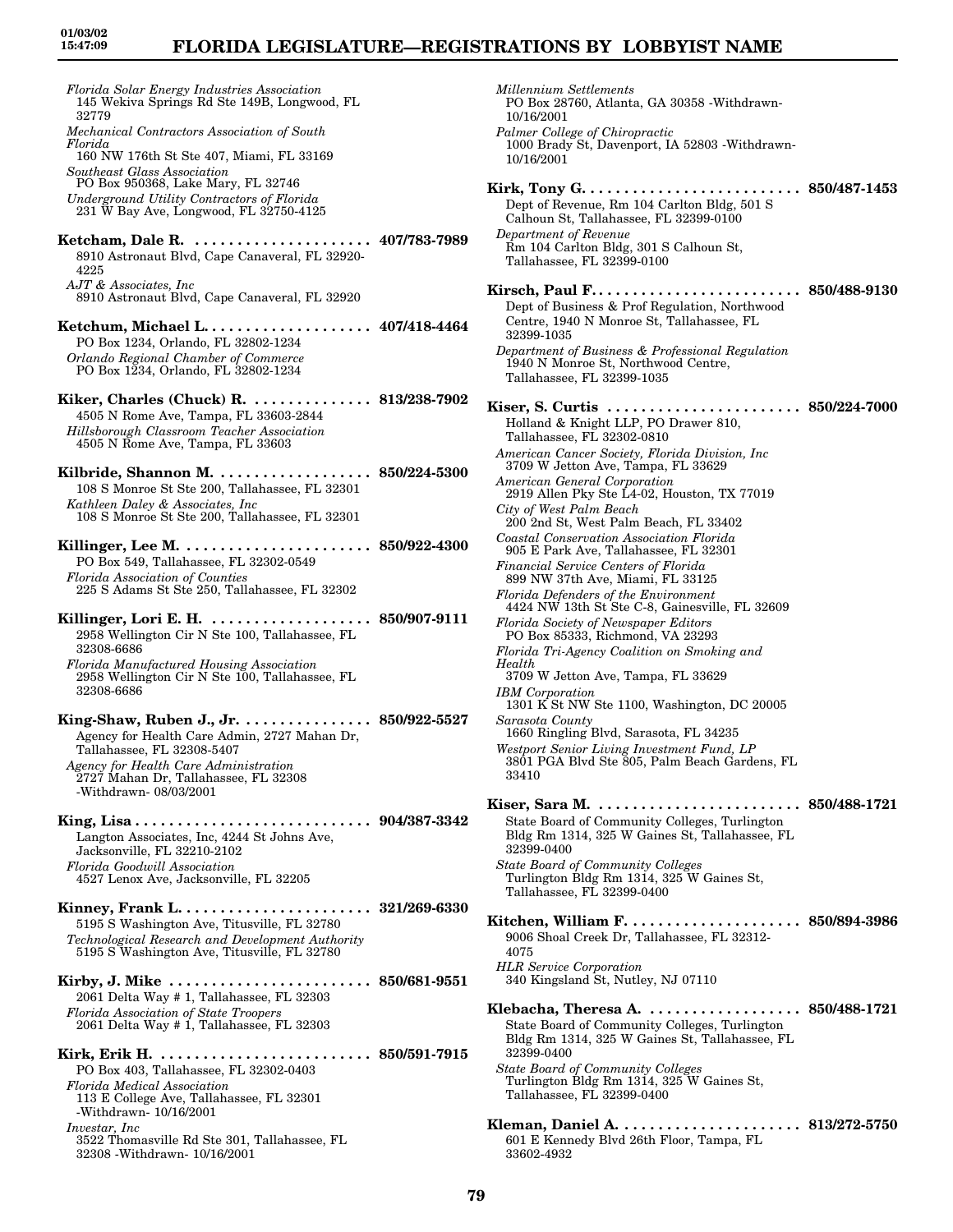## **FLORIDA LEGISLATURE—REGISTRATIONS BY LOBBYIST NAME**

*Hillsborough County Board of County Commissioners* 601 E Kennedy Blvd 2nd Floor, Tampa, FL 33602 **Klena, Christine M. . . . . . . . . . . . . . . . . . . . . 850/878-7223** 1307 Chocksaka Nene, Tallahassee, FL 32301 *Correctional Medical Services* PO Box 419052, St Louis, MO 63141-9052 -Withdrawn- 06/29/2001 *Gartner Group* 65 Top Gallant Rd, Stamford, CT 06904-2212 -Withdrawn- 10/31/2001 *Harcourt General, Inc* 27 Boylston St, Chestnut Hill, MA 02167 -Withdrawn- 10/31/2001 *Orlando-Orange County Expressway Authority* 525 S Magnolia Ave, Orlando, FL 32801 -Withdrawn- 10/31/2001 *School District of Palm Beach County* 3340 Forest Hill Blvd Ste C316, West Palm Beach, FL 33406-5869 *Sprint* 315 S Calhoun St Ste 740, Tallahassee, FL 32301 *Teachscape, Inc* 140 W 22nd St Ste 12A, New York, NY 10011 -Withdrawn- 10/31/2001 *United Space Alliance LLC* 8550 Astronaut Blvd, Cape Canaveral, FL 32920 -Withdrawn- 06/29/2001 **Klenet, Russell H. . . . . . . . . . . . . . . . . . . . . . 954/760-7277** Russ Klenet & Associates, 515 SE 7 St, Ft Lauderdale, FL 33301-3150 *Broward League of Cities* 115 S Andrews Ave Rm 122, Ft Lauderdale, FL 33301 *City of Coconut Creek* 4800 W Copans Rd, Coconut Creek, FL 33063 *City of Dania Beach* 100 W Dania Beach Blvd, Dania, FL 33004 *City of Lauderhill* 2000 City Hall Dr, Lauderhill, FL 33313 *City of Margate* 5790 Margate Blvd, Margate, FL 33063 *City of Oakland Park* 3650 NE 12 Ave, Oakland Park, FL 33334 *City of Pompano Beach* 100 W Atlantic Blvd, Pompano Beach, FL 33061 *City of Sunrise* 10770 W Oakland Park Blvd, Sunrise, FL 33351 *End Stage Renal Disease Laboratory* 831 NW 57th St, Ft Lauderdale, FL 33309 *Florida Academy of Audiologists* 2825 N State Rd 7 Ste 207, Margate, FL 33063 *Florida Court Reporters Association* 222 SW Monte Dr #101, Altamonte Springs, FL 32714 *Keiser College* 1500 WS 49 St, Ft Lauderdale, FL 33309 *Peoples Gas System, Inc* PO Box 111, Tampa, FL 33601 *Port Everglades Pilots Association* PO Box 639, Ft Lauderdale, FL 33302 *South Florida Auto-Truck Dealers Association* 1380 NE Miami Gardens Dr Ste 125, North Miami Beach, FL 33179 *Tampa Electric Company* 101 N Monroe St Ste 1060, Tallahassee, FL 32301 *TECO Energy, Inc* 101 N Monroe St Ste 1060, Tallahassee, FL 32301 *Town of Lauderdale by the Sea* 4501 Ocean Dr, Lauderdale bythe Sea, FL 33308

| Klopp, Frank W.  863/324-6745<br>644 Wakulla Dr SE, Winter Haven, FL 33884-<br>1478                                                                                                                                                           |                             |
|-----------------------------------------------------------------------------------------------------------------------------------------------------------------------------------------------------------------------------------------------|-----------------------------|
| <b>State Farm Insurance Companies</b><br>7401 Cypress Gardens Blvd, Winter Haven, FL<br>33888                                                                                                                                                 |                             |
| Knight, John M.  850/224-6496<br>Florida Medical Association, PO Box 10269,<br>Tallahassee, FL 32302-2269<br><b>Florida Medical Association</b><br>PO Box 10269, Tallahassee, FL 32302                                                        |                             |
| 1822 Berkshire Eve Dr, Duluth, GA 30097<br><b>TAP</b> Pharmaceuticals<br>17411 Ryefield Ct, Comus, MD 20842                                                                                                                                   |                             |
| 9036 Winged Foot Dr, Tallahassee, FL 32312<br>Consultec                                                                                                                                                                                       |                             |
| 2308 Killearn Center Blvd Ste 100, Tallahassee,<br>FL 32308-3574<br>National Information Consortium<br>677 E 730 S Ste 204, American Fork, UT 84003                                                                                           |                             |
| Koch, Karen A. $\dots\dots\dots\dots\dots\dots\dots$<br>316 E Park Ave, Tallahassee, FL 32301-1514<br>Florida Council for Behavioral Healthcare, Inc<br>316 E Park Ave, Tallahassee, FL 32301-1514                                            | $\ldots\  \, 850/224$ -6048 |
| 10680 NW 25th St, Miami, FL 33174<br>Florida Police Benevolent Association, Inc.<br>300 E Brevard St, Tallahassee, FL 32301<br>Florida Sheriffs Deputies Association<br>10680 NW 25 St, Miami, FL 33172                                       |                             |
| Kopczynski, Kenneth<br>300 E Brevard St, Tallahassee, FL 32301-1218<br>Florida Police Benevolent Association, Inc.<br>300 E Brevard St, Tallahassee, FL 32301                                                                                 | 850/222-3329                |
| Korman, Allison B.<br>Florida Medical Association, PO Box 10269,<br>Tallahassee, FL 32302-2269<br><b>Florida Medical Association</b><br>PO Box 10269, Tallahassee, FL 32302-2269<br>-Withdrawn-01/17/2001                                     | $\ldots$ 850/224-6496       |
| 608 Valle Vista Dr, Brandon, FL 33511<br>B & G Associates International, Inc.<br>108 E Jefferson St, Tallahassee, FL 32301<br>-Withdrawn- 10/18/2001<br>BellSouth<br>150 S Monroe St Ste 400, Tallahassee, FL 32301<br>-Withdrawn- 10/18/2001 |                             |
| Kranz, Kenneth D.  850/894-3123<br>4884 Shelbourne Dr, Tallahassee, FL 32308-2988<br>Academy of Florida Trial Lawyers<br>218 S Monroe St, Tallahassee, FL 32301                                                                               |                             |
| Kreisberg, Steven M.  850/222-0842<br>AFSCME FLorida Council 79, 111 N Gadsden St<br>Ste 100, Tallahassee, FL 32301<br>AFSCME Florida Council 79<br>111 N Gadsden St Ste 100, Tallahassee, FL<br>32301                                        |                             |
| 124 Marriott Dr Ste 203, Tallahassee, FL 32301-<br>2981                                                                                                                                                                                       |                             |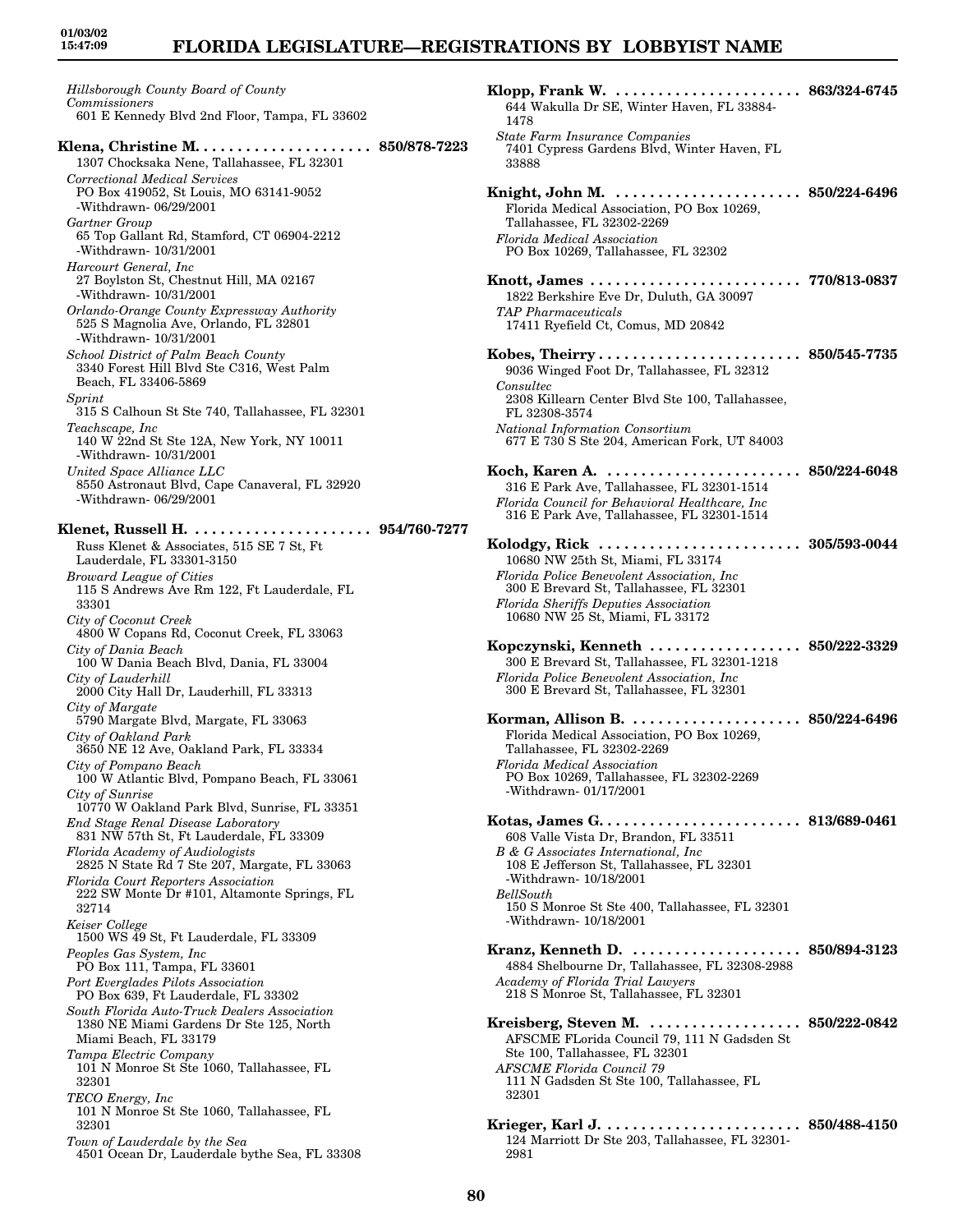# **FLORIDA LEGISLATURE—REGISTRATIONS BY LOBBYIST NAME**

32308

*Florida Developmental Disabilities Council* 124 Marriott Dr Ste 203, Tallahassee, FL 32301- 2981

**Krog, James B. . . . . . . . . . . . . . . . . . . . . . . . 850/222-2300** Steel Hector & Davis LLP, 215 S Monroe St Ste 601, Tallahassee, FL 32301-1804 *Don King Productions, Inc* 501 Fairway Dr, Deerfield Beach, FL 33441 *DuPont Pharmaceuticals Company* Chestnut Run IS5, Willmington, DE 19880 *Enhanced Capital Partners, LLC* 5500 Prytania St Ste 136, New Orleans, LA 70115 -Withdrawn- 08/27/2001 *Extendicare Health Services, Inc* 3724 W Wisconsin Ave, Milwaukee, WI 53208 -Withdrawn- 08/27/2001 *FCCI Insurance Group* 2601 Cattlemen Rd, Sarasota, FL 34232-6249 *FLO-SUN, Inc* 340 Royal Poinciania Way Ste 316, Palm Beach, FL 33480 *Florida Association of Rehabilitation Facilities, Inc* 2475 Apalachee Pky Ste 205, Tallahassee, FL 32301-4946 *Florida Chapter American College of Cardiology* 3550 W Waters Ave Ste 240, Tampa, FL 33164 *Gambro Healthcare* 3951 SW 30th Ave, Ft Lauderdale, FL 33312 *GE Capital Modular Space* 426 W Lancaster Ave, Devon, PA 19333 *GE Financial Assurance* 1299 Pennsylvania Ave Ste 1100 W, Washington, DC 20004 *General Electric Company* 201 Shannon Oaks Cir Ste 200, Cary, NC 27511 *Group Practice Coalition* c/o Mr. David Bailey, 390 Pinellas Bayway Unit F, Tierra Verde, FL 33715 *Guinness UDV* 5301 Blue Lagoon Dr Ste 900, Miami, FL 33126 *Lexmark International, Inc* 740 W New Circle Rd, Lexington, KY 40550 *National Safety Council* 1025 Connecticut Ave Ste 1200, Washington, DC 20036 *Nortel Networks* 1300 Executive Center Ste 203, Tallahassee, FL 32301 *Reedy Creek Improvement District* 1900 Hotel Plaza Blvd, Lake Buena Vista, FL 32830 *Securities Industry Association* 120 Broadway 35th Floor, New York, NY 10271 *Sprint* 315 S Calhoun St Ste 740, Tallahassee, FL 32301 *Steel, Hector & Davis, LLP* 215 S Monroe St Ste 601, Tallahassee, FL 32301 *The Coca-Cola Company* PO Box 2079, Houston, TX 77252-2079 *The Florida Bar* 650 Apalachee Pky, Tallahassee, FL 32399-2300 *Walt Disney World Company* PO Box 10,000, Lake Buena Vista, FL 32830-1000 **Kuper, Richard . . . . . . . . . . . . . . . . . . . . . . . 305/373-1166** 226 E Flagler St Ste 200, Miami, FL 33131 *Florida Public Defender Association, Inc* PO Box 11057, Tallahassee, FL 32302 **Kutter, Edward L. . . . . . . . . . . . . . . . . . . . . . 850/224-9634** PO Box 1877, Tallahassee, FL 32302-1877

*American Insurance Association*

950 Paces Ferry Rd Ste 2040, Atlanta, GA 30324

*Humana, Inc* 500 W Main St, Louisville, KY 40202 **Kuttler, Carl M., Jr. . . . . . . . . . . . . . . . . . . . 727/341-3241** PO Box 13489, St Petersburg, FL 33733-3489 *St. Petersburg Junior College* PO Box 13489, St Petersburg, FL 33733 **Labasky, Beth K. . . . . . . . . . . . . . . . . . . . . . . 850/224-6855** 301 S Bronough St Ste 500, Tallahassee, FL 32301-1732 *Alpha One Foundation* 2937 SW 27th Ave, Miami, FL 33133 *David R. Voss & Associates* 1052 8th St, Palm Harbor, FL 34683 *First Health Services Corp* 4300 Cox Rd, Glen Allen, VA 23060 *Florida Association for School Health* 997 Ilex Way, Tallahassee, FL 32312 *Florida Association of Support Coordinators* 3552 Homestead Rd, Tallahassee, FL 32308 *Florida Society for Respiratory Care* 1829 Anstis Place, Hobe Sound, FL *Informed Families of Dade* 2490 Coral Way Ste 301, Miami, FL 33145 *Youth Crime Watch of America* 9300 S Dadeland Blvd Ste 100, Miami, FL 33156 **Labasky, Ronald A. . . . . . . . . . . . . . . . . . . . . 850/222-3730** PO Box 669, Tallahassee, FL 32302-0669 *Florida State Association of Supervisors of Elections, Inc* PO Box 669, Tallahassee, FL 32302 *LensCrafters* PO Box 429580, Cincinnati, OH 45242 *Marine Industries Association of South Florida* 2312 S Andrews Ave, Ft Lauderdale, FL 33316 *Okaloosa County Board of County Commissioners* 1804 Lewis Turner Blvd Ste 400, Ft Walton Beach, FL 32547 **Labrador, Edward G. . . . . . . . . . . . . . . . . . . 305/357-7600** 115 S Andrews Ave Ste 423, Ft Lauderdale, FL 33301-1870 *Broward County* 115 S Andrews Ave Ste 423, Ft Lauderdale, FL 33301 **Labun, Michael J. . . . . . . . . . . . . . . . . . . . . . 941/481-3429** 6777 Winkler Rd, Bldg O Unit 180, Ft Myers, FL 33919-7258 *Florida Greyhound Association* 2106 Bispham Rd, Sarasota, FL 34231 *National Greyhound Association* PO Box 543, Abilene, KS 67410 **LaCapra, John R. . . . . . . . . . . . . . . . . . . . . . 850/222-8028** PO Box 10137, Tallahassee, FL 32302-2137 *Florida Ports Council* PO Box 10137, Tallahassee, FL 32302 *Florida-Caribbean Cruise Association* 2701 Ponce de Leon Blvd Ste 203, Coral Gables, FL 33134 **Lacombe, Deborah A. . . . . . . . . . . . . . . . . . . 850/414-1507** State Courts System, 500 S Duval St, Tallahassee, FL 32399-1900 *State Courts System*

*Florida Automobile Joint Underwriting Association* 1113 E Tennessee St Ste 401, Tallahassee, FL

Supreme Court of Florida, 500 S Duval St, Tallahassee, FL 32399-1900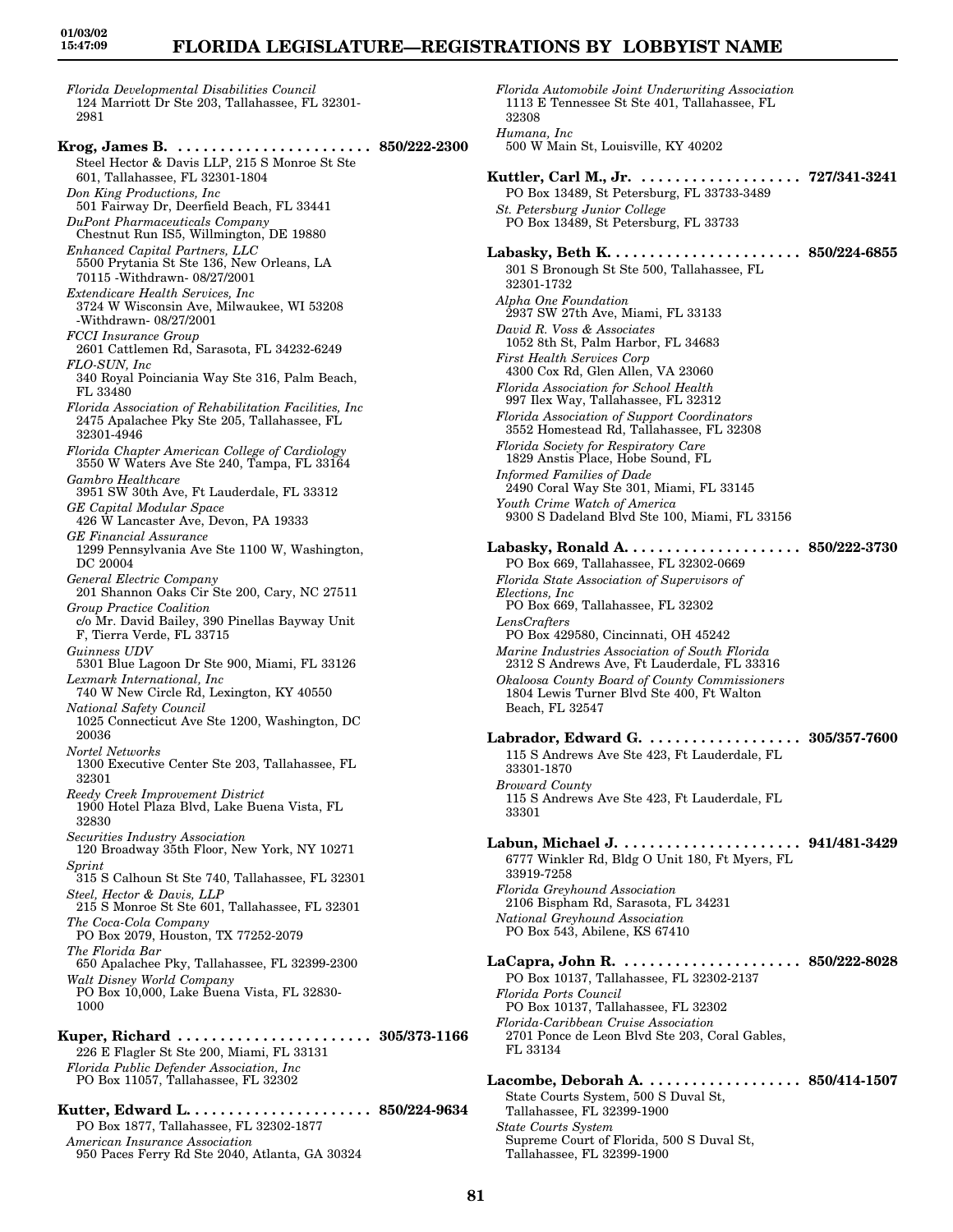*Colopy vs Volusia County*

**LaFace, Ronald C. . . . . . . . . . . . . . . . . . . . . . 850/222-6891** Greenberg Traurig PA, 101 E College Ave, Tallahassee, FL 32301-7703 *Air Transport Association of America* 1301 Pennsylvania Ave NW, Washington, DC 2004--1707 *American Medical Response* 5551 NW 9th Ave, Ft Lauderdale, FL 33309 *Consultec* 2308 Killearn Center Blvd Ste 100, Tallahassee, FL 32308-3574 *Covanta Energy Corporation* 100 Recovery Way, Haverhill, MA 01835 *Florida Birth-Related Neurological Injury Compensation Association* 225 S Adams St, Ste 250, Tallahassee, FL 32301 *Florida Retail Federation* 100 E Jefferson, Tallahassee, FL 32301 *Ford Motor Company* 245 Peachtree Ave, Marquis One Tower Ste 2204, Atlanta, GA 30303 *Johnson & Johnson* 1440 Olympic Dr, Athens, GA 30608 *Pan Am International Flight Academy* 5000 NW 36th St, Miami, FL 33122 *Sprint* PO Box 165000, Altamonte Springs, FL 32716- 5000 *Tarmac America, Inc* 455 Fairway Dr, Deerfield Beach, FL 33441 *Wometco Enterprises, Inc* 3195 Ponce de Leon Blvd, Coral Gables, FL 33134 **Lagomarsino, Thomas S. . . . . . . . . . . . . . . . 407/629-9242** 544 Mayo Ave, Maitland, FL 32751-4599 *Home Builders Association of Mid-Florida* 544 Mayo Ave, Maitland, FL 32751-4599 **Lambert, Paul W. . . . . . . . . . . . . . . . . . . . . . 850/224-9393** Magnolia Centre Ste 102, 1203 Governor's Square Blvd, Tallahassee, FL 32301-2960 *Florida Association for Marriage and Family Therapy* 405 Coldstream Dr, Tallahassee, FL 32312 -Withdrawn- 09/07/2001 *Florida Chiropractic Association, Inc* 217 N Kirkman Rd Ste One, Orlando, FL 32811 *Florida Dental Hygiene Association* PO Box 30938, Palm Beach Gardens, FL 33420 -Withdrawn- 09/07/2001 *Florida Mental Health Counselors Association* 495 Coldstream Dr, Tallahassee, FL 32301 -Withdrawn- 09/07/2001 *Florida Podiatric Medical Association* 410 N Gadsden St, Tallahassee, FL 32301 *Florida Society for Clinical Social Work* 405 Coldstream Dr, Tallahassee, FL 32301 -Withdrawn- 09/07/2001 *Florida State Massage Therapy Association, Inc* 1089 W Morse Blvd Ste C, Winter Park, FL 32709 **Lamonica, Don F. . . . . . . . . . . . . . . . . . . . . . 850/224-8282** PO Box 10242, Tallahassee, FL 32302-2242 *Academy of Florida Trial Lawyers* 218 S Monroe St, Tallahassee, FL 32302 *Angelo Juliano vs Florida Department of Transportation* Keyfetz Asnis & Srebnick PA, 44 W Flagler St Ste 2400, Miami, FL 33130-1856 *Arvay v City of Vero Beach* Grossman and Roth, 2665 S Bayshore Dr Penthouse 1, Miami, FL 33133 *Barcos/Torres vs DOT*

236 Valencia Ave, Coral Gables, FL 33134

Faddis Oldham & Smith PA, 100 S Orange Ave Ste 200, Orlando, FL 32801 *Conference of County Court Judges* Broward County Courthouse Rm 200, 2015 E 6th St, Ft Lauderdale, FL 33301 *Darna vs Lee County School Board* 1533 Hendry St Ste 100, Ft Myers, FL 33901 *Delfina Benjumea* 3117 Edgewater Dr, Orlando, FL 32804 *Dent/Harley vs Palm Beach County School Board* 1016 Clearwater Place, West Palm Beach, FL 33401 *Dixon vs Indian River School Board* W E Gary Professional Center, 320 S Indian River Dr, Ft Pierce, FL 34948-3390 *Dodd vs Escambia County School Board* 30 S Spring St, Pensacola, FL 32501 *Eclipse Energy Systems, Inc* 4915 W Cypress St Ste 110, Tampa, FL 33607 *Edwards vs Hillsborough County* 777 S Harbour Island Blvd Ste 850, Tampa, FL 33602 *England vs Monroe County School Board* Martin Lipsky Kaufman & Weinstein, PO Box 10242, Miami Lakes, FL 33016 *Estate of Carmen Pena* 1953 SW 27th Ave, Miami, FL 33145-2543 *Estate of Harold Armstrong vs Gulf County* 110 Eglin Pky SE, Ft Walton Beach, FL 32548 *Estate of Roberto Calderon vs Miami Dade County* Grossman and Roth, 2665 S Bayshore Dr Penthouse 1, Miami, FL 33133 *Falkinburg vs City of West Palm Beach* Phillip C. Houston PA, 1551 Forum Place Ste 500 C, West Palm Beach, FL 33401 *Fink vs City of Key West* Browning Eden Sireci & Klitenick PA, 402 Applerouth Lane, Key West, FL 33040 *Florida Community Services Corp.* 70 Logan Lane, Grayton Beach Business Center, Santa Rosa Beach, FL 32459 *Florida Public Defender Association, Inc* PO Box 11057, Tallahassee, FL 32302 *Florida Recyclers Coalition, Inc* 2075 N Powerline Rd, Pompano Beach, FL 32302 *Helm vs Martin County* Kramer Ali Fleck Carothers et al, 6650 W Indiantown Rd Ste 200, Jupiter, FL 33458 *Hennelly vs St. Lucie County Sheriff Dept* Grossman Roth and Partridge, 2665 S Bayshore Dr Penthouse 1, Miami, FL 33133 *Hilda De Paz vs Miami-Dade County* Alejandro A. Zamora Esq PA, 1298 NW 10th Ave, Miami, FL 33136 *INSYTE* 4915 W Cypress St Ste 110, Tampa, FL 33607 *Jackson vs Miami Dade County* 6950 N Kendall Dr, Miami, FL 33156 *James Torrence vs Palm Beach County Health District* Lytal Reiter Clark Fountain et al, 515 N Flagler Dr 10th Floor, West Palm Beach, FL 32401 *Kelly/Taylor vs Hillsborough County School Board* Chris Jayson, Esq, 201 E Kennedy Blvd Ste 1700, Tampa, FL 33602 *Kharmilia Ferguson vs Palm Beach County Sheriff* Lytal Reiter Clark Fountain et al, 515 N Flagler Dr 10th Floor, West Palm Beach, FL 33401 *Kilpatrick vs Escambia County* Louis K. Rosenbloum PA, 4300 Bayou Blvd Ste 36, Pensacola, FL 32503 *Lamonica, Inc* 200-B S Monroe, Tallahassee, FL 32301 *Lawrence Gizzi v. City of Hallandale*

100 W Cypress Creek Rd Ste 700, Ft Lauderdale, FL 33309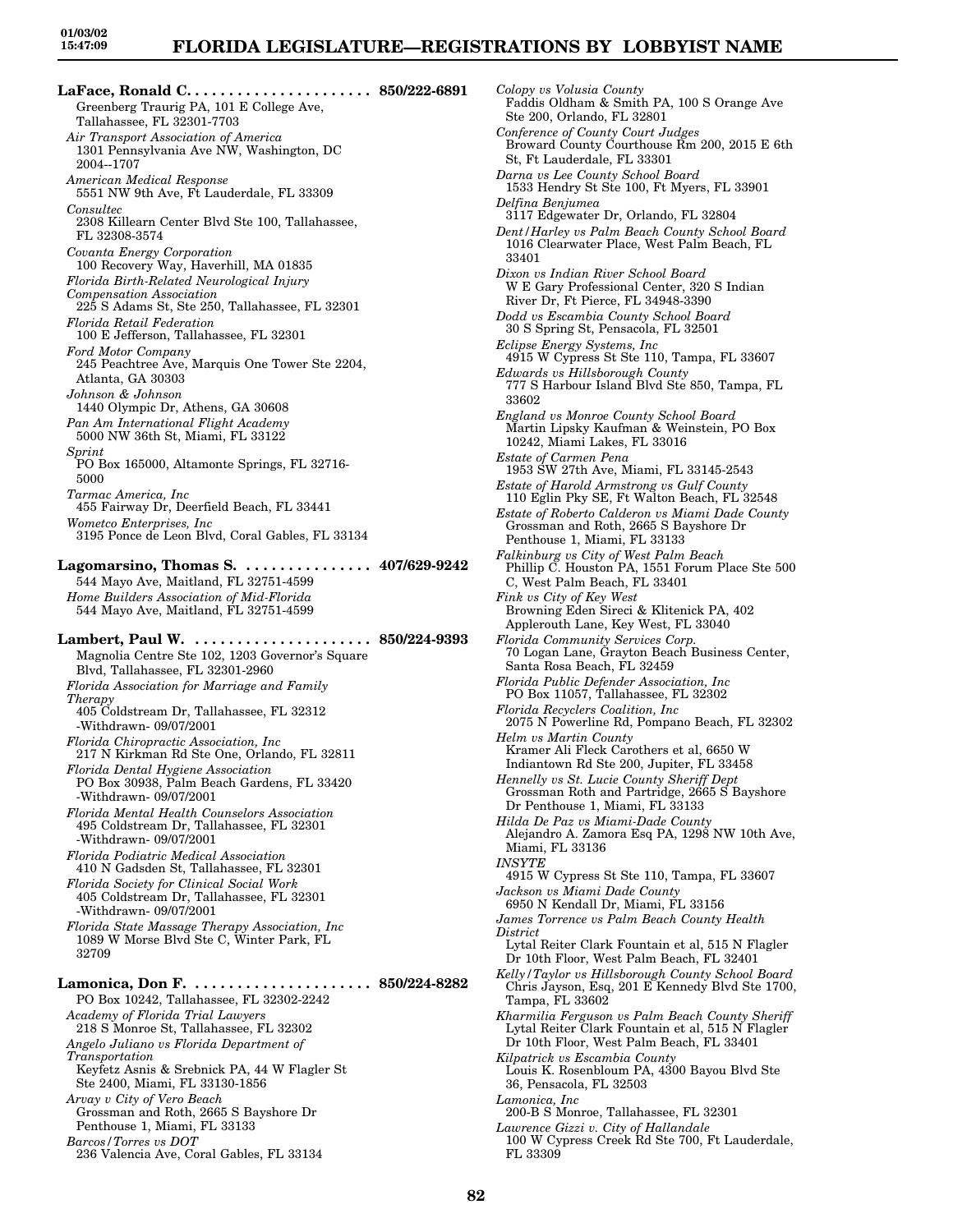*Lemonik vs Dade County* Arthur W. Tifford PA, 1385 NW 15th St, Miami, FL 33125 *Maracic vs Broward County* 700 SE Third Ave, Ft Lauderdale, FL 33316 *McIntire v. Department of Transportation* 316 S Baylen St Ste 600, Pensacola, FL 32501 *Mervil vs City of Delray Beach* 515 N Flagler Dr, 10th Floor Northbridge Center, West Palm Beach, FL 33402-4056 *Mid-Bay Timber & Land Company* 4506 Hwy 20 E Ste 250, Niceville, FL 32578 *Mitchell vs Halifax Hospital Medical Center A Special Taxing District* Searcy, Denney, Scarola, et al, 2139 Palm Beach Lakes Blvd, West Palm Beach, FL 33409 *Noel vs State of Florida Dept of Health and Rehabilitative Services* Sheldon J. Schlesinger PA, 1212 SE Third Ave, Ft Lauderdale, FL 33316 *Oscar Ortiz v. City of Miami* 201 Alhambra Cir Ste 701, Coral Gables, FL 33134-5108 *Pamela McMahan San Juan vs Orange County* Ratiner & Glinn, 60 SW 13th St, Miami, FL 33101 *Patsy Baucco vs DOT* Henry Courtney, Esq, 201 S Biscayne Ste 3130, Miami, FL 33131 *Police vs Palm Beach County Sheriff* Jason Williams, Esq, 221 E Osceola St, Stuart, FL 34994 *Preble & Rish, Inc* 402 Reid Ave, Port St Joe, FL 32456 *Schwartz vs North Broward Hospital District* 700 SE Third Ave Ste 100, Ft Lauderdale, FL 33316-1186 *Skowronek vs City of Clearwater* Prugh and Associates PA, 1009 W Platt St, Tampa, FL 33306 *SmartCOP* 25 W Cedar St Ste 309, Pensacola, FL 32501 *Sprint* 315 S Calhoun St Ste 740, Tallahassee, FL 32301 *Sumter County Government* 209 N Florida St, Bushnell, FL 33513 *SWIX* PO Box 960, Tallahassee, FL 32302 *The Water Company* 4506 Hwy 20 E Ste 250, Niceville, FL 32578 *TIA Solid Waste Consultants, Inc* 10012 N Dale Mabry Hwy Ste 223, Tampa, FL 33618 *Valentino and Patsey Baucco vs DOT* Henry Courtney, Esq, 201 S Biscayne Blvd Ste 3130, Miami, FL 33131 -Withdrawn- 08/14/2001 *Visa USA, Inc* PO Box 8999, San Francisco, CA 94128 **Landi, Pamela . . . . . . . . . . . . . . . . . . . . . . . . 954/357-7575** 115 S Andrews Ave Rm 406, Ft Lauderdale, FL 33301 *Broward County* 115 S Andrews Ave Rm 406, Ft Lauderdale, FL 33301 **Landress, Harvey J. . . . . . . . . . . . . . . . . . . . 727/538-7150** 14041 Icot Blvd, Clearwater, FL 33760 *Gulf Coast Jewish Family Services, Inc* 14041 Icot Blvd, Clearwater, FL **Landreth, Mark D. . . . . . . . . . . . . . . . . . . . . 850/576-8171** PO Box 3108, Tallahassee, FL 32315-3108

*Florida Credit Union League Service Group, Inc* 3773 Commonwealth Blvd, Tallahassee, FL 32303 *Florida Credit Union League, Inc* PO Box 3108, Tallahassee, FL 32315-3108

**Lane, George H., Jr. . . . . . . . . . . . . . . . . . . . 850/216-1000** 8348 Summerdale Lane, Tallahassee, FL 32311 *Arcadia All-Florida Championship Rodeo, Inc* 124 Heard St, Arcadia, FL 34266 **Lane, Samantha D. . . . . . . . . . . . . . . . . . . . . 850/877-7500** 1311-B Paul Russell Rd Ste 203, Tallahassee, FL 32301 *Florida Student Association* 1311-B Paul Russell Rd Ste 203, Tallahassee, FL 32301 **Lange, Thomas N. . . . . . . . . . . . . . . . . . . . . . 813/910-8545** 14025 Riveredge Dr Ste 250, Tampa, FL 33637 *American General Retirement Services/VALIC* 14025 Riveredge Dr Ste 250, Tampa, FL 33637 -Withdrawn- 05/01/2001 **Langston, Donald A. . . . . . . . . . . . . . . . . . . . 850/487-2814** Executive Office of the Governor, 1604 The Capitol, Tallahassee, FL 32399-0001 *Executive Office of the Governor* PL 05 The Capitol, Tallahassee, FL 32399-0001 **Langston, Susan C. . . . . . . . . . . . . . . . . . . . . 850/877-5141** Fla Telecomm Industry Assn, PO Box 1776, Tallahassee, FL 32302-1776 *Florida Telecommunications Industry Association* PO Box 1776, Tallahassee, FL 32302 **Langton, Michael E. . . . . . . . . . . . . . . . . . . . 904/387-3342** Langton Associates, Inc, 4244 St Johns Ave, Jacksonville, FL 32210-2102 *Florida Goodwill Association* 4527 Lenox Ave, Jacksonville, FL 32205 **Large, William W. . . . . . . . . . . . . . . . . . . . . . 850/245-4005** Dept of Health, 4052 Bald Cypress Way Bin A02, Tallahassee, FL 32399 *Department of Health* 2020 Capital Cir SE, Tallahassee, FL 32399 **Larsen, Martin R. . . . . . . . . . . . . . . . . . . . . . 954/431-7866** Community Redevelopment Asso of FL, 10221 Taft St Ste 2, Pembroke Pines, FL 33026-2841 *Community Redevelopment Associates of Florida, Inc* 10221 Taft St Ste 2, Pembroke Pines, FL 33026- 2841 **Larson, Jennifer C. . . . . . . . . . . . . . . . . . . . . 850/222-4082** 227 S Adams St, Tallahassee, FL 32301-1720 *Florida Retail Federation* 227 S Adams St, Tallahassee, FL 32301 **Larson, Lanny D. . . . . . . . . . . . . . . . . . . . . . 850/488-1721** State Board of Community Colleges, Turlington Bldg Rm 1314, 325 W Gaines St, Tallahassee, FL 32399-0400 *State Board of Community Colleges* Turlington Bldg Rm 1314, 325 W Gaines St, Tallahassee, FL 32390-0400 **Laster, Judy M. . . . . . . . . . . . . . . . . . . . . . . . 850/878-1832** 124 Salem Ct, Tallahassee, FL 32301 *Florida School Food Service Association* 124 Salem Ct, Tallahassee, FL 32301

**Latimer, George L. . . . . . . . . . . . . . . . . . . . . 904/390-2096** 1701 Prudential Dr, Jacksonville, FL 32207-8182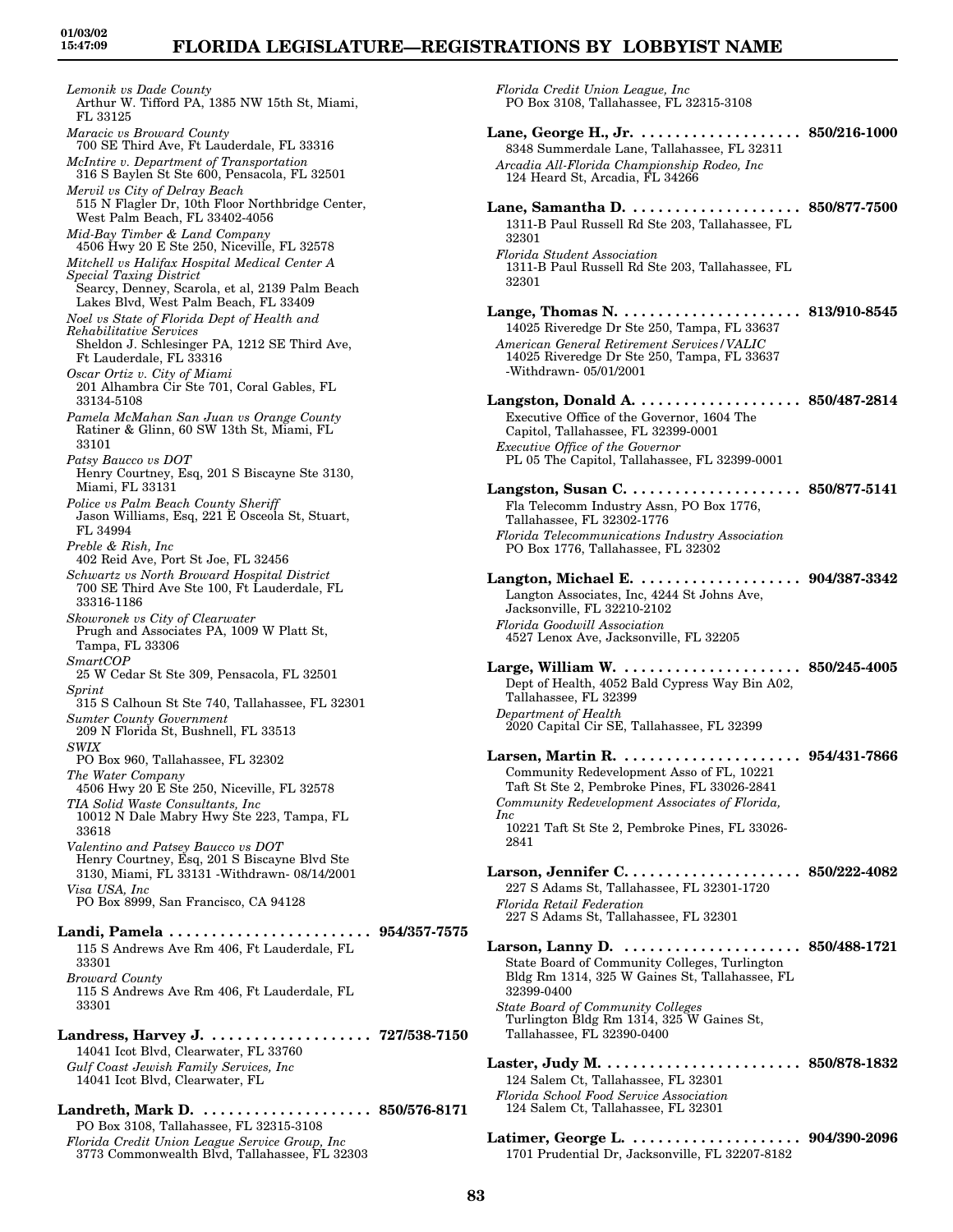# **FLORIDA LEGISLATURE—REGISTRATIONS BY LOBBYIST NAME**

*School Board of Duval County* 1701 Prudential Dr, Jacksonville, FL 32207

- **Lavery, David S. . . . . . . . . . . . . . . . . . . . . . . 813/251-4685** PO Box 304, Tampa, FL 33601-0304 *Brotherhood of Locomotive Engineers* PO Box 304, Tampa, FL 33601
- **LaVia, John T., III . . . . . . . . . . . . . . . . . . . . . 850/681-0311** Landers & Parsons, 310 W College Ave, Tallahassee, FL 32301-1471 *Merck-Medco Managed Care, LLC* 100 Parsons Pond Dr, Franklin Lakes, NJ 07417
- **Law, John G. . . . . . . . . . . . . . . . . . . . . . . . . . 850/509-7677** 720 E Jefferson St, Tallahassee, FL 32301 *Floridians for Fairness, Inc* 210 W Bradford Rd PMB 275, Tallahassee, FL 32303-4860 *Project Achieve, Inc* 250 Fourth St, San Francisco, CA 94103 *Senior Networks* 7620 NW 25th St Unit 4, Miami, FL 33122
- **Lawrence, Marilyn R. . . . . . . . . . . . . . . . . . . 850/488-9675** Div of Administrative Hearings, 1230 Apalachee Pky, Tallahassee, FL 32399-1550 *Division of Administrative Hearings* 1230 Apalachee Pky, Tallahassee, FL 32399-1550
- **Lawson, Deborah E. . . . . . . . . . . . . . . . . . . . 850/878-1606** 4125 Pecan Branch Rd, Tallahassee, FL 32308- 5558 *American Subcontractors Association of Florida*
- 466 94th Ave N, St Petersburg, FL 33702 *Construction Association of South Florida* 3550 NW 9th Ave, Ft Lauderdale, FL 33309 *Florida Rental Association*
- 335 Beard St, Tallahassee, FL 32303 *Florida Retail Federation*
- PO Box 10024, Tallahassee, FL 32302-2024 *NACM Improved Construction Practices Committee* PO Box 22827, Tampa, FL 33622
- **Lawton, Cestia C. . . . . . . . . . . . . . . . . . . . . . 407/701-2001** 185 Anchor Rd, Casselberry, FL 32707 *Capitol Alliance Group* 106 E College Ave Ste 640, Tallahassee, FL 32301 *Lawton Printers, Inc* 185 Anchor Rd, Casselberry, FL 32707-3823
- **Lawyer, Ivan L. . . . . . . . . . . . . . . . . . . . . . . . 407/678-4200** PO Box 268, Goldenrod, FL 32733-0268 *Project Consultants & Associates, Inc* 7575 Dr. Phillips Blvd Ste 335, Orlando, FL 32819
- **Laymance, Carol M. . . . . . . . . . . . . . . . . . . . 321/637-5407** 2725 Judge Fran Jamieson Way Blg C, Viera, FL 32940-6602 *Brevard County* 2725 Judge Fran Jamieson Way Blg C, Viera, FL 32940-6602
- **Leary, James D. . . . . . . . . . . . . . . . . . . . . . . . 321/267-2877** Fla/NASA Business Incubation Ctr, 1311 N US 1 Ste 129, Titusville, FL 32796 *Florida Commericial Space Financing Corporation* Fla/NASA Business Incubation Ctr, 1311 N US 1
- Ste 129, Titusville, FL 32796
- **Leary, Philip L. . . . . . . . . . . . . . . . . . . . . . . . 352/374-1522** PO Box 0582, Palatka, FL 32178-0582
- *Florida Farm Bureau Federation* 5700 SW 34th St, Gainesville, FL 32614-7030 *Florida Outdoor Advertising Association* 200 W College Ave Ste 200, Tallahassee, FL 32301 **Ledford, Paul A. . . . . . . . . . . . . . . . . . . . . . . 850/521-1251** 136 S Bronough St, Tallahassee, FL 32302-3309 *Florida Chamber of Commerce* 136 S Bronough St, Tallahassee, FL 32302-3309 *Florida Engineering Society* 125 S Gadsden St First Floor, Tallahassee, FL 32301-1525 -Withdrawn- 07/12/2001 **Lee, Charles . . . . . . . . . . . . . . . . . . . . . . . . . . 407/539-5700** 1331 Palmetto Ave Ste 110, Winter Park, FL 32789-4951 *Audubon of Florida* 1331 Palmetto Ave Ste 110, Winter Park, FL 32789 **Lee, Stephen P. . . . . . . . . . . . . . . . . . . . . . . . 407/665-7257** Seminole County Services Bldg, 1101 E First St, Sanford, FL 32771 *Seminole County Board of County Commissioners* 1101 E First St, Sanford, FL 32771 **LeFevre, Rande M. . . . . . . . . . . . . . . . . . . . . 904/350-4641** 301 W Bay St Ste 1100, Jacksonville, FL 32202 *BellSouth* 150 S Monroe St Ste 400, Tallahassee, FL 32301 **Lehr, Susan M. . . . . . . . . . . . . . . . . . . . . . . . 904/632-3391** Community College at Jacksonville, 501 W State St, Jacksonville, FL 32202-4030 *Florida Community College @ Jacksonville* 501 W State St, Jacksonville, FL 32202 **Lehtinen, Dexter W. . . . . . . . . . . . . . . . . . . . 305/279-1166** 7700 N Kendall Dr Ste 303, Miami, FL 33156- 7559 *Miccosukee Tribe of Indians of Florida* 7700 N Kendall Dr Ste 303, Miami, FL 33156 **Leibowitz, Matthew L. . . . . . . . . . . . . . . . . . 305/530-1322** SunTrust International Center, One SE 3rd Ave Ste 1450, Miami, FL 33131-1715 *Collier County Government* 3301 Tamiami Trail E, Admin Bldg 8th Floor, Naples, FL 34112 **Leikauf, Nancy J. . . . . . . . . . . . . . . . . . . . . . 850/222-8028** PO Box 10137, Tallahassee, FL 32302-2137 *Florida Ports Council* PO Box 10137, Tallahassee, FL 32302 **LeMon, Richard Earl . . . . . . . . . . . . . . . . . . 850/201-7180** State University System, 325 W Gaines St Ste 1548, Tallahassee, FL 32399 *State University System* 325 W Gaines St, Tallahassee, FL 32399 **Lenard, Marilyn P. . . . . . . . . . . . . . . . . . . . . 850/224-6926** 135 S Monroe St, Tallahassee, FL 32301-1574 *Florida AFL-CIO* 135 S Monroe St, Tallahassee, FL 32301 -Withdrawn- 10/25/2001 **Leonard, Curtis C. . . . . . . . . . . . . . . . . . . . . 850/224-7173** PO Box 784, Tallahassee, FL 32302-0784 *Associated Industries Insurance Company, Inc*
	- PO Box 784, Tallahassee, FL 32302-0784 *Associated Industries Insurance Services, Inc* PO Box 784, Tallahassee, FL 32302-0784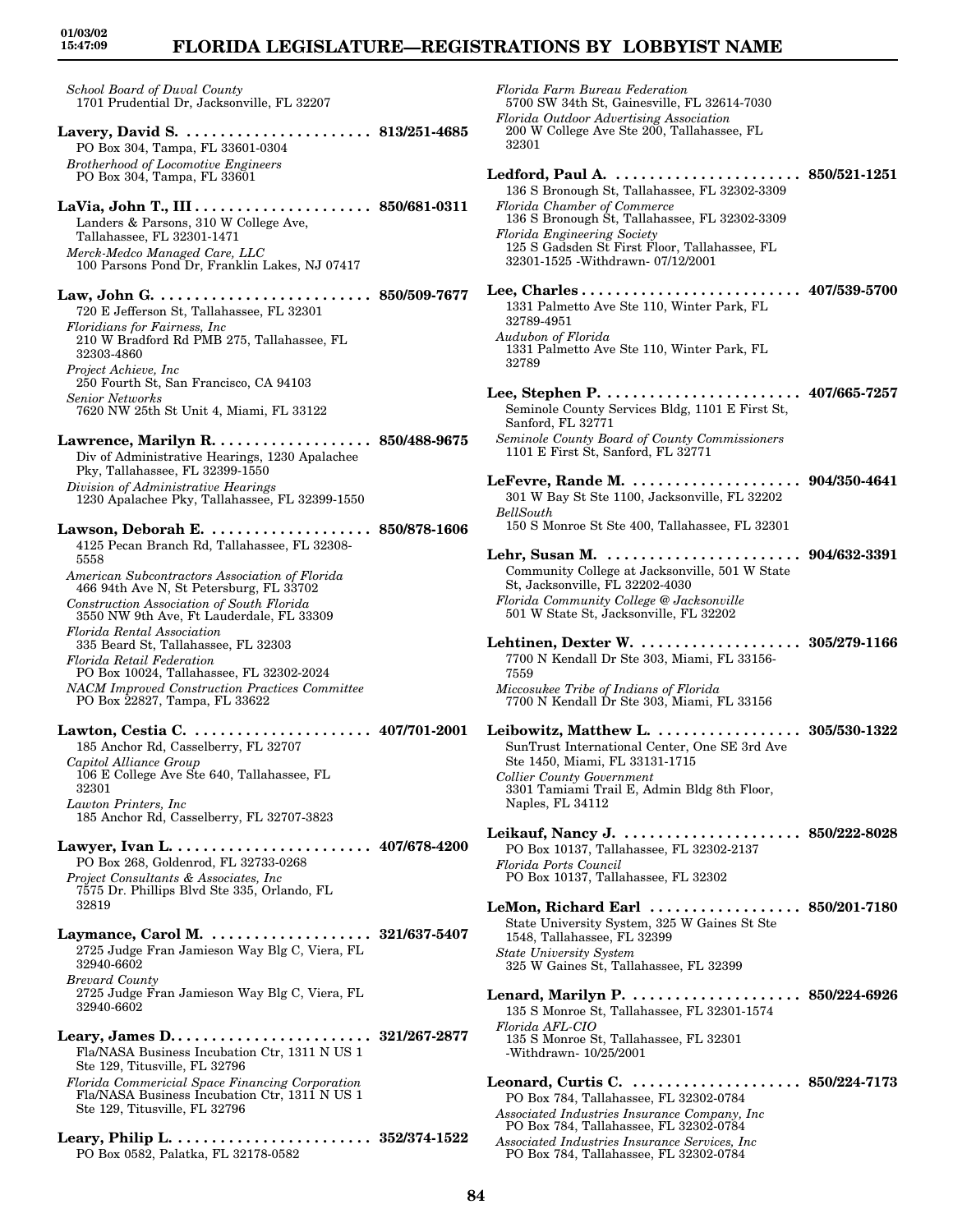# **FLORIDA LEGISLATURE—REGISTRATIONS BY LOBBYIST NAME**

*Associated Industries of Florida* PO Box 784, Tallahassee, FL 32302-0784 *Associated Industries of Florida Political Action Committee, Inc* PO Box 784, Tallahassee, FL 32302-0784 *Associated Industries of Florida Service Corporation* PO Box 784, Tallahassee, FL 32302-0784 **Leonhardt, Fred . . . . . . . . . . . . . . . . . . . . . . 407/244-5655** Gray Harris & Robinson PA, PO Box 3068, Orlando, FL 32802-3068 *Florida Water Services Corporation* PO Box 609520, Orlando, FL 32860-9520 **Lesak, Kimberly S. . . . . . . . . . . . . . . . . . . . . 850/222-9684** PO Box 1757, Tallahassee, FL 32302-1757 *Florida League of Cities* PO Box 1757, Tallahassee, FL 32302-1757 -Withdrawn- 05/08/2001 **Leslie, Pamela S. . . . . . . . . . . . . . . . . . . . . . . 850/414-5270** 605 Suwanee St MS 58, Tallahassee, FL 32399- 0450 *Department of Transportation* 605 Suwanee St, Tallahassee, FL 32399 **Lettera, Linda . . . . . . . . . . . . . . . . . . . . . . . . 850/488-4406** 1801 Hermitage Blvd Ste 100, Tallahassee, FL 32308 *State Board of Administration* 1801 Hermitage Blvd Ste 100, Tallahassee, FL 32308 **Levenstein, Jay S. . . . . . . . . . . . . . . . . . . . . . 850/488-3022** Dept of Agriculture & Consumer Ser, Plaza Level 10 The Capitol, Tallahassee, FL 32399-0810 *Department of Agriculture & Consumer Services* PL 10 The Capitol, Tallahassee, FL 32399-0810 **Levetan, Steven . . . . . . . . . . . . . . . . . . . . . . . 404/845-0706** 6690 Roswell R Ste 310 # 237, Atlanta, GA 30328 *Institute of Scrap Recycling Industries, Southern Chapter* 13500 Sutton Park Dr Bldg 702, Atlanta, GA 30349 *SP Recycling Corp* 1895 Phoenix Blvd Ste 400, Atlanta, GA 30349 **Levine, Daniella S. . . . . . . . . . . . . . . . . . . . . 305/576-5001** 260 NE 17 Terrace Ste 200, Miami, FL 33132 *Human Services Coalition of Dade County* 260 NE 17 Terrace Ste 200, Miami, FL 33132 **Levine, Helen D. . . . . . . . . . . . . . . . . . . . . . . 727/893-7174** City of St. Petersburg, Mayor's Office, PO Box 2842, St Petersburg, FL 33731-2842 *City of St. Petersburg* St. Petersburg City Hall, 175 5th St N, St Petersburg, FL 33701 *Hillsborough County Board of County Commissioners* PO Box 1110, Tampa, FL 33601 -Withdrawn- 08/ 17/2001 **Levine, Kenneth . . . . . . . . . . . . . . . . . . . . . . 850/841-7770** 101 N Monroe St Ste 725, Tallahassee, FL 32301 *Gilbert RV Insurance* PO Box 620517, Orlando, FL 32862 **Levy, Larry E. . . . . . . . . . . . . . . . . . . . . . . . . 850/219-0220** 1828 Riggins Rd, Tallahassee, FL 32308-4885

*Property Appraisers Association of Florida* 1828 Riggins Rd, Tallahassee, FL 32308

**Levy, Loren E. . . . . . . . . . . . . . . . . . . . . . . . . 850/219-0220** 1828 Riggins Rd, Tallahassee, FL 32308-4885 *Property Appraisers Association of Florida* 1828 Riggins Rd, Tallahassee, FL 32308 *Robert M. Day, Osceola County Property Appraiser* 350 N Beaumont Ave, Kissimmee, FL 34741 **Levy, Robert M. . . . . . . . . . . . . . . . . . . . . . . . 305/758-1194** 780 NE 69th St Ste 1703, Miami, FL 33138-5752 *Actor's Playhouse* 8851 SW 107th Ave, Miami, FL *Advertising Federation of Miami* 2050 SW 22nd St, Miami, FL 33154 *Adviron Environmental System, Inc* 2313 SW 57th Ter, Hollywood, FL 33023 *American Association for Nude Recreation* 1703 N Main St Ste E, Kissimmee, FL 34744- 3396 *American Maglev Technology, Inc* 20751 SR 520 Ste 201, Orlando, FL 32833 *Association for Retarded Citizens/Florida* 4201 NW 2nd Ave, Miami, FL *Association of Government Supervisors* 8410 NW 53 Ter, Miami, FL *Baptist Health Systems of South Florida* 8900 N Kendall Dr, Miami, FL 33176 *Bay of Pigs-Operation Mongoose Historic Site & Memorial, Inc* 965 NW 201st Ave, Pembroke Pines, FL 33029 *Bayfront Park Management Trust* 301 Biscayne Blvd, Miami, FL *BellSouth* 150 S Monroe St Ste 400, Tallahassee, FL 32301 *Bombardier Aerospace* PO Box 6087 Station Centre-ville, Montreal Quebec, Canada, -- f3C -3G9 -Withdrawn- 06/22/ 2001 *Bonding Corporation* 8401 NW 53 Ter, Miami, FL *Camillus House* 726 NE 1st Ave, Miami, FL 33101 *Catalano Nurse Registry* 555 N 49th St Ste 207, Hialeah, FL 33012 *City of Florida City* 404 W Palm Dr, Florida City, FL 33034 *City of Homestead* 790 N Homestead Blvd, Homestead, FL 33030 *City of Miami Beach* 1700 Covention Center Dr, Miami Beach, FL 33139 *City of North Bay Village* 7903 E Drive, North Bay Village, FL 33141 *Community Newspapers, Inc* 6796 SW 62nd Ave, South Miami, FL *Concert Association of South Florida* 555 17th St, Miami Beach, FL *Cumberland Casualty & Surety Company* 4311 West Waters Ave Ste 401, Tampa, FL 33614 *Daily Food Bread Bank* 678 NE 215th St, Miami, FL *Farm Share* Florida City Farmers Market Unit 12, 300 N Krome Ave, Florida City, FL 33034 *Federation of Straight Chiropractors & Organizations* Clifton, Clifton, NJ *Financial Service Centers of Florida* 1142 S Federal Hwy, Ft Lauderdale, FL 33316 *Florida Association for Nude Recreation* 12 Lake Shore Dr, Pierson, FL 32180 *Florida Association of Professional Process Servers* PO Box 55-8491, Miami, FL 33255 *Florida Nurses Association* 1235 E Concord St, Orlando, FL 32803 *Greater Miami Host Committee/Big Orange* 300 Biscayne Blvd Way, Miami, FL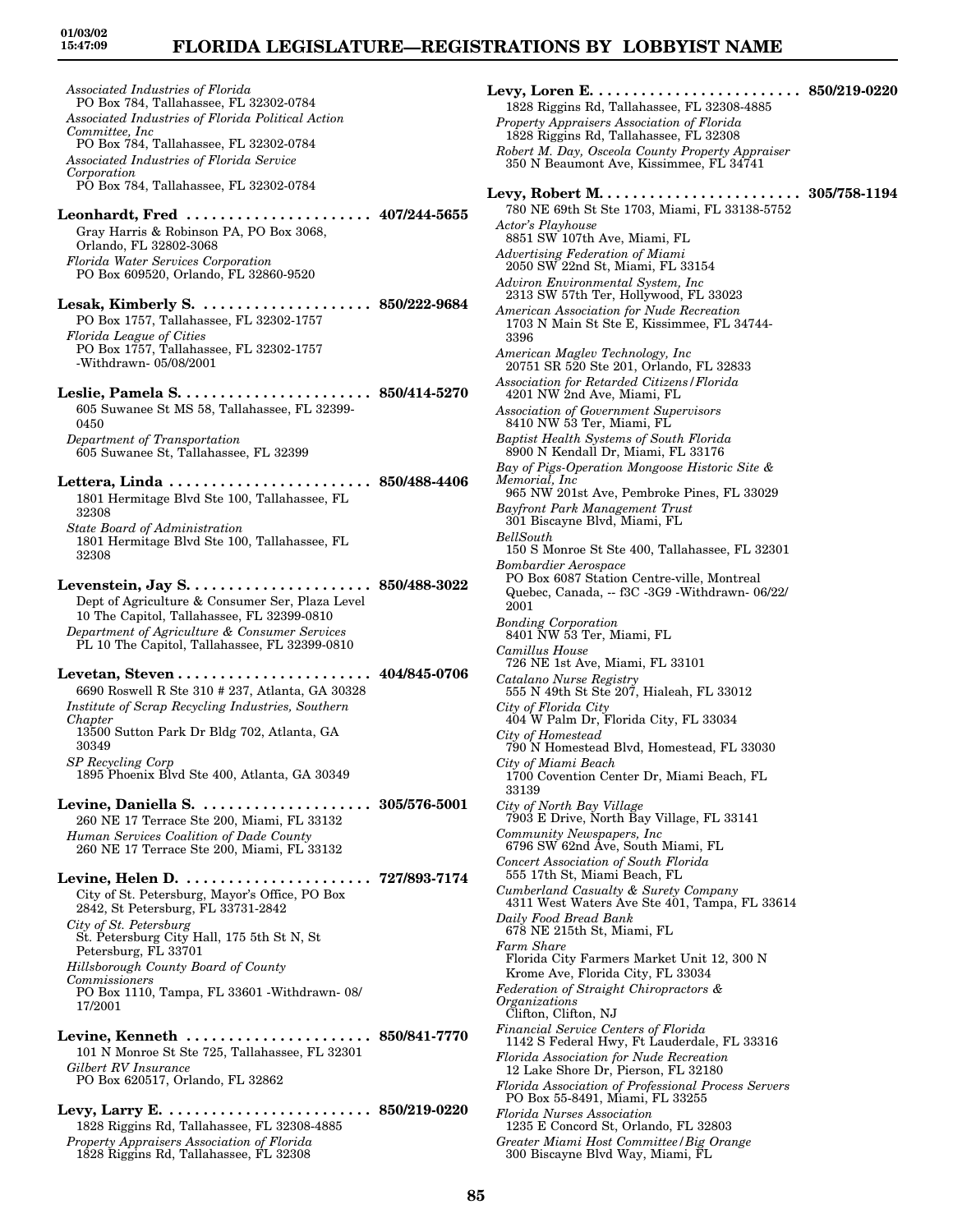*Health Council of South Florida* 5757 Blue Lagoon Dr Ste 170, Miami, FL 33126 *Homestead Challenge* 633 NE 167th St, North Miami Beach, FL 33162 *International Jai-Alai Players Association, UAW-Local 8868* 2991 Bayshore Dr, Tallahassee, FL 32308 *International Union of Police Associations* 1421 Prince St Ste 400, Richmond, VA 22314- 2801 *International Union of Police Associations* 1421 Prince St Ste 400, Alexandria, VA 22314 *Life Partners, Inc* PO Box 23434, Waco, TX 76702-3434 *Metro Dade Auto Tag Dealers Association* 14760 Biscayne Blvd, North Miami Beach, FL 33181 *Miami Beach Community Mental Health Center* 701 Lincoln Rd Second Floor, Miami Beach, FL 33138 *Miami Jewish Home and Hospital for the Aged* 5200 NE 2nd Ave, Miami, FL 33138 *Miami River Marine Group* 690 SW 1st St Court, Miami, FL 33130 *Miami Shipyards* 690 SW 1st Ct, Miami, FL *Miami Shores Village* 10050 NE 2nd Ave, Miami, FL 33138 *Miami Sports and Exhibition Authority* 300 Biscayne Blvd Way Ste 1120, Miami, FL 33131 *Miami Youth Museum* 5701 Sunset Dr, South Miami, FL *National Guild of Hypnotists* PO Box 308, Merrimack, NH 03054-0308 *New World School of the Arts* 25 NE Second St, Miami, FL 33132 *North Bay Village* 7903 E Drive, North Bay Village, FL 33141 *North Dade Chamber of Commerce* 290 Chamber Rd, Miami, FL *Office & Professional Employees, International Union* 815 16th St NW Ste 606, Washington, DC 20006 *Parman Kendall Corporation* PO Box 157, Goulds, FL 33170 *Precision Response Corp* 1505 NW 167th St, Miami, FL 33169 *Prestige Storage & Distribution* FTZ 25 Fort Everglades, PO Box 22430, Ft Lauderdale, FL 33335 *Private Care Association* 555 W 49th St Ste 207, Hialeah, FL 33012 *Professional Wrecker Operators of Florida* 4718 Edgewater Drive, Orlando, FL 32804 *Redland Conservancy* 4181 Malaga Ave, Miami, FL 33133 *Reef Relief* PO Box 430, Key West, FL 33041 *Seitlin & Co Insurance* 8125 NW 53rd St # 200, Miami, FL 33166 *SMH/Homestead Hospital* 160 NW 13th St, Homestead, FL *South Florida Food Recovery Project* 12050 NE 14th Ave, North Miami Beach, FL *South Florida Leisure & Entertainment Association* 780 NE 69th St Ste 1703, Miami, FL 33138 *South Florida Taxi Association* 3636 NW 22 Ave, Miami, FL 33143 *South Miami Hospital* 6200 SW 73rd St, Miami, FL 33143 *United Cerebral Palsy* 1411 NW 14th Ave, Miami, FL *Usher Insurance Company* 14125 30th Ave, South Surrey, British Columbia, CN

*Vietnam Veterans Association, Florida State Council* 1280 N Congress Ave Ste 213, West Palm Beach, FL 33409 *Yellow Cab of Miami* 3777 NW 36th St, Miami, FL *441 Bingo Hall* 11575 SW 37th Ct, Davie, FL 33330 **Levy, Rosalind Rachael . . . . . . . . . . . . . . . . 850/877-6631** 1739 Kathryn Ave, Tallahassee, FL 32308-5228 *Institute for School Innovation* PO Box 13296, Tallahassee, FL 32317-3296 **Lewis, Andrea S. . . . . . . . . . . . . . . . . . . . . . . 850/671-3700** 1812 Riggins Rd, Tallahassee, FL 32308 *Florida Association of Homes for the Aging* 1812 Riggins Rd, Tallahassee, FL 32308 **Lewis, Steve . . . . . . . . . . . . . . . . . . . . . . . . . . 850/222-5702** PO Box 10788, Tallahassee, FL 32302-2788 *The Bonita Bay Group* 3451 Bonita Bay Blvd Ste 202, Bonita Springs, FL 34134-4395 **Lewis, Terry E. . . . . . . . . . . . . . . . . . . . . . . . 561/640-0820** Lewis Longman & Walker PA, 1700 Palm Bch Lakes Blvd Ste 1000, West Palm Beach, FL 33401-3340 *Bayshore Fire Protection & Rescue Service District* 17350 Nalle Rd, Fort Myers, FL 33917-2201 *Cedar Hammock Fire Control District* 5200 26th St W, Bradenton, FL 34207 *Collier Mosquito Control District* 600 North Rd, Naples, FL 34104-3464 *East Beach Water Control District* PO Box 896, Belle Glade, FL 33430 *East Charlotte Drainage District* 12008 NE Hwy 70, Arcadia, FL 34266 *East County Water Control District* 601 E County Lane, Lehigh Acres, FL 33971 *Florida Association of Special Districts* PO Box 20205, West Palm Beach, FL 33416 *GATX Terminals Corporation* 500 W Monroe St, Chicago, IL 60661 -Withdrawn-08/01/2001 *Indian Trail Improvement District* 13476 61st St N, West Palm Beach, FL 33412- 1915 *Lake Worth Drainage District* 13081 Military Trail, Delray Beach, FL 33445 *North Naples Fire Control & Rescue District* 1441 Pine Ridge Rd, Naples, FL 34109 *Pinellas Park Water Management District* 6460 35th St N, Pinellas Park, FL 33781-6221 *Port St. Joe Port Authority* PO Box 745, Port St Joe, FL 32456 *Seminole Improvement District* 4001 Seminole Pratt Whitney Rd, Loxahatchee, FL 33470 *Solid Waste Authority of Palm Beach County* 7501 N Jog Rd, West Palm Beach, FL 33412 *South Florida Conservancy District* PO Box 896, Belle Glade, FL 33430 *South Indian River Water Control District* 15600 Jupiter Farms Rd, Jupiter, FL 33478 *Southern Manatee Fire and Rescue District* 1640 60th Avenue Dr E, Bradenton, FL 34203 *St. Lucie County* 2300 Virginia Ave, Ft Pierce, FL 34982-5652 *Sugar Cane Growers Cooperative of Florida* PO Box 666, Belle Glade, FL 33430-0666 *The Bonita Bay Group* 3451 Bonita Bay Blvd, Bonita Springs, FL 33923 *Town of Jupiter*

210 Military Trail, Jupiter, FL 33458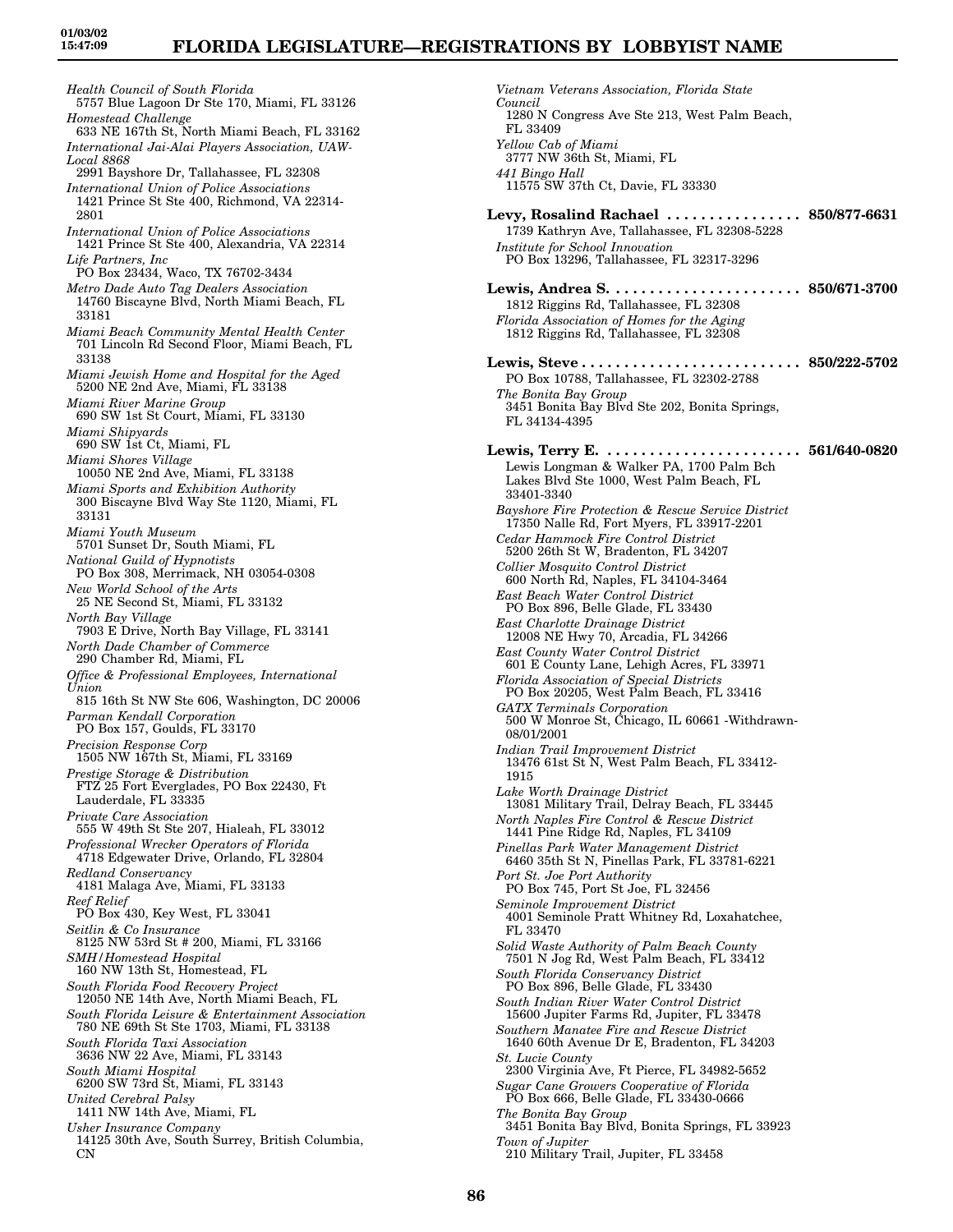33716

## **FLORIDA LEGISLATURE—REGISTRATIONS BY LOBBYIST NAME**

*West Coast Inland Navigation District* PO Box 1845, Venice, FL 34284

- **Lewis, Tom, Jr. . . . . . . . . . . . . . . . . . . . . . . . 407/934-6872** PO Box 10000, Lake Buena Vista, FL 32830 *Walt Disney World Company*
- PO Box 10000, Lake Buena Vista, FL 32812
- **Lezman, Steven J. . . . . . . . . . . . . . . . . . . . . . 941/742-2578** PO Box 338, Bradenton, FL 32406 *Tropicana Products, Inc* PO Box 338, Bradenton, FL 32406
- **Lieffers, Gary C. . . . . . . . . . . . . . . . . . . . . . . 850/402-9690** 486 Teal Lane, Tallahassee, FL 32308 *Technological Research and Development Authority* 5195 S Washington Ave, Titusville, FL 32780

**Linn, James W. . . . . . . . . . . . . . . . . . . . . . . . 850/222-5702** PO Box 10788, Tallahassee, FL 32302-2788 *City of Greenacres* 5985 Tenth Avenue N, Greenacres, FL 33463- 2399 *Florida Association of DUI Programs, Inc* PO Box 1897, Ocala, FL 34478 *Florida Association of Nurse Anesthetists, Inc* Kautter Management Group, PO Box 150127, Altamonte Springs, FL 32715-2156 *Florida Association of Special Districts* PO Box 20205, West Palm Beach, FL 33416 *GATX Terminals Corporation* 500 W Monroe, Chicago, IL 60661 -Withdrawn-07/27/2001 *ICMA Retirement Corporation* 777 N Capitol St NE, Washington, DC 20002- 4240 -Withdrawn- 06/05/2001 **Lipe, Jeff . . . . . . . . . . . . . . . . . . . . . . . . . . . . 678/474-9364** 130 Ludwell Ct, Alpharetta, GA 30022 *Bayer Corporation-Pharmaceutical Division* 400 Morgan Lane, West Haven, CT 06516

- **Lipscomb, Bentley . . . . . . . . . . . . . . . . . . . . 727/571-2277** 200 W College Ave Ste 304, Tallahassee, FL 32301 *AARP* 400 Carillon Pky Ste 100, St Petersburg, FL
- **Little, Steven C. . . . . . . . . . . . . . . . . . . . . . . 202/513-5213** 901 15th St NW # 300, Washington, DC 20005 *Citigroup* 901 15th St NW # 300, Washington, DC 20005

**Littlefield, Carl . . . . . . . . . . . . . . . . . . . . . . . 850/488-4257** Dept of Children and Families, 1317 Winewood Blvd Bldg 3 Rm 325, Tallahassee, FL 32399-0700 *Department of Children and Families* 1317 Winewood, Tallahassee, FL 32399-0700

**Littlejohn, Charles B. . . . . . . . . . . . . . . . . . . 850/222-7535** 310 W College Ave, Tallahassee, FL 32301-1471 *Florida Chamber of Commerce* PO Box 11309, Tallahassee, FL 32302 *Florida Engineering Society* PO Box 750, Tallahassee, FL 32302 *Florida Ports Council* 315 S Calhoun St Ste 712, Tallahassee, FL 32302 *The Florida Land Council* 310 W College Ave, Tallahassee, FL 32301

**Littlejohn, Cindy R. . . . . . . . . . . . . . . . . . . . 352/392-1971** University of Florida, PO Box 110180, Gainesville, FL 32611-0180

*University of Florida Institute of Food & Agricultural Sciences* University of Florida, PO Box 110180, Gainesville, FL 32611-0180 **Livingston, Ivy R. . . . . . . . . . . . . . . . . . . . . . 850/893-8757** 216 Hawk Meadow Dr, Tallahassee, FL 32312- 1552 *Novartis Pharmaceuticals Corp* 59 Rt 10, East Hanover, NJ 07936 **Lloyd, Jennifer Kiser . . . . . . . . . . . . . . . . . . 850/224-5437** PO Box 980, Tallahassee, FL 32302-0980 *Florida Healthy Kids Corporation* PO Box 980, Tallahassee, FL 32302 **Logan, Mark K. . . . . . . . . . . . . . . . . . . . . . . . 850/577-0444** 403 E Park Ave, Tallahassee, FL 32301-1515 *Advanced Data Systems, Inc* 2868 Remington Green Cir, Tallahassee, FL 32308 *Advanced Drainage Systems, Inc* 600 E Landstreet Rd, Orlando, FL 32824 *Association of Florida Greyhound Tracks* 106 E College Ave, Tallahassee, FL 32301 -Withdrawn- 01/23/2001 *AT&T* 106 E College Ave Ste 1400, Tallahassee, FL 32301 -Withdrawn- 03/21/2001 *Barr Laboratories, Inc* 400 N Capital St NW Ste 585, Washington, DC 20001 *Bee Line Monorail System, Inc* 1360 S Ocean Blvd, Pompano Beach, FL 33062 -Withdrawn- 02/27/2001 *Bethesda Healthcare System* 2815 S Seacrest Blvd, Boynton Beach, FL 33435 *BP Corporation* 1 West Tenn Ave Ste 901, Towson, MD 21204 *City of Boca Raton* 201 W Palmetto Park Rd, Boca Raton, FL 33432 *City of Boynton Beach* 100 E Boynton Beach Blvd, Boynton Beach, FL 33435 *City of Pembroke Pines* 10100 Pines Blvd, Pembroke Pines, FL 33026 *City of West Palm Beach* PO Box 3366, West Palm Beach, FL 33402 -Withdrawn- 08/16/2001 *ComNet Ericsson Critical Radio Systems, Inc* 3315 Old Forest Rd, Lynchburg, VA 24501 *Covansys* 9385 N 56th St Ste 300, Temple Terrace, FL 33617 *Creative Outdoor Advertising* 1238 The Pointe Dr, West Palm Beach, FL 33409 *eGovNet.com* 3948 Townsfair Way Ste 200, Columbus, OH 43219 *FirstGroup America, Inc* 705 Central Ave Ste 500, Cincinnati, OH 45202- 5755 *Florida Association of Speech-Language Pathologists and Audiologists* PO Box 150127, Altamonte Springs, FL 32715- 0127 *Florida Beer Wholesalers Association* 230 S Adams St Ste 300, Tallahassee, FL 32301 *Florida Community Services Corp.* 70 Logan Lane, Santa Rosa Beach, FL 32459 *Florida Credit Union League, Inc* PO Box 3108, Tallahassee, FL 32315 *Florida Marlins Baseball Club, L.L.C.* 2267 19th St, Miami, FL 33056 *Florida OB-GYN Society* 335 Beard St, Tallahassee, FL 32303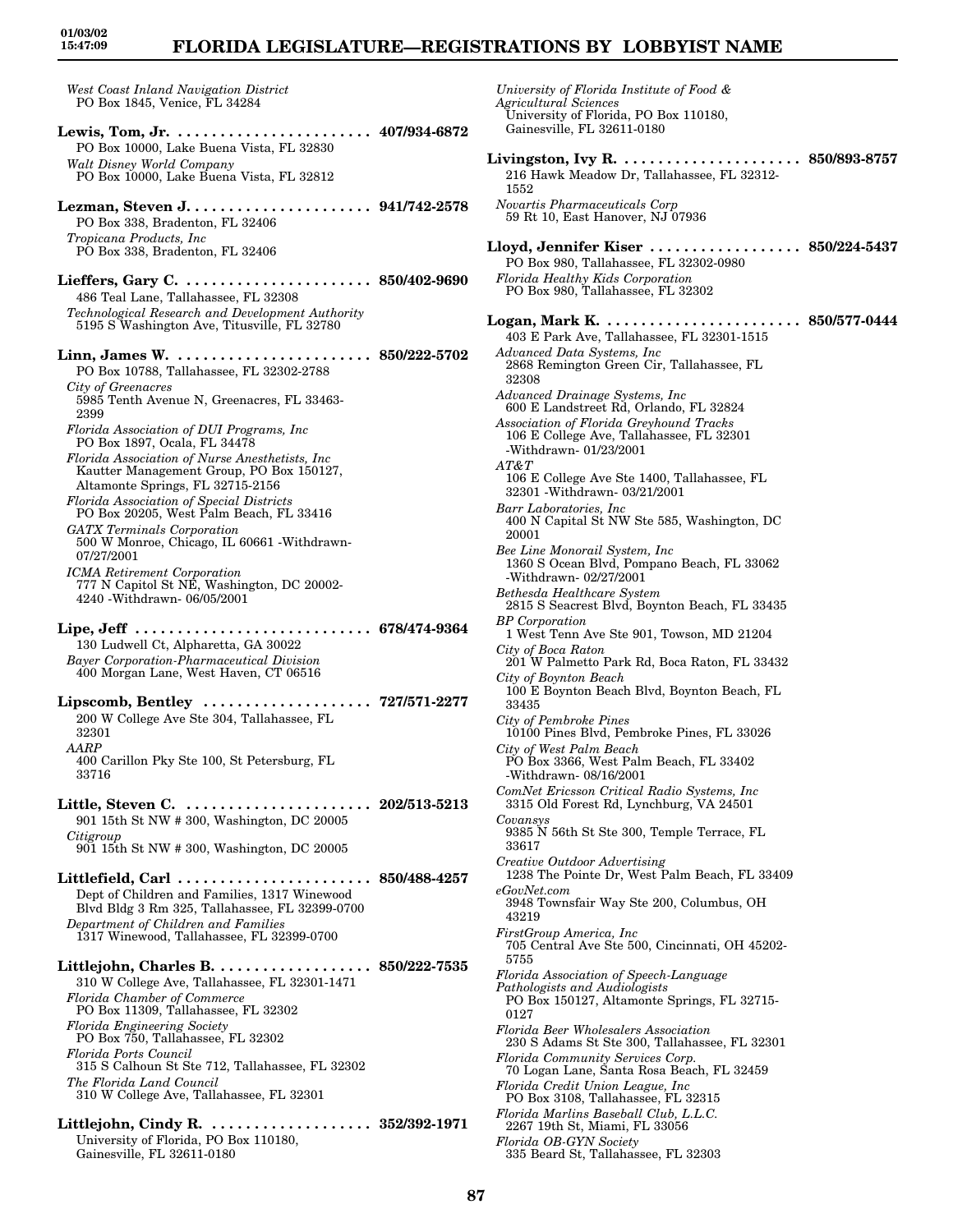*Florida Power & Light Company* 215 S Monroe St, Tallahassee, FL 32301 *Florida Society of Pathologists* PO Box 413029, Naples, FL 33941-3029 *Floridians for School Choice Legislation* 1000 Brickell Ave Ste 900, Miami, FL 33131 *GreatLodge.Com, Inc* PO Box 4375, Jackson, WY 83001 *GTECH Corporation* 55 Technology Way, Greenwich, RI 02817 *Helm vs Martin County* Kramer Ali Fleck Carothers et al, 6650 W Indiantown Rd Ste 200, Jupiter, FL 33458 *Honda North America, Inc* 955 L'Enfant Plaza SW Ste 5300, Washington, DC 20024 *Housing Trust Group of Florida LLC* 3225 Aviation Ave Ste 700, Coconut Grove, FL 33133 *Intuition, Inc* 6420 Southpoint Pky, Jacksonville, FL 32216 *Investment Corporation of Palm Beach* 111 N Congress Ave, West Palm Beach, FL 33409 *Irvington Corporation* 1360 S Ocean Blvd, Pompano Beach, FL 33062 -Withdrawn- 04/24/2001 *M/A-Com, Inc* 3901 Derry St, Harrisburg, PA 17111 *Madison County* PO Box 539, Madison, FL 32341 -Withdrawn- 10/ 22/2001 *Martin County* 2401 SE Monterey Rd, Stuart, FL 34996 *Martin Memorial Medical Center, Inc* PO Box 9010, Stuart, FL 34995 *Montgomery Watson Harza* 370 Interlocken Blvd Ste 300, Broomfield, CO 80021 *New York Yankees* c/o Legends Field, 1 Steinbrenner Dr, Tampa, FL 33614 *Nova Southeastern University* 3301 College Ave, Ft Lauderdale, FL 33314 *Oracle Corporation* 2502 Rocky Point Dr Ste 600, Tampa, FL 33607 *Palm Beach Maritime Museum* PO Box 2317, Palm Beach, FL 33480 -Withdrawn- 07/10/2001 *Paramount Stations Group of Miami, Inc* 16550 NW 52nd Ave, Miami, FL 33014 -Withdrawn- 06/12/2001 *Port of Palm Beach* PO Box 9935, Riviera Beach, FL 33419 *Porter Novelli* 1120 Connecticut Ave NW, Washington, DC 20036-3902 *Project Achieve, Inc* 250 Fourth St, San Francisco, CA 94103 *Raymond James* 880 Carillon Pky, St Petersburg, FL 33733-2749 *Senior Networks* 7500 NW 25th St Unit 2, Miami, FL 33122 *Siemens* 10860 Gold Center Dr Ste 110, Rancho Cordova, CA 95670 *Smith, Ballard and Logan, P.A.* 403 E Park Ave, Tallahassee, FL 32301 *Southeast Health, Racquet and Sports Club Association* 14499 N Dale Mabry Hwy Ste 270, Tampa, FL 33618 *Sun Microsystems Computer Company* 1300 Executive Center Dr Ste 309, Tallahassee, FL 32301 *The Alliance for Quality Nursing Home Care*

1 Beacon St 11th Floor, Boston, MA 02018

*The Church Pension Fund* 445 Fifth Ave, New York, NY 10016 *The Prudential* 841 Prudential Dr 9th Floor, Jacksonville, FL 32207 *Wexford Health Sources* 381 Mansfield Ave Ste 205, Pittsburg, PA 15220 *WRS Infrastructure & Environment, Inc* 221 Hobbs St Ste 108, Tampa, FL 33619 **Logue, John Jordan . . . . . . . . . . . . . . . . . . . 904/665-7715** 21 W Church St T-16, Jacksonville, FL 32202- 3155 *JEA (f/k/a Jacksonville Electric Authority)* 21 W Church St, Jacksonville, FL 32202 **Loncar, Dana . . . . . . . . . . . . . . . . . . . . . . . . . 407/836-5909** Orango County Office of Chairman, 201 S Rosalind Ave 5th Floor, Orlando, FL 32801 *Orange County* 5th Floor Office of the Chairman, 201 S Rosalind Ave, Orlando, FL 32801 **Long, James J. . . . . . . . . . . . . . . . . . . . . . . . . 850/222-9900** 350 E College Ave, Tallahassee, FL 32301 *Florida Trucking Association* 350 E College Ave, Tallahassee, FL 32301 **Longman, Anne . . . . . . . . . . . . . . . . . . . . . . . 850/222-5702** PO Box 10788, Tallahassee, FL 32302-2788 *Central Florida Pipeline LLC* 500 Dallas Ste 1000, Houston, TX 77002 *GATX Terminals Corporation* 500 W Monroe, Chicago, IL 60661 -Withdrawn-07/27/2001 *Kinder Morgan Liquids Terminals LLC* 500 Dallas Ste 1000, Houston, TX 77002 **Longoria, Jose . . . . . . . . . . . . . . . . . . . . . . . . 914/253-2617** 700 Anderson Hill Rd, Purchase, NY 10577 *Pepsi-Cola Company* 700 Anderson Hill Road, Purchase, NY 10577 **Loopman, Fred E. . . . . . . . . . . . . . . . . . . . . . 813/910-0745** 14025 Riveredge Dr Ste 250, Tampa, FL 33637 *American General Retirement Services/VALIC* 14025 Riveredge Dr Ste 250, Tampa, FL 33637 -Withdrawn- 05/01/2001 **Lopez, Elsa M. . . . . . . . . . . . . . . . . . . . . . . . . 305/854-0220** 2929 SW 3rd Ave, Miami, FL 33129-2798 *Florida Education Association* 213 S Adams St, Tallahassee, FL 32301 *United Teachers of Dade* 2929 SW Third Ave, Miami, FL 33129 **Lopez, Jorge L. . . . . . . . . . . . . . . . . . . . . . . . 305/577-7070** Steel Hector & Davis LLP, 200 S Biscayne Blvd Ste 4000, Miami, FL 33131 *International Speedway Corporation* 1801 W International Speedway Blvd, Daytona Beach, FL 32114-1243 *Miami-Dade County* 111 NW 1st St Ste 2910, Miami, FL 33128 **Lopez, Vincent . . . . . . . . . . . . . . . . . . . . . . . . 305/347-5460** 150 W Flagler St Ste 1820, Miami, FL 33130 *BellSouth* 150 S Monroe St Ste 400, Tallahassee, FL 32301 **Lorenzo, Albert . . . . . . . . . . . . . . . . . . . . . . . 305/643-0079** 1250 SW 27 Ave Ste 404, Miami, FL 33135 *Florida Marlins* 2267 NW 199 St, Miami, FL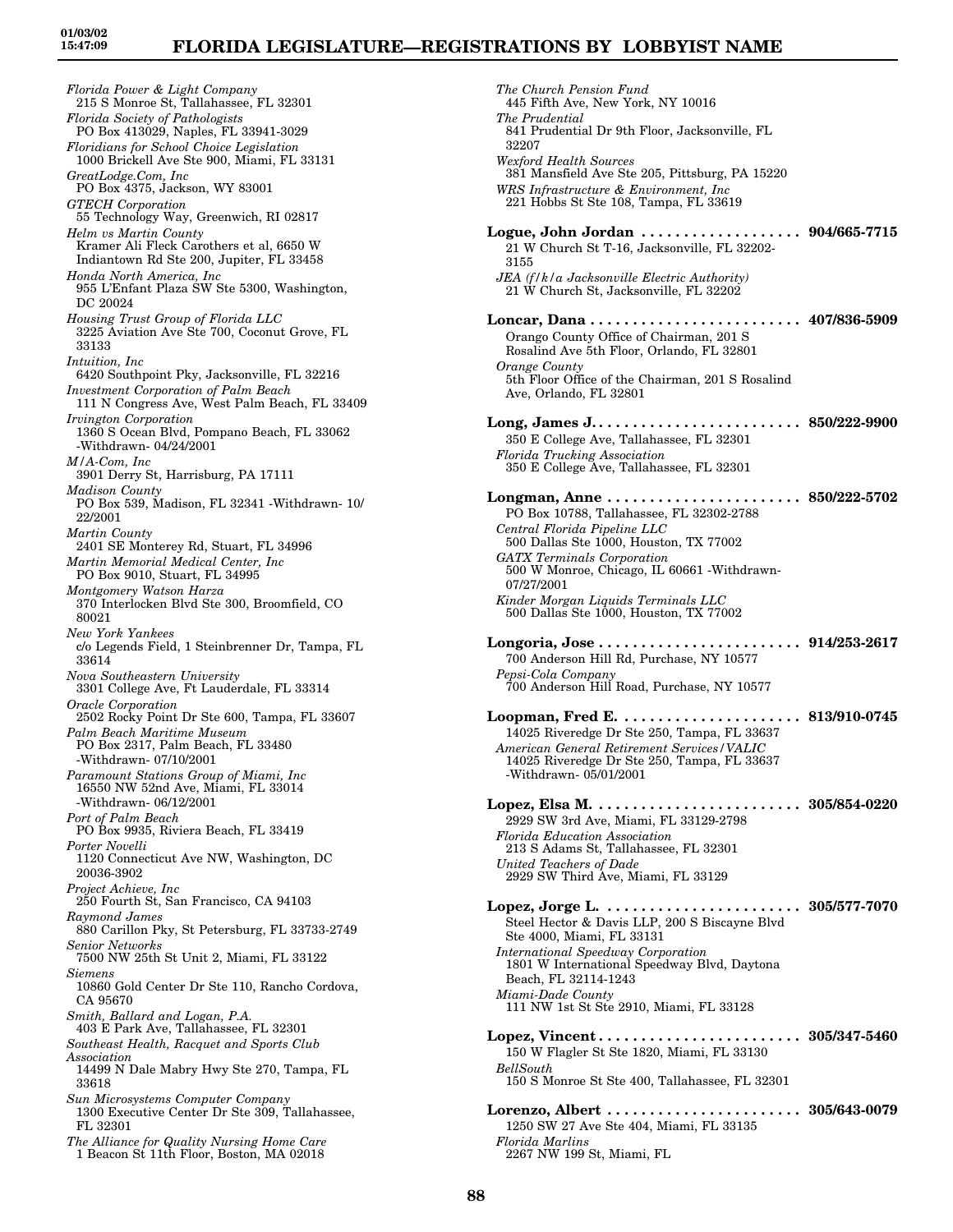### **FLORIDA LEGISLATURE—REGISTRATIONS BY LOBBYIST NAME**

*Miami-Dade Limestone Products Association, Inc* 701 Brickell Ave # 2800, Miami, FL 33131

- **Lorenzo, Marcos F. . . . . . . . . . . . . . . . . . . . . 813/844-7873** Tampa General Healthcare, PO Box 1289, Tampa, FL 33601-1289 *Tampa General Healthcare* PO Box 1289, Tampa, FL 33601-1289
- **Love, Joseph B., Jr. . . . . . . . . . . . . . . . . . . . 561/683-2222** 1111 N Congress Ave, West Palm Beach, FL 33409-6317 *Investment Corporation of Palm Beach* 1111 N Congress Ave, West Palm Beach, FL 33409
- **Lovgren, Lori A. . . . . . . . . . . . . . . . . . . . . . . 561/893-3337** 901 Peninsula Corporate Cir, Boca Raton, FL 33487 *National Council on Compensation Insurance* 901 Peninsula Corporate Cir, Boca Raton, FL 33487
- **Lowrey, Thad M. . . . . . . . . . . . . . . . . . . . . . . 727/816-1640** 6330 US 19, New Port Richey, FL 34652 *Operation PAR* 6655 66th St N, Pinellas Park, FL 33781
- **Lowry, James L. . . . . . . . . . . . . . . . . . . . . . . 352/620-3340** 601 SE 25th Ave, Ocala, FL 34471 *Marion County Board of County Commissioners* 601 SE 25th Ave, Ocala, FL 34471
- **Lozano, Lance . . . . . . . . . . . . . . . . . . . . . . . . 850/681-6265** PO Box 1302, Tallahassee, FL 32302-1302 *Florida United Businesses Association* PO Box 1302, Tallahassee, FL 32302
- **Ludder, David A. . . . . . . . . . . . . . . . . . . . . . . 850/681-2591** Legal Environmental Assist Found, 1114 Thomasville Rd Ste E, Tallahassee, FL 32303- 6290 *Legal Environmental Assistance Foundation, Inc* 1114 Thomasville Rd Ste E, Tallahassee, FL 32303-6920
- **Lumpkin, Barbara L. . . . . . . . . . . . . . . . . . . 407/896-3261** PO Box 536985, Orlando, FL 32853-6985 *Florida Nurses Association* PO Box 536985, Orlando, FL 32853-6985
- **Lycan, David E. . . . . . . . . . . . . . . . . . . . . . . . 850/222-2591** Mixon & Associates, 217 S Adams St, Tallahassee, FL 32301-1720 *Bay District Schools* 1311 Balboa Ave, Panama City, FL 32401 *Dade County Public Schools* 1450 NE Second Ave Ste 562, Miami, FL 33132 *Leon County School District* 2757 W Pensacola St, Tallahassee, FL 32304 *Osceola County School Board* 817 Bill Beck Blvd, Kissimmee, FL 34744-4495 *School Board of Broward County* 600 SE 3rd Ave, Ft Lauderdale, FL 33301 *School Board of St. Lucie County* 2909 Delaware Ave, Ft Pierce, FL 34947-3696 *School District of Flagler County* PO Box 755, Bunnell, FL 32110 *School District of Indian River County* 1990 25th St, Vero Beach, FL 32960 *St. Johns County School District* 40 Orange St, St Augustine, FL 32084

| 2866 Bay Heather Cir, Gulf Breeze, FL 32561-<br>2623                                                                        |                       |
|-----------------------------------------------------------------------------------------------------------------------------|-----------------------|
| Academy of Florida Trial Lawyers<br>218 S Monroe St, Tallahassee, FL 32301                                                  |                       |
| Federation of Manufactured Home Owners of<br>Florida, Inc<br>4020 Portsmouth Ave, Largo, FL 32401                           |                       |
| Florida Association for Child Care Management<br>6225 Hazeltine Dr, Orlando, FL 32822                                       |                       |
| Florida State Massage Therapy Association, Inc<br>1089 W Morse Blvd Ste C, Winter Park, FL<br>32789                         |                       |
| Parkway Maintenance & Management Company<br>153 E 53rd St, New York, NY 10022                                               |                       |
| MacDonald, Jill N.   561/871-2590<br>1503 Buttonbush Cir, Palm City, FL 34990                                               |                       |
| <b>Alliance of Automobile Manufacturers</b><br>1401 H Street NW Ste 900, Washington, DC<br>20005                            |                       |
| Macdonald, Laurie Ann 727/821-9585<br>103 Wildwood Lane, St Petersburg, FL 33705-<br>3222                                   |                       |
| Defenders of Wildlife<br>1101 14th St NW Ste 1400, Washington, DC<br>20005                                                  |                       |
| MacFarland, Karen K. 850/561-8600<br>309 Oaks Will Court, Tallahassee, FL 32312                                             |                       |
| Associated Marine Institutes, Inc.<br>5915 Benjamin Center Dr, Tampa, FL 33634-<br>5239                                     |                       |
| MacKee, Dennis D.<br>Fla Fish & Wildlife Conserv Comm, Marathon<br>Bldg Ste 101, 2574 Sea Gate Dr, Tallahassee, FL<br>32301 | . . 850/488-4676      |
| Florida Fish and Wildlife Conservation<br>Commission<br>620 S Meridian St, Tallahassee, FL 32399-1600                       |                       |
| $\rm MacMillan, \, Hugh \, . \, . \, . \, . \, . \, . \, . \, . \, .$                                                       | $\ldots$ 850/224-9339 |
| Trans-Tech-AG Corp, 317 E Park Ave,<br>Tallahassee, FL 32301                                                                |                       |
| Florida Development Enterprise Corp<br>3121 N Shore Dr, West Palm Beach, FL 33407                                           |                       |
| Florida Farmers & Suppliers Coalition, Inc.<br>1451 W Cypress Creek Rd, Ft Lauderdale, FL<br>33454                          |                       |
| New College Alumnae/i Association<br>5700 N Tamiami Trail, Sarasota, FL 34243-2197                                          |                       |
| New College Foundation, Inc.<br>5700 N Tamiami Trail, Sarasota, FL 34243<br>Procacci Commercial Realty, Inc                 |                       |
| 5082 Coconut Creek Pky, Margate, FL 33063-<br>4246                                                                          |                       |
| Madden, Steven J.                                                                                                           | $\ldots$ 850/681-6710 |
| 204 S Monroe St, Tallahassee, FL 32301<br>BellSouth<br>150 S Monroe St Ste 400, Tallahassee, FL 32301                       |                       |
| Florida Power & Light Company<br>215 S Monroe, Tallahassee, FL 32301                                                        |                       |
| <b>Florida Service Agreement Association</b><br>204 S Monroe St, Tallahassee, FL 32301                                      |                       |
| Global Technology Alliance<br>800 S Nova Rd Ste M, Ormond Beach, FL 32174                                                   |                       |
| <b>HBA</b> Management<br>Trafalgar Plaza 1, 5310 NW 33 Ave Ste 211, Ft<br>Lauderdale, FL 33309                              |                       |
| Mount Sinai Medical Center<br>4300 Alton Rd, Miami Beach, FL 33140                                                          |                       |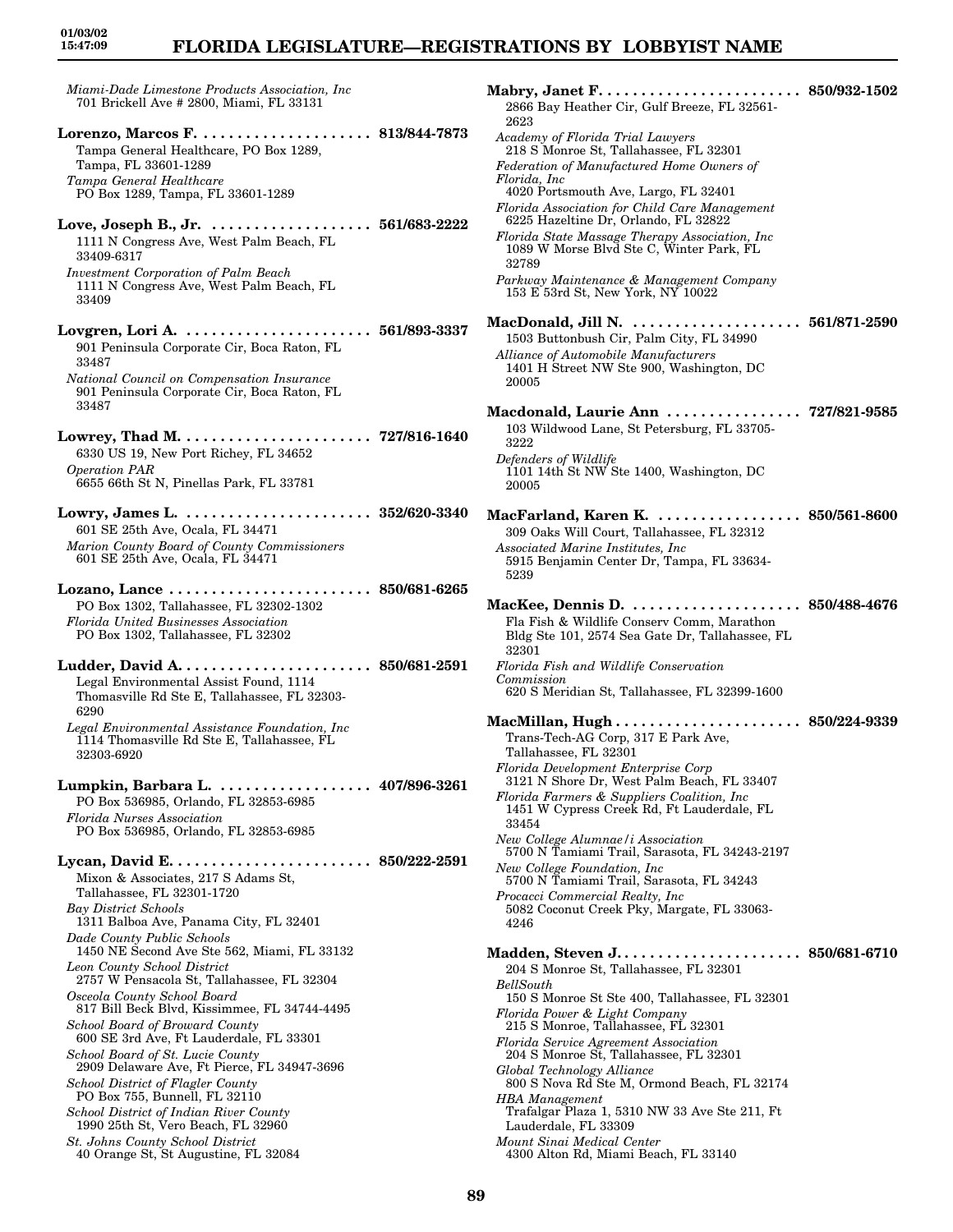## **FLORIDA LEGISLATURE—REGISTRATIONS BY LOBBYIST NAME**

*Pediatric Associates* 4620 North State Rd 7, Lauderdale Lake, FL 33319 *South Broward Hospital District* 3501 Johnson St, Hollywood, FL 33021 *Tower Hill Insurance Group* PO Box 141150, Gainesville, FL 32614 **Madison, Pamela L. . . . . . . . . . . . . . . . . . . . 954/357-7577** Broward County Governmental Center, 115 S Andrews Ave # 406, Ft Lauderdale, FL 33301- 1801 *Broward County* Broward County Governmental Ctr, 115 S Andrews Ave, Ft Lauderdale, FL 33301 **Madsen, Henry Michael . . . . . . . . . . . . . . . . 850/523-0400** 1705 Metropolitan Blvd Ste 101, Tallahassee, FL 32308-3765 *Florida Power Corporation* PO Box 14042, St Petersburg, FL 33733 **Magdaleno, Janick . . . . . . . . . . . . . . . . . . . . 850/848-9426** Wofford, Hawkins & Magdaleno, 5001 Lake Front Dr Ste 11-F, Tallahassee, FL 32303-7196 *Academy of Florida Trial Lawyers* 218 S Monroe St, Tallahassee, FL 32301 **Magill, James Patrick . . . . . . . . . . . . . . . . . . 850/681-0411** 101 N Monroe St Ste 1090, Tallahassee, FL 32301-1570 *Abbott Laboratories* 3000 Continental Dr N, Mount Olive, NJ 07828- 1234 -Withdrawn- 05/22/2001 *Broward County* 115 S Andrews Ave Rm 409, Ft Lauderdale, FL 33301 *Educational Testing Service* 1800 K St NW Ste 900, Washington, DC 20006 *Edwards vs Hillsborough County* Swope Law Group, 777 S Harbour Island Blvd Ste 850, Tampa, FL 33602 *Florida Health Care Association* 307 W Park Ave, Tallahassee, FL 32301 *Fowler, White, Gillen, Boggs, Villareal & Banker, P.A.* 101 N Monroe St Ste 1090, Tallahassee, FL 32301 *Gulf Power Company* 500 Bayfront Parkway Ste 1060, Pensacola, FL 32520 *Hayes Computer Systems* 1355 Thomaswood Dr, Tallahassee, FL 32312 *Health Management Systems, Inc* 919 18th St NW Ste 400, Washington, DC 20006 *Keiser College* 1500 NW 49th St, Ft Lauderdale, FL 33309 *Pinch A Penny, Inc* PO Box 6025, Clearwater, FL 34618 *Scientific Games, Inc* 1500 Bluegrass Lakes Pky, Alpharetta, GA *Sea Escape Cruises* Landmark Bldg, 3045 N Federal Hwy, Ft Lauderdale, FL 33306 -Withdrawn- 07/10/2001 *South Florida Auto-Truck Dealers Association* 1380 NE Miami Gardens Dr Ste 125, North Miami Beach, FL 33179 *St. Luke's Cataract & Laser Institute* 43309 US Hwy 19 N, Tarpon Springs, FL 34688- 5000 *Summit Holding Southeast, Inc* PO Drawer 988, Lakeland, FL 33802 *Tampa Bay Partnership* 4300 W Cypress St Ste 250, Tampa, FL 33607 *United States Sugar Corporation* 111 Ponce De Leon Ave, Clewiston, FL 33440

*Verizon* 106 E College Ave Ste 810, Tallahassee, FL 32301 **Maguire, Amy R. . . . . . . . . . . . . . . . . . . . . . . 407/649-6812** Orlando Reg Healthcare System, 1414 S Kuhl Ave, Orlando, FL 32806-2008 *Orlando Regional Healthcare System* 1414 S Kuhl Ave, Orlando, FL 32806 **Mahler, Richard J. . . . . . . . . . . . . . . . . . . . . 850/413-2876** Dept of Insurance, 25 Lower Level The Capitol, Tallahassee, FL 32399-0310 *Department of Insurance* 25 LL The Capitol, Tallahassee, FL 32399-0310 **Maida, Thomas J. . . . . . . . . . . . . . . . . . . . . . 850/222-6100** PO Box 1819, Tallahassee, FL 32302 *Cherry Creek Properties, Inc* 2450 Hollywood Blvd Ste 504, Hollywood, FL 33020 *Florida Workers' Compensation Joint Underwriting Association, Inc* 353 Interstate Blvd, Sarasota, FL 34230 *National Council on Compensation Insurance* 901 Peninsula Corporate Cir, Boca Raton, FL 33487 *PG&E National Energy Group* 7500 Old Georgetown Rd, Bethesda, MD 20814- 6161 *Summit Holding Southeast, Inc* PO Drawer 988, Lakeland, FL 33802-0988 **Maidique, Modesto . . . . . . . . . . . . . . . . . . . . 305/348-2111** Florida International University, Office of the President, University Park Campus, Miami, FL 33199-0001 *Florida International University* University Park Campus, Office of the President, Miami, FL 33199 **Malaney, Wayne R. . . . . . . . . . . . . . . . . . . . . 850/523-5551** 2846 Remington Green Cir, Tallahassee, FL 32308-3763 *American Lawyer Media, L.P.* 1 SE 3rd Ave Ste 900, Miami, FL 33131 *Bailey Publishing & Communications, Inc* 10 N Newnan St, Jacksonville, FL 32202 *Bonita Bay Properties, Inc* 3451 Bonita Bay Blvd Ste 202, Bonita Springs, FL 34134-4395 *Florida Facilities Managers Association* 505 W Pensacola St, Tallahassee, FL 32301 *Insurance Auto Auctions* 850 E Alagonguin Rd Ste 100, Schaumburg, IL 60173 *Tampa-Hillsborough County Expressway Authority* 412 E Madison St Ste 800, Tampa, FL 33602 **Mallett, Chad J. . . . . . . . . . . . . . . . . . . . . . . . 850/916-0748** 124 San Carlos Ave, Gulf Breeze, FL 32561 *American Power Conversion* 132 Fairgrounds Rd, West Lomgstpm, RI 02892 **Malone, Joyce . . . . . . . . . . . . . . . . . . . . . . . . 407/302-8900** 443 Randon Terrace, Lake Mary, FL 32746-2626 *Citizens for a Sound Economy* 1250 H St NW Ste 700, Washington, DC 33427- 6095 **Maloy, Patrick R. . . . . . . . . . . . . . . . . . . . . . 850/681-0024** 315 S Calhoun St Ste 300, Tallahassee, FL 32301 *AIG*

70 Pine St, New York, NY 10270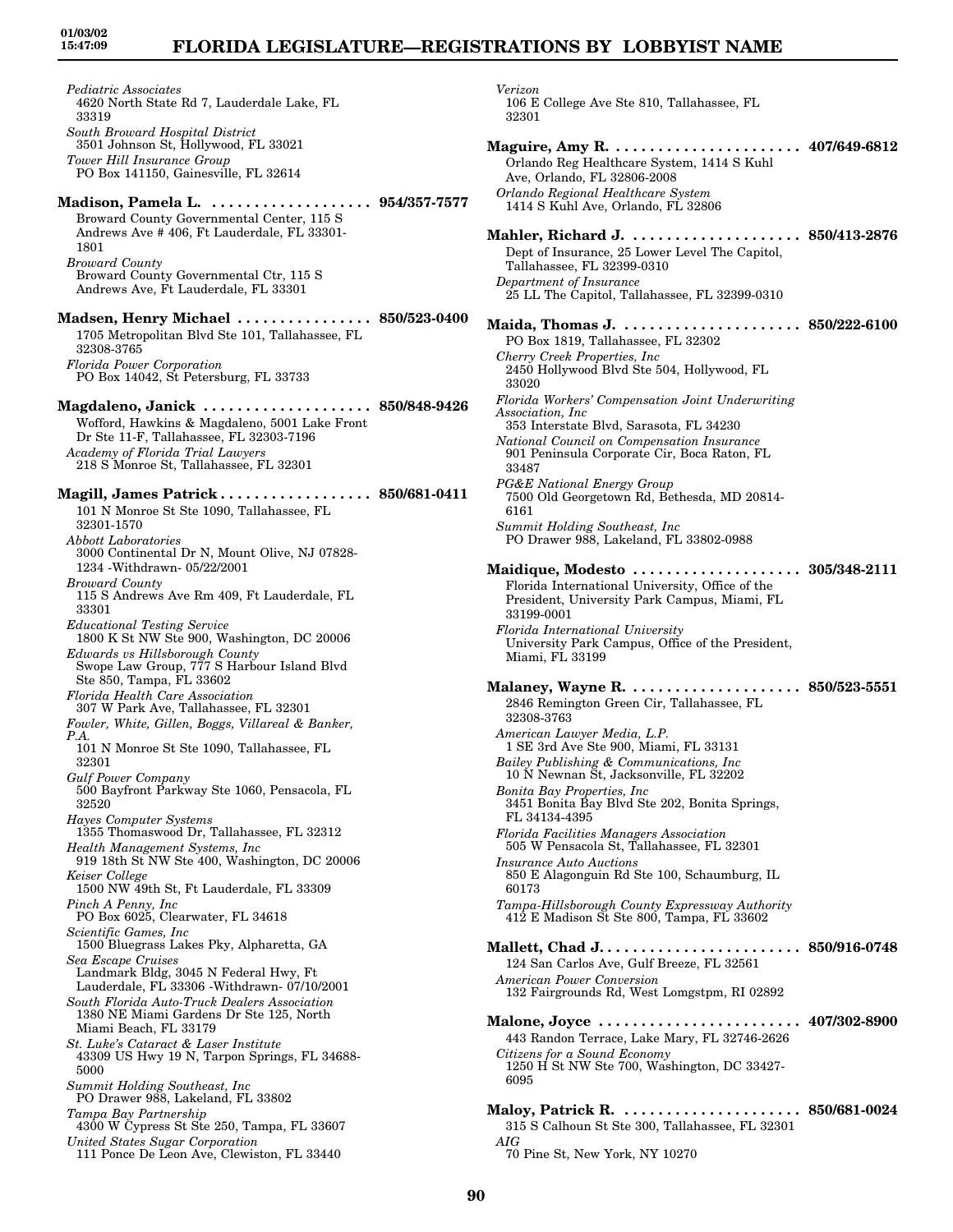*Association of Florida Greyhound Tracks* 4490 Southside Blvd, Jacksonville, FL 32216 *Assurant Group* 11222 Quail Roost Dr, Miami, FL 33157 *Beach Towing* c/o Rosen & Switkes, 407 Lincoln Rd Penthouse, Miami Beach, FL 33139 *Beacon Health Plans* 2511 Ponce de Leon Blvd Ste 325 N, Coral Gables, FL 33134 *Buchanan Group* 317 Riveredge Blvd, Cocoa, FL 32922 *City of Marathon* 11090 Overseas Hwy, Marathon, FL 33050 *City of Tallahassee* 300 S Adams St, Tallahassee, FL 32301 *FCCI Insurance Group* 320 W Park Ave, Tallahassee, FL 32301 *Florida Cable Telecommunications Association, Inc* 310 N Monroe St, Tallahassee, FL 32301 *Florida Insurance Council* PO Box 13686, Tallahassee, FL 32317 *Florida Pipe Trades Council* 3750 W Pensacola St, Tallahassee, FL 32304 *Florida Society of Ophthalmology* 4494 Southside Blvd # 201, Jacksonville, FL 32216 *J. P. Morgan Securities, Inc* 60 Wall St, New York, NY 10260 *National Council on Compensation Insurance* 750 Park of Commerce Dr, Boca Raton, FL 33487 *Preferred Employers Holdings, Inc* 10800 Biscayne Blvd Penthouse, Miami, FL 33161 *Preferred Medical Plan, Inc* 4950 SW 8th St, Coral Gables, FL 33134 *Qualsure Insurance Corporation* 506 Sarasota Quay, Sarasota, FL 34236 *Rescue Training Associates* 2895 Biscayne Blvd # 360, Miami, FL 33137 *Tollroad Corp. of America* 455 Fairway Dr Ste 103, Deerfield Beach, FL 33441 *Tremont Towing* c/o Rosen & Switkes, 407 Lincoln Rd Penthouse, Miami Beach, FL 33139 *U. S. Re* 99 Park Ave 11th Floor, New York, NY 10016 *Wilshire Partners, LLC* 1201 Brickell Ave Ste 210, Miami, FL 33131 **Mang, Douglas A. . . . . . . . . . . . . . . . . . . . . . 850/222-7710** 660 E Jefferson St, Tallahassee, FL 32301-2582 *American Memorial Life Insurance Company* 440 Mt Rushmore Rd, Rapid City, SD 57701 *Bankers Insurance Group, Inc* 360 Central Ave, St Petersburg, FL 33701 *First American Title Insurance* 6600 NW 16th St Ste 4, Plantation, FL 33315 *Florida Surplus Lines Association* 635 93rd Ave N, St Petersburg, FL 33742 *LeBoeuf, Lamb, Greene & MacRae, LLP* 125 W 55th St, New York, NY 10019-5389 *Liberty Mutual Insurance Group* 175 Berkeley St, Boston, MA 02117 *Mission Life Insurance Company* 9235 Katy Freeway, Houston, TX 77225 *Western General Warranty Corporation* 16501 Ventura Blvd Ste 200, Encino, CA 91436- 2001 **Mann, David E. . . . . . . . . . . . . . . . . . . . . . . . 850/245-6011** Dept of State, Assistant Secretary of State, The Capitol, Tallahassee, FL 32399 *Department of State*

The Capitol, Tallahassee, FL 32399

**Mann, David J. . . . . . . . . . . . . . . . . . . . . . . . 561/297-3044** Florida Atlantic University, Adm Bldg Rm 384, 777 Glades Rd, Boca Raton, FL 33134-6498 *State University System* 325 W Gaines St Ste 1502, Tallahassee, FL 32399 **Mann, Douglas M. . . . . . . . . . . . . . . . . . . . . . 850/222-7535** Littlejohn Mann & Associates, 310 W College Ave, Tallahassee, FL 32301-1406 *A. Duda & Sons, Inc* PO Box 620257, Oviedo, FL 32762 *American Water Works Association (Florida Section)* 449 NW 46th St, Ft Lauderdale, FL 33309 *CH2M Hill, Inc* 800 Fairway Dr Ste 350, Deerfield Beach, FL 33441 *Florida Nurserymen & Growers Association* 1533 Park Center Dr, Orlando, FL 32835-5705 *MBIA Muniservices Company* 32107 W Lindero Canyon Rd, Westlake Village, CA 91361 **Mann, Franklin B. . . . . . . . . . . . . . . . . . . . . . 941/694-1901** 17281 Brenfield Ln, Alva, FL 33920-3200 *ARC/Florida* 411 E College Ave, Tallahassee, FL 32301 **Mannheimer, Douglas L. . . . . . . . . . . . . . . . 850/681-6810** Broad and Cassel, PO Drawer 11300, Tallahassee, FL 32302-3300 *Beverly Enterprises, Inc* One Thousand Beverly Way, Fort Smith, AR 72919 *Blind Vendors* c/o Tom Spiliotis, 308 Jumper Dr S, Bushnell, FL 33513 *Broad and Cassel* PO Drawer 11300, Tallahassee, FL 32302 *Florida Health Care Association* 307 W Park Ave, Tallahassee, FL 32301 *Florida Institute for Neurologic Rehabilitation* PO Box 1348, Wauchula, FL 33873 -Withdrawn-03/27/2001 *Florida Standardbred Breeders & Owners Association* 1800 SW Third St, Pompano Beach, FL 33069 *Merck & Co, Inc* 770 Sumneytown Pike WP39-305, West Point, PA 19486-0004 *Nextel South Corp* 851 Trafalger Ct Ste 300 E, Maitland, FL 32751 *PHC-Glades, Inc* c/o Tony Fay, 105 Westwood Place Ste 400, Brentwood, TN 37027 *R.A. Savona, D.O., et al Class* c/o Stephen Turner, Broad & Cassell PO Box 11300, Tallahassee, FL 32302 **Mannion, Joseph . . . . . . . . . . . . . . . . . . . . . . 813/847-8100** West Pasco Government Center, 7530 Little Rd, New Port Richey, FL 34654-5598 *Pasco County Board of County Commissioners* 7530 Little Road, New Port Richey, FL 34654 **Manrique, Carlos A. . . . . . . . . . . . . . . . . . . . 305/603-0600** Miami-Dade County Public Schools, Office of Workforce Development, 1444 Bisayne Blvd # 220, Miami, FL 33132 *Miami-Dade County Public Schools* School Board of Miami-Dade County, 1450 NE 2nd Ave, Miami, FL 33132 **Marchant, Jim . . . . . . . . . . . . . . . . . . . . . . . . 407/513-7700** 100 W Lucerne Cir Ste 500, Orlando, FL 32801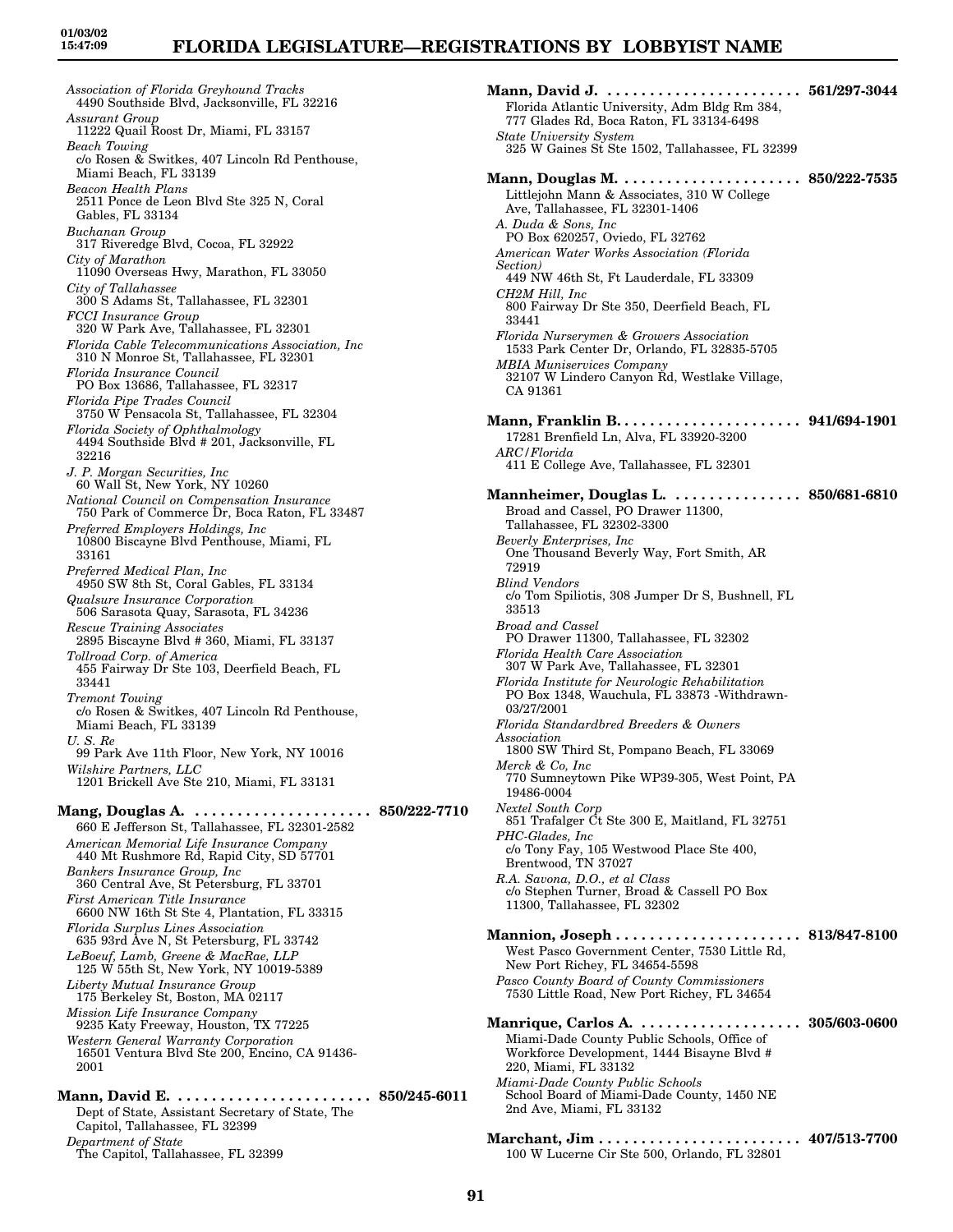*Maxcess, Inc* 315 S Calhoun St Ste 314, Tallahassee, FL 32301

- **Marin, Steven . . . . . . . . . . . . . . . . . . . . . . . . 305/685-8245** Children's Psychiatric Center, 15490 NW 7th Ave, Miami, FL 33169 *Children's Psychiatric Center* 15490 NW 7th Ave, Miami, FL 33169
- **Marino, James N. . . . . . . . . . . . . . . . . . . . . . 407/665-7212** Seminole County Manager's Office, 1101 E First St, Sanford, FL 32771-1468
- *Seminole County Board of County Commissioners* Seminole County Services Bldg, 1101 E First St, Sanford, FL 32771 -Withdrawn- 07/30/2001
- *Seminole County Expressway Authority* 520 W Lake Mary Blvd Ste 200, Sanford, FL 32773

**Markowitz, Nan A. . . . . . . . . . . . . . . . . . . . . 305/375-5213** 11th Judicial Circuit, 73 West Flagler St Rm 1800, Miami, FL 33130-1769 *Eleventh Judicial Circuit of Florida* 73 West Flagler St Rm 1800, Miami, FL 33130- 1769

- **Marks, Deborah . . . . . . . . . . . . . . . . . . . . . . . 305/539-9900** 800 Brickell Ave Ste 1115, Miami, FL 33131 *Gulf Group Holdings, Inc* 999 Brickell Bay Dr # 1801, Miami, FL 33131
- **Marsh, George G. . . . . . . . . . . . . . . . . . . . . . 850/224-7333** 345 W Madison St, Tallahassee, FL 32301-1625 *Florida Professional Firefighters* 345 W Madison St, Tallahassee, FL 32301-1625
- **Marshall, Anthony V. . . . . . . . . . . . . . . . . . . 850/224-3907** PO Box 1459, Tallahassee, FL 32302-2075 *Florida Health Care Association* PO Box 1459, Tallahassee, FL 32302-2075
- **Marsiglio, Cynthia H. . . . . . . . . . . . . . . . . . . 850/922-5522** Dept of Management Services, 4050 Esplanade Way Ste 260, Tallahassee, FL 32399 *Department of Management Services* 4050 Esplanade Way Ste 260, Tallahassee, FL 32399
- **Marsolais, Harold R. . . . . . . . . . . . . . . . . . . . 850/893-8245** 1390 Timberlane Rd, Tallahassee, FL 32312-1794 *Professional Insurance Agents of Florida, Inc* 1390 Timberlane Rd, Tallahassee, FL 32312
- **Martin, Douglas W. . . . . . . . . . . . . . . . . . . . . 850/222-0842** 111 N Gadsden St Ste 100, Tallahassee, FL 32301 *AFSCME Florida Council 79* 111 N Gadsden St Ste 100, Tallahassee, FL 32301

**Martin, Frederick A. . . . . . . . . . . . . . . . . . . . 850/224-2777** PO Box 10615, Tallahassee, FL 32302-2615 *American Fire Sprinkler Association-Florida Chapter* PO Box 110544, Naples, FL 34108 *American Medical Security/United Wisconsin Life Insurance Company* 3100 AMS Blvd, PO Box 19032, Green Bay, WI 54307-9032 *Auto Data Direct, Inc* 2940 E Park Ave Ste B, Tallahassee, FL 32301- 3427 *Colonial Life & Accident Insurance* PO Box 1365, Columbia, SC 29202

*Experior Assessments, LLC* 1360 Energy Park Dr, St Paul, MN 55108-5252 *Florida Association of Convention and Visitors Bureaus* 335 Beard St, Tallahassee, FL 32303 *Florida Economic Development Council* 502 E Jefferson St, Tallahassee, FL 32301 *Florida Fire Equipment Dealers Association* 3619 NW 2nd Ave, Miami, FL 33127 *Florida Hospitality Mutual Insurance Company* 9485 Regency Sq Blvd Ste 415, Jacksonville, FL 32225 *Florida Small Business Development Center Network* 19 W Garden St Ste 300, Pensacola, FL 32501 *Florida Sports Hall of Fame* PO Box 1630, Lake City, FL 32056-1630 *Professional Career Institute, Inc* PO Box 60069, St Petersburg, FL 33714 *Transamerica Occidental Life Insurance Company* 1150 S Olive Ste 2100, Los Angles, CA 90015 *UNUM Life Insurance Company* 2211 Congress St, Portland, ME 04122 *Western Surety Company* PO Box 5077, Sioux Falls, SD 57117-5077 **Martin, Suzanne . . . . . . . . . . . . . . . . . . . . . . 850/488-7228** Agency for Workforce Innovation, Atkins Bldg Ste 300, 1320 Executive Center Dr, Tallahassee, FL 32399-2250 *Agency for WorkForce Innovation* Atkins Bldg Ste 300, 1320 Executive Center Dr, Tallahassee, FL 32399-2250 **Martinez, Andrew G. . . . . . . . . . . . . . . . . . . 850/222-6200** 111-B S Monroe St, Tallahassee, FL 32301-1583 *Nationwide Insurance Companies* One Nationwide Plaza, Columbus, OH 43216 **Martinez, Bob . . . . . . . . . . . . . . . . . . . . . . . . 813/223-7000** Carlton Fields PA, PO Box 3239, Tampa, FL 33601 *AAA Auto Club South* 1515 N Westshore Blvd, Tampa, FL 33607 *Apple Computer, Inc* 28 State St 9th Floor, Boston, MA 02109 *City of Tampa* 306 E Jackson St, Tampa, FL 33602 *Edison Schools, Inc* 521 Fifth Ave 11th Floor, New York, NY 10175 *Employee Relocation Council* 1720 N Street NW, Washington, DC 20036 *Florida Education Fund* 201 E Kennedy Blvd Ste 1525, Tampa, FL 33602 *Florida School Boards Association* 203 S Monroe St, Tallahassee, FL 32301 *Post, Buckley, Schuh & Jernigan* 5300 W Cypress St, Tampa, FL 33607 *School District of Hillsborough County* Raymond O. Shelton School Adm Cntr, 901 E Kennedy Blvd, Tampa, FL 33602 *Washington Infrastructure Services, Inc* 800 Fairway Drive Ste 260, Deerfield Beach, FL 33441 **Martinez, Carlos J. . . . . . . . . . . . . . . . . . . . . 305/545-1903** 1320 NW 14th St, Miami, FL 33125-1609 *Florida Public Defender Association, Inc* PO Box 11057, Tallahassee, FL 32302 **Martinez, Elvin L., Jr. . . . . . . . . . . . . . . . . . 813/274-1999** County Courthouse Annex, State Attorney's Office, 800 E Kennedy Blvd 5th Floor, Tampa, FL 33602

*State Attorney, 13th Judicial Circuit* County Courthouse Annex, 801 E Twiggs St, Tampa, FL 33602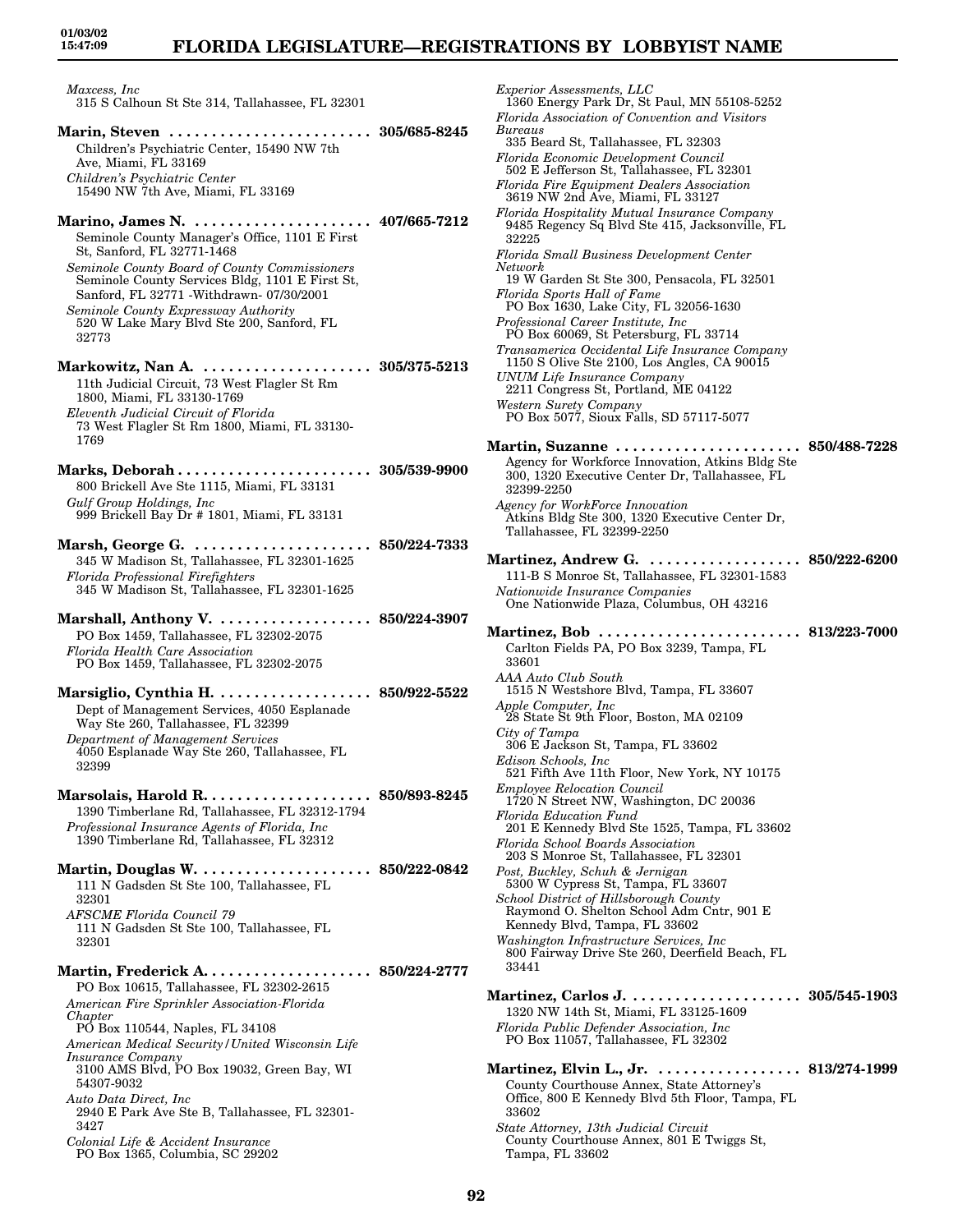## **FLORIDA LEGISLATURE—REGISTRATIONS BY LOBBYIST NAME**

**Marvin, William E. C. . . . . . . . . . . . . . . . . . . 850/488-6173** Fla Statewide Advocacy Council, 1317 Winewood Blvd Bldg 1 Rm 401, Tallahassee, FL 32399-0700 *Florida Statewide Advocacy Council* 1317 Winewood Blvd, Bldg 1 Ste 401, Tallahassee, FL 32399-0700

**Marx, Morris L. . . . . . . . . . . . . . . . . . . . . . . . 850/474-2200** University of West Florida, 11000 University Pky, Pensacola, FL 32514-5750 *University of West Florida* 11000 University Pky, Pensacola, FL 32514

**Mason, Palmer . . . . . . . . . . . . . . . . . . . . . . . . 850/922-4300** PO Box 549, Tallahassee, FL 32302-0549 *Florida Association of Counties* PO Box 549, Tallahassee, FL 32302

**Massie, James C. . . . . . . . . . . . . . . . . . . . . . . 850/222-8021** PO Box 10371, Tallahassee, FL 32302-2371 *Alliance of American Insurers* 3025 Highland Pky Ste 800, Downers Grove, IL 60515 *Florida Ports Financing Commission* PO Box 10371, Tallahassee, FL 32302

-Withdrawn- 03/08/2001 *Florida Seaport Transportation and Economic Development Council* PO Box 10371, Tallahassee, FL 32302

-Withdrawn- 03/08/2001 *Reinsurance Association of America* 1301 Pennsylvania Ave NW Ste 900, Washington, DC 20004

**Masterton, Susan S. . . . . . . . . . . . . . . . . . . . 850/599-1560** PO Box 2214, Tallahassee, FL 32316-2214 *Sprint* PO Box 165000, Altamonte Springs, FL 32716-

5000

**Mather, Charlotte C. . . . . . . . . . . . . . . . . . . . 954/355-5180** 303 SE 17th St, Ft Lauderdale, FL 33316-2523 *North Broward Hospital District* 303 SE 17 St, Ft Lauderdale, FL 33316

**Mathews, Peggy H. . . . . . . . . . . . . . . . . . . . . 850/877-3848** 1520 Big Sky Way, Tallahassee, FL 32311 *Personal Watercraft Industry Association* 1819 L St NW Ste 700, Washington, DC 20036- 3830

**Mathis, Donald B. . . . . . . . . . . . . . . . . . . . . . 561/625-3900** PO Box 33627, Palm Beach Gardens, FL 33420 *Sikorsky Aircraft* PO Box 9729, Stratford, CT 06615-9129 -Withdrawn- 08/27/2001

**Matthews, Frank E. . . . . . . . . . . . . . . . . . . . 850/222-7500** Hopping Green Sams & Smith PA, 123 S Calhoun St, Tallahassee, FL 32301-1596

*American Wood Preservers Institute* 2750 Prosperity Ave Ste 500, Fairfax, VA 22031- 4312

*Association of Florida Community Developers, Inc* 123 S Calhoun St Ste 350, Tallahassee, FL 32301

*Avatar Properties, Inc* 255 Alhambra Cir, Coral Gables, FL 33134 *City of Tallahassee*

City Hall, 300 S Adams St 4th Floor, Tallahassee, FL 32301

*City of Tampa*

315 S Kennedy Blvd 5th Floor, Tampa, FL 33602 *Collier Resources Company* 2600 Golden Gate Pky, Naples, FL 34105-3227

*Credit Agricole Indosuez* 666 Third Ave, New York, NY 10017 *E. I. DuPont de Nemours & Company, Inc* PO Box 753, Starke, FL 32091 -Withdrawn- 03/ 08/2001 *E-Z Dock, Inc.* 878 Hwy 60, Monett, MO 65708 *Florida Electric Power Coordinating Group, Inc* 402 Reo St Ste 100, Tampa, FL 33609 *Florida Home Builders Association* 201 E Park Ave, Tallahassee, FL 32301 *Florida Independent Petroleum Producers Association, Inc* 2600 Golden Gate Pky, Naples, FL 34105-3237 *Florida Minerals Association* 1101 N Madison St, Quincy, FL 32351 *Florida Power & Light Company* 215 S Monroe St, Tallahassee, FL 32301 *Florida Water Environment Association Utility Council* PO Box 2553, Sarasota, FL 34230-2553 *Florida Wetlands Stewardship Group, Inc* 205 Olive Ave, Port St Lucie, FL 34952 *HydroHoist International, Inc.* 915 W Blue Starr Dr, Claremore, OK 74018 *ILUKA* 1223 Warner Rd, Green Cove Springs, FL 32043- 4623 *Jet Dock Systems, Inc* 4620 Hinckley Industrial Parkway, Cleveland, OH 44109 *National Marine Manufacturers Association* 3050 K St NW Ste 145, Washington, DC 20007 *Orlando and Liliane Sivitilli* 5011 N Ocean Blvd Apt 1, Ocean Ridge, FL 33435 *The St. Joe Company* 1650 Prudential Dr Ste 400, Jacksonville, FL 32207 *Zeppelin Marine, Inc.* 18860 Loxahatchee River Rd, Jupiter, FL 33458 **Matthews, Janet S. . . . . . . . . . . . . . . . . . . . . 850/245-6300** Dept of State, Division of Historical Resources, 500 S Bronough St, Tallahassee, FL 32399-0250 *Department of State* The Capitol, Tallahassee, FL 32399 **Maury, Ramon . . . . . . . . . . . . . . . . . . . . . . . . 305/668-1788** Maury Management Group, 2854 Manila Palm Ct, Tallahassee, FL 32309 *ALM, LLC aka Miami, Broward and Palm Beach Daily Review* 1 SE Third Ave Ste 900, Miami, FL 33131 *Bailey Publishing* 1 North Newman, Jacksonville, FL 32202 *Chamber South* 6410 SW 80 St, South Miami, FL 33143 *Florida Renal Coalition* 105 Bonnie Lock Ct, Orlando, FL 32806 *Florida Society of Nephrology* 1 Davis Ave, Tampa, FL *HOSS, Inc* 4025 Tampa Rd # 1107-A, Oldsmar, FL 34677 *National Hemophilia Foundation* 4710 Eisenhower Blvd Ste A-12, Tampa, FL 33634 *RMS, Baxter Health Care, Inc* 1620 Wakegan Rd, McGaw Park, IL 60085 *Simon Property Group* 5825 SW 72 St # 206, South Miami, FL 33143 *South Florida Free Beaches, Inc*

**Maxwell, Clark . . . . . . . . . . . . . . . . . . . . . . . 904/447-1722** 5 Via Marino, Palm Coast, FL 32137

PO Box 330902, Coconut Grove, FL 33133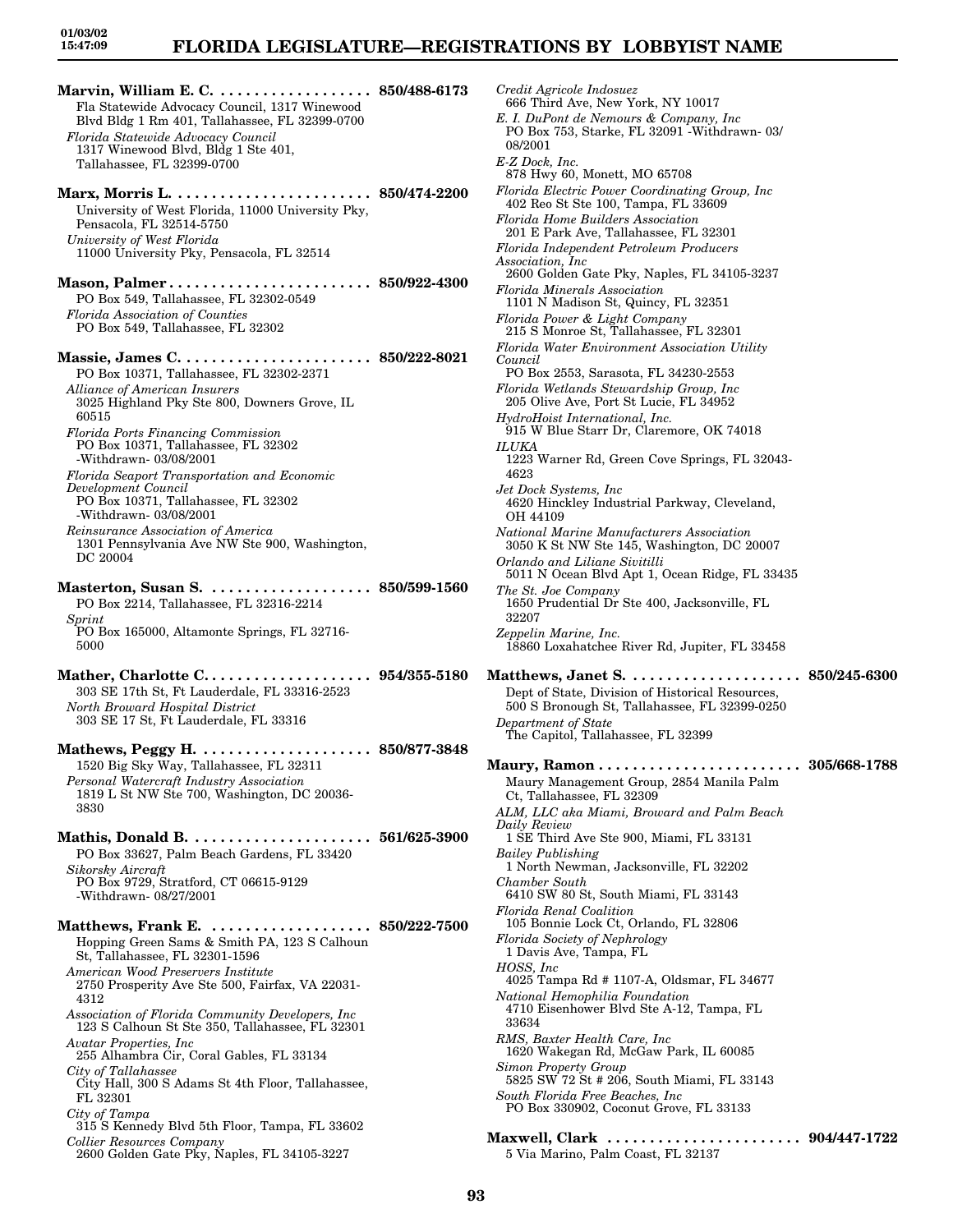# **FLORIDA LEGISLATURE—REGISTRATIONS BY LOBBYIST NAME**

*ITE/Edustar America* 520 Herndon Pky Ste 100, Herndon, VA 20170

- **Maxwell, Lisa M. . . . . . . . . . . . . . . . . . . . . . . 954/370-0003** 8190 State Rd 84, Davie, FL 33324 *Broward Principals' and Assistants' Association* 1018 SE 7th St, Ft Lauderdale, FL 33301 *Lennar Corporation* 8190 State Rd 84, Davie, FL 33324
- **Maxwell, Mark A. . . . . . . . . . . . . . . . . . . . . . 850/222-2171** 324 E Virginia St, Tallahassee, FL 32301 *Florida Leaque of IB Schools* 1900 Omaha St, Palm Harbor, FL 34683
- *The College Board* 45 Columbus Ave, New York, NY 10023 *United Marketing Associates* 108 Colony Park Dr Ste 800, Cumming, GA 30040
- **Maxwell, Sara W. . . . . . . . . . . . . . . . . . . . . . . 850/245-4006** Dept of Health, 4052 Bald Cypress Way BIN AO1, Tallahassee, FL 32399-1702 *Department of Health* 4052 Bald Cypress Way Bin A00, Tallahassee, FL 32399-1702

**May, Brian E. . . . . . . . . . . . . . . . . . . . . . . . . . 305/444-4648** 235 Catalonia Ave, Coral Gables, FL 33134-6704 *Aramark Correctional Services, Inc* 2000 Spring Rd Ste 300, Oak Brook, IL 60523 *Assurant Group* 11222 Quail Roost Dr, Miami, FL 33157 *FCCI Insurance Group* 320 W Park Ave, Tallahassee, FL 32301 *Florida Insurance Council* PO Box 13686, Tallahassee, FL 32317 *Florida Society of Ophthalmology* 4494 Southside Blvd # 201, Jacksonville, FL 32216 *National Council on Compensation Insurance* 750 Park of Commerce Dr, Boca Raton, FL 33487 *Preferred Medical Plan, Inc* 4950 SW 8th St, Coral Gables, FL 33134 *Qualsure Insurance Corporation* 506 Sarasota Quay, Sarasota, FL 34236 *Tollroad Corp. of America* 320 W Park Ave, Tallahassee, FL *U. S. Re* 99 Park Ave 11th Floor, New York, NY 10016 **May, David B., Jr. . . . . . . . . . . . . . . . . . . . . . 850/224-7000** PO Drawer 810, Tallahassee, FL 32302-0810 *Florida Society of Ophthalmology* 4494 Southside Blvd Ste 201, Jacksonville, FL 32216 **May, Jon D. . . . . . . . . . . . . . . . . . . . . . . . . . . 941/922-9022** 1904 Brookhaven Dr, Sarasota, FL 34239-3401 *Sarasota Classified/Teachers Association* 3667 Webber St, Sarasota, FL 34231 **Mayberry, Steve . . . . . . . . . . . . . . . . . . . . . . 850/488-6300** 325 John Knox Rd Ste 201, Tallahassee, FL 32303 *Enterprise Florida* 390 N Orange Ave Ste 1300, Orlando, FL 32801 **Maynard, Zollie M. . . . . . . . . . . . . . . . . . . . . 850/681-0980** 215 S Monroe St Ste 320, Tallahassee, FL 32301- 1852 *Chicago Title Insurance Company*

- 1000 Brickell Ave, Miami, FL
- *Computer Sciences Corporation*
- 10301 Wilson Blvd, Blythewood, SC 29016 -Withdrawn- 10/10/2001

*Florida Patient's Compensation Fund* PO Box 13359, Tallahassee, FL *Florida Select Insurance Company* 1680 Fruitville Rd Ste 300, Sarasota, FL 34236 *GTECH Corporation* 55 Technology Way, West Greenwich, RI 02816 **Mayo, Michael J. . . . . . . . . . . . . . . . . . . . . . . 727/533-8833** Greater Clearwater Asn of Realtors, 1545 S Belcher Rd, Clearwater, FL 33758 *Greater Clearwater Association of Realtors* 1545 S Belcher Rd, Clearwater, FL 33758 **McAleavey, Shannon C. . . . . . . . . . . . . . . . . 407/245-4702** 5900 Lake Ellenor Dr, Orlando, FL 32809 *Darden Restaurants, Inc* 5900 Lake Ellenor Dr, Orlando, FL 32809 **McAllister, Patricia H. . . . . . . . . . . . . . . . . . 202/659-8042** Educational Testing Service, 1800 K St NW Ste 900, Washington, DC 20006-2202 *Educational Testing Service* 1800 K St NW Ste 900, Washington, DC 20006 **McAllister, Richard A. . . . . . . . . . . . . . . . . . 850/222-4082** PO Box 10024, Tallahassee, FL 32302-2024 *Florida Petroleum Marketers & Convenience Store Association* 209 Office Plaza Dr, Tallahassee, FL 32301 -Withdrawn- 05/30/2001 *Florida Retail Federation* PO Box 10024, Tallahassee, FL 32302-2024 *Florida Retail Federation Self Insurers Fund* PO Drawer 988, Lakeland, FL 33802 **McBride, Elizabeth . . . . . . . . . . . . . . . . . . . . 850/224-7000** 315 S Calhoun St Ste 600, Tallahassee, FL 32302 *City of West Palm Beach* 200 Second St, West Palm Beach, FL 33401 **McCabe, Elise R. . . . . . . . . . . . . . . . . . . . . . . 850/222-9635** 150 S Monroe St Ste 400, Tallahassee, FL 32301- 1561 *BellSouth* 150 S Monroe St Ste 400, Tallahassee, FL 32301 **McCann, Joseph M. . . . . . . . . . . . . . . . . . . . . 850/577-0444** 403 E Park Ave, Tallahassee, FL 32301-1515 *Advanced Data Systems, Inc* 2868 Remington Green Cir, Tallahassee, FL 32308 *Advanced Drainage Systems, Inc* 600 E Landstreet Rd, Orlando, FL 32824 *Association of Florida Greyhound Tracks* 106 E College Ave, Tallahassee, FL 32301 -Withdrawn- 01/23/2001 *AT&T* 101 N Monroe St Ste 700, Tallahassee, FL 32301 -Withdrawn- 03/21/2001 *Barr Laboratories, Inc* 400 N Capital St NW Ste 585, Washington, DC 20001 *Bee Line Monorail System, Inc* 1360 S Ocean Blvd, Pompano Beach, FL 33602 -Withdrawn- 02/27/2001 *Bethesda Healthcare System* 2815 S Seacrest Blvd, Boynton Beach, FL 33435 *BP Corporation* 1 West Tenn Ave Ste 901, Towson, MD 21204 *C.A.U. Cedars, Inc* 319 Clematis St Ste 409, West Palm Beach, FL 33401 *C.A.U. Eagles Pointe, Inc* 319 Clematis St Ste 409, West Palm Beach, FL 33401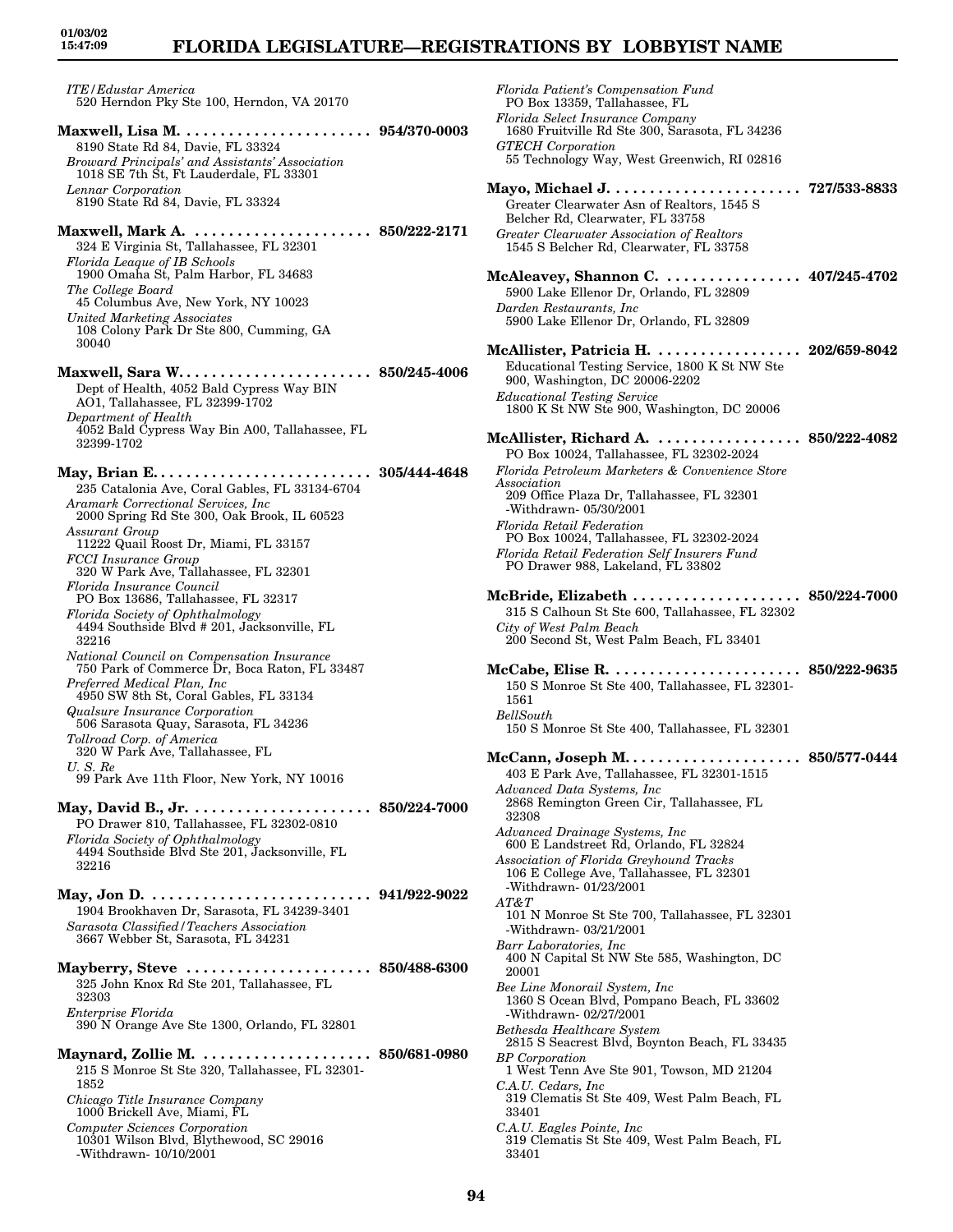*C/HP Cove, Inc* 319 Clematis St Ste 409, West Palm Beach, FL 33401 *City of Boca Raton* 201 W Palmetto Park Rd, Boca Raton, FL 33432 *City of Boynton Beach* 100 E Boynton Beach Blvd, Boynton Beach, FL 33435 *City of Pembroke Pines* 10100 Pines Blvd, Pembroke Pines, FL 33026 *City of West Palm Beach* PO Box 3366, West Palm Beach, FL 33402 -Withdrawn- 08/16/2001 *ComNet Ericsson Critical Radio Systems, Inc* 3315 Old Forest Rd, Lynchburg, VA 24501 *Covansys* 9385 N 56th St Ste 300, Temple Terrace, FL 33617 *Creative Outdoor Advertising* 1238 The Pointe Dr, West Palm Beach, FL 33409 *eGovNet.com* 3948 Townsfair Way Ste 200, Columbus, OH 43219 *Enhanced Investment Technologies, Inc* 2401 PGA Blvd Ste 200, Palm Beach, FL 33410 *FirstGroup America, Inc* 705 Central Ave Ste 500, Cincinnati, OH 45202- 5755 *Florida Alliance for Assistive Services and Technology, Inc* 1020 E Lafayette St Ste 110, Tallahassee, FL 32301-4546 *Florida Association of Speech-Language Pathologists and Audiologists* PO Box 150127, Altamonte Springs, FL 32715- 0127 *Florida Beer Wholesalers Association* 230 S Adams St Ste 300, Tallahassee, FL 32301 *Florida Credit Union League, Inc* PO Box 3108, Tallahassee, FL 32315 *Florida Marlins Baseball Club, L.L.C.* 2267 NW 19th St, Miammi, FL 33056 *Florida OB-GYN Society* 335 Beard St, Tallahassee, FL 32303 *Florida Power & Light Company* 215 S Monroe St, Tallahassee, FL 32301 *Florida Professional Firefighters* 345 W Madison St, Tallahassee, FL 32301 *Florida Society of Pathologists* PO Box 413029, Naples, FL 33941-3029 *Florida 2012* 501 E Kennedy Blvd Ste 175, Tampa, FL 33602 *Floridians for School Choice Legislation* 1000 Brickell Ave Ste 900, Miami Lakes, FL 33131 *Fraternal Order of Police* PO Box 1349, Tallahassee, FL 32302 -Withdrawn-08/14/2001 *GreatLodge.Com, Inc* PO Box 4375, Jackson, WY 83001 *GTECH Corporation* 55 Technology Way, West Greenwich, RI 02817 *Helm vs Martin County* Kramer Ali Fleck Carothers et al, 6650 W Indiantown Rd Ste 200, Jupiter, FL 33458 *Honda North America, Inc* 955 L'Enfant Plaza SW Ste 5300, Washington, DC 20024 *Housing Trust Group of Florida LLC* 3225 Aviation Ave Ste 700, Coconut Grove, FL 33133 *Intuition, Inc* 6420 Southpoint Pky, Jacksonville, FL 32216 *Investment Corporation of Palm Beach* 111 N Congress Ave, West Palm Beach, FL 33409 *Irvington Corporation* 1360 S Ocean Blvd, Pompano Beach, FL 33062 -Withdrawn- 04/24/2001

*M/A-Com, Inc* 3901 Derry St, Harrisburg, PA 17111 *Madison County* PO Box 539, Madison, FL 32341 -Withdrawn- 10/ 22/2001 *Mangonia Residence I, Ltd* 319 Clematis St Ste 409, West Palm Beach, FL 33401 *Martin County* 2401 SE Monterey Rd, Stuart, FL 34996 *Martin Memorial Medical Center, Inc* PO Box 9010, Stuart, FL 34995 *Montgomery Watson Harza* 370 Interlocken Blvd Ste 300, Broomfield, CO 80021 *New York Yankees* c/o Legends Field, 1 Steinbrenner Dr, Tampa, FL 33614 *Nova Southeastern University* 3301 College Ave, Ft Lauderdale, FL 33314 *Oracle Corporation* 2502 Rocky Point Dr Ste 600, Tampa, FL 33607 *Oral Health Services, Inc* 5775 Blue Lagoon Dr, Miami, FL 33126 *Paramount Stations Group of Miami, Inc* 16550 NW 52nd Ave, Miami, FL 33014 -Withdrawn- 06/12/2001 *Port of Palm Beach* PO Box 9935, Riviera Beach, FL 33419 *Porter Novelli* 1120 Connecticut Ave NW, Washington, DC 20036-3902 *Project Achieve, Inc* 250 Fourth St, San Francisco, CA 94103 *Raymond James* 880 Carillon Pky, St Petersburg, FL 33733-2749 *Salomon Smith Barney, Inc* 777 S Flagler Ave Ste 810 E, West Palm Beach, FL 33410 *Senior Networks* 7500 NW 25th St Unit 2, Miami, FL 33122 *Siemens* 10860 Gold Center Dr Ste 110, Rancho Cordova, CA 95670 *Smith, Ballard and Logan, P.A.* 403 E Park Ave, Tallahassee, FL 32301 *Southeast Health, Racquet and Sports Club Association* 14499 N Dale Mabry Hwy Ste 270, Tampa, FL 33618 *Sun Microsystems Computer Company* 1300 Executive Center Dr Ste 309, Tallahassee, FL 32301 *The Alliance for Quality Nursing Home Care* 1 Beacon St 11th Floor, Boston, MA 02018 *The Church Pension Fund* 445 Fifth Ave, New York, NY 10016 *The Prudential* 841 Prudential Dr 9th Floor, Jacksonville, FL 32207 *Vision Care, Inc* 5775 Blue Lagoon Dr Ste 400, Miami, FL 33126 *WRS Infrastructure & Environment, Inc* 221 Hobbs St Ste 108, Tampa, FL 33619 **McCarron, D. Michael . . . . . . . . . . . . . . . . . . 850/222-3803** 313 S Calhoun St, Tallahassee, FL 32301-1807 *Florida Catholic Conference* 313 S Calhoun St, Tallahassee, FL 32301-1807 **McCarthy, Andrew J. . . . . . . . . . . . . . . . . . . 904/241-2114** 13245 Atlantic Blvd, Ste 4 Box 372, Jacksonville, FL 32225 *Florida Aids Action* PO Box 16705, Tampa, FL 33687-6705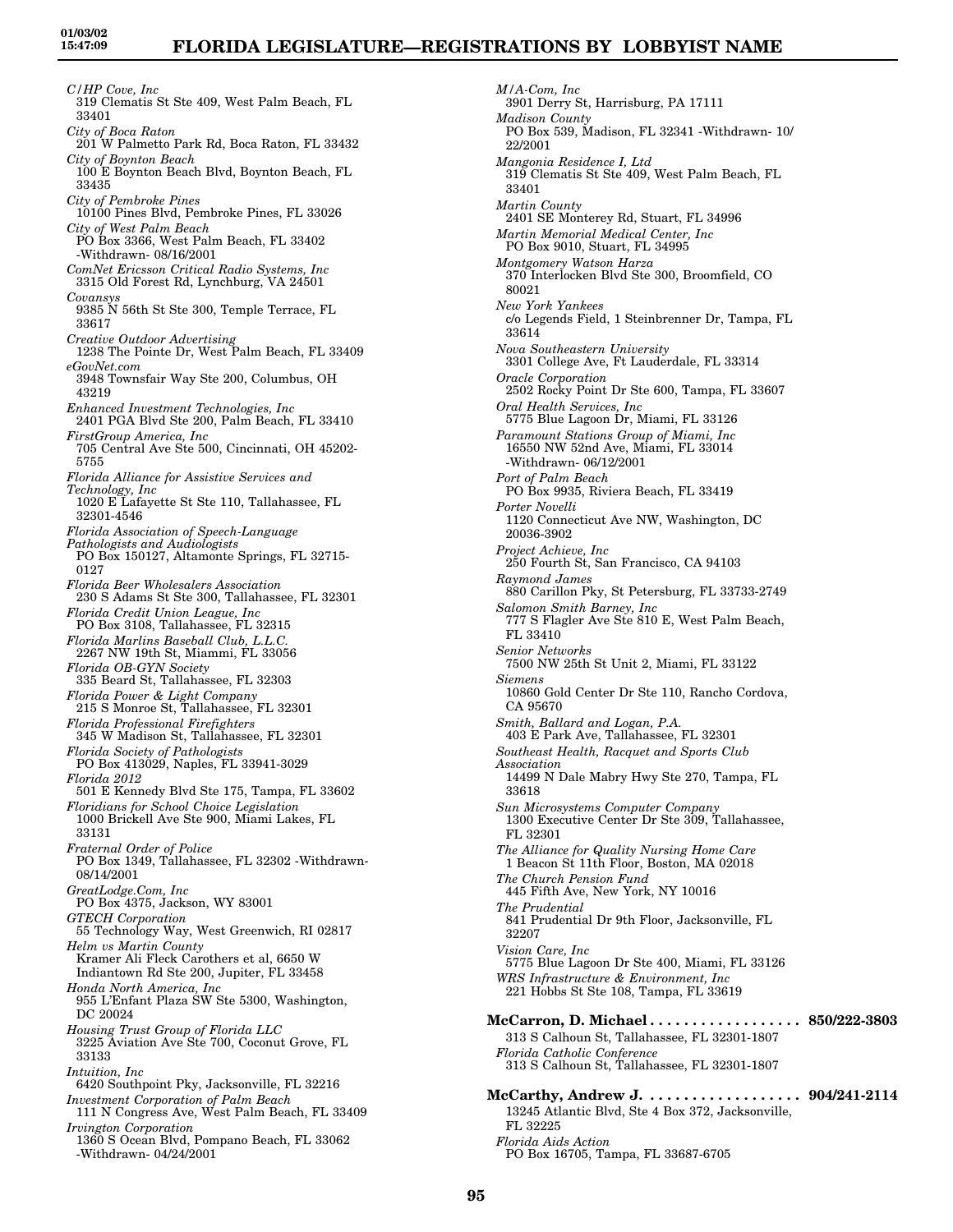### **FLORIDA LEGISLATURE—REGISTRATIONS BY LOBBYIST NAME**

*Florida Medical Association*

33180-1529

*ADG*

33301

33166

*Hands in Action*

*Metro Miami Action Plan*

*Hialeah, Inc*

32301-1894 *University of Miami*

*Village of El Portal*

*Sprint*

4616

9005

9005

**96**

113 E College Ave, Tallahassee, FL 32301

20533 Biscayne Blvd Ste 418, Aventura, FL

215 Monroe St Ste 400, Tallahassee, FL 32302

113 S Andrews Ave Rm 102, Ft Lauderdale, FL

6401 SW 113th Place, Miami, FL 33173-1083 *Economic Opportunity Family Health Center, Inc* 700 S Royal Poinciana Blvd Ste 300, Miami, FL

*Broward County Supervisor of Elections*

*David R. Custin & Associates, Inc*

*Florida Marlins Baseball Club, L.L.C.* 2267 NW 199th St, Miami, FL 33056 *Haitian American Association Against Cancer* 225 NE 34th St Ste 208, Miami, FL 33137

6202 W 21st Ct, Hialeah, FL 33016

2200 E 4th Ave, Hialeah, FL 33010

19 W Flagler St, Miami, FL 33131

315 S Calhoun St Ste 500, Tallahassee, FL

412 E Madison St Ste 800, Tampa, FL 33602-

**McCue, Patrick J. . . . . . . . . . . . . . . . . . . . . . 813/272-6740**

PO Box 248006, Coral Gables, FL 32301

500 NE 887th St, El Portal, FL 33138

**McCray, Kim M. . . . . . . . . . . . . . . . . . . . . . . 305/957-1557**

| 111 NW First St Ste 2800, Miami, FL 33128-1930                                                                                                                                                                                                                                                                                                                                                                                                                                                                                                                                                                                                                                                                                                                                                                                                                                                                                                                                                                                                    |                                   |
|---------------------------------------------------------------------------------------------------------------------------------------------------------------------------------------------------------------------------------------------------------------------------------------------------------------------------------------------------------------------------------------------------------------------------------------------------------------------------------------------------------------------------------------------------------------------------------------------------------------------------------------------------------------------------------------------------------------------------------------------------------------------------------------------------------------------------------------------------------------------------------------------------------------------------------------------------------------------------------------------------------------------------------------------------|-----------------------------------|
| Miami-Dade County<br>111 NW 1st St Ste 2910, Miami, FL 33128                                                                                                                                                                                                                                                                                                                                                                                                                                                                                                                                                                                                                                                                                                                                                                                                                                                                                                                                                                                      |                                   |
| McCarty, Kevin M.  850/413-5001<br>Dept of Insurance, 200 E Gaines St, Tallahassee,<br>FL 32399-0326<br>Department of Insurance<br>200 E Gaines St, Tallahassee, FL 32399-0320                                                                                                                                                                                                                                                                                                                                                                                                                                                                                                                                                                                                                                                                                                                                                                                                                                                                    |                                   |
| McCaskill, Susan T.  407/909-1087<br>6120 Payne Stewart Dr, Windermere, FL 34786<br>J. P. Morgan Securities, Inc.<br>60 Wall St, New York, NY 10260                                                                                                                                                                                                                                                                                                                                                                                                                                                                                                                                                                                                                                                                                                                                                                                                                                                                                               |                                   |
| McCollum, James E.  904/350-8833<br>301 W Bay St Ste 1100, Jacksonville, FL 32202<br>BellSouth<br>150 S Monroe St Ste 400, Tallahassee, FL 32301                                                                                                                                                                                                                                                                                                                                                                                                                                                                                                                                                                                                                                                                                                                                                                                                                                                                                                  |                                   |
| McCollum, Jerry  407/323-2500<br>Seminole Co Public Works Dept, 520 W Lake<br>Mary Blvd Ste 200, Sanford, FL 32773-7424<br>Seminole County Expressway Authority<br>520 W Lake Mary Blvd Ste 200, Sanford, FL<br>32773                                                                                                                                                                                                                                                                                                                                                                                                                                                                                                                                                                                                                                                                                                                                                                                                                             |                                   |
| McColskey, Erin S.  561/439-8153<br>4200 Congress Ave, Lake Worth, FL 33461-4796<br>Palm Beach Community College<br>4200 Congress Ave, Lake Worth, FL 33461-4796                                                                                                                                                                                                                                                                                                                                                                                                                                                                                                                                                                                                                                                                                                                                                                                                                                                                                  |                                   |
| McConnell, Maxine J. 850/413-9330<br>Florida Corrections Commission, 2601 Blair Stone<br>Rd, Tallahassee, FL 32399-2500<br><b>Florida Corrections Commission</b><br>2601 Blair Stone Rd, Tallahassee, FL 32399-2500                                                                                                                                                                                                                                                                                                                                                                                                                                                                                                                                                                                                                                                                                                                                                                                                                               |                                   |
| Landers & Parsons, 310 W College Ave,<br>Tallahassee, FL 32301-1471<br>American Plastics Council<br>2840 Mt. Wilkinson Pky Ste 110, Atlanta, GA<br>30339<br>Calpine Eastern Corporation<br>The Pilot House 2nd Floor, Lewis Wharf, Boston,<br>MA 02110<br>Coastal Conservation Association Florida<br>905 E Park Ave, Tallahassee, FL 32301-2646<br>Constellation Power Development, Inc<br>250 W Pratt St, Baltimore, MD 21201-2423<br>E. R. Jahna Industries, Inc.<br>PO Drawer 840, Lake Wales, FL 33859-0840<br>Eastman Kodak Company<br>343 State St, Rochester, NY 14650<br>Florida Dry Cleaners Coalition<br>PO Box 11134, Jacksonville, FL 32257<br>Florida Sugar Cane League<br>115 S Lopez, Clewiston, FL 33440<br>Hilliard Brothers of Florida<br>Rt 2 Box 175, Clewiston, FL 33440 - Withdrawn-<br>10/26/2001<br>John's Island Club<br>3 John's Island Dr, Vero Beach, FL 32963<br>Merck-Medco Managed Care, LLC<br>100 Summit Ave, Montvale, NJ 07645<br>Montenay Power Corporation<br>3225 Aviation Ave, 4th Floor, Miami, FL 33133 |                                   |
| Pinellas County Board of County Commissioners<br>14 S Fort Harrison Ave, Clearwater, FL 34616<br>McCoy, Terry P. $\dots$<br>Florida Medical Association, 113 E College Ave,<br>Tallahassee, FL 32301-7703                                                                                                                                                                                                                                                                                                                                                                                                                                                                                                                                                                                                                                                                                                                                                                                                                                         | $\,\cdot\,\cdot\,\,850/224$ -6496 |

*Tampa-Hillsborough County Expressway Authority* 412 E Madison St S 800, Tampa, FL 33602 **McCue, William G. . . . . . . . . . . . . . . . . . . . . 850/222-7200** Rogers Towers Bailey Jones & Gay, 106 S Monroe St, Tallahassee, FL 32301-1530 *FCCI Insurance Group* 320 W Park Ave, Tallahassee, FL 32301 *Florida Insurance Council* PO Box 1819, Tallahassee, FL 32302-1819 **McCutchin, Leslie K. . . . . . . . . . . . . . . . . . . 863/534-6083** Drawer CA04, PO Box 9005, Bartow, FL 33831- *Polk County Board of County Commissioners* Drawer CA04, PO Box 9005, Bartow, FL 33831- **McDaniel, William W. . . . . . . . . . . . . . . . . . . 850/245-4343** Dept of Health, 4052 Bald Cypress Way Bin A00, Tallahassee, FL 32399-1701 *Department of Health* 1317 Winewood Blvd, Tallahassee, FL 32399-0700 **McDonald, Carlos . . . . . . . . . . . . . . . . . . . . . 850/487-1963** Dept of Legal Affairs, PL-01 The Capitol, Tallahassee, FL 32399-1050 *Office of the Attorney General* The Capitol, Tallahassee, FL 32399 **McDonald, Emoryette . . . . . . . . . . . . . . . . . . 850/201-7264** State University System, 325 W Gaines St Ste 1520, Tallahassee, FL 32399-1950 *State University System* 325 W Gaines St Ste 1520, Tallahassee, FL 32399-1950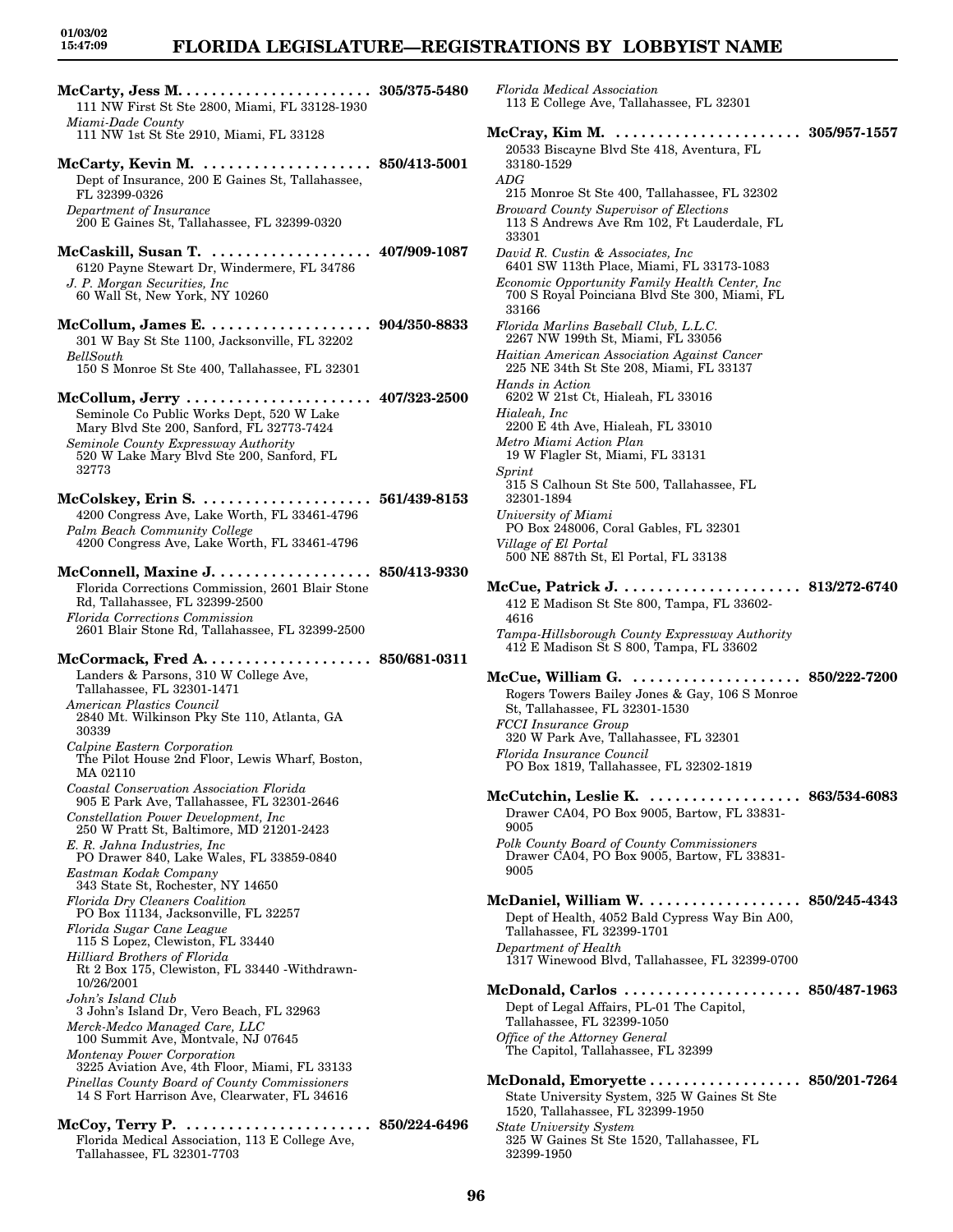### **FLORIDA LEGISLATURE—REGISTRATIONS BY LOBBYIST NAME**

**McDonough, James R. . . . . . . . . . . . . . . . . . 850/488-9557** Office of Drug Control, The Capitol PL 04, Tallahassee, FL 32308 *Executive Office of the Governor* The Capitol PL 05, Tallahassee, FL 32399 **McDougal, Mary K. . . . . . . . . . . . . . . . . . . . . 850/488-4512** Executive Office of the Governor, The Capitol, 400 S Monroe St Rm 2105, Tallahassee, FL 32399 *Executive Office of the Governor* PL 05 The Capitol, Tallahassee, FL 32399 **McDowell, James C. . . . . . . . . . . . . . . . . . . . 850/222-8250** Dir of Governmental Relations, 315 S Calhoun St Ste 350, Tallahassee, FL 32301-1840 *Publix Super Markets, Inc* PO Box 407, Lakeland, FL 33802 -Withdrawn-11/13/2001 **McDowell, Kim E. . . . . . . . . . . . . . . . . . . . . . 850/224-4116** PO Box 10062, Tallahassee, FL 32302-2062 *Abbott Laboratories* 3000 Continental Dr N, Mount Olive, NJ 07828- 1234 *Children's Comprehensive Services, Inc* 3401 West End Ave Ste 500, Nashville, TN 37203 *Educational Services of America* 1321 Murfreesboro Rd Ste 311, Nashville, TN 37217 *Florida Association of DUI Programs, Inc* PO Box 10223, Tallahassee, FL 32302 *Florida Association of State Troopers* 2061 Delta Way # 1, Tallahassee, FL 32303 *Florida Council on Economic Education* 1211 N Westshore Blvd Ste 300, Tampa, FL 33607-4615 *Florida School Food Service Association* 124 Salem Ct, Tallahassee, FL 32301-2810 *Florida Statutory Rural Hospitals* Box 469, 120 S Monroe St, Tallahassee, FL 32301-0469 *Judicial Assistants Association of Florida* PO Box 10223, Tallahassee, FL 32302 *Mothers Against Drunk Driving, Florida State Org.* 833-A E Park Ave, Tallahassee, FL 32301 *Reliant Energy, Inc* PO Box 4567, Houston, TX 77210-4567 *Shands Teaching Hospitals & Clinics, Inc dba Shands HealthCare* PO Box 100161, Gainesville, FL 32610-0161 **McElroy, Jane . . . . . . . . . . . . . . . . . . . . . . . . 850/413-7313** Department of Juvenile Justice, 2737 Centerview Dr, Tallahassee, FL 32399-3100 *Department of Juvenile Justice* 2737 Centerview Dr, Tallahassee, FL 32399-3100 **McElveen, James D. . . . . . . . . . . . . . . . . . . . 850/487-3794** Fla Fish & Wildlife Conserv Comm, Office of Planning Rm 138, 620 S Meridian St, Tallahassee, FL 32399-1600 *Florida Fish and Wildlife Conservation Commission* 620 S Meridian St, Tallahassee, FL 32399-1600 **McGee, Wallace Gene . . . . . . . . . . . . . . . . . . 850/222-0500** 315 S Calhoun St Ste 505, Tallahassee, FL 32301-1840 *American College of Surgeons* 2589 Park St, Jacksonville, FL 32204-4554 *Anheuser-Busch Companies, Inc* One Busch Place, St Louis, MD 63118 *Chapman-Schewe*

200 E Broward Blvd Ate 1125, Ft Lauderdale, FL

33301

*CH2M Hill, Inc* 116 Inverness Dr E Ste 105, Englewood, CO 80112-5125 *Cundy, Inc* 4875 N Federal Hwy 3rd Floor, Ft Lauderdale, FL 33308-4610 *Directional Advantage* 240 SE Misner Blvd Ste 405, Boca Raton, FL 33432 *E.S. & S./Election Systems and Software* 33 N LaSalle St Ste 1300, Chicago, IL 60601 *Florida Atlantic University Foundation, Inc* PO Box 3091, Boca Raton, FL 33431-0991 *Florida Chp American College of Physicians/Am Soc of Internal Medicine* 2589 Park St, Jacksonville, FL 32204 *Florida Medical Association* 113 E College Ave, Tallahassee, FL 32301 *Florida Power Corporation* 106 E College Ave Ste 800, Tallahassee, FL 32301 *Florida Public Telecommunications Association, Inc* 125 S Gadsden St Ste 200, Tallahassee, FL 32301-1525 *Fusive.com* 800 Fairway Dr, Deerfield Beach, FL 33441-1830 *Greyhound Lines, Inc* 204 Blue Bird Dr, Goodlettsville, TN 37072-2302 *IBM Corporation* 101 N Monroe St Ste 750, Tallahassee, FL 32301 *Interwoven* 1195 W Fremont Ave, Sunnyvale, CA 94087-3825 *Jacksonville Greyhound Racing, Inc* 4490 Southside Blvd, Jacksonville, FL 32216 *Ross University* 460 W 34th St 12th Floor, New York, NY 10001- 2369 *Wyeth-Ayerst Pharmaceuticals* 8610 Roswell Rd Ste 900 PMB613, Atlanta, GA 30350 -Withdrawn- 08/14/2001 **McGurk, Thomas D. . . . . . . . . . . . . . . . . . . . 850/921-5421** Agency for Workforce Innovation, Atkins Bldg Ste 300, 1320 Executive Center Dr, Tallahassee, FL 32399-2250 *Agency for WorkForce Innovation* Atkins Bldg Ste 300, 1320 Executive Center Dr, Tallahassee, FL 32399-2250 **McHale, Mike . . . . . . . . . . . . . . . . . . . . . . . . . 850/222-3329** 300 E Brevard St, Tallahassee, FL 32301-1218 *Florida Police Benevolent Association, Inc* 300 E Brevard St, Tallahassee, FL 32301 **McInnes, David C. . . . . . . . . . . . . . . . . . . . . . 850/488-3022** Dept of Agriculture & Consumer Ser, Plaza Level 10 The Capitol, Tallahassee, FL 32399-0810 *Department of Agriculture & Consumer Services* PL 10 The Capitol, Tallahassee, FL 32399-0810 **McKay, Benjamin J. . . . . . . . . . . . . . . . . . . . 850/245-6500** Dept of State, PL 02 The Capitol, Tallahassee, FL 32399-0250 *Department of State* PL 02 The Capitol, Tallahassee, FL 32399 **McKay, Michelle D. . . . . . . . . . . . . . . . . . . . . 941/750-0110** PO Box 71, Bradenton, FL 34206-0071 *(House Only) Celltrax, Inc* 4325 Woodland Park Dr Ste 105, West Melbourne, FL 32904 *(House Only) Florida Society of Ophthalmology* 1133 W Morse Blvd, Winter Park, FL 32789-3788

*(House Only) S & M Brands, Inc d/b/a Bailey's* 3662 Ontario Rd Ste B, Keysville, VA 23947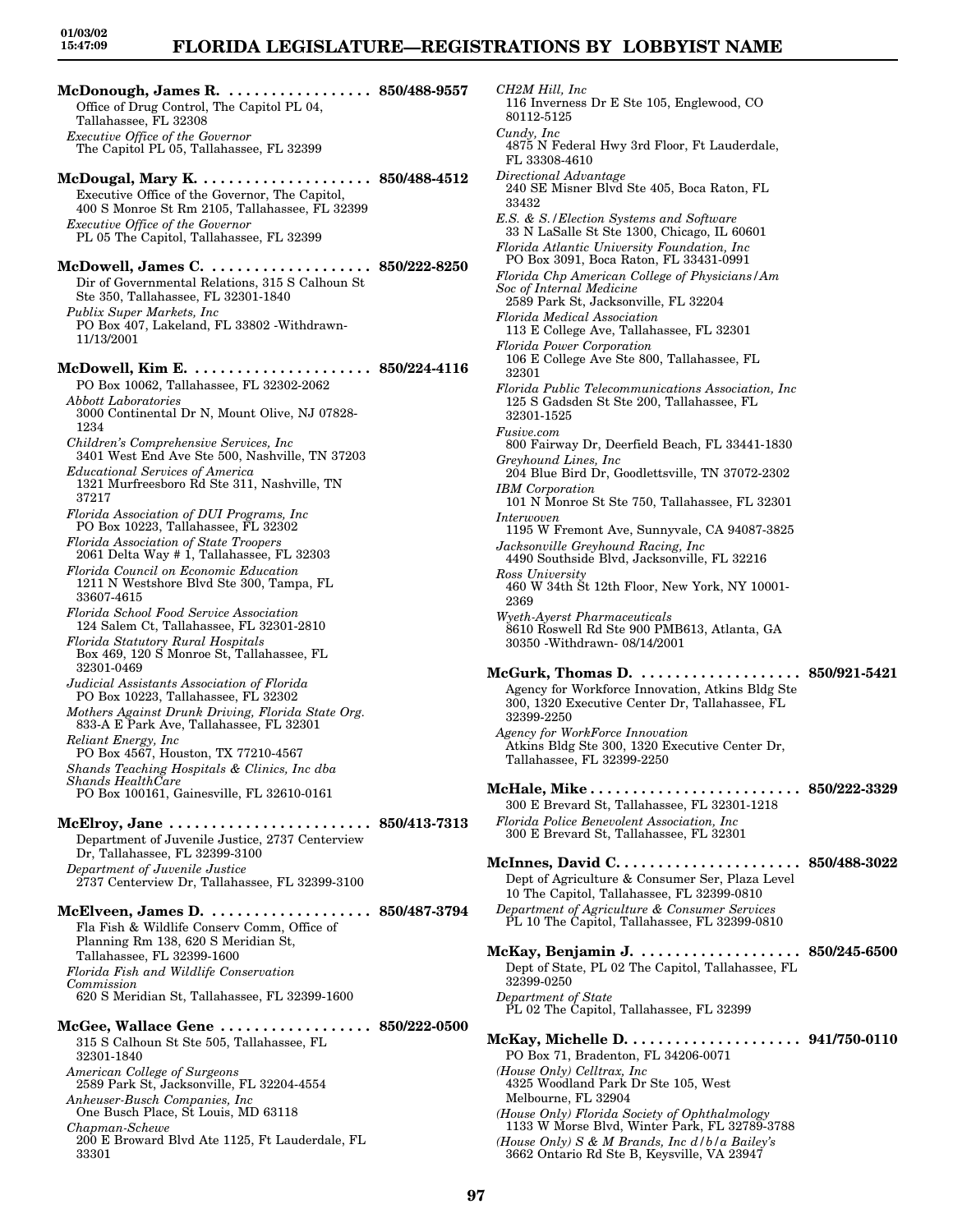*Enterasys Networks*

35 Industrial Way, Rochester, NH 03807

**McKee, Carol Johnson . . . . . . . . . . . . . . . . . 813/994-6435** 30249 Lettingwell Cir, Wesley Chapel, FL 33543 *H. Lee Moffitt Cancer Center & Research Institute, Inc* 12902 Magnolia Dr, Tampa, FL 33612-9497 **McKee, Robert W. . . . . . . . . . . . . . . . . . . . . . 850/922-4300** PO Box 549, Tallahassee, FL 32302-0549 *Florida Association of Counties* PO Box 549, Tallahassee, FL 32302 **McKenzie, Catherine Lynn . . . . . . . . . . . . . 954/928-4892** 6451 N Federal Hwy Rm 1113, Ft Lauderdale, FL 33308 *BellSouth* 150 S Monroe St Ste 400, Tallahassee, FL 32301 **McKeown, Georgia F. . . . . . . . . . . . . . . . . . . 850/201-7400** Florida Board of Education, 1614 Turlington Bldg, 325 W Gaines St, Tallahassee, FL 32399 *Florida Board of Education* 1614 Turlington Bldg, 325 W Gaines St, Tallahassee, FL 32399 **McKinley, William T. . . . . . . . . . . . . . . . . . . 850/681-1980** 301 S Bronough St Ste 650, Tallahassee, FL 3230l *Accenture* 325 John Knox Rd, Atrium Bldg Ste 106, Tallahassee, FL 32303 *Accredited Surety & Casualty Company, Inc* PO Box 568529, Orlando, FL 32856-8529 *Advance America* 961 E Main St, Spartanburg, SC 29302 *Amtrak* 60 Massachusetts Ave NE, Washington, DC 20002 *ANC Rental Corporation* 200 S Andrews Ave 9th Floor, Ft Lauderdale, FL 33301-1864 *Ariba, Inc* 910 Bishopswood Place, Alpharetta, GA 30022 *AT&T* 106 E College Ave Ste 1400, Tallahassee, FL 32301 *Automated Wagering International, Inc* 4835 E Cholla St, Scottsdale, AZ 85254 *AutoNation, Inc* 450 E Las Olas Blvd Ste 1200, Ft Lauderdale, FL 33301 *Charter Schools USA* 6245 N Federal Hwy 5th Floor, Ft Lauderdale, FL 33308 *CitiStreet* 2231 Crystal Dr Ste 500, Arlington, VA 22202 *City of Coral Springs* 9551 W Sample Rd, Coral Springs, FL 33065 *City of Pembroke Pines* 10100 Pines Blvd, Pembroke Pines, FL 33026 *Community Television Foundation of South Florida, Inc* PO Box 2, Miami, FL 33261-0002 *CompCare* 4200 W Cypress St Ste 300, Tampa, FL 33607 *Conoco, Inc* 600 N Dairy Ashford ML 2042, Houston, TX 77079 *DaimlerChrysler* 1000 Chrysler Dr, 485-13-65, Auburn Hills, MI 48326 *Dell Computers* 8877 Blackheath Way, Tallahassee, FL 32312 *Emergency Medical Foundation, Inc* PO Box 6045, Daytona Beach, FL 32122 *End Stage Renal Disease Laboratory* 831 NW 57th St, Ft Lauderdale, FL 33309

*EPIK Communications* 3501 Quadrangle Blvd Ste 225, Orlando, FL 32817 *Epylon Corporation* 645 Harrison St Ste 200, San Francisco, CA 94107 *Florida Association of Mortgage Brokers* 1282 Paul Russell Rd, Tallahassee, FL 32301 *Florida Federation of Community Foundations* 686 Hunt Club Blvd Ste 180, Longwood, FL 32779 *Florida Marlins Baseball Club, L.L.C.* 2267 NW 199th St, Miami, FL 33056 *Florida Power & Light Company* 215 S Monroe St Ste 810, Tallahassee, FL 32301 *Florida 2012* 501 E Kennedy Blvd Ste 175, Tampa, FL 33602 *General Motors Corporation* PO Box 200, Detroit, MI 48265-2000 *Hopkins v Florida Board of Regents* Santos Dutton Lynott & Henry, PA, 777 S Harbour Island Blvd Ste 950, Tampa, FL 33602 *ICN Ltd* 1801 S Federal Hwy, Delray Beach, FL 33483 *Initial Attack Aviation* 705 S Harbor City Blvd, Melbourne, FL 32901 *Intellectual Development Systems, Inc* 49 Old Solomons Island Rd Ste 206, Annapolis, MD 21401 *Interactive Digital Software Association* 845 Third Ave 14th Floor, New York, NY 10022 *JM Family Enterprises, Inc* 111 NW 12th Ave, Deerfield Beach, FL 33443 *Memorial Healthcare System* 3501 Johnson St, Hollywood, FL 33021 *Miami-Dade County* 111 NW First St Ste 2910, Miami, FL 33128 *Motion Picture Association of America* 1600 Eye St NW, Washington, DC 20006 *National Century Financial Enterprises* 6125 Memorial Dr, Dublin, OH 43017-9000 *North Broward Hospital District* 303 SE 17th St, Ft Lauderdale, FL 33316 *Nova Southeastern University* 3301 College Ave, Ft Lauderdale, FL 33314 *PhyAmerica Physician Group, Inc* 2828 Croasdaile Dr, Durham, NC 27705 *Poole, McKinley & Blosser* PO Box 10507, Tallahassee, FL 32302 *Port Everglades Pilots Association* PO Box 13017, Ft Lauderdale, FL 33316 *Pro Player Stadium* 2269 NW 199th St, Miami, FL 33056 *ResCare* 10140 Linn Station Rd, Louisville, KY 40223- 3813 *SOS Children's Village of Florida, Inc* 3681 NW 59th Place, Coconut Creek, FL 33073 *Swiss Re New Markets* 13355 Noel Rd Ste 1300, One Galleria Tower, Dallas, TX 75240 -Withdrawn- 08/09/2001 *Teresa Earnhardt* 1675 Coddle Creek Hwy, Mooresville, NC 28115 *University of Phoenix* 4615 E Elwood St, Phoenix, AR 85040 **McKinnon, Pamela P. . . . . . . . . . . . . . . . . . . 850/222-1877** Mirabella Smith & McKinnon Inc, 521 N Adams St, Tallahassee, FL 32301-1111 *Associated Industries Insurance Company, Inc* PO Box 11179, Tallahassee, FL 32302 *Associated Industries of Florida* PO Box 784, Tallahassee, FL 32301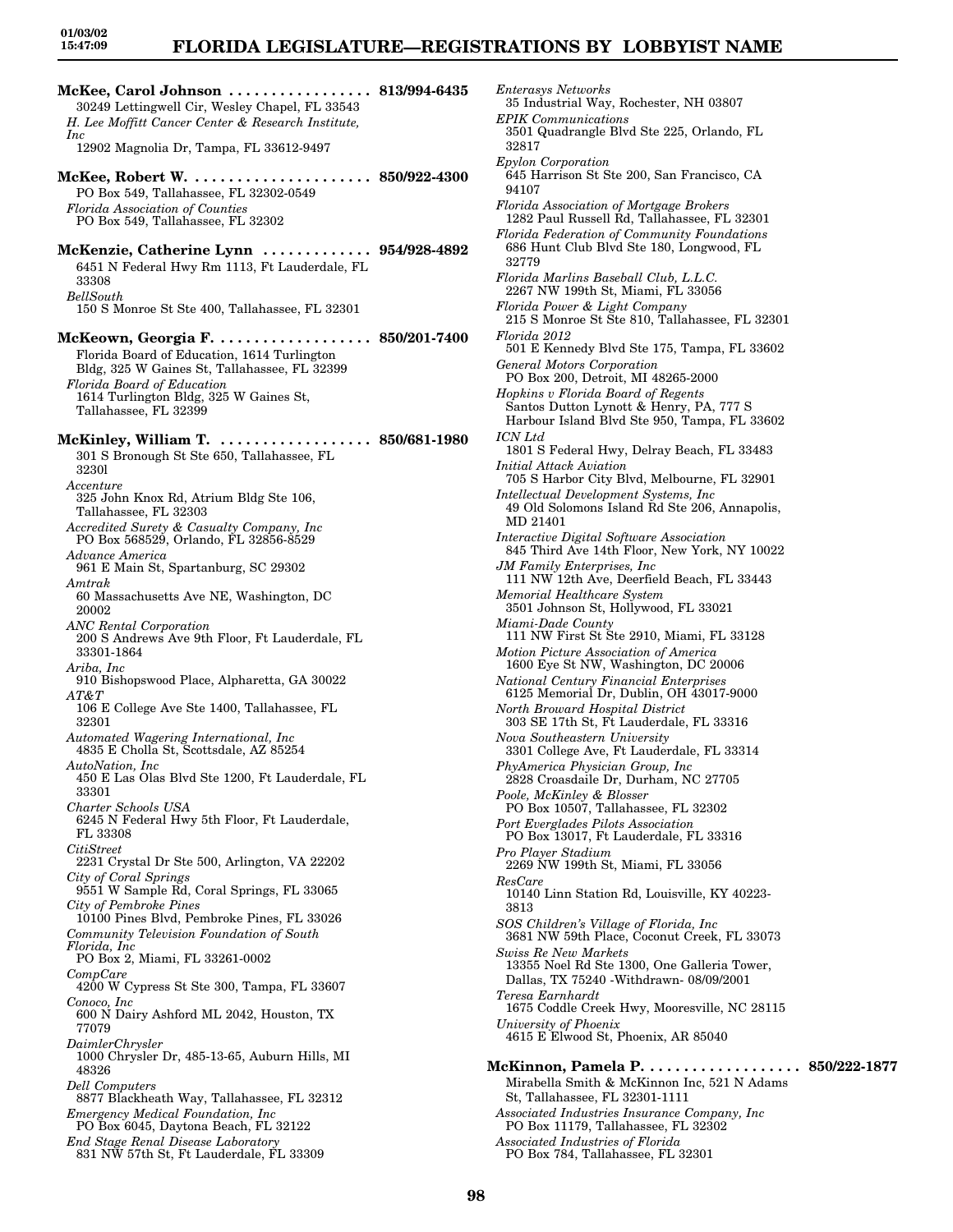# **FLORIDA LEGISLATURE—REGISTRATIONS BY LOBBYIST NAME**

*Association of Florida Bingos, Inc* 127 Barefoot Cove, Hypoluxo, FL 33462 *Atlantic Shores Healthcare, Inc* 4200 Wackenhut Dr # 100, Palm Beach Gardens, FL 33410-4243 *Automated Wagering International, Inc* 115 Perimeter Center Place Ste 911, Atlanta, GA 30350 *Citicorp Electronic Financial Services, Inc* 8430 W Bryn Mawr Ave, Chicago, IL 60631 *Florida Academy of Cosmetic Surgery* 832 NW 57 St, Gainesville, FL 32605 *Mirabella, Smith & McKinnon, Inc* 521 N Adams St, Tallahassee, FL 32301 *Wackenhut Corrections Corporation* 1500 San Remo Ave, Coral Gables, FL 33146 *Wackenhut Resources* 4200 Wackenhut Dr # 100, Palm Beach Gardens, FL 33410-4243 **McLaughlin, Daryl G. . . . . . . . . . . . . . . . . . . 850/410-7001** Dept of Law Enforcement, 2331 Phillips Rd, Tallahassee, FL 32308-5333 *Department of Law Enforcement* PO Box 1489, Tallahassee, FL 32302 **McLean, Harold A. . . . . . . . . . . . . . . . . . . . . 850/413-7286** Public Service Commission, 2540 Shumard Oak Blvd, Tallahassee, FL 32399-0850 *Public Service Commission* 2540 Shumard Oak Blvd, Tallahassee, FL 32399- 0850 **McLeod, Laura . . . . . . . . . . . . . . . . . . . . . . . 850/224-9448** PO Box 10223, Tallahassee, FL 32302 *Abbott Laboratories* PO Box 177, Abbott Park, IL 60064-3500 *American Safety & Health Institute* 8324 Corporate Way, New Port Richey, FL 34653 -Withdrawn- 10/10/2001 *Citrus Health Network* 4175 W 20th Ave, Hialeah, FL 33012-5875 *Duke Energy North America* 422 Church St PB05D, Charlotte, NC 28202 -Withdrawn- 06/15/2001 *Elevator Industry Work Preservation Fund* 12914 Erlene Dr, Chester, VA 23831-4507 *Florida Area Agency on Aging Association* 2285 First St, Ft Myers, FL 33901 *Florida Association of DUI Programs, Inc* 225 NE 14th St, Ocala, FL 34470 *Florida Medical Association* 113 E College Ave, Tallahassee, FL 32301 *Florida Workers' Advocates* 4144 McLeod Dr, Tallahassee, FL 32303 *Judicial Assistants Association of Florida* 100 N Pine Island Rd, Plantation, FL 32324 *Kathleen Daley & Associates, Inc* 108 S Monroe St Ste 200, Tallahassee, FL 32301 *Laura D. Strazza* c/o Allen E. Rossin, Esq, 800 Australian Ave Ste 800, West Palm Beach, FL 33401 *Lawrence Bigney* 1150-B Parkside Green Dr, West Palm Beach, FL 33415 *McLeod & Associates* 108 S Monroe St # 200, Tallahassee, FL 32301 *Metricom, Inc.* 8321 Old Courthouse Rd Ste 110, Vienna, VA 22182 -Withdrawn- 09/19/2001 *Operation PAR* 6330 US 19, New Port Richey, FL 34652 *Palm Beach Casino Lines* Port of Palm Beach, 777 E Port Rd, Riviera Beach, FL 33404

*The Florida Bar/Family Law Section* 650 Apalachee Pkwy, Tallahassee, FL 32399-8300 -Withdrawn- 08/07/2001 *Verizon Wireless* One Verizon Place, Alpharetta, GA 30004 **McManus, Sharon E. . . . . . . . . . . . . . . . . . . . 863/221-6786** 150 Ave B SE, Winter Haven, FL 33880 *UniLect* 7080 Donlon Way Ste 220, Dublin, CA 94568 **McMillan, Robert A. . . . . . . . . . . . . . . . . . . . 407/665-7257** Seminole County Services Bldg, 1101 E First St, Sanford, FL 32771-1468 *Seminole County Board of County Commissioners* Seminole County Services Bldg, 1101 E First St, Sanford, FL 32771 **McMutrie, Jennifer K. . . . . . . . . . . . . . . . . . 813/289-5824** PO Box 31087, Tampa, FL 33613-3087 *AAA Auto Club South* 1515 N Westshore Blvd, Tampa, FL 33607 **McNally, Carol M. . . . . . . . . . . . . . . . . . . . . . 850/488-1752** Ounce of Prevention Fund of Fla, 111 N Gadsden St Ste 200, Tallahassee, FL 32301-1507 *Healthy Families Florida* 111 N Gadsden St Ste 200, Tallahassee, FL 32301 **McPherson, Scott . . . . . . . . . . . . . . . . . . . . . 850/410-4777** State Technology Office, Carlton Bldg Rm 335, 501 S Calhoun St, Tallahassee, FL 32399-0001 *State Technology Office* Carlton Bldg Rm 335, 501 S Calhoun St, Tallahassee, FL 32399-0001 **McRae, Edgar R., Jr. . . . . . . . . . . . . . . . . . . . 334/272-8780** 2350 Fairlane Dr, Park Place Ste 100, Montgomery, AL 36116 *International Paper* 1101 Pennsylvania Ave NW Ste 200, Washington, DC 20004 **McReynolds, John L. . . . . . . . . . . . . . . . . . . 407/363-8774** Universal Orlando, 1000 Universal Studios Plaza, Orlando, FL 32819 *Universal Studios Florida* 1000 Universal Studios Plaza, Executive Offices B-1, Orlando, FL 32819-7610 **McSwain, Thomas R. . . . . . . . . . . . . . . . . . . 850/681-6710** 204 S Monroe St, Tallahassee, FL 32301-1824 *International Speedway Corporation* 1801 International Speedway Blvd, Daytona Beach, FL 32014 *Mount Sinai Medical Center* 4300 Alton Rd, Miami Beach, FL 33140 *South Broward Hospital District* 3501 Johnson St, Hollywood, FL 33021 **McVety, Robert W . . . . . . . . . . . . . . . . . . . . . 850/561-6300** Fla Petroleum Council, 215 S Monroe St Ste 800, Tallahassee, FL 32301-1858 *Florida Petroleum Council* 215 S Monroe St Ste 800, Tallahassee, FL 32301- 1858 **McVoy, Ross A. . . . . . . . . . . . . . . . . . . . . . . . 850/222-3471** Akerman Senterfitt & Eidson PA, 301 S Bronough St Ste 200, Tallahassee, FL 32301 *Florida Cemetery Association* 1601 Commerce Ave N, St Petersburg, FL 33716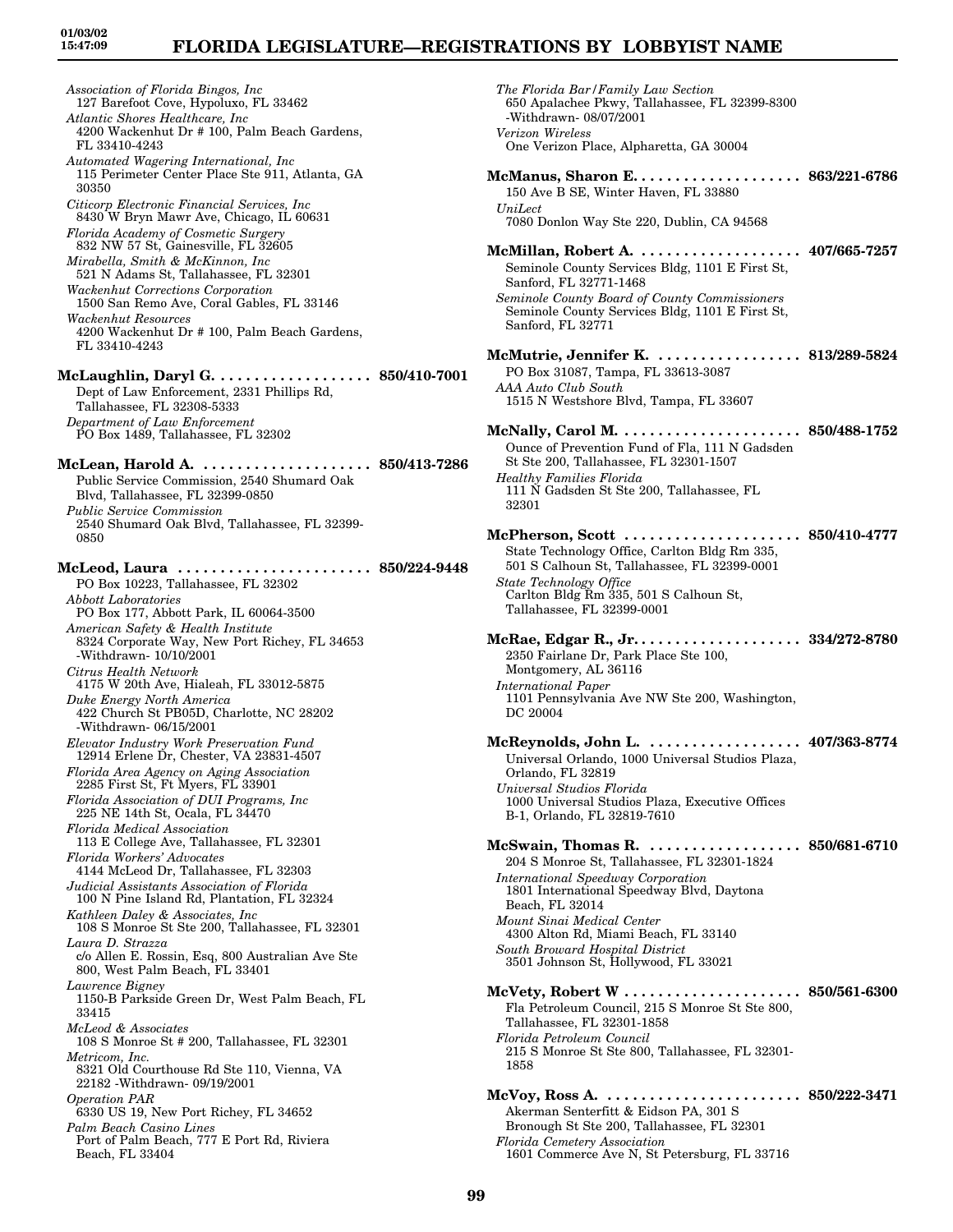# **FLORIDA LEGISLATURE—REGISTRATIONS BY LOBBYIST NAME**

**01/03/02 15:47:09**

*Sarasota Manatee Airport Authority* 6000 Airport Cir, Sarasota, FL 34243

**Meadows, Lee . . . . . . . . . . . . . . . . . . . . . . . . 850/224-8873** 403 N Calhoun St Ste 1, Tallahassee, FL 32301 *Citizens Affected by Revocation, Inc (C.A.R.)* 403 N Calhoun St Ste 1, Tallahassee, FL 32301

- **Means, Randy J. . . . . . . . . . . . . . . . . . . . . . . 407/836-2495** PO Box 1673, Orlando, FL 32802-1673 *State Attorney, 9th Judicial Circuit* PO Box 1673, Orlando, FL 32802
- **Mechlin, Jeffrey G. . . . . . . . . . . . . . . . . . . . . 863/452-3243** PO Box 1028, Avon Park, FL 33826 *Sprint* 315 Calhoun St Ste 500, Tallahassee, FL 32301
- **Meck, Stephen M. . . . . . . . . . . . . . . . . . . . . . 850/488-8641** 2586 Seagate Dr, 100 Turner Bldg, Tallahassee, FL 32301-5032
- *Public Employees Relations Commission* 100 Turner Bldg, 2586 Seagate Dr, Tallahassee, FL 32301-5032
- **Medcalf, D. Drew . . . . . . . . . . . . . . . . . . . . . . 850/681-9551** 2061 Delta Way # 1, Tallahassee, FL 32303 *Florida Association of State Troopers* 2061 Delta Way # 1, Tallahassee, FL 32303
- **Medows, Rhonda M. . . . . . . . . . . . . . . . . . . . 850/922-5527** Agency for Health Care Admin, 2727 Mahan Dr Bldg 3 MS # 1, Tallahassee, FL 32308 *Agency for Health Care Administration* 2727 Mahan Dr Bldg 3 MS # 1, Tallahassee, FL 32308
- **Meek, Terry . . . . . . . . . . . . . . . . . . . . . . . . . . 850/893-7821** PO Box 13441, Tallahassee, FL 32317-3441 *American Medical Response* 5551 NW 9th Ave, Ft Lauderdale, FL 33309 *Florida Ambulance Association*
- 22093 Kimble Ave, Port Charlotte, FL 33952 *Florida College of Emergency Physicians*
- 3717 S Conway Rd, Orlando, FL 32812-7607
- **Meenan, Timothy J. . . . . . . . . . . . . . . . . . . . 850/681-6710** Blank Rigsby & Meenan P. A., 204 S Monroe St, Tallahassee, FL 32301-1824 *Bristol West Insurance Service of Florida* 6067 Hollywood Blvd, Hollywood, FL 33024 *Florida Service Agreement Association* 204 S Monroe St, Tallahassee, FL 32301 *Global Technology Alliance* 800 S Nova Rd Ste M, Ormond Beach, FL 32174 *Mount Sinai Medical Center* 4300 Alton Rd, Ascher Bldg Rm 121, Miami Beach, FL 33140 *National Council on Compensation Insurance* 997 Old Eagle School Rd Ste 216, Wayne, PA 19087 -Withdrawn- 07/10/2001 *South Broward Hospital District* 3501 Johnson St, Hollywood, FL 33021 *Tower Hill Insurance Group* 7201 NW 11th Place, Gainesville, FL 32605
- **Meffert, J. Christian . . . . . . . . . . . . . . . . . . . 850/488-8448** Florida State Boxing Commission, 1940 N Monroe St, Tallahassee, FL 32399-1016 *Florida State Boxing Commission* 1940 N Monroe St, Tallahassee, FL 32399
- **Meffert, Wellington H., II . . . . . . . . . . . . . . . 850/222-3471** Akermkan Senterfitt & Eidson PA, 301 S Bronough St Ste 200, Tallahassee, FL 32301-1722

*First American Title Insurance* 114 East Fifth St, Santa Ana, CA 92701-1699 *Florida Cemetery Association* 3319 Maguire Blvd Ste 155, Orlando, FL 32803 *Florida Pool and Spa Association, Inc* 558 S Osprey Ave, Sarasota, FL 34236 *Hillsborough County City-County Planning Commission* 601 E Kennedy Blvd Ste 600, Tampa, FL 33602 *Sarasota Manatee Airport Authority* 6000 Airport Cir, Sarasota, FL 34243-2105 **Meincke, Stephanie F. . . . . . . . . . . . . . . . . . 850/488-5437** 433 N Magnolia, Tallahassee, FL 32308 *The Family Source of Florida* 433 N Magnolia, Tallahassee, FL 32308 **Meiners, H. Frank . . . . . . . . . . . . . . . . . . . . . 850/224-9560** 150 S Monroe St Ste 400, Tallahassee, FL 32301- 1556 *BellSouth* 150 S Monroe St Ste 400, Tallahassee, FL 32301 **Melendi, Richard . . . . . . . . . . . . . . . . . . . . . 813/272-5371** Admin Office of the Courts, 419 Pierce St Rm 204, Tampa, FL 33602-4024 *Administrative Office of the Courts* 419 Pierce St Rm 204, Tampa, FL 33602 **Mellowe, Greg . . . . . . . . . . . . . . . . . . . . . . . . 407/893-4410** Florida Coalition for the Homeless, 1510 E Colonial Dr Ste 203 W, Orlando, FL 32803 *Florida Coalition for the Homeless, Inc* 1510 E Colonial Dr Ste 203, Orlando, FL 32803 **Melson, Richard D. . . . . . . . . . . . . . . . . . . . . 850/222-7500** Hopping Green Sams & Smith, PO Box 6526, Tallahassee, FL 32314-6526 *MCI WorldCom, Inc* Six Concourse Pky Ste 3200, Atlanta, GA 30328 **Melton, Ruth H. . . . . . . . . . . . . . . . . . . . . . . . 850/414-2578** 203 S Monroe St, Tallahassee, FL 32301-1823 *Florida School Boards Association* 203 S Monroe St, Tallahassee, FL 32301 **Menard, Beverly Y. . . . . . . . . . . . . . . . . . . . . 813/483-2526** PO Box 110, MC: FLTCO616, Tampa, FL 33601- 0110 *Verizon* PO Box 110, MC: FLTC0840, Tampa, FL 33601 **Mencia, Manny . . . . . . . . . . . . . . . . . . . . . . . 305/569-2650** 2801 Ponce de Leon Blvd Ste 700, Coral Gables, FL 33134 *Enterprise Florida* 390 N Orange Ave Ste 1300, Orlando, FL 32801 **Mendez-Cartaya, Iraida R. . . . . . . . . . . . . . . 305/995-2383** 1450 NE Second Ave Ste 562, Miami, FL 33132- 1394 *Dade County Public Schools* 1450 NE Second Ave Ste 562, Miami, FL 33132 **Menduni, Margaret A. . . . . . . . . . . . . . . . . . 850/681-6788** 215 S Monroe Ste 420, Tallahassee, FL 32301- 1841 *ADESA Corporation* 310 E 96th St Ste 400, Indianapolis, IN 46240 *Bay County* 517 E 9th St, Panama City, FL 32401 *City of Miami Beach* 1700 Convention Center Dr, Miami Beach, FL 33139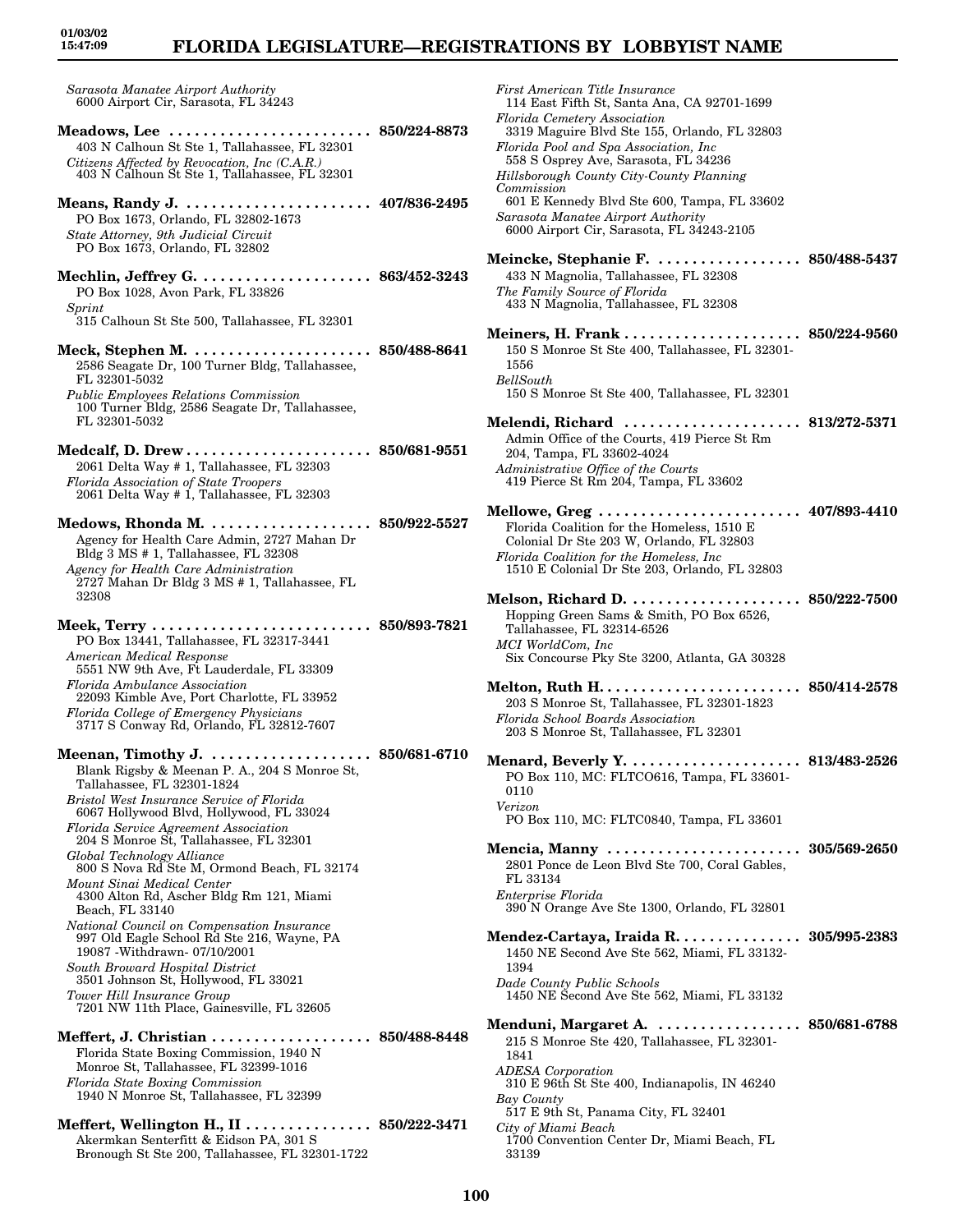# **FLORIDA LEGISLATURE—REGISTRATIONS BY LOBBYIST NAME**

*Kraft Foods Inc by its service corp, Philip Morris Management Corp* 333 North Pointe Center E Ste 615, Alpharetta, GA 30022 *Manheim Auctions, Inc* 170 E Washington St, Orlando, FL 32801-2397 *Miami-Dade County* 111 NW First St Ste 2910, Miami, FL 33128 *VoiceStream Wireless Corp* 16 Wing Dr, Cedar Knolls, NJ 07927 **Mennella, Kathryn L. . . . . . . . . . . . . . . . . . . 904/329-4215** St. Johns River Water Management, PO Box 1429, Palatka, FL 32178-1429 *St. Johns River Water Management District* PO Box 1429, Palatka, FL 32178-1429 **Mercer, Rebecca A. . . . . . . . . . . . . . . . . . . . . 703/358-9100** Albers & Company, 1911 N Fort Myer Dr # 707, Arlington, VA 22209 *iMotors.com* 221 Pine St 3rd Floor, San Francisco, CA 94104 *Payless ShoeSource, Inc* PO Box 1189, Topeka, KS 66601-1189 **Meredith, Cindy W. . . . . . . . . . . . . . . . . . . . . 850/562-3667** 2748 McFarlane Ct, Tallahassee, FL 32303 *CyberCare Technologies* 2500 Quantrum Lakes Dr Ste 1000, Boynton Beach, FL 33426 -Withdrawn- 03/15/2001 **Meros, George N. . . . . . . . . . . . . . . . . . . . . . . 850/577-9090** Gray Harris & Robinson, PO Box 11189, Tallahassee, FL 32302 *Emergency Medical Foundation, Inc* PO Box 6045, Daytona Beach, FL 32122 *TRUE* PO Box 1055, Tallahassee, FL 32302 -Withdrawn-04/13/2001 **Merrell, Rosalind F. . . . . . . . . . . . . . . . . . . . 386/673-0302** 599 John Anderson Dr, Ormond Beach, FL 32176 *Merrell Health & Human Services, Inc* 599 John Anderson Dr, Ormond Beach, FL 32176 **Merrill, Amy C. . . . . . . . . . . . . . . . . . . . . . . . 941/749-3030** Community Services Dept, PO Box 1000, Bradenton, FL 34206-1000 *Manatee County* Community Services Dept, 1112 Manatee Ave W, Bradenton, FL 34205 **Merrill, Holly M. . . . . . . . . . . . . . . . . . . . . . . 850/681-0254** 108 E Jefferson St Ste B, Tallahassee, FL 32301 *Robert M. Levy & Associates, Inc* 108 E Jefferson St Ste B, Tallahassee, FL 32301 **Merwin, William C. . . . . . . . . . . . . . . . . . . . . 941/590-1055** Florida Gulf Coast University, 10501 FGCU Blvd S, Ft Myers, FL 33965-6565 *Florida Gulf Coast University* 10501 FGCU Blvd S, Ft Myers, FL 33965-6565 **Messer, James Elliott . . . . . . . . . . . . . . . . . . 904/222-0720** PO Box 1876, Tallahassee, FL 32302-1876 *Leon County Research and Development Authority* 1673 W Paul Dirac Dr, Tallahassee, FL 32310 **Messer, James T. . . . . . . . . . . . . . . . . . . . . . . 850/488-7228** Agency for Workforce Innovation, 1320 Executive Center Dr, Tallahassee, FL 32399-2250 *Agency for WorkForce Innovation* 1320 Executive Center Dr, Tallahassee, FL 32399-2250

**Messersmith, Frank S. . . . . . . . . . . . . . . . . . 850/205-9000** PO Box 10909, Tallahassee, FL 32302-2909 *Association of Florida Foreclosure Attorneys* 601 Bayshore Dr Ste 800, Tampa, FL 33606-2760 *AT&T Wireless Services of Florida, Inc* 250 S Australian Ave, West Palm Beach, FL 33401 *Attorneys' Title Insurance Fund, Inc* PO Box 628600, Orlando, FL 32822-8600 *Communication Service Centers* 777 S State Rd 7, Margate, FL 33068 *Correctional Services Corporation* 1819 Main St Ste 1000, Sarasota, FL 34236 *DuPont Pharmaceuticals Company* 515 N Meridian St, Tallahassee, FL 32301 -Withdrawn- 10/30/2001 *Florida Associated General Contractors Council* PO Box 10569, Tallahassee, FL 32302 *Florida Restaurant Association* PO Box 1779, Tallahassee, FL 32301 *Florida Sheriffs Association* PO Box 12519, Tallahassee, FL 32317 *Florida 2012* 501 E Kennedy Blvd Ste 175, Tampa, FL 33602 *Health First Health Plans, Inc* 8247 Devereux Dr, Melbourne, FL 32940 *Health First, Inc* 8249 Devereux Dr, Melbourne, FL 32940 *LakeFron, Inc, d/b/a Ocala Jai-Alai* PO Box 548, Orange Lake, FL 32681 *Lockheed Martin IMS* 1200 K St NW, Washington, DC 20005 *MCI WorldCom, Inc* Six Concourse Parkway, Ste 3200, Atlanta, GA 30328 *Murphy Oil USA, Inc* 200 Peach St, El Dorado, AR 71730 *Ocala Breeders' Sales Company, Inc* PO Box 99, Ocala, FL 34478 *Pharmaceutical Research and Manufacturers of America* 229 Peachtree St Ste 1115, Atlanta, GA 30303 *Tampa Electric Company* 702 N Franklin St, Tampa, FL 33602 *Teachers Insurance & Annuity Association* 730 Third Ave 14th Floor, New York, NY 10017 *TECO Energy, Inc* 702 N Franklin St, Tampa, FL 33602 *The Florida Bar* 650 Apalachee Pky, Tallahassee, FL 32399-2300 *University Community Hospital* 3100 E Fletcher Ave, Tampa, FL 33613 *University of South Florida Support Corp* 12901 Bruce B Downs Blvd MDC 2, Tampa, FL 33612 -Withdrawn- 03/06/2001 *Walt Disney World Company* PO Box 10000, Lake Buena Vista, FL 32830 **Metz, Stephen W. . . . . . . . . . . . . . . . . . . . . . . 850/205-9000** PO Box 10909, Tallahassee, FL 32302-2909 *Association of Florida Foreclosure Attorneys* 601 Bayshore Dr Ste 800, Tampa, FL 33606-2760 *AT&T Wireless Services of Florida, Inc* 250 S Australian Ave, West Palm Beach, FL 33401 *Attorneys' Title Insurance Fund, Inc* PO Box 628600, Orlando, FL 32822-8600 *Communication Service Centers* 777 S State Rd 7, Margate, FL 33068 *Correctional Services Corporation* 1819 Main St Ste 1000, Sarasota, FL 34236 *Default Publications, Inc* 327 North Blvd Ste 103, Baton Rouge, LA 70801 *DuPont Pharmaceuticals Company* 515 N Meridian St, Tallahassee, FL 32301 -Withdrawn- 10/30/2001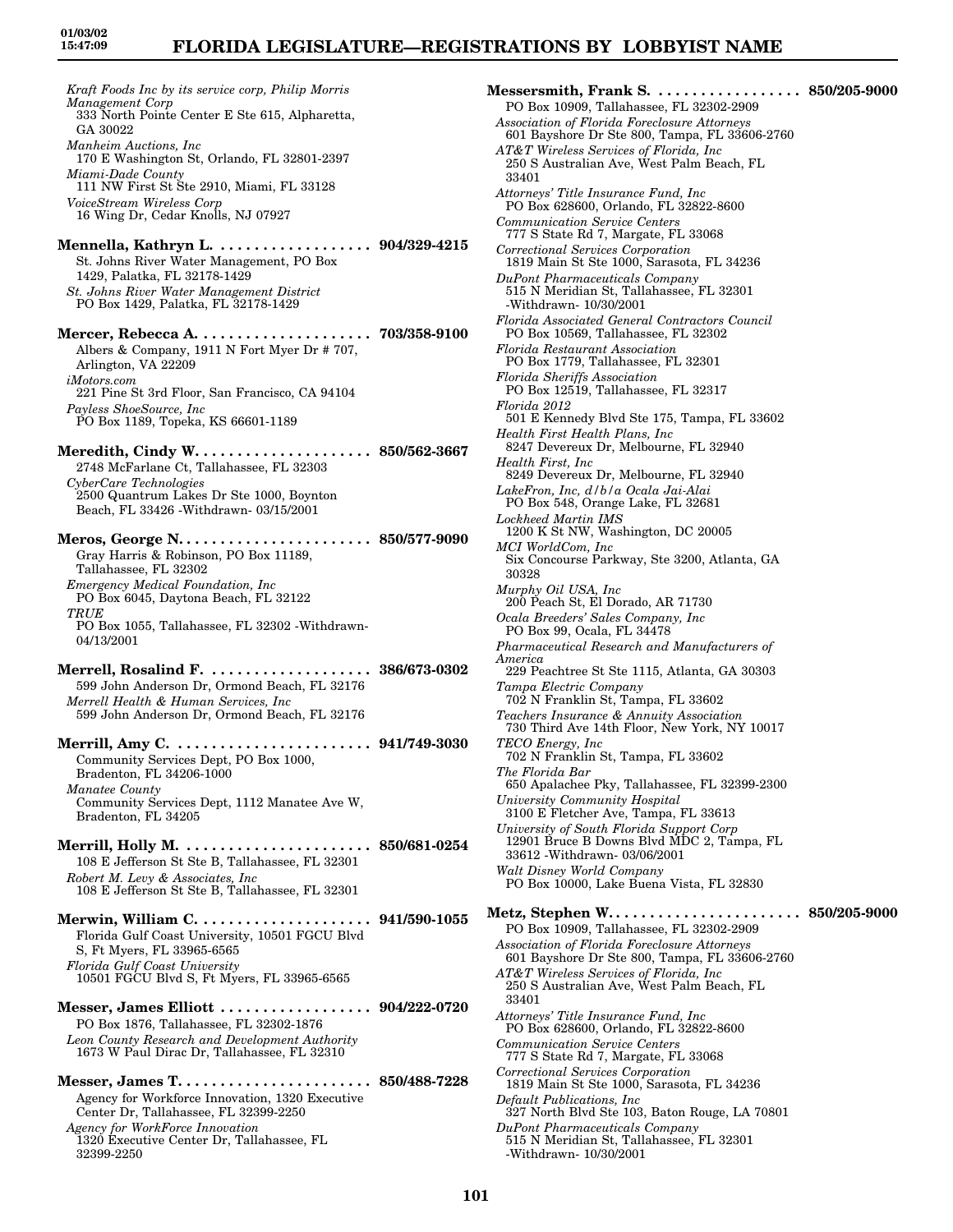*Florida Associated General Contractors Council* PO Box 10569, Tallahassee, FL 32302 *Florida Restaurant Association* PO Box 1779, Tallahassee, FL *Florida Sheriffs Association* PO Box 12519, Tallahassee, FL 32317 *Florida 2012* 501 E Kennedy Blvd Ste 175, Tampa, FL 33602 *Health First Health Plans, Inc* 8247 Devereux Dr, Melbourne, FL 32940 *Health First, Inc* 8249 Devereux Dr, Melbourne, FL 32940 *Health Management Associates, Inc* 5811 Pelican Bay Blvd Ste 500, Naples, FL 33963-2710 *LakeFron, Inc, d/b/a Ocala Jai-Alai* PO Box 548, Orange Lake, FL 32681 *Lockheed Martin IMS* 1200 K St NW, Washington, DC 20005 *MCI WorldCom, Inc* Six Concourse Parkway, Ste 3200, Atlanta, GA 30328 *Murphy Oil USA, Inc* 200 Peach St, El Dorado, AR 71730 *Ocala Breeders' Sales Company, Inc* PO Box 99, Ocala, FL 34478 *Pharmaceutical Research and Manufacturers of America* 229 Peachtree St Ste 1115, Atlanta, GA 30303 *Teachers Insurance & Annuity Association* 730 Third Ave 14th Floor, New York, NY 10017 *The Florida Bar* 650 Apalachee Pky, Tallahassee, FL 32399-2300 *University Community Hospital* 3100 E Fletcher Ave, Tampa, FL 33613 *University of South Florida Support Corp* 12901 Bruce B Downs Blvd MDC 2, Tampa, FL 33612 -Withdrawn- 03/06/2001 *Walt Disney World Company* PO Box 10000, Lake Buena Vista, FL 32830 **Meyer, Craig A. . . . . . . . . . . . . . . . . . . . . . . . 850/488-3022** Dept of Agriculture & Consumer Ser, Plaza Level 10 The Capitol, Tallahassee, FL 32399-0810 *Department of Agriculture & Consumer Services* PL 10 The Capitol, Tallahassee, FL 32399-0810 **Meyer, Ronald G. . . . . . . . . . . . . . . . . . . . . . 850/878-5212** PO Box 1547, Tallahassee, FL 32302-1547 *Florida Education Association* 213 S Adams St, Tallahassee, FL 32301 **Mica, David R. . . . . . . . . . . . . . . . . . . . . . . . . 850/561-6300** 215 S Monroe St Ste 800, Tallahassee, FL 32301- 1854 *Florida Petroleum Council* 215 S Monroe St Ste 800, Tallahassee, FL 32301 **Michalson, Gordon E. . . . . . . . . . . . . . . . . . . 941/359-4310** 5700 N Tamiami Trail, Sarasota, FL 34243 *New College of Florida* 5700 N Tamiami Trail, Sarasota, FL 34243 **Michelson, Ilene L. . . . . . . . . . . . . . . . . . . . . 954/463-6100** 200 SE 13th St, Ft Lauderdale, FL 33316 *Florida Court Reporters Association* PO Box 150127, Altamonte Springs, FL 32715- 0127 **Milita, M. Dale . . . . . . . . . . . . . . . . . . . . . . . . 954/782-8222** Craig A. Smith & Associates, 1000 W McNab Rd Ste 200, Pompano Beach, FL 33069-4719 *City of Belle Glade*

Belle Glade Municipal Complex, Belle Glade, FL 33430 -Withdrawn- 02/21/2001

*City of Moore Haven* 99 Riverside Dr, Moore Haven, FL 33471 *City of Okeechobee* c/o City Administrator, 55 SW Third Ave, Okeechobee, FL 34974 *City of Pahokee* 171 N Lake Ave, Pahokee, FL 33476 *City-County Public Works Authority, Glades* 99 Riverside Dr, Moore Haven, FL 33471 *Craig A. Smith & Associates* 242 Royal Palm Beach Blvd, Royal Palm Beach, FL 33411 *East Water Control District* 601 East County Lane, Lehigh Acres, FL 33936 *Glades County Board of County Commissioners* PO Box 1018, Moore Haven, FL 33471 *Hardee County Board of County Commissioners* 412 W Orange St Rm A-203, Wauchula, FL 33873 *Hendry County Board of County Commissioners* c/o County Administrator, PO Box 1760, LaBelle, FL 33975-1760 *Okeechobee County Board of County Commissioners* 304 NW 2nd St Room 106, Okeechobee, FL 34972 *Okeechobee Utility Authority* PO Box 835, Okeechobee, FL 34973-0835 *Sheffield Enviormental Services* Mr. Tim Gates CEO, 1815 Crystal Lake Dr, Lakeland, FL 33801 *Town of Golden Beach* c/o Town Manager, # 1 Golden Beach Dr, Golden Beach, FL 33160 *Town of Pembroke Park* Dr Robert Levy, Town Manager, 3150 SW 52nd Ave, Pembroke Park, FL 33023 **Milito, Connie . . . . . . . . . . . . . . . . . . . . . . . . 813/272-4519** 901 E Kennedy Blvd, Tampa, FL 33602-3597 *School District of Hillsborough County* 901 E Kennedy Blvd, Tampa, FL 33602 **Miller, Alison E. . . . . . . . . . . . . . . . . . . . . . . . 904/366-6668** Director, Gov't Affairs, Jacksonville Chamber of Commerce, 3 Independent Dr, Jacksonville, FL 32202-5004 *Jacksonville Chamber of Commerce* 3 Independent Dr, Jacksonville, FL 32202 **Miller, Cynthia . . . . . . . . . . . . . . . . . . . . . . . 813/274-7159** 306 E Jackson St, Tampa, FL 33602 *City of Tampa* 306 E Jackson St, Tampa, FL 33602 **Miller, Cynthia B. . . . . . . . . . . . . . . . . . . . . . 850/413-6082** Public Service Commission, 2540 Shumard Oak Blvd, Tallahassee, FL 32399-0850 *Public Service Commission* 2540 Shumard Oak Blvd, Tallahassee, FL 32399- 0850 **Miller, James J. . . . . . . . . . . . . . . . . . . . . . . . 850/245-6301** Dept of State, Division of Historical Resources, 500 S Bronough St, Tallahassee, FL 32399-0250 *Department of State* The Capitol, Tallahassee, FL 32399 **Miller, Mark A. . . . . . . . . . . . . . . . . . . . . . . . 850/201-2622** 1947 Greenwood Dr, Tallahassee, FL 32303 *Professional Opticians of Florida* 1947 Greenwood DR, Tallahassee, FL 32303 **Miller, Martin E. . . . . . . . . . . . . . . . . . . . . . . 904/390-2111** Duval County School Board, 1701 Prudential Dr Rm 612, Jacksonville, FL 32207-8182 *School Board of Duval County* 1701 Prudential Dr, Jacksonville, FL 32207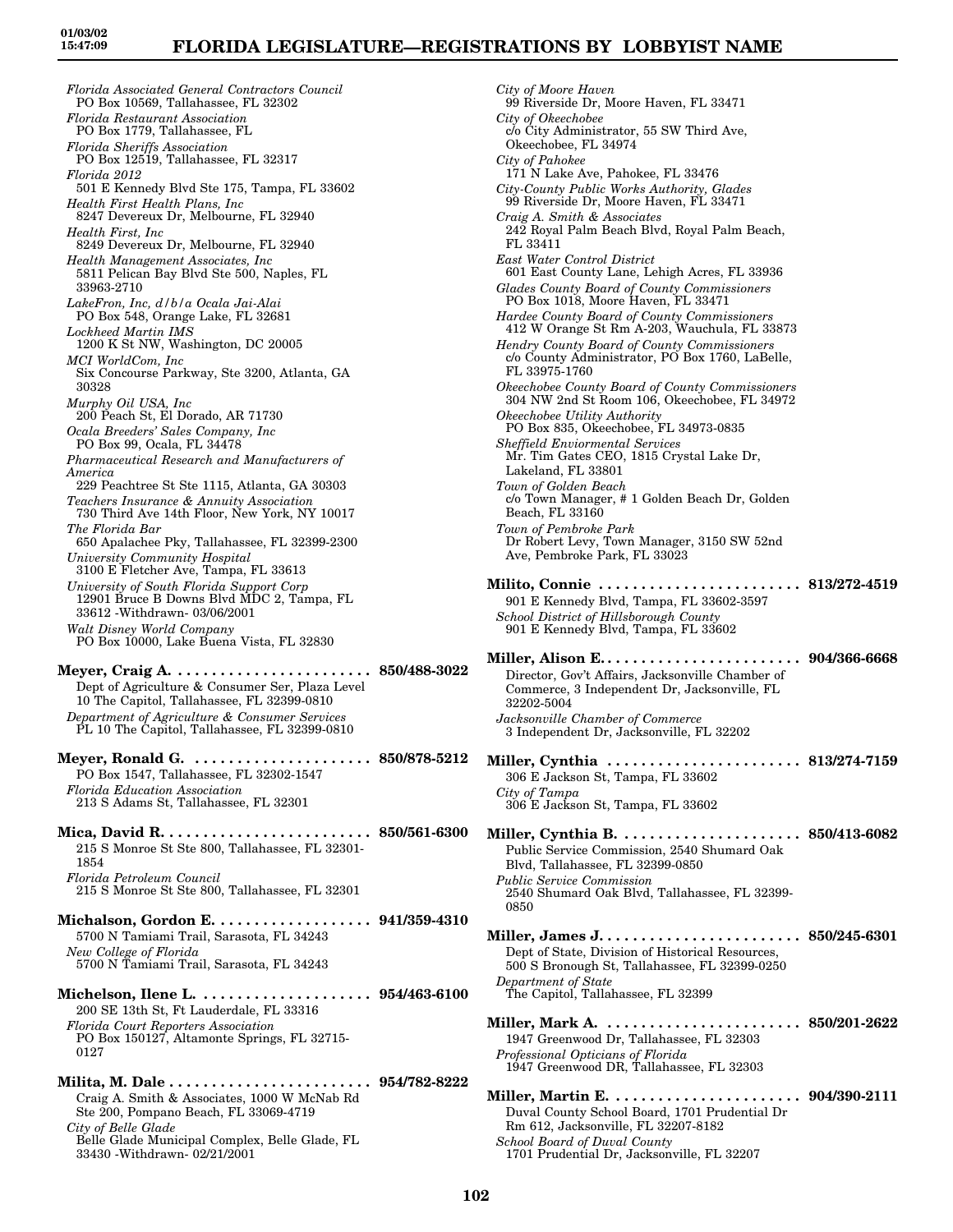**Miller, Randy . . . . . . . . . . . . . . . . . . . . . . . . . 850/224-7173** PO Box 784, Tallahassee, FL 32302-0784 *Associated Industries Insurance Company, Inc* PO Box 784, Tallahassee, FL 32302-0784 *Associated Industries Insurance Services, Inc* PO Box 784, Tallahassee, FL 32302-0784 *Associated Industries of Florida* PO Box 784, Tallahassee, FL 32302-0784 *Associated Industries of Florida Political Action Committee, Inc* PO Box 784, Tallahassee, FL 32302-0784 *Associated Industries of Florida Service Corporation* PO Box 784, Tallahassee, FL 32302-0784 **Miller, Shirley A. . . . . . . . . . . . . . . . . . . . . . . 850/488-3415** Florida Parole Commission, Bldg C 4th Floor, 2601 Blair Stone Rd, Tallahassee, FL 32399-2450 *Florida Parole Commission* Bldg C 4th Floor, 2601 Blair Stone Rd, Tallahassee, FL 32399-2450 **Millett, Francis N., Jr. . . . . . . . . . . . . . . . . . 850/385-5444** 1104 Ivanhoe Rd, Tallahassee, FL 32312-3028 *Shands Jacksonville Medical Center, Inc* 655 W 8th St, Jacksonville, FL 32209 *Shands Teaching Hospitals & Clinics, Inc dba Shands HealthCare* Box J-326 JHMHC, Gainesville, FL 32610 **Mills, James E. . . . . . . . . . . . . . . . . . . . . . . . 813/547-5600** Juvenile Welfare Bd-Pinellas Co, 6698 68th Ave N Ste A, Pinellas Park, FL 33781-5060 *Juvenile Welfare Board of Pinellas County* 4140 49th St N, St Petersburg, FL 33709 **Mills, Susan T. . . . . . . . . . . . . . . . . . . . . . . . . 813/227-6459** Holland & Knight LLP, 400 N Ashley Ste 2300, Tampa, FL 33602 *Orlando Sentinel* 633 N Orange Ave, Orlando, FL 32781 **Milman, Erik . . . . . . . . . . . . . . . . . . . . . . . . . 850/222-3329** c/o Florida Police Benevolent Assn, 300 E Brevard St, Tallahassee, FL 32301-1218 *Florida Police Benevolent Association, Inc* 300 E Brevard St, Tallahassee, FL 32301 **Milton, Teala A. . . . . . . . . . . . . . . . . . . . . . . . 904/665-6447** 21 W Church St, Jacksonville, FL 32202 *Citibank/Citicorp* 1101 Pennsylvania Ave NW Ste 1000, Washington, DC 20004 -Withdrawn- 02/09/2001 *JEA* 21 W Church St, Jacksonville, FL 32202 **Minor, Joseph . . . . . . . . . . . . . . . . . . . . . . . . 305/854-0220** 2929 SW 3rd Ave, Miami, FL 33129-2798 *Florida Education Association* 213 S Adams St, Tallahassee, FL 32301 *United Teachers of Dade* 2929 SW Third Ave, Miami, FL 33129 **Mintz, Jerry L. . . . . . . . . . . . . . . . . . . . . . . . 850/224-6199** 101 N Monroe St Ste 1060, Tallahassee, FL 32301-1547 *Gulf Power Company* PO Box 1151, Pensacola, FL 32502 **Mirabella, Frank A. . . . . . . . . . . . . . . . . . . . . 850/222-1877** 521 N Adams St, Tallahassee, FL 32301-1111 *Associated Industries Insurance Company, Inc* PO Box 11179, Tallahassee, FL 32302

*Associated Industries Insurance Services, Inc* 516 N Adams St, Tallahassee, FL 32301

*Associated Industries of Florida* PO Box 784, Tallahassee, FL 32301 *Associated Industries of Florida Political Action Committee, Inc* 516 N Adams St, Tallahassee, FL 32301 *Associated Industries of Florida Service Corporation* 516 N Adams St, Tallahassee, FL 32301 *Association of Florida Bingos, Inc* 127 Barefoot Cove, Hypoluxo, FL 33462 *Atlantic Shores Healthcare, Inc* 4200 Wackenhut Dr # 100, Palm Beach Gardens, FL 33410-4243 *Automated Wagering International, Inc* 115 Perimeter Center Place Ste 911, Atlanta, GA 30350 *Citicorp Electronic Financial Services, Inc* 8430 W Bryn Mawr Ave, Chicago, IL 60631 *Florida Academy of Cosmetic Surgery* 832 NW 57 St, Gainesville, FL 32605 *Mirabella, Smith & McKinnon, Inc* 521 N Adams St, Tallahassee, FL 32301 *Wackenhut Corrections Corporation* 1500 San Ramo Ave, Coral Gables, FL 33146 *Wackenhut Resources* 4200 Wackenhut Dr # 100, Palm Beach Gardens, FL 33410-4243 **Mishael, Alan I. . . . . . . . . . . . . . . . . . . . . . . . 305/674-8078** 2850 Sheridan Ave, Miami Beach, FL 33140 *Alanzo Heath* 18910 NW 10th Ct, Miami, FL 33165 *Eric Kalke* 9867 NW 49th Place, Coral Springs, FL 33075 *Maida Kalke* 9867 NW 49th Place, Coral Springs, FL 33075 *Rutha Heath* 18910 NW 10th Ct, Miami, FL 33165 **Mitchell, Heather R. . . . . . . . . . . . . . . . . . . . 850/224-8128** PO Box 11206, Tallahassee, FL 32302-3206 *Florida Trust for Historic Preservation* PO Box 11206, Tallahassee, FL 32302 **Mitchell, Kyle V. . . . . . . . . . . . . . . . . . . . . . . 850/222-7500** 123 S Calhoun St, Tallahassee, FL 32301 *Acros LLC* 340 Commercial St, Manchester, NH 03101 *National Association of Settlement Purchasers* 5085 Avalon Ridge Pky Ste 600, Norcross, GA 30071 *Non-Bank Funds Transmitter Group* c/o Ezra Levine, Howrey & Simon, 1299 Pennsylvania Ave NW, Washington, DC 20004- 2402 *Orlando and Liliane Sivitilli* 5011 N Ocean Blvd Apt 1, Ocean Ridge, FL 33435 **Mitchell, Pete J. . . . . . . . . . . . . . . . . . . . . . . 850/222-3533** Pennington Law Firm, PO Box 10095, Tallahassee, FL 32399-0300 *Associated Industries Insurance Company, Inc* PO Box 310704, Boca Raton, FL 33431-0704 -Withdrawn- 10/31/2001 *B. J. Alan Companies* 555 Martin Luther King Jr Blvd, Youngstown, OH 44502 -Withdrawn- 10/31/2001 *Benfield Blanch* 3655 N Point Pky Ste 300, Alparetta, GA 30005 -Withdrawn- 10/31/2001 *Communities In Schools of Florida, Inc* 1761 W Hillsboro Blvd Ste 201, Deerfield Beach, FL 33442 -Withdrawn- 09/10/2001 *First Floridian Auto and Home Insurance Company* 7840 Woodland Center Blvd, Tampa, FL 33614- 2409 -Withdrawn- 10/31/2001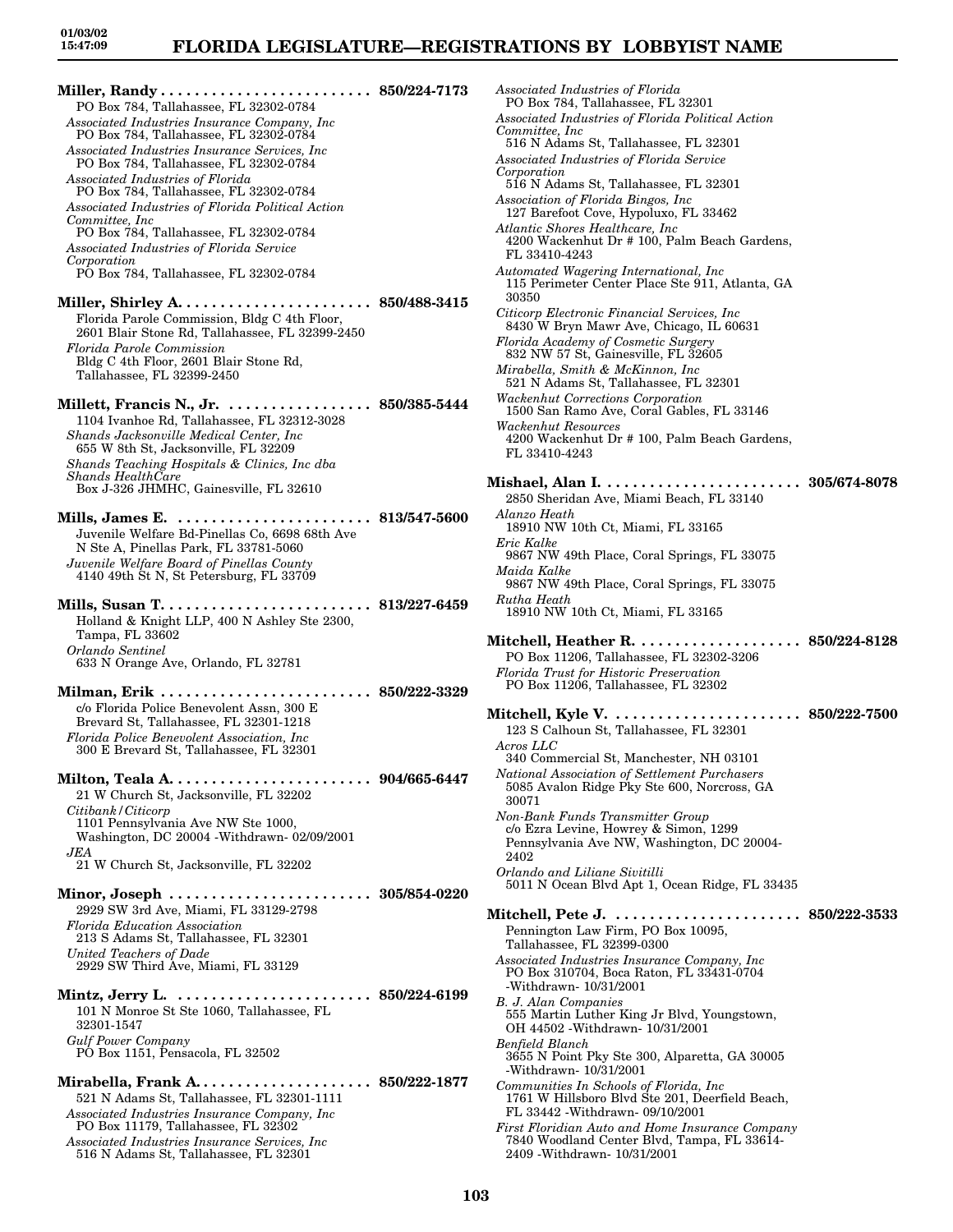*Florida Association of Community Colleges* 816 Martin Luther King Blvd, Tallahassee, FL 32301 -Withdrawn- 09/04/2001 *Florida Association of Insurance Agents* PO Box 12129, Tallahassee, FL 32317-2129 -Withdrawn- 10/31/2001 *Florida Comprehensive Health Association* 175 Salem Court, Tallahassee, FL 32301 -Withdrawn- 10/31/2001 *Florida Surplus Lines Service Office* PO Box 10968, Tallahassee, FL 32302 -Withdrawn- 10/31/2001 *Forethought Financial Services* Forethought Center, Batesville, IN 47006 -Withdrawn- 10/31/2001 *Healthplan Southeast, Inc* 3520 Thomasville Rd Ste 200, Tallahassee, FL 32308 -Withdrawn- 10/31/2001 *Merrill Lynch Investment Managers, L.P.* 800 Scudders Mill Rd, Plainsboro, NJ 08536 -Withdrawn- 10/31/2001 *Pennington, Moore, Wilkinson, Bell & Dunbar, P.A.* PO Box 10095, Tallahassee, FL 32302 -Withdrawn- 10/31/2001 *Progressive Insurance Company* 3725 Grace St Ste 300, Tampa, FL 33607 -Withdrawn- 10/31/2001 *Unisource Administrators* 5951 Cattleridge Blvd Ste 200, Sarasota, FL 34232 -Withdrawn- 10/31/2001 *Walton County Board of County Commissioners* PO Box 689, DeFuniak Springs, FL 32435 -Withdrawn- 10/31/2001 **Mitchell, Prentiss R. . . . . . . . . . . . . . . . . . . . 850/681-8545** 215 S Monroe St Ste 600, Tallahassee, FL 32301- 1874 *Atlanta Casualty Company* PO Box 81168, Atlanta, GA 30366 *City of Belle Glade* Municipal Complex, Belle Glade, FL 32430 *Columbia Grain & Ingredients, Inc* PO Box 315, Wellborn, FL 32094-0315 *Florida Fruit & Vegetable Association* PO Box 140155, Orlando, FL 32814-0155 *National Association of Independent Insurers* 2600 River Rd, Des Plaines, IL 60018 **Mitchell, Reginald J., Sr. . . . . . . . . . . . . . . . 850/599-3225** 401 Lee Hall, Florida A & M University, Tallahassee, FL 32307-3100 *State University System* 325 W Gaines St, Tallahassee, FL 32399 **Mixon, M. Juhan . . . . . . . . . . . . . . . . . . . . . . 850/222-2591** Mixon & Associates, 217 S Adams St, Tallahassee, FL 32301-1720 *Bay District Schools* 1311 Balboa Ave, Panama City, FL 32401 *Carpet and Rug Institute* 310 Holiday Ave, Dalton, GA 30722 *Community Education Partners* 3003 S Loop W Ste 530, Houston, TX 77054 *Federation of Physicians and Dentists* 1310 Cross Creek Cir Ste C2, Tallahassee, FL 32301 *Florida Academy of Physician Assistants* PO Box 150127, Altamonte Springs, FL 32715- 0127 *Florida Association of School Administrators* 206-B S Monroe St, Tallahassee, FL 32301 *Florida High School Activities Association*

515 N Main St, Gainesville, FL 32602-1173 *Florida Rental Dealers Association* 6608 Adams Dr, Tampa, FL 33619

*Fort Walton Beach Medical Center* 1000 Marwolt Dr, Ft Walton Beach, FL 32547 *Hosts Corporation* 8000 NE Pky Dr Ste 201, Vancouver, WA 98662- 6459 *Independent Funeral Directors of Florida* 217 S Adams St, Tallahassee, FL 32301 *Independent Retirement Commission* 118 N Monroe St, Tallahassee, FL 32399-1700 *Indian River Memorial Hospital, Inc* 300 S Biscayne Blvd Ste 3410, Miami, FL 33131 *Leon County School District* 2757 W Pensacola St, Tallahassee, FL 32304 *Osceola County School Board* 817 Bill Beck Blvd, Kissimmee, FL 34744-4495 *PAEC* 753 West Blvd, Chipley, FL 32428 *School District of Flagler County* PO Box 755, Bunnell, FL 32110 *School District of Indian River County* 1990 25th St, Vero Beach, FL 32960 *Sodexho-Marriott* 4464 Hidden River Rd, Sarasota, FL 34240 *St. Johns County School District* 40 Orange St, St Augustine, FL 32084 *Teachscape, Inc* 335 W 16th St 5th Floor, New York, NY 10011 **Mixon, Pat C. . . . . . . . . . . . . . . . . . . . . . . . . . 850/222-2591** Mixon & Associates, 217 S Adams St, Tallahassee, FL 32301-1720 *Florida Academy of Physician Assistants* PO Box 150127, Atlamonte Springs, FL 32715- 0127 **Mizereck, Kathy K. . . . . . . . . . . . . . . . . . . . . 850/922-7173** Department of Education, LL 24 The Capitol, 400 S Monroe St, Tallahassee, FL 32399-0400 *Department of Education* PL 08 The Capitol, 400 S Monroe St, Tallahassee, FL 32399-0400 **Moeller, Lynne M. . . . . . . . . . . . . . . . . . . . . . 850/487-1453** Dept of Revenue, Rm 104 Carlton Bldg, 501 S Calhoun St, Tallahassee, FL 32399-0100 *Department of Revenue* Rm 104 Carlton Bldg, 501 S Calhoun St, Tallahassee, FL 32399-0100 **Moenter, Daniel H. . . . . . . . . . . . . . . . . . . . . 770/448-7674** 3200 Pointe Pky Ste 200, Norcross, GA 30092- 3321 *Marathon Oil Company* 539 S Main St, Findlay, OH 45840 **Moffitt, H. Lee . . . . . . . . . . . . . . . . . . . . . . . . 813/831-1500** 4230 S MacDill Ave Ste J, Tampa, FL 33611-1901 *AAA Auto Club South* 1515 N Westshore Blvd, Tampa, FL 33607 *ABC Fine Wine & Spirits* PO Box 593688, Orlando, FL 32859 *Associated Marine Institutes, Inc* 5915 Benjamin Center Dr, Tampa, FL 33634- 5239 *BOMA (Building Owners & Managers Association of Florida)* c/o Charles J. Levin, Esq, 9385 N 56th St Ste 200, Temple Terrace, FL 33617 *Calpine Eastern Corporation* The Pilot House 2nd Floor, Lewis Wharf, Boston, MA 02110 *Florida Credit Union League, Inc* PO Box 3108, Tallahassee, FL 32315-3108 *Greater Tampa Bay Area Automobile Dealers Association, Inc* c/o George O. Wilson, III, 4907 Lyford Cay Rd, Tampa, FL 33629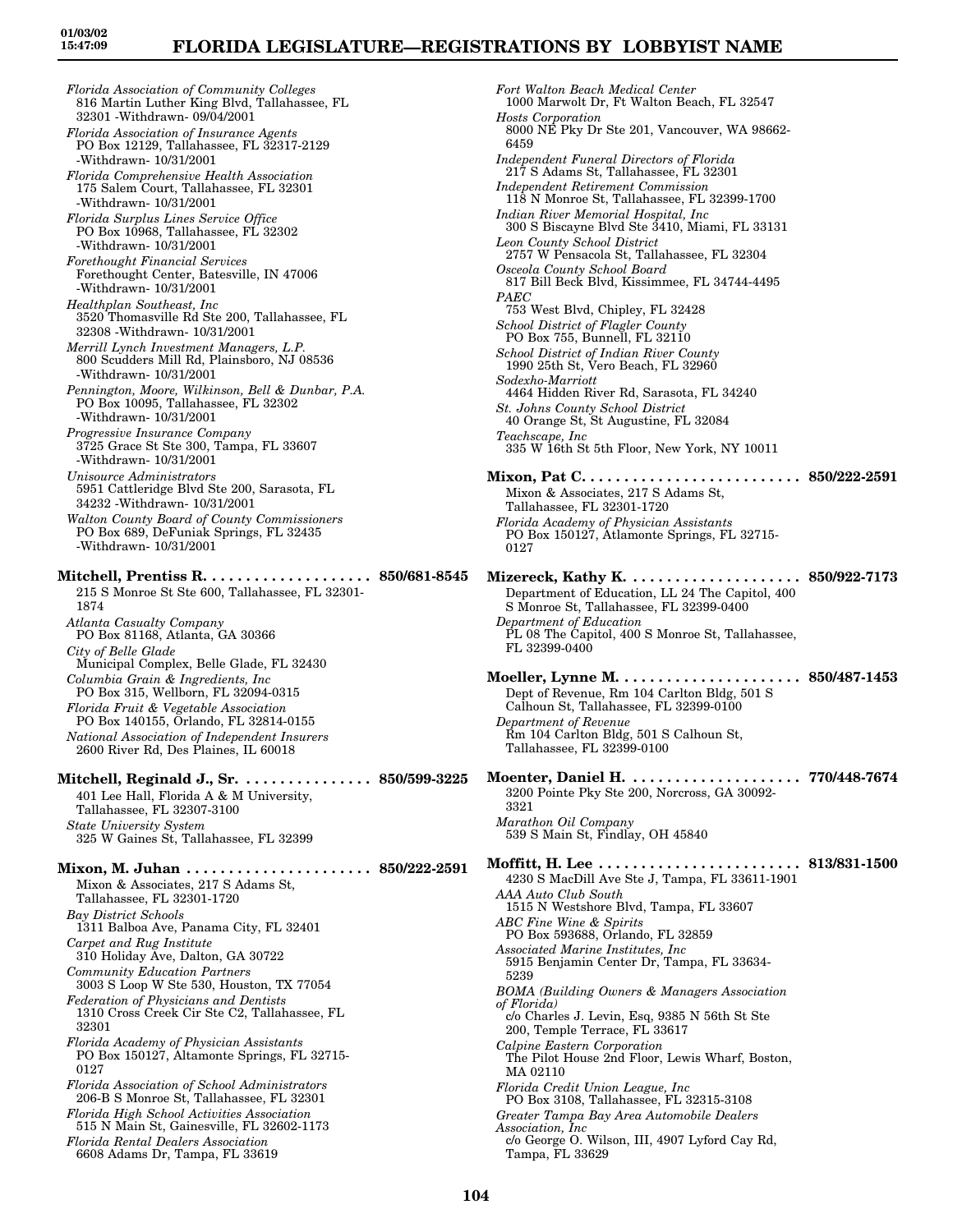*Martin Memorial Health Systems, Inc*

PO Box 9010, Stuart, FL 34995-9010 *National Paint & Coatings Association* 1500 Rhode Island Avenue NW, Washington, DC 20005 *School District of Hillsborough County* 901 E Kennedy Blvd, Tampa, FL 33602 *South Florida Auto-Truck Dealers Association* 10185 NW 7th Ave, Miami, FL 33150 *Time Customer Service, Inc* One N Dale Mabry, Tampa, FL 33609 *Time, Inc* Time Life Bldg, Rockefeller Center, New York, NY 10020 **Moline, Barry J. . . . . . . . . . . . . . . . . . . . . . . 850/224-3314** PO Box 10114, Tallahassee, FL 32302-2114 *Florida Municipal Electric Association* PO Box 10114, Tallahassee, FL 32302-2114 **Moncrief, Aliki A. . . . . . . . . . . . . . . . . . . . . . 850/681-0031** 111 S Martin Luther King Jr Blvd, Tallahassee, FL 32301 *Earthjustice Legal Defense Fund, Inc* 111 S Martin Luther King Jr Blvd, Tallahassee, FL 32301 *Legal Environmental Assistance Foundation, Inc* 1114 Thomasville Rd Ste E, Tallahassee, FL 32303-6290 **Mondo, Jill K. . . . . . . . . . . . . . . . . . . . . . . . . 800/434-8372** PMB 1000, 2255 Glades Rd Ste 324-A, Boca Raton, FL 33431 *Florida Independent Tire Dealers and Retreaders Association (FITDRA)* 2255 Glades Rd Ste 324-A PMB 1000, Boca Raton, FL 33431 **Monroe, Michael C. . . . . . . . . . . . . . . . . . . . . 850/224-6130** 118 N Monroe St, Tallahassee, FL 32301-1531 *Florida Education Association* 118 N Monroe St, Tallahassee, FL 32399-1700 **Montalbano, Frank . . . . . . . . . . . . . . . . . . . . 850/488-3831** Fla Fish & Wildlife Conserv Comm, 620 S Meridian St, Tallahassee, FL 32399-1600 *Florida Fish and Wildlife Conservation Commission* 620 S Meridian St, Tallahassee, FL 32399 **Moody, Walter D., Jr. . . . . . . . . . . . . . . . . . . 850/222-2107** Graham Moody & Sox, 215 S Monroe St Ste 600, Tallahassee, FL 32301 *Monroe County* 5100 College Rd Stock Island, Key West, FL 33040 **Moore, Jade . . . . . . . . . . . . . . . . . . . . . . . . . . 727/585-6518** 650 Seminole Blvd, Largo, FL 33770-3625 *Pinellas Classroom Teachers Association* 650 Seminole Blvd, Largo, FL 33770-3625 **Moore, James T. . . . . . . . . . . . . . . . . . . . . . . 850/410-7001** Dept of Law Enforcement, 2331 Phillips Rd, Tallahassee, FL 32308-5333 *Department of Law Enforcement* PO Box 1489, Tallahassee, FL 32302 **Moore, Jennifer J. . . . . . . . . . . . . . . . . . . . . . 703/566-2462** Assn Int'l Automobile Manufactures, 1001 N 19th St Ste 1200, Arlington, VA 22209 *Association of International Automobile Manufacturers*

1001 N 9th St, Ste 1200, Arlington, VA 22209

**Moore, Mary Pat . . . . . . . . . . . . . . . . . . . . . . 850/224-9634** 106 E College Ave 12th Floor, Tallahassee, FL 32301 *(Senate Only) Florida Pharmacy Association* 610 N Adams St, Tallahassee, FL 32301 *(Senate Only) Hospice Foundation of America* 777 17th St Ste 401, Miami Beach, FL 33139 *(Senate Only) Jackson Memorial Hospital* 1611 NW 12th Ave West Wing 117, Miami, FL 33136 *(Senate Only) LaLiga Contra El Cancer, Inc* 1895 SW 3rd Ave, Miami, FL 33139 *(Senate Only) National Parkinson Foundation* 1501 Northwest 9th Ave Bob Hope Rd, Miami, FL 33136 *(Senate Only) Voices for Children Foundation, Inc* 1500 NW 12th Ave Ste 1117, Miami, FL 33136 **Moore, Michael L. . . . . . . . . . . . . . . . . . . . . . 850/222-5993** 150 S Monroe St Ste 400, Tallahassee, FL 32301- 1556 *BellSouth* 150 S Monroe St Ste 400, Tallahassee, FL 32301 **Moore, Michael W. . . . . . . . . . . . . . . . . . . . . 850/488-7480** Dept of Corrections, 2601 Blair Stone Rd, Tallahassee, FL 32399-2500 *Department of Corrections* 2601 Blair Stone Rd, Tallahassee, FL 32399-2500 **Moore, Sandra M. . . . . . . . . . . . . . . . . . . . . . 904/677-3500** 330 14th St, Holly Hill, FL 32117-2339 *Florida Auto Dismantlers and Recyclers Association* 1133 W Morse Blvd Ste 201, Winter Park, FL 32789 **Moore, Tom R. . . . . . . . . . . . . . . . . . . . . . . . . 850/321-7770** PO Box 13442, Tallahassee, FL 32317 *Florida Collectors Association* 134 S Tampa St, Tampa, FL 33602 **Moore, Toni E. . . . . . . . . . . . . . . . . . . . . . . . . 850/201-7111** 325 W Gaines St Ste 1514, Tallahassee, FL 32399-1950 *Division of Colleges and Universities* 325 W Gaines St Ste 1514, Tallahassee, FL 32399 -Withdrawn- 10/11/2001 *State University System* 325 W Gaines St Ste 1502, Tallahassee, FL 32399 -Withdrawn- 10/11/2001 **Moore, Travis W. . . . . . . . . . . . . . . . . . . . . . . 850/385-9880** Jodi Chase PA, 1435 Piedmont Dr E Ste 110-A, Tallahassee, FL 32308 *Alfred Brinkley Roberts* c/o 3936 Central Ave, St. Petersburg, FL 33711 -Withdrawn- 11/21/2001 *Associated Industries of Florida* 516 N Adams St, Tallahassee, FL 32302 -Withdrawn- 11/21/2001 *Community Associations Institute-Florida Legislative Alliance* 931 N State Rd 434 Ste 1201-220, Altamonte Springs, FL 32714 -Withdrawn- 11/21/2001 *DaVita Laboratory Services, Inc* 21250 Hawthorne Blvd Ste 800, Torrance, CA 90503-5517 -Withdrawn- 11/21/2001 *Florida Apartment Association* 1133 W Morse Blvd Ste 201, Winter Park, FL 32789 -Withdrawn- 11/21/2001 *Florida Taxpayers Coalition* 901 NE Second Ave, Miami, FL 33132 -Withdrawn- 10/09/2001 *Gambro Healthcare* 3951 SW 30th Ave, Ft Lauderdale, FL 33312 -Withdrawn- 11/21/2001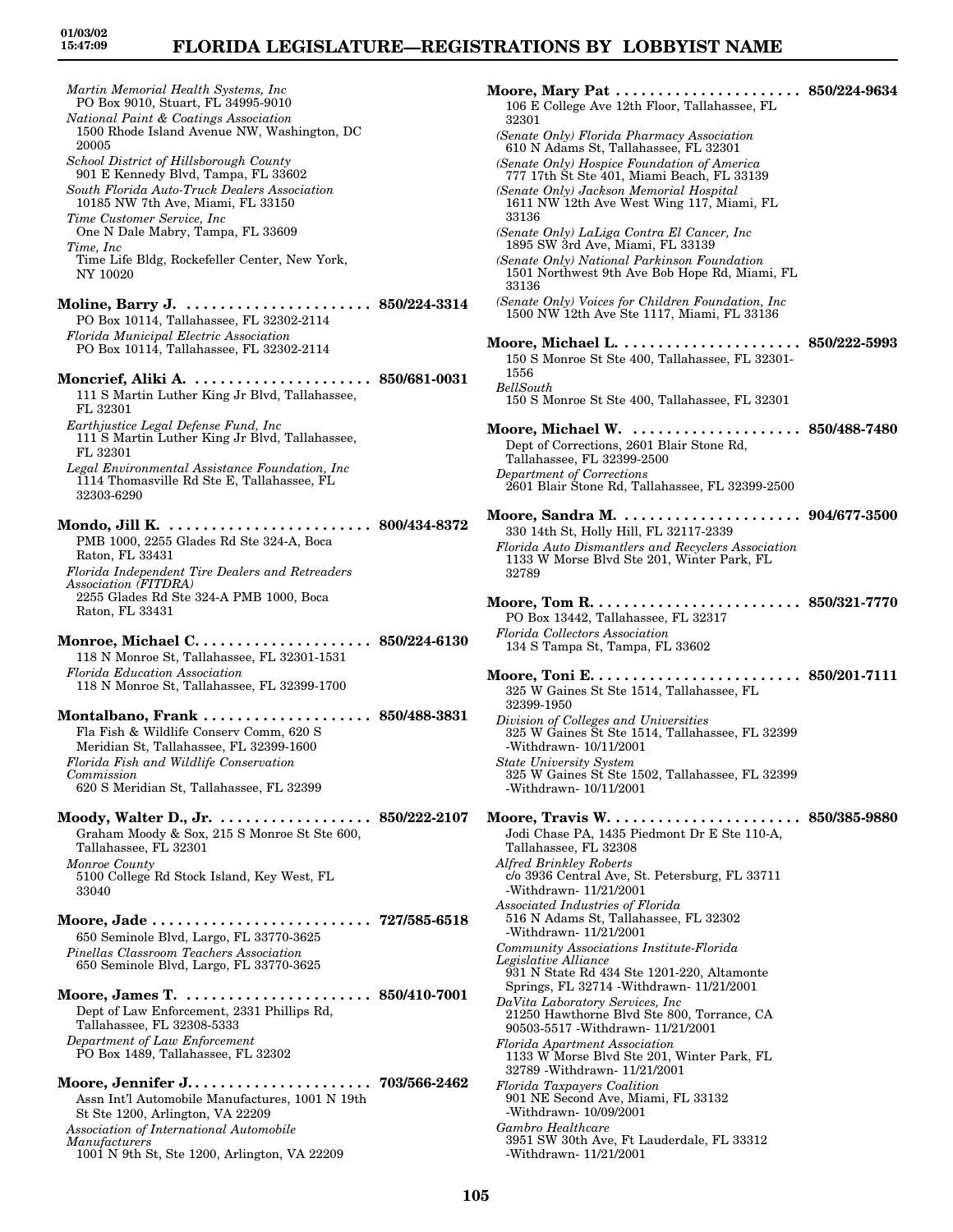## **FLORIDA LEGISLATURE—REGISTRATIONS BY LOBBYIST NAME**

32301-1732

*Florida League of Cities*

*Harris Corporation* 1025 W Nasa Blvd, Melbourne, FL 32919 -Withdrawn- 10/31/2001 *Preferred Physician's Management* 1900 Glades Rd Ste 100, Boca Raton, FL 33431 -Withdrawn- 11/21/2001 *Tampa Bay Research Institute* 10900 Roosevelt Blvd, St Petersburg, FL 33716- 2308 -Withdrawn- 11/21/2001 **Moreau, Nancy . . . . . . . . . . . . . . . . . . . . . . . 850/942-7031** 1895 Vineland Ln, Tallahassee, FL 32311-7925 *Florida Pediatric Society* 1132 Lee Ave, Tallahassee, FL 32303 **Morefield, Kenneth N. . . . . . . . . . . . . . . . . . 850/414-5220** Dept of Transportation, Haydon Burns Bldg, 605 Suwannee St MS 57, Tallahassee, FL 32399-0450 *Department of Transportation* Haydon Burns Bldg, 605 Suwannee St MS 57, Tallahassee, FL 32399-0450 **Moreton, Belita . . . . . . . . . . . . . . . . . . . . . . . 850/386-1344** 2800 Cline St, Tallahassee, FL 32312-3114 *Shands Jacksonville Medical Center, Inc* 655 W 8th St, Jacksonville, FL 32209 *Shands Teaching Hospitals & Clinics, Inc dba Shands HealthCare* PO Box 100161, Gainesville, FL 32610-0161 **Morgan, Dianna F. . . . . . . . . . . . . . . . . . . . . 407/934-7101** PO Box 10000, Lake Buena Vista, FL 32830-1000 *Walt Disney World Company* PO Box 10000, Lake Buena Vista, FL 32830-1000 -Withdrawn- 10/05/2001 **Morgan, Herbert F. . . . . . . . . . . . . . . . . . . . . 850/422-1701** PO Box 13856, Tallahassee, FL 32317-3856 *Florida Association of Insurance and Financial Advisors* 1836 Hermitage Blvd Ste 200, Tallahassee, FL 32308 *Florida Public Broadcasting Service, Inc* PO Box 10910, Tallahassee, FL 32302-2910 *Tallahassee Memorial HealthCare* Magnolia and Centerville Rd, Tallahassee, FL 32308 *Talquin Electric Cooperative, Inc* PO Box 1679, Quincy, FL 32351 **Morley, Samuel J. . . . . . . . . . . . . . . . . . . . . . 850/425-5674** Holland & Knight LLP, 315 S Calhoun St Ste 600, Tallahassee, FL 32301 *Florida Press Association* 336 E College Ave Ste 300, Tallahassee, FL 32301 **Morris, Milton . . . . . . . . . . . . . . . . . . . . . . . . 352/392-4574** University of Florida, PO Box 113157, Gainesville, FL 32611-0680 *State University System* 325 W Gaines St, Tallahassee, FL 32399 -Withdrawn- 07/20/2001 **Morris, Ronald C. . . . . . . . . . . . . . . . . . . . . . 502/568-7299** Brown & Williamson Tobacco Corp, 401 S 4th Ave, Louisville, KY 40202-3454 *Brown & Williamson Tobacco Corp* 401 S 4th Ave, Louisville, KY 40202 **Morrison, Chris M. . . . . . . . . . . . . . . . . . . . . 407/423-9545** Grower Ketcham More et al, 390 N Orange Ave Ste 1900, Orlando, FL 32801 *Florida Hospital Orlando*

601 E Rollins St, Orlando, FL 32803

301 S Bronough St Ste 300, Tallahassee, FL 32301 **Morrison, Tom A. . . . . . . . . . . . . . . . . . . . . . 407/843-1992** 11 N Summerlin Ave # 209, Orlando, FL 32801- 2929 *Florida Automotive Industry Association* 11 N Summerlin Ave # 209, Orlando, FL 32801- 2929 -Withdrawn- 06/28/2001 **Morse, Luis C. . . . . . . . . . . . . . . . . . . . . . . . . 850/414-2000** Dept of Elder Affairs, 4040 Esplanade Way, Tallahassee, FL 32399-7000 *Department of Elder Affairs* 4040 Esplanade Way, Tallahassee, FL 32399- 7000 **Mortham, Allen . . . . . . . . . . . . . . . . . . . . . . . 850/922-4300** Florida Association of Counties, PO Box 549, Tallahassee, FL 32302 *Florida Association of Counties* 100 S Monroe St, Tallahassee, FL 32301 **Mortham, Deborah P. . . . . . . . . . . . . . . . . . . 850/488-9410** Dept of Children and Families, 1317 Winewood Blvd Bldg 1 Rm 207, Tallahassee, FL 32399-0700 *Department of Children and Families* 1317 Winewood Bldg 1 Rm 207, Tallahassee, FL 32399-0700 **Mortham, Sandra B. . . . . . . . . . . . . . . . . . . . 850/224-6496** PO Box 10269, Tallahassee, FL 32302-2269 *E.S. & S./Election Systems and Software* 33 N LaSalle St Ste 1300, Chicago, IL 60601 *Florida Association of Counties* 100 S Monroe St, Tallahassee, FL 32301 *Florida Medical Association* PO Box 10269, Tallahassee, FL 32302 **Morton, Kayce . . . . . . . . . . . . . . . . . . . . . . . . 850/878-5856** 2221 Napoleon Bonaparte Dr, Tallahassee, FL 32308-5916 *Florida Children's Forum* 2807 Remington Green Cir, Tallahassee, FL 32308 *Florida Network of Youth and Family Services, Inc* 2728 Pablo Ave, Tallahassee, FL 32308-4211 **Morton, Michelle M. . . . . . . . . . . . . . . . . . . . 407/282-5934** 1319 Montego Lane, Orlando, FL 32807-1445 *Private Investigator's Association of Florida, Inc* PO Box 620712, Orlando, FL 32862-0712 **Moser, John W. . . . . . . . . . . . . . . . . . . . . . . . 813/661-8849** 5618 Osprey Park Place, Lithia, FL 33547 *Capital Collateral Regional Counsel - Northern Region* 1533 B S Monroe St, Tallahassee, FL 32301 *Capital Collateral Regional Counsel-Middle Region* 3801 Corporex Park Dr Ste 210, Tampa, FL 33619-1136 *Capital Collateral Regional Counsel-South* 101 NE 3rd Ave Ste 400, Ft Lauderdale, FL 33301 **Mosrie, David . . . . . . . . . . . . . . . . . . . . . . . . 850/222-2280** PO Box 1108, Tallahassee, FL 32302-1108 *Florida Association of District School Superintendents* PO Box 1108, Tallahassee, FL 32301-1108

**Morrison, Harry, Jr. . . . . . . . . . . . . . . . . . . . 850/222-9684**

301 S Bronough St Ste 300, Tallahassee, FL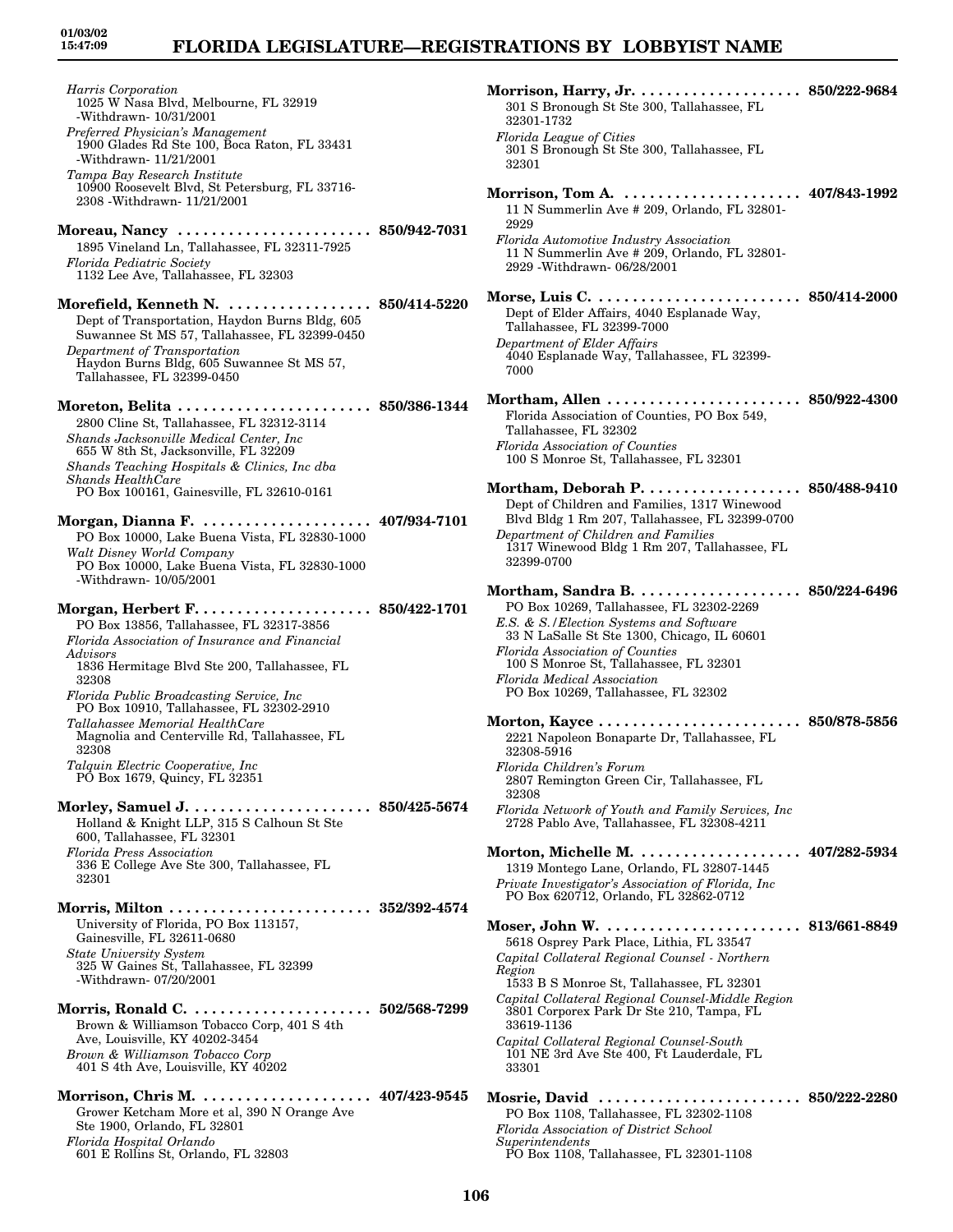# **FLORIDA LEGISLATURE—REGISTRATIONS BY LOBBYIST NAME**

**Mowl, Todd K. . . . . . . . . . . . . . . . . . . . . . . . . 904/304-7600** 2400 S Ridgewood Ave Ste 32, South Daytona, FL 32119-3073 *Children's Home Society of Florida* PO Box 10097, Jacksonville, FL 32247-0097 **Moya, Christopher R. . . . . . . . . . . . . . . . . . . 850/523-9555** PO Box 1256, Tallahassee, FL 32302 *AT&T* 101 N Monroe St # 700, Tallahassee, FL 32301 *Barr Laboratories, Inc* 444 N Capitol Ste 722, Washington, DC 20001 *Estate of Kimberly Godwin* PO Box 1336, Tallahassee, FL 32302 *Grace of God, Inc* 11000 SW 216 St, Goulds, FL 33170 *Indian River Memorial Hospital, Inc* 1000 36th St, Vero Beach, FL 32960 *Manatee March Miami, Inc* 40209 Fisher Island Dr, Miami, FL 33019 *St. Luke's Cataract & Laser Institute* 43309 US Hwy 19 N, Tarpon Springs, FL 34688- 5000 *Victim Services Center* PO Box 570068, Miami, FL 33257-0068 **Moyer, Edwin J., II . . . . . . . . . . . . . . . . . . . . 850/488-0331** Fla Fish & Wildlife Conserv Comm, 620 S Meridian St, Tallahassee, FL 32399-1600 *Florida Fish and Wildlife Conservation Commission* 620 S Meridian St, Tallahassee, FL 32399-1600 **Moyle, Jon C., Jr. . . . . . . . . . . . . . . . . . . . . . 850/681-3828** The Perkins House, 118 N Gadsden St, Tallahassee, FL 32301 *Children's Services Council of Palm Beach County* 3111 S Dixie Hwy Ste 243, West Palm Beach, FL 33405 *Competitive Power Ventures* 35 Braintree Hill Office Park # 107, Braintree, MA 02184 *Florida Inland Navigation District* 1314 Marcinski Rd, Jupiter, FL 33477 *Intracoastal Health Systems, Inc* PO Box 024308, West Palm Beach, FL 33402 *PG & E Generating Company* 7500 Old Georgetown Rd, Bethesda, MD 20814 *Poseidon Resources Corporation* 1055 Washington Blvd, Stamford, CT 06901 *United Parcel Service (UPS)* 5335 Triangle Pky Ste 500, Norcross, GA 30092- 2579 *Village of Wellington* 14000 Greenbriar Blvd, Wellington, FL 33414 *Waste Management, Inc* 2410 Paces Ferry Rd Ste 480, Atlanta, GA 30339 *Wheelabrator Technologies, Inc* 4 Liberty Lane West, Hampton, NH 03842 **Moyle, Jon C., Sr. . . . . . . . . . . . . . . . . . . . . . 561/659-7500** 625 N Flagler Dr 9th Floor, West Palm Beach, FL 33401-4085 *Children's Services Council of Palm Beach County* 3111 S Dixie Hwy Ste 243, West Palm Beach, FL 33405 *Competitive Power Ventures* 35 Braintree Hill Office Park # 107, Braintree, MA 02184 *Intracoastal Health Systems, Inc* 1309 N Flagler Dr, West Palm Beach, FL 33401 *PG & E Generating Company* 7500 Old Georgetown Rd, Bethesda, MD 20814 *Poseidon Resources Corporation* 1055 Washington Blvd, Stamford, CT 06901

*United Parcel Service (UPS)* 5335 Triangle Pky Ste 500, Norcross, GA 30092- 2579 *Waste Management, Inc* 2410 Paces Ferry Rd Ste 480, Atlanta, GA 30339 *Wheelabrator Technologies, Inc* 4 Liberty Lane West, Hampton, NH 03842 **Mozley, Elizabeth D. . . . . . . . . . . . . . . . . . . . 850/413-1013** State Board of Administration, PO Box 13300, Tallahassee, FL 32317-3300 *State Board of Administration* PO Box 13300, Tallahassee, FL 32317-3300 **Muhletaler, Carlos M. . . . . . . . . . . . . . . . . . . 561/266-8876** c/o Jennifer Garcia, 110 E Atlantic Ave Ste 340, Delray Beach, FL 33444 *Citizens for a Sound Economy* 1250 H St NW Ste 700, Washington, DC 20005 **Muir, Jeffrey A. . . . . . . . . . . . . . . . . . . . . . . . 813/974-2660** University of South Florida, 4202 E Fowler Ave ADM 280, Tampa, FL 33620-5000 *State University System* 325 W Gaines St, Tallahassee, FL 32399 **Muley, Mike J. . . . . . . . . . . . . . . . . . . . . . . . . 850/487-4365** 177 Salem Court, Tallahassee, FL 32301-2809 *Hurricane Island Outward Bound School* PO Box 429 Mechanic St, Rockland, ME 04841 **Mullenix, Joel H. . . . . . . . . . . . . . . . . . . . . . . 850/478-8480** Pensacola Christian College, PO Box 18000, Pensacola, FL 32523-9160 *Pensacola Christian College* PO Box 18000, Pensacola, FL 32523 **Muller, James W. . . . . . . . . . . . . . . . . . . . . . . 850/668-4905** 3808 Sally Lane, Tallahassee, FL 32312-1019 *MAI* 3808 Sally Lane, Tallahassee, FL 32312 **Mullins, B. Sue . . . . . . . . . . . . . . . . . . . . . . . 850/222-0199** The Nature Conservancy, 625 N Adams St, Tallahassee, FL 32301-1113 *The Nature Conservancy* 625 N Adams St, Tallahassee, FL 32301 **Mullowney, William J. . . . . . . . . . . . . . . . . . 407/299-5000** PO Box 3028, Orlando, FL 32802-3028 *Valencia Community College* PO Box 3028, Orlando, FL 32802 **Munyon, Matthew D. . . . . . . . . . . . . . . . . . . 850/488-4952** 111 N Gadsden St Ste 200, Tallahassee, FL 32301-1507 *Florida's Commission on Responsible Fatherhood* 111 N Gadsden St Ste 200, Tallahassee, FL 32301 **Murphy, Michelle N. . . . . . . . . . . . . . . . . . . . 954/525-1733** 301 S Bronough St Ste 650, Tallahassee, FL 32301 *City of Coral Springs* 9551 West Sample Rd, Coral Springs, FL 33065 **Murphy, Susanne K. . . . . . . . . . . . . . . . . . . . 850/513-3750** 101 N Monroe St Ste 1000, Tallahassee, FL 32301 *Florida Residential Property & Casualty Joint Underwriting Association* 101 N Monroe St Ste 1000, Tallahassee, FL 32301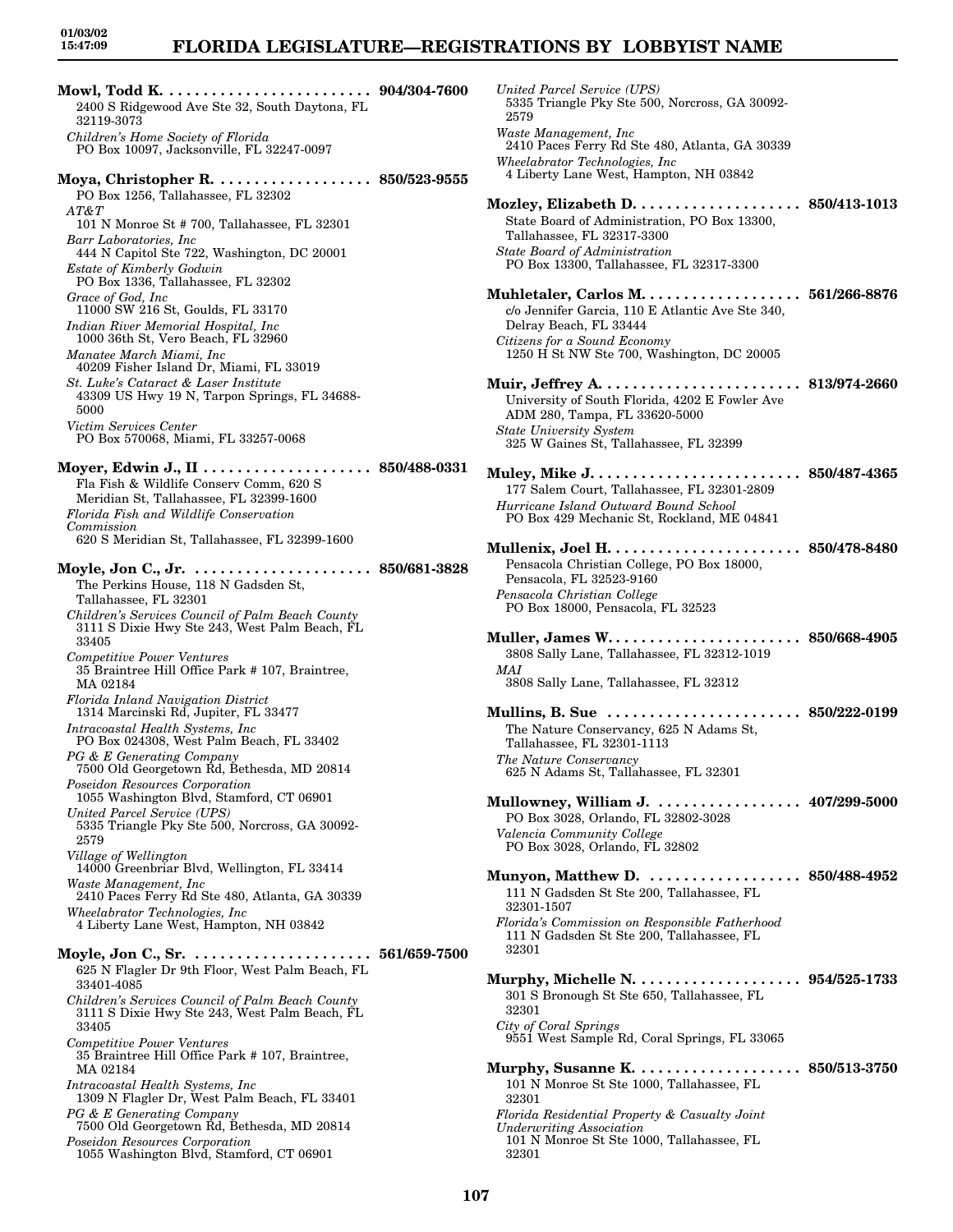### **FLORIDA LEGISLATURE—REGISTRATIONS BY LOBBYIST NAME**

**Murray, Regenia L. . . . . . . . . . . . . . . . . . . . . 850/488-6173** Fla Statewide Advocacy Council, 1317 Winewood Blvd Bldg 1 Ste 401, Tallahassee, FL 32399-0700 *Florida Statewide Advocacy Council* 1317 Winewood Blvd, Bldg 1 Ste 401, Tallahassee, FL 32399-0700 **Murrell, David B. . . . . . . . . . . . . . . . . . . . . . 850/222-3329** 300 E Brevard St, Tallahassee, FL 32301-1218 *Florida Police Benevolent Association, Inc* 300 E Brevard St, Tallahassee, FL 32301 **Musick, Ryland B. . . . . . . . . . . . . . . . . . . . . . 850/309-1200** 1210 E Park Ave, Tallahassee, FL 32301-2653 *Florida Comprehensive Health Association* 1210 E Park Ave, Tallahassee, FL 32301 **Musselmann, Fritz H. . . . . . . . . . . . . . . . . . . 352/796-7211** SW Fla Water Management District, 2379 Broad St, Brooksville, FL 34604-6899 *Southwest Florida Water Management District* 2379 Broad St, Brooksville, FL 34604-6899 **Musulin, Rade T. . . . . . . . . . . . . . . . . . . . . . . 352/378-1539** PO Box 147030, Gainesville, FL 32614-7030 *Florida Farm Bureau Insurance Company* PO Box 147030, Gainesville, FL 32614-7030 **Myers, Joseph F. . . . . . . . . . . . . . . . . . . . . . . 850/413-9969** Dept of Community Affairs, 2555 Shumard Oak Blvd, Tallahassee, FL 32399-2100 *Department of Community Affairs* 2555 Shumard Oak Blvd, Tallahassee, FL 32399- 2100 -Withdrawn- 07/20/2001 **Myers, Julie S. . . . . . . . . . . . . . . . . . . . . . . . . 850/224-5081** Smith Bryan & Myers, 311 E Park Ave, Tallahassee, FL 32301-1513 *Corrections Corporation of America* 10 Burton Hills Blvd, Nashville, TN 37215 *CorrLogic, Inc* 4720 Walnut St, Boulder, CO 80401 *Escambia County Board of County Commissioners* 14 W Government St Rm 411, Pensacola, FL 32501 *Florida Association of Professional Employer Organizations* 335 Beard St, Tallahassee, FL 32303 *Florida Power Corporation* 106 E College Ave Ste 800, Tallahassee, FL 32301 *Florida State Oriental Medical Association* 335 Beard St, Tallahassee, FL 32303 *Florida State Pilots Association* 311 E Park Ave, Tallahassee, FL 32301 *Florida Surveying and Mapping Society* 1689A Mahan Center Blvd, Tallahassee, FL 32308 *Florida Thoroughbred Breeders and Owners Association* 4727 NW 80th Ave, Ocala, FL 34482-2098 *Florida 2012* 501 E Kennedy Blvd Ste 175, Tampa, FL 33602 *Fusive.com* 800 Fairway Dr, Deerfield Beach, FL 33441 *Guinness UDV* 5301 Blue Lagoon Dr Ste 900, Miami, FL 33126 *Hillsborough County Board of County Commissioners* 601 E Kennedy Blvd 26th Floor, Tampa, FL 33602 *IBM Corporation* 101 N Monroe St Ste 750, Tallahassee, FL 32301 *Infrastructure Corporation of America* 151 Athens Way, Nashville, TN 37228

*International Council of Shopping Centers* 1033 N Fairfax St Ste 404, Alexandria, VA 22314-1540 *Interwoven* 3025 Windward Plaza Ste 300, Alpharetta, GA 30005 *Intuition, Inc* 6420 Southpoint Pky, Jacksonville, FL 32216 *Mariner Post-Acute Network* 1 Ravinia Dr Ste 1500, Atlanta, GA 30346 *Murphy Oil USA, Inc* 200 Peach St, El Dorado, AR 71730 *National Association of Beverage Importers, Inc* 1200 G St NW Ste 360, Washington, DC 20005 *Osceola Legislative Effort* 1425 E Vine St, Kissimmee, FL 34744 *Prison Health Services* 105 Westpark Dr Ste 300, Brentwood, TN 37027 *Professional Insurance Agents of Florida, Inc* 1390 Timberlane Rd, Tallahassee, FL 32312 *SECOR International, Inc* 14998 W 6th Ave Ste 800, Golden, CO 80401 *Southern Family Insurance Company* 511 W Bay St Ste 400, Tampa, FL 33606-2700 *St. Luke's Cataract & Laser Institute* 43309 US Hwy 19 N, Tarpon Springs, FL 34688- 5000 *Stellar Partners, Inc* Tampa International Airport, Marriott Ste G-100, Tampa, FL 33607 *The Florida Bar* 650 Apalachee Pky, Tallahassee, FL 32399 *University of Tampa* 401 W Kennedy Blvd, Tampa, FL 33606-1490 *Walter Industries, Inc* PO Box 31601, Tampa, FL 33631 **Myrick, Virginia D. . . . . . . . . . . . . . . . . . . . . 904/398-7763** 1121 Monticello Rd, Jacksonville, FL 32207-8851 *P. M. Construction, Inc.* 5131 Doolittle Rd, Jacksonville, FL 32254 *Pressure Concrete, Inc* 4188 Musgrove Dr, Florence, AL 35630 -Withdrawn- 02/05/2001 *RePipe, Inc* 5051 Westheimer St Ste 1890, Houston, TX 77042 **Naff, James A. . . . . . . . . . . . . . . . . . . . . . . . . 863/499-2535** PO Box 148, Lakeland, FL 33802-0148 *Department of Citrus* PO Box 148, Lakeland, FL 33802-0148 **Naff, Rose M. . . . . . . . . . . . . . . . . . . . . . . . . . 850/224-5437** PO Box 980, Tallahassee, FL 32302-0980 *Florida Healthy Kids Corporation* PO Box 980, Tallahassee, FL 32302 **Napier, Bennett E. . . . . . . . . . . . . . . . . . . . . 850/224-0711** 1530 Metropolitan Blvd, Tallahassee, FL 32308 *Florida Aviation Aerospace Alliance* 1530 Metropolitan Blvd, Tallahassee, FL 32308 *Florida Dental Laboratory Association* 1530 Metropolitan Blvd, Tallahassee, FL 32308 *Florida Life Care Residents Association* 1530 Metropolitan Blvd, Tallahassee, FL 32308 **Natherson, Ronald E., Jr. . . . . . . . . . . . . . . . 904/296-6105** Fla Windstorm Underwriting Assn, 7077 Bonneval Rd Ste 220, Jacksonville, FL 32216 *Florida Windstorm Underwriting Association* 7077 Bonneval Rd Ste 220, Jacksonville, FL 32216 **Navarro, Samara H. . . . . . . . . . . . . . . . . . . . 850/921-8533** Dept of Children and Families, 1317 Winewood Blvd Bldg 1 Rm 205, Tallahassee, FL 32399-0700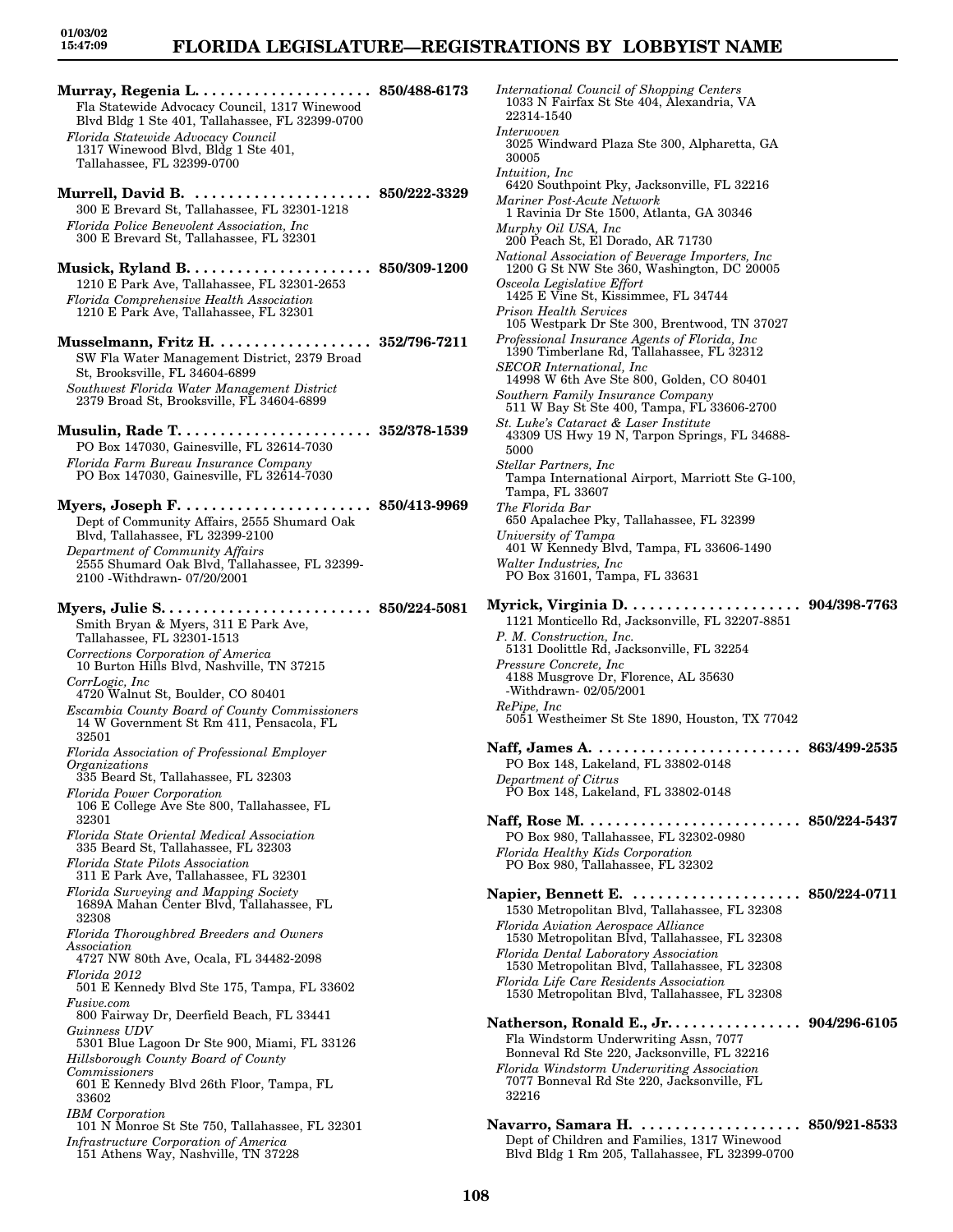*Department of Children and Families* 1317 Winewood Blvd, Tallahassee, FL 32399-0700

- **Nave, Robert G. . . . . . . . . . . . . . . . . . . . . . . . 850/487-7728** Florida Lottery, 250 Marriott Dr, Tallahassee, FL 32301-2964 *Department of Lottery* 205 Marriott Dr, Tallahassee, FL 32301
- **Neal, Austin B. . . . . . . . . . . . . . . . . . . . . . . . . 850/222-6100** PO Box 1819, Tallahassee, FL 32302 *Clarendon National Insurance Company* 1177 Avenue of the Americas, 44th & 45th Floor, New York, NY 10036
- **Neal, Beverlye C. . . . . . . . . . . . . . . . . . . . . . . . . . . . . . . . .**  6600 Luzon Ave NW # 513, Washington, DC 20012 *NAACP-National Voter Fund* 2001 L St NW Ste 1050, Washington, DC 20036 -Withdrawn- 08/15/2001
- **Neal, Kevin R. . . . . . . . . . . . . . . . . . . . . . . . . 850/488-3022** Dept of Agriculture & Consumer Ser, Plaza Level 10 The Capitol, Tallahassee, FL 32399-0810
- *Department of Agriculture & Consumer Services* PL 10 The Capitol, Tallahassee, FL 32399-0810 -Withdrawn- 12/17/2001 *Executive Office of the Governor* PL 05 The Capitol, Tallahassee, FL 32399-0001 -Withdrawn- 06/27/2001
- **Neasman, Annie R. . . . . . . . . . . . . . . . . . . . . 850/245-4100** Dept of Health, 4052 Bald Cypress Way Bin A13, Tallahassee, FL 32399-1721 *Department of Health* 2020 Capital Cir SE Bin A13, Tallahassee, FL 32399
- **Neimeiser, Mark M. . . . . . . . . . . . . . . . . . . . 850/222-0842** 111 N Gadsden St Ste 100, Tallahassee, FL 32301-1507 *AFSCME* 111 N Gadsden St Ste 100, Tallahassee, FL 32301
- **Nelson, Donald K. . . . . . . . . . . . . . . . . . . . . . 305/547-0563** 1350 NW 12 Ave Ste 431-N, Miami, FL 33136- 2119 *State Attorney, 11th Judicial Circuit* 1350 NW 12th Ave Ste 431-N, Miami, FL 33136
- **Nelson, Linda L. . . . . . . . . . . . . . . . . . . . . . . 850/245-4060** Dept of Health, 4052 Bald Cypress Way HIRM Bin B05, Miami, FL 32399-1733 *Department of Health* Alexander Bldg Bin B05 HIRM, 2020 Capital Circle SE, Tallahassee, FL 32399-1733
- **Nelson, Linda P. . . . . . . . . . . . . . . . . . . . . . . 850/414-3300** Office of the Attorney General, PL 01 The Capitol, Tallahassee, FL 32399-1050 *Florida Commission on the Status of Women* Office of the Attorney General, PL 01 The Capitol, Tallahassee, FL 32399-1050
- **NeSmith, Wayne . . . . . . . . . . . . . . . . . . . . . . 850/222-9800** 306 E College Ave, Tallahassee, FL 32301 *Florida Hospital Association* 306 E College Ave, Tallahassee, FL 32301
- **Ness, Beverly J. . . . . . . . . . . . . . . . . . . . . . . . 941/923-7711** 2106 Bispham Rd Ste A, Sarasota, FL 34231- 5518

*Christian Science Committee on Publication for Florida* 2106 Bisham Rd Ste A, Sarasota, FL 34231 **New, B. Elaine . . . . . . . . . . . . . . . . . . . . . . . . 850/922-5081** 500 S Duval St, Supreme Court Bldg, Tallahassee, FL 32399-1900 *State Courts System* 500 S Duval St, Tallahassee, FL 32399-1900 **Newberger, Barbara J. . . . . . . . . . . . . . . . . . 813/949-8493** 820 Newberger Rd, Lutz, FL 33549-4024 *Hillsborough County Aviation Authority* PO Box 22287, Tampa, FL 33622 *LifeLink Foundation, Inc* 2111 W Swann Ave, Tampa, FL 33606 *Tampa Port Authority* PO Box 2192, Tampa, FL 33601 **Newell, Michelle L. . . . . . . . . . . . . . . . . . . . . 850/413-5100** Dept of Insurance, 200 E Gaines St, Tallahassee, FL 32399-0326 *Department of Insurance* 200 E Gaines St, Tallahassee, FL 32399-0326 **Newman, Brian A. . . . . . . . . . . . . . . . . . . . . . 850/222-3533** 215 South Monroe St Second Floor, Tallahassee, FL 32302 *Florida Sheriffs' Self Insurance Fund* PO Box 12901, Tallahassee, FL 32317 **Newman, James W., Jr. . . . . . . . . . . . . . . . . 850/513-3700** 101 N Monroe Ste 1000, Tallahassee, FL 32301- 1546 *Florida Residential Property & Casualty Joint Underwriting Association* 101 N Monroe St Ste 1000, Tallahassee, FL 32301 **Newton, William B. . . . . . . . . . . . . . . . . . . . . 813/877-6712** 2005 Pan Am Cir Ste 200, Tampa, FL 33607-2315 *Florida Consumer Action Network* 2005 Pan Am Cir Ste 200, Tampa, FL 33607-2315 **Nichols, Sheila P. . . . . . . . . . . . . . . . . . . . . . 850/968-8761** PO Box 97, Gonzalez, FL 32560-0097 *Solutia* PO Box 97, Gonzalez, FL 32560-0097 **Nicholsen, Linda V. . . . . . . . . . . . . . . . . . . . . 850/575-0343** 1673 W Paul Dirac Dr, Tallahassee, FL 32310- 3709 *Leon County Research and Development Authority* 1673 W Paul Dirac Dr, Tallahassee, FL 32310 **Nicholson-Choice, Maribel N. . . . . . . . . . . . 850/222-6891** Greenberg Traurig, 101 E College Ave, Tallahassee, FL 32301-7703 *DuPont Company* North Bldg Ste 325, 601 Pennsylvania Ave NW, Washington, DC 20004 *Florida Marlins Baseball Club, L.L.C.* Pro Player Stadium, 2267 NW 199th St, Miami, FL 33056 *Millenium Partners* 1995 Broadway 3rd Floor, New York, NY 10023 **Nicholson, Jack . . . . . . . . . . . . . . . . . . . . . . . 850/488-4406** PO Box 13300, Tallahassee, FL 32317-3300 *State Board of Administration* PO Box 13300, Tallahassee, FL 32317-3300 **Nickles, Dave . . . . . . . . . . . . . . . . . . . . . . . . . 770/551-5173** Pfizer Inc, 400 Perimeter Center Ter Ste 700,

Atlanta, GA 30346-1234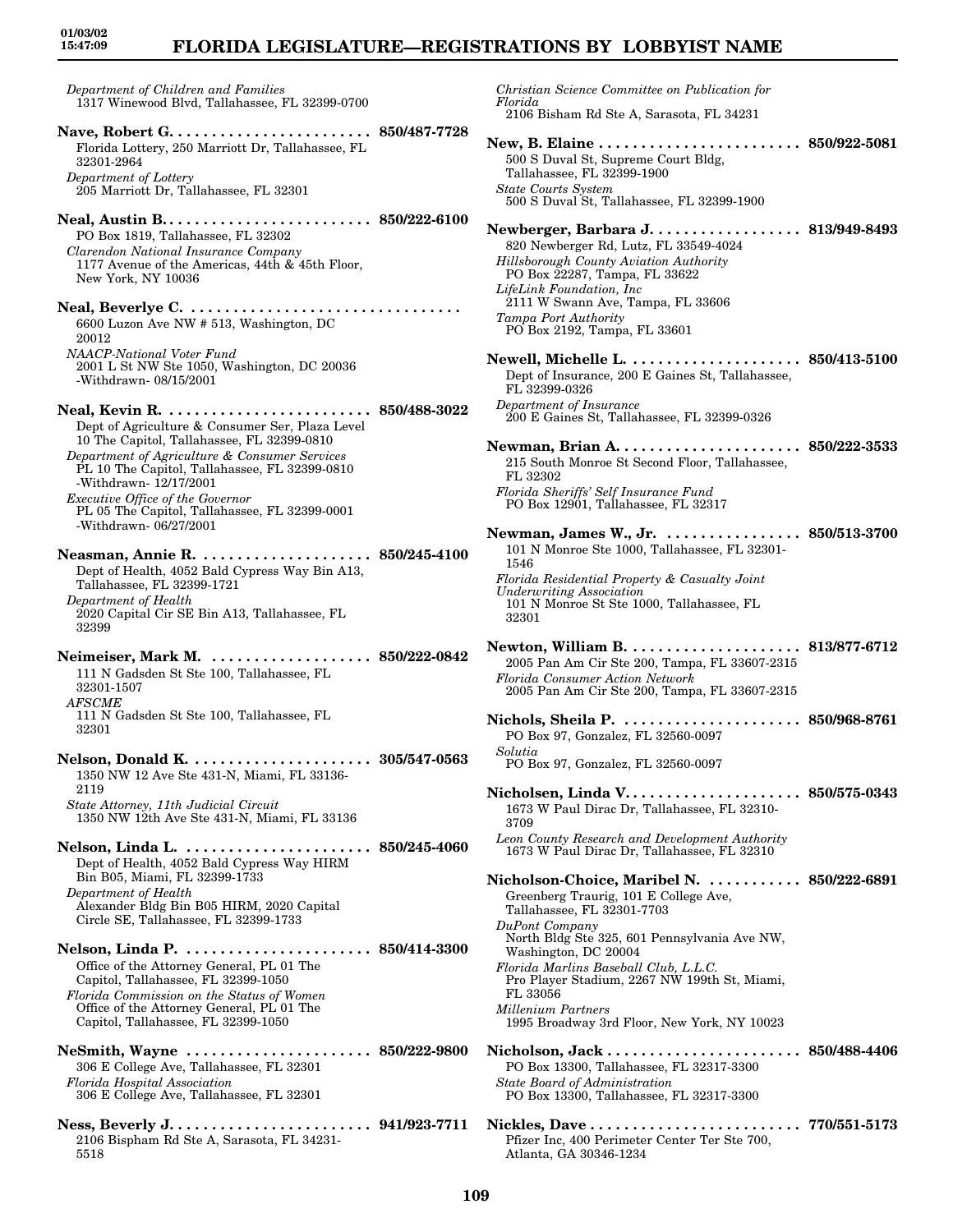*Pfizer, Inc* 400 Perimeter Center Ter Ste 700, Atlanta, GA 30346

- **Nierzwicki, Christine L. . . . . . . . . . . . . . . . . 414/299-8814** 501 W Michigan, Milwaukee, WI 53203 *Fortis Insurance Company* 501 W Michigan, Milwaukee, WI 53203
- **Niewenhous, Siebrand H., III . . . . . . . . . . . 850/922-5404** Dept of Children and Families, 1940 N Monroe St Rm 3006 Ste 80, Tallahassee, FL 32399-0710 *Department of Children and Families* 1317 Winewood Blvd Bldg 1 Rm 202, Tallahassee, FL 32399-0700
- **Nilson, Clifford E. . . . . . . . . . . . . . . . . . . . . . 850/488-5607** 661 E Jefferson St Ste 300, Tallahassee, FL 32301-2546 *Florida Tourism Industry Marketing Corp d/b/a Visit Florida* 661 E Jefferson St Ste 300, Tallahassee, FL 32301
- **Nipper, Cynthia L. . . . . . . . . . . . . . . . . . . . . 850/488-1284** 124 Marriott Dr Ste 203, Tallahassee, FL 32301- 2981 *Florida Developmental Disabilities Council*
- 124 Marriott Dr Ste 203, Tallahassee, FL 32301- 2981
- **Nixon, Naomi . . . . . . . . . . . . . . . . . . . . . . . . . 305/358-0180** 1101 Brickell Ave Ste 703 N, Miami, FL 33131 *DeVry University, Inc* One Tower Lane, Oakbrook Terrace, IL 60181- 4624
- **Niyogi, Nivedita S. . . . . . . . . . . . . . . . . . . . . 202/659-0616** 1800 K Street NW Ste 900, Washington, DC 20006 *Educational Testing Service* 1800 K St NW Ste 900, Washington, DC 20006
- **Nobles, Molly S. . . . . . . . . . . . . . . . . . . . . . . . 850/469-2322** PO Box 17500, Pensacola, FL 32523-7500 *Baptist Health Care Corporation* PO Box 17500, Pensacola, FL 32522-7500
- **Noga, Raymond A. . . . . . . . . . . . . . . . . . . . . . 561/655-1122** 777 S Flagler Dr Ste 801-E, West Palm Beach, FL 33401-6190 *Salomon Smith Barney, Inc* 390 Greenwich St 2nd Floor, New York, NY 10013
- **Norris, Lance C. . . . . . . . . . . . . . . . . . . . . . . 850/222-5050** 2292 Wednesday St, Ste 1, Tallahassee, FL 32308 *Florida Public Telecommunications Association, Inc* 125 S Gadsden St # 200, Tallahassee, FL 32301
- **Norton, Wendy . . . . . . . . . . . . . . . . . . . . . . . 404/810-3750** 1200 Peachtree St NE Rm 8169, Atlanta, GA 30309 *AT&T*
- 101 N Monroe St Ste 700, Tallahassee, FL 32301 **Noyes, Susan G. . . . . . . . . . . . . . . . . . . . . . . . 850/222-8738**
- 800 Highpoint Ctr, 106 E College Ave, Tallahassee, FL 32301-7721 *Florida Power Corporation* PO Box 14042, St Petersburg, FL 33733 *Progress Energy, Inc* PO Box 1551, Raleigh, NC 27602
- **Nuland, Christopher L. . . . . . . . . . . . . . . . . 904/355-1555** 1000 Riverside Ave Ste 200, Jacksonville, FL 32204-4103 *Florida Public Health Association* 2589 Park St, Jacksonville, FL 32204 *Florida Surgeons Forum, Inc* 4494 Southside Blvd Ste 201, Jacksonville, FL 32216 *Wyeth-Ayerst Laboratories, A Division of American Home Products* 555 E Lancaster Rd, St David's, PA 19087 -Withdrawn- 08/14/2001 **Nunez, Andres J. . . . . . . . . . . . . . . . . . . . . . . 954/723-8327** 8000 W Sunrise Blvd, Mail Drop 52-4NN, Plantation, FL 33322-4104 *Motorola, Inc* 8000 W Sunrise Blvd, Mail Drop 52-4NN, Plantation, FL 33322 **O'Brien, Barbara . . . . . . . . . . . . . . . . . . . . . . 904/733-5047** 5143 University Blvd W, Jacksonville, FL 32216- 5939 *Cash America International* 1600 W 7th St, Ft Worth, TX 76102 **O'Brien, William S. . . . . . . . . . . . . . . . . . . . . 561/266-8876** c/o Jennifer Garcia, 110 E Atlantic Ave Ste 340, Delray Beach, FL 33444 *Citizens for a Sound Economy* 1250 H St NW Ste 700, Washington, DC 20005 **O'Connell, Patricia G. . . . . . . . . . . . . . . . . . . 850/224-9634** PO Box 1877, Tallahassee, FL 32301-1877 *Aetna Inc* 980 Jolly Rd, Building One - U19A, Blue Bell, PA 19422 *Aetna US Healthcare* 151 Farmington Ave, Hartford, CT 06156 -Withdrawn- 09/17/2001 *CIGNA* 195 Broadway 8th Floor, New York, NY 10007 *Correctional Medical Services* PO Box 419052, St Louis, MO 63141-9052 -Withdrawn- 06/29/2001 *Florida Association of Orthotists and Prosthetists* 12502 W Pine Dr, Tampa, FL 33612 *FreeMarkets, Inc.* One Oliver Plaza, 210 Sixth Ave, Pittsburgh, PA 15222 -Withdrawn- 09/26/2000 *Gartner Group* 56 Top Gallant Rd, Stamford, CT 06904-2212 *Harcourt General, Inc* 27 Boylster St, Chestnut Hill, MA 02167 *Humana, Inc* 500 W Main St, Louisville, KY 40201 *Schering-Plough External Affairs, Inc* 18135 Bimham Wood Ave, Baton Rouge, LA 70810 *School District of Palm Beach County* 3340 Forest Hill Blvd Ste C-316, West Palm Beach, FL 33406 *Teachscape, Inc* 140 W 22nd St Ste 12A, New York, NY 10011 *The Boardwalk Group* Six E Bay St Ste 500, Jacksonville, FL 32202 -Withdrawn- 06/29/2001 *TLC Laser Eye Centers Inc* 5280 Solar Dr Ste 300, Mississauga Ontario, CN L4W -5M8 **O'Doski, Rhett E. . . . . . . . . . . . . . . . . . . . . . . 850/413-2874** Dept of Insurance, Rm LL 25 The Capitol,
- **110**

Tallahassee, FL 32399-0300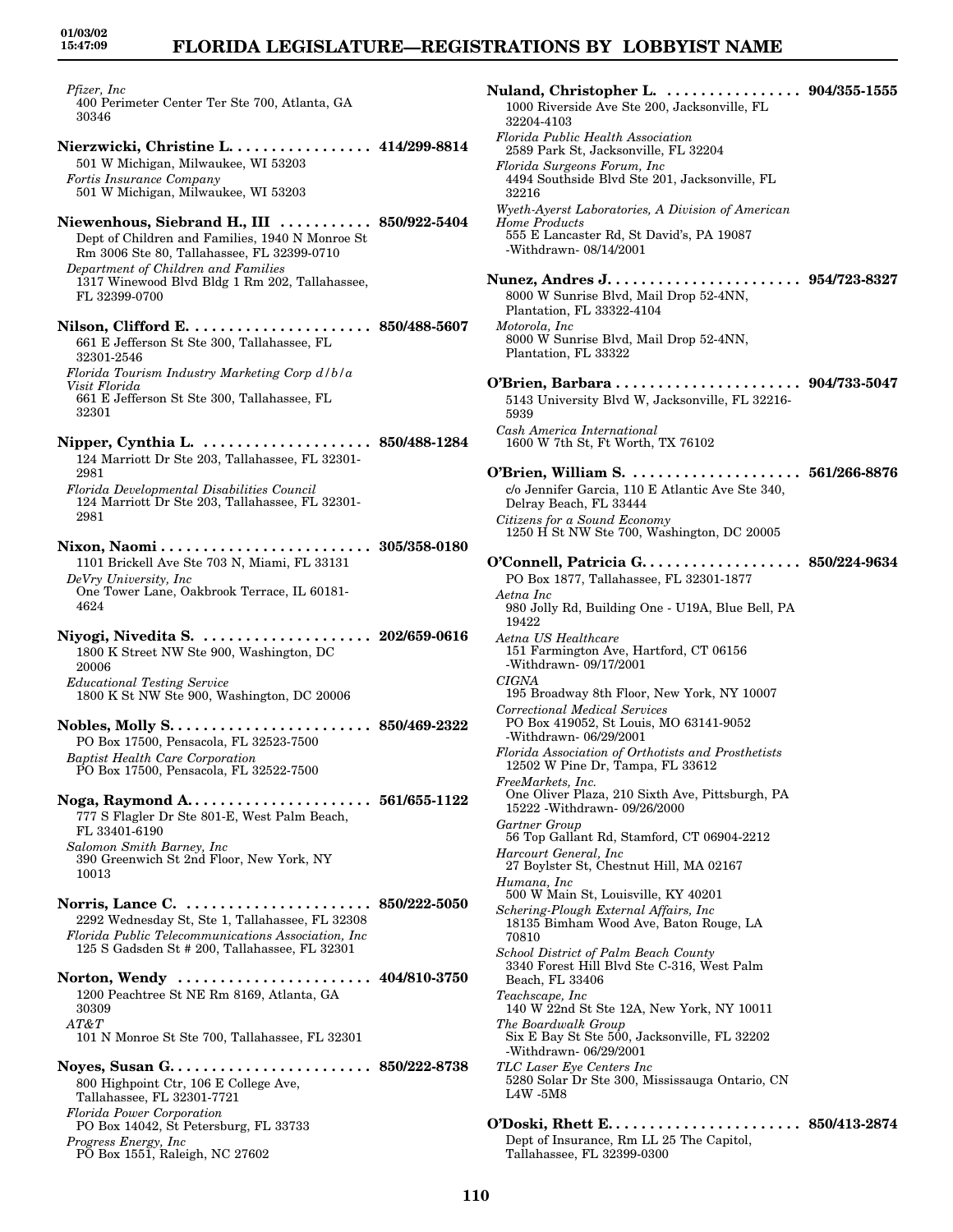### **FLORIDA LEGISLATURE—REGISTRATIONS BY LOBBYIST NAME**

*Department of Insurance* The Capitol, Tallahassee, FL 32399-0300

**O'Hara, Rebecca A. . . . . . . . . . . . . . . . . . . . . 850/222-9684** 301 S Bronough St Ste 300, Tallahassee, FL 32301-1732 *Florida League of Cities* 301 S Bronough St #300, Tallahassee, FL 32302 **O'Toole, William A. . . . . . . . . . . . . . . . . . . . . 407/828-3701** Government Relations, Walt Disney World Co, PO Box 10000, Lake Buena Vista, FL 32830-1000 *Walt Disney World Company* PO Box 10000, Lake Buena Vista, FL 32830-1000 -Withdrawn- 11/13/2001 **Ochshorn, Benjamin . . . . . . . . . . . . . . . . . . . 850/385-7900** 2121 Delta Blvd, Tallahassee, FL 32303-4221 *Florida Legal Services, Inc* 2121 Delta Blvd, Tallahassee, FL 32303 **Ocuto, Elaine . . . . . . . . . . . . . . . . . . . . . . . . . 904/827-2212** Florida School for Deaf & Blind, 207 N San Marco Ave, St Augustine, FL 32084-2799 *Florida School for the Deaf and the Blind* 207 N San Marco Ave, St Augustine, FL 32084 **Odom, Margo S. . . . . . . . . . . . . . . . . . . . . . . . 352/326-1527** PO Box 490048, Leesburg, FL 34749-0048 *Sprint* PO Box 165000, Altamonte Springs, FL 32716- 5000 **Oertel, Kenneth G. . . . . . . . . . . . . . . . . . . . . 850/521-0700** PO Box 1110, Tallahassee, FL 32302-1110 *City of Cocoa* 603 Brevard Ave, Cocoa, FL 32922 **Ogden, Carl . . . . . . . . . . . . . . . . . . . . . . . . . . 850/997-9600** 1022 Whitehouse Rd, Monticello, FL 32344 *Bert Rodgers Schools of Real Estate, Inc* PO Box 4708, Sarasota, FL 34230-4708 *PGA Tour, Inc* 112 TPC Blvd, Ponte Vedra Beach, FL 32082 **Ogletree, David M. . . . . . . . . . . . . . . . . . . . . 850/224-2078** 213 S Adams St, Tallahassee, FL 32301-1710 *Florida Education Association* 213 S Adams St, Tallahassee, FL 32301 **Olejnik, Larry J. . . . . . . . . . . . . . . . . . . . . . . 713/277-9635** 1100 Louisiana Rm 2124, Houston, TX 77002- 5227 *Motiva Enterprises LLC* PO Box 4796, Houston, TX 77253-4796 **Olenick, Michael H. . . . . . . . . . . . . . . . . . . . 850/224-1585** 215 S Monroe St Ste 500, Tallahassee, FL 32301- 1866 *American International Group, Inc* 175 Water St 18th Floor, New York, NY 10038 *Aon Risk Services, Inc of Florida* 1001 Brickell Bay Dr Ste 1100, Miami, FL 33131 *Apple Computer, Inc* 28 State St 9th Floor, Boston, MA 02109

*Automated Wagering International, Inc*

115 Perimeter Center Place Ste 911, Atlanta, GA 30346 *Edison Schools, Inc*

521 Fifth Ave 11th Floor, New York, NY 10175 *Villages of Lake Sumter, Inc*

1100 Main St, The Villages, FL 32159-7732

**Oliva, Marcelino, Jr. . . . . . . . . . . . . . . . . . . . 352/567-7609** PO Box 1234, Dade City, FL 33526-1234 *Florida Osteopathic Medical Association* 2007 Apalachee Pky, Tallahassee, FL 32301 *Nova Southeastern University* Health Professions Div, 2300 S University Dr, Ft Lauderdale, FL 33328 **Olsen, Brenda P. . . . . . . . . . . . . . . . . . . . . . . 850/386-2065** American Lung Association of Fla, 539 Silver Slipper Lane Ste A, Tallahassee, FL 32303-4073 *American Lung Association of Florida* 5526 Arlington Rd, Jacksonville, FL 32211 **Olsen, Eric T. . . . . . . . . . . . . . . . . . . . . . . . . . 850/222-7500** Hopping Green Sams & Smith PA, PO Box 6526, Tallahassee, FL 32314-6526 *Alliance of Automobile Manufacturers* 1401 H St NW Ste 900, Washington, DC 20005 *Association of Florida Community Developers, Inc* 123 S calhoun St Ste 350, Tallahassee, FL 32301 *E-Z Dock, Inc.* 878 Hwy 60, Monett, MO 65708 *Exxon Mobil Corporation* 3225 Gallows Rd Ste 700229, Fairfax, VA 22037 *Florida Minerals Association* 1101 N Madison St, Quincy, FL 32351 *Florida Mitigation Bank* 1031 W Morse Blvd Ste 305, Winter Park, FL 32789 *Florida Power & Light Company* 215 S Monroe St, Tallahassee, FL 32301 *HydroHoist International, Inc.* 915 W Blue Starr Dr, Claremore, OK 74018 *Interval International, Inc* 6262 Sunst Dr, Miami, FL 33143 *Jet Dock Systems, Inc* 4620 Hinckley Industrial Parkway, Cleveland, OH 44109 *MCI WorldCom, Inc* MCI Center, Three Ravinia Dr, Atlanta, GA 30346-2102 *National Marine Manufacturers Association* 1819 L St NW Ste 700, Washington, DC 20036 *Skinner Nurseries* Route 1 Box 225 SR 11, Bunnell, FL 32110 *Zeppelin Marine, Inc.* 18860 Loxahatchee River Rd, Jupiter, FL 33458 **Olsen, Ingrid . . . . . . . . . . . . . . . . . . . . . . . . . 850/216-9648** PO Box 10315, Tallahassee, FL 32302-2315 *Citizens for Independent Judiciary* PO Box 1547, Tallahassee, FL 32302-1547 **Orcutt, Diane . . . . . . . . . . . . . . . . . . . . . . . . . 850/245-4123** Dept of Health, 4052 Bald Cypress Way Bin C11, Tallahassee, FL 32399-3261 *Department of Health* 2020 Capital Cir SE BIN # B03, Tallahassee, FL 32399-1731 **Orr, John R. . . . . . . . . . . . . . . . . . . . . . . . . . . 713/207-3490** PO Box 4567, Houston, TX 77210-4567 *Reliant Energy, Inc* PO Box 4567, Houston, TX 77210-4567 **Orsini, Edith M. . . . . . . . . . . . . . . . . . . . . . . . 352/955-2264** 18 NW 33rd Court, Gainesville, FL 32607-2553 *Central Healthy Start, Inc* 18 NW 33rd Court, Gainesville, FL 32607 *Council on Rural Emergency Medical Services* 18 NW 33rd Court, Gainesville, FL 32607 *Health Partnership of North Central Florida, Inc* 18 NW 33rd Court, Gainesville, FL 32607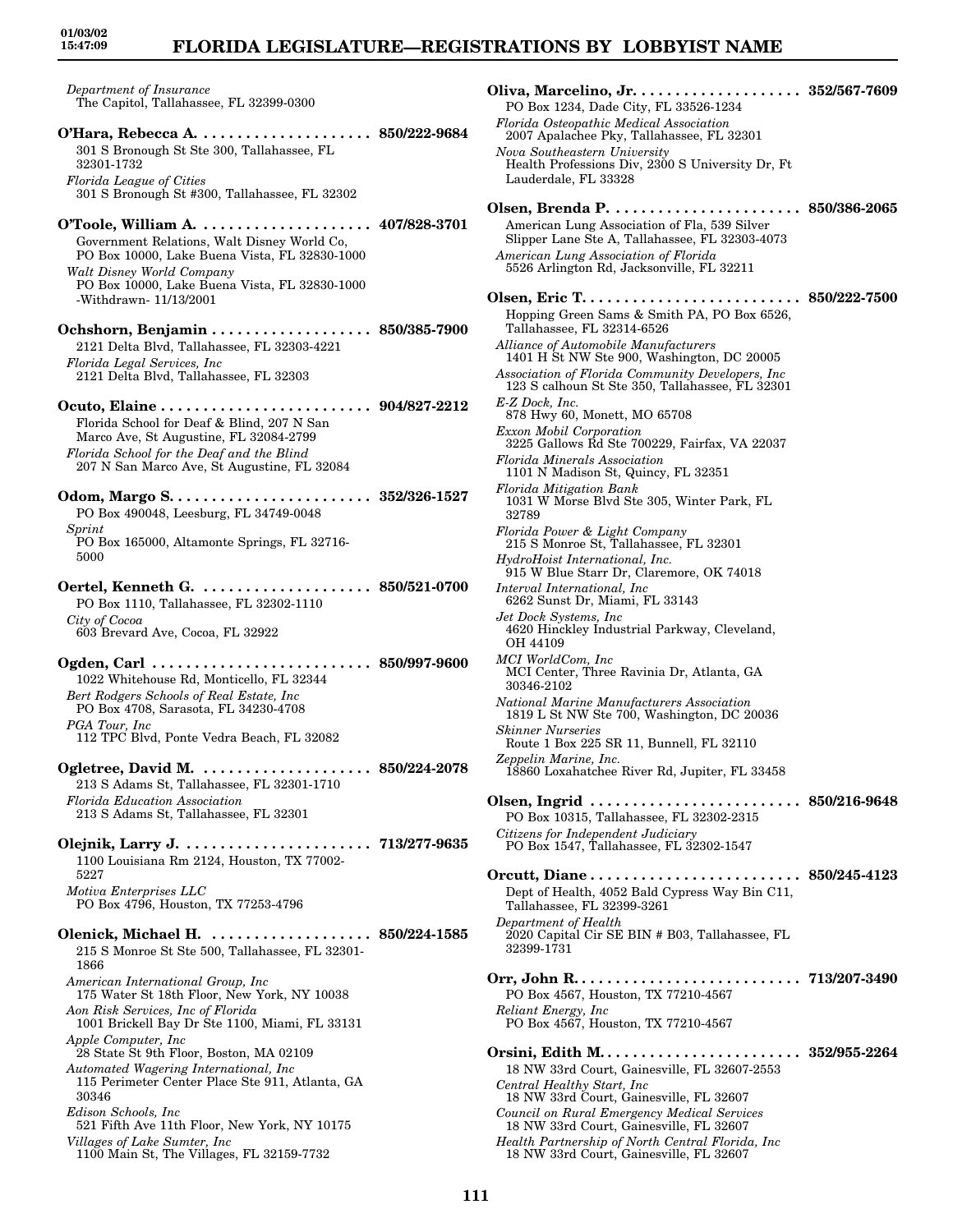# **FLORIDA LEGISLATURE—REGISTRATIONS BY LOBBYIST NAME**

*Healthy Start of North Central Florida, Inc* 18 NW 33rd Court, Gainesville, FL 32607 *North Central Florida Health Planning Council* 18 NW 33rd Court, Gainesville, FL 32607 **Ortis, Frank C. . . . . . . . . . . . . . . . . . . . . . . . 954/431-3982** 13551 NW 6th St # 103, Pembroke Pines, FL 33028 *International Association of Machinists & Aerospace Workers* 11621 NW 23 St, Pembroke Pines, FL 33026 *Sugar Industry Labor Mgt Comm* 11621 NW 23rd St, Pembroke Pines, FL 33026 **Ortman, Carol Lee . . . . . . . . . . . . . . . . . . . . 954/831-7741** State Courts System, 201 SE 6th St Ste 880, Ft Lauderdale, FL 33301 *State Courts System* 500 S Duval St, Tallahassee, FL 32399-1900 **Overton, Larry J. . . . . . . . . . . . . . . . . . . . . . 850/224-2859** 101 E College Ave Ste 302, Tallahassee, FL 32301-7703 *Almost Family, Inc* 100 Mallard Creek Rd Ste 400, Louisville, KY 40207 *Apalachee Center for Human Services* 625 E Tennessee St, Tallahassee, FL 32302 *Associated Home Health Industries of Florida, Inc* 512 N Calhoun, Tallahassee, FL 32301 *Atlantic Shores Healthcare, Inc* 4200 Wackenhut Dr # 100, Palm Beach Gardens, FL 33410 *Baptist Health Care Corporation* PO Box 17500, Pensacola, FL 32522-7500 *BayCare Health System, Inc* 601 Main St, Dunedin, FL 34698 *Benova, Inc* 1220 SW Morrison St Ste 700, Portland, OR 97205 *BEP Services, L.P.* 3839 Forest Hill-Irene Road, Memphis, TN 38125 *Birch & Davis Holdings, Inc* 8905 Fairview Rd Ste 200, Silver Springs, MD 20910 *Blue Cross and Blue Shield of Florida, Inc* 4800 Deerwood Campus Pky, Jacksonville, FL 32246-8273 *Boca Raton Community Hospital* 800 Meadows Rd, Boca Raton, FL 33486 *Bon Secours - Venice Healthcare Corporation* 540 The Rialto, Venice, FL 34285 *Circles of Care, Inc* 400 E Sheridan Rd, Melbourne, FL 32901 *Citrus Memorial Hospital* 502 W Highland Blvd, Inverness, FL 34452 *Collier Health Services, Inc* 1454 Madison Ave, Immokalee, FL 33934 *Community Health Care, Inc* PO Box 727, Naples, FL 33930 *Consultec* 2308 Killearn Center Blvd Ste 100, Tallahassee, FL 32308 *Coordinated Care Solutions* 210 N University Dr Ste 700, Coral Springs, FL 33071 *Devereux Foundation* 8000 Devereux Dr, Melbourne, FL 32940 *Direct Meds, Inc* 345 Grand Ave, Leonia, NJ 07605 *Drug Free Youth In Town* 16201 SW 95th Ave Ste 205, Miami, FL 33157 *Florida Association of Health Plans, Inc* 6101 Blue Lagoon Dr, Miami, FL 33126 *Florida Association of Homes for the Aging* 1812 Riggins Rd, Tallahassee, FL 32308

*Florida Behavioral Health, Inc* 5707 N 22nd St, Tampa, FL 33610 *Florida Council for Behavioral Healthcare, Inc* 316 E Park Ave, Tallahassee, FL 32301 *Florida Health Care Association* PO Box 1459, Tallahassee, FL 32302 *Florida Health Partners, Inc* 3014 N US Hwy 301 Ste 1000, Tampa, FL 33619 *Florida Horsemen's Benevolent & Protective Association, Inc* PO Box 1808, Opa Locka, FL 33055-0808 *GlaxoSmithKline* One Franklin Plaza, FP 1310, Philadelphia, PA 19102 *Healthcare Management Systems, Inc* 2500 SW 75th Ave, Miami, FL 33155 *Heart Alert* 6140 Central Church Rd, Douglasville, GA 30135 *Isabel Collier Read Immokalee Health Park* PO Box 727, Naples, FL 33939 *LifeStream Behavioral Center* 515 W Main St, Leesburg, FL 34748 *Manatee Glens Corporation* 391 6th Ave W, Bradenton, FL 34206 *Medical First, Inc* 3050 Biscayne Blvd Ste 502, Miami, FL 33137 *Mental Health Care, Inc* 5707 N 22nd St, Tampa, FL 33610 *Mercy Hospital, Inc* 3663 S Miami, Miami, FL 33133 *Mount Sinai Medical Center* 4300 Alton Rd, Miami Beach, FL 33140 *Naples Community Hospital, Inc* PO Box 413029, Naples, FL 33941 *Physicians Healthcare Plans, Inc* 2333 Ponce de Leon Blvd, Ste 303, Coral Gables, FL 33134 *ProNet* 175 Fountainbleau Blvd Ste 1R14, Miami, FL 33172 *Ronald L. Book, P.A.* Concorde Center 2, 2999 NE 191 St PH6, Aventura, FL 33180 *Shands Teaching Hospitals & Clinics, Inc dba Shands HealthCare* PO Box 100302, Gainesville, FL 32610-0302 *South Broward Hospital District* 3501 Johnson St, Hollywood, FL 33021 *Spectrum Community Services, LTD* 9311 San Pedro Ste 1103, San Antonio, FL 78216 *St. Joseph's-St. Anthony's Health System* 3003 W Dr. Martin Luther King Blvd, Tampa, FL 33677-4227 *Ten Broeck Hospital - Jacksonville* 6300 Beach Blvd, Jacksonville, FL 32216 *The Henry & Rilla White Foundation, Inc* 2629 Mitcham Dr, Tallahassee, FL 32308 *ValueOptions, Incorporated* 3014 N US Hwy 301 Ste 1000, Tampa, FL 33619 *Victoria Partners* 2665 S Bayshore Dr PH2-A, Coconut Grove, FL 33133 *Youth and Family Centered Services of Florida, Inc* 12012 Boyette Rd, Riverview, FL 33569 *45th Street Mental Health Center, Inc* 1041 45th St, West Palm Beach, FL 33407 **Owen, Janet D. . . . . . . . . . . . . . . . . . . . . . . . 904/620-2500** University of North Florida, 4567 St Johns Bluff Rd S, Jacksonville, FL 32224-2648 *State University System* 325 W Gaines St Ste 1502, Tallahassee, FL 32399 **Owens, John A. . . . . . . . . . . . . . . . . . . . . . . . 850/414-2756** Agency for Health Care Admin, 2727 Mahan Dr

Mail Stop 21, Tallahassee, FL 32308-6260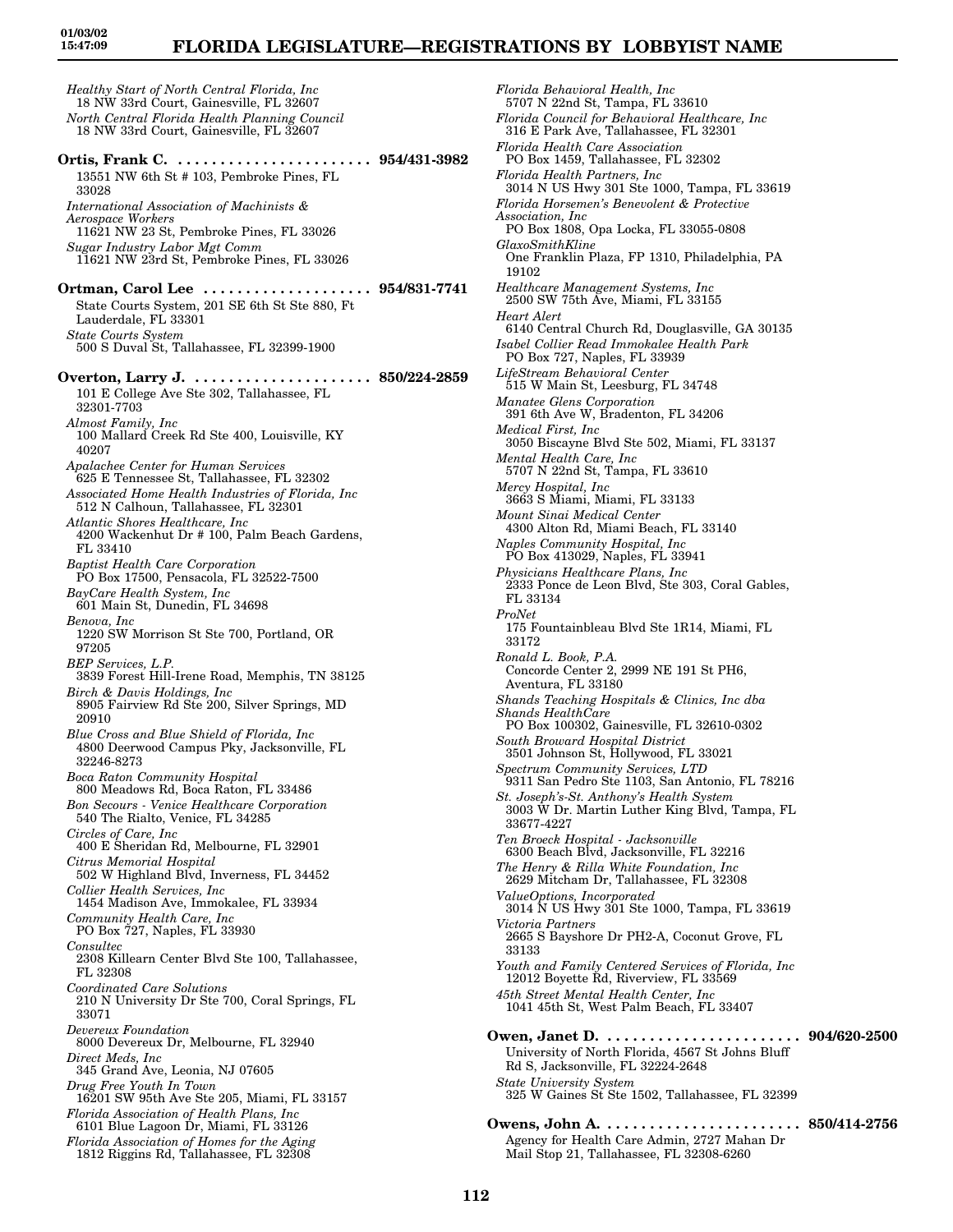# **FLORIDA LEGISLATURE—REGISTRATIONS BY LOBBYIST NAME**

*Agency for Health Care Administration* 2727 Mahan Dr Mail Stop 1, Tallahassee, FL 32308-6260 **Owens, John T., III . . . . . . . . . . . . . . . . . . . . 850/681-9551** 2061 Delta Way # 1, Tallahassee, FL 32303 *Florida Association of State Troopers* 2061 Delta Way # 1, Tallahassee, FL 32303 **Owens, Linda H. . . . . . . . . . . . . . . . . . . . . . . 850/222-7999** 106 E College Ave Ste 1010, Tallahassee, FL 32301-7735 *The College Board* 45 Columbus Ave, New York, NY 10023-6992 **Padgett, Diana Hadi . . . . . . . . . . . . . . . . . . . 850/521-9998** 1017 Thomasville Rd Ste A, Tallahassee, FL 32303 *Advanced Systems Design* 2450 Tim Gamble Place Ste 200, Tallahassee, FL 32308 *AquaSolutions of Florida, LLC* 3145 Shamrock S, Tallahassee, FL 32308-3324 *Lampl Herbert Consultants* PO Box 10129, Tallahassee, FL 32302 *R. Dale Patchett Management, Inc* 3145 Shamrock S, Tallahassee, FL 32308 *The Nature Conservancy* 625 N Adams St, Tallahassee, FL 32301-1113 *University of Florida Foundation, Inc* 2012 W University Ave, Gainesville, FL 32604 *Windstorm Mitigation, Inc* PO Box 2442, Tallahassee, FL 32316 **Pagona, Penny J. . . . . . . . . . . . . . . . . . . . . . 850/488-7228** Agency for Workforce Innovation, Atkins Bldg Ste 300, 1320 Executive Center Dr, Tallahassee, FL 32399-2250 *Agency for WorkForce Innovation* Atkins Bldg Ste 300, 1320 Executive Center Dr, Tallahassee, FL 32399-2250 **Painter, Alison M. . . . . . . . . . . . . . . . . . . . . . 850/222-7717** 225 S Adams St, Ste 250, Tallahassee, FL 32301 *Anheuser-Busch Companies, Inc* One Busch Place, St. Louis, MO 63118 *Apollo Group, Inc (University of Phoenix)* 1800 K St NW, Ste 1018, Washington, DC 20006 *Brevard County* Brevard Co Governmental Center, 2725 Judge Fran Jamieson Way Bldg C, Viera, FL 32940 *Citrix Systems, Inc* 1705 Metropolitan Blvd, Ste 101, Tallahassee, FL 32308 *DeHart and Darr Associates* 1360 Beverly Rd, Ste 201, McLean, VA 22101 *Eckerd Youth Alternatives, Inc* PO Box 7450, Clearwater, FL 34618 *Florida Chiropractic Association, Inc* 217 N Kirkman Rd, Ste 1, Orlando, FL 32811 *Galaxy Fireworks, Inc* 204 E Martin Luther King Blvd, Tampa, FL 33603 *Maglev 2000 of Florida Corporation* 867 Wendt Terrace, Laguna Beach, CA 92651 *Peoples Gas System, Inc* PO Box 111, Tampa, GL 33601 *Philip Morris Inc. by its service corporation Philip Morris Management* 333 N Point Center E, Ste 615, Alpharetta, GA 30022 *PRIDE Enterprises* 12425 28th St N, St Petersburg, FL 33716 *Sebastian Inlet Tax District Commission* 114 6th Ave, Ste D, Indialantic, FL 32903

*SPACEHAB, Inc* 300 D St, Ste 814, Washington, DC 20024 -Withdrawn- 07/09/2001 *Tampa Electric Company* PO Box 111, Tampa, FL 33601 *Technological Research and Development Authority* 5195 S Washington Ave, Titusville, FL 32788-0 *The Astronauts Memorial Foundation* The Center for Space Education, Mail Code AMF, Kennedy Space Center, FL 32899 *The Paxen Group* 1800 Penn St, Ste 10, Melbourne, FL 32901 *Unisys Corporation* 1545 Raymond Diehl Rd, Tallahassee, FL 32308 *Verizon* 106 E College Ave, Ste 810, Tallahassee, FL 32301 *Wal-Mart Stores, Inc* 702 SW 8th St, Bentonville, AR 72711-6807 **Palecki, Michael A. . . . . . . . . . . . . . . . . . . . . 850/413-6040** Public Service Commission, 2540 Shumard Oak Blvd, Tallahassee, FL 32399-0850 *Public Service Commission* 2540 Shumard Oak Blvd, Tallahassee, FL 32399- 0850 **Palmer, Andrew T. . . . . . . . . . . . . . . . . . . . . 850/224-1900** PO Box 10805, Tallahassee, FL 32302 *Athletic Trainers Association of Florida* 755 Jessanda Cir, Lakeland, FL 33813 *College of Dentistry* PO Box 100405, Gainesville, FL 32610-0405 -Withdrawn- 09/12/2001 *FCCI Insurance Group* 320 W Park Ave, Tallahassee, FL 32301 *Florida Chamber of Commerce* 136 S Bronough St, Tallahassee, FL 32301 *Florida Council for Behavioral Healthcare, Inc* 316 E Park Ave, Tallahassee, FL 32301 *Florida Engineering Society* 125 S Gadsden St, Tallahassee, FL 32301 *Florida Fire Chiefs' Association* 821 N US 1 Ste B, Ormond Beach, FL 32174 *Florida Hospital* 601 E Rollins St, Orlando, FL 32803 *Florida Power & Light Company* 215 S Monroe St Ste 810, Tallahassee, FL 32301 *Florida Society of Anesthesiologists* PO Box 13978, Tallahassee, FL 32317 *Long Term Care Pharmacy Alliance* 175 Kelsey Lane, Tampa, FL 33619 *Mortgage Bankers Association of Florida* 1391 Timberlane, Tallahassee, FL 32312 *PerkinElmer Wallac, Inc* 3985 Eastern Rd, Norton, OH 44203 *Suncoast Hospital* 2025 Indian Rocks Rd, Largo, FL 34644 **Palmer, Barbara J. . . . . . . . . . . . . . . . . . . . . 850/877-6631** 1739 Kathryn Ave, Tallahassee, FL 32308-5228 *Institute for School Innovation* PO Box 13296, Tallahassee, FL 32317-3296 **Palmer, Kenneth . . . . . . . . . . . . . . . . . . . . . . 850/922-5081** State Courts Administrator, Supreme Court Bldg, 500 S Duval St, Tallahassee, FL 32399-1900 *State Courts System* 500 S Duval St, Tallahassee, FL 32399-1900 -Withdrawn- 04/20/2001 **Panacek, Luanne . . . . . . . . . . . . . . . . . . . . . 813/229-2884** 1205 E 8th Ave, Tampa, FL 33605-3503 *Children's Board of Hillsborough County* 1205 E 8th Ave, Tampa, FL 33605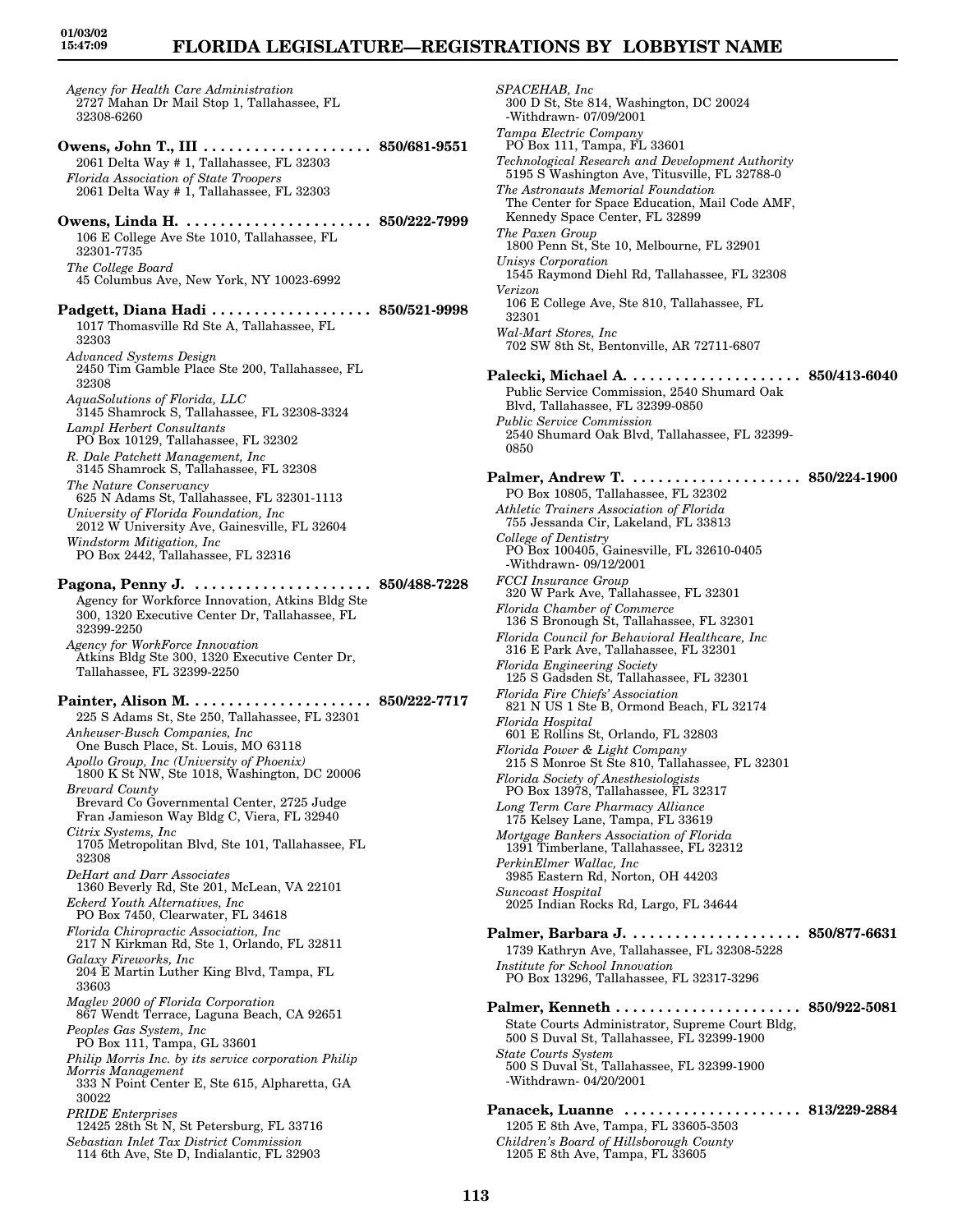### **FLORIDA LEGISLATURE—REGISTRATIONS BY LOBBYIST NAME**

**Panza, Thomas F. . . . . . . . . . . . . . . . . . . . . . 954/390-0100** NationsBank Building 3rd Floor, 3600 N Federal Hwy, Ft Lauderdale, FL 33308-6225 *Chicago Title Insurance Company* 1000 Brickell Ave, Miami, FL 33131 *Daytona Beach Kennel Club, Inc* 2201 International Speedway Blvd, Daytona Beach, FL 32114 *Delaware North Companies, Inc* 438 Main St, Buffalo, NY 14202 *Delaware North Parks Services, Inc* 438 Main St, Buffalo, NY *Florida Patient's Compensation Fund* PO Box 13359, Tallahassee, FL 32317 *GTECH Corporation* 55 Technology Way, Greenwich, RI 02816 *HEALTHSOUTH Corporation* Two Perimeter Park S, Birmingham, AL 35243 *Integrated Health Services, Inc* 10065 Red Run Blvd, Owings Mills, MD 21117 *Museum of Discovery and Science* 401 SW 2nd St, Ft Lauderdale, FL 33312-1707 *Nova Southeastern University* 3301 College Ave, Ft Lauderdale, FL 33314 *Seminole Racing, Inc* 2000 Seminola Blvd, Casselberry, FL 32707 *Solar Sportsystems, Inc* 438 Main St, Buffalo, NY *Sports Palace, Inc* 401 Channelside Dr, Tampa, FL 33602 **Papy, Charles C., III . . . . . . . . . . . . . . . . . . . 305/960-2222** Duane Morris & Heckscher LLP, 200 S Biscayne Blvd Ste 3410, Miami, FL 33131 *Indian River Memorial Hospital, Inc* 1000 36th St, Vero Beach, FL 32960 **Pardue, Carolyn R. . . . . . . . . . . . . . . . . . . . . 850/385-7497** Pardue & Associates, 317 E Park Ave, Tallahassee, FL 32301 *American Massage Therapy Association, Florida Chapter* Tom Oakley, 19316 NE 25 Ave # 182, North Miami, FL 33180 *Business & Professional Women, Florida Chapter* 317 E Park Ave, Tallahassee, FL 32301 *Florida Alliance of Planned Parenthood Affiliates* 311 E Park Ave, Tallahassee, FL 32301 *Florida Association for Women Lawyers* 311 E Park Ave, Tallahassee, FL 32301 -Withdrawn- 07/18/2001 **Parish, Lafayette . . . . . . . . . . . . . . . . . . . . . . 850/523-9600** PO Box 13985, Tallahassee, FL 32317 *Florida Motion Picture and Television Association* PO Box 690183, Orlando, FL 32869 **Parker, Bryan A. . . . . . . . . . . . . . . . . . . . . . . 407/298-6410** 5333 Old Winter Garden Rd, Orlando, FL 32811- 1520 *Eller Media Company-Orlando* 5333 Old Winter Garden Rd, Orlando, FL 32811- 1520 **Parker, Kenneth W. . . . . . . . . . . . . . . . . . . . 904/756-5201** City of Port Orange, 1000 City Center Cir, Port Orange, FL 32119-9619 *City of Port Orange* 1000 City Center Cir, Port Orange, FL 32119 **Parks, Benjamin G. . . . . . . . . . . . . . . . . . . . . 850/222-2557** 315 S Calhoun St Ste 315, Tallahassee, FL 32301-1837 *Florida Farm Bureau Federation*

5700 SW 34th St, Gainesville, FL 32608

**Parks, Sallie A. . . . . . . . . . . . . . . . . . . . . . . . 727/341-3151** St Petersburg Junior College, PO Box 13489, St Petersburg, FL 33733 *St. Petersburg Junior College* PO Box 13489, St Petersburg, FL 33733 **Parrish, Louis B. . . . . . . . . . . . . . . . . . . . . . . 850/681-9071** 320 W Park Ave, Tallahassee, FL 32301-1414 *Ground Systems Group* 320 E Park Ave, Tallahassee, FL 32301 -Withdrawn- 09/13/2001 *Indian River Citrus League* PO Box 519, Vero Beach, FL 32961 *North Brevard County Hospital District* PO Box 6447, Titusville, FL 32782-6447 *Outdoor Amusement Business Association, Inc* 4600 W 77th St, Minneapolis, MN 55435 *Smokeless Tobacco Council* 2550 M St NW Ste 300, Washington, DC 20037 *Swisher International* 459 E 16th St, Jacksonville, FL 32206 **Parrish, Ralph B. . . . . . . . . . . . . . . . . . . . . . 850/577-0444** 403 E Park Ave, Tallahassee, FL 32301-1515 *Florida Community Services Corp.* 70 Logan Lane, Santa Rosa Beach, FL 32459 *Florida Credit Union League, Inc* 3773 Commonwealth Blvd, Tallahassee, FL 32303 *Florida Power & Light Company* 215 S Monroe St Ste 810, Tallahassee, FL 32301 *NAMI Florida, Inc* 1020 E Lafayette St Ste 102, Tallahassee, FL 32301 *Smith, Ballard and Logan, P.A.* 403 E Park Ave, Tallahassee, FL 32301 *Society of Dermatology, Inc* 2589 Park St, Jacksonville, FL 32204-4554 *Suncoast Community Health Centers, Inc* PO Box 1347, Ruskin, FL 33570 *The Everglades Trust* 301 S Bronought St, Tallahassee, FL 32301 *Wine Institute* PO Box 895, Jonesboro, GA 30237 **Parrish, S. Todd . . . . . . . . . . . . . . . . . . . . . . 850/488-9410** Dept of Children and Families, 1317 Winewood Blvd Bldg 1 Rm 207, Tallahassee, FL 32399-6570 *Department of Children and Families* 1317 Winewood Blvd, Bldg 1 Room 207, Tallahassee, FL 32399 **Parrott, Joseph R., Jr. . . . . . . . . . . . . . . . . . 404/250-3599** Rayonier, 5825 Glenridge Dr, Bldg # 3 Ste 101, Atlanta, GA 30328-5399 *Rayonier* 5825 Glenridge Dr, Bldg 3 Ste 101, Atlanta, GA 30328 **Parsons, Philip S. . . . . . . . . . . . . . . . . . . . . . 850/681-0311** PO Box 271, Tallahassee, FL 32302-0271 *Florida Sugar Cane League* 115 S Lopez, Clewiston, FL 33440 *Pinellas County Board of County Commissioners* 14 S Fort Harrison Ave, Clearwater, FL 34616 **Parsons, Stanley B. . . . . . . . . . . . . . . . . . . . . 850/877-9029** 519 Short St, Tallahassee, FL 32308 *Florida Select Insurance Company* 1680 Fruitville Rd, Sarasota, FL **Parten, Harold . . . . . . . . . . . . . . . . . . . . . . . 407/636-3323** 1007 S Florida Ave, Rockledge, FL 32955-2143

*Florida Education Association* 118 N Monroe St, Tallahassee, FL 32399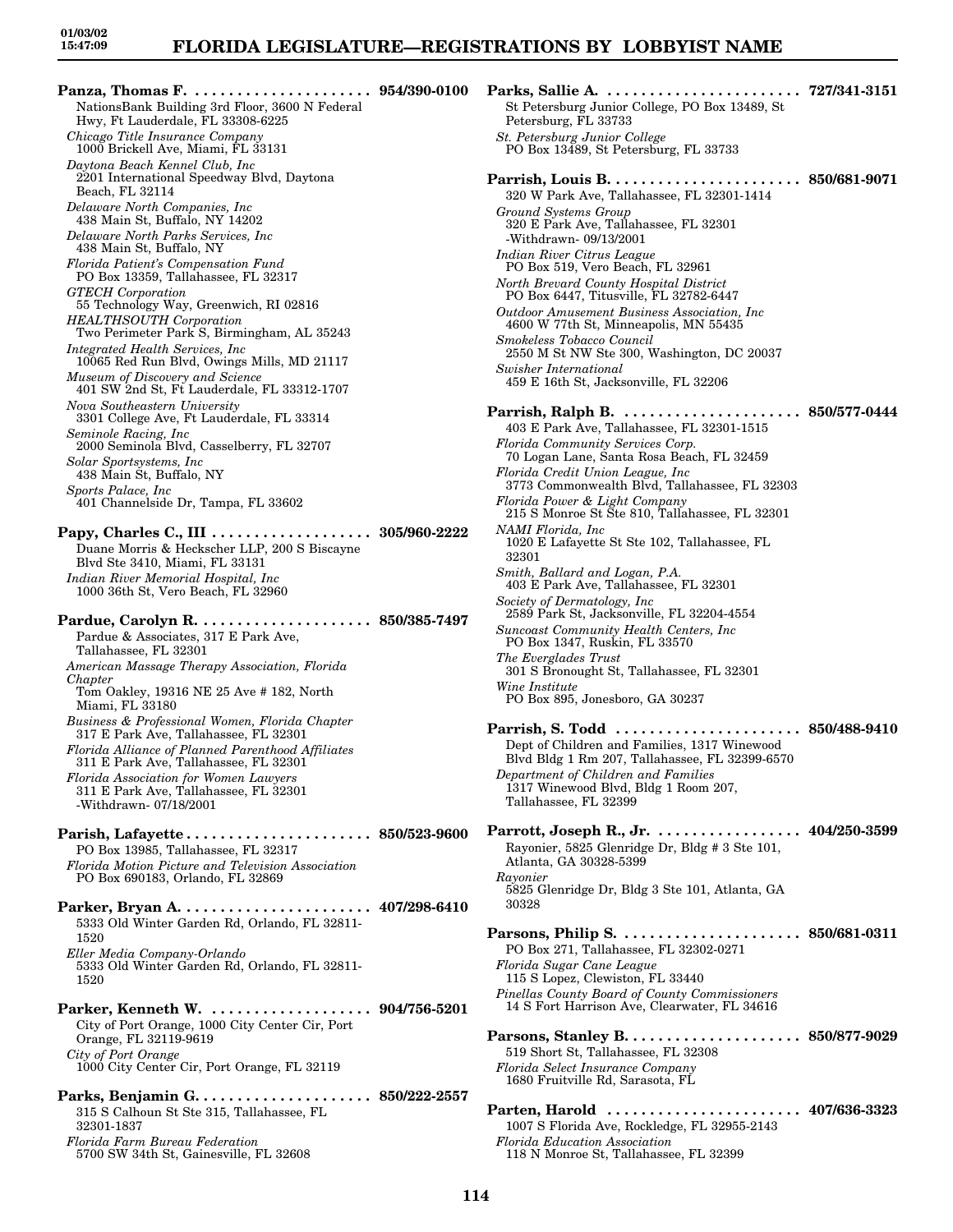### **FLORIDA LEGISLATURE—REGISTRATIONS BY LOBBYIST NAME**

1310 N Paul Russell Rd, Tallahassee, FL 32301 *Florida Association of Voluntary Agencies for Caribbean Action* 1310 N Paul Russell Rd, Tallahassee, FL 32301 **Pass, Orien L. . . . . . . . . . . . . . . . . . . . . . . . . 904/264-7373** 1734 Kingsley Ave, Orange Park, FL 32973-4418 *Clay County Economic Development Council* 1734 Kingley Ave, Orange Park, FL 32073 **Patchett, R. Dale . . . . . . . . . . . . . . . . . . . . . . 850/668-0595** 3145 Shamrock South, Tallahassee, FL 32308- 3324 *Advanced Systems Design* 2450 Tim Gamble Place Ste 200, Tallahassee, FL 32308 *Appriss, Inc* 10401 Linn Station Rd, Louisville, KY 40223- 3842 *Florida Cable Telecommunications Association, Inc* 310 N Monroe St, Tallahassee, FL 32301 *Florida Society of Ophthalmology* 4494 Southside Blvd # 201, Jacksonville, FL 32216 -Withdrawn- 06/25/2001 *Handex of Florida, Inc* 30941 Suneagle Dr, Mount Dora, FL 32757 *Lampl Herbert Consultants* PO Box 10129, Tallahassee, FL 32302 *Management & Training Corporation* 3293 Harrison Blvd, Ogden, UT 84403 -Withdrawn- 06/25/2001 *Mary Ann Stiles* 315 Plant Ave, Tampa, FL 33606 -Withdrawn- 06/ 25/2001 *Peoples Gas System, Inc* PO Box 111, Tampa, FL 33601 *R. Dale Patchett Management, Inc* 3145 Shamrock South, Tallahassee, FL 32308 *Tampa Electric Company* PO Box 111, Tampa, FL 33601 *TECO Energy, Inc* PO Box 111, Tampa, F: 33601 *University of Florida Foundation, Inc* 2012 W University Ave, Gainesville, FL 32604 **Patrenos, Sally S. . . . . . . . . . . . . . . . . . . . . . 850/414-4105** Florida Transportation Commission, 605 Suwannee St MS 9, Tallahassee, FL 32399-0450 *Florida Transportation Commission* 605 Suwannee St, Tallahassee, FL 32399-0450 **Pattison, Charles . . . . . . . . . . . . . . . . . . . . . 850/222-6277** PO Box 5948, Tallahassee, FL 32314-5948 *1000 Friends of Florida* PO Box 5948, Tallahassee, FL 32314-5948 **Pauzar, Frederick W. . . . . . . . . . . . . . . . . . . 888/500-2474** 1100 Denning Dr, Winter Park, FL 32789 *Florida Lobby Associates, Inc* 1100 Denning Dr, Winter Park, FL 32789 **Payne, J. Allison . . . . . . . . . . . . . . . . . . . . . . 850/222-9684** 301 S Bronough St Ste 300, Tallahassee, FL 32301-1732 *Florida League of Cities* PO Box 1757, Tallahassee, FL 32302-1757 **Payton, Russell F. . . . . . . . . . . . . . . . . . . . . . 850/224-1089** 118 E Jefferson St, Tallahassee, FL 32301-1702 *Florida Dental Association* 118 E Jefferson St, Tallahassee, FL 32301 *Florida Dental Association Services* 118 E Jefferson St, Tallahassee, FL 32301

**Pasquarelli, David A. . . . . . . . . . . . . . . . . . . 850/410-3100 Peacock, Julian W. . . . . . . . . . . . . . . . . . . . . 850/595-4400** State Courts System, 190 Governmental Center, Pensacola, FL 32501 *State Courts System* 500 S Duval St, Tallahassee, FL 32399-1900 **Peacock, Valerie L. . . . . . . . . . . . . . . . . . . . . 850/656-0111** 1109 Carissa Dr, Tallahassee, FL 32308-5218 *Florida Condominium Association* 1132 Carissa Dr, Tallahassee, FL 32308 *Florida E-Commerce Association* 1109 Carissa Dr, Tallahassee, FL 32308 *Florida Peace Officers' Association, Inc* PO Box 5077, Tallahassee, FL 32314-5077 **Peacock, William S. . . . . . . . . . . . . . . . . . . . . 850/222-7070** 1202 E Park Ave, Tallahassee, FL 32301 *Florida Peace Officers' Association, Inc* 1202 E Park Ave, Tallahassee, FL 32301 **Peak, Michael J. . . . . . . . . . . . . . . . . . . . . . . 561/284-5178** 4503 SE Chesapeake Bay Dr, Stuart, FL 34997 *Florida Coalition of Christian Private Schools Assn, Inc (FCCPSA)* PO Box 13227, Fort Pierce, FL 34979 **Pearce, Cecil . . . . . . . . . . . . . . . . . . . . . . . . . 850/386-6668** PO Box 13686, Tallahassee, FL 32317-3686 *Florida Insurance Council* 1430 Piedmont Dr E, Tallahassee, FL 32312 **Pearce, Laura Boyd . . . . . . . . . . . . . . . . . . . 850/222-3471** Akerman Senterfitt & Eidson, PO Box 10555, Tallahassee, FL 32302 *Association of American Publishers, Inc* 220 E 23rd St, New York, NY 10010 *Catholic Cemeteries of the Archdiocese of Miami* 11411 NW 25th St, Miami, FL 33172 *Florida Motorcycle Dealers Association* 3401 N Hwy 17-92, Longwood, FL 32750 *Florida Trail Riders, Inc* PO Box 1071, DeBary, FL 32713-1071 *Gulf Coast Recycling, Inc* 1901 N 66th St, Tampa, FL 33619 *Independent Colleges & Universities of Florida, Inc* 106 E College Ave Ste 640, Tallahassee, FL 32301 *Motorcycle Industry Council* 1235 Jefferson Davis Hwy Ste 600, Arlington, VA 22202 *Professional Educators Network of Florida (PEN)* 3020 Hartley Rd Ste 125, Jacksonville, FL 32257 **Peebles, William J. . . . . . . . . . . . . . . . . . . . . 850/681-7383** 310 W College Ave, Tallahassee, FL 32301 *Aids HealthCare Foundation* 6255 W Sunset Blvd 16th Floor, Los Angles, CA 90028-8073 *City Electric System - Utility Board of the City of Key West, FL* 1001 James St, Key West, FL 33040 -Withdrawn-08/09/2001 *City of Clearwater* City Hall 2nd Floor, 112 S Osceola St, Clearwater, FL 32756 *City of Gainesville* PO Box 490, Gainesville, FL 32602 *City of Jacksonville* 117 W Duval St Ste 375, Jacksonville, FL 32202 *City of Orlando* 400 S Orange Ave, Orlando, FL 32801 *City of St. Petersburg* PO Box 2842, St Petersburg, FL 33731 -Withdrawn- 08/09/2001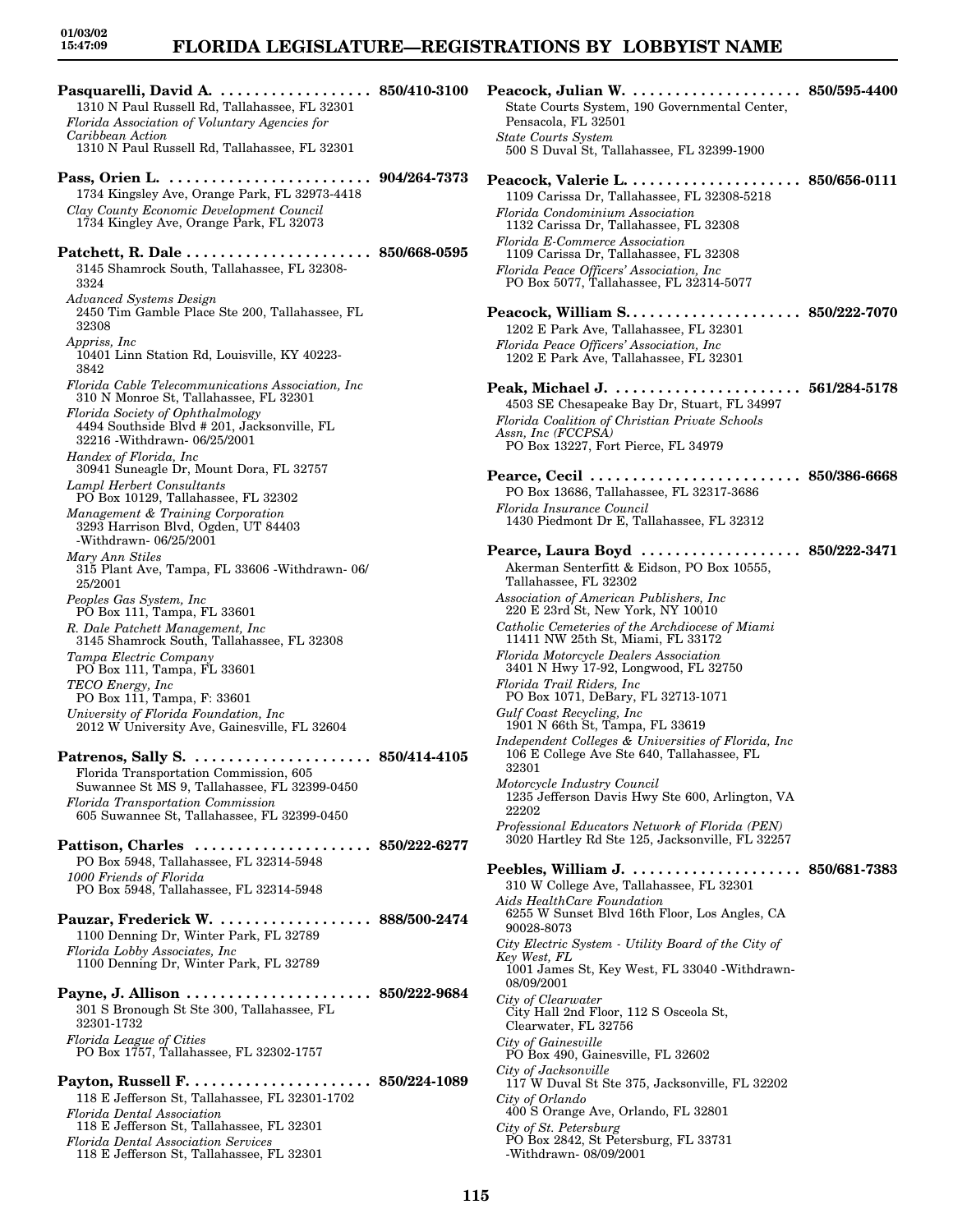*City of Tallahassee* 300 S Adams St, Tallahassee, FL 32301 *City of Tampa* 306 E Jackson St 7E, Tampa, FL 33602 *Community Telecommunications Council* PO Box 10114, Tallahassee, FL 32302 *Florida Landmark Communities* 20 E Joel Blvd, Lehigh Acres, FL 33936 *Florida Municipal Electric Association* PO Box 10114, Tallahassee, FL 32302 *Florida Municipal Insurance Trust* 210 W Park Ave, Tallahassee, FL 32301 *Florida Municipal Natural Gas Association* 400 N Myrtle Ave, Clearwater, FL 34615 *Florida Water Services Corporation* PO Box 2047, Apopka, FL 32704-2047 *Florida Waterworks Association* PO Box 609520, Orlando, FL 32860-9520 *Specialty Disease Management Services, Inc* 10199 Southside Blvd Ste 203-B, Jacksonville, FL 32256 **Peek, Ronald P. . . . . . . . . . . . . . . . . . . . . . . . 850/487-4850** 1711 S Gadsden St, Tallahassee, FL 32301 *Florida Black Business Investment Board* 1711 S Gadsden St, Tallahassee, FL 32301 **Peeples, Jack . . . . . . . . . . . . . . . . . . . . . . . . . 305/358-5200** 200 S Biscayne Blvd Ste 4900, Miami, FL 33131- 2352 *Florida Rock Industries, Inc* PO Box 4667, Jacksonville, FL 32201 *Rinker Materials Corporation* 1501 Belvedere Rd, West Palm Beach, FL 33406 *Swire Properties, Inc* 501 Brickell Key Dr Ste 102, Miami, FL 33131 *Tarmac America, Inc* 455 Fairway Dr, Deerfield, FL 33441 *Urban Retail Properties Co* 900 N Michigan Ave, Chicago, IL 60611-1582 *White Rock Quarries* PO Box 15065, West Palm Beach, FL 33156 **Pennavaria, Thomas A. . . . . . . . . . . . . . . . . 954/610-8418** PO Box 221628, Hollywood, FL 33022 *International Telecard Association, Inc* 904 Massachusetts Ave NE, Washington, DC 20002 *Southeast Consultants & Associates* 2639 N Monroe St Ste 151-A, Tallahassee, FL 32303 **Pennekamp, Thomas M. . . . . . . . . . . . . . . . . 850/222-2231** 215 S Monroe St Ste 125, Tallahassee, FL 32301- 1836 *SunTrust Bank* 200 S Orange Ave, Orlando, FL 32809 **Pennington, Roger A. . . . . . . . . . . . . . . . . . . 850/224-5909** 235 E Virginia St, Tallahassee, FL 32301 *Academy of Florida Trial Lawyers* 218 S Monroe St, Tallahassee, FL 32301 *Association of Independent Healthcare Providers, Inc* 303 SW 6th St, Ft Lauderdale, FL 33315 *End Stage Renal Disease Laboratory* 831 NW 57th St, Ft Lauderdale, FL 33309 *Florida Municipal Electric Association* PO Box 10114, Tallahassee, FL 32301 *Stephen D. Hull, Inc* 106 S Monroe St, Tallahassee, FL 32301 *Wilkes & McHugh, P.A.* 1 N Dale Mabry Hwy Ste 601, Tampa, FL 33609- 2755

| The Capitol PL 01, Tallahassee, FL 32399-1050<br><i><b>Office of the Attorney General</b></i><br>The Capitol, Tallahassee, FL 32399                                                                                                                                                                                                                                                                                                                                                      |              |
|------------------------------------------------------------------------------------------------------------------------------------------------------------------------------------------------------------------------------------------------------------------------------------------------------------------------------------------------------------------------------------------------------------------------------------------------------------------------------------------|--------------|
| Perkins, Gary  850/877-2165<br>2617 Mahan Dr, Tallahassee, FL 32308-5405<br><b>Florida Sheriffs Association</b><br>2617 Mahan Dr, Tallahassee, FL 32308                                                                                                                                                                                                                                                                                                                                  |              |
| 2121 Delta Blvd, Tallahassee, FL 32303-4221<br>Florida Legal Services, Inc.<br>2121 Delta Blvd, Tallahassee, FL 32303                                                                                                                                                                                                                                                                                                                                                                    |              |
| Perry, Gail Marie  954/970-3104<br>3121 SW 15th St, Pompano Beach, FL 33069-<br>4806<br>Communications Workers of America Council of                                                                                                                                                                                                                                                                                                                                                     |              |
| Florida<br>3121 SW 15th St, Pompano Beach, FL 33069-<br>4806                                                                                                                                                                                                                                                                                                                                                                                                                             |              |
| Sprint, 1520 Lee St, Ft Myers, FL 33901<br>Sprint<br>PO Box 165000, Altamonte Springs, FL 32716-<br>5000                                                                                                                                                                                                                                                                                                                                                                                 |              |
| 2639 N Monroe St Ste 151A-1, Tallahassee, FL<br>32303-4051<br>Edgewater Beach Resort<br>11212 Front Beach Rd, Panama City, FL 32407<br>National Fire Protection Association<br>1 Battery March Park, Quincy, MA 02269-9101<br>The Orlando Lutheran Tower<br>300 E Church St, Orlando, FL 32801                                                                                                                                                                                           |              |
| 336 E College Ave Ste 300, Tallahassee, FL<br>32301-1560<br><b>First Amendment Foundation</b><br>336 E College Ave Ste 300, Tallahassee, FL<br>32301                                                                                                                                                                                                                                                                                                                                     |              |
| Peterson, Karen M.<br>306 E College Ave, Tallahassee, FL 32301<br>Florida Hospital Association<br>306 E College Ave, Tallahassee, FL 32301                                                                                                                                                                                                                                                                                                                                               | 850/222-9800 |
| PO Box 2490, Daytona Beach, FL 32115<br>BellSouth<br>150 S Monroe St Ste 400, Tallahassee, FL 32301                                                                                                                                                                                                                                                                                                                                                                                      |              |
| Petrovich, Mike P.  850/222-7500<br>Hopping Green Sams & Smith PA, PO Box 6526,<br>Tallahassee, FL 32314-6526<br>American Wood Preservers Institute<br>2750 Prosperity Ave Ste 500, Fairfax, VA 22031-<br>4312<br>Exxon Mobil Corporation<br>3225 Gallows Rd Ste 700229, Fairfax, VA 22037<br>Florida Electric Power Coordinating Group, Inc.<br>405 Reo St Ste 100, Tampa, FL 33609<br>Florida Water Environment Association Utility<br>Council<br>PO Box 2553, Sarasota, FL 34230-2553 |              |
| Pfeifer, Pamela J.  850/488-7810<br>Executive Office of the Goveror, 1601 The<br>Capitol, Tallahassee, FL 32399                                                                                                                                                                                                                                                                                                                                                                          |              |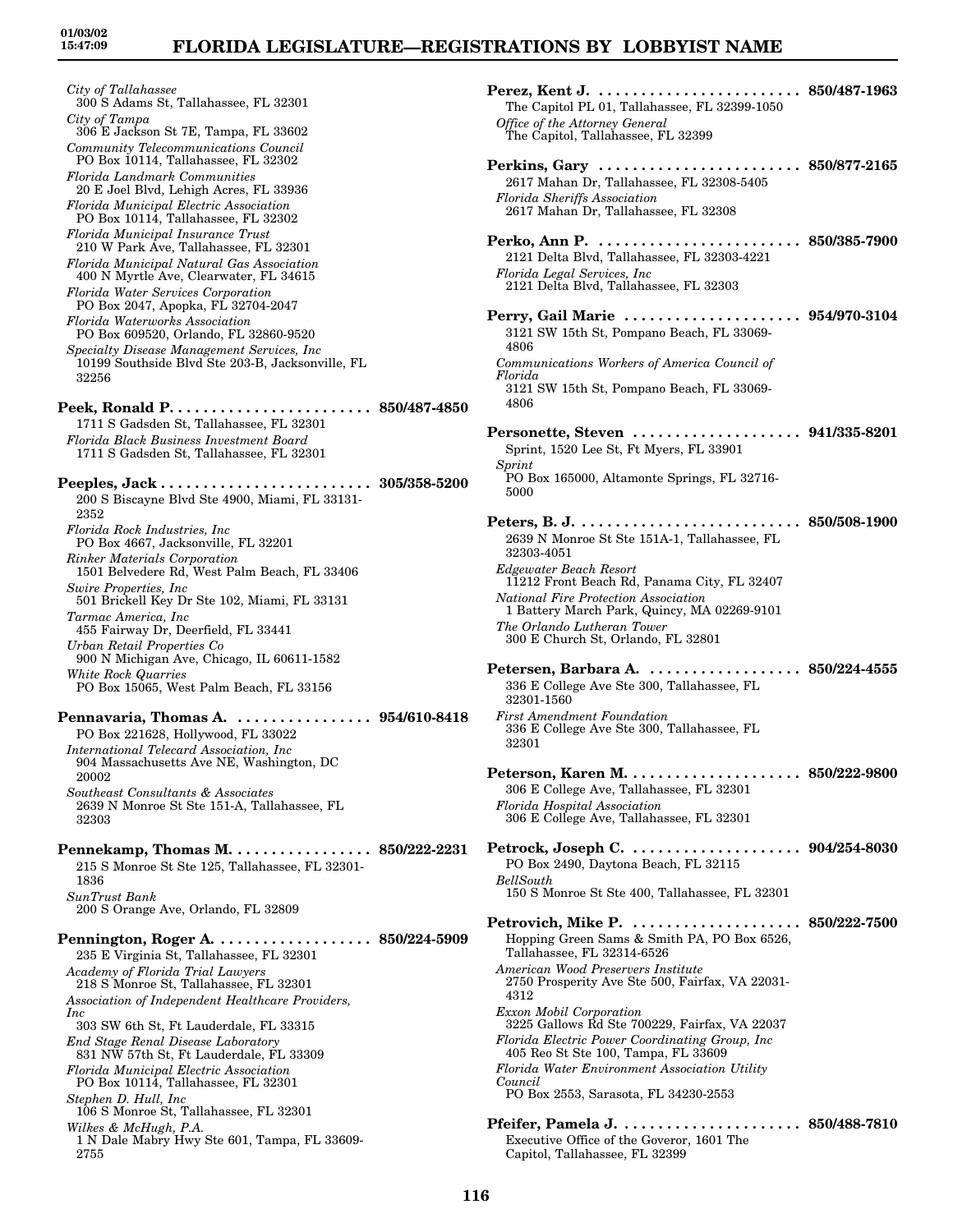# **FLORIDA LEGISLATURE—REGISTRATIONS BY LOBBYIST NAME**

| Executive Office of the Governor<br>The Capitol, Tallahassee, FL 32399                                                                                                                                                                                                                                                                                           |                               |
|------------------------------------------------------------------------------------------------------------------------------------------------------------------------------------------------------------------------------------------------------------------------------------------------------------------------------------------------------------------|-------------------------------|
| 301 S Bronough St Ste 300, Tallahassee, FL<br>32301-1732<br>Florida League of Cities<br>301 S Bronough St, Tallahassee, FL 32302-1757<br>-Withdrawn-12/13/2001                                                                                                                                                                                                   |                               |
| Pfeiffer, William  850/488-9675<br>Div of Administrative Hearings, 1230 Apalachee<br>Pky, Tallahassee, FL 32399<br>Division of Administrative Hearings<br>1230 Apalachee Pky, Tallahassee, FL                                                                                                                                                                    |                               |
| Phelan, William J 850/224-3907<br>PO Box 1459, Tallahassee, FL 32302-1459<br>Florida Health Care Association<br>PO Box 1459, Tallahassee, FL 32302-1459                                                                                                                                                                                                          |                               |
| Dept of Banking & Finance, PL 09 The Capitol,<br>Tallahassee, FL 32399-0350<br>Department of Banking and Finance<br>PL 09 The Capitol, Tallahassee, FL 32399-0350                                                                                                                                                                                                |                               |
| Phillips, J. M 850/877-2165<br>PO Box 12519, Tallahassee, FL 32317-2519<br><b>Florida Sheriffs Association</b><br>2617 Mahan Dr, Tallahassee, FL 32308                                                                                                                                                                                                           |                               |
| 330 E Bay St Ste 600, Jacksonville, FL 32202-<br>2911<br>State Attorney, 4th Judicial Circuit<br>330 E Bay St Ste 600, Jacksonville, FL 32202                                                                                                                                                                                                                    |                               |
| -Withdrawn-03/28/2001<br>Phillips, Karen E.<br>PO Box 1302, Tallahassee, FL 32302-1302<br><b>Florida United Businesses Association</b><br>PO Box 1302, Tallahassee, FL 32302                                                                                                                                                                                     | $\ldots\ldots\ 850$ /681-6265 |
| Phipps, Benjamin $K$<br>PO Box 1351, Tallahassee, FL 32302<br><b>Host Marriott Corporation</b><br>10400 Fernwood Rd, Dept 72/924.69, Washington,<br>DC 20058                                                                                                                                                                                                     | $\ldots$ 850/222-7000         |
| Pickup-Crawford, Vernon A. 561/434-8771<br>School Dist of Palm Beach County, 3322 Forest<br>Hill Blvd C-301, West Palm Beach, FL 33406<br>School District of Palm Beach County<br>3352 Forest Hill Blvd C206, West Palm Beach,<br>FL 33406-5869                                                                                                                  |                               |
| Pierce, Charles F., Jr. 407/841-6230<br>PO Box 531107, Orlando, FL 32853-1107<br>Florida Hospital Association<br>PO Box 531107, Orlando, FL 32853-1107                                                                                                                                                                                                           |                               |
| Piller, Paul A.  850/386-3886<br>Piller & Associates, 2664 Egret Ln, Tallahassee,<br>FL 32312-3242<br>City of Cape Coral<br>PO Box 150027, Cape Coral, FL 33915-0027<br>-Withdrawn- $11/26/2001$<br>City of Sanibel<br>PO Drawer Q, Sanibel, FL 33957<br>Florida Public Employer Labor Relations<br>Association<br>307 Tequesta Dr Ste 103-C, Tequesta, FL 33469 |                               |

| 1645 Barber Rd Ste A, Sarasota, FL 34240                                                             |                                 |
|------------------------------------------------------------------------------------------------------|---------------------------------|
| Peace River/Manasota Regional Water Supply<br>Authority                                              |                                 |
| 1645 Barber Rd Ste A, Sarasota, FL 34240                                                             |                                 |
|                                                                                                      |                                 |
| Unisys Corporation, Unisys Way, Blue Bell, PA                                                        |                                 |
| 19424-0001                                                                                           |                                 |
| Unisys Corporation<br>Unisys Way, Blue Bell, PA 19424-0001                                           |                                 |
| Pinsky, Richard B.  561/659-1992                                                                     |                                 |
| 701 Kanuga Dr, West Palm Beach, FL 33401-<br>7221                                                    |                                 |
| Behavioral Health, Inc<br>3849 N Blvd # 200, Baton Rouge, LA 70806<br>-Withdrawn- 08/13/2001         |                                 |
| Benson's, Inc<br>12650 Whitehall Dr, Ft Myers, FL 33907                                              |                                 |
| Gray Systems<br>PO Box 125, Howey-in-the-Hills, FL 32737                                             |                                 |
| Infinity Software<br>3522 Thomasville Rd Ste 200, Tallahassee, FL<br>32308-3488                      |                                 |
| <b>RPW</b> Associates<br>205 S Adams St, Tallahassee, FL 32301                                       |                                 |
| The Robert Plan<br>999 Stewart Ave, Bethpage, NY 11714                                               |                                 |
| Village of Key Biscayne<br>85 W McIntyre St, Key Biscayne, FL 33149                                  |                                 |
| Zuffa, LLC<br>2960 W Sahara Ave Ste 200, Las Vegas, NV<br>89102                                      |                                 |
|                                                                                                      |                                 |
| c/o IBM Corporation, 101 N Monroe Ste 750,                                                           |                                 |
| Tallahassee, FL 32301-1545                                                                           |                                 |
| <b>IBM</b> Corporation<br>101 N Monroe Ste 750, Tallahassee, FL 32301                                |                                 |
|                                                                                                      |                                 |
| Washington Office Square, 2723 Blair Stone<br>Lane, Tallahassee, FL 32301                            |                                 |
| Peoples Gas System, Inc<br>101 N Monroe St Ste 1060, Tallahassee, FL                                 |                                 |
| 32301                                                                                                |                                 |
| Tampa Electric Company<br>101 N Monroe St Ste 1060, Tallahassee, FL<br>32301                         |                                 |
| TECO Energy, Inc.                                                                                    |                                 |
| 101 N Monroe St Ste 1060, Tallahassee, FL<br>32301                                                   |                                 |
| Plante, Ken<br>324 E Virginia St, Tallahassee, FL 32301                                              | $\ldots\,\,.\,\, 850/224$ -9100 |
| Associated Industries of Florida<br>516 N Adams St, Tallahassee, FL 32301                            |                                 |
| -Withdrawn-09/12/2001<br>$AT\&T$                                                                     |                                 |
| 101 N Monroe St Ste 700, Tallahassee, FL 32301                                                       |                                 |
| Cigar Association of America<br>1100 17th St NW Ste 504, Washington, DC 20036                        |                                 |
| Duke Energy North America<br>422 Church St PB05D, Charlotte, NC 28202                                |                                 |
| End Stage Renal Disease Laboratory<br>831 NW 57th, Ft Lauderdale, FL 33309                           |                                 |
| Florida Association of Community Colleges<br>816 S Martin Luther King Blvd, Tallahassee, FL<br>32301 |                                 |
| Florida Institute of Certified Public Accountants<br>PO Box 5437, Tallahassee, FL 32314              |                                 |
| <b>Florida Optometric Association</b><br>401 Office Plaza Dr, Tallahassee, FL 32301                  |                                 |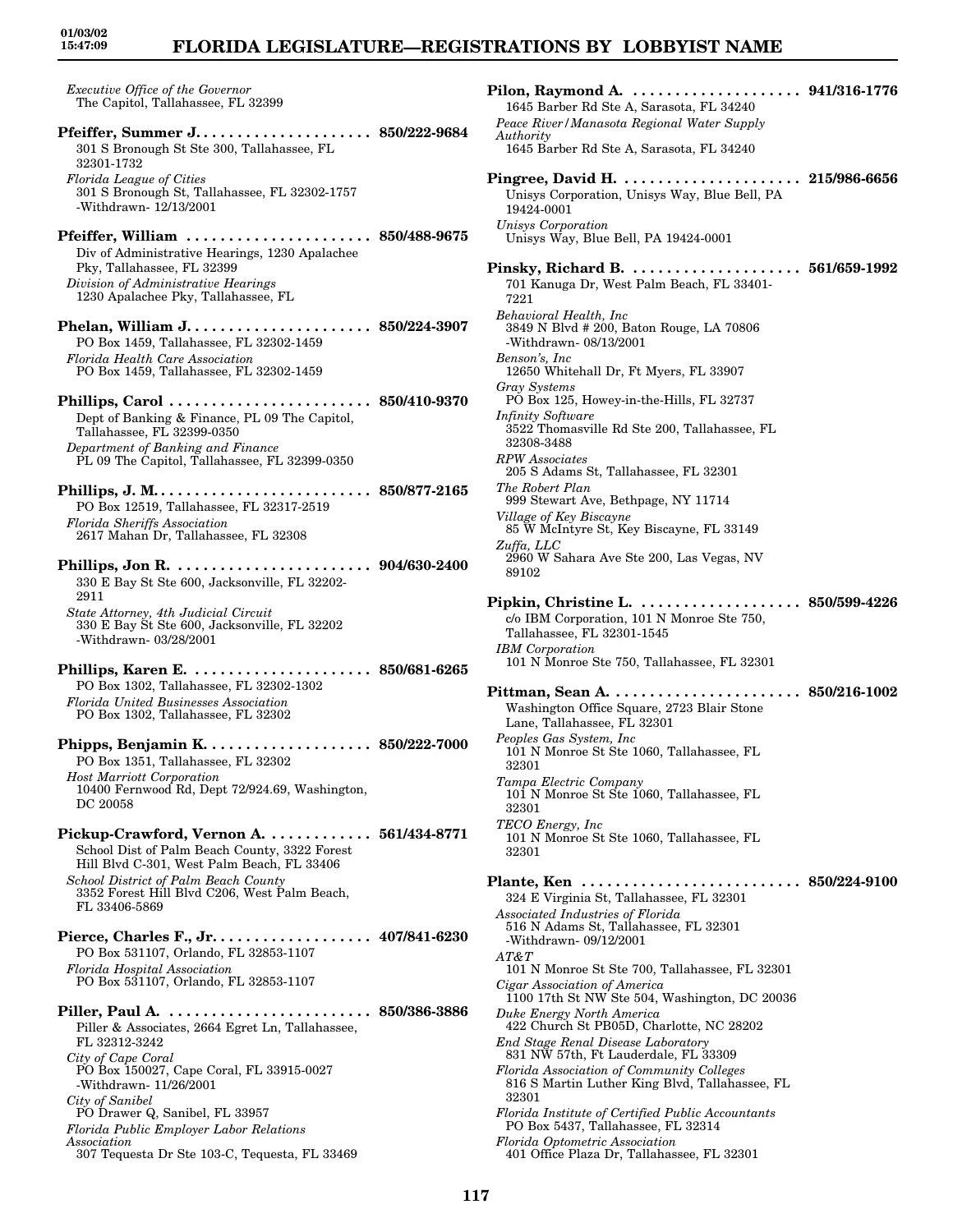*Sports Palace, Inc*

40 Fountain Plaza, Buffalo, NY 14202

*Florida Veterinary Medical Association* 7131 Lake Ellenor Dr, Orlando, FL 32809 *JEA* 21 W Church St, Jacksonville, FL 32302 *JM Family Enterprises, Inc* PO Box 1160, Deerfield Beach, FL 33443 *Kindred Healthcare, Inc* 3300 Providian Ctr, 400 W Market St, Louisville, KY 40202 *Koger Equity, Inc* 8880 Freedom Crossing Trail, Jacksonville, FL 32256-8280 *Laura D. Strazza* c/o Allen E. Rossin, Esq, 800 Australian Ave Ste 800, West Palm Beach, FL 33401 *Nationwide Retirement Solutions* Two Nationwide Plaza, Columbus, OH 43215 *Pharmaceutical Research and Manufacturers of America* 1100 Fifteenth St NW, Washington, DC 20005 *Plante & Adams* 204 S Monroe St Ste 203, Tallahassee, FL 32301 *Tampa Bay Downs, Inc* PO Box 1531, Tampa, FL 33601 *The Nemours Foundation* 807 Nira St, Jacksonville, FL 32207-8426 *Unisys Corporation* 1545 Raymond Diehl Rd, Tallahassee, FL 32308- 1537 *7-Eleven, Inc* PO Box 711, Dallas, TX 75221-0711 **Plante, Michele R. . . . . . . . . . . . . . . . . . . . . . 407/934-6138** PO Box 10000, Lake Buena Vista, FL 32830-1000 *Walt Disney World Company* PO Box 10000, Lake Buena Vista, FL 32830 -Withdrawn- 09/07/2001 **Platt, Bruce . . . . . . . . . . . . . . . . . . . . . . . . . . 850/224-9634** PO Box 1877, Tallahassee, FL 32302-1877 *Humana, Inc* 500 W Main St, Louisville, KY 40201 **Platt, George, I. . . . . . . . . . . . . . . . . . . . . . . . 954/524-5505** 200 E Broward Blvd Ste 2000, Ft Lauderdale, FL 33301-1963 *American Medical Response* 5551 NW 9th Ave, Ft Lauderdale, FL 33309 *Florida Wetlandsbank* 805 E Broward Blvd # 201, Ft Lauderdale, FL 33301 *WCI Communities, Inc* 11575 Heron Bay Blvd, Coral Springs, FL 33076 **Platz, Deborah S. . . . . . . . . . . . . . . . . . . . . . 954/390-0100** 3600 N Federal Hwy Ste 320, Ft Lauderdale, FL 33308-6225 *Daytona Beach Kennel Club, Inc* 40 Fountain Plaza, Buffalo, NY 14202 *Delaware North Companies, Inc* 40 Fountain Plaza, Buffalo, NY 14202 *Delaware North Parks Services, Inc* 40 Fountain Plaza, Buffalo, NY 14202 *GTECH Corporation* 55 Technology Way, Greenwich, RI 02816 *HEALTHSOUTH Corporation* Two Perimeter Park Blvd S, Birmingham, AL 35243 *Integrated Health Services, Inc* 10065 Red Run Blvd, Owings Mills, MO 21117 *Nova Southeastern University* 3301 College Ave, Ft Lauderdale, FL 33316 *Seminole Racing, Inc* 40 Fountain Plaza, Buffalo, NY 14202 *Solar Sportsystems, Inc* 40 Fountain Plaza, Buffalo, NY 14202

**Plendl, Francesca . . . . . . . . . . . . . . . . . . . . . 850/224-6496** PO Box 10269, Tallahassee, FL 32302-2269 *Florida Medical Association* PO Box 10269, Tallahassee, FL 32302 **Plotkin, A. Jay . . . . . . . . . . . . . . . . . . . . . . . . 904/630-2400** Office of the State Attorney, 330 E Bay St, Jacksonville, FL 32202-2911 *State Attorney, 4th Judicial Circuit* 330 E Bay St, Jacksonville, FL 32202 **Plymale, Sheridan B. . . . . . . . . . . . . . . . . . . 561/283-6679** State Board of Community Colleges, 325 W Gaines St Ste 1314, Tallahassee, FL 32399-0400 *State Board of Community Colleges* 325 W Gaines St Ste 1314, Tallahassee, FL 32399-0400 **Poe, Sidney G. . . . . . . . . . . . . . . . . . . . . . . . . 561/640-3922** 701 Northpoint Pky Ste 410, West Palm Beach, FL 33407 *BellSouth* 150 S Monroe St Ste 400, Tallahassee, FL 32301 **Polangin, Richard F. . . . . . . . . . . . . . . . . . . 850/245-4006** Dept of Health, Legislative Planning, 4052 Bald Cypress Way BiN AO1, Tallahassee, FL 32399- 1702 *Department of Health* 4052 Bald Cypress Way Bin A00, Tallahassee, FL 32399-1702 **Polivka-West, Lumarie . . . . . . . . . . . . . . . . . 850/224-3907** PO Box 1459, Tallahassee, FL 32302-1459 *Florida Health Care Association* 307 W Park Ave, Tallahassee, FL 32301 **Pollock, Daniel W. . . . . . . . . . . . . . . . . . . . . . 850/907-1200** PO Box 1655, Tallahassee, FL 32302-1655 *American Jewish Committee* 1165 E 56th St, New York, NY 10022 *Barr Laboratories, Inc* 400 N Capitol St Ste 722, Washington, DC 20001 *Palmer College of Chiropractic* 1000 Brady St, Davenport, IA 52803 *Senior Placement Services, Inc* 8055 W McNabb Rd, Tamarac, FL *Sprint* 315 S Calhoun St, Ste 500, Tallahassee, FL 32302 **Polson, Herbert E. . . . . . . . . . . . . . . . . . . . . 727/893-7628** PO Box 2842, St Petersburg, FL 33731-2842 *City of St. Petersburg* PO Box 2842, St Petersburg, FL 33731-1111 **Poole, Donna M. . . . . . . . . . . . . . . . . . . . . . . 850/488-8641** 2586 Seagate Dr, 100 Turner Bldg, Tallahassee, FL 32301-5032 *Public Employees Relations Commission* 100 Turner Bldg, 2586 Seagate Dr, Tallahassee, FL 32301-5032 **Poole, Van B. . . . . . . . . . . . . . . . . . . . . . . . . . 850/681-1980** 301 S Bronough St Ste 650, Tallahassee, FL 32301 *Accenture* 325 Knox Road, Atrium Bldg Ste 106, Tallahassee, FL 32303

*Accredited Surety & Casualty Company, Inc* PO Box 568529, Orlando, FL 32856-8529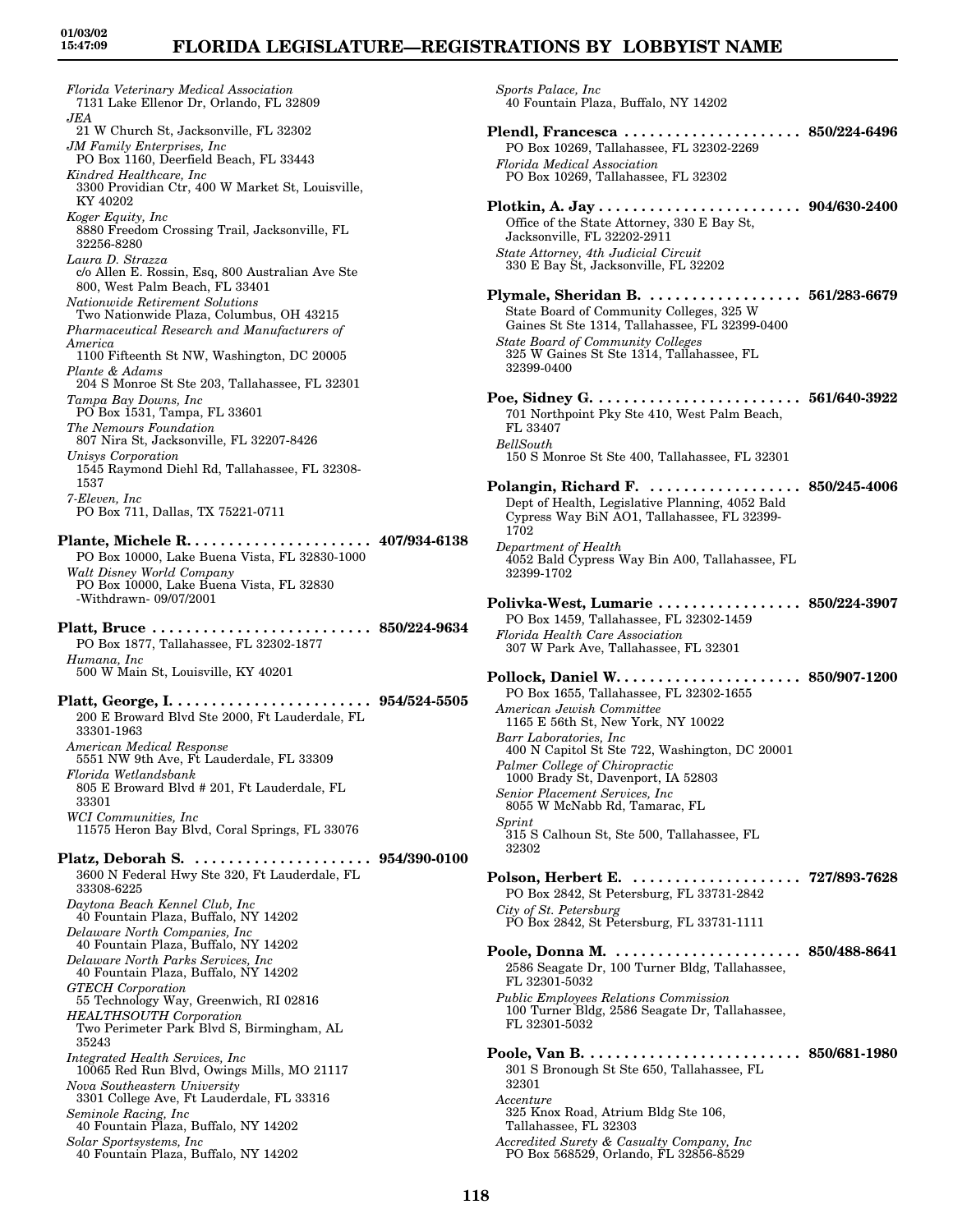*Advance America* 961 E Main St, Spartanburg, SC 29302 *Amtrak* 60 Massachusetts Ave NE, Washington, DC 20002 *ANC Rental Corporation* 200 S Andrews Ave 9th Floor, Ft Lauderdale, FL 33301-1864 *Ariba, Inc* 910 Bishopswood Place, Alpharetta, GA 30022 *AT&T* 106 E College Ave Ste 1400, Tallahassee, FL 32301 *Automated Wagering International, Inc* 4835 E Cholla St, Scottsdale, AZ 85254 *AutoNation, Inc* 450 E Las Olas Blvd Ste 1200, Ft Lauderdale, FL 33301 *Boca Technology Center, LLC* 5000 Blue Lake Dr, Boca Raton, FL 33431 *Charter Schools USA* 6245 N Federal Hwy 5th Floor, Ft Lauderdale, FL 33308 *CitiStreet* 2231 Crystal Dr Ste 500, Arlington, VA 22202 *City of Pembroke Pines* 10100 Pines Blvd, Pembroke Pines, FL 33026 *Community Television Foundation of South Florida, Inc* PO Box 2, Miami, FL 33261-0002 *CompCare* 4200 W Cypress St Ste 300, Tampa, FL 33607 *Conoco, Inc* 600 N Dairy Ashford ML 2042, Houston, TX 77079 *Corinthian Colleges, Inc* 4443 Saddleworth Cir, Orlando, FL 32826 *DaimlerChrysler* 1000 Chrysler Dr, 485-13-65, Auburn Hills, MI 48326 *Dell Computers* 8877 Blackheath Way, Tallahassee, FL 32312 *Emergency Medical Foundation, Inc* PO Box 6045, Daytona Beach, FL 32122 *End Stage Renal Disease Laboratory* 831 NW 57th St, Ft Lauderdale, FL 33309 *Enterasys Networks* 35 Industrial Way, Rochester, NH 03807 *EPIK Communications* 3501 Quadrangle Blvd Ste 225, Orlando, FL 32817 *Epylon Corporation* 645 Harrison St Ste 200, San Francisco, CA 94107 *Florida Association of Mortgage Brokers* 1282 Paul Russell Rd, Tallahassee, FL 32301 *Florida Marlins Baseball Club, L.L.C.* 2267 NW 199th St, Miami, FL 33056 *Florida Power & Light Company* 215 S Monroe St Ste 810, Tallahassee, FL 32301 *General Motors Corporation* PO Box 200, Detroit, MI 48265-2000 *General Re Insurance Corp* PO Box 10350, Stanford, CT 06904 -Withdrawn-07/31/2001 *Hopkins v Florida Board of Regents* Santos Dutton Lynott & Henry, PA, 777 S Harbour Island Blvd Ste 950, Tampa, FL 33602 *ICN Ltd* 1801 S Federal Hwy, Delray Beach, FL 33483 *Initial Attack Aviation* 705 S Harbor City Blvd, Melbourne, FL 32901 *Intellectual Development Systems, Inc* 49 Old Solomons Island Rd Ste 206, Annapolis, MD 21401 *Interactive Digital Software Association* 845 Third Ave 14th Floor, New York, NY 10022

*JM Family Enterprises, Inc* 111 NW 12th Ave, Deerfield Beach, FL 33433 *Memorial Healthcare System* 3501 Johnson St, Hollywood, FL 33021 *Miami-Dade County* 111 NW 1st St Ste 2910, Miami, FL 33128 *Motion Picture Association of America* 1600 Eye St NW, Washington, DC 20006 *National Century Financial Enterprises* 6125 Memorial Dr, Dublin, OH 43017-9000 *North Broward Hospital District* 303 E 17th St, Ft Lauderdale, FL 33316 *Nova Southeastern University* 3301 College Ave, Ft Lauderdale, FL 33314 *PhyAmerica Physician Group, Inc* 2828 Croasdaile Dr, Durham, NC 27705 *Poole, McKinley & Blosser* PO Box 10507, Tallahassee, FL 32302 *Port Everglades Pilots Association* PO Box 13017, Ft Lauderdale, FL 33316 *ResCare* 10140 Linn Station Rd, Louisville, KY 40223- 3813 *SOS Children's Village of Florida, Inc* 3681 NW 59th Place, Coconut Creek, FL 33073 *Swiss Re New Markets* 13355 Noel Rd Ste 1300, One Galleria Tower, Dallas, TX 75240 -Withdrawn- 07/31/2001 *Teresa Earnhardt* 1675 Coddle Creek Hwy, Mooresville, NC 28115 *University of Phoenix* 4615 E Elwood St, Phoenix, AR 85040 *USA Parking* 1330 SE 4th Ave Ste A, Ft Lauderdale, FL 33316 **Poole, Wavene . . . . . . . . . . . . . . . . . . . . . . . . 850/922-5872** Agency for Health Care Admin, 2727 Mahan Dr Bldg 3, Tallahassee, FL 32308-5407 *Agency for Health Care Administration* 2727 Mahan Dr, Tallahassee, FL 32308 -Withdrawn- 11/16/2001 **Poole, William Blake . . . . . . . . . . . . . . . . . . . 404/715-2455** 1030 Delta Blvd Dept 976, Atlanta, GA 30320- 6001 *Delta Air Lines, Inc* 1030 Delta Blvd Dept 976, Atlanta, GA 30320 **Poore, Therese M. . . . . . . . . . . . . . . . . . . . . . 850/297-2000** 1311 A Paul Russell Rd, Tallahassee, FL 32301 *Florida Council Against Sexual Violence* 1311 A Paul Russell Rd, Tallahassee, FL 32301 **Porter, Sandra L. . . . . . . . . . . . . . . . . . . . . . 850/488-6551** Fla Fish & Wildlife Conserv Comm, 620 S Meridian St, Tallahassee, FL 32399-1600 *Florida Fish and Wildlife Conservation Commission* 620 S Meridian St, Tallahassee, FL 32399-1600 **Porter, Sarah . . . . . . . . . . . . . . . . . . . . . . . . . 850/414-5250** Dept of Transportation, Haydon Burns Bldg, 605 Suwannee St MS 57, Tallahassee, FL 32399-0450 *Department of Transportation* Haydon Burns Bldg, 605 Suwannee MS 57, Tallahassee, FL 32399-0450 **Potvin, Denise R. . . . . . . . . . . . . . . . . . . . . . 850/410-4777** State Technology Office, Carlton Bldg Rm 335, 501 S Calhoun St, Tallahassee, FL 32399-0001 *State Technology Office* Carlton Bldg Rm 335, 501 S Calhoun St, Tallahassee, FL 32399-0001 -Withdrawn- 10/04/

2001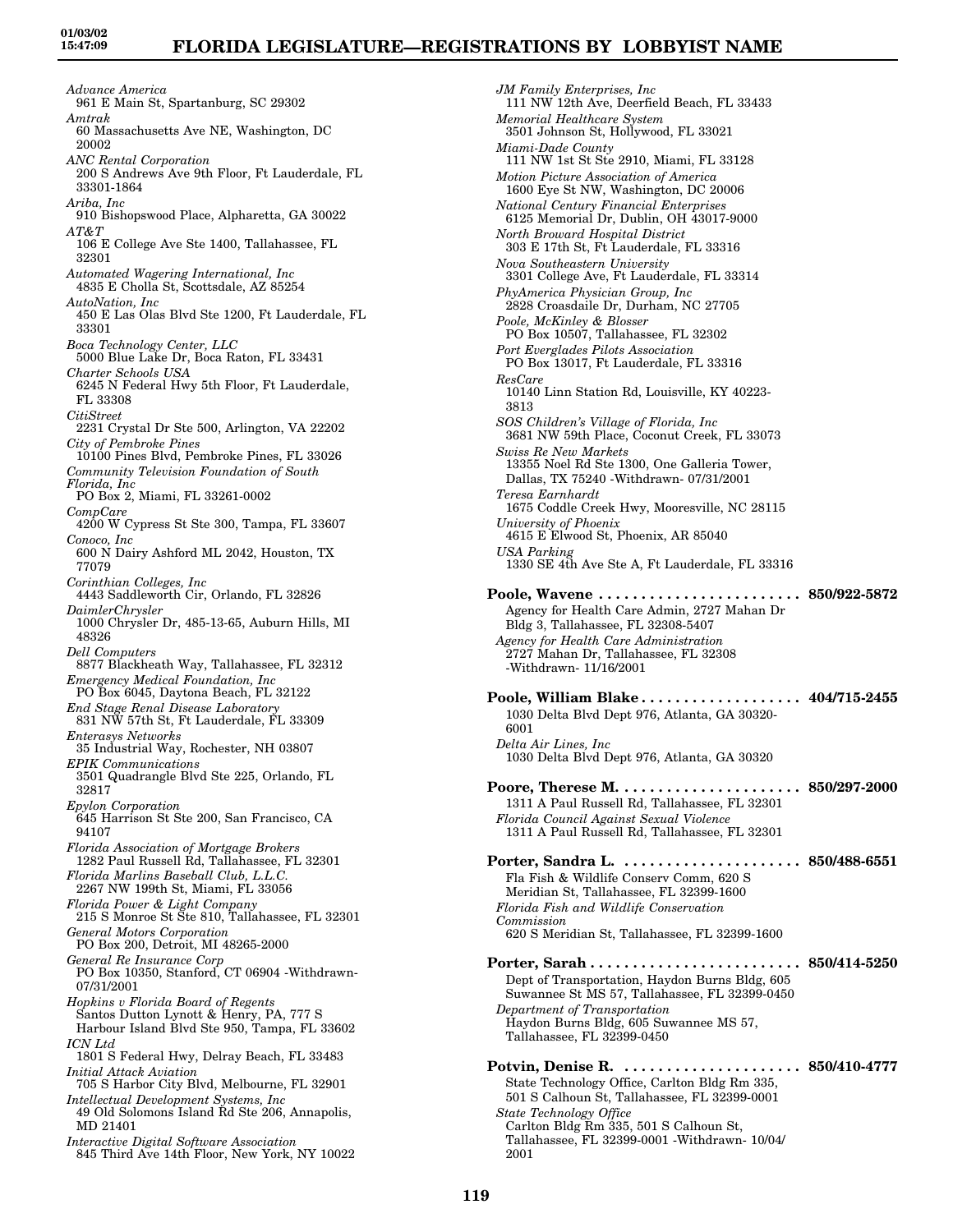**Powell, David L. . . . . . . . . . . . . . . . . . . . . . . 850/222-7500** PO Box 6526, Tallahassee, FL 32314-6526 *The St. Joe Company* 1650 Prudential Dr, Ste 400 duPont Center, Jacksonville, FL 32207 **Powell, Kenneth A. . . . . . . . . . . . . . . . . . . . . 850/570-2621** 1435 E Piedmont Dr Ste 201, Tallahassee, FL 32308 *Accurate Pest Control, Inc* 1306 S Road 7, Ft Lauderdale, FL 33317 *Capital Insurance Agency, Inc* PO Box 15949, Tallahassee, FL 32317 **Powell, Norman C. . . . . . . . . . . . . . . . . . . . . 305/375-6144** 200 S Biscayne Blvd Ste 2500, Miami, FL 33131 *Goodwill Industries of South Florida, Inc* 2121 NW 21st St, Miami, FL 33142 **Press, David L. . . . . . . . . . . . . . . . . . . . . . . . 302/834-6139** 2000 Wrangle Hill Rd, Delaware City, DE 19706- 0700 *Motiva Enterprises LLC* PO Box 4796, Houston, TX 77253-4796 **Pressman, Todd . . . . . . . . . . . . . . . . . . . . . . . 727/726-8683** 28870 US Hwy 19 N # 300, Clearwater, FL 33761 *Amscot Corporation* 8430 N Armenia Ave, Tampa, FL 33604 -Withdrawn- 12/26/2001 *Florida Nurses Association* PO Box 536985, Orlando, FL 32853 -Withdrawn-12/26/2001 *Florida Outdoor Advertising Association* 200 W College Ave Ste 224, Tallahassee, FL 32301 -Withdrawn- 12/26/2001 **Preston, Judy R. . . . . . . . . . . . . . . . . . . . . . . 321/631-1911** School Board of Brevard County, 2700 Judge Fran Jamieson Way, Viera, FL 32940-6699 *School Board of Brevard County* 2700 St Johns St, Melbourne, FL 32940-6699 **Prewitt, Debra A. . . . . . . . . . . . . . . . . . . . . . 727/547-5600** 6698 68th Ave N Ste A, Pinellas Park, FL 33781- 5060 *Juvenile Welfare Board of Pinellas County* 6698 68th Ave N Ste A, Pinellas Park, FL 33781- 5060 **Price, Harold L. . . . . . . . . . . . . . . . . . . . . . . . 850/224-1400** PO Box 1853, Tallahassee, FL 32302-1853 *Florida Association of Realtors* PO Box 1853, Tallahassee, FL 32302-1853 **Proctor, William B. . . . . . . . . . . . . . . . . . . . . 850/488-7894** Postsecondary Ed Planning Comm, Florida Education Center, Tallahassee, FL 32399-0400 *Postsecondary Education Planning Commission* 107 W Gaines St, Tallahassee, FL 32399 -Withdrawn- 08/06/2001 **Pruitt, William R. . . . . . . . . . . . . . . . . . . . . . 850/251-5067** PO Box 555, Lady Lake, FL 32159 *A Child is Missing* 500 SE 17th St # 101, Ft Lauderdale, FL 33316 -Withdrawn- 05/30/2001 *A Child is Missing* 5400 SE 17th St Ste 101, Ft Lauderdale, FL 33316 *American Academy of Adoption Attorneys* 1608 Mullvane St, Topeka, KS 66604-2746 -Withdrawn- 05/30/2001

*Florida Association of Adoption Lawyers* PO Box 33053, Washington, DC 20033-0053 -Withdrawn- 05/30/2001 *Florida Association of Adoption Professionals* 370 W Camino Gardens Blvd, Boca Raton, FL 33432 -Withdrawn- 05/30/2001 *Florida Association of Licensed Adoption Agencies* 1800 Siesta Dr, Sarasota, FL 34239 -Withdrawn-05/30/2001 *Florida Chiropractic Society* 177 NE 167th St, North Miami Beach, FL 33162 -Withdrawn- 05/30/2001 *Madison County* 112 E Pickney St, Madison, FL 32341 -Withdrawn- 05/30/2001 *Madison County Memorial Hospital* 201 E Marion St, Madison, FL 32340 -Withdrawn- 05/30/2001 *Madison County Memorial Hospital* 201 E Marion St, Madison, FL 32340 *RadKids, Inc* 72 Main St, West Harwich, MA 02671 *UrbanAmerica, L.P.* 1940 N Monroe St, Tallahassee, FL 32303 -Withdrawn- 05/30/2001 **Prutsman, Eric D. . . . . . . . . . . . . . . . . . . . . . 850/681-0532** Prutsman & Stahl PA, 116 S Monroe St Ste 300, Tallahassee, FL 32301-1530 *Alarm Association of Florida* 1802 N University Dr N Ste 329, Plantation, FL 33322 *Behavioral Health Division of BayCare Health System* PO Box 428, New Port Richey, FL 34656 *DuPont Pharmaceuticals Company* PO Box 80723, Wilmington, DE 19880-0723 *Florida Association for Behavior Analysis* 310 E College Ave, Tallahassee, FL 32301 *Florida United Businesses Association* 200 W College Ave, Tallahassee, FL 32301 *Jefferson Monroe, LLC* 519 E Park Ave, Tallahassee, FL 32301 *Leesburg Regional Medical Center* 600 E Dixie Ave, Leesburg, FL 34748 *Orlando Regional Healthcare System* 1414 Kuhl Ave, Orlando, FL 32806-2093 *Prutsman & Stahl, P.A.* 116 S Monroe St Ste 300, Tallahassee, FL 32301 *Sheridan Healthcare, Inc* 4651 Sheridan St Ste 400, Hollywood, FL 33021 *SIF Council* PO Box 1303, Tallahassee, FL 32302 *St. Paul Fire & Marine Insurance* 2700 NE Loop 410 Ste 400, San Antonio, TX 78217 **Pullen, Gary D. . . . . . . . . . . . . . . . . . . . . . . . 850/224-7676** 114 S Duval St, Tallahassee, FL 32301-7712 *Florida Surplus Lines Service Office* 114 S Duval St, Tallahassee, FL 32301 **Putnam, Celeste . . . . . . . . . . . . . . . . . . . . . . 850/413-0935** Dept of Children and Families, 1317 Winewood Blvd B-6 R-275, Tallahassee, FL 32399-0700 *Department of Children and Families* 1317 Winewood Blvd Bldg 6 Rm 275, Tallahassee, FL 32399-0700 **Pye, Theodore L. . . . . . . . . . . . . . . . . . . . . . . 850/222-0842** 111 N Gadsden St, Ste 100, Tallahassee, FL 32301 *AFSCME Florida Council 79* 111 N Gadsden St Ste 100, Tallahassee, FL 32301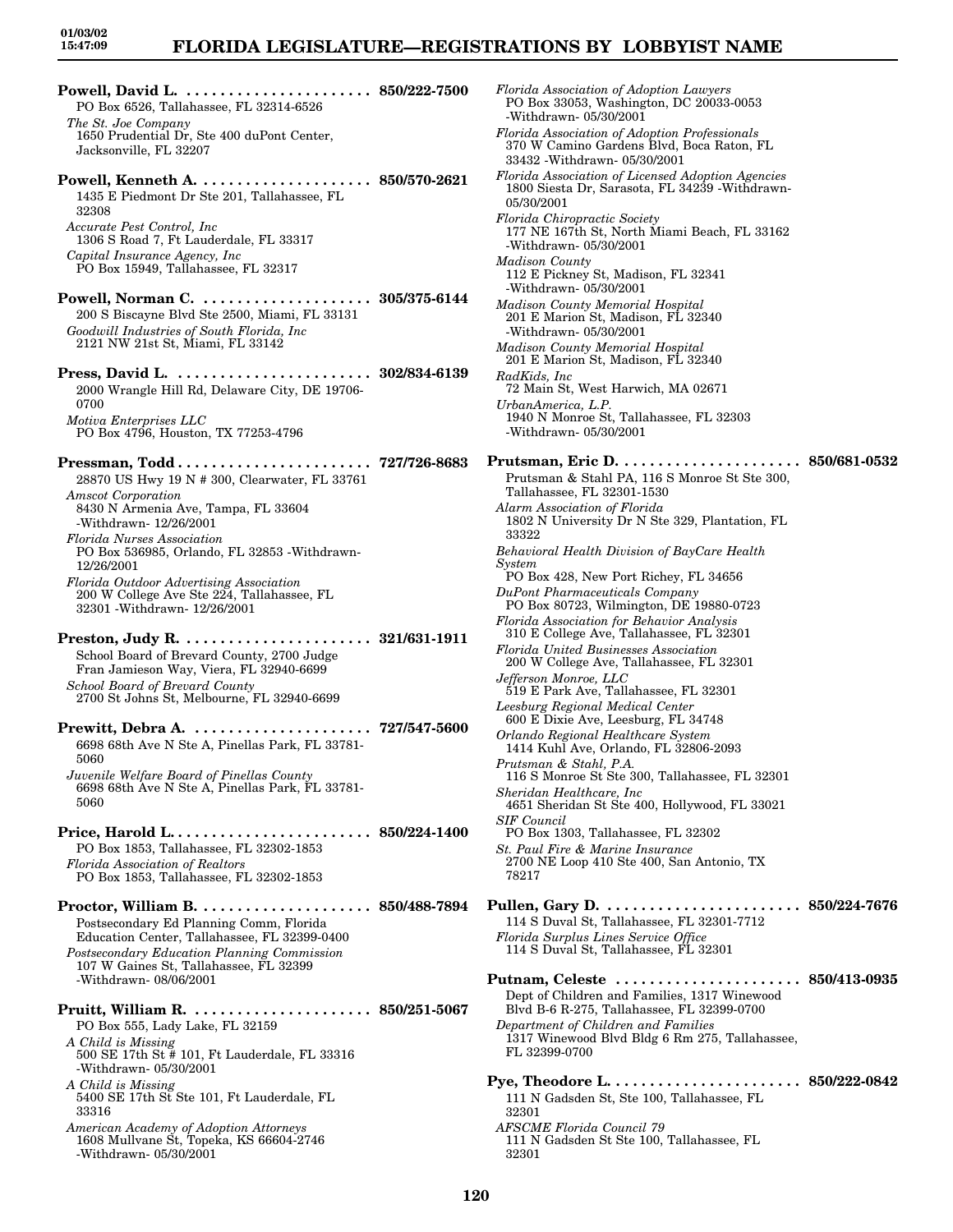**Rachin, Steven L. . . . . . . . . . . . . . . . . . . . . . 850/488-6190** State Long Term Care Ombudsman, 600 S Calhoun St Ste 270, Tallahassee, FL 32301-2009 *Office of State Long-Term Care Ombudsman* 600 S Calhoun St Ste 270, Tallahassee, FL 32301

**Rackleff, Linda Harris . . . . . . . . . . . . . . . . . 850/201-7120** State University System, 325 W Gaines St Ste 1520, Tallahassee, FL 32399-1950 *State University System* 325 W Gaines St Ste 1520, Tallahassee, FL 32399-1950

**Radigan, Linda F. . . . . . . . . . . . . . . . . . . . . . 850/488-8762** Dept of Children and Families, Family Safety & Preservation, 1317 Winewood Blvd, Tallahassee, FL 32399-0700 *Department of Children and Families* 1317 Winewood Blvd, Tallahassee, FL 32399-0700

**Ragbeer, Diana L. . . . . . . . . . . . . . . . . . . . . . 305/375-1256** 111 NW 1st St Ste 2910, Miami, FL 33128-1944 *Miami-Dade County* 111 NW 1st St Ste 2910, Miami, FL 33128

**Rainey, Gary W. . . . . . . . . . . . . . . . . . . . . . . 850/224-7333** 345 W Madison St, Tallahassee, FL 32301-1625 *Florida Professional Firefighters* 345 W Madison St, Tallahassee, FL 32301-1625

**Rainey, John (Jeff) C. . . . . . . . . . . . . . . . . . . 813/276-2762** Admin Office of the Courts, 419 Pierce St Rm 204, Tampa, FL 33602 *Administrative Office of the Courts* 419 Pierce St Rm 204, Tampa, FL 33602

**Rajchel, Mary Lou . . . . . . . . . . . . . . . . . . . . 850/224-8238** 1435 E Piedmont Ste 211, Tallahassee, FL 32312 *Florida Phosphate Council, Inc* 1435 E Piedmont Dr Ste 211, Tallahassee, FL 32312

**Ramage, Michael R. . . . . . . . . . . . . . . . . . . . 850/410-7676** Dept of Law Enforcement, 2331 Phillips Rd, Tallahassee, FL 32308-5333 *Department of Law Enforcement* PO Box 1489, Tallahassee, FL 32302

**Ramba, David E. . . . . . . . . . . . . . . . . . . . . . . 850/222-5702** PO Box 10788, Tallahassee, FL 32302 *Bayshore Fire Protection & Rescue Service District* 17350 Nalle Rd, Fort Myers, FL 33917-2201 *Bechtel Infrastructure Corporation* PO Box 193965, San Francisco, CA 94119-3965 *Cedar Hammock Fire Control District* 5200 26th St W, Bradenton, FL 34207 *Central Florida Pipeline LLC* 500 Dallas Ste 1000, Houston, TX 77002 *Cingular Wireless LLC* 1100 Peachtree St NE, Atlanta, GA 30309 *Collier Mosquito Control District* 600 North Rd, Naples, FL 34104-3464 *East Beach Water Control District* PO Box 896, Belle Glade, FL 33430 *East County Water Control District* 601 E County Lane, Lehigh Acres, FL 33936 *Englewood Area Fire Control District* 599 S Indiana Ave, Englewood, FL 34223-3787 *Florida Association of DUI Programs, Inc* PO Box 1897, Ocala, FL 34478 *Florida Association of Nurse Anesthetists, Inc* PO Box 150127, Altamonte Springs, FL 32715 *Florida Association of Special Districts* PO Box 20205, West Palm Beach, FL 33416

*Florida Mosquito Control Association, Inc* PO Box 60837, Ft Myers, FL 33906-0837 *Florida Water Quality Association* PO Box 2531, Lakeland, FL 33806-2531 *GATX Terminals Corporation* 2101 GATX Dr, Tampa, FL 33605 -Withdrawn-07/27/2001 *ICMA Retirement Corporation* 777 N Capitol NE, Washington, DC 20002-4240 -Withdrawn- 06/05/2001 *Indian Trail Improvement District* 13476 61st St N, West Palm Beach, FL 33412 *Kinder Morgan Liquids Terminals LLC* 500 Dallas Ste 1000, Houston, TX 77002 *Lake Worth Drainage District* 13081 Military Trail, Delray Beach, FL 33445 *Lealman Special Fire Control District* 4017 56th Ave N, St Petersburg, FL 33714 *Palmer College of Chiropractic* 1000 Brady St, Davenport, IA 52803 *Pinellas Park Water Management District* 6460 35th St N, Pinellas Park, FL 33781-6221 *Plantation Acres Improvement District* 1701 NW 112th Ave, Plantation, FL 33323 *Port St. Joe Port Authority* PO Box 745, Port St Joe, FL 32456 *Seminole Improvement District* 4001 Seminole Pratt Whitney Rd, Loxahatchee, FL 33470 *Solid Waste Authority of Palm Beach County* 7501 N Jog Rd, West Palm Beach, FL 33412 *South Florida Conservancy District* PO Box 896, Belle Glade, FL 33430 *South Indian River Water Control District* 15600 Jupiter Farms Rd, Jupiter, FL 33478 *Southern Manatee Fire and Rescue District* 1640 60th Avenue Dr E, Bradenton, FL 34203 *St. Lucie County* 2300 Virginia Ave, 3rd Floor Adm Annex, Ft Pierce, FL 34982-5652 *The Bonita Bay Group* 3451 Bonita Bay Blvd Ste 202, Bonita Springs, FL 34134-4395 *West Coast Inland Navigation District* PO Box 1845, Venice, FL 34284 **Ramos, Michael A. . . . . . . . . . . . . . . . . . . . . . 850/224-7173**

PO Box 784, Tallahassee, FL 32302-0784 *Associated Industries Insurance Company, Inc* PO Box 11179, Tallahassee, FL 32302 *Associated Industries Insurance Services, Inc* PO Box 11179, Tallahassee, FL 32302 *Associated Industries of Florida* 516 N Adams St, Tallahassee, FL 32301 *Associated Industries of Florida Political Action Committee, Inc* 516 N Adams St, Tallahassee, FL 32301 *Associated Industries of Florida Service Corporation* 516 N Adams St, Tallahassee, FL 32301 **Ramos, Richard A. . . . . . . . . . . . . . . . . . . . . 954/202-3500** 6245 N Federal Hwy Fifth Floor, Ft Lauderdale, FL 33308 *Charter Schools USA* 6245 N Federal Hwy Fifth Floor, Ft Lauderdale, FL 33308 **Ramos, Yvonne I. . . . . . . . . . . . . . . . . . . . . . 305/520-1422** United Airlines - MIAVG, 95 Merrick Way # 707, Coral Gables, FL 33138 *United Airlines* 95 Merrick Way # 707, Coral Gables, FL 33138 **Ramsay, Deborah M. . . . . . . . . . . . . . . . . . . . 850/681-6785** 101 N Monroe Ste 1060, Tallahassee, FL 32301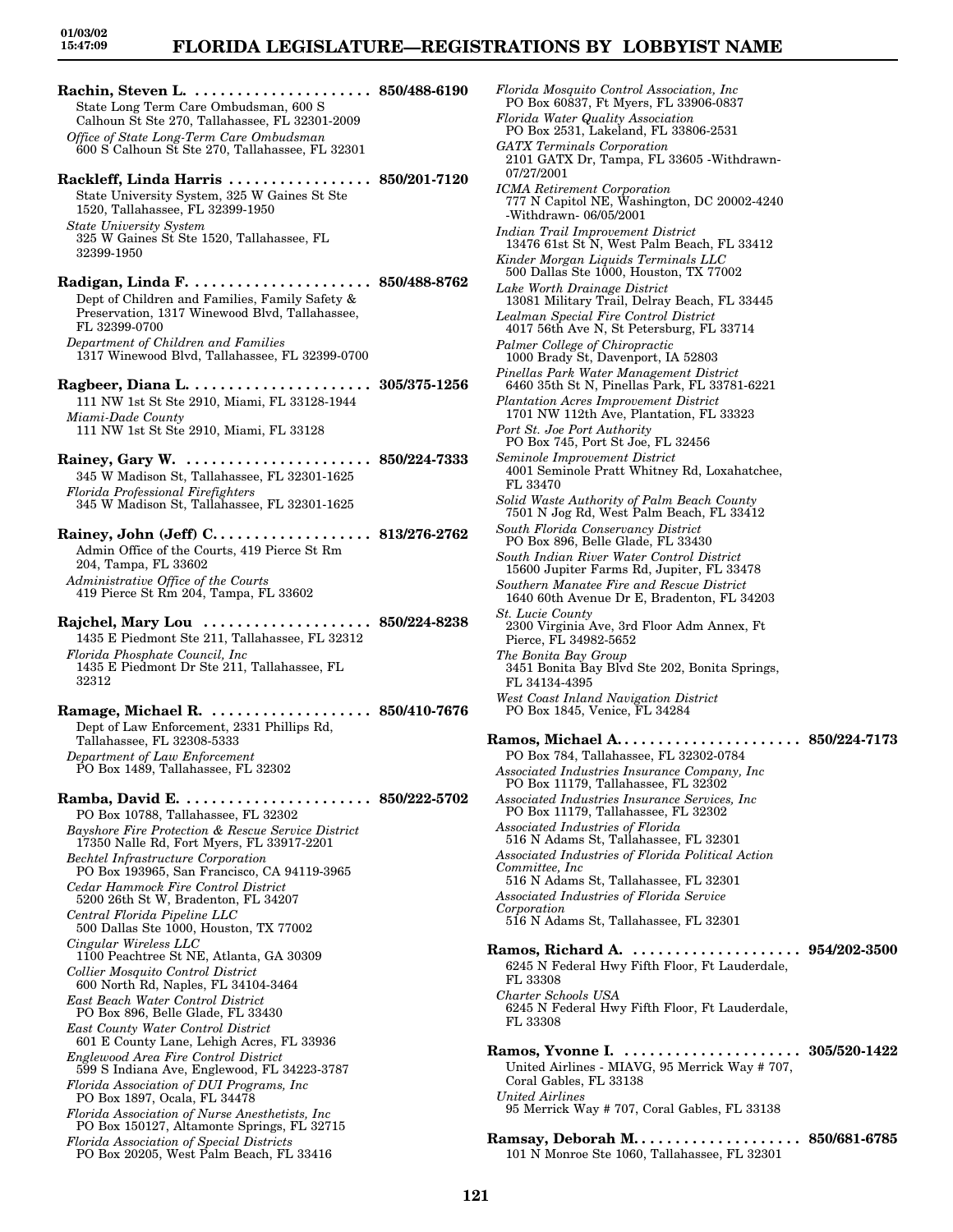*Peoples Gas System, Inc* PO Box 111, Tampa, FL 33601 *Tampa Electric Company* PO Box 111, Tampa, FL 33601 *TECO Energy, Inc* PO Box 111, Tampa, FL 33601 **Rancourt, David A. . . . . . . . . . . . . . . . . . . . . 850/671-4401** PO Box 10570, Tallahassee, FL 32302-0570 *American Classic Voyages Company* Two North Riverside Plaza, Chicago, IL 60606 -Withdrawn- 07/12/2001 *Arvay v City of Vero Beach* 2665 S Bayshore Dr, Miami, FL 33133 *AT&T* 101 N Monroe St Ste 700, Tallahassee, FL 32301 *Blue Cross and Blue Shield of Florida, Inc* 4800 deerwood Campus Parkway, DC 34, Jacksonville, FL 32246 *Chancellor Academies* 3250 Mary St Ste 202, Coconut Grove, FL 33133 *Community Education Partners* 293 Plus Park Blvd Ste 240, Nashville, TN 37217 *Compaq Computer Corporation* 1435 E Piedmont Dr Ste 112, Tallahassee, FL 32312 *Education Networks of America* 1101 McGavok St, Nashville, TN 37201 *Eotec Capital* 111 Waverly Oaks, Palo Alto, CA 94301 *Estate of Roberto Calderon vs Miami Dade County* 2665 S Bayshore Dr, Miami, FL 33133 *EZ Serve* 1824 Hillandale Rd, Durham, NC 27705 *Failure Free* 137 Corban Ct, Concord, NC *First American Title Insurance* 2075 Centre Pointe Blvd, Tallahassee, FL 32308 *First Health Services Corp*  $4240 \text{ Cox Rd}, \text{Glen Allen}, \text{VA } 23060$ *Florida Petroleum Marketers & Convenience Store Association* 209 Office Plaza Dr, Tallahassee, FL 32301 *Florida YMCA* One South School Ave Ste 301, Sarasota, FL 34237 *Hennelly vs St. Lucie County Sheriff Dept* 2665 S Bayshore Dr, Miami, FL 33133 *Initial Attack Aviation* 1900 Palm Bay Rd NE, Palm Bay, FL 32905 *International Council of Cruise Lines* 2111 Wilson Blvd Ste 850, Arlington, VA 22201 -Withdrawn- 08/20/2001 *Jacksonville Greyhound Racing, Inc* PO Box 54249, Jacksonville, FL 32245-4249 *James C. Herrmann & Associates, Ltd* PO Box 430, Rockville Centre, NY 11570 *Lightspan, Inc* 10140 Campus Pointe Dr, San Diego, CA 92121 *Medical Education Technologies, Inc (METI)* 6000 Fruitville Rd, Sarasota, FL 34232 *MGT of America, Inc* 2123 Centre Point Blvd, Tallahassee, FL 32308 -Withdrawn- 09/18/2001 *Modis Professional Services, Inc* One Independent Dr Ste 2500, Jacksonville, FL 32202 -Withdrawn- 11/06/2001 *Mosaic Threat Assessment Systems* 11684 Ventura Blvd # 440, Studio City, CA 91604 *Motorola, Inc* 496 Garlington Rd, Greenville, SC 29615 *North Broward Hospital District* 303 SE 17th St, Ft Lauderdale, FL 33316 *Osmose, Inc* 1016 Everee Inn Rd, Griffin, GA 30224-0249 *PaineWebber Incorporated* 200 S Orange Ave Ste 2200, Orlando, FL 32801 -Withdrawn- 04/20/2001

*Peoples Gas System, Inc* 101 N Monroe St Ste 1060, Tallahassee, FL 32301 *Post, Buckley, Schuh & Jernigan* 5300 W Cypress St Ste 300, Tampa, FL 33607- 1712 *Pro Tech Monitoring, Inc* 2549 Success Dr, Odessa, FL 33556-3401 *Representative Cliff Stearns* PO Box 308, Silver Springs, FL 34489 *Sacred Heart Hospital* 5151 N Ninth Ave, Pensacola, FL 32513 *SAP Public Sector and Education, Inc* Glenridge Highlands One, 555 Glenridge Connector, Atlanta, GA 30342 *Saturn Corporation* PO Box 7025, Troy, MI 48007 -Withdrawn- 10/04/ 2001 *SkillsTutor.com, Inc* Two Newton Place, 255 Washington St, Newton, MA 02458 *South Broward Hospital District* 3501 Johnson St, Hollywood, FL 33021 *Southern Strategy Group, Inc* PO Box 10570, Tallahassee, FL 32302-0570 *Tampa Electric Company* 101 N Monroe St Ste 1060, Tallahassee, FL 32301 *TECO Energy, Inc* 101 N Monroe St Ste 1060, Tallahassee, FL 32301 *The Gatehouse Group, Inc* 313 Congress St, Boston, MA 02210 -Withdrawn-03/19/2001 *The Wilson Company* 655 N Franklin St Ste 2200, Tampa, FL 33602 -Withdrawn- 03/19/2001 *UniLect* 7080 Donion Way Ste 220, Dublin, CA 94568 *Vestcor Development Corporation, Inc* 3020 Hartley Rd, Jacksonville, FL *Walt Disney World Company* PO Box 1000, Lake Buena Vista, FL 32830-1000 *Yahoo* 301 N Crowdus St, Dallas, TX 75226 *Yang Enterprises* 1420 Alafaya Trail 200, Oviedo, FL 32765-8815 **Randall, Kathleen A. . . . . . . . . . . . . . . . . . . . 843/871-1543** PO Box 369, Summerville, SC 29483 *BP Corporation* 1 West Penn Ave Ste 901, Towson, MD **Rasmussen, Alice P. . . . . . . . . . . . . . . . . . . . 954/938-0061** 3010 NE 45th St, Ft Lauderdale, FL 33308 *Florida Transportation Builders Association, Inc* 1007 DeSoto Park Dr Ste 200, Tallahassee, FL 32302 **Rasmussen, Dorothy "DeeDee" D. . . . . . . . . 850/488-7782** 345 S Magnolia Dr Ste D-12, Tallahassee, FL 32301 *Florida Campus Compact* 345 S Magnolia Dr Ste D-12, Tallahassee, FL 32301 **Rasmussen, Karen E. . . . . . . . . . . . . . . . . . . 202/463-7090** Ryder System, Inc, 1900 M St NW Ste 700, Washington, DC 20036 *Ryder System, Inc* 3028 Beacon Blvd, West Sacramento, CA 95691- 3436 -Withdrawn- 07/30/2001 **Rasmussen, Richard H. . . . . . . . . . . . . . . . . 850/222-9800** 306 E College Ave, Tallahassee, FL 32301-1522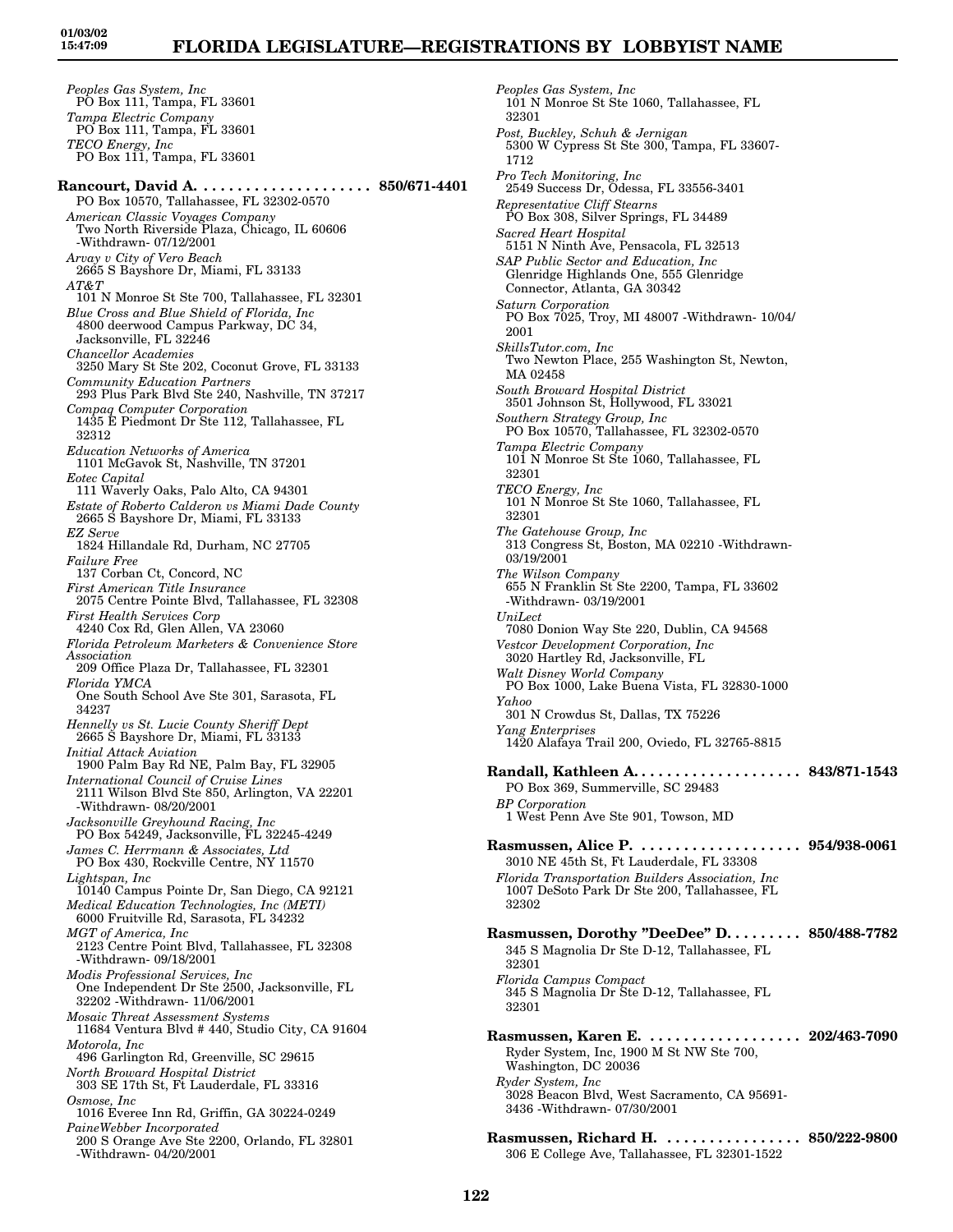### **FLORIDA LEGISLATURE—REGISTRATIONS BY LOBBYIST NAME**

*Florida Fire Chiefs' Association* 200 E Granada Blvd Ste 203, Ormond Beach, FL 32176 *Florida Hospital Association* 306 E College Ave, Tallahassee, FL 32301 **Rath, Lisa Y. . . . . . . . . . . . . . . . . . . . . . . . . . 941/293-4171** Florida Citrus Processors Assn, PO Box 780, Winter Haven, FL 33882-0780 *Florida Citrus Processors Association* PO Box 780, Winter Haven, FL 33882-0780 **Rathbun, Jim G. . . . . . . . . . . . . . . . . . . . . . . 850/222-1945** PO Box 852, Tallahassee, FL 32302-0852 *Associated Industries Insurance Company, Inc* 516 N Adams, Tallahassee, FL 32301 *Associated Industries Insurance Services, Inc* 516 N Adams, Tallahassee, FL 32301 *Associated Industries of Florida* 516 N Adams, Tallahassee, FL 32301 *Associated Industries of Florida Service Corporation* 516 N Adams, Tallahassee, FL *City of Orlando* 400 S Orange, Orlando, FL 32801 *Florida Association of Broadcasters, Inc* 101 E College Ave Ste 301, Tallahassee, FL 32301 *Gulf Power Company* 500 Bayfront Pky, Pensacola, FL 32520 *Philip Morris Management Corporation* 333 North Point Center E Ste 615, Alpharetta, GA 30022 *Verizon* 106 E College Ave Ste 801, Tallahassee, FL 32301 **Rathke, David T. . . . . . . . . . . . . . . . . . . . . . . 941/316-1776** 1645 Barber Rd Ste A, Sarasota, FL 34240 *Peace River/Manasota Regional Water Supply Authority* 1645 Barber Rd Ste A, Sarasota, FL 34240 -Withdrawn- 10/29/2001 **Ratliff, John M. . . . . . . . . . . . . . . . . . . . . . . . 954/262-6028** Children First Project, NSU, Shepard Broad Law Center, 3305 College Ave, Ft Lauderdale, FL 33314-7721 *Children First Project* Shepard Broad Law Center NSU, 3305 College Ave, Ft Lauderdale, FL 33314 **Rawlson, Jon Brooks . . . . . . . . . . . . . . . . . . 800/237-7676** 175 Kelsey Lane, Tampa, FL 33619 *PharMerica* 175 Kelsey Lane, Tampa, FL 33619 **Ray, Donald G. . . . . . . . . . . . . . . . . . . . . . . . 850/894-4185** 7684 Preservation Rd, Tallahassee, FL 32312- 6738 *Florida Monument Builders Association* 404 North Blvd E, Leesburg, FL 34748 *Florida Movers & Warehousemen Association* 335 Beard St, Tallahassee, FL 32303 **Ray, John . . . . . . . . . . . . . . . . . . . . . . . . . . . . 850/922-8784** Atrium Bldg # 201, 325 John Knox Rd, Tallahassee, FL 32303-4131 *Enterprise Florida* 390 N Orange Ave Ste 1300, Orlando, FL 32801 **Ray, Sandra Cesaretti . . . . . . . . . . . . . . . . . 850/484-1213** WSRE-TV, 1000 College Blvd, Pensacola, FL 32504

*WSRE-TV Foundation, Inc* WSRE-TV Foundation, Inc, 1000 College Blvd, Pensacola, FL 32504 **Rayborn, Keri M. . . . . . . . . . . . . . . . . . . . . . . 850/893-4155** PO Box 12129, Tallahassee, FL 32317-2129 *Florida Association of Insurance Agents* 3159 Shamrock South, Tallahassee, FL 32308 **Raynor, Michael S., Sr. . . . . . . . . . . . . . . . . . 850/224-6166** 150 S Monroe St Ste 400, Tallahassee, FL 32301- 1556 *BellSouth* 150 S Monroe St Ste 400, Tallahassee, FL 32301 **Read, Amalia . . . . . . . . . . . . . . . . . . . . . . . . . 850/224-2078** 213 S Adams St, Tallahassee, FL 32301-1710 *Florida Education Association* 213 S Adams St, Tallahassee, FL 32301 **Reaves, Stephanie A. . . . . . . . . . . . . . . . . . . 850/488-4197** 227 N Bronough St Ste 5000, Tallahassee, FL 32301-1329 *Florida Housing Finance Corporation* 227 N Bronough St Ste 5000, Tallahassee, FL 32301-1329 -Withdrawn- 09/17/2001 **Reboso Dominguez, Melissa . . . . . . . . . . . . . 850/488-5540** Dept of Management Services, Division of Retirement, 2639 N Monroe St Bldg C, Tallahassee, FL 32399-1560 *Department of Management Services* 4050 Esplande Way Bldg 4050 Ste 250, Tallahassee, FL 32399-0950 *Florida Chamber of Commerce* PO Box 11309, Tallahassee, FL 32302-3309 -Withdrawn- 08/09/2001 **Rebull, Julio G., Jr. . . . . . . . . . . . . . . . . . . . . 305/623-6281** Pro Player Stadium, 2267 Dan Marino Blvd, Miami, FL 33056-2664 *Florida Marlins Baseball Club, L.L.C.* Pro Player Stadium, 2267 Dan Marino Blvd, Miami, FL 33056 **Redmond, Michael R. . . . . . . . . . . . . . . . . . . 850/474-8445** 8333 N Davis Hwy, Pensacola, FL 32514-6049 *Florida Medical Association* 113 E College Ave, Tallahassee, FL 32301 **Reese, Rita M. . . . . . . . . . . . . . . . . . . . . . . . . 850/309-1488** 345 S Magnolia Dr Ste # E11, Tallahassee, FL 32301-2951 *Florida Impact* 345 S Magnolia Dr Ste # E11, Tallahassee, FL 32301-2951 **Reeves, Richard A. . . . . . . . . . . . . . . . . . . . . 850/212-6726** PO Box 1842, Tallahassee, FL 32302 *Vista Memorial Gardens* 14200 NW 57th Ave, Hialeah, FL 33014 **Rehwinkel, Charles J. . . . . . . . . . . . . . . . . . 850/847-0244** 315 S Calhoun St Ste 500, Tallahassee, FL 32301 *Sprint* PO Box 165000, Altamonte Springs, FL 32716- 5000 **Reichelderfer, Marc R. . . . . . . . . . . . . . . . . . 850/205-2022** 200 W College Ave, Tallahassee, FL 32301 *Greater Orlando Aviation Authority* Orlando International Airport, One Airport Blvd, Orlando, FL 32827-4399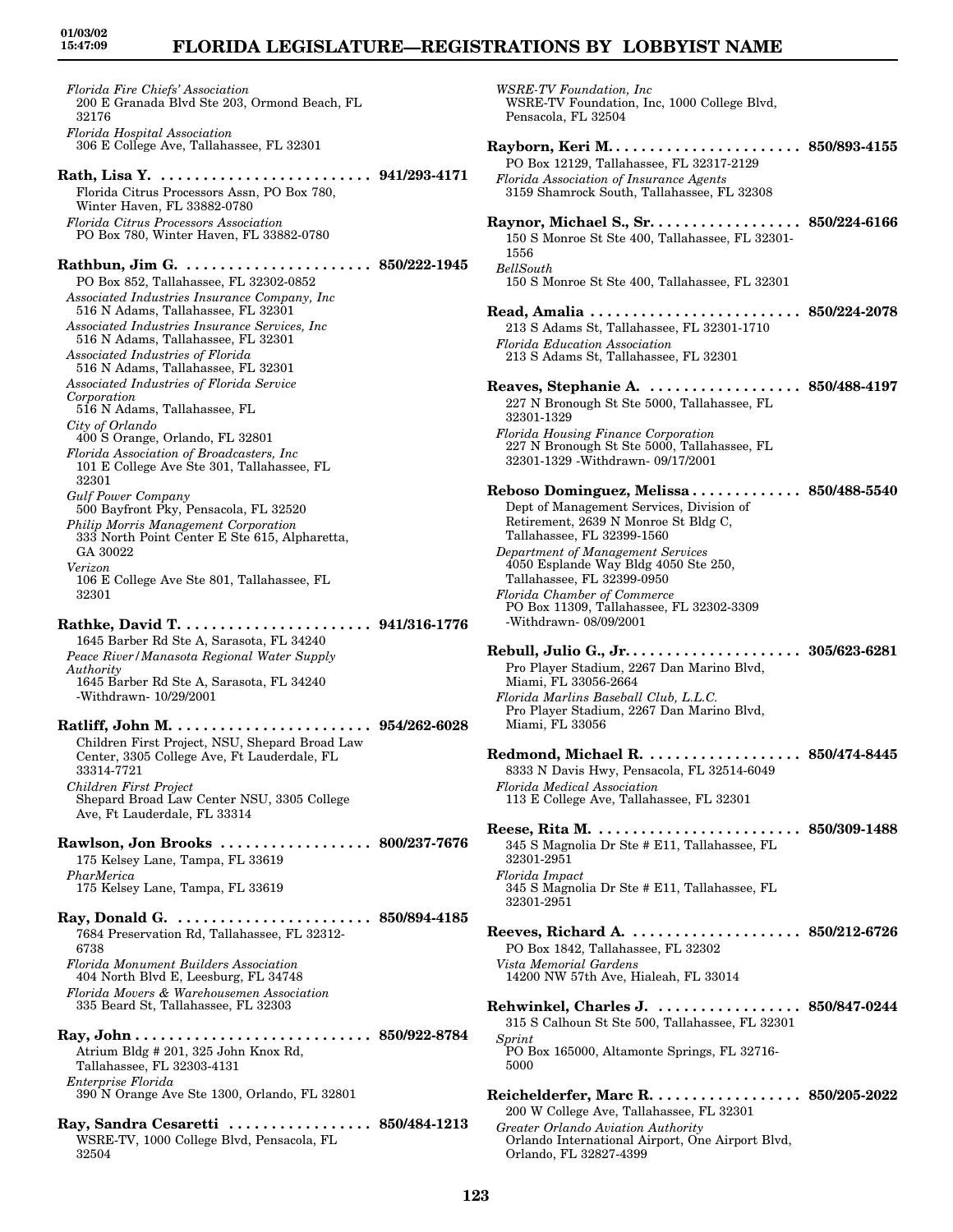### **FLORIDA LEGISLATURE—REGISTRATIONS BY LOBBYIST NAME**

*Swiss Re New Markets*

13355 Noel Rd Ste 1300, LB 88 One Galleria

**Reichenbach, James D., II . . . . . . . . . . . . . . 352/625-6353** PO Box 712, Silver Springs, FL 34489-0712 *ABATE of Florida, Inc* PO Box 712, Silver Springs, FL 34489 *Vietnam Veterans of America Chapter # 814* PO Box 2522, Silver Springs, FL 34489 **Reid, William T. . . . . . . . . . . . . . . . . . . . . . . . 813/483-2518** PO Box 110, MC: FLTC0840, Tampa, FL 33601- 0110 *Verizon* PO Box 110, MC: FLTC0840, Tampa, FL 33601 **Reilly, Curt . . . . . . . . . . . . . . . . . . . . . . . . . . 850/224-4226** 150 South Monroe St Ste 400, Tallahassee, FL 32301 *BellSouth* 150 S Monroe St Ste 400, Tallahassee, FL 32301 **Reilly, Joseph P. . . . . . . . . . . . . . . . . . . . . . . 954/985-5909** 921 N 35 Ave, Hollywood, FL 33021 *Memorial Healthcare System* 3501 Johnson St, Hollywood, FL 33021 **Reiner, Samuel B. . . . . . . . . . . . . . . . . . . . . . 305/279-1166** Lehtinen O'Donnell Vargas & Reiner, 7700 N Kendall Dr Ste 303, Miami, FL 33156 *Miccosukee Tribe of Indians of Florida* PO Box 440021, Tamiami Station, Miami, FL 33144 **Reinhardt, Paul J. . . . . . . . . . . . . . . . . . . . . 352/746-3523** 325 S Jefferson St, Beverly Hills, FL 34465 *Michael John Badanek* 3391 NE Silver Springs Blvd, Ste B, Ocala, FL 34470 **Reiter, Michael P. . . . . . . . . . . . . . . . . . . . . . 850/488-7200** 1533-B South Monroe St, Tallahassee, FL 32301 *Capital Collateral Regional Counsel - Northern Region* 1533-B South Monroe St, Tallahassee, FL 32301 **Remington, Brian C. . . . . . . . . . . . . . . . . . . . 850/599-4390** IBM, 101 N Monroe St Ste 750, Tallahassee, FL 32301 *IBM Corporation* 101 N Monroe St Ste 750, Tallahassee, FL 32301 **Resnick, Gary I. . . . . . . . . . . . . . . . . . . . . . . 954/763-4242** 3107 Stirling Rd Ste 300, Ft Lauderdale, FL 33312 *City of Coral Springs* 955 West Sample Rd, Coral Springs, FL 33065 *City of Weston* 2500 Weston Rd Ste 101, Weston, FL 33331 **Reyes, Robert F. . . . . . . . . . . . . . . . . . . . . . . 850/222-2107** Graham Moody & Sox, 215 S Monroe St Ste 600, Tallahassee, FL 32301 *American General Corporation* 14025 Riveredge Dr Ste 250, Tampa, FL 33637 *Florida Municipal Insurance Trust* 301 S Bronough St, Tallahassee, FL 32301 *Florida Retail Federation Self Insurers Fund* 227 S Adams St, Tallahassee, FL 32301 *General Re Insurance Corp* PO Box 10350, Staford, CT 06904 *Monroe County* 5100 College Rd Stock Island, Key West, FL 33040 *Outdoor Amusement Business Association, Inc* 4600 W 77th St, Minneapolis, MN 55435

Tower, Dallas, TX 75240 *T.H.E. Insurance Company* 10451 Gulf Blvd, Treasure Island, FL 33706 **Reynolds, Robert R. . . . . . . . . . . . . . . . . . . . 850/422-0656** PO Box 4369, Tallahassee, FL 32315-4369 *American Association of Physician Specialists, Inc* 2256 Henderson Rd, Atlanta, GA *American Society of Notaries* 2722 Apalachee Pky, Tallahassee, FL 32301 *Authentic Concepts, Inc* PO Box 796, Gotha, FL 34734-0796 *Earth Co, Inc* PO Box 702285, St Cloud, FL 34770 *Florida Chapter of the American Society of Landscape Architects* 33 E Pine Street, Orlando, FL 32801 *Fresenius Medical Care North America* Two Ledgemont Center, 95 Hayden Ave, Lexington, MA 02173 *Library Systems & Services, LLC* 20250 Century Blvd, German Town, MD *Personal Enrichment Through Mental Health Services, Inc (PEMHS)* 11254 58th St N, Pinellas Park, FL 34666 *United Electrical Contractors Association, Inc* 3837 Northdale Bvd # 107, Tampa, FL 33624 **Rhodes, Nelson D. . . . . . . . . . . . . . . . . . . . . . 561/241-8657** 17324 Boca Club Blvd # 903, Boca Raton, FL 33487-1247 *Aircraft Owners and Pilots Association* 421 Aviation Way, Frederick, MD 21701-4798 **Rhodes, Terry J. . . . . . . . . . . . . . . . . . . . . . . 850/410-1094** 111 N Gadsden St Ste 200, Tallahassee, FL 32301-1507 *Community-Based Family Resource & Support Project* 111 N Gadsden St Ste 200, Tallahassee, FL 32301-1507 *Florida Network on Adolescent Pregnancy, Parenting and Prevention* 111 N Gadsden St, Tallahassee, FL 32301 **Rhodes, Terry L. . . . . . . . . . . . . . . . . . . . . . . 850/488-3022** Dept of Agriculture & Consumer Ser, Plaza Level 10 The Capitol, Tallahassee, FL 32399-0810 *Department of Agriculture & Consumer Services* PL 10 The Capitol, Tallahassee, FL 32399-0810 **Rhone, Adrienne G. . . . . . . . . . . . . . . . . . . . 202/515-5103** 1301 K St NW 12th Fl, Washington, DC 20005- 3316 *IBM Corporation* 1301 K St NW, Washington, DC 20005 **Rhyne, James P, III . . . . . . . . . . . . . . . . . . . 888/802-7095** 995 Dawn Dr, Titusville, FL 32796-1817 *International Union of Police Associations, AFL-CIO* 1421 Prince St Ste 330, Alexandria, VA 22314 **Ricciardelli, Rikki . . . . . . . . . . . . . . . . . . . . . 305/226-0000** 8300 W Flagler St Ste 250, Miami, FL 33144 *Underwriters Guarantee Insurance Co* 8300 W Flager St Ste 250, Miami, FL 33144 **Ricco, John R. . . . . . . . . . . . . . . . . . . . . . . . . 850/922-4300** PO Box 549, Tallahassee, FL 32302-0549 *Florida Association of Counties* 100 S Monroe St, Tallahassee, FL 32301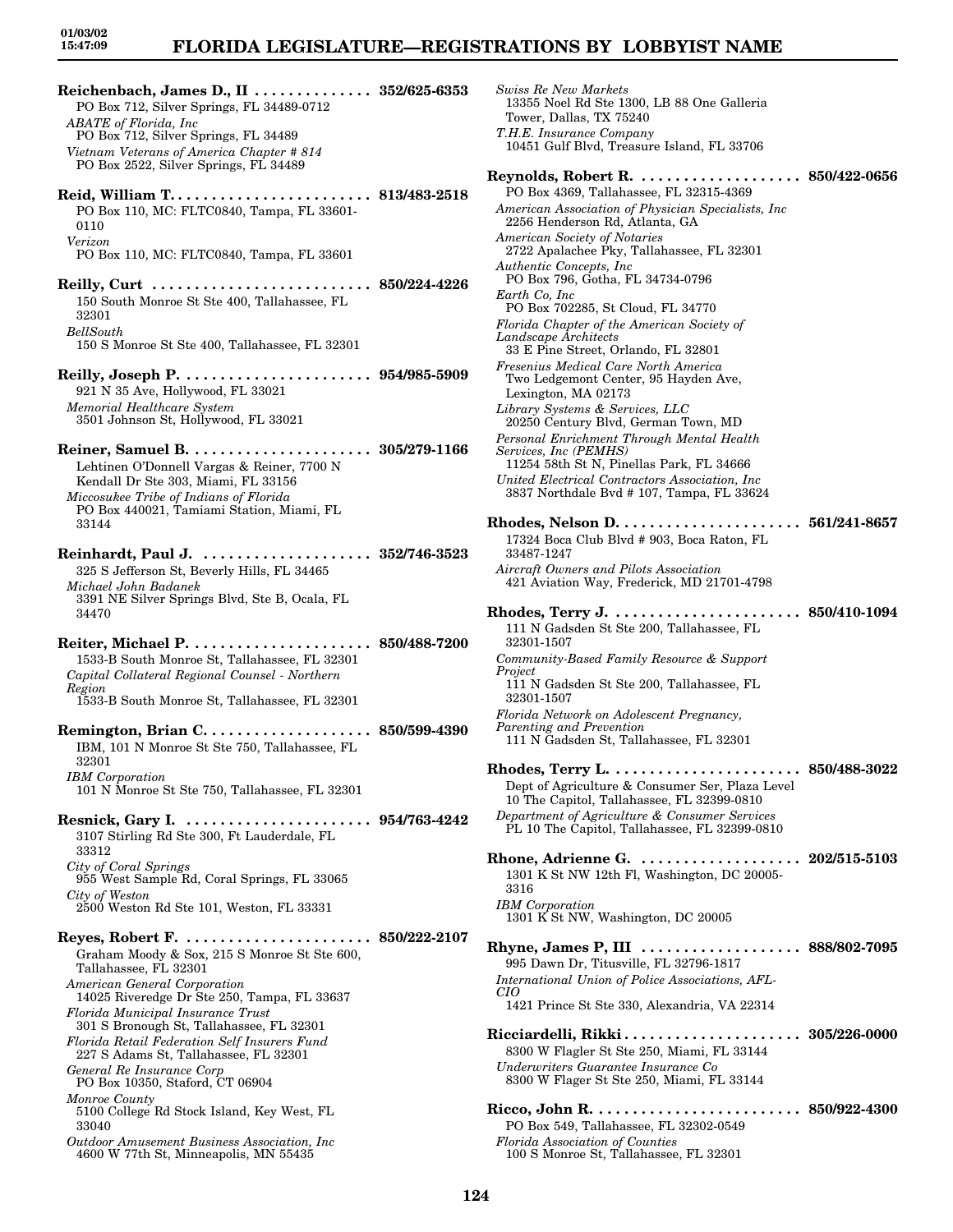**Rice, Joette Lorion . . . . . . . . . . . . . . . . . . . . 305/279-1166** 7700 N Kendall Dr Ste 303, Miami, FL 33156- 7559 *Miccosukee Tribe of Indians of Florida* 7700 N Kendall Dr Ste 303, Miami, FL 33156 **Richards, Kathleen M. . . . . . . . . . . . . . . . . . 850/488-0547** Education Practices Commission, Rm 224-E Turlington Bldg, 325 W Gaines St, Tallahassee, FL 32399-0400 *Education Practices Commission* Room 224E Turlington Bldg, 325 W Gaines St, Tallahassee, FL 32399-0400 **Richardson, Peggy A. . . . . . . . . . . . . . . . . . . 850/487-2980** Dept of State, Division of Cultural Affairs, The Capitol MS # 3, Tallahassee, FL 32399-0250 *Department of State* Division of Cultural Affairs, The Capitol, Tallahassee, FL 32399-0250 -Withdrawn- 11/26/ 2001 **Richmond, Ronald R. . . . . . . . . . . . . . . . . . . 850/422-1221** 1435 E Piedmont Dr Ste 110, Tallahassee, FL 32312-2938 *Associated Industries Insurance Company, Inc* 516 N Adams St, Tallahassee, FL 32302 *Associated Industries Insurance Services, Inc* 516 N Adams St, Tallahassee, FL 32302 *Associated Industries of Florida* 516 N Adams St, Tallahassee, FL 32302 *Associated Industries of Florida Service Corporation* 516 N Adams St, Tallahassee, FL 32302 *Capital Insurance Agency, Inc* 1425 E Piedmont Dr Ste 301, Tallahassee, FL 32312 *Constellation Power Development, Inc* 250 W Pratt St 23rd Floor, Baltimore, MD 21201- 2423 *Day Cruise Association* 336 E Dania Beach Blvd, Dania, FL 33004 *El Paso Energy Corporation* 1900 5th Ave N, Birmingham, AL 35203 -Withdrawn- 08/23/2001 *Florida Cable Telecommunications Association, Inc* 310 N Monroe St, Tallahassee, FL 32301 *Florida Hospital Association* 306 E College Ave, Tallahassee, FL 32301 *Florida Surety Agents Association* 2100 Centerville Rd Ste A, Tallahassee, FL 32308 *H. Lee Moffitt Cancer Center & Research Institute, Inc* 12902 Magnolia Dr, Tampa, FL 33612-9497 *Qualsure Insurance Corporation* PO Box 3918, Sarasota, FL 34230-3918 *Safeco Life Insurance Company* 5069 154th Place NE, Redmond, WA 98052-9669 *Underground Storage Tank Management* 317 Riveredge Blvd, Cocoa, FL 32922 **Richter, Mary Dee . . . . . . . . . . . . . . . . . . . . . 850/922-4324** Florida Network of Y & F Services, 2728 Pablo Ave, Tallahassee, FL 32308-4211 *Florida Network of Youth and Family Services, Inc* 2728 Pablo Ave, Tallahassee, FL 32308 **Riera-Gomez, Eliseo R. . . . . . . . . . . . . . . . . . 305/347-5450** 150 W Flagler St Ste 1820, Miami, FL 33134 *BellSouth* 150 S Monroe St Ste 400, Tallahassee, FL 32301

**Riera-Gomez, Timothy E. . . . . . . . . . . . . . . . 850/509-4464** 215 S Monroe St Ste 420, Tallahassee, FL 32301

*Miami-Dade County* 111 NW First St Ste 2910, Stephen P. Clark Center, Miami, FL 33128-1994 -Withdrawn- 09/ 04/2001 **Riggs, Dana M. . . . . . . . . . . . . . . . . . . . . . . . 850/222-2221** 210 S Monroe St Ste 105, Tallahassee, FL 32301 *Arnold & Blair, L.C.* 117 S Gadsden St, Tallahassee, FL 32301 *Baker Community Hospital* 159 N Third St, McClenny, FL 32063 *Broward Regional Health Planning Council* 915 Middle River Dr, Ft Lauderdale, FL 33304 *City of Fort Myers* PO Drawer 2217, Ft Myers, FL 33902 *Family Health Centers of Southwest Florida, Inc* 1620 Medical Center Lane Ste 211, Ft Myers, FL 33907 *Florida Lobby Associates, Inc* 1100 Denning Dr, Winter Park, FL 32789 *Health Choice Network* 3900 NW 79th Ave Ste 500, Miami, FL 33166 *Henry, Buchanan, Hudson, Suber & Williams, P.A.* 117 S Gadsden St, Tallahassee, FL 32301 *Hope Hospice* 9470 Health Park Cir, Ft Myers, FL 33908 *International College* 2654 Tamiami Trail E, Naples, FL 34112 *Lee County* PO Box 398, Ft Myers, FL 33902 *Lee Memorial Health System* PO Box 2218, Ft Myers, FL 33909-2 *Mariner Properties Development, Inc* 12800 University Dr Ste 260, Ft Myers, FL 33907 *Seacamp Association, Inc* 1300 Big Pine Ave, Big Pine Key, FL 33043 *South Florida Hospital and Healthcare Association* 6363 Taft St Ste 200, Hollywood, FL 33024 **Rigsby, Peggy D. . . . . . . . . . . . . . . . . . . . . . . 850/224-3907** PO Box 1459, Tallahassee, FL 32302-1459 *Florida Health Care Association* 307 W Park Ave, Tallahassee, FL 32301 **Rigsby, R. Terry . . . . . . . . . . . . . . . . . . . . . . 850/224-8676** 215 S Monroe St Ste 440, Tallahassee, FL 32301 *Indian River Memorial Hospital, Inc* 1000 36 St, Vero Beach, FL 32960 **Riley, Eric A. . . . . . . . . . . . . . . . . . . . . . . . . . 850/224-2078** 213 S Adams St, Tallahassee, FL 32301 *Florida Education Association* 118 N Monroe St, Tallahassee, FL 32399-1700 **Rimes, James C., Jr. . . . . . . . . . . . . . . . . . . . 850/681-2909** PO Box 10362, Tallahassee, FL 32302 *City of Orlando* PO Box 4990, Orlando, FL 32802-4990 *Enwright Consulting Group, Inc* PO Box 10362, Tallahassee, FL 32302 *Floridians for Fairness, Inc* 210 W Bradford Rd PMB 275, Tallahassee, FL 32303-4860 *Global Crossing, Ltd* 360 N Crescent Dr, Beverly Hills, CA 90210 *TSI Management Corporation* 3440 Oakcliff Rd Ste 104, Atlanta, GA 30340 *X-Ray Equipment Company* 7500 NE 4th Court, Miami, FL 33138 **Ring, Timothy J. . . . . . . . . . . . . . . . . . . . . . . 212/578-2640** MetLife, One Madison Ave, New York, NY 10010

*MetLife*

One Madison Ave, New York, NY 10010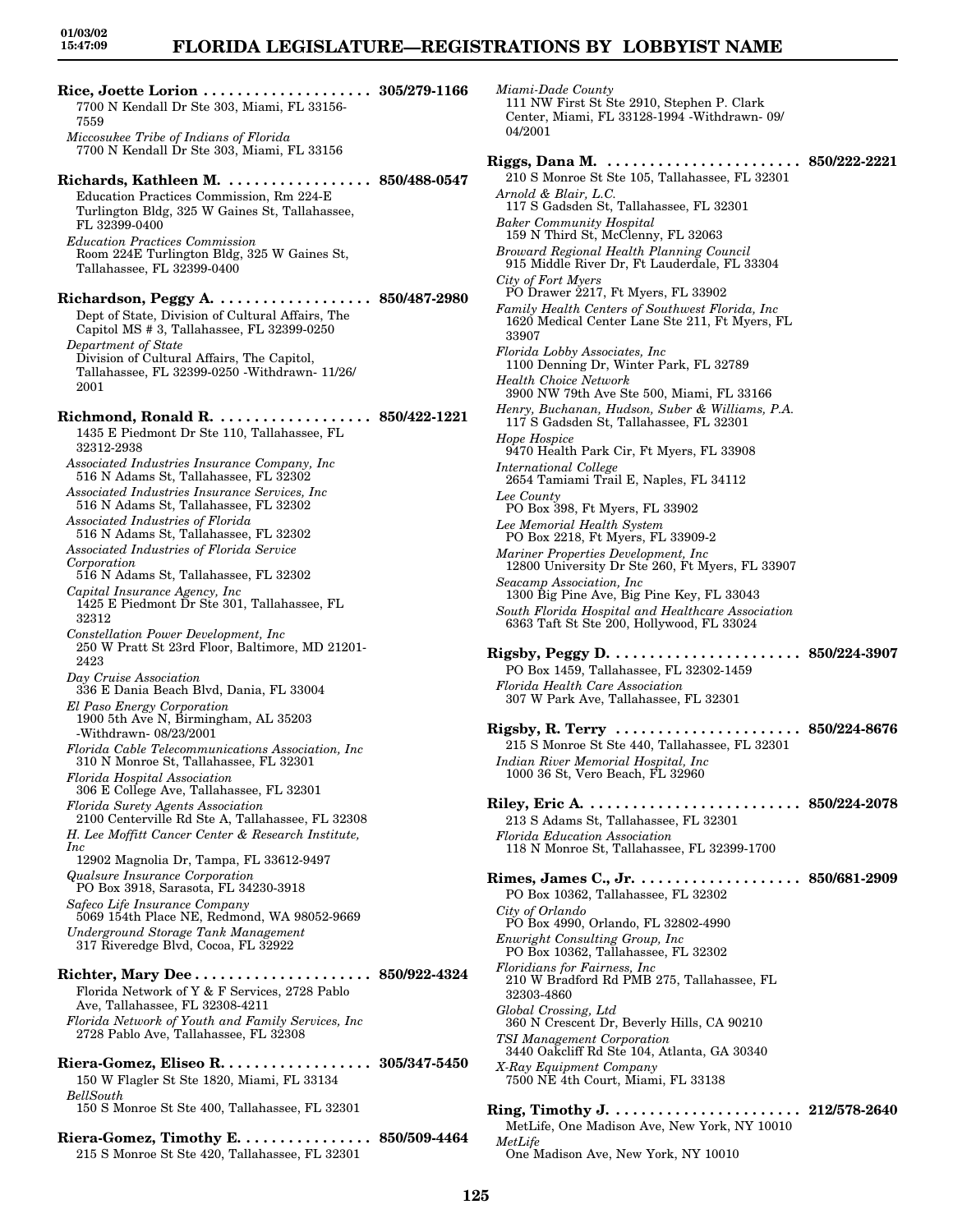### **FLORIDA LEGISLATURE—REGISTRATIONS BY LOBBYIST NAME**

| Rio, Vincent J., III<br>. 850/681-6300                                                                                                                                                                                     |                             |
|----------------------------------------------------------------------------------------------------------------------------------------------------------------------------------------------------------------------------|-----------------------------|
| 315 S Calhoun St Ste 344, Tallahassee, FL<br>32301-1837                                                                                                                                                                    |                             |
| State Farm Insurance Companies<br>One State Farm Plaza, Bloomington, IL 61701                                                                                                                                              |                             |
| Ritter, Louis H.<br>PO Box 10243, Tallahassee, FL 32302-2243<br>Florida Dry Cleaners Coalition                                                                                                                             | $\ldots \,\, 850/222$ -8776 |
| c/o Crest Cleaner, 1242 Dixon Blvd, Cocoa, FL<br>32922                                                                                                                                                                     |                             |
| <b>Florida Funeral Directors Association</b><br>PO Box 10727, Tallahassee, FL 32302-2727<br>Florida Psychological Practitioners Association                                                                                |                             |
| PO Box 1585, Cape Canaveral, FL 32920<br>Funeral Services, Inc.<br>PO Box 13407, Tallahassee, FL 32317                                                                                                                     |                             |
| -Withdrawn- 08/08/2001<br>Merrill Stevens Dry Dock Company<br>PO Box 011980, Miami, FL 33101                                                                                                                               |                             |
| SCI Funeral Services of Florida, Inc.<br>1929 Allen Pky, Houston, TX 77219-0548                                                                                                                                            |                             |
| Rivera, David J.  954/973-6720<br>City of Coconut Creek, 4800 W Copans Rd,<br>Coconut Creek, FL 33063                                                                                                                      |                             |
| City of Coconut Creek<br>4800 W Copans Rd, Coconut Creek, FL 33063                                                                                                                                                         |                             |
| Rivera, John  850/222-3329<br>300 E Brevard St, Tallahassee, FL 32301-1218<br>Florida Police Benevolent Association, Inc                                                                                                   |                             |
| 300 E Brevard St, Tallahassee, FL 32301                                                                                                                                                                                    |                             |
| 407/627-3386<br>Roach, David K.<br>1314 Marcinski Rd, Jupiter, FL 33477-9498<br>Florida Inland Navigation District<br>1314 Marcinski Rd, Jupiter, FL 33477                                                                 |                             |
| PO Box 5028, Clearwater, FL 33758-5028<br>State Attorney, 6th Judicial Circuit<br>PO Box 5028, Clearwater, FL 33758                                                                                                        |                             |
| Fla Fish & Wildlife Conserv Comm, 3911 Hwy<br>2321, Panama City, FL 32409-1695<br>Florida Fish and Wildlife Conservation<br>Commission                                                                                     |                             |
| 620 S Meridian St, Tallahassee, FL 32399-1600<br>Roberts, C. Patrick  850/681-6444                                                                                                                                         |                             |
| 800 N Calhoun St, Tallahassee, FL 32303<br>Florida Association of Broadcasters, Inc.<br>101 E College Ave Ste 301, Tallahassee, FL<br>32301                                                                                |                             |
| Roberts, David J.  850/487-4827<br>Dept of Business & Prof Regulation, 1940 N<br>Monroe St, Tallahassee, FL 32399-0750<br>Department of Business & Professional Regulation<br>1940 N Monroe St, Tallahassee, FL 32399-1007 |                             |
| 106 E College Ave Ste 800, Tallahassee, FL<br>32301-7721                                                                                                                                                                   |                             |
| <b>Florida Power Corporation</b><br>PO Box 14042, St Petersburg, FL 33733<br>Progress Energy, Inc                                                                                                                          |                             |
| PO Box 1551, Raleigh, NC 27602                                                                                                                                                                                             |                             |
|                                                                                                                                                                                                                            |                             |

Dept of State Div of Elections, Rm 100H Collins Bldg, 107 W Gaines St, Tallahassee, FL 32399- 0250

*Department of State* PL 02 The Capitol, 400 S Monroe St, Tallahassee, FL 32399-0250 **Roberts, Martha R. . . . . . . . . . . . . . . . . . . . . 850/488-3022** Dept of Agriculture & Consumer Ser, Plaza Level 10 The Capitol, Tallahassee, FL 32399-0810 *Department of Agriculture & Consumer Services* PL 10 The Capitol, Tallahassee, FL 32399-0810 **Roberts, Samuel R. . . . . . . . . . . . . . . . . . . . . 404/236-5501** 5565 Glenridge Connector 17th Flr, Atlanta, GA 30342 *Cingular Wireless LLC* 1100 Peachtree St NE Ste 809, Atlanta, GA 30309 **Roberts, Stacey E. . . . . . . . . . . . . . . . . . . . . . 850/414-2578** Florida School Board Association, 203 S Monroe St, Tallahassee, FL 32301 *Florida School Boards Association* 203 S Monroe St, Tallahassee, FL 32301 -Withdrawn- 08/14/2001 **Roberts, William J. . . . . . . . . . . . . . . . . . . . . 850/224-5169** 217 S Adams St, Tallahassee, FL 32301 *Florida Airport Managers Association* PO Box 929, Tallahassee, FL 32302 *Florida Association of Counties* PO Box 549, Tallahasseee, FL 32302 *Florida Collectors Association* 134 S Tampa St, Tampa, FL 33602 *Technological Research and Development Authority* 6770 S Hwy US 1, Titusville, FL 32780 **Robinson, Beverly J. . . . . . . . . . . . . . . . . . . . 352/854-2322** Associate Vice President, PO Box 1388, Ocala, FL 34478-1388 *Central Florida Community College* PO Box 1388, Ocala, FL 34478-1388 **Robinson, Kelvin J. . . . . . . . . . . . . . . . . . . . . 850/222-9684** 301 S Bronough St Ste 300, Tallahassee, FL 32301-1732 *Florida League of Cities* 301 S Bronough St, Tallahassee, FL 32301 -Withdrawn- 02/07/2001 **Robinson, Marchris G. . . . . . . . . . . . . . . . . . 713/853-3342** 1400 Smith St, EB4720A, Houston, TX 77002- 7327 *Enron Corp* 1400 Smith St, Houston, FL 77002 **Robleto, Michelle . . . . . . . . . . . . . . . . . . . . . 850/309-1200** 1210 E Park Ave, Tallahassee, FL 32301-2653 *Florida Comprehensive Health Association* 1210 E Park Ave, Tallahassee, FL 32301-2653

**Robleto, Richard A. . . . . . . . . . . . . . . . . . . . 850/413-5110** Dept of Insurance, 200 E Gaines St, Tallahassee, FL 32399-0328 *Department of Insurance* 200 E Gaines St, Tallahassee, FL 32399-0328 **Robson, Mark s. . . . . . . . . . . . . . . . . . . . . . . . 561/625-5122**

Fla Fish & Wildlife Conserv Comm, 8535 Northlake Blvd, West Palm Beach, FL 33412- 3303 *Florida Fish and Wildlife Conservation Commission* 620 S Meridian St, Tallahassee, FL 32399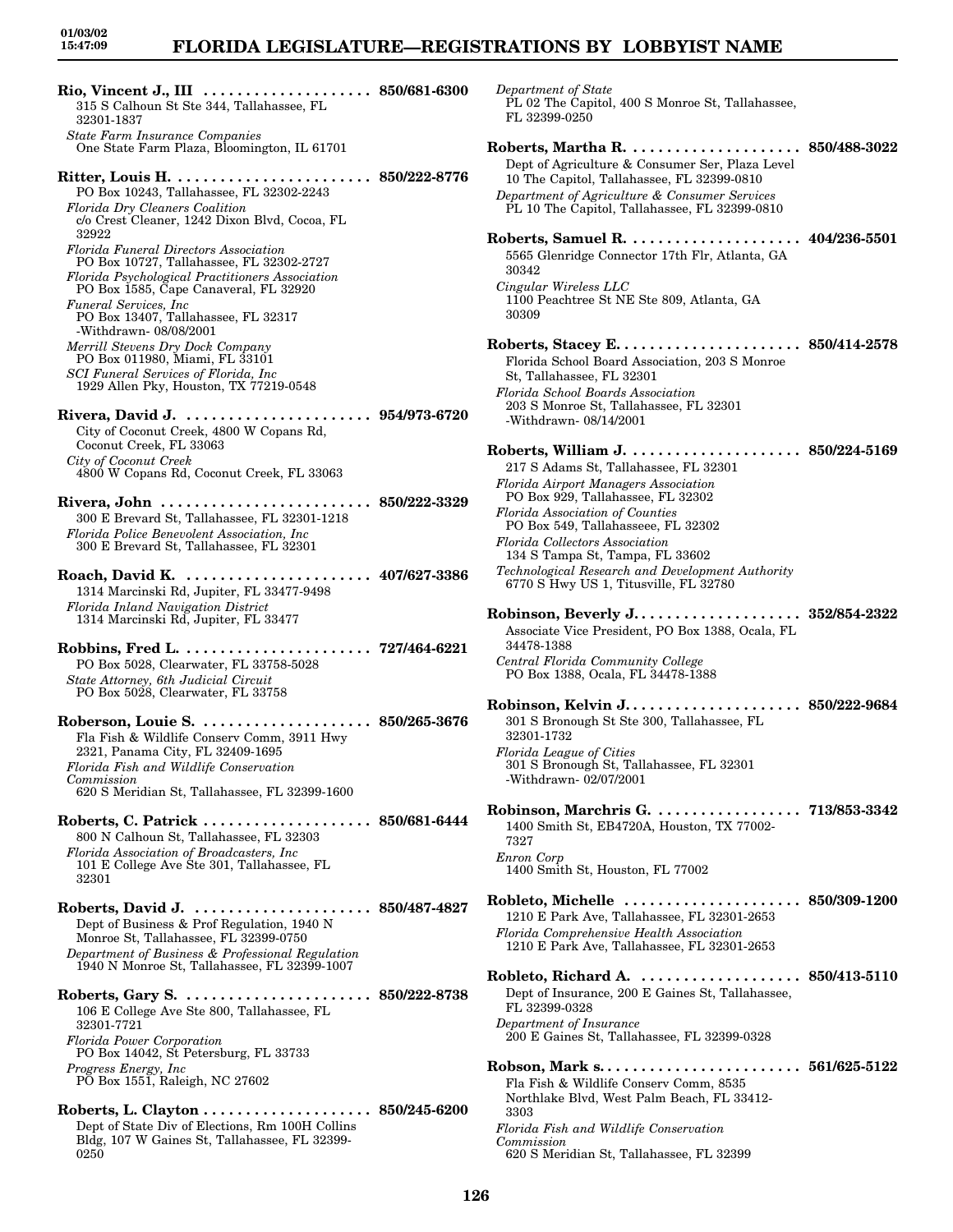**Rodriguez Pina, Rick J. . . . . . . . . . . . . . . . . 305/541-5000** 1250 SW 27 Ave Ste 404, Miami, FL 33135 *Association for the Development of the Exceptional* 2801 N Miami Ave, Miami, FL 33127 *AYUDA, a Non-Profit Organization* 2217 Normady Dr, Miami Beach, FL 33141 -Withdrawn- 10/19/2001 *Boringuen HealthCare Center* 3601 Federal Hwy, Miami, FL 33137 *City of South Bay* 335 SW 2nd Ave, South Bay, FL 33493 -Withdrawn- 10/19/2001 *City of Sweetwater* 500 SW 109 Ave, Sweetwater, FL 33174-1398 *Collier County Clerk of the Circuit Court* PO Box 413044, Naples, FL 34101-3044 -Withdrawn- 10/19/2001 *David R. Custin & Associates, Inc* 6401 SW 113th Place, Miami, FL 33173-1083 -Withdrawn- 10/19/2001 *De Hostes Senior Center* 2902 NW 2nd Ave, Miami, FL 33127 *Fellowship Foundation, Inc* 5711 S Dixie Hwy, Miami, FL 33143 *Florida Development Enterprise Corp* 3821 M Shore Dr, West Palm Beach, FL 33407 -Withdrawn- 10/19/2001 *Florida Marlins Baseball Club, L.L.C.* 2267 NW 199 St, Miami, FL 33056 -Withdrawn-10/19/2001 *Hands in Action* 6202 W 21st Ct, Hialeah, FL 33016 *Hialeah, Inc* 2200 E 4th Ave, Hialeah, FL 33010 -Withdrawn-10/19/2001 *Hispanic Business Initiative Fund* 319 N Magnolia Ave, Orlando, FL 32801 *J. Patrick Fitzgerald, PA* 110 Merrick Way Ste 3-B, Coral Gables, FL 33134 -Withdrawn- 10/19/2001 *Miami Children's Hospital* 3100 SW 62nd Ave, Miami, FL 33155-3009 *Southeastern Consulting* 210 Ivory Dr, Stephens City, VA 22655 -Withdrawn- 10/19/2001 *Sprint* 315 S Calhoun St Ste 500, Tallahassee, FL 32301 *United Home Care Services* 5255 NW 87th Ave Ste 400, Miami, FL 33178 *University of Miami* 1252 Memorial Dr, Ashe Bldg Rm 230, Coral Gables, FL 33146 *Young Life of Greater Miami* 330 Biscayne Blvd Ste 150, Miami, FL 33132 -Withdrawn- 10/19/2001 **Rodriguez, J. Luis . . . . . . . . . . . . . . . . . . . . . 954/772-1771** 1451 W Cypress Creek Rd Ste 100, Ft Lauderdale, FL 33309 *Florida Farmers & Suppliers Coalition, Inc* PO Box 540623, Lake Worth, FL 33454 **Rodriguez, Monica L. . . . . . . . . . . . . . . . . . . 305/932-0996** 2999 NE 191st St Ste 409, Aventura, FL 33180 *City of Miami* 444 SW 2nd Ave 10th Floor, Miami, FL 33130 *Jackson Memorial Hospital* 1611 NW 12th Ave West Wing 117, Miami, FL 33136 *LaLiga Contra El Cancer, Inc* 1895 SW 3rd Ave, Miami, FL 33139 *National Parkinson Foundation* 1501 NW 9th Ave, Bob Hope Road, Miami, FL 33136

*Voices for Children Foundation, Inc* 1500 NW 12th Ave Ste 1117, Miami, FL 33136

| Rogers, G. David $\ldots$<br>PO Box 11026, Tallahassee, FL 32302-3026<br>Associated Gas Distributors of Florida<br>PO Box 11026, Tallahassee, FL 32302                                                                                     | $\ldots\,\,.\,\, 850/681$ -0496 |
|--------------------------------------------------------------------------------------------------------------------------------------------------------------------------------------------------------------------------------------------|---------------------------------|
| Florida Natural Gas Association<br>PO Box 11026, Tallahassee, FL 32302<br>Florida Propane Gas Association<br>PO Box 11026, Tallahassee, FL 32302                                                                                           |                                 |
| Rogers, John A., Jr. $\dots$ .<br>PO Box 10024, Tallahassee, FL 32302-2024<br>Florida Retail Federation<br>227 S Adams St, Tallahassee, FL 32301<br>Florida Retail Federation Self Insurers Fund<br>PO Drawer 988, Lakeland, FL 33802-0988 | $850/222-4082$                  |
| Rogers, Joseph F., Jr. 706/268-1030<br>10613 Big Canoe, Jasper, GA 30143<br>GlaxoSmithKline<br>Five Moore Dr, Reseach Triangle Pk, NC 27709                                                                                                |                                 |
| Albers & Company, 1911 N Ft Myer Dr Ste 707,<br>Arlington, VA 22209-1605<br>iMotors.com<br>221 Pine St 3rd Floor, San Francisco, CA 94104<br>Payless ShoeSource, Inc<br>PO Box 1189, Topeka, KS 66601-1189                                 |                                 |
| Rohr, Elisa Newberry 407/825-2092<br>Greater Orlando Aviation Authority, Govt Affairs,<br>One Airport Blvd, Orlando, FL 32827-4328<br>Greater Orlando Aviation Authority<br>One Airport Blvd, Orlando, FL 32827                            |                                 |
| Rooney, Patrick J.  561/683-2222<br>1111 N Congress Ave, West Palm Beach, FL<br>33409-6317<br>Investment Corporation of Palm Beach<br>1111 N Congress Ave, West Palm Beach, FL<br>33409                                                    |                                 |
| Rose, Patrick M.  850/942-0990<br>2545 Blair Stone Pines Dr, Tallahassee, FL<br>32301-5926<br>Save the Manatee Club<br>2545 Blair Stone Pines Dr, Tallahassee, FL 32301                                                                    |                                 |
| Rosenberg, Arthur J.  305/573-0092<br>Florida Legal Services Inc, 3000 Biscayne Blvd<br>Ste 450, Miami, FL 33137-4129<br>Florida Legal Services, Inc.<br>2121 Delta Blvd, Tallahassee, FL 32303                                            |                                 |
| 340 Royal Poinciana Way Ste 316, Palm Beach,<br>FL 33480-4020<br>FLO-SUN, Inc<br>316 Royal Poinciana Plaza, Palm Beach, FL<br>33480                                                                                                        |                                 |
| Ross, Donna H.  850/222-2885<br>1114 N Gadsden St, Tallahassee, FL 32303<br>Florida Attractions Association, Inc.<br>PO Box 10295, Tallahassee, FL 32302-2295                                                                              |                                 |
| Ross, Jaimie A.  850/222-6277<br>PO Box 5948, Tallahassee, FL 32314-5948<br>1000 Friends of Florida<br>PO Box 5948, Tallahassee, FL 32314-5948                                                                                             |                                 |
| Roth, Cari L.  850/488-0410<br>Dept of Community Affairs, 2555 Shumard Oak<br>Blvd, Tallahassee, FL 32399-2100                                                                                                                             |                                 |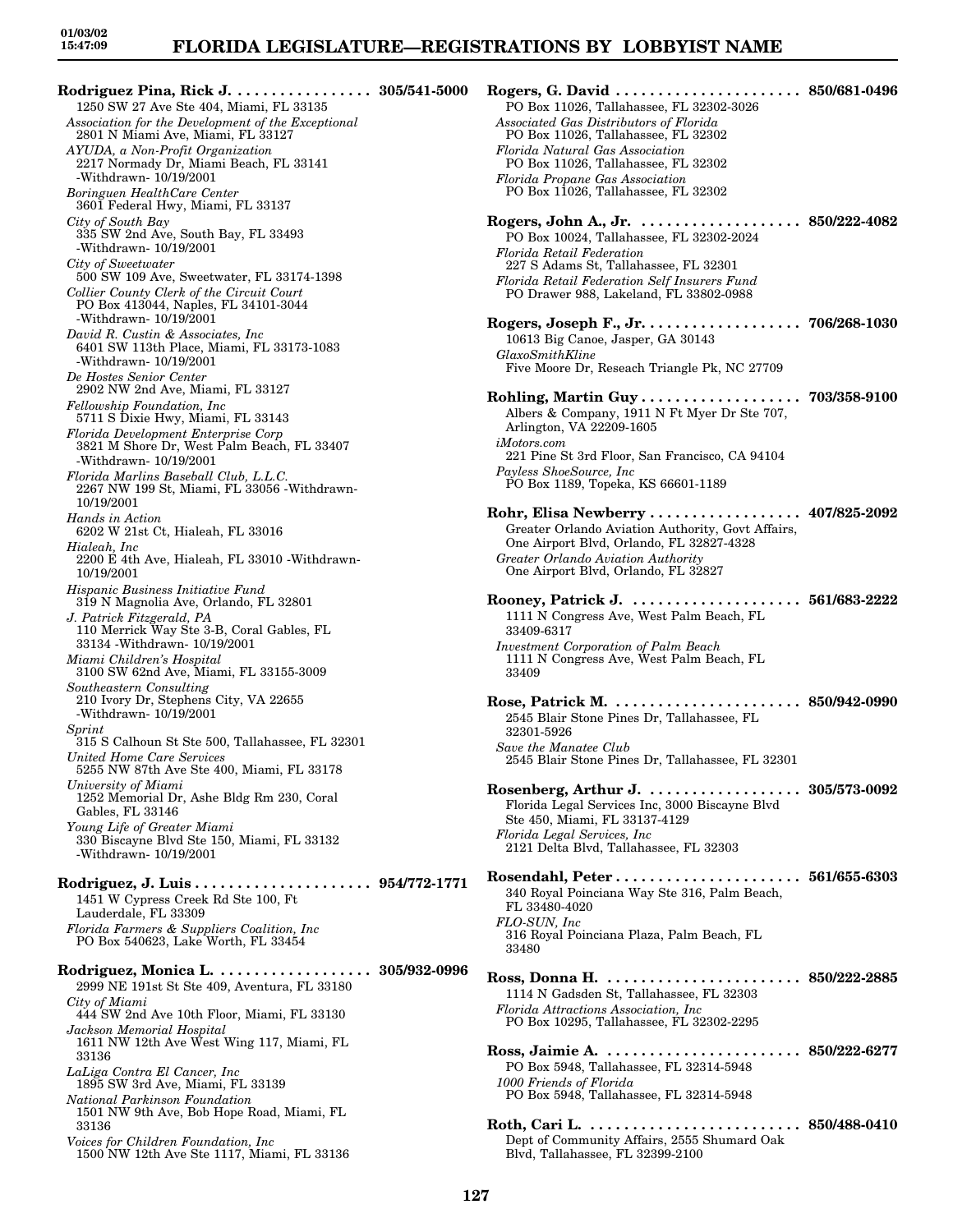### **FLORIDA LEGISLATURE—REGISTRATIONS BY LOBBYIST NAME**

*Department of Community Affairs* 2555 Shumard Oak Blvd, Tallahassee, FL 32399- 2100

**Rothell, John M. . . . . . . . . . . . . . . . . . . . . . . 850/224-2727** Fla Institute of CPA's, PO Box 5437, Tallahassee, FL 32314 *Florida Institute of Certified Public Accountants* 325 W College Ave, Tallahassee, FL 32301 **Rotundo, Louis . . . . . . . . . . . . . . . . . . . . . . . 407/699-9361** 4948 Courtland Loop, Winter Springs, FL 32708- 4028 *Attorneys' Bar Association of Florida, Inc* 112 W Citrus St Ste 2, Altamonte Springs, FL 32714-2577 *City of Altamonte Springs* 225 Newburyport Ave, Altamonte Springs, FL 32701 *City of Maitland* 1776 Independence Lane, Maitland, FL 32751 *Florida Central Railroad* PO Box 967, Plymouth, FL 32768 *Orlando Area Sports Commission* 126 E Lucerne Cir Ste A, Orlando, FL 32801 *Raydon Corp* 210 Fentress Blvd, Daytona Beach, FL 32114 *West Orange Airport Authority* PO Box 43, Ocoee, FL 34761-0043 *West Orange-South Lake Transportation* 12184 W Colonia Dr, Winter Garden, FL 34787 **Rubin, Michael L. . . . . . . . . . . . . . . . . . . . . . 850/222-8028** PO Box 10137, Tallahassee, FL 32302-2137 *Florida Seaport Transportation and Economic Development Council* PO Box 10137, Tallahassee, FL 32302 **Rubin, Mitchell J. . . . . . . . . . . . . . . . . . . . . . 850/893-2072** 215 S Monroe St # 340, Tallahassee, FL 32301 *Florida Beer Wholesalers Association* 215 S Monroe St Ste 340, Tallahassee, FL 32301 **Rubin, William D. . . . . . . . . . . . . . . . . . . . . . 954/467-3993** The Rubin Group, 301 E Las Olas Blvd Ste 410, Ft Lauderdale, FL 33301-2254 *AT&T* 106 E College Ave Ste 1400, Tallahassee, FL 32301 *Bombardier Transit Corporation* 800 Rene-Levesque Blvd W 29th Floor, Montreal Quebec, CN H3B1Y-8 *Burger King Corporation* 17777 Old Cutler Rd, Miami, FL 33157 *City of Deerfield Beach* 150 NE 2nd Ave, Deerfield Beach, FL 33411 *City of Miramar* 6700 Miramar Pky, Miramar, FL 33023 *City of Weston* 2500 Weston Rd Ste 101, Weston, FL 33331

-Withdrawn- 07/20/2001 *CMI-Open MRI of Plantation, Ltd*

*Coastal Physicians Group, Inc*

*CompDent Corporation*

*Services, Inc*

*EMF & Associates*

60515

150 NW 70th Ave Ste 1, Plantation, FL 33317 2828 Croasdaile Dr, Durham, NC 27705 8800 Roswell Rd Ste 295, Atlanta, GA 30350 *Dental Health Administrative and Consulting* 2001 Butterfield Rd Ste 900, Downers Grove, IL *Distilled Spirits Council of the United States* 1250 I St NW Ste 900, Washington, DC 9100 S Dadeland Blvd # 900, Miami, FL 33156 *Association Florida Radiological Society, Inc Florida Select Insurance Company Fluor Daniel Overland Express, Inc HCA Healthcare* 33016-5849 *Hollywood Greyhound Track Interlott Johnson Bros. Distributors KPMG* 32308 *Lockheed Martin IMS North Broward Hospital District* -Withdrawn- 10/10/2001 *Peoples Gas System, Inc* PO Box 111, Tampa, FL 33601 *PhyAmerica Physician Group, Inc Responsible Vendors, Inc School Board of Broward County SFX St. Lucie County* CA 90067-6022 *Tampa Electric Company* 32301 *TECO Energy, Inc* 32301 *Universal Studios Florida Florida Engineering Society* -Withdrawn- 10/31/2001

*First Union Corporation* One First Union Plaza, Charlotte, NC 28288 *FLO-SUN, Inc* PO Box 1059, Palm Beach, FL 33480 *Florida Association of Health Underwriters* 2891 Center Pointe Dr Ste 207, Ft Myers, FL 33916 *Florida Beverage Law Consultants, Inc* 1900 Palm Bay Rd Ste C, Palm Bay, FL 32905 *Florida Marlins Baseball Club, L.L.C.* 2267 NW 199th St, Miami, FL 33056 *Florida Petroleum Marketers & Convenience Store* 209 Office Plaza, Tallahassee, FL 32301 PO Box 12014, Tallahassee, FL 32317 1819 Main St Ste 700, Sarasota, FL 34236 100 Fluor Daniel Dr, Greenville, SC 29607 7975 NW 154 St, Ste 400 A, Miami Lakes, FL 831 N Federal Hwy, Hallandale, FL 33009 6565 Creek Rd, Cincinnati, OH 45242 2341 University Ave, St Paul, MN 55114 2888 A Remington Green Lane, Tallahassee, FL Glenpointe Centre E, 300 Frank W Borr Blvd, Teaneck, NJ 07666 -Withdrawn- 07/20/2001 303 SE 17th St, Ft Lauderdale, FL 33316 2828 Croasdaile Dr, Durham, NC 27705 2700 SW 37 Ave, Miami, FL 33133 600 SE 3rd Ave, Ft Lauderdale, FL 33301 100 S Biscayne Blvd Ste 1200, Miami, FL 33131 *South Florida Auto-Truck Dealers Association* 10185 NW 7th Ave, Miami, FL 33150 2300 Virginia Ave, St Lucie, FL 34982 *SunAmerica Retirement Markets, Inc* 1 SunAmerica Center, Century City, Los Angeles, 101 N Monroe St Ste 1060, Tallahassee, FL 101 N Monroe St Ste 1060, Tallahassee, FL 1000 Universal Studios Plaza, Orlando, FL 32819 *University of Miami School of Medicine* PO Box 016099, Miami, FL 33101 **Rudd, Frank H. . . . . . . . . . . . . . . . . . . . . . . . 850/224-7121** PO Box 750, Tallahassee, FL 32308 PO Box 750, Tallahassee, FL 32302 *Florida School Food Service Association* 124 Salem Ct, Tallahassee, FL 32301

**Rudolph, John A., Jr. . . . . . . . . . . . . . . . . . . 850/222-5555** 1680 Metropolitan Cir, Tallahassee, FL 32308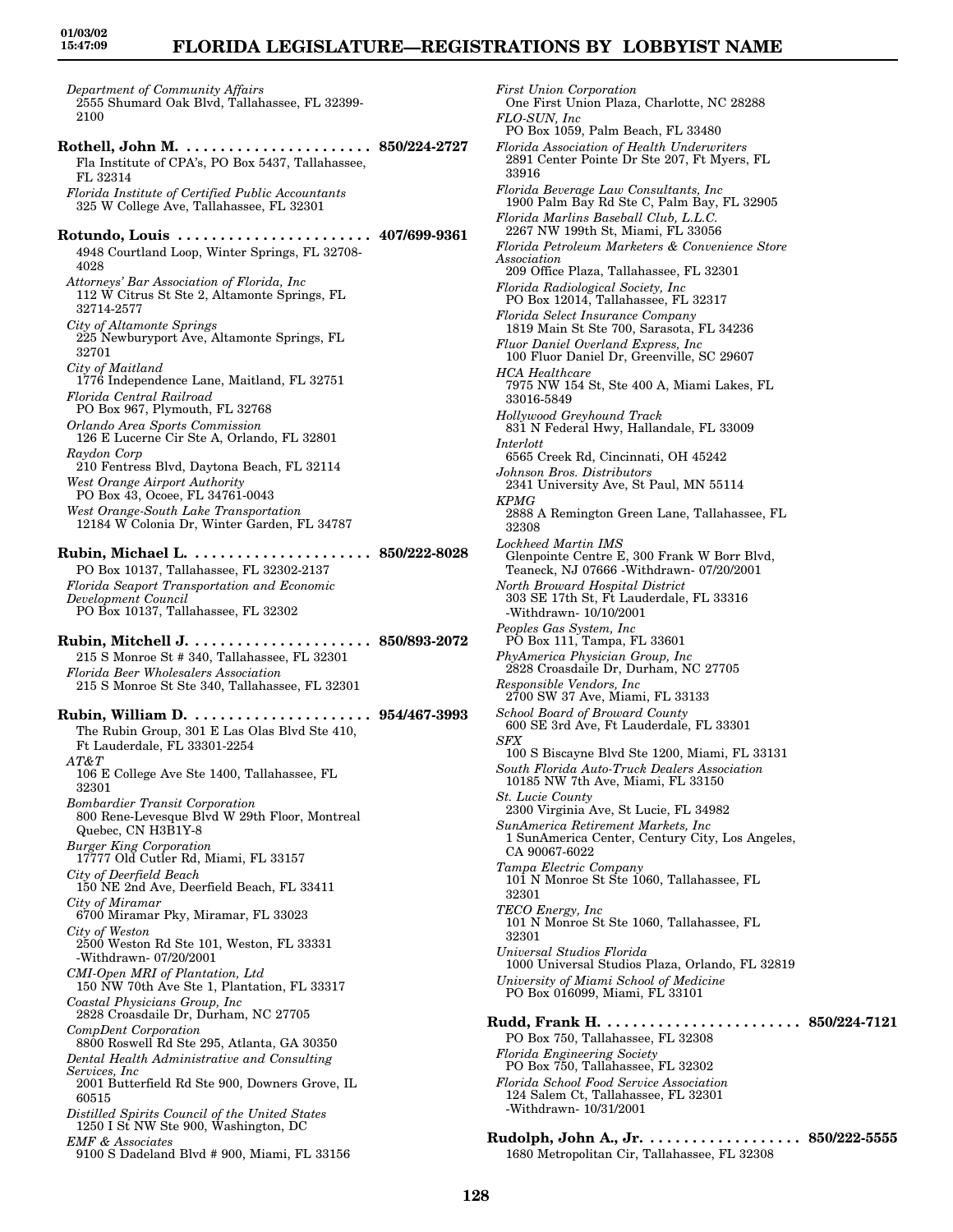# **FLORIDA LEGISLATURE—REGISTRATIONS BY LOBBYIST NAME**

*Loewen Group International, Inc* 4126 Norland Ave, Burnaby, BC V5G -3S8 *Prime Succession, Inc* 3940 Olympic Blvd Ste 500, Erlanger, KY 41018

- **Ruehling, Michael J. . . . . . . . . . . . . . . . . . . . 804/782-1444** CSX Corporation, 901 E Cary St, Richmond, VA 23219-4031 *CSX Transportation* 500 Water St (J130), Jacksonville, FL 32202
- -Withdrawn- 07/02/2001
- **Ruff, P. Michael . . . . . . . . . . . . . . . . . . . . . . . 850/488-9675** Div of Administrative Hearings, 1230 Apalachee Pky, Tallahassee, FL 32399-1550 *Division of Administrative Hearings* 1230 Apalachee Pky, Tallahassee, FL 32399-1550
- **Ruffin, John, Jr. . . . . . . . . . . . . . . . . . . . . . . 954/524-6800** Ruffin Moyle & Associates LC, 1 Financial Plaza Ste 1600, Ft Lauderdale, FL 33394 *O.I.C. of Florida, Inc* c/o George Allen, Esq, 800 SE 3rd Ave, Ft Lauderdale, FL 33316
- **Ruhl, Barbara S. . . . . . . . . . . . . . . . . . . . . . . 850/681-2591** LEAF, 1114 Thomasville Rd Ste E, Tallahassee, FL 32303-6290
- *Legal Environmental Assistance Foundation, Inc* 1114 Thomasville Rd Ste E, Tallahassee, FL 32303-6290
- **Ruiz, Daniel F. . . . . . . . . . . . . . . . . . . . . . . . . 305/447-3888** 355 Palermo, Coral Gables, FL 33134 *Florida Foster Care Review Project of Marion County* 110 NW First Ave, Ocala, FL 34475 *Foster Care Review, Inc*
- 3050 Biscayne Blvd Ste 900, Miami, FL 33137 *United Environmental Waste Services* 3315 NW 46th St, Miami, FL 33142
- **Rumberger, E. Thom . . . . . . . . . . . . . . . . . . 850/222-6550** Rumberger Kirk & Caldwell, PO Box 10507, Tallahassee, FL 32302 *Florida Pipe Trades Council* 3950 W Pensacola St, Tallahassee, FL 32304 *Florida Senior Housing Coalition* 450 S Orange Ave, Orlando, FL 32801-3336 *The Everglades Trust* PO Box 10507, Tallahassee, FL 32302-2507 *United Space Alliance LLC* 8550 Astronaut Blvd MC USK-N35, Cape Canaveral, FL 32920-4364 **Russell, Douglas W. . . . . . . . . . . . . . . . . . . . . 850/567-4296** 9002 Bob O'Link Ct, Tallahassee, FL 32312 *Allergan, Inc* 1030 Fifteenth St NW Ste 1028 A, Washington, DC 20005 *Alza Pharmaceuticals* 1550 Plymouth St, Mountain View, CA 94039
- *Amgen* 1300 I St NW Ste 270 W, Washington, DC 20005 *Florida Hospital Association*
- 306 E College Ave, Tallahassee, FL 32301 *Health Alliance*
- 875 Michigan Ave Ste 2935, Chicago, IL 60611 *Hospital Central Services, Inc*
- 2171 28th St SW, Allentown, PA 18103 *MedCk, Inc*
- 1717 Indian Rocks Rd, Belleair, FL 33756 -Withdrawn- 09/10/2001
- *NEC*
- 2355 Gold Meadow Way Ste 200, Gold River, CA 95670

*PhyTrust* 1204 N University Dr, Plantation, FL 33322 *Salem Morpho, Inc* 1145 Broadway Plaza, Tacoma, WA 98940 -Withdrawn- 09/10/2001 *Winter Haven Hospital* 200 Avenue F NE, Winter Haven, FL 33881 *Youth and Family Centered Services of Florida, Inc* 12012 Boyette Rd, Riverview, FL 33569 **Russell, Kathleen . . . . . . . . . . . . . . . . . . . . . 407/246-3094** 400 S Orange Ave, Orlando, FL 32801-3317 *City of Orlando* 400 S Orange Ave, Orlando, FL 32801 **Russi, John . . . . . . . . . . . . . . . . . . . . . . . . . . 850/488-6982** Dept of State, Division of Licensing, MS 4 The Capitol, Tallahassee, FL 32399-0250 *Department of State* The Capitol, Tallahassee, FL 32399 **Russo, Charles D., III . . . . . . . . . . . . . . . . . . 888/239-5530** 16095 132nd Terrace N, Jupiter, FL 33478 *International Union of Police Associations of Florida* 1421 Prince St Ste 400, Alexandria, VA 22314- 2805 **Russo, Deborah A. . . . . . . . . . . . . . . . . . . . . . 850/488-4900** Dept of Children and Families, 1317 Winewood Blvd Bldg 6 Rm 382, Tallahassee, FL 32399-0700 *Department of Children and Families* 1317 Winewood Blvd, Tallahassee, FL 32399-0700 **Russomanno, Herman J. . . . . . . . . . . . . . . . 850/561-5600** 650 Apalachee Pky, Tallahassee, FL 32399-2300 *The Florida Bar* 650 Apalachee Pky, Tallahassee, FL 32399 **Rustin, William C., Jr. . . . . . . . . . . . . . . . . . 919/789-9275** 3341 Ridgecrest Court, Raleigh, NC 27607 *Florida Retail Federation* PO Box 10024, Tallahassee, FL 32302-2024 -Withdrawn- 07/20/2001 *Florida Retail Federation Self Insurers Fund* PO Drawer 988, Lakeland, FL 33802 -Withdrawn- 07/20/2001 **Rutigliano, Carla T. . . . . . . . . . . . . . . . . . . . 212/576-4503** 51 Madison Ave Rm 1900, New York, NY 10010 *New York Life Insurance Company* 51 Madison Ave Rm 1900, New York, NY 10010 **Rutledge, Gary R. . . . . . . . . . . . . . . . . . . . . . 850/681-6788** 215 S Monroe St Ste 420, Tallahassee, FL 32301- 1841 *ADESA Corporation* 310 E 96th St Ste 400, Indianapolis, IN 46240 *Association of Florida Greyhound Tracks* 1111 N Congress Ave, West Palm Beach, FL 33409-6317

- *Bowling Centers Association of Florida* 4319 Ehrlich Rd, Tampa, FL 33624
- *City of Miami Beach* 1700 Convention Center Dr, Miami Beach, FL 33139
- *Florida Beverage Law Consultants, Inc* 1331 E Lafayette St Ste C, Tallahassee, FL 32301 *Florida Cable Telecommunications Association, Inc*
- 246 E 6th Ave, Tallahassee, FL 32303 *Food Safety Training, Inc* 1331 E LeFayette St, Tallahassee, FL 32301
- *Harris, Eckland & Associates, Inc* 1331 E LaFayette St Ste E, Tallahassee, FL 32301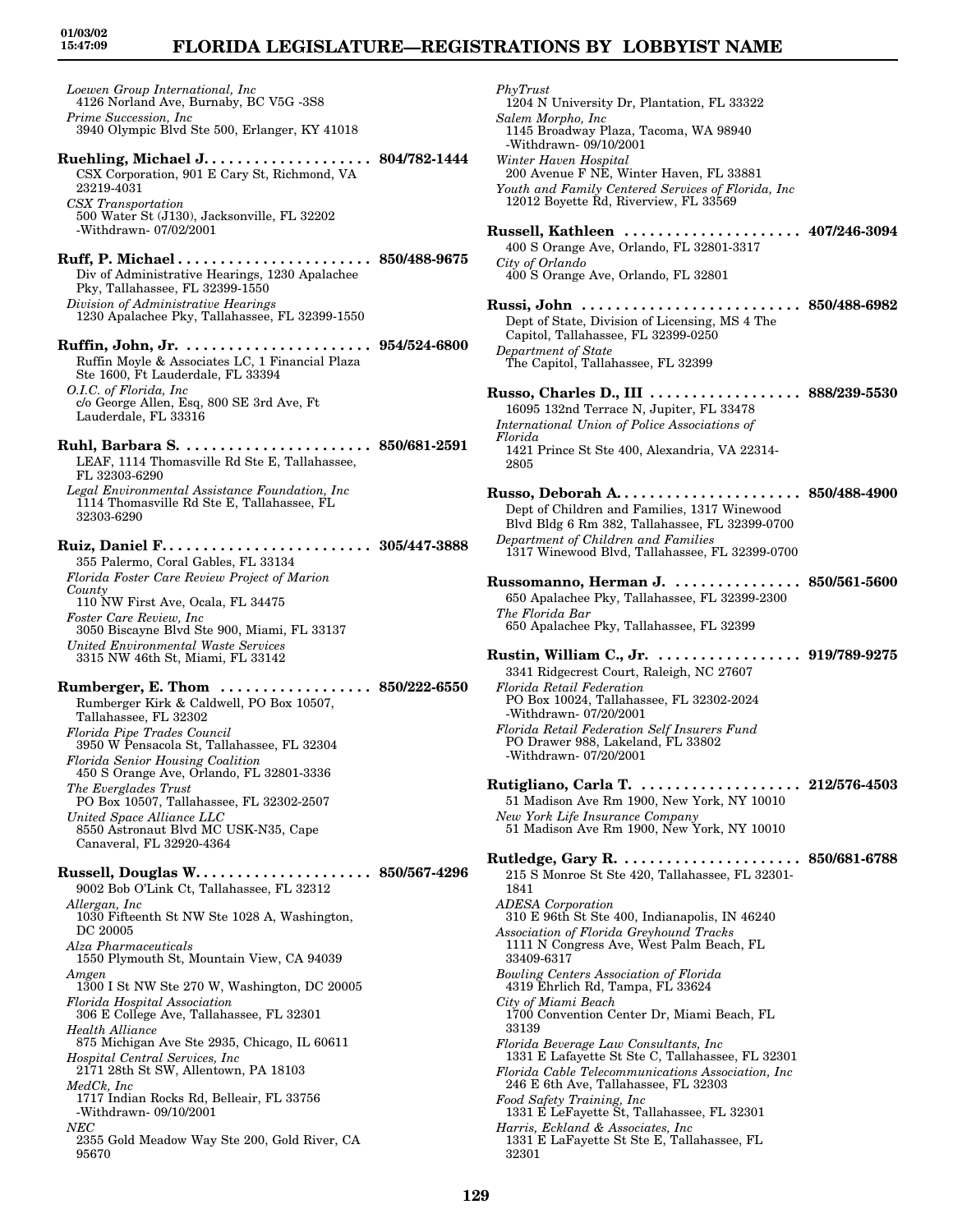*Jockeys' Guild* 250 W Main St Ste 1820, Lexington, KY 40507 *Kraft Foods Inc by its service corp, Philip Morris Management Corp* 333 North Point Center E Ste 615, Alpharetta, GA 30022 *Manheim Auctions, Inc* 170 E Washington St, Orlando, FL 32801-2397 *Miami-Dade County* 111 NW 1st St Ste 2910, Miami, FL 33128-1994 *Miller Brewing Co by its service corp Philip Morris Management Corp* 333 North Point Center E Ste 615, Alpharetta, GA 30022 *Responsible Vendors, Inc* 2700 SW 37 Ave, Miami, FL 33133 *The Perrier Group of America, Inc* PO Box 2313, Greenwich, CT 06830 *Worldwide Research Services Corporation* 2430 Estancia Blvd, Clearwater, FL **Rutledge, Pierre . . . . . . . . . . . . . . . . . . . . . . 305/995-1426** 1450 NE 2 Ave Rm 562, Miami, FL 33132-1394 *Dade County Public Schools* 1450 NE 2 Ave Rm 562, Miami, FL 33132 -Withdrawn- 12/26/2001 **Ryan, Joy M. . . . . . . . . . . . . . . . . . . . . . . . . . 202/824-1707** 1201 F St NW Ste 500, Washington, DC 20004- 1204 *Health Insurance Association of America, Inc* 1201 F ST NW Ste 500, Washington, DC 20004- 1204 **Ryll, Frank M., Jr. . . . . . . . . . . . . . . . . . . . . . 850/521-1200** PO Box 11309, Tallahassee, FL 32302-3309 *Florida Chamber of Commerce* PO Box 11309, Tallahassee, FL 32302-3309 **Ryor, John . . . . . . . . . . . . . . . . . . . . . . . . . . . 850/222-4702** 213 S Adams, Tallahassee, FL 32301-1710 *Florida Education Association* 213 S Adams, Tallahassee, Fl 32301 -Withdrawn-08/16/2001 **Saba, Charles . . . . . . . . . . . . . . . . . . . . . . . . . 888/500-2474** 1100 N Denning Dr, Winter Park, FL 32789 *Florida Lobby Associates, Inc* 1100 N Denning Dr, Winter Park, FL 32789 **Sacco, Frank V. . . . . . . . . . . . . . . . . . . . . . . . 954/985-5805** 3501 Johnson St, Hollywood, FL 33021-5487 *South Broward Hospital District* 3501 Johnson St, Hollywood, FL Sav21 **Sadler, John Donald, Jr. . . . . . . . . . . . . . . . 305/347-5470** 150 W Flagler St Ste 1820, Miami, FL 33130 *BellSouth* 150 S Monroe St Ste 400, Tallahassee, FL 32301 **Safley, Ramon Z. . . . . . . . . . . . . . . . . . . . . . . 850/222-3533** Pennington Law Firm, PO Box 10095, Tallahassee, FL 32302 *Advantage Capital Partners* 1215 Hampton St, Columbia, SC 29201 *Benfield Blanch* 3655 N Point Pky Ste 300, Alpharetta, GA 30005 *Coastal Conservation* 905 E Park Ave, Tallahassee, FL 32301 *FCCI Insurance Group* 2601 Cattlemen Rd, Sarasota, FL 34232-6249

*First Floridian Auto and Home Insurance Company* 7840 Woodland Center Blvd, Tampa, FL 33614- 2409

*Florida Association of Community Colleges* 816 Martin Luther King Blvd, Tallahassee, FL 32301 -Withdrawn- 09/04/2001 *Florida Association of Insurance Agents* PO Box 12129, Tallahassee, FL 32317-2129 *Florida Cable Telecommunications Association, Inc* 2416 E 6th Ave, Tallahassee, FL 32303 -Withdrawn- 12/19/2001 *Florida Marlins Baseball Club, L.L.C.* Pro Player Stadium, 2267 Dan Marino Blvd, Miami, FL 33056 *Florida Retail Federation* PO Box 10024, Tallahassee, FL 32302-2024 *Florida Surplus Lines Service Office* PO Box 10968, Tallahassee, FL 32302 *Forethought Financial Services* Forethought Center, Batesville, IN 47006 *Fortis Insurance Company* PO Box 3050, Milwaukee, WI 53201-3050 *Information Systems of Florida, Inc.* 9550 Regency Square Blvd Ste 1000, Jacksonville, FL 32225 *Innovative Technologies in Education, Inc* 590 Herndon Pky Ste 100, Herndon, VA 20170 -Withdrawn- 12/19/2001 *Kenexa* 2930 Ridge Line Rd Ste 200, Lincoln, NE 68516 *Merrill Lynch Investment Managers, L.P.* 800 Scudders Mill Rd, Plainsboro, NJ 08536 -Withdrawn- 12/19/2001 *Pennington, Moore, Wilkinson, Bell & Dunbar, P.A.* PPO Box 10095, Tallahassee, FL 32302 *University of South Florida Foundation* 4200 E Fowler Ave ADM 280, Tampa, FL 33620- 5000 *Vanguard Fire & Casualty* 2105 Park Ave N, Winter Park, FL 32789 **Safley, Robin C. . . . . . . . . . . . . . . . . . . . . . . . 850/413-0326** 400 S Monroe St, PL-08 Capitol Building, Tallahassee, FL 32399-0400 *Department of Education* 325 W Gaines St, PL-08 Capitol, Tallahassee, FL 32399-0400 **Salak, Beth W. . . . . . . . . . . . . . . . . . . . . . . . . 850/413-6408** Public Service Commission, 2540 Shumard Oak Blvd, Tallahassee, FL 32399-0866 *Public Service Commission* 2540 Shumard Oak Blvd, Tallahassee, FL 32399- 0866 **Saliba, Lisa . . . . . . . . . . . . . . . . . . . . . . . . . . 850/488-5551** Executive Office of the Governor, Office of Policy and Budget, Rm 1501 The Capitol, Tallahassee, FL 32399-0001 *Executive Office of the Governor* The Capitol, Tallahassee, FL 32399-0001 *State Technology Office* Carlton Bldg Ste 335, 501 S Calhoun St, Tallahassee, FL 32399-0001 -Withdrawn- 09/20/ 2001 **Salz, Diane R. . . . . . . . . . . . . . . . . . . . . . . . . 850/385-3133** 2529 Goose Pond Ct, Tallahassee, FL 32312-3240 *Southwest Florida Water Management District* 2379 Broad St, Brooksville, FL 34604-6899 **Samson, Sandra Ansley . . . . . . . . . . . . . . . . 850/681-0031** PO Box 1329, Tallahassee, FL 32302-1329 *Earthjustice Legal Defense Fund, Inc* PO Box 1329, Tallahassee, FL 32302 -Withdrawn-

12/27/2001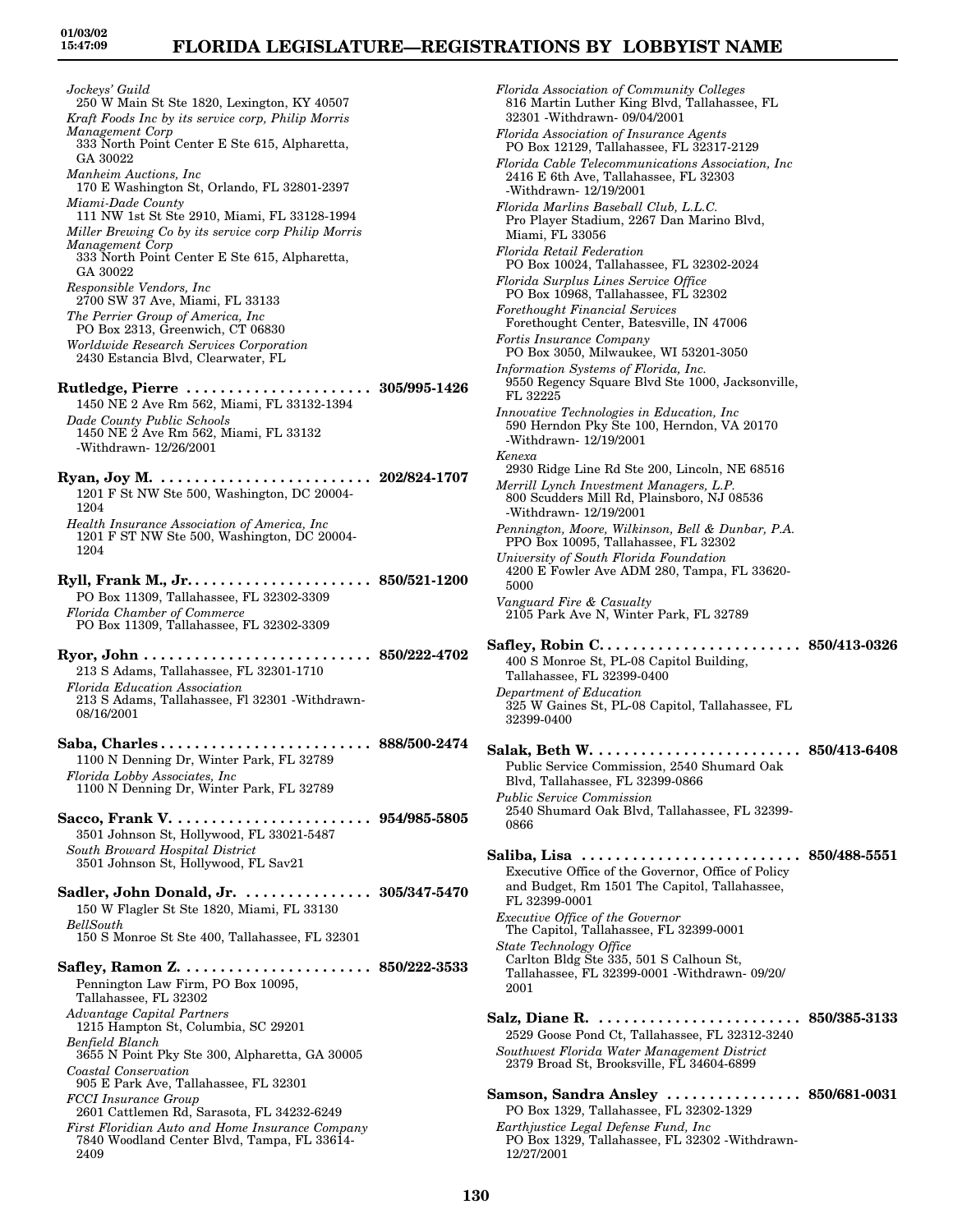**Sanchez, Alejandro M. . . . . . . . . . . . . . . . . . 850/224-2265** PO Box 1360, Tallahassee, FL 32301-1360 *Florida Bankers Association* 1001 Thomasville Rd Ste 200, Tallahassee, FL 32303 **Sanchez, Maritza M. . . . . . . . . . . . . . . . . . . . 850/922-4300** PO Box 549, Tallahassee, FL 32302-0549 *Florida Association of Counties* PO Box 549, Tallahassee, FL -Withdrawn- 08/03/ 2001 **Sander, David J. . . . . . . . . . . . . . . . . . . . . . . 770/984-3010** The Chevron Companies, 2300 Windy Ridge Pky Ste 800, Atlanta, GA 30339 *The Chevron Companies* Chevron Corporation, 575 Market St, San Francisco, CA 94170 **Sanders, Charles R. . . . . . . . . . . . . . . . . . . . 850/487-8989** 2737 Centerview Dr, Tallahassee, FL 32399-3100 *Department of Juvenile Justice* 2737 Centerview Dr, Tallahassee, FL 32399 **Sanders, Joyce C. . . . . . . . . . . . . . . . . . . . . . 850/664-3015** 650 Denton Blvd, Ft Walton Beach, FL 32549 *Sprint* PO Box 165000, Altamonte Springs, FL 32716- 5000 **Sanford, Paul P. . . . . . . . . . . . . . . . . . . . . . . 850/222-7200** Rogers Towers Bailey Jones & Gay, 106 S Monroe St, Tallahassee, FL 32301-1530 *Amerada Hess Corporation* 1185 Ave of the Americas, New York, NY 10036 *American Council of Life Insurance* 1001 Pennsylvania Ave, Washington, DC 20004 *American Heritage Life Insurance Company* 76 Laurel St, Jacksonville, FL 32202 *Blue Cross and Blue Shield of Florida, Inc* PO Box 1798, Jacksonville, FL 32231 *FCCI Insurance Group* 2601 Cattlemen Rd, Sarasota, FL 34232-6249 *First American Holding, LLC and Subsidiaries* 750 Broad St NW Ste 220, Cleveland, TN 37311 *Florida Birth-Related Neurological Injury Compensation Association* 1435 Piedmont Dr E Ste 101, Tallahassee, FL 32317-4567 -Withdrawn- 03/29/2001 *Florida Insurance Council* 1430 Piedmont Dr E, Tallahassee, FL 32312 *Florida Life and Health Insurance Guaranty Association* 653-1 W 8th St Ste 4060, Jacksonville, FL 32209 *Florida Power & Light Company* 215 S Monroe St Ste 810, Tallahassee, FL 32301 *JM Family Enterprises, Inc* 100 NW 12th Ave, Deerfield Beach, FL 33443 *Kathleen Daley & Associates, Inc* 108 S Monroe St Ste 200, Tallahassee, FL 32301 *Pembroke Managing Agents, Inc* 1415 E Piedmont Dr Ste 2, Tallahassee, FL 32312 *Sequoia Voting Systems* PO Box 26009, Jacksonville, FL 32226-6009 *Sprint* 315 S Calhoun St Ste 500, Tallahassee, FL 32301 *Trust 100* PO Box 49813, Sarasota, FL 34230-6813 **Sansom, Dixie N. . . . . . . . . . . . . . . . . . . . . . . 321/783-7831** Canaveral Port Authority, PO Box 267, Cape Canaveral, FL 32920-0267

*Canaveral Port Authority*

PO Box 267, Cape Canaveral, FL 32920

PO Box 372476, Satellite Beach, FL 32937-0476 *Brevard Crossings, LLC* 1398 SW 21st Lane, Boca Raton, FL 33486 *City of Cocoa* 603 Brevard Ave, Cocoa, FL 32922 *City of Rockledge* PO Box 560488, Rockledge, FL 32956-0488 *City of Winter Springs* 1126 E SR 434, Winter Springs, FL 32708 *Florida Aviation Aerospace Alliance* 502 E Jefferson St, Tallahassee, FL 32301 *Florida Home Inspectors Alliance* c/o Larry Cerro, 730 E Brevard Ave, Tallahassee, FL 32308 *Florida Industrial Hygiene Council* c/o Mark Mitchell, 9333 S John Young Pky, Orlando, FL 32819 *Northrop Grumman Corporation* 1111 Stewart Ave, Bethpage, NY 11714 *Organized Fishermen of Florida* PO Box 740, Melbourne, FL 32902 *Southeast SATS Lab Consortium* Ken Sackpoole, SATS Office LC-364, 600 Clyde Morris Blvd, Daytona Beach, FL 32114 *Town of Malabar* 2725 Malabar Rd, Malabar, FL 32950 *Town of Melbourne Beach* 507 Ocean Ave, Melbourne Beach, FL 32951 *U. D. Testing, Inc* 950 N. Collier Blvd Ste 207, Marco Island, FL 34145 *United Space Alliance LLC* 8550 Astronaut Blvd, M/C:USK-N35, Cape Canaveral, FL 32920-4304 *World City America, Inc* 330 E 43rd St, New York, NY 10017 **Santa, Sue E. . . . . . . . . . . . . . . . . . . . . . . . . . 904/947-6624** PO Box 2801, Daytona Beach, FL 32120-2801 *International Speedway Corporation* PO Box 2801, Daytona Beach, FL 32120-2801 **Santry, Frank J. . . . . . . . . . . . . . . . . . . . . . . 850/385-3800** PO Box 14129, Tallahassee, FL 32317-4129 *Golden Rule Insurance Company* 7440 Woodland Dr, Indianapolis, IN 46278-1719 **Sartin, Larry J. . . . . . . . . . . . . . . . . . . . . . . . 850/488-9675** Div of Administrative Hearings, 1230 Apalachee Pky, Tallahassee, FL 32399-1550 *Division of Administrative Hearings* 1230 Apalachee Pky, Tallahassee, FL 32399-3060 **Sartin, Sandra C. . . . . . . . . . . . . . . . . . . . . . 850/487-1880** Executive Office of the Governor, Rm 1601 The Capitol, Tallahassee, FL 32399-0001 *Executive Office of the Governor* 1601 The Capitol, Tallahassee, FL 32399-0001 **Sauls, Steve A. . . . . . . . . . . . . . . . . . . . . . . . . 305/348-3505** Vice Provost for Govt'l Affairs, University Park PC 519, Miami, FL 33199 *State University System* University Park Campus, Office of the President, Miami, FL 33199 **Saviak, Joe C. . . . . . . . . . . . . . . . . . . . . . . . . 407/836-3708** 2400 W 33rd St, Orlando, FL 32839-8704 *Orange County Sheriff's Office* 2400 W 33rd St, Orlando, FL 32839 -Withdrawn-11/13/2001 **Sawaya-Crane, Diana . . . . . . . . . . . . . . . . . . 850/487-1963** Dept of Legal Affairs, PL 01 The Capitol, Tallahassee, FL 32399-1050

**Sansom, Jerry H. . . . . . . . . . . . . . . . . . . . . . . 321/777-8130**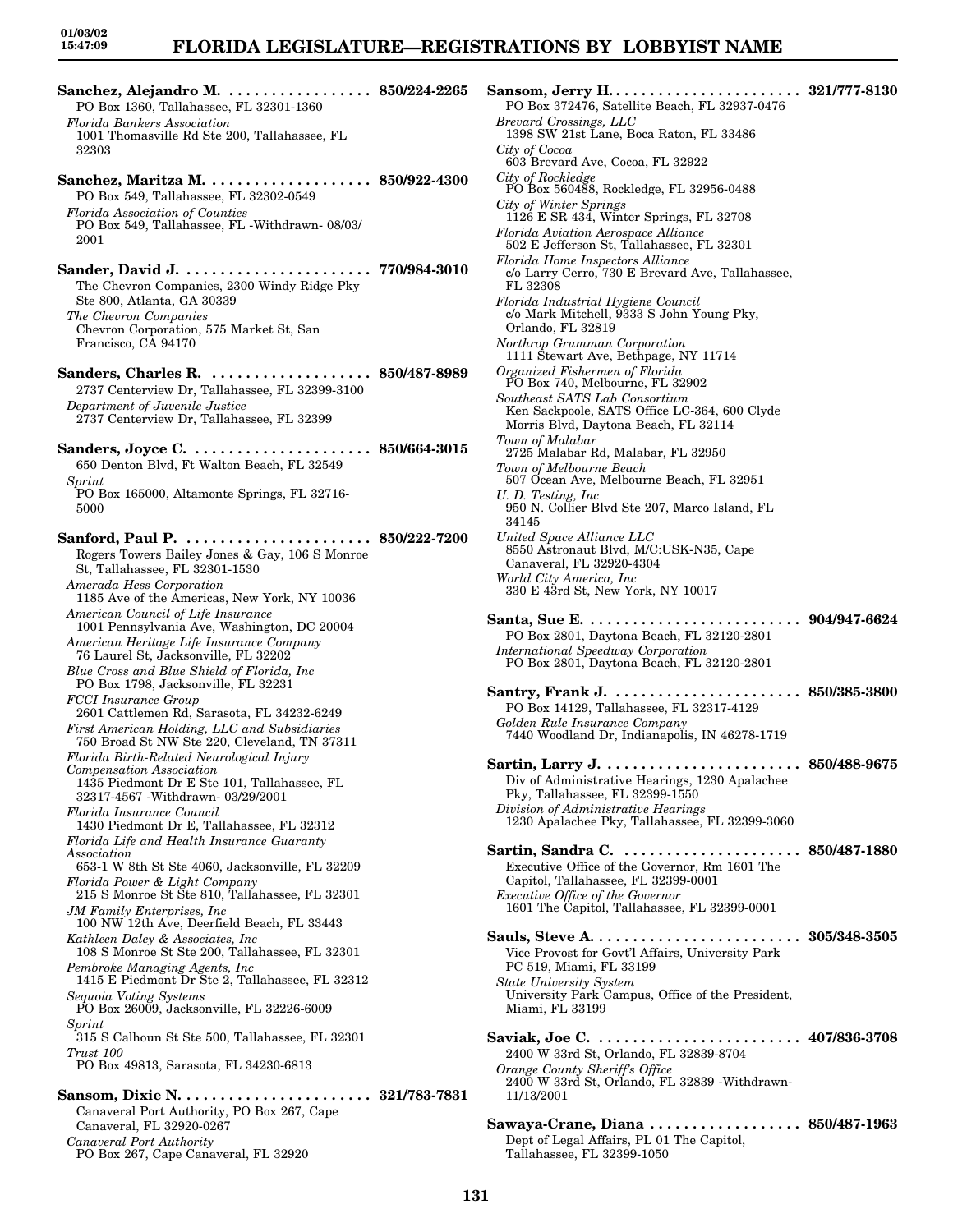### **FLORIDA LEGISLATURE—REGISTRATIONS BY LOBBYIST NAME**

*Office of the Attorney General* PL 01 The Capitol, Tallahassee, FL 32399-1050

**Sayfie, Justin J. . . . . . . . . . . . . . . . . . . . . . . . 954/525-1733** 450 E Las Olas Blvd # 700, Ft Lauderdale, FL 33301 *City of Oakland Park* 3650 NE 12th Ave, Oakland Park, FL 33334 *Miami-Dade County*

111 NW 1st St # 2910, Miami, FL 33128

- **Scales, Edwin A., III . . . . . . . . . . . . . . . . . . . 305/292-8950** 201 Front St Ste 110, Key West, FL 33040-8346 *Historic Tours of America, Inc* 201 Front St Ste 224, Key West, FL 33040
- **Scarborough, Jerry A. . . . . . . . . . . . . . . . . . 904/362-1001** 9225 CR 49, Live Oak, FL 32060-7056 *Suwannee River Water Management District* 9225 CR 49, Live Oak, FL 32060
- **Scharwath, Angela A. . . . . . . . . . . . . . . . . . . 850/488-8466** Dept of Community Affairs, 2555 Shumard Oak Blvd, Tallahassee, FL 32399-2100 *Department of Community Affairs* 2555 Shumard Oak Blvd, Tallahassee, FL 32399- 2100
- **Schembera, Jeff . . . . . . . . . . . . . . . . . . . . . . 850/729-5364** Okaloosa-Walton Community College, 100 College Blvd, Niceville, FL 32578-1295 *Okaloosa-Walton Community College* 100 College Blvd, Niceville, FL 32578
- **Schiff, Gordon J. . . . . . . . . . . . . . . . . . . . . . . 813/273-4200** Macfarlane Ferguson & McMullen, PO Box 1531, Tampa, FL 33601-1531 *Hillsborough River Realty Corporation* 101 E Kennedy Blvd Ste 3120, Tampa, FL 33602 *The Mills Corporation* Sawgrass Mills-Development Office, 12801 W Sunrise Blvd, Sunrise, FL 33323
- **Schiller, Neil M. . . . . . . . . . . . . . . . . . . . . . . 954/493-8552** 1765 NE 26th St, Ft Lauderdale, FL 33305-1438 *Realtor Association of Greater Fort Lauderdale* 1765 NE 26th St, Ft Lauderdale, FL 33305
- **Schmith, Suzanne H. . . . . . . . . . . . . . . . . . . 850/488-0410** Dept of Community Affairs, 2555 Shumard Oak Blvd, Tallahassee, FL 32399-2100 *Department of Community Affairs* 2555 Shumard Oak Blvd, Tallahassee, FL 32399- 2100
- **Schmitt, William J. . . . . . . . . . . . . . . . . . . . . 850/297-1356** Schmitt Associates, 1601 Springwood Dr, Tallahassee, FL 32308-3727 *Schmitt Assoc* 1767 Hermitage Blvd # 11208, Tallahassee, FL 32308
- **Schneider, James J. . . . . . . . . . . . . . . . . . . . 407/245-0893** 135 W Central Blvd Ste 1000, Orlando, FL 32801- 2437 *Office of Statewide Prosecution* PL 01 The Capitol, Tallahassee, FL 32399
- **Schoditsch, Richard E. . . . . . . . . . . . . . . . . . 850/651-7260** 1B 9th Ave, Shalimar, FL 32579-1709 *State Attorney, 1st Judicial Circuit* PO Box 12726, Pensacola, FL 32575

| PO Box 13300, Tallahassee, FL 32317-3300<br><b>State Board of Administration</b><br>PO Box 13300, Tallahassee, FL 32317-3300<br>-Withdrawn- 06/28/2001                                                                                                                                                                                                                   |              |
|--------------------------------------------------------------------------------------------------------------------------------------------------------------------------------------------------------------------------------------------------------------------------------------------------------------------------------------------------------------------------|--------------|
| 10230 Ridge Rd, New Port Richey, FL 34654-5199<br>Pasco-Hernando Community College<br>10230 Ridge Rd, New Port Richey, FL 34654-5199                                                                                                                                                                                                                                     |              |
| Florida Legal Services Inc, 126 W Adams St Ste<br>502, Jacksonville, FL 32202-3849<br>Florida Legal Services, Inc.<br>2121 Delta Blvd, Tallahassee, FL 32303                                                                                                                                                                                                             |              |
| Schuetz, Robert D.  941/951-1106<br>2033 Wood St Ste 117, Sarasota, FL 34237<br><b>Bombardier Motor Corporation of America</b><br>6545 US Hwy 1, Grant, FL 32949                                                                                                                                                                                                         |              |
| 411 E College Ave, Tallahassee, FL 32301-1548<br>ARC / Florida<br>411 E College Ave, Tallahassee, FL 32301<br>-Withdrawn- 09/07/2001                                                                                                                                                                                                                                     |              |
| 410 N Gadsden St, Tallahassee, FL 32301-1215<br>Florida Podiatric Medical Association<br>410 N Gadsden, Tallahassee, FL 32301<br>Florida Society of Hearing Healthcare Professionals<br>PO Box 88, Tampa, FL 33601<br>Walgreen Company<br>200 Wilmot Rd, Deerfield, IL 60015                                                                                             |              |
| PO Box 10269, Tallahassee, FL 32302-2269<br><b>Florida Medical Association</b><br>PO Box 10269, Tallahassee, FL 32302                                                                                                                                                                                                                                                    |              |
| 136 S Bronough St, Tallahassee, FL 32301<br>Florida Chamber of Commerce<br>136 S Bronough St, Tallahassee, FL 32301<br>-Withdrawn-08/09/2001                                                                                                                                                                                                                             |              |
| Scott, Robert<br>8610 Roswell Rd NE Ste 900 PMB 613, Atlanta,<br>GA 30350<br>Wyeth-Ayerst Laboratories, A Division of American<br><b>Home Products</b><br>150-A2 St Davids Center, 150 Radnor-Chester<br>Road, St. Davids, PA 19087 -Withdrawn- 08/14/<br>2001                                                                                                           | 770/649-7663 |
| Scott, Thomas P., Jr. $\dots \dots \dots \dots \dots \dots$ 850/574-3246<br>3333 W Pensacola St Ste 310, Tallahassee, FL<br>32304<br>Keep Kids Drug Free Foundation, Inc<br>333 W Pensacola St Ste 310, Tallahassee, FL<br>32304 - Withdrawn- 10/03/2001<br>New Century Institute, Inc.<br>3333 W Pensacola St Ste 310, Tallahassee, FL<br>32304 - Withdrawn- 10/03/2001 |              |
| 135 S Monroe St, Tallahassee, FL 32301<br>Florida AFL-CIO<br>135 S Monroe St, Tallahassee, FL 32301                                                                                                                                                                                                                                                                      |              |
| Department of Community Affairs, 2555                                                                                                                                                                                                                                                                                                                                    |              |

Shumard Oak Blvd, Tallahassee, FL 32399-2100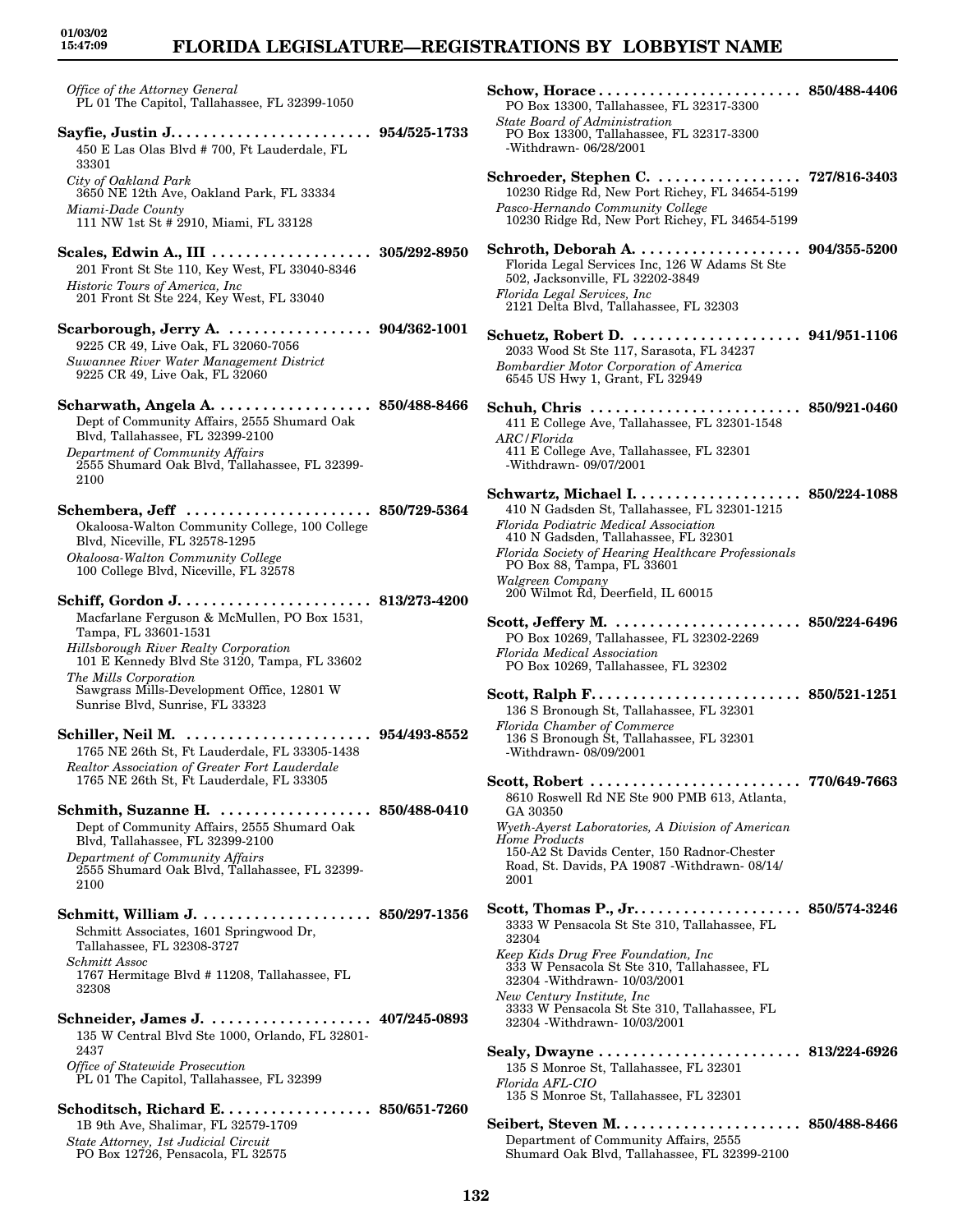*Department of Community Affairs* 2555 Shumard Oak Blvd, Tallahassee, FL 32399- 2100 **Sellers, Lawrence E. . . . . . . . . . . . . . . . . . . . 850/425-5671** Holland & Knight, PO Drawer 810, Tallahassee, FL 32302-0810 *American Chemistry Council* 1300 Wilson Blvd, Arlington, VA 22209 *BFI Waste Systems of North America, Inc* 11500 43rd St N, Clearwater, FL 33762 *Pepsi Bottling Group* 7380 Sand Lake Rd Ste 230, Orlando, FL 32819 *Pepsi-Cola Company* 700 Anderson Hill Rd, Purchase, NY 10577 *Tropicana Products, Inc* PO Box 338, Bradenton, FL 34206 **Senne, Carol A. . . . . . . . . . . . . . . . . . . . . . . . 904/329-4447** PO Box 1429, Palatka, FL 32178-1429 *St. Johns River Water Management District* PO Box 1429, Palatka, FL 32178-1429 **Sensakovic, Steve F. . . . . . . . . . . . . . . . . . . . 407/328-7041** 2711 S Design Ct, Sanford, FL 32773-8120 *Central Florida Chapter Paralyzed Veterans of America* 2711 S Design Ct, Sanford, FL 32773 **Sessions, Douglas, Jr. . . . . . . . . . . . . . . . . . . 850/921-4494** 111 N Gadsden St Ste 200, Tallahassee, FL 32301-1507 *The Ounce of Prevention Fund of Florida, Inc* 111 N Gadsden St Ste 200, Tallahassee, FL 32301-1507 **Sewell, Jack . . . . . . . . . . . . . . . . . . . . . . . . . . 561/465-3000** 411 S 2nd St, Fort Pierce, FL 34950-1594 *State Attorney, 19th Judicial Circuit* 411 S 2nd St, Fort Pierce, FL 34950 **Sewell, Roberta M. . . . . . . . . . . . . . . . . . . . . 954/357-6213** 115 S Andrews Ave Rm 406, Ft Lauderdale, FL 33301 *Broward County* 115 S Andrews Ave Rm 406, Ft Lauderdale, FL 33301 **Shaffer, William A. . . . . . . . . . . . . . . . . . . . . 863/784-7487** 600 W College Dr, Avon Park, FL 33825-9356 *South Florida Community College* 600 W College Dr, Avon Park, FL 33825-9356 **Shalley, Robert S. . . . . . . . . . . . . . . . . . . . . . 850/222-7590** 104 E Jefferson St, Tallahassee, FL 32301-1725 *Florida Association of the American Institute of Architects* 104 E Jefferson St, Tallahassee, FL 32301 **Shanahan, Kathleen M. . . . . . . . . . . . . . . . . 850/488-5603** Executive Office of the Governor, The Capitol Rm PL 05, Tallahassee, FL 32399-0001 *Executive Office of the Governor* The Capitol Rm PL 05, Tallahassee, F: 32399- 0001 **Sharkey, Jeffrey B. . . . . . . . . . . . . . . . . . . . . 850/224-1660** PO Box 10775, Tallahassee, FL 32302-2775 *BellSouth* 150 S Monroe St Ste 400, Tallahassee, FL 32301 *Bowling, Inc* 13815 Fairway Island Dr Ste 1328, Orlando, FL 32837 *Coalition of Affordable Housing Providers*

335 Beard St, Tallahassee, FL 32303

*Florida Association of Voluntary Agencies for Caribbean Action* 1311 Executive Center Dr Ste 202, Tallahassee, FL 32301 *Florida Maritime Industries Association, Inc.* PO Box 10137, Tallahassee, FL 32302 *Florida Ports Council* PO Box 10137, Tallahassee, FL 32302 *Florida-Caribbean Cruise Association* PO Box 10137, Tallahassee, FL 32302 *MGT of America, Inc* 2123 Centre Pointe Blvd, Tallahassee, FL 32308 *Mindsurf Networks* 1000 Lancaster St, Baltimore, MD 21202 *National Electrical Contractors Association (NECA)* 2200-A Rosselle St, Jacksonville, FL 32204 *Save the Manatee Club* 500 N Maitland Ave # 210, Maitland, FL 32751 *SISCO (Security Identification Systems Corp.)* 11000 Prosperity Farms Rd, Palm Beach, FL 33140 *Ticketmaster - Florida, Inc* 225 E Robinson St, Orlando, FL 32801 *White Oak Real Estate Development Corp* 322 Banyan Blvd, West Palm Beach, FL 33401 **Sharp, Robert R. . . . . . . . . . . . . . . . . . . . . . . 813/289-5900** PO Box 31087, Tampa, FL 33631-3087 *AAA Auto Club South* PO Box 31087, Tampa, FL 33631 **Sharpe, Harold (Bob) R. . . . . . . . . . . . . . . . . 850/488-9347** Medicaid Program Development, PO Box 12600, Tallahassee, FL 32317-2600 *Agency for Health Care Administration* 2727 Mahan Dr, Tallahassee, FL 32308 **Shaw, Julie . . . . . . . . . . . . . . . . . . . . . . . . . . 850/487-3423** Dept of Management Services, 4040 Esplanade Way Ste 180, Tallahassee, FL 32399-7016 *Department of Management Services* 4050 Esplanade Way, Tallahassee, FL 32399 **Shea, Darrell . . . . . . . . . . . . . . . . . . . . . . . . . . . . . . . . . . .**  Agency for Health Care Admin, 2727 Mahan Dr, Tallahassee, FL 32308-5407 *Agency for Health Care Administration* 1717 Mahan Dr, Tallahassee, FL 32308 **Shearer, Janet L. . . . . . . . . . . . . . . . . . . . . . 863/838-4731** 150 Ave B SE, Winter Haven, FL 33880 *UniLect* 7080 Donlon Way Ste 220, Dublin, CA 94568 **Shebel, Jon L. . . . . . . . . . . . . . . . . . . . . . . . . 850/224-7173** PO Box 784, Tallahassee, FL 32302-0784 *Associated Industries Insurance Company, Inc* PO Box 11179, Tallahassee, FL 32302 *Associated Industries Insurance Services, Inc* PO Box 11179, Tallahassee, FL 32302 *Associated Industries of Florida* 516 N Adams St, Tallahassee, FL 32302 *Associated Industries of Florida Political Action Committee, Inc* 516 N Adams St, Tallahassee, FL 32302 *Associated Industries of Florida Service Corporation* 516 N Adams St, Tallahassee, FL 32302 **Sheedy, Michael B. . . . . . . . . . . . . . . . . . . . . 850/222-3803** 313 S Calhoun St, Tallahassee, FL 32301-1807 *Florida Catholic Conference* 313 South Calhoun St, Tallahassee, FL 32301- 1807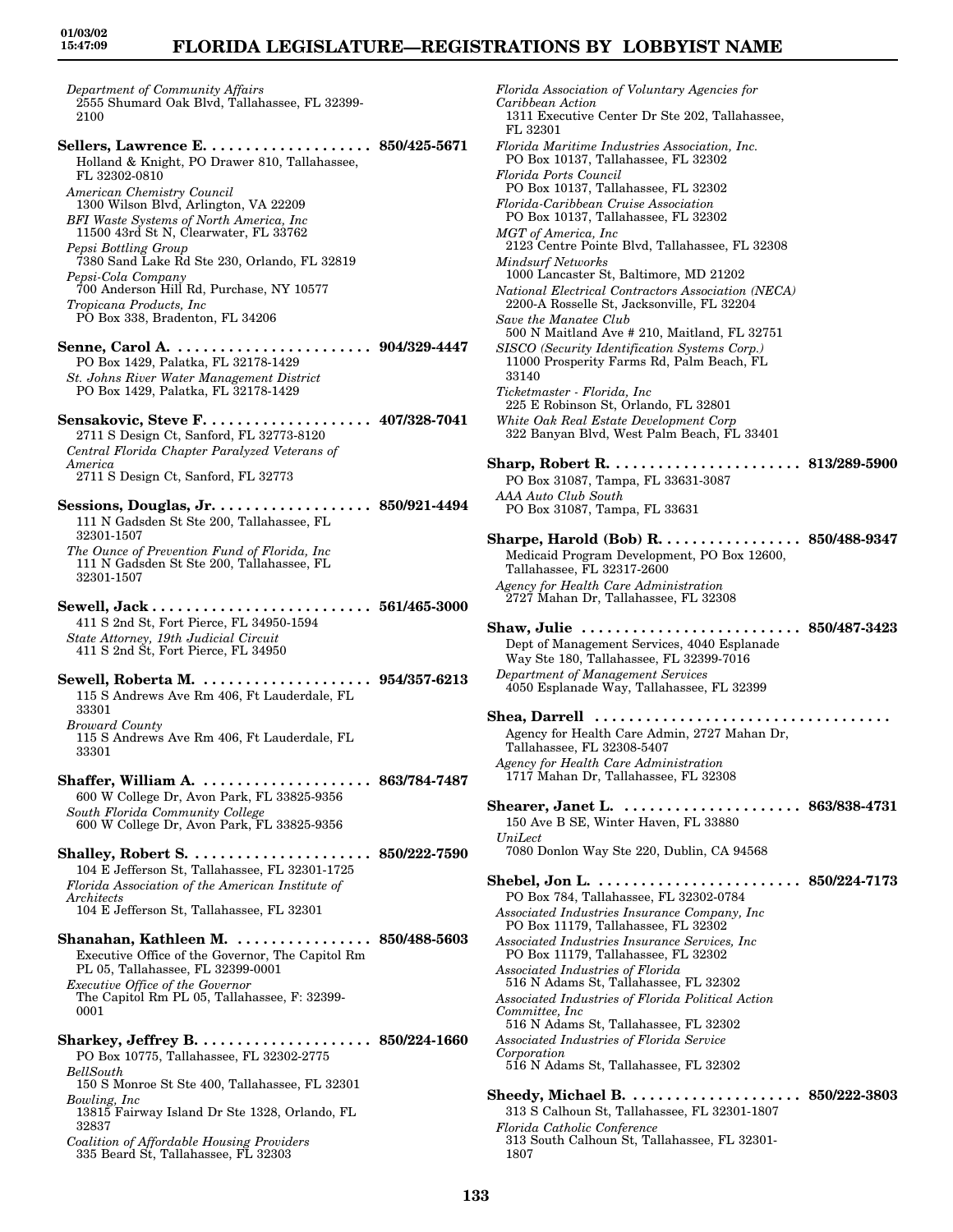### **FLORIDA LEGISLATURE—REGISTRATIONS BY LOBBYIST NAME**

**Sheehan, Thomas A., III . . . . . . . . . . . . . . . . 561/659-7500** PO Box 3888, West Palm Beach, FL 33402-3888 *Children's Services Council of Palm Beach County* 1919 N Flagler Dr, West Palm Beach, FL 33407 **Sheheane, G. Herb . . . . . . . . . . . . . . . . . . . . 850/566-1100** 1455 Cane Creek Rd, Quincy, FL 32351 *Association of Florida Foreclosure Attorneys* 601 Bayshore Dr Ste 800, Tampa, FL 33606-2760 *AT&T* 101 N Monroe St Ste 700, Tallahassee, FL 32301 *AT&T Wireless Services of Florida, Inc* 11760 US Hwy 1 West Tower, North Palm Beach, FL 32308 *Communication Service Centers* 777 S State Rd 7, Margate, FL 33068 *Correctional Services Corporation* 1819 Main St Ste 1000, Sarasota, FL 34236 *DuPont Pharmaceuticals Company* 515 N Meridian St, Tallahassee, FL 32301 -Withdrawn- 10/30/2001 *Florida Associated General Contractors Council* PO Box 10569, Tallahassee, FL 32302-2569 *Florida Restaurant Association* PO Box 1779, Tallahassee, FL 32301 *Florida Sheriffs Association* PO Box 12519, Tallahassee, FL 32317 *Florida 2012* 501 E Kennedy Blvd Ste 175, Tampa, FL 33602 *Metricom, Inc.* 8321 Old Courthouse Rd Ste 110, Vienna, VA 22182 -Withdrawn- 08/13/2001 *Murphy Oil USA, Inc* 200 Peach St, El Dorado, AR 71730 *Pharmaceutical Research and Manufacturers of America* 229 Peachtree St Ste 1115, Atlanta, GA 30303 *Sunshine State Milk Producers* PO Box 547666, Orlando, FL 32854 *Teachers Insurance & Annuity Association* 730 Third Ave 14th Floor, New York, NY 10017 *The Florida Bar* 650 Apalachee Pky, Tallahassee, FL 32399-2300 *Walt Disney World Company* PO Box 10000, Lake Buena Vista, FL 32830 **Shelby, Alan D. . . . . . . . . . . . . . . . . . . . . . . . 850/222-5646** 402 E Jefferson St, Tallahassee, FL 32301 *Florida Association of Counties* PO Box 549, Tallahassee, FL 32302 -Withdrawn-02/01/2001 *Florida Forestry Association* 402 E Jefferson St, Tallahassee, FL 32301 **Shelley, Linda Loomis . . . . . . . . . . . . . . . . . 850/681-0411** Fowler White, PO Box 11240, Tallahassee, FL 32302 *Florida Home Builders Association* 201 E Park Ave, Tallahassee, FL 32301 *Fowler, White, Gillen, Boggs, Villareal & Banker, P.A.* 101 N Monroe St Ste 1090, Tallahassee, FL 32301 *Gulf Power Company* 500 Bayfront Pky, Pensacola, FL 32520 **Shelton, Richard D. . . . . . . . . . . . . . . . . . . . 850/222-5790** 122 S Calhoun St, Tallahassee, FL 32301 *Florida Press Association* 122 S Calhoun St, Tallahassee, FL 32301 **Shepp, David A. . . . . . . . . . . . . . . . . . . . . . . . 863/802-3510** 124 S Florida Ave Ste 204, Lakeland, FL 33801 *Adam Putnam for Congress Committee*

PO Box 2426, Bartow, FL 33831

*City of Lakeland* 228 S Massachusetts Ave, Lakeland, FL 33801- 5086 *City of Winter Haven* 210 Cypress Gardens Blvd, Winter Haven, FL 33880 *Florida Retail Federation* 100 E Jefferson St, Tallahassee, FL 32301 *Florida Strategic Group, LLC* 124 S Florida Ave Ste 204, Lakeland, FL 33801 *Larry J. Overton & Associates* 101 E College Ave Ste 302, Tallahassee, FL 32301 **Shipley, Kenney . . . . . . . . . . . . . . . . . . . . . . 850/413-5900** Dept of Insurance, 200 E Gaines St, Tallahassee, FL 32399-0305 *Department of Insurance* 200 E Gaines St, Tallahassee, FL 32399-0305 **Shipley, Richard K. . . . . . . . . . . . . . . . . . . . . 407/390-6230** 1101 E Donegan Ave, Kissimmee, FL 34744-1770 *Sprint* PO Box 165000, Altamonte Springs, FL 32716- 5000 **Shiver, Karen B. . . . . . . . . . . . . . . . . . . . . . . 850/922-1658** Dept of Community Affairs, Sadowski Bldg Rm 155, 2555 Shumard Oak Blvd, Tallahassee, FL 32399 *Department of Community Affairs* 2555 Shumard Oak Blvd, Tallahassee, FL **Shiver, Sam O. . . . . . . . . . . . . . . . . . . . . . . . . 850/224-6496** 113 E College Ave, Tallahassee, FL 32301 *Florida Medical Association* PO Box 10269, Tallahassee, FL 32301 **Shreve, Donna S. . . . . . . . . . . . . . . . . . . . . . . 727/522-9134** 761 Caya Costa Ct NE, St Petersburg, FL 33702- 2772 *Early Childhood Association of Florida, Inc* 3049 Browning St, Sarasota, FL 34237-7307 -Withdrawn- 07/20/2001 **Shuler, Joseph S. . . . . . . . . . . . . . . . . . . . . . 850/379-8484** Rt 1 Box 51-C, Hosford, FL 32334-9705 *Florida Financial Services Association* 215 S Monroe St Ste 825, Tallahassee, FL 32301 *Household Financial Group* 1730 K St NW, Washington, DC 20006 **Shutes, Aletta L. . . . . . . . . . . . . . . . . . . . . . . 850/576-8171** 3773 Commonwealth Blvd, Tallahassee, FL 32315-3108 *Florida Credit Union League Service Group, Inc* 3773 Commonwealth Blvd, Tallahassee, FL 32315-3108 *Florida Credit Union League, Inc* PO Box 3108, Tallahassee, FL 32315-3108 **Sigerson, David K. . . . . . . . . . . . . . . . . . . . . 954/927-7621** 2410 Van Buren St, Hollywood, FL 33020 *Broward County* 115 S Andrews Ave, Ft Lauderdale, FL 33301 -Withdrawn- 10/09/2001 *City of Coral Springs* City Hall, 9551 W Sample Rd, Coral Springs, FL 33065 *City of North Lauderdale* 701 SW 71st Ave, North Lauderdale, FL 33068 *Town of Davie* 6591 Orange Dr, Davie, FL 33314-3399 *Town of Pembroke Park* Town Hall, 3150 SW 52nd Ave, Pembroke Park,

FL 33023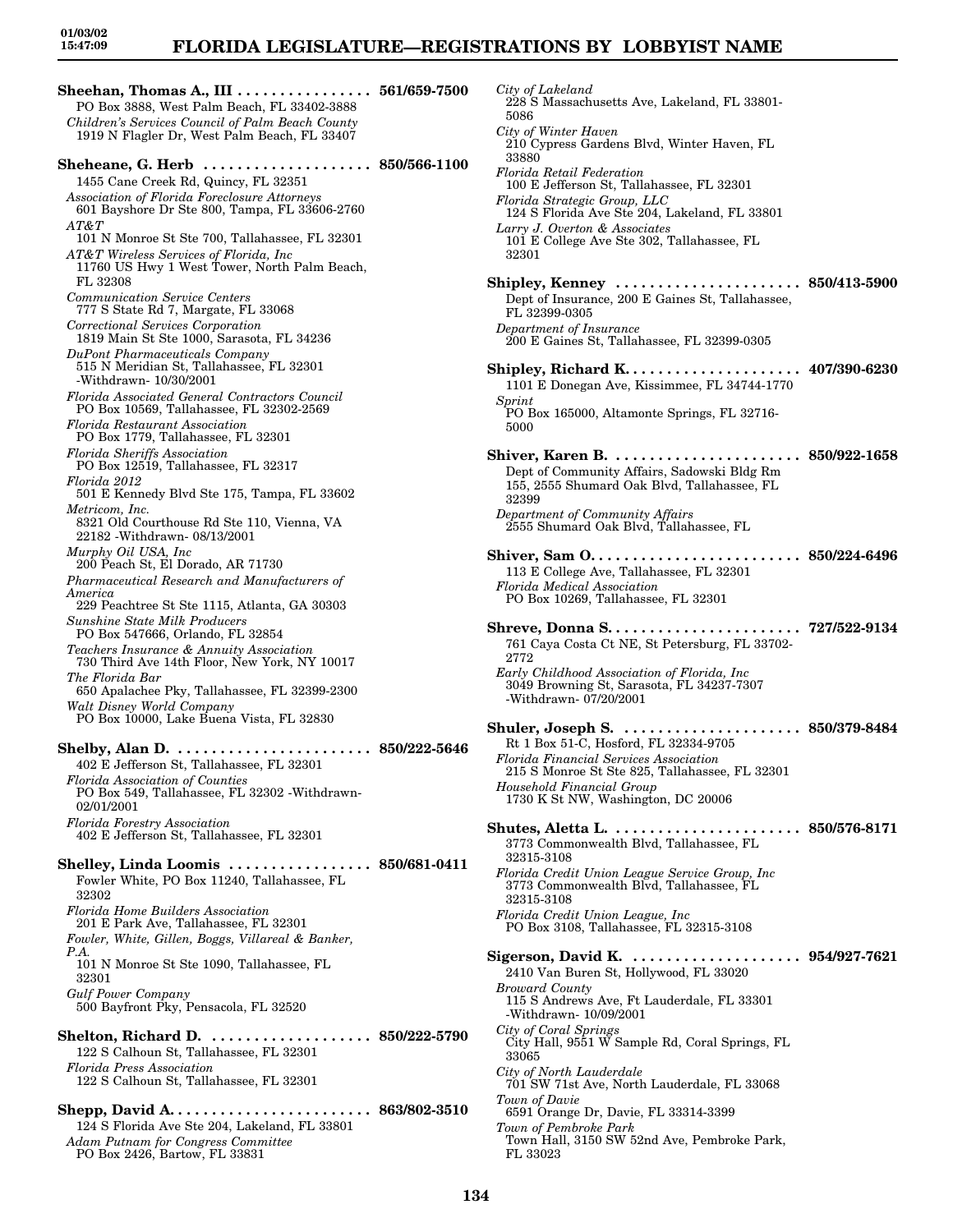*Department of Management Services* Bldg 4050 Ste 250, 4050 Esplanade Way,

Tallahassee, FL 32399-0950

**Siko, Roxanne M. . . . . . . . . . . . . . . . . . . . . . 850/561-5662** 650 Apalachee Pky, Tallahassee, FL 32399-2300 *The Florida Bar* 650 Apalachee Pky, Tallahassee, FL 32399-2300 **Simmons, Dan . . . . . . . . . . . . . . . . . . . . . . . . 850/584-1275** One Buckeye Dr, Perry, FL 32348 *Buckeye Florida* One Buckeye Dr, Perry, FL 32348 **Simmons, Donna S. . . . . . . . . . . . . . . . . . . . . 850/681-6785** 101 N Monroe Ste 1060, Tallahassee, FL 33201 *Peoples Gas System, Inc* PO Box 111, Tampa, FL 33601 *Tampa Electric Company* PO Box 111, Tampa, FL 33601 *TECO Energy, Inc* PO Box 111, Tampa, FL 33601 **Simmons, Woodrow J. . . . . . . . . . . . . . . . . . 850/222-6300** 106 E College Ave Ste 810, Tallahassee, FL 32301-7740 *Verizon* PO Box 110, MC: FLTC0840, Tampa, FL 33601 **Simon, Art . . . . . . . . . . . . . . . . . . . . . . . . . . . 850/410-9260** Dept of Banking & Finance, 118 Fletcher Bldg, Tallahassee, FL 32399-0350 *Department of Banking and Finance* PL 09 The Capitol, Tallahassee, FL 32399-0350 **Sims, Joyner . . . . . . . . . . . . . . . . . . . . . . . . . 850/906-0725** 3491-11 Thomasville Rd, PMB 401, Tallahassee, FL 32308-3437 *DuPont Pharmaceuticals Company* DuPont Merck Plaza, PO Box 80723, Wilmington, DE 19880-0723 **Sirianni, Ramona E. . . . . . . . . . . . . . . . . . . . 727/464-3354** 315 Court St, Clearwater, FL 33756 *Pinellas County Board of County Commissioners* 315 Court St, Clearwater, FL 33756 **Sitter, Robert H. . . . . . . . . . . . . . . . . . . . . . . 407/895-9333** 3030 Dade Ave, Orlando, FL 32804-4014 *Florida Concrete & Products Association* 3030 Dade Ave, Orlando, FL 32804-4014 **Sittig, Marty Gridley . . . . . . . . . . . . . . . . . . 850/222-7718** Brewton Plante & Plante PA, PO Box 10369, Tallahassee, FL 32302-2369 *Calder Race Course, Inc* PO Box 1808, Opa Locka, FL 33055 *Dynegy, Inc* 1000 Louisiana St Ste 5800, Houston, TX 77002 *Melbourne International Airport* One Air Terminal Pky Ste 200, Melbourne, FL 32901-1888 *PRIDE Enterprises* 12425 28th St N, St Petersburg, FL 33716 *Tosco Corporation* 72 Cummings Point Rd, Stamford, CT 06902 *University of Florida Foundation, Inc* PO Box 113125, Gainesville, FL 32611-3125 **Sittig, Michael . . . . . . . . . . . . . . . . . . . . . . . . 850/222-9684** 301 S Bronough St Ste 300, Tallahassee, FL 32301-1732 *Florida League of Cities* PO Box 1757, Tallahassee, TO rnill-o **Sjostrom, Erin . . . . . . . . . . . . . . . . . . . . . . . . 850/488-5540** Dept of Management Services, Cedars Executive Center Bldg C, 2639 N Monroe St, Tallahassee, FL 32399-1560

**Skelding, Jack M., Jr. . . . . . . . . . . . . . . . . . . 850/222-3730** PO Box 669, Tallahassee, FL 32302-0669 *City of Fort Lauderdale* 110 N Andrews, Ft Lauderdale, FL 33302 *Distilled Spirits Council of the United States* 1250 Eye St NW Ste 400, Washington, DC 20005- 3998 *Florida Association of Criminal Defense Lawyers* 2671 Airport Rd S Ste 301, Naples, FL 34112 *Florida Manufactured Housing Association* 2958 Wellington Cir N Ste 100, Tallahassee, FL 32308-6686 *Frances Meginniss Booth Trust* 631 Chancey Lane, Tallahassee, FL 32308 *Leon County Board of County Commissioners* Leon County Courthouse, 301 S Monroe St, Tallahassee, FL 32301 *Marine Industries Association of South Florida* 2312 S Andrews Ave, Ft Lauderdale, FL 33316 *North Broward Hospital District* 303 SE 17th St, Ft Lauderdale, FL 33316 -Withdrawn- 03/12/2001 *Okaloosa County Board of County Commissioners* 1804 Lewis Turner Blvd Ste 400, Ft Walton Beach, FL 32547 *PPI, Inc* 1800 SW Third St, Pompano Beach, FL 33069 *Seminole Tribe of Florida* 6073 Stirling Rd, Hollywood, FL 33302 **Slack, Georgia . . . . . . . . . . . . . . . . . . . . . . . . 305/513-9995** 8181 NW 36th St Ste 1010, Miami, FL 33166- 6666 *Independent Retirement Commission* 118 N Monroe St, Tallahassee, FL 32399-1700 *Lee County Public Schools* 2055 Central Ave, Ft Myers, FL 33901 *School Board of Broward County* 600 SE Third Ave # 1104, Ft Lauderdale, FL 33301 *South Florida Consortium of School Boards* 3340 Forest Hill Blvd Ste C-316, West Palm Beach, FL 33406 **Slade, Tom . . . . . . . . . . . . . . . . . . . . . . . . . . . 850/681-6400** 200 W College Ave Ste 308, Tallahassee, FL 32301 *Associated Industries Insurance Company, Inc* PO Box 784, Tallahassee, FL 32302 *Associated Industries Insurance Services, Inc* PO Box 784, Tallahassee, FL 32302 *Associated Industries of Florida* PO Box 784, Tallahassee, FL 32302 *Associated Industries of Florida Political Action Committee, Inc* PO Box 784, Tallahassee, FL 32302 *Associated Industries of Florida Service Corporation* PO Box 784, Tallahassee, FL 32302 *BellSouth* 150 S Monroe St Ste 400, Tallahassee, FL 32301 *Blue Cross and Blue Shield of Florida, Inc* 4800 Deerwood Campus Pky, Jacksonville, FL 32246 *City of Jacksonville* Rm 301 City Hall, 220 E Bay St, Jacksonville, FL 32202 *Future First Financial Group, Inc* 814 Highway A1A Ste 300, Ponte Vedra Beach, FL 32082 *Global Election Systems, Inc* 1611 Wilmeth Rd, McKinney, TX 75069-8250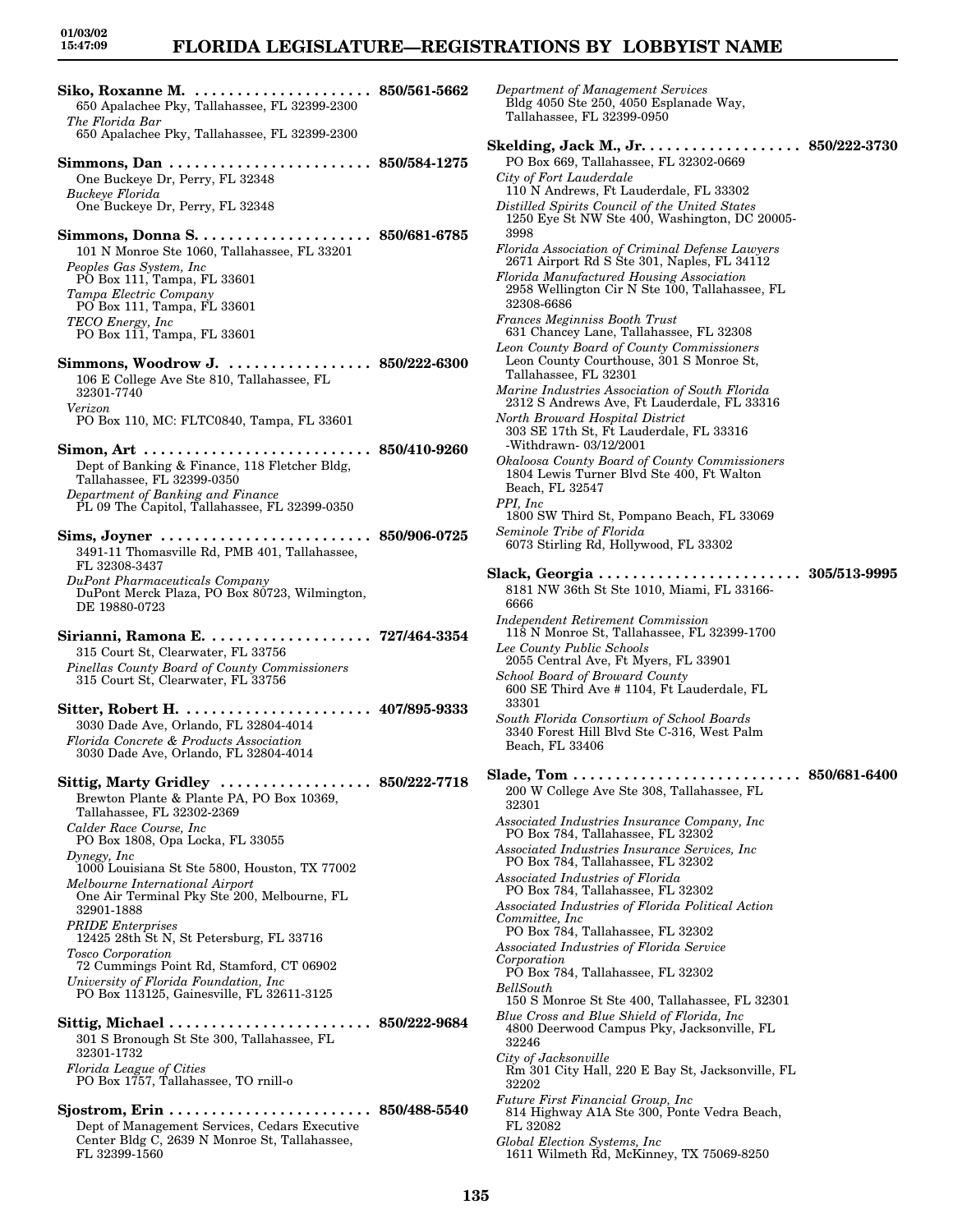*Healthscreen America* 4237 Salisburg Rd Bldg 2 Ste 200, Jacksonville, FL 32216 *IMG Capital Management* 3201 Independent Square, Jacksonville, FL 32202 *Jacksonville Port Authority* PO Box 3005, Jacksonville, FL 32206-0005 *Jacksonville Super Bowl Host Committee, Inc* 220 E Bay St Ste 1400, Jacksonville, FL 32202 *Peoples Gas System, Inc* 101 N Monroe St Ste 1060, Tallahassee, FL 32301 *Ramsay Youth Services, Inc* Columbus Center, One Alhambra Plaza Ste 750, Coral Gables, FL 33134 *Siebert Brandford Shank & Co., LLC* 220 Sansome St 15th Floor, San Francisco, CA 94104 *Tampa Electric Company* 101 N Monroe St Ste 1060, Tallahassee, FL 32301 *TECO Energy, Inc* 101 N Monroe St Ste 1060, Tallahassee, FL 32301 *Tidewater Consulting, Inc* 200 W College Ave Ste 308, Tallahassee, FL 32301 *Town of Pembroke Park* 3150 SW 52nd Ave, Pembroke Park, FL 33023 **Slayton, Michael C. . . . . . . . . . . . . . . . . . . . . 321/722-5364** 525 Community College Pky, Palm Bay, FL 32909 *St. Johns River Water Management District* PO Box 1429, Palatka, FL 32178-1429 **Slepin, Sherry . . . . . . . . . . . . . . . . . . . . . . . . 850/488-2276** Dept of Highway Safety & MV, 2900 Apalachee Pky Rm B-443, Tallahassee, FL 32399-0500 *Department of Highway Safety & Motor Vehicles* Neil Kirkman Bldg, Tallahassee, FL 32399-0500 **Slother, T. Gregory . . . . . . . . . . . . . . . . . . . . 813/223-3951** Barr Murman Tonelli Slother et al, 201 E Kennedy Blvd Ste 1700, Tampa, FL 33602 *Osmose, Inc* 980 Ellicott St, Buffalo, NY 14209-2398 **Sloyer, Phyllis J. . . . . . . . . . . . . . . . . . . . . . . 850/245-4218** Dept of Health, 4052 Bald Cypress Way Bin A06, Tallahassee, FL 32399-1707 *Department of Health* Bldg 6 Floor 3, 1317 Winewood Blvd, Tallahassee, FL 32399-0700 **Smawley, E. Clinton . . . . . . . . . . . . . . . . . . . 850/224-9634** PO Box 1877, Tallahassee, FL 32302-1877 *American Bankers Insurance Group* 11222 Quail Roost Dr, Miami, FL 33157 *American Insurance Association* 950 Paces Ferry Rd Ste 2240, Atlanta, GA 30326 *Associated Credit Bureaus, Inc* 1090 Vermont Ave NW Ste 200, Washington, DC 20005 *Citigroup* One Tower Square, Hartford, CT 06183 *Florida Assisted Living Association* PO Box 7, Tallahassee, FL 32302 -Withdrawn-11/13/2001 *Florida Automobile Joint Underwriting Association* 1113 E Tennessee St Ste 401, Tallahassee, FL 32308 *Florida Windstorm Underwriting Association* 7077 Bonneval Rd Ste 500, Jacksonville, FL 32216

*Humana, Inc* 500 W Main St, Louisville, KY 40201 *Life Insurers Council* 2300 Windy Ridge Pky Ste 600, Atlanta, GA 30339 *MetLife* One Madison Ave, New York, NY 10010 *Orlando-Orange County Expressway Authority* 525 S Magnolia Ave, Orlando, FL 32801 **Smith, Ashley M. . . . . . . . . . . . . . . . . . . . . . . 813/671-5121** 7620 Big Bend Rd, Gibsonton, FL 33534-9733 *Florida Association of School Administrators* 206 S Monroe St, Tallahassee, FL 32301 **Smith, Carolyn M. . . . . . . . . . . . . . . . . . . . . . 850/487-2613** Workers' Compensation Oversight Bd, 100 Marathon Bldg, 2574 Seagate Dr, Tallahassee, FL 32399-2152 *Workers' Compensation Oversight Board* 2574 Seagate Dr 100 Marathon Bldg, Tallahassee, FL 32399-2152 -Withdrawn- 08/30/ 2001 **Smith, Charles R. . . . . . . . . . . . . . . . . . . . . . 813/628-4551** 4508 Oak Fair Blvd Ste 290, Tampa, FL 33610- 7353 *Florida Poultry Federation, Inc* 4508 Oak Fair Blvd Ste 290, Tampa, FL 33610 **Smith, Damon . . . . . . . . . . . . . . . . . . . . . . . . 850/222-1877** 521 N Adams St, Tallahassee, FL 32301-1111 *Associated Industries Insurance Company, Inc* PO Box 11179, Tallahassee, FL 32302 *Associated Industries Insurance Services, Inc* 516 N Adams St, Tallahassee, FL 32301 *Associated Industries of Florida* PO Box 784, Tallahassee, FL 32301 *Associated Industries of Florida Political Action Committee, Inc* 516 N Adams St, Tallahassee, FL 32301 *Associated Industries of Florida Service Corporation* 516 N Adams St, Tallahassee, FL 32301 *Association of Florida Bingos, Inc* 127 Barefoot Cove, Hypoluxo, FL 33462 *Atlantic Shores Healthcare, Inc* 4200 Wackenhut Dr # 100, Palm Beach Gardens, FL 33410-4243 *Automated Wagering International, Inc* 115 Perimeter Center Place Ste 911, Atlanta, GA 30350 *Citicorp Electronic Financial Services, Inc* 8430 W Bryn Mawr Ave, Chicago, IL 60631 *Florida Academy of Cosmetic Surgery* 832 NW 57 St, Gainesville, FL 32605 *HMS Host Corporation* 6600 Rockledge Dr, Bethesda, MD 20817 -Withdrawn- 07/02/2001 *Mirabella, Smith & McKinnon, Inc* 521 N Adams St, Tallahassee, FL 32301 *Wackenhut Corrections Corporation* 1500 San Remo Ave, Coral Gables, FL 33146 *Wackenhut Resources* 4200 Wackenhut Dr # 100, Palm Beach Gardens, FL 33410-4243 **Smith, Darrell W. . . . . . . . . . . . . . . . . . . . . . 850/488-5009** Dept of Revenue, 501 S Calhoun St Rm 128, Tallahassee, FL 32399-0100 *Department of Revenue* Carlton Bldg, Tallahassee, FL 32399 **Smith, Drew . . . . . . . . . . . . . . . . . . . . . . . . . . 850/224-7091**

PO Box 12500, Tallahassee, FL 32317-2500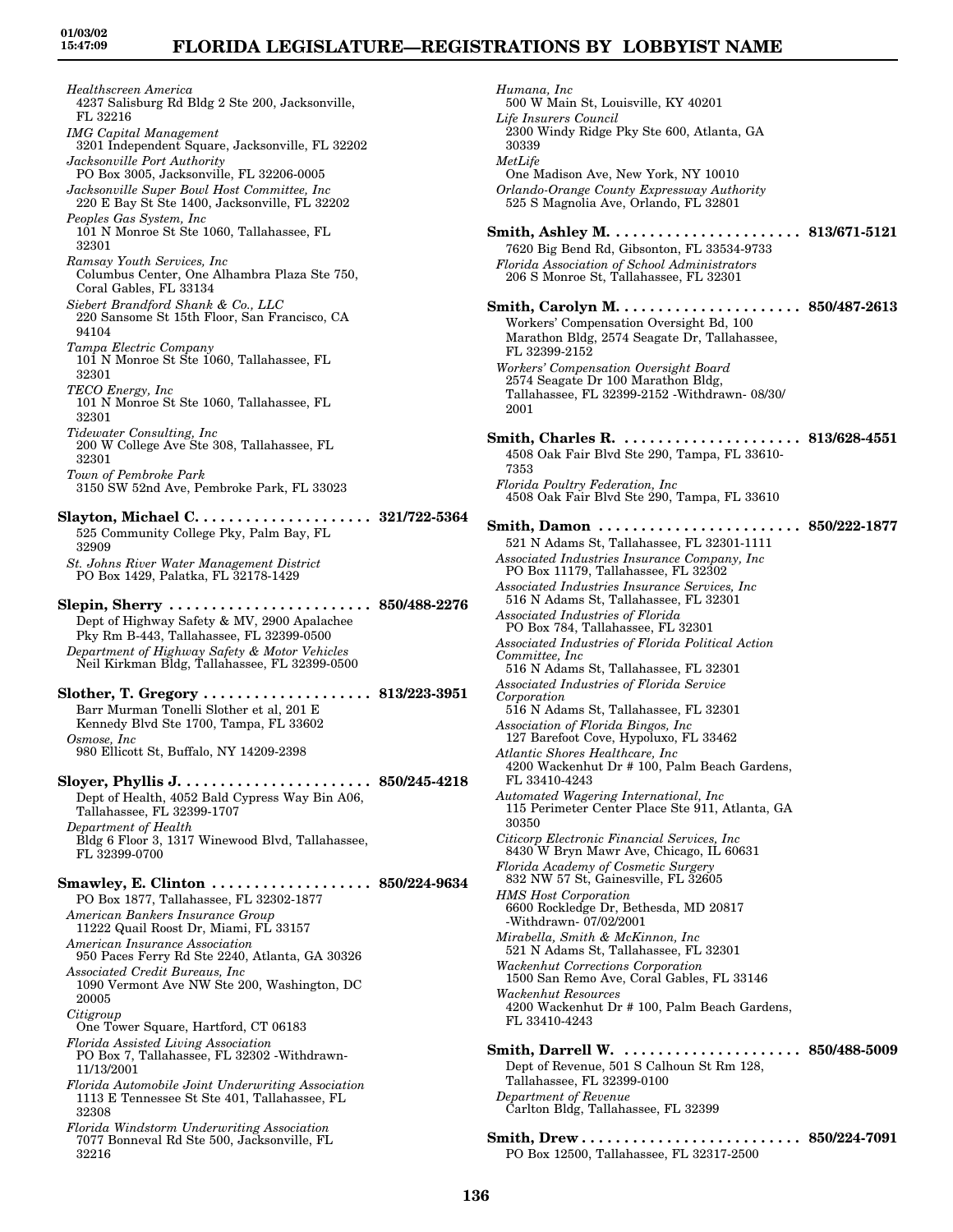*Bencor, Inc* 6510 Glenridge Park Place Ste 4, Louisville, KY 40222 *Florida Alliance for Lower Electric Rates Today* 598 SW Hidden River Ave, Palm City, FL 34990 *Florida Optometric Association* 401 Office Plaza Dr, Tallahassee, FL 32301 *Florida Petroleum Marketers & Convenience Store Association* 209 Office Plaza, Tallahassee, FL 32301 *Florida Psychological Association* 408 Office Plaza, Tallahassee, FL 32301 *Parker Beach Restoration, Inc* 100 Aviation Dr S Ste 202, Naples, FL 34104 **Smith, Edwin L. . . . . . . . . . . . . . . . . . . . . . . 352/620-3340** 601 SE 25th Ave, Ocala, FL 34471-2690 *Marion County Board of County Commissioners* 601 SE 25th Ave, Ocala, FL 34471-2690 **Smith, Gary L. . . . . . . . . . . . . . . . . . . . . . . . . 850/224-2888** 200 W College Ave, Tallahassee, FL 32301-7790 *Florida Hotel & Motel Association* 200 W College Ave, Tallahassee, FL 32301 **Smith, Gregory C. . . . . . . . . . . . . . . . . . . . . . 850/488-7200** 1533-C S Monroe St, Tallahassee, FL 32301-4312 *Capital Collateral Regional Counsel - Northern Region* 1533-C S Monroe St, Tallahassee, FL 32301 -Withdrawn- 07/18/2001 **Smith, Hardy . . . . . . . . . . . . . . . . . . . . . . . . . 904/947-6722** PO Box 2801, Daytona Beach, FL 32120-2801 *International Speedway Corporation* PO Box 2801, Daytona Beach, FL 32120-2801 **Smith, Ian H. . . . . . . . . . . . . . . . . . . . . . . . . . 850/224-4316** 201 E Park Ave, Tallahassee, FL 32301 *Florida Home Builders Association* 201 E Park Ave, Tallahassee, FL 32301 **Smith, J. Clark . . . . . . . . . . . . . . . . . . . . . . . 850/577-0444** 403 E Park Ave, Tallahassee, FL 32301 *Advanced Data Systems, Inc* 2868 Remington Green Cir, Tallahassee, FL 32308 *Barr Laboratories, Inc* 444 N Capitol St Ste 722, Washington, DC 20001 *Bethesda Healthcare System* 2815 S Seacrest Blvd, Boynton Beach, FL 33435 *BP Corporation* 1 West Tenn Ave Ste 901, Towson, MD 21204 *C.A.U. Cedars, Inc* 1090 Vermont Ave Ste 400, Washington, DC 20005 *C.A.U. Eagles Pointe, Inc* 1090 Vermont Ave Ste 400, Washington, DC 20005 *C/HP Cove, Inc* 1090 Vermont Ave Ste 400, Washington, DC 20005 *City of Boca Raton* 201 W Palmetto Park Rd, Boca Raton, FL 33432 *City of Boynton Beach* 100 E Boynton Beach Blvd, Boynton Beach, FL 33435 *City of Pembroke Pines* 10100 Pines Blvd, Pembroke Pines, FL 33026 *ComNet Ericsson Critical Radio Systems, Inc* 3315 Old Forest Rd, Lynchburg, VA 24501 *Covansys* 9385 N 56th St Ste 300, Temple Terrace, FL 33617 *Creative Outdoor Advertising* 1238 The Pointe Dr, West Palm Beach, FL 33409

*FirstGroup America, Inc* 705 Central Ave Ste 500, Cincinnati, OH 45202- 5755 *Florida Alliance for Assistive Services and Technology, Inc* 1020 E Lafayette St Ste 110, Tallahassee, FL 32302-4546 *Florida Association of Speech-Language Pathologists and Audiologists* PO Box 150127, Altamonte Springs, FL 32715- 0127 *Florida Beer Wholesalers Association* 230 S Adams St Ste 300, Tallahassee, FL 32301 *Florida Credit Union League, Inc* 3773 Commonwealth Blvd, Tallahassee, FL 32315-3108 *Florida OB-GYN Society* 335 Beard St, Tallahassee, FL 32303 *Florida Outdoor Advertising Association* 200 W College Ave Ste 224, Tallahassee, FL 32301 *Florida Society of Pathologists* PO Box 413029, Naples, FL 33941-3029 *Florida 2012* 501 E Kennedy Blvd Ste 175, Tampa, FL 33602 *Helm vs Martin County* Kramer Ali Fleck Carothers et al, 6650 W Indiantown Rd Ste 200, Jupiter, FL 33458 *Honda North America, Inc* 955 L'Enfant Plaza SW Ste 5300, Washington, DC 20024 *Investment Corporation of Palm Beach* 111 N Congress Ave, West Palm Beach, FL 33409 *M/A-Com, Inc* 3901 Derry St, Harrisburg, PA 17111 *Madison County* PO Box 539, Madison, FL 32341 -Withdrawn- 10/ 22/2001 *Mangonia Residence I, Ltd* 1090 Vermont Ave Ste 400, Washington, DC 20005 *Martin Memorial Medical Center, Inc* PO Box 9010, Stuart, FL 34995 *Montgomery Watson Harza* 370 Interlocken Blvd Ste 300, Broomfield, CO 80021 *New York Yankees* 1 Steinbrenner Dr, Tampa, FL 33614 *Oral Health Services, Inc* 5775 Blue Lagoon Dr, Miami, FL 33126 *Port of Palm Beach* 4 E Port Rd Ste 500, Riveria Beach, FL 33404 *Porter Novelli* 220 E 42nd St 8th Floor, New York, NY 10017 *Project Achieve, Inc* 250 Fourth St, San Francisco, CA 94103 *Salomon Smith Barney, Inc* 390 Greenwich St, New York, NY 10013 *Senior Networks* 7620 NW 25th St Unit 4, Miami, FL 33122 *Siemens* 10860 Gold Center Dr Ste 110, Ranchero Cordova, CA 95670 *Smith, Ballard and Logan, P.A.* 403 E Park Ave, Tallahassee, FL 32301 *Southeast Health, Racquet and Sports Club Association* 14499 N Dale Mabry Hwy Ste 270, Tampa, FL 33618 *Sun Microsystems Computer Company* Two Office Park Ste 510, Mobile, AL 36609 *The Alliance for Quality Nursing Home Care* 1 Beacon St 11th Floor, Boston, MA 02018 *The Church Pension Fund* 445 Fifth Ave, New York, NY 10016 *The Prudential* PO Box 4579, Jacksonville, FL 32231-0038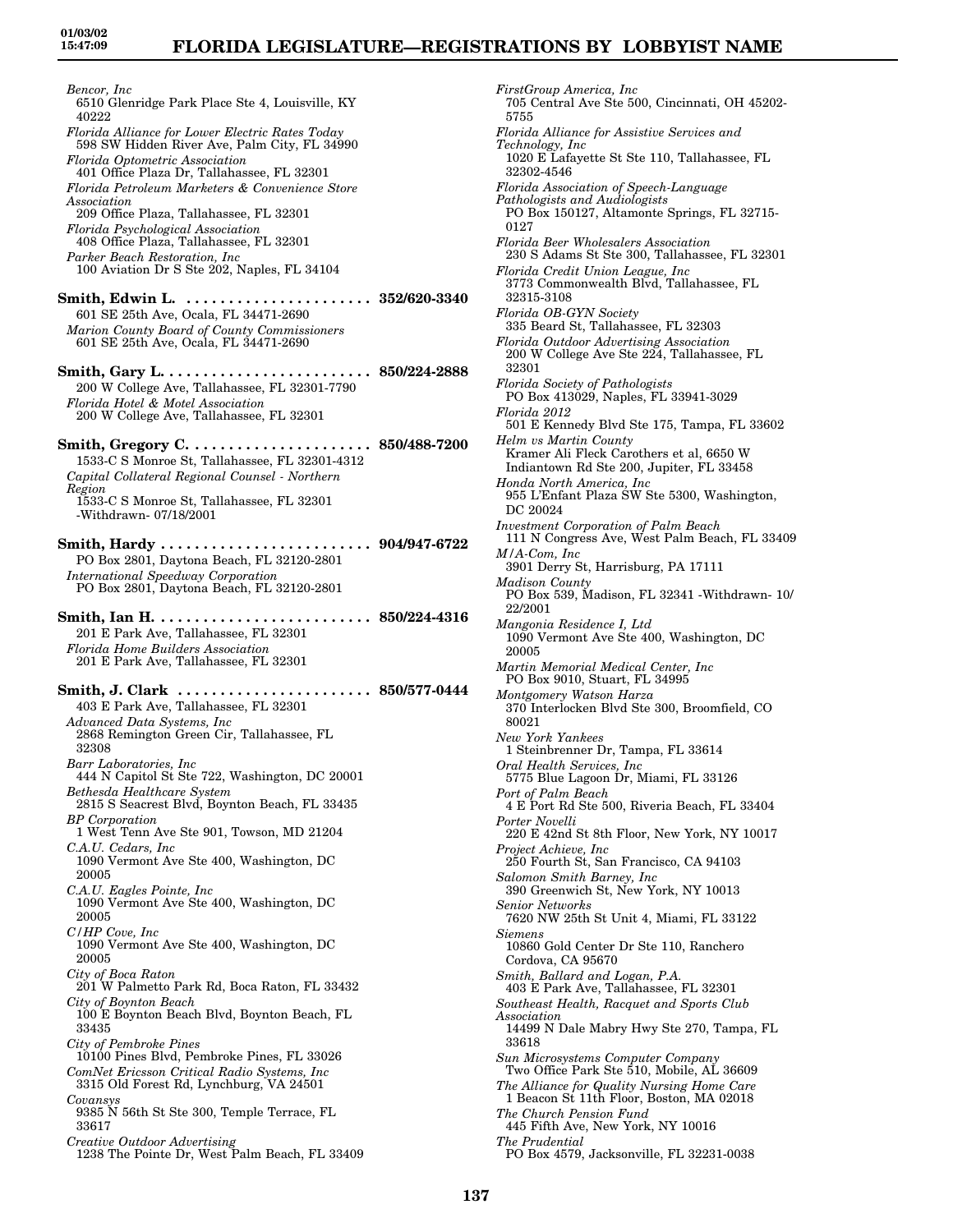# **FLORIDA LEGISLATURE—REGISTRATIONS BY LOBBYIST NAME**

*WRS Infrastructure & Environment, Inc* 221 Hobbs St Ste 108, Tampa, FL 33619 **Smith, James E. . . . . . . . . . . . . . . . . . . . . . . . 850/877-5178** 209 Office Plaza Dr, Tallahassee, FL 32301 *Florida Petroleum Marketers & Convenience Store Association* 209 Office Plaza Dr, Tallahassee, FL 32301 **Smith, James G., II . . . . . . . . . . . . . . . . . . . . 850/599-1779** 315 S Calhoun St Ste 500, Tallahassee, FL 32301-1894 *Sprint* Box 165000, Altamonte Springs, FL 32716-5000 **Smith, Jim . . . . . . . . . . . . . . . . . . . . . . . . . . . 850/577-0444** 403 E Park Ave, Tallahassee, FL 32301-1515 *Advanced Data Systems, Inc* 2868 Remington Green Cir, Tallahassee, FL 32308 *Advanced Drainage Systems, Inc* 600 E Landstreet Rd, Orlando, FL 32824 *Association of Florida Greyhound Tracks* 106 E College Ave, Tallahassee, FL 32301 -Withdrawn- 01/23/2001 *AT&T* 106 E College Ave Ste 1400, Tallahassee, FL 32301 -Withdrawn- 03/21/2001 *Barr Laboratories, Inc* 400 N Capital St NW Ste 585, Washington, DC 20001 *Bee Line Monorail System, Inc* 1360 S Ocean Blvd, Pompano Beach, FL 33062 -Withdrawn- 02/27/2001 *Bethesda Healthcare System* 2815 S Seacrest Blvd, Boynton Beach, FL 33435 *BP Corporation* 1 West Tenn Ave Ste 901, Towson, MD 21204 *City of Boca Raton* 201 W Palmetto Park Rd, Boca Raton, FL 33432 *City of Boynton Beach* 100 E Boynton Beach Blvd, Boynton Beach, FL 33435 *City of Pembroke Pines* 10100 Pines Blvd, Pembroke Pines, FL 33026 *City of West Palm Beach* PO Box 3366, West Palm Beach, FL 33402 -Withdrawn- 08/16/2001 *ComNet Ericsson Critical Radio Systems, Inc* 3315 Old Forest Rd, Lynchburg, VA 24501 *Consultec* 2308 Killearn Center Blvd Ste 100, Tallahassee, FL 32308-3574 *Covansys* 9385 N 56th St Ste 300, Temple Terrace, FL 33617 *Creative Outdoor Advertising* 1238 The Pointe Dr, West Palm Beach, FL 33409 *eGovNet.com* 3948 Townsfair Way Ste 200, Columbus, OH 43219 *Enhanced Investment Technologies, Inc* 2401 PGA Blvd Ste 200, Palm Beach, FL 33410 *FirstGroup America, Inc* 705 Central Ave Ste 500, Cincinnati, OH 45202- 5755 *Florida Association of Speech-Language Pathologists and Audiologists* PO Box 150127, Altamonte Springs, FL 32715- 0127 *Florida Beer Wholesalers Association* 230 S Adams St Ste 300, Tallahassee, FL 32301 *Florida Community Services Corp.* 70 Logan Lane, Santa Rosa Beach, FL 32459 *Florida Credit Union League, Inc* PO Box 3108, Tallahassee, FL 32315

*Florida Marlins Baseball Club, L.L.C.* 2267 NW 19th St, Miami, FL 33056 *Florida OB-GYN Society* 335 Beard St, Tallahassee, FL 32303 *Florida Power & Light Company* 215 S Monroe St Ste 810, Tallahassee, FL 32301 *Florida Professional Firefighters* 345 W Madison St, Tallahassee, FL 32301-1625 *Florida Society of Pathologists* PO Box 413029, Naples, FL 33941-3029 *Florida 2012* 501 E Kennedy Blvd Ste 175, Tampa, FL 33602 *Floridians for School Choice Legislation* 1000 Brickell Ave Ste 900, Miami, FL 33131 *Fraternal Order of Police* PO Box 1349, Tallahassee, FL 32302 -Withdrawn-08/14/2001 *GreatLodge.Com, Inc* PO Box 4375, Jackson, WY 83001 *GTECH Corporation* 55 Technology Way, West Greenwich, RI 02817 *Heart Alert* 6140 Central Church Rd, Douglasville, GA 30135 *Helm vs Martin County* Kramer Ali Fleck Carothers et al, 6650 W Indiantown Rd Ste 200, Jupiter, FL 33458 *Honda North America, Inc* 955 L'Enfant Plaza SW Ste 5300, Washington, DC 20024 *Housing Trust Group of Florida LLC* 3225 Aviation Ave Ste 700, Coconut Grove, FL 33133 *Intuition, Inc* 6420 Southpoint Pky, Jacksonville, FL 32216 *Investment Corporation of Palm Beach* 111 N Congress Ave, West Palm Beach, FL 33409 *Irvington Corporation* 1360 S Ocean Blvd, Pompano Beach, FL 33062 -Withdrawn- 04/24/2001 *Madison County* PO Box 539, Madison, FL 32341 -Withdrawn- 10/ 22/2001 *Martin Memorial Medical Center, Inc* PO Box 9010, Stuart, FL 34995 *Montgomery Watson Harza* 370 Interlocken Blvd Ste 300, Broomfield, CO 80021 *New York Yankees* 1 Steinbrenner Dr, Tampa, FL 33614 *Nova Southeastern University* 3301 College Ave, Ft Lauderdale, FL 33314 *Oracle Corporation* 2502 Rocky Point Dr Ste 600, Tampa, FL 33607 *Oral Health Services, Inc* 5775 Blue Lagoon Dr, Miami, FL 33126 *Paramount Stations Group of Miami, Inc* 16550 NW 52nd Ave, Miami, FL 33014 -Withdrawn- 06/12/2001 *Philip Morris Inc. by its service corporation Philip Morris Management* 333 North Point Center E Ste 615, Alpharetta, GA 30022 *Port of Palm Beach* PO Box 9935, Riviera Beach, FL 33419 *Porter Novelli* 1120 Connecticut Ave NW, Washington, DC 20036-3902 *Project Achieve, Inc* 250 Fourth St, San Francisco, CA 94103 *Raymond James* 880 Carillon Pky, St Petersburg, FL 33733-2749 *Salomon Smith Barney, Inc* 777 S Flagler Ave Ste 810 E, West Palm Beach, FL 33410 *Senior Networks* 7500 NW 25th St Unit 2, Miami, FL 33122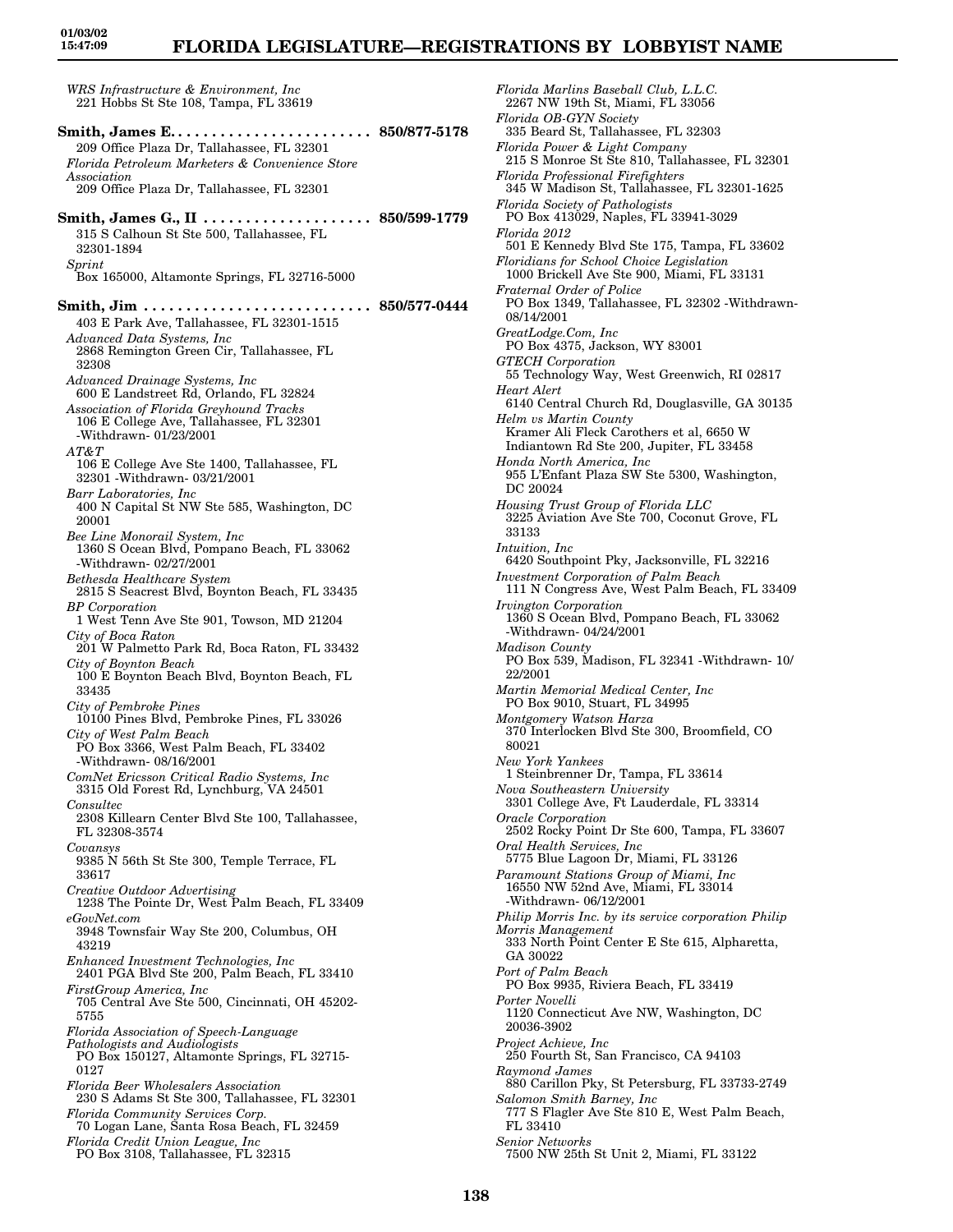*Siemens* 10860 Gold Center Dr Ste 110, Rancho Cordova, FL 95670 *Smith, Ballard and Logan, P.A.* 403 E Park Ave, Tallahassee, FL 32301 *Southeast Health, Racquet and Sports Club Association* 14499 N Dale Mabry Hwy Ste 270, Tampa, FL 33618 *Sun Microsystems Computer Company* 1300 Executive Center Dr Ste 309, Tallahassee, FL 32301 *The Alliance for Quality Nursing Home Care* 1 Beacon St 11th Floor, Boston, MA 02018 *The Everglades Trust* PO Box 1915, Islamorada, FL 33036-1915 *The Prudential* 841 Prudential Dr 9th Floor, Jacksonville, FL 32207 *Trophy Lake L.C.* 440 Capital Cir NW, Tallahassee, FL 32304 *Vision Care, Inc* 5775 Blue Lagoon Dr Ste 400, Miami, FL 33126 *WRS Infrastructure & Environment, Inc* 221 Hobbs St Ste 108, Tampa, FL 33619 **Smith, John Andrew . . . . . . . . . . . . . . . . . . . 850/224-7091** PO Box 12500, Tallahassee, FL 32317-2500 *Bencor, Inc* 6510 Glenridge Park Place Ste 4, Louisville, KY 40222 *First Union National Bank-Florida* 225 Water St 11th Floor, Jacksonville, FL 32202 *Florida Association of Community Colleges* 816 S Martin Luther King Blvd, Tallahassee, FL 32301 *Florida Highway Patrol Command Officers Association, Inc* PO Box 560858, Rockledge, FL 32956-0858 *Florida Optometric Association* PO Box 13429, Tallahassee, FL 32317 *Florida Petroleum Marketers & Convenience Store Association* 209 Office Plaza, Tallahassee, FL 32301 *H. Lee Moffitt Cancer Center & Research Institute, Inc* 12902 Magnolia Dr, Tallahassee, FL 33612 *Lockheed Martin Missiles and Fire Control-Orlando* 5600 Sand Lake Rd MP 532, Orlando, FL 32819- 8907 *Parker Beach Restoration, Inc* 100 Aviation Dr S Ste 202, Naples, FL 34104 *Winewood Park Limited* 521 Fifth Ave, New York, NY 10175 **Smith, John W. . . . . . . . . . . . . . . . . . . . . . . . 850/222-9684** 301 S Bronough St Ste 300, Tallahassee, FL 32301-1732 *Florida League of Cities* 301 S Bronough St, Tallahassee, FL 32302-1757 **Smith, Lauri Ellen . . . . . . . . . . . . . . . . . . . . 904/858-7719** 3599 University Blvd S, Jacksonville, FL 32216- 4252 *Brooks Health System* 3599 University Blvd S, Jacksonville, FL 32216 **Smith, Lawrence J. . . . . . . . . . . . . . . . . . . . . 954/985-4171** 3111 Stirling Rd, Ft Lauderdale, FL 33312-6566 *BellSouth* 150 S Monroe St, Tallahassee, FL 32301 *Braman Management Association* 1 SE 3rd Ave Ste 2130, Miami, FL 33131 *Broward County AFL-CIO* 1700 NW 66 Ave, Plantation, FL 33313

*City of Dania Beach* 100 W Beach Blvd, Dania Beach, FL 33004 *City of Hallandale Beach* 400 S Federal Hwy, Hallandale Beach, FL 33009 *City of Pembroke Pines* City Hall, Palm Ave, Pembroke Pines, FL *Miami-Dade Expressway Authority* 111 NW First St Ste 2740, Miami, FL 33128 *Nadel National Network, Inc* 950 NE 40th Ct, Oakland Park, FL *North Broward Hospital District* 300 SE 17th St, Ft Lauderdale, FL 33301 *The Starting Place, Inc* 2057 Coolidge St, Hollywood, FL 33020 *Tropical Auto Tag Agency* 5759 SW 40th St, Miami, FL 33155 **Smith, Layne M., Jr. . . . . . . . . . . . . . . . . . . . 904/953-7334** 4500 San Pablo Rd, Jacksonville, FL 32224-3899 *Mayo Clinic Jacksonville* 4500 San Pablo Rd, Jacksonville, FL 32224 *Mayo Health Plan* 4168 Southpoint Parkway Ste 102, Jacksonville, FL 32216 *St. Luke's Hospital* 4201 Belfort Rd, Jacksonville, FL 32216 **Smith, Sharyn L. . . . . . . . . . . . . . . . . . . . . . . 850/488-9675** Div of Administrative Hearings, 1230 Apalachee Pky, Tallahassee, FL 32399-1550 *Division of Administrative Hearings* 1230 Apalachee Pky, Tallahassee, FL 32399-1550 **Smith, Steven D. . . . . . . . . . . . . . . . . . . . . . . 904/905-6742** 4800 Deerwood Campus Pky (DC3-4), Jacksonville, FL 32246-8273 *Blue Cross and Blue Shield of Florida, Inc* PO Box 1798, Jacksonville, FL 32231 **Smith, Theodore "Ted" L. . . . . . . . . . . . . . . . 407/896-7371** PO Box 531124, Orlando, FL 32853-1124 *Florida Automobile Dealers Association* PO Box 531124, Orlando, FL 32853-1124 **Smith, Toni S. . . . . . . . . . . . . . . . . . . . . . . . . 850/410-0741** Agency for Health Care Admin, Legislative Affairs, 2727 Mahan Dr Bldg 3, Tallahassee, FL 32308-5403 *Agency for Health Care Administration* 2727 Mahan Dr Ft Knox Bldg 3, Tallahassee, FL 32308 **Smith, Tracy L. . . . . . . . . . . . . . . . . . . . . . . . 407/598-4137** Florida Water Services Corp, PO Box 609520, Orlando, FL 32806-9520 *Florida Water Services Corporation* PO Box 609520, Orlando, FL 32860-9520 **Sole, Joseph A. . . . . . . . . . . . . . . . . . . . . . . . 850/681-1980** 301 S Bronough St Ste 650, Tallahassee, FL 32301 *Accredited Surety & Casualty Company, Inc* PO Box 568529, Orlando, FL 32856-8529 *Advance America* 961 E Main St, Spartanburg, SC 29302 *Ariba, Inc* 910 Bishopswood Place, Alpharetta, GA 30022 *CitiStreet* 2231 Crystal Dr Ste 500, Arlington, VA 22202 *Corinthian Colleges, Inc* 4443 Saddleworth Cir, Orlando, FL 32826 *Emergency Medical Foundation, Inc* PO Box 6045, Daytona Beach, FL 32122 *Epylon Corporation* 645 Harrison St Ste 200, San Francisco, CA

94107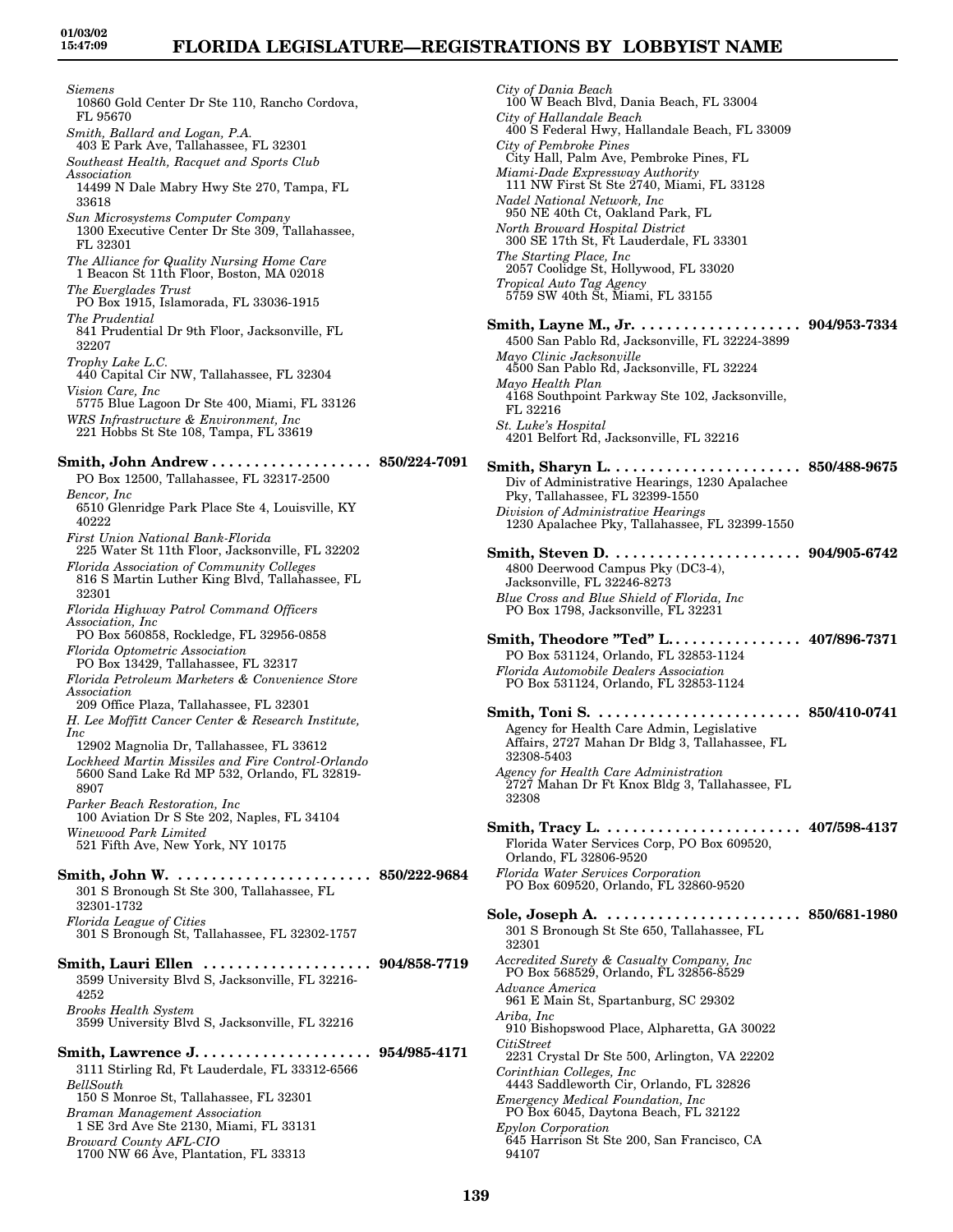*Florida Association of Mortgage Brokers* 1282 Paul Russell Rd, Tallahassee, FL 32301 *General Re Insurance Corp* PO Box 10350, Stanford, CT 06904 -Withdrawn-07/31/2001 *Initial Attack Aviation* 705 S Harbor City Blvd, Melbourne, FL 32901 *Swiss Re New Markets* 13355 Noel Rd Ste 1300, One Galleria Tower, Dallas, TX 75240 -Withdrawn- 07/31/2001 **Soper, Hort A. . . . . . . . . . . . . . . . . . . . . . . . . 407/339-6221** PO Box 300749, Fern Park, FL 32730-0749 *Florida Jai-Alai, Inc* 6405 S Hwy 1792, Fern Park, FL 32730 **Sorey, Hilmon S., Jr . . . . . . . . . . . . . . . . . . . 850/487-4850** Fl Black Business Investment Bd, 1711 S Gadsden St, Tallahassee, FL 32301 *Executive Office of the Governor* The Capitol, Tallahassee, FL 32399-0001 **Sotorrio, Ana M. . . . . . . . . . . . . . . . . . . . . . . 305/876-7533** PO Box 592075, Miami, FL 33159-2075 *Miami-Dade County Aviation Department* PO Box 592075, Miami, FL 33159 **Sottile, Eileen A. . . . . . . . . . . . . . . . . . . . . . . 305/863-7564** 9970 NW 89th Ct, Medley, FL 33178-1478 *Keystone Automotive Industries, Inc* 700 E Bonita Ave, Pomona, CA 91767 **Southworth, K. Chip . . . . . . . . . . . . . . . . . . . 305/226-0000** 8300 W Flagler St Ste 250, Miami, FL 33144 *Florida Property and Casualty Association, Inc* 8300 W Flagler St Ste 250, Miami, FL 33144 *Underwriters Guarantee Insurance Co* 8300 W Flagler St Ste 250, Miami, FL 33144 **Spalding, Larry H. . . . . . . . . . . . . . . . . . . . . 850/425-1050** American Civil Liberties Union, 314 W Jefferson St, Tallahassee, FL 32301-1608 *American Civil Liberties Union of Florida* 3000 Biscayne Blvd # 215, Miami, FL 33137 *American Society of Child Advocates* 6624 Gateway Ave, Sarasota, FL 34231 **Sparks, Michael W. . . . . . . . . . . . . . . . . . . . . 863/499-2535** PO Box 148, Lakeland, FL 33802-0148 *Department of Citrus* PO Box 148, Lakeland, FL 33802-0148 -Withdrawn- 03/30/2001 **Spearing, James M., Jr. . . . . . . . . . . . . . . . . 850/222-3329** 300 E Brevard St, Tallahassee, FL 32301-1218 *Florida Police Benevolent Association, Inc* 300 E Brevard St, Tallahassee, FL 32301 **Spearman, Guy M., III . . . . . . . . . . . . . . . . . 321/631-2750** 516 Delannoy Ave, Cocoa, FL 32922-7814 *Anheuser-Busch Companies, Inc* One Busch Place, St Louis, MO 63118 *Apollo Group, Inc (University of Phoenix)* 1800 K St NW Ste 1018, Washington, DC 20006 *Brevard County* Brevard Co Government Center, 2725 Judge Fran Jamieson Way Bldg C, Viera, FL 32940 *Citrix Systems, Inc* 1705 Metropolitan Blvd Ste 101, Tallahassee, FL 32308 *DeHart and Darr Associates* 1360 Beverly Rd Ste 201, McLean, VA 22101 *Eckerd Youth Alternatives, Inc* PO Box 7450, Clearwater, FL 34618

*Florida Chiropractic Association, Inc* 217 N Kirkman Rd Ste 1, Orlando, FL 32811 *Galaxy Fireworks, Inc* 204 E Martin Luther King Blvd, Tampa, FL 33603 *Maglev 2000 of Florida Corporation* 867 Wendt Terrace, Laguna Beach, CA 92651 *Peoples Gas System, Inc* PO Box 111, Tampa, FL 33601 *Philip Morris Inc. by its service corporation Philip Morris Management* 333 N Point Center E Ste 615, Alpharetta, GA 30022 *PRIDE Enterprises* 12425 28th St N, St Petersburg, FL 33716 *Sebastian Inlet Tax District Commission* 114 6th Ave Ste D, Indialantic, FL 32903 *SPACEHAB, Inc* 300 D St Ste 814, Washington, DC 20024 -Withdrawn- 07/09/2001 *Tampa Electric Company* PO Box 111, Tampa, FL 33601 *Technological Research and Development Authority* 5195 S Washington Ave, Titusville, FL 32780 *The Astronauts Memorial Foundation* The Center for Space Education, Mail Code AMF, Kennedy Space Center, FL 32899 *The Paxen Group* 1800 Penn St Ste 10, Melbourne, FL 32901 *Unisys Corporation* 1545 Raymond Diehl Rd, Tallahassee, FL 32308 *Verizon* 106 E College Ave Ste 810, Tallahassee, FL 32301 *Wal-Mart Stores, Inc* 702 SW 8th St, Bentonville, AR 72716-8071 **Speer, Christine W. . . . . . . . . . . . . . . . . . . . . 850/414-5215** Dept of Transportation, Haydon Burns Bldg, 605 Suwannee St MS 57, Tallahassee, FL 32399-0450 *Department of Transportation* Haydon Burns Bldg, 605 Suwannee St MS 57, Tallahassee, FL 32399-0450 **Spencer, Adriane L. . . . . . . . . . . . . . . . . . . . 504/866-0990** 7516 Jeannete Place, New Orleans, LA 70118- 4048 *AstraZeneca Pharmaceuticals, LP* 1800 Concord Pike, Wilmington, DE 19897 **Spencer, Beverly Burnsed . . . . . . . . . . . . . . 850/644-1000** Florida State University, 216 Westcott Bldg, Tallahassee, FL 32306-1350 *State University System* 325 W Gaines St, Tallahassee, FL 32399 **Spencer, Judy D. . . . . . . . . . . . . . . . . . . . . . . 321/631-1342** 712 Florida Ave, Cocoa, FL 32922 *BellSouth* 150 S Monroe St Ste 400, Tallahassee, FL 32301 **Spencer, Ronald J. . . . . . . . . . . . . . . . . . . . . 770/417-2104** 5335 Triangle Pky Ste 500, Norcross, GA 30092- 2556 *United Parcel Service (UPS)* 5335 Triangle Pky Ste 500, Norcross, GA 30092 **Spiegel, Robert M. . . . . . . . . . . . . . . . . . . . . . 850/487-7729** Florida Lottery, 250 Marriott Dr, Tallahassee, FL 32399-4000 *Department of Lottery* 250 Marriott Dr, Tallahassee, FL 32399-4000 **Spinelli, Michael . . . . . . . . . . . . . . . . . . . . . . 407/532-7575** PO Box 2535, Windermere, FL 34786-2535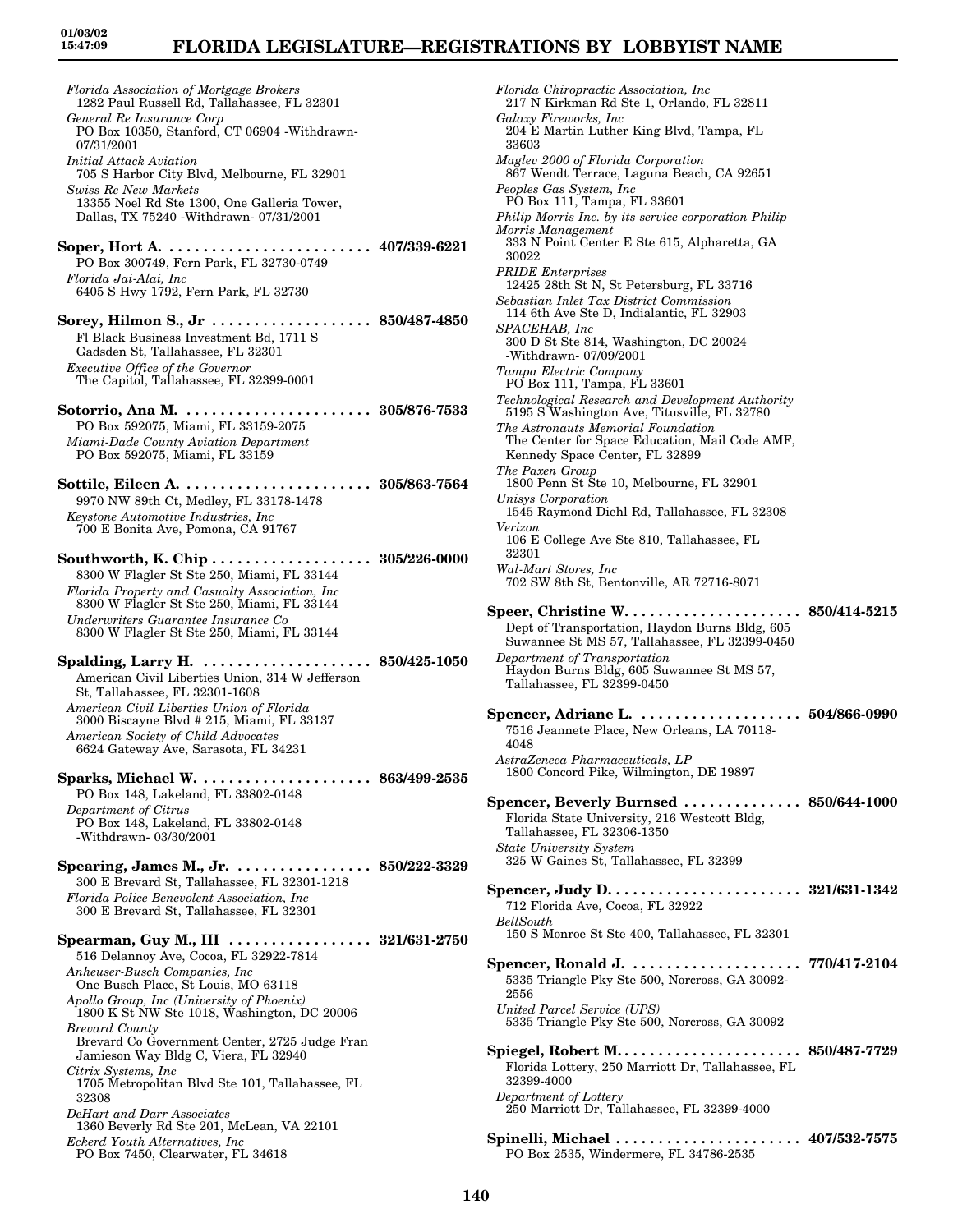*BellSouth* 150 S Monroe St Ste 400, Tallahassee, FL 32301 *Coach USA* PO Box 14907, Clearwater, FL 33766 *DuPont Pharmaceuticals Company* 515 N Meridian St, Tallahassee, FL 32301 *ETC of Central Florida, Inc* PO Box 3354, Orlando, FL 32802 *Florida Electric Cooperatives Association* PO Box 590, Tallahassee, FL 32302 *Gaddis Corporation* PO Box 950, New River Station, Ft Lauderdale, FL 33302 *Orange Lake Resort & Country Club* 8505 W Irlo Bronson Memorial Hwy, Kissimmee, FL 34747 *Rosen Hotels & Resorts, Inc* 7600 International Dr, Orlando, FL 32819 *Skilled Services Corporation* 11300 4th St Ste 200, St Petersburg, FL 33716 *St. Luke's Cataract & Laser Institute* 43309 US Hwy 19 N, Tarpon Springs, FL 34688- 5000 *TCI* 1600 W Commerical Blvd, Ft Lauderdale, FL 33309 *Top Driver, Inc.* 11757 Beach Blvd Ste 12, Jacksonville, FL 32246 **Spirtas, Neil H. . . . . . . . . . . . . . . . . . . . . . . . 941/748-3411** Manatee Chamber of Commerce, PO Box 321, Bradenton, FL 34206-0321 *Manatee Chamber of Commerce* 222 108th St W, Bradenton, FL 34206 **Spitzer, Kurt A. . . . . . . . . . . . . . . . . . . . . . . . 850/561-0904** PO Box 867, Tallahassee, FL 32302-0867 *Alliance Services Corporation* 2451 McMullen Booth Rd # 200, Clearwater, FL 34619 *Bliss-McKnight Corporation* PO Box 157, Bloomington, IL 61702 *FACT Services Corporation* 2451 McMullen Booth Rd # 200, Clearwater, FL 34619 *Florida Association of Counties Trust* PO Box 549, Tallahassee, FL 32302 *Florida Association of Stormwater Utilities* PO Box 867, Tallahassee, FL 32302 *Florida Emergency Preparedness Association* 719 E Park Ave, Tallahassee, FL 32301 -Withdrawn- 07/09/2001 *Florida Government Risk Alliance* 2451 McMullen Booth Rd # 200, Clearwater, FL 34619 **Spivack, Shelly . . . . . . . . . . . . . . . . . . . . . . . 305/597-7287** 8400 NW 33 St Ste 100, Miami, FL 33122-1932 *Blue Cross and Blue Shield of Florida, Inc* 532 Riverside Ave, Jacksonville, FL 32202 **Spring, Harry V. . . . . . . . . . . . . . . . . . . . . . . 305/626-5063** 5th Floor Administratioin, 3400 Lakeside Dr, Miami, FL 33027 *Humana, Inc* 500 W Main St, Louisville, KY 40201 **Springer, Michele H. . . . . . . . . . . . . . . . . . . . 850/574-5300** 2050 Maryland Cir, Tallahassee, FL 32303-3197 *Coca-Cola Enterprises* 100 Tampa Oaks Blvd Ste 350, Tampa, FL 33637

**Sprinkel, Sarah C. . . . . . . . . . . . . . . . . . . . . . 407/317-3200** 445 W Amelia St, Orlando, FL 32801-1153

*Orange County Public Schools* 445 W Amelia St, Orlando, FL 32801 **Spuhler, Kent R. . . . . . . . . . . . . . . . . . . . . . . 850/385-7900** Florida Legal Services, 2121 Delta Blvd, Tallahassee, FL 32303-4221 *Florida Legal Services, Inc* 2121 Delta Blvd, Tallahassee, FL 32303 **Stafford, Sean C. . . . . . . . . . . . . . . . . . . . . . . 850/222-2300** Steel Hector & Davis LLP, 215 S Monroe St Ste 601, Tallahassee, FL 32301-1804 *Don King Productions, Inc* 501 Fairway Dr, Deerfield Beach, FL 33441 *DuPont Pharmaceuticals Company* Chestnut Run IS5, Willmington, DE 19880 *Extendicare Health Services, Inc* 3724 W Wisconsin Ave, Milwaukee, WI 53208 -Withdrawn- 08/27/2001 *FCCI Insurance Group* 320 W Park Ave, Tallahassee, FL 32301 *FLO-SUN, Inc* 316 Royal Poinciana Plaza, Palm Beach, FL 33480 *GE Capital Modular Space* 426 W Lancaster Ave, Devon, PA 19333 *GE Financial Assurance* 1299 Pennsylvania Ave Ste 1100 W, Washington, DC 20004 *General Electric Company* 150 Fayetteville St Ste 1700, Raleigh, NC 27601 *Geomar Enterprises S.A.* 6 Skouze Str, 185 36 Piraeus, Greece, // *Group Practice Coalition* c/o Mr. David Bailey, 390 Pinellas Bayway Unit F, Tierra Verde, FL 33715 *Guinness UDV* 5301 Blue Lagoon Dr Ste 900, Miami, FL 33126 *Lexmark International, Inc* 740 W New Circle Rd, Lexington, KY 40550 *National Safety Council* 1025 Connecticut Ave Ste 1200, Washington, DC 20036 *Nortel Networks* 1300 Executive Center Ste 203, Tallahassee, FL 32301 *Reedy Creek Improvement District* 1900 Hotel Plaza Blvd, Lake Buena Vista, FL 32830 *Securities Industry Association* 120 Broadway 35th Floor, New York, NY 10271 *Steel, Hector & Davis, LLP* 215 S Monroe St Ste 601, Tallahassee, FL 32301 *The Coca-Cola Company* PO Drawer 1734, Atlanta, GA 30301 *The Florida Bar* 650 Apalachee Pky, Tallahassee, FL 32399-2300 *Walt Disney World Company* 1375 Buena Vista Dr, Lake Buena Vista, FL 32830 **Stahl, Thomas W. . . . . . . . . . . . . . . . . . . . . . 850/681-0532** Prutsman & Stahl, 116 S Monroe St Ste 300, Tallahassee, FL 32301-1530 *Florida United Businesses Association* 116 S Monroe St, Tallahassee, FL 32301 *SIF Council* PO Box 1303, Tallahassee, FL 32302 *Workers' Compensation Carriers of Florida* PO Box 846, Tallahassee, FL 32302 **Stancill, Bill . . . . . . . . . . . . . . . . . . . . . . . . . . 850/487-3774** 2720 Blair Stone Rd Ste G, Tallahassee, FL 32301-5902 *PRIDE Enterprises* 12425 28th St N, St Petersburg, FL 33716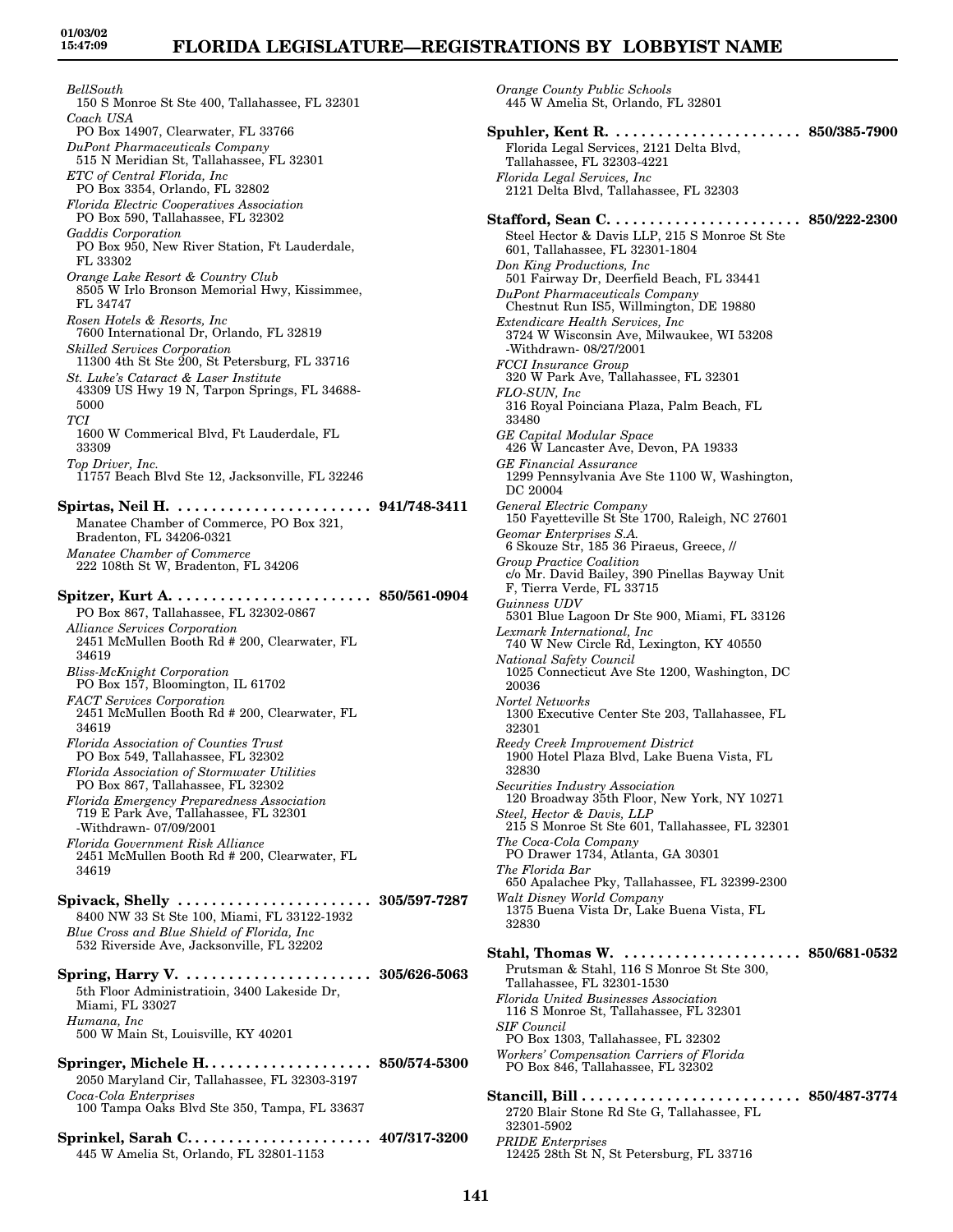# **FLORIDA LEGISLATURE—REGISTRATIONS BY LOBBYIST NAME**

**Stander, William H. . . . . . . . . . . . . . . . . . . . 850/681-2615** PO Box 11174, Tallahassee, FL 32302-3174 *Alliance of American Insurers* 3025 Highland Pky Ste 800, Downers Grove, IL 60515-1289 **Stanfield, Elithia V. . . . . . . . . . . . . . . . . . . . 727/464-3485** County Administrator's Office, 315 Court St, Clearwater, FL 33756-5165 *Pinellas County Board of County Commissioners* 315 Court St, Clearwater, FL 33756-5165 **Stanfield, James F. . . . . . . . . . . . . . . . . . . . . 850/668-0173** 2324 Foxboro Way, Tallahassee, FL 32308 *Lakeland Electric* 501 E Lemon St, Lakeland, FL 33809 **Stapleton, Timothy J. . . . . . . . . . . . . . . . . . . 850/224-6496** PO Box 10269, Tallahassee, FL 32302-2269 *Florida Medical Association* PO Box 10269, Tallahassee, FL 32302 *Florida Medical Political Action Committee* PO Box 10269, Tallahassee, FL 32302 **Staton, Robert D., Sr. . . . . . . . . . . . . . . . . . . 863/494-3388** PO Box 2012, Arcadia, FL 34265 *Arcadia All-Florida Championship Rodeo, Inc* 124 Heard St, Arcadia, FL 34266 **Stedronsky, Karen . . . . . . . . . . . . . . . . . . . . 407/649-4000** 200 S Orange Ave Ste 2300, SunTrust Center, Orlando, FL 32801-3455 *American Resort Development Association* 201 S Orange Ave Ste 1017, Orlando, FL 32801 **Steele, Michael . . . . . . . . . . . . . . . . . . . . . . . 850/222-3329** 300 E Brevard St, Tallahassee, FL 32301-1218 *Florida Police Benevolent Association, Inc* 300 E Brevard St, Tallahassee, FL 32301 **Steffens, Betty J. . . . . . . . . . . . . . . . . . . . . . . 850/224-1215** 210 S Monroe St, Tallahassee, FL 32301-1824 *Bombardier Transit Corporation* 800 Rene-Levesque Blvd W 29th Floor, Montreal Quebec, CN h3B1Y-8 *Fluor Daniel Overland Express, Inc* 100 Fluor Daniel Dr, Greenville, SC 29607 *Manatee County* PO Box 1000, Bradenton, FL 34206 -Withdrawn-12/28/2001 *Manatee County Port Authority* Port Manatee/Tampa Bay, 300 Regal Cruise Way Ste 1, Palmetto, FL 34221 -Withdrawn- 12/28/ 2001 *Mote Marine Laboratory* 1600 Ken Thompson Pky, Sarasota, FL 34236- 1096 -Withdrawn- 12/28/2001 **Steibly, Todd C. . . . . . . . . . . . . . . . . . . . . . . . 850/414-2000** Dept of Elder Affairs, 4040 Esplanade Way, Tallahassee, FL 32399-7000 *Department of Elder Affairs* 4040 Esplanade Way, Tallahassee, FL 32399- 7000 -Withdrawn- 01/30/2001 **Stengle, Dan R. . . . . . . . . . . . . . . . . . . . . . . . 850/222-7500** Hopping Green Sams & Smith, PO Box 6526, Tallahassee, FL 32314-6526 *Acros LLC* 340 Commercial St, Manchester, NH 03101 *Alliance of Automobile Manufacturers* 1401 H St NW Ste 900, Washington, DC 20005 *Association of Florida Community Developers, Inc* 123 S Calhoun St Ste 350, Tallahassee, FL 32301

*E-Z Dock, Inc.* 878 Hwy 60, Monett, MO 65708 *Florida Home Builders Association* 201 E Park Ave, Tallahassee, FL 32301 *Florida Retail Federation* PO Box 10024, Tallahassee, FL 32302-2024 *HydroHoist International, Inc.* 915 W Blue Starr Dr, Claremore, OK 74018 *Jet Dock Systems, Inc* 4620 Hinckley Industrial Pky, Cleveland, OH 44109 *National Tropical Botanical Garden* c/o William T. Muir, 550 Biltmore Way Ste 810, Coral Gables, FL 33234-5730 *Non-Bank Funds Transmitter Group* c/o Ezra Levine, 1299 Pennsylvania Ave NW, Washington, DC 20004-2402 *The St. Joe Company* 1650 Prudential Dr Ste 400, Jacksonville, FL 32207 *Zeppelin Marine, Inc.* 18860 Loxahatchee River Rd, Jupiter, FL 33458 **Stephens, M. Lane . . . . . . . . . . . . . . . . . . . . . 850/681-6788** 215 S Monroe St Ste 420, Tallahassee, FL 32301 *ADESA Corporation* 310 E 96th St Ste 400, Indianapolis, IN 46240 *Bay County* 517 E 9th St, Panama City, FL 32401 *City of Miami Beach* 1700 Convention Center Dr, Miami Beach, FL 33139 *Florida Dog Hunters & Sportsman's Association* 915 Bloxham Cutoff, Crawfordville, FL 32327 *Kraft Foods Inc by its service corp, Philip Morris Management Corp* 333 North Point Center E Ste 615, Alpharetta, GA 30022 *Manheim Auctions, Inc* 170 E Washington St, Orlando, FL 32801-2397 *Miami-Dade County* 111 NW First St Ste 2910, Miami, FL 33128 *MidAmerica Management Financial Services* 4935 S Fork Rd, Lakeland, FL 33813 *The Florida Association of Health Planning Agencies, Inc* 431 Oak Ave, Panama City, FL 32401 *The Perrier Group of America, Inc* PO Box 2313, Greenwich, CT 06830 **Stephens, Nancy D. . . . . . . . . . . . . . . . . . . . . 850/224-8141** 1311 Executive Ctr Dr Ste 225, Tallahassee, FL 32301 *Florida Manufacturing and Chemical Council, Inc* 1311 Executive Center Dr Ste 225, Tallahassee, FL 32301 **Stepter, Charles R., Jr. . . . . . . . . . . . . . . . . . 407/425-2786** 170 E Washington St, Orlando, FL 32801-2397 *Manheim Auctions, Inc* 1400 Lake Hearn Dr NE, Atlanta, GA 30348 *National Auto Auction Association* 5320-D Spectrum Dr, Frederick, MD 21701 **Sternstein, Gerald B. . . . . . . . . . . . . . . . . . . 850/577-6557** 314 N Calhoun St, Tallahassee, FL 32301-7606 *Total Health Choice* One Alhambra Plaza Ste 1000, Coral Gables, FL 33134 **Stevens, Thomas A. . . . . . . . . . . . . . . . . . . . . 305/294-1096** PO Box 5487, Key West, FL 33045-5487 *Florida Keys Aqueduct Authority* 1100 Kennedy Dr, Key West, FL 33040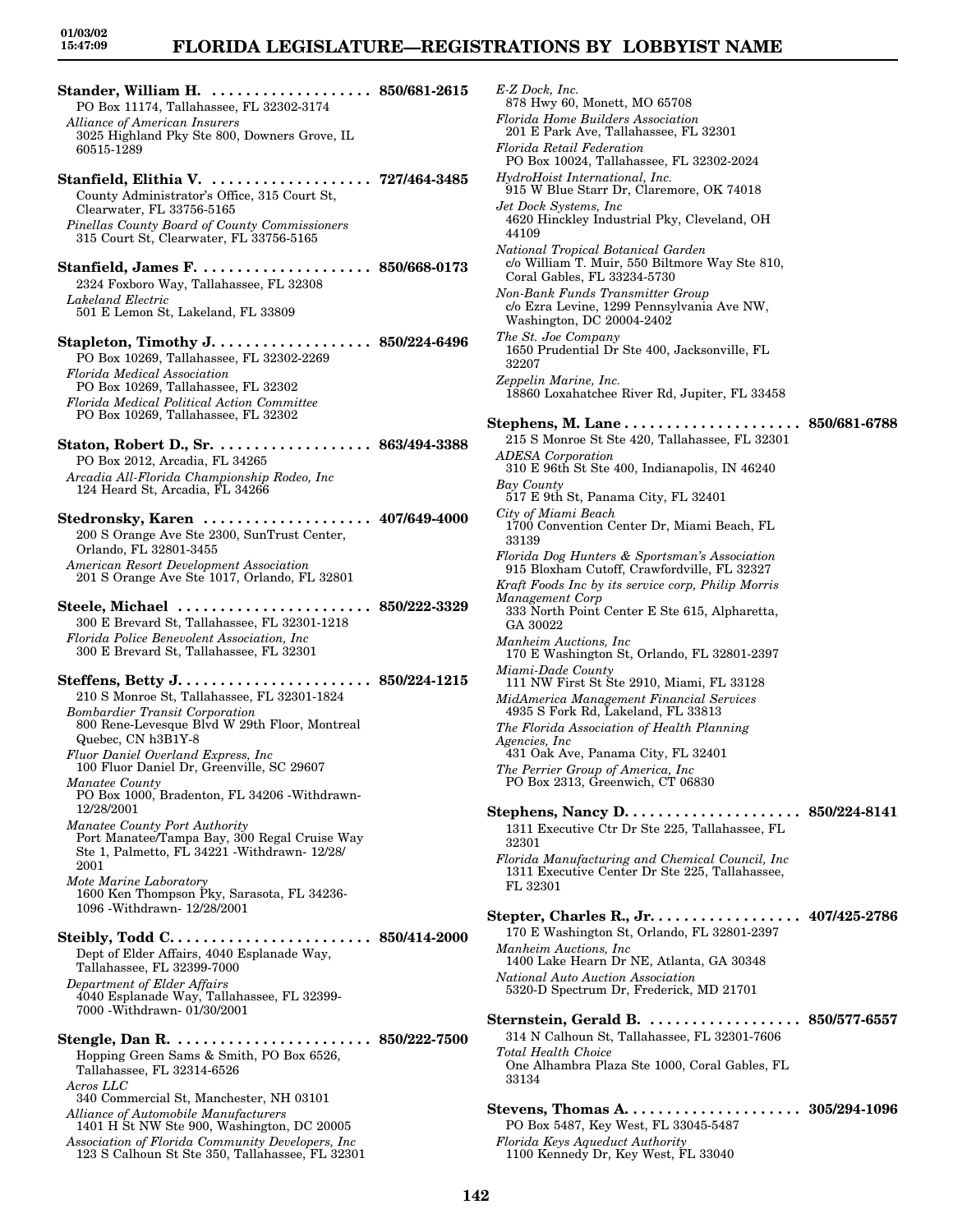**Stewart, Edith M. . . . . . . . . . . . . . . . . . . . . . 813/276-2640** 601 E Kennedy Blvd 26th Floor, Tampa, FL 33602-4932 *Hillsborough County Board of County Commissioners* 601 E Kennedy Blvd, Tampa, FL 33602 **Stewart, Edward W. . . . . . . . . . . . . . . . . . . . 850/668-6089** 204 Mill Branch Rd, Tallahassee, FL 32312-1504 *Florida Association of Licensed Investigators* PO Box 12483, Tallahassee, FL 32317 **Stewart, Michael D. . . . . . . . . . . . . . . . . . . . 904/350-2293** 301 W Bay St Ste 1100, Jacksonville, FL 32202 *BellSouth* 150 S Monroe St Ste 400, Tallahassee, FL 32301 **Stewart, Nancy Black . . . . . . . . . . . . . . . . . . 850/385-7805** 1435 E Piedmont Dr Ste 201 A, Tallahassee, FL 32312-2938 *Duke Energy North America* 422 Church St PB05D, Charlotte, NC 28202 *Eckerd Youth Alternatives, Inc* 100 N Starcrest Dr, Clearwater, FL 34618-7450 *First Service Corporation of Panama City, Inc* 1002 W 23rd St Ste 400, Panama City, FL 32405 *Florida Cable Telecommunications Association, Inc* 310 N Monroe St, Tallahassee, FL 32301 *Florida Physical Therapy Association* 201 Sample Rd, Pompano Beach, FL 38063 *Florida Surety Agents Association* 1220 E Park Ave Ste 15, Tallahassee, FL 32301 *Marathon Oil Company* 539 S Main St, Findlay, OH 45840 *Preferred Physician's Management* 1900 Glades Rd Ste 100, Boca Raton, FL 33431 *Professional Opticians of Florida* 2326 Blanding Blvd, Jacksonville, FL 32210 **Stiles, Mary Ann . . . . . . . . . . . . . . . . . . . . . . 813/251-2880** 315 Plant Ave, Tampa, FL 33606-2386 *Associated Industries Insurance Company, Inc* 516 N Adams St, Tallahassee, FL 32301 *Associated Industries Insurance Services, Inc* 516 N Adams St, Tallahassee, FL 32301 *Associated Industries of Florida* 516 N Adams St, Tallahassee, FL 32301 *Associated Industries of Florida Political Action Committee, Inc* 516 N Adams St, Tallahassee, FL 32301 *Associated Industries of Florida Service Corporation* 516 N Adams St, Tallahassee, FL 32301 *Committee for Preservation of Private Property Rights* 100 Brickel Ave Ste 600, Miami, FL 33131 *Florida Lawyers Assistance, Inc* 2601 E Oakland Park Blvd Ste 203, Ft Lauderdale, FL 33306 *Hillsborough Area Regional Transit* 201 E Kennedy Blvd, Tampa, FL 33602 **Stipanovich, Coleman . . . . . . . . . . . . . . . . . . 850/488-4406** State Board of Administration, PO Box 1330, Tallahassee, FL 32317-3300 *State Board of Administration* PO Box 13300, Tallahassee, FL 32317-3300 **Stipanovich, John McKager . . . . . . . . . . . . . 850/681-0411** 101 N Monroe St Ste 1090, Tallahassee, FL 32301-1570 *Abbott Laboratories*

3000 Continental Dr N, Mount Olive, NJ 07828-

1234 -Withdrawn- 05/29/2001

*Broward County* 115 S Andrews Ave Rm 409, Ft Lauderdale, FL 33301 *Educational Testing Service* 1800 K St NW Ste 900, Washington, DC 2006 *Edwards vs Hillsborough County* Swope Law Group, 777 S Harbour Island Blvd Ste 850, Tampa, FL 33602 *Florida Health Care Association* 307 W Park Ave, Tallahassee, FL 32301 *Fowler, White, Gillen, Boggs, Villareal & Banker, P.A.* 101 N Monroe St Ste 910, Tallahassee, FL 32301 *Gulf Power Company* 500 Bayfront Pky, Pensacola, FL 32520 *Hayes Computer Systems* 1355 Thomaswood Dr, Tallahassee, FL 32312 *Health Management Systems, Inc* 919 18th St NW Ste 400, Washington, DC 20006 *Keiser College* 1500 NW 49th St, Ft Lauderdale, FL 33309 *Pinch A Penny, Inc* PO Box 6025, Clearwater, FL 34618 *Scientific Games, Inc* 1500 Bluegrass Lakes Pky, Alpharetta, GA 30201 *Sea Escape Cruises* Landmark Bldg, 3045 N Federal Hwy, Ft Lauderdale, FL 33306 -Withdrawn- 07/06/2001 *South Florida Auto-Truck Dealers Association* 1380 NE Miami Gardens Dr Ste 125, North Miami Beach, FL 33179 *St. Luke's Cataract & Laser Institute* 43309 US Hwy 19 N, Tarpon Springs, FL 34688- 5000 *Summit Holding Southeast, Inc* PO Drawer 988, Lakeland, FL 33802 *Tampa Bay Partnership* 4300 W Cypress St Ste 250, Tampa, FL 33607 *United States Sugar Corporation* 111 Ponce De Leon Ave, Clewiston, FL 33440 *Verizon* 106 E College Ave Ste 810, Tallahassee, FL 32301 **Stowell, Douglas L. . . . . . . . . . . . . . . . . . . . . 850/222-1055** PO Box 11059, Tallahassee, FL 32302-3059 *Florida Feed Association* PO Box 18816, Tampa, FL 33679 *Funeral Services, Inc* PO Box 6009, Tallahassee, FL 32314 *Loyal Order of Moose* 11082 101st Ave N, Seminole, FL 33546 *Mid Bay Bridge Authority* PO Box 5037, Niceville, FL 32578 **Strain, Hobson L., Jr. . . . . . . . . . . . . . . . . . . 850/222-7206** PO Box 1833, Tallahassee, FL 32302-1833 *Brevard County Property Appraiser* PO Box 429, Titusville, FL 32781-0429 *The Florida Tax Collectors Service Corporation* PO Box 1833, Tallahassee, FL 32302-1833 *The Florida Tax Collectors, Inc* PO Box 1833, Tallahassee, FL 32302-1833 *The Humane Society of the United States* 1624 Metropolitan Cir Ste B, Tallahassee, FL 32308 **Straub, Leslie E. . . . . . . . . . . . . . . . . . . . . . . 352/378-8465** 2284 NW 34th Place, Gainesville, FL 32605 *Florida Defenders of the Environment* 4424 NW 13th St Ste C-8, Gainesville, FL 32609- 1885

**Strickland, Joe R. . . . . . . . . . . . . . . . . . . . . . 352/748-2640** 600 Masters, Wildwood, FL 34785-3513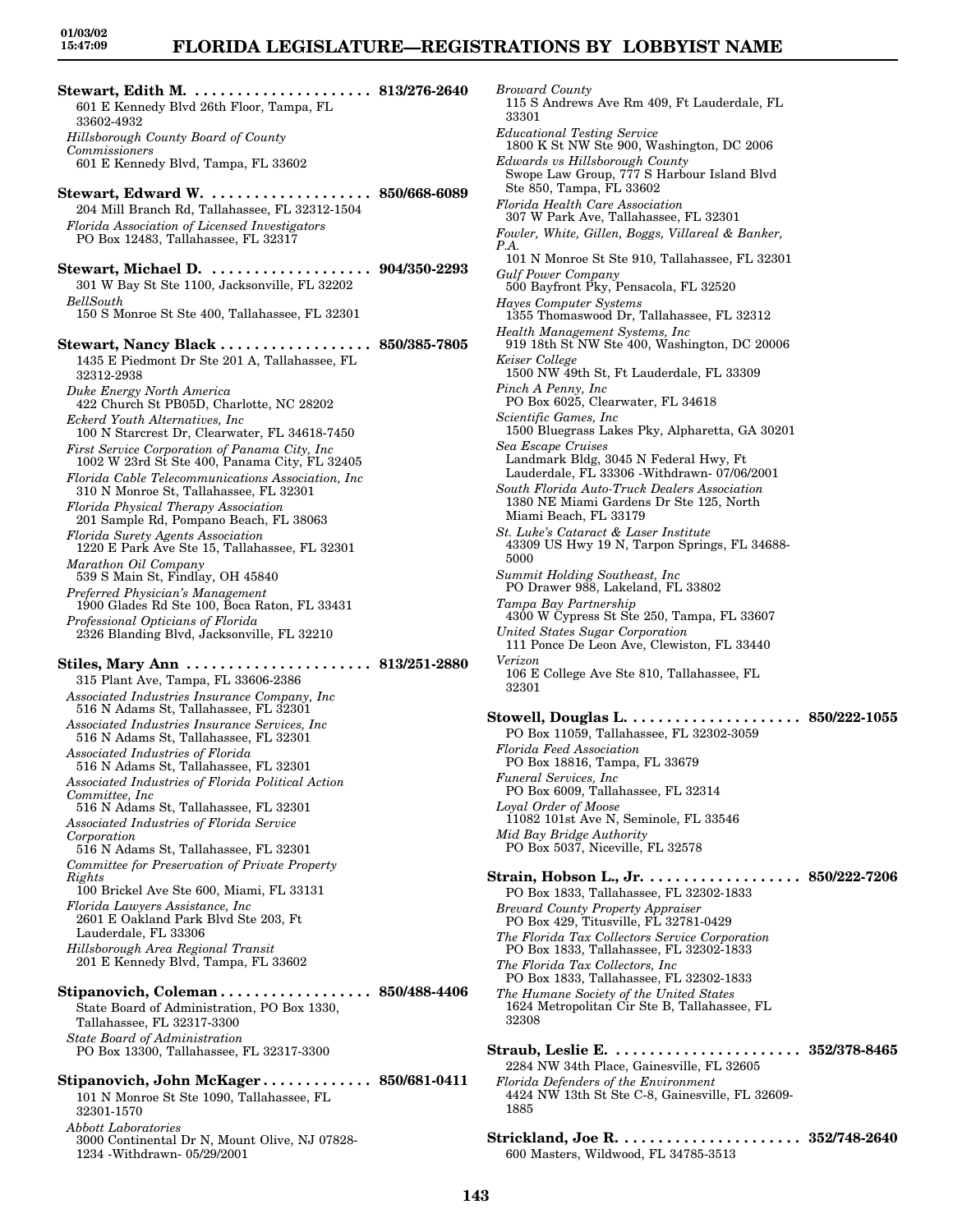# **FLORIDA LEGISLATURE—REGISTRATIONS BY LOBBYIST NAME**

*North East Florida Educational Consortium* 3841 Reid St, Palatka, FL 32177 *Sumter County School Board* 2680 W C 476, Bushnell, FL 23513 **Strickler, Larry R. . . . . . . . . . . . . . . . . . . . . 407/237-3325** BellSouth, 500 N Orange Ave Rm 108, Orlando, FL 32801 *BellSouth* 150 S Monroe St Ste 400, Tallahassee, FL 32301 **Stroffolino, Lauran . . . . . . . . . . . . . . . . . . . . 850/222-3803** 313 S Calhoun St, Tallahassee, FL 32301-1807 *Florida Catholic Conference* 313 S Calhoun St, Tallahassee, FL 32301-1807 -Withdrawn- 11/16/2001 **Strong, Madeline B. . . . . . . . . . . . . . . . . . . . 850/487-0123** Fla Fish & Wildlife Conserv Comm, 620 S Meridian St, Tallahassee, FL 32399-1600 *Florida Fish and Wildlife Conservation Commission* 620 S Meridian St, Tallahassee, FL 32399-1600 -Withdrawn- 08/29/2001 **Struhs, David B. . . . . . . . . . . . . . . . . . . . . . . 850/488-1554** Dept of Environmental Protection, 3900 Commonwealth Blvd MS # 25, Tallahassee, FL 32399-3000 *Department of Environmental Protection* 3900 Commonwealth Blvd MS 50, Tallahassee, FL 32399-3000 **Stuart, Cheryl G. . . . . . . . . . . . . . . . . . . . . . . 850/222-7500** Hopping Green Sams & Smith PA, PO Box 6526, Tallahassee, FL 32314 *Association of Florida Community Developers, Inc* 123 S Calhoun St Ste 350, Tallahassee, FL 32301 *Dunes Community Development District* 5000 Palm Coast Pky, Palm Coast, FL 32037 *Florida Waterworks Association* MP Water Resources, PO Box 609059, Orlando, FL 32860-9059 *The St. Joe Company* 1650 Prudential Dr 400, Jacksonville, FL 32207 **Stuart, Paul . . . . . . . . . . . . . . . . . . . . . . . . . . 954/973-6797** 4800 W Copans Rd, Coconut Creek, FL 33063- 9221 *City of Coconut Creek* PO Box 63/4007, Coconut Creek, FL 33063 **Stuart, Richard C. . . . . . . . . . . . . . . . . . . . . . 850/914-6132** 301 Maple Ave, Panama City, FL 32401 *Peoples Gas System, Inc* PO Box 111, Tampa, FL 33601 *Tampa Electric Company* PO Box 111, Tampa, FL 33601 *TECO Energy, Inc* PO Box 111, Tampa, FL 33601 **Sturdevant, Jo Anne . . . . . . . . . . . . . . . . . . . 850/425-5722** 201 E Park Ave, Tallahassee, FL 32301 *Florida Home Builders Association* 201 E Park Ave, Tallahassee, FL 32301 **Stutz, Holly M. . . . . . . . . . . . . . . . . . . . . . . . . 863/534-4255** Public Defender's Office, PO Box 9000-PD, Bartow, FL 33831-9000 *Public Defender, 10th Judicial Circuit* PO Box 9000-PD, Bartow, FL 33831

**Suber, Tracy D. . . . . . . . . . . . . . . . . . . . . . . . 850/878-4219** 1367 E Lafayette St Ste C, Tallahassee, FL 32301

*Florida Housing Coalition, Inc* 1367 E Lafayette St Ste C, Tallahassee, FL 32301 -Withdrawn- 08/17/2001 **Sullivan, Jackson E. . . . . . . . . . . . . . . . . . . . 850/224-1585** Carlton Fields Law Firm, PO Drawer 190, Tallahassee, FL 32302-0190 *Withlacoochee Regional Water Supply Authority* PO Box 190, Tallahassee, FL 32302 **Sulmonetti, Brian K. . . . . . . . . . . . . . . . . . . . 770/284-5493** Six Concourse Pky Ste 3200, Atlanta, GA 30328 *MCI WorldCom, Inc* Six Concourse Pky Ste 3200, Atlanta, GA 30328- 6117 **Sumner, Daniel Y. . . . . . . . . . . . . . . . . . . . . . 850/413-4904** Dept of Insurance, LL 26 The Capitol, Tallahassee, FL 32399-0307 *Department of Insurance* PL 11 The Capitol, Tallahassee, FL 32399-0307 **Sumner, Dylan . . . . . . . . . . . . . . . . . . . . . . . . . . . . . . . . . .**  218 S Monroe St, Tallahassee, FL 32301-1824 *Academy of Florida Trial Lawyers* 218 S Monroe St, Tallahassee, FL 32301-1824 **Sumner, Gary R. . . . . . . . . . . . . . . . . . . . . . . 850/222-7710** 660 E Jefferson St, Tallahassee, FL 32301-2582 *American Memorial Life Insurance Company* 440 Mt Rushmore Rd, Rapid City, SD 57701 *Bankers Insurance Group, Inc* 360 Central Ave, St Petersburg, FL 33701 *First American Title Insurance* 2807 Remington Green Cir, Tallahassee, FL 32308 *Florida Surplus Lines Association* 2150 S Andrews Ave, Ft Lauderdale, FL 33316 **Susie, Debra A. . . . . . . . . . . . . . . . . . . . . . . . 850/309-1488** 345 S Magnolia Dr Ste # E11, Tallahassee, FL 32301-2951 *Florida Impact* 345 S Magnolia Dr Ste # E11, Tallahassee, FL 32301-2951 **Suter, Thomas A. . . . . . . . . . . . . . . . . . . . . . . 850/878-7364** 2007 Apalachee Pky, Tallahassee, FL 32301 *Florida Osteopathic Medical Association* 2007 Apalachee Pky, Tallahassee, FL 32301 -Withdrawn- 06/04/2001 **Sutphin, Glenn W., Jr. . . . . . . . . . . . . . . . . . 850/414-9049** Dept of Military Affairs, c/o Governor's Office, 400 S Monroe St Rm 908, Tallahasseee, FL 32399 *Department of Military Affairs* PO Box 1008, St Augustine, FL 32085-1008 **Sutton, Leroy . . . . . . . . . . . . . . . . . . . . . . . . . 863/802-3510** 124 S Florida Ave, Ste 204, Lakeland, FL 33801 *City of Lakeland* 228 S Massachusetts Ave, Lakeland, FL 33801 *City of Winter Haven* 210 Cypress Gardens Blvd, Winter Haven, FL 33880 *Florida Retail Federation* 100 E Jefferson St, Tallahassee, FL 32301 *Florida Strategic Group, LLC* 124 S Florida Ave Ste 204, Lakeland, FL 33801 *Larry J. Overton & Associates* 101 E College Ave Ste 302, Tallahassee, FL 32301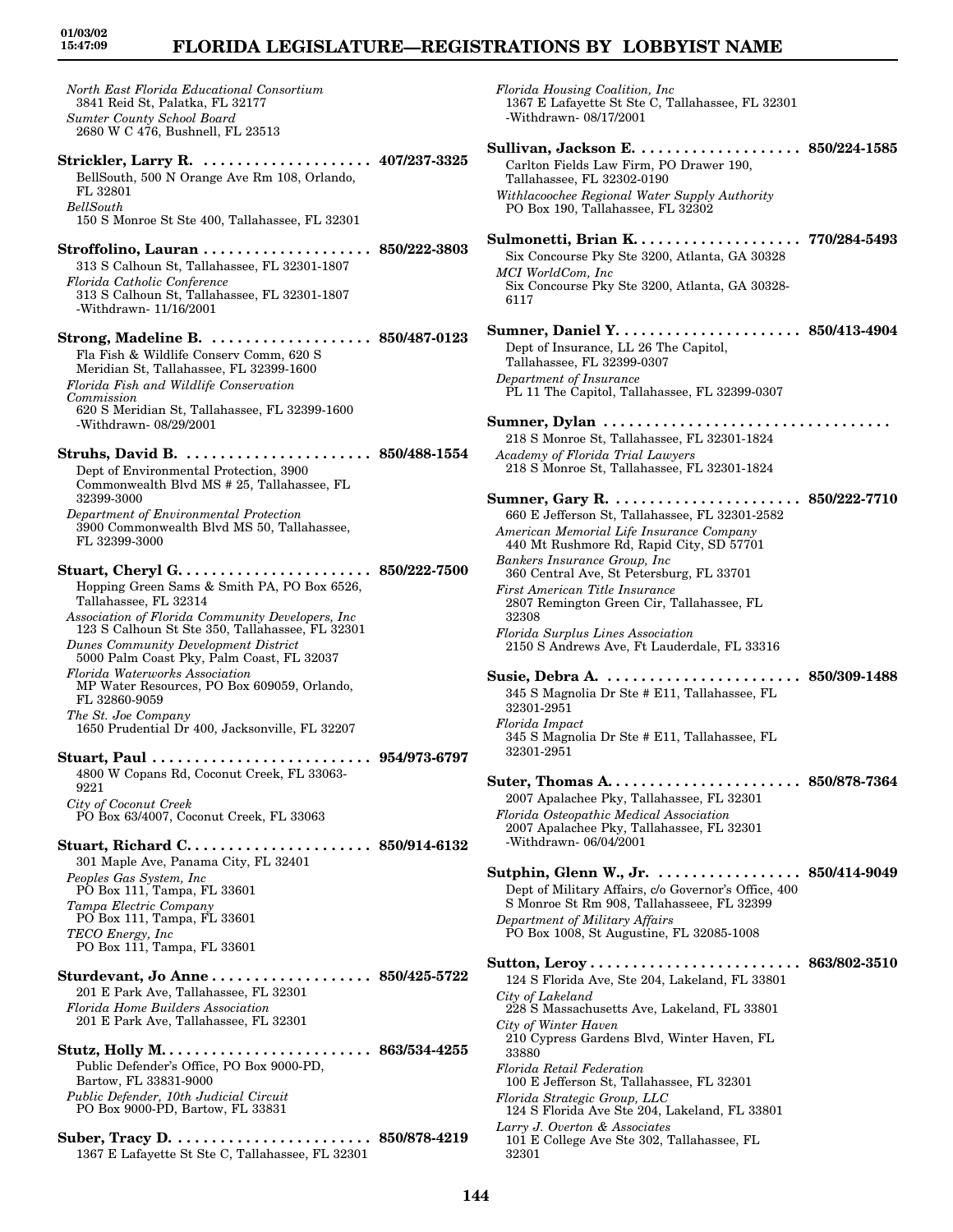**Swafford, David L. . . . . . . . . . . . . . . . . . . . . 850/222-3533** Pennington Law Firm, PO Box 10095, Tallahassee, FL 32302-2095 *BellSouth* 150 S Monroe St Ste 400, Tallahassee, FL 32301 *Florida Power & Light Company* 215 S Monroe St Ste 810, Tallahassee, FL 32301 **Swann, Henry T., III . . . . . . . . . . . . . . . . . . . 904/823-0131**

PO Box 1008, St Augustine, FL 32085-1008 *Department of Military Affairs* PO Box 1008, St Augustine, FL 32085-1008

**Swartzel, Steven B. . . . . . . . . . . . . . . . . . . . . 813/588-6033** 301 4th St SW, Largo, FL 33779-2942 *Pinellas County School Board* 301 4th St SW, Largo, FL 34649

**Swerlick, Anne L. . . . . . . . . . . . . . . . . . . . . . 850/385-7900** Florida Legal Services, 2121 Delta Blvd, Tallahassee, FL 32303-4221 *Florida Legal Services, Inc* 2121 Delta Blvd, Tallahassee, FL 32303

- **Swim, Debra . . . . . . . . . . . . . . . . . . . . . . . . . 850/681-2591** 1114 Thomasville Rd Ste E, Tallahassee, FL 32303-6290
- *Legal Environmental Assistance Foundation, Inc* 1114 Thomasville Rd Ste E, Tallahassee, FL 32303
- **Talbott, William D. . . . . . . . . . . . . . . . . . . . . 850/413-6051** Public Service Commission, 2540 Shumard Oak Blvd, Tallahassee, FL 32399-0850 *Public Service Commission* 2540 Shumard Oak Blvd, Tallahassee, FL 32399- 0850
- **Talenfeld, Howard M. . . . . . . . . . . . . . . . . . . 954/492-4010** Colodny Fass & Talenfeld PA, 2000 W Commercial Blvd Ste 232, Ft Lauderdale, FL 33309-3060 *Youth Law Center* 417 Montgomery St Ste 900, San Francisco, CA 94104
- **Taliaferro, Ernest L., Jr. . . . . . . . . . . . . . . . 850/599-1220** PO Box 2214, Tallahassee, FL 32316-2214 *Sprint* PO Box 165000, Altamonte, FL 32716-5000
- **Talley, James M. . . . . . . . . . . . . . . . . . . . . . . 850/222-8830** JMT Associates Inc, The McMullen House, 315 E Georgia St, Tallahassee, FL 32301-1249 *James M. Talley Associates, Inc*

The McMullen House, 315 E Georgia St, Tallahassee, FL 32301-1249 *Merchants Association of Florida, Inc* 134 S Tampa St, Tampa, FL 33602

**Talley, Julianne . . . . . . . . . . . . . . . . . . . . . . 850/422-7766** Small Employers Reinsurance Pgm, 2012-E N Point Blvd, Tallahassee, FL 32308-4119 *Florida Small Employers Health Reinsurance Program* 2012-E N Point Blvd, Tallahassee, FL 32308 -Withdrawn- 12/28/2001

- **Tant, Allison E. . . . . . . . . . . . . . . . . . . . . . . . 850/224-7000** PO Drawer 810, Tallahassee, FL 32302-0810 *American Express* 200 Vesey St, New York, NY 10285 *AmSouth Bancorporation*
	- PO Box 431, Montgomery, AL 36101

*Biotechnology Industry Organization* 1625 K Street NW Ste 1100, Washington, DC 20006-1604 *Bristol-Myers Squibb Company* P-G Ranch, 625 River Rd, Spicewood, TX 78669 *Cemetery Management, Inc* PO Box 141418, Miami, FL 33314 *ChoicePoint, Inc* 1000 Alderman Dr, Alpharetta, GA 30005 -Withdrawn- 09/05/2001 *Experian* 1001 Nineteenth St N Ste 800, Arlington, VA 22209 *Genentech, Inc* 915 L St Ste 1000, Sacramento, CA 95814 *Mayo Clinic* 4500 San Pablo Rd, Jacksonville, FL 32224 *Pearson Education, Inc* One Lake St 2C1D, Upper Saddle River, NJ 07458 *Regeneration Technologies, Inc* 1 Innovation Dr, Alachua, FL 32615 *Tenet Healthcare Corporation* 14001 Dallas Pky Ste 1400, Dallas, TX 75240 *Westport Senior Living Investment Fund, LP* 3801 PGA Blvd Ste 805, Palm Beach Gardens, FL 33410 **Tart, Thomas B. . . . . . . . . . . . . . . . . . . . . . . . 407/423-9123** PO Box 3193, Orlando, FL 32802-3193 *Orlando Utilities Commission* PO Box 3193, Orlando, FL 32802-3193 **Taylor, Brent Robert . . . . . . . . . . . . . . . . . . 850/488-9071** Advocacy Ctr Persons w/ Disability, Ste 100 Webster Bldg, 2671 Executive Center Cir W, Tallahassee, FL 32301-5092 *Advocacy Center for Persons with Disabilities, Inc* Ste 100 Webster Bldg, 2671 Executive Center Cir W, Tallahassee, FL 32301-5092 **Taylor, Laura E. . . . . . . . . . . . . . . . . . . . . . . 850/488-2514** Dept of Labor & Employment Secur, Ste 310 Hartman Bldg, 2012 Capital Cir SE, Tallahassee, FL 32399-0680 *Department of Labor & Employment Security* Ste 306 Hartman Bldg, 2010 Capital Cir SE, Tallahassee, FL 32399-0680 -Withdrawn- 10/25/ 2001 **Taylor, Leland M. . . . . . . . . . . . . . . . . . . . . . 850/222-6333** 117 S Gadsden St, Tallahassee, FL 32301 *Arnold & Blair, L.C.* 117 S Gadsden St, Tallahassee, FL 32301 **Taylor, Mario L. . . . . . . . . . . . . . . . . . . . . . . 904/630-7373** 117 W Duval St Ste 225, Jacksonville, FL 32202 *City of Jacksonville* 117 W Duval St, Jacksonville, FL 32202 **Taylor, Rayford H. . . . . . . . . . . . . . . . . . . . . 850/222-2229** PO Box 1140, Tallahassee, FL 32302-1140 *Associated Industries Insurance Company, Inc* 516 N Adams St, Tallahassee, FL 32301 *Associated Industries Insurance Services, Inc* 516 N Adams St, Tallahassee, FL 32301 *Associated Industries of Florida* 516 N Adams St, Tallahassee, FL 32301 *Associated Industries of Florida Service Corporation* 516 N Adams St, Tallahassee, FL 32301 *Committee for Preservation of Private Property Rights* 100 Brickel Ave Ste 600, Miami, FL 33131 *Florida Lawyers Assistance, Inc*

2601 E Oakland Park Blvd Ste 203, Ft Lauderdale, FL 33306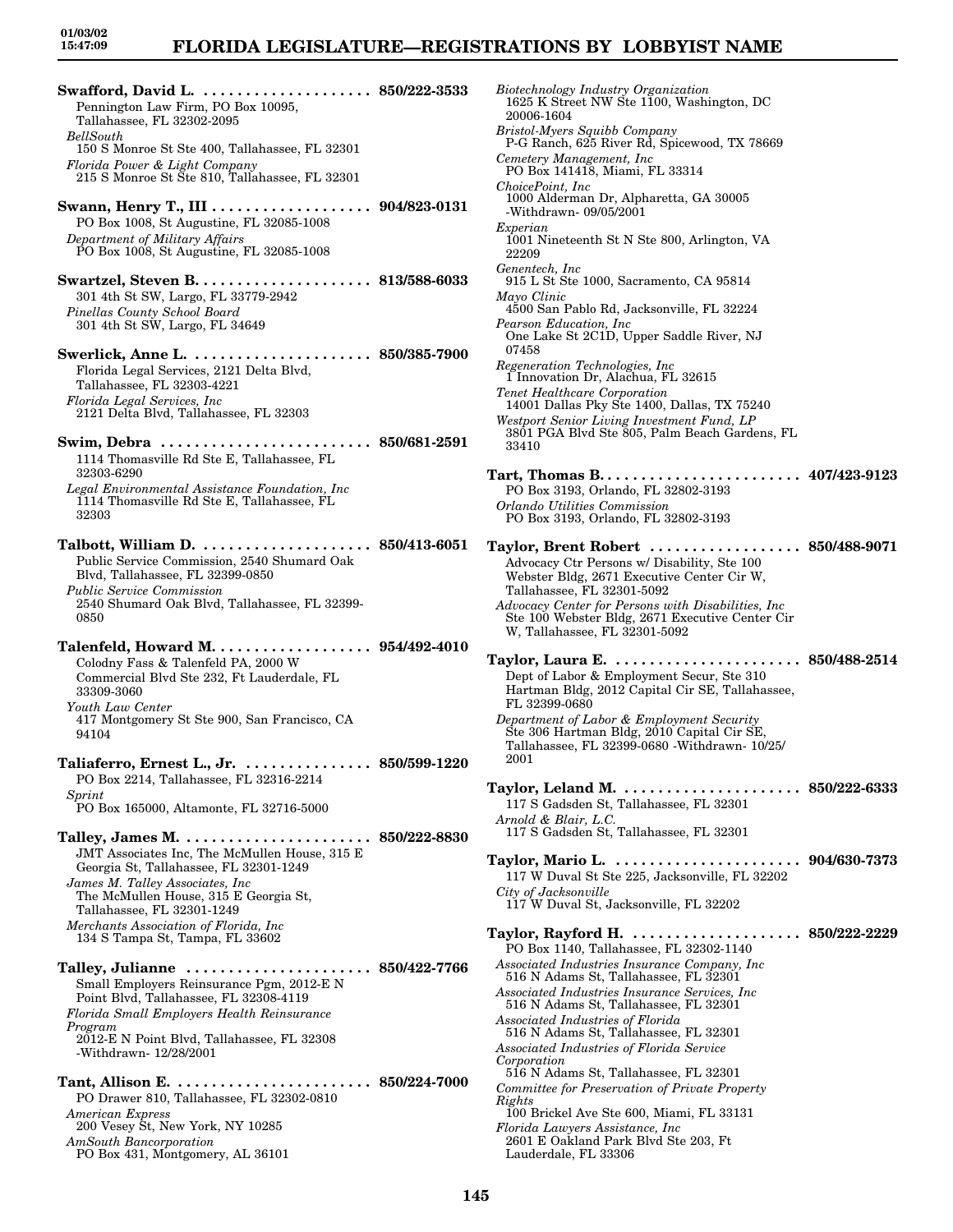## **FLORIDA LEGISLATURE—REGISTRATIONS BY LOBBYIST NAME**

*Hillsborough Area Regional Transit Authority* 201 E Kennedy Blvd, Tampa, FL 33602 **Teegen, Elizabeth A. . . . . . . . . . . . . . . . . . . . 850/488-6498** Dept of Labor & Employment Secur, Ste 307 Hartman Bldg, 2012 Capital Cir SE, Tallahassee, FL 32399-3189 *Department of Labor & Employment Security* Ste 307 Hartman Bldg, 2012 Capital Cir SE, Tallahassee, FL 32399-2189 **Teek, David P. . . . . . . . . . . . . . . . . . . . . . . . . 850/656-4220** 1003 Mary's Dr, Tallahassee, FL 32308-5267 *Spaceport Florida Authority* 100 Spaceport Way, Cape Canaveral, FL 32920 **Teel, Keith A. . . . . . . . . . . . . . . . . . . . . . . . . . 202/662-5501** 1201 Pennsylvania Ave NW, Washington, DC 20044 *Brown & Williamson Tobacco Corp* PO Box 35090, Louisville, KY 40232 *Lorillard Tobacco Company* 714 Green Valley Rd, Greensboro, NC 27408 *Philip Morris Management Corporation* 333 N Point Center E Ste 615, Alpharetta, GA 30022 *R. J. Reynolds Tobacco Company* 401 N Main St, Winston-Salem, NC 27102 **Teems, Don C. . . . . . . . . . . . . . . . . . . . . . . . . 850/576-3150** 1136 Coe Landing Rd, Tallahassee, FL 32310- 9451 *Florida Coalition of Firefighter/Paramedics* 14807 N Florida Ave, Tampa, FL 33613-1825 **Tepper, Lois S. . . . . . . . . . . . . . . . . . . . . . . . 850/224-9994** 320 W Park Ave, Tallahassee, FL 32301-1414 *FCCI Insurance Group* 320 W Park Ave, Tallahassee, FL 32301 -Withdrawn- 09/10/2001 **Thigpen, Don . . . . . . . . . . . . . . . . . . . . . . . . . 904/254-3081** Daytona Beach Community College, PO Box 2811, Daytona Beach, FL 32120-2811 *WCEU-TV, Public Broadcasting* PO Box 2811, Daytona Beach, FL 32120 **Thoburn, Bradford G. . . . . . . . . . . . . . . . . . . 904/630-2851** 117 W Duval St Ste 400, Jacksonville, FL 32202 *City of Jacksonville* 117 W Duval St Ste 400, Jacksonville, FL 32202 **Thomas, Bradford L. . . . . . . . . . . . . . . . . . . . 850/922-4020** Executive Office of the Governor, Office of Planning & Budgeting, Rm 1502 The Capitol, Tallahassee, FL 32399-0001 *Executive Office of the Governor* PL 05 The Capitol, Tallahassee, FL 32399-0001 **Thomas, John C. . . . . . . . . . . . . . . . . . . . . . . 850/222-9684** 301 S Bronough St Ste 300, Tallahassee, FL 32301 *BellSouth* 150 S Monroe St Ste 400, Tallahassee, FL 32301 -Withdrawn- 06/26/2001 *Broward County* 115 S Andrews Ave Rm 406, Ft Lauderdale, FL 33301 -Withdrawn- 06/26/2001 *Brown & Williamson Tobacco Corp* 200 Brown & Williamson Tower, 401 S Fourth Ave, Louisville, KY 40202 -Withdrawn- 06/26/ 2001 *DuPont Pharmaceuticals Company* Chestnut Run Plaza, 974 Centre Rd, Wilmington, DE 19807 -Withdrawn- 06/26/2001

*FLO-SUN, Inc* 316 Royal Poinciana Plaza, Palm Beach, FL 33480 -Withdrawn- 06/26/2001 *Florida Association of Criminal Defense Lawyers* PO Box 1528, Tallahassee, FL 32302 -Withdrawn-06/26/2001 *Florida League of Cities* 301 S Bronough St Ste 300, Tallahassee, FL 32301 *Lorillard Tobacco Company* 774 Green Valley Rd, Greensboro, NC 27408 -Withdrawn- 06/26/2001 *National Safety Council* 1025 Connecticut Ave Ste 1200, Washington, DC 20036 -Withdrawn- 06/26/2001 *Pharmaceutical Research and Manufacturers of America* 1100 Fifteenth St NW, Washington, DC 20005 -Withdrawn- 06/26/2001 **Thomas, Lee Ann . . . . . . . . . . . . . . . . . . . . . 850/921-5900** Dept of Juvenile Justice, Legislative Affairs Ste 310, 2737 Centerview Dr, Tallahassee, FL 32399- 3100 *Department of Juvenile Justice* Legislative Affairs Ste 310, 2737 Centerview Dr, Tallahassee, FL 32399 **Thomas, Pamela Anne . . . . . . . . . . . . . . . . . 850/922-6830** Agency for Health Care Admin, 2727 Mahan Dr Bldg 1 Rm 311, Tallahassee, FL 32308 *Agency for Health Care Administration* 2727 Mahan Dr Ft Know Bldg 3, Tallahassee, FL 32308 **Thomas, Rebecca L. . . . . . . . . . . . . . . . . . . . 850/487-3216** Workers' Compensation Oversight Bd, 100 Marathon Bldg, 2574 Seagate Dr, Tallahassee, FL 32399-2152 *Workers' Compensation Oversight Board* 2574 Seagate Dr 100 Marathon Bldg, Tallahassee, FL 32399-2152 -Withdrawn- 07/27/ 2001 **Thompson, James Harold . . . . . . . . . . . . . . 850/224-9115** PO Box 391, Tallahassee, FL 32302-0391 *Center for Energy and Economic Development* 1800 Diagonal Rd Ste 370, Alexandria, VA 22314 *Conference of Appellate Court Judges* 301 Martin Luther King Jr Blvd, Tallahassee, FL 32399-1850 *CSX Transportation* 500 Water St, Jacksonville, FL 32202 *Dosal Tobacco Corporation* 4775 NW 132nd St, Miami, FL 33054 *DuPont Pharmaceuticals Company* DuPont Merck Plaza, Hickory Run Bldg 2nd Floor, Wilmington, DE 19808 *Florida Electric Cooperatives Association* PO Box 590, Tallahassee, FL 32302 *Florida Financial Services Association* 215 S Monroe St Ste 614, Tallahassee, FL 32301 *Florida Optometric Association* 401 Office Plaza Dr, Tallahassee, FL 32301 *Sprint* PO Box 5000, Altamonte Springs, FL 32716-5000 *Talquin Electric Cooperative, Inc* 1640 W Jefferson St, Quincy, FL 32351 *Tampa Electric Company* 702 N Franklin, Tampa, FL 33601 *Tampa General Healthcare* PO Box 1289, Tampa, FL 33601-1289 *TECO Energy, Inc* 702 N Franklin, Tampa, FL 33601 *Tort Reform United Effort (TRUE)* PO Box 1055, Tallahassee, FL 32302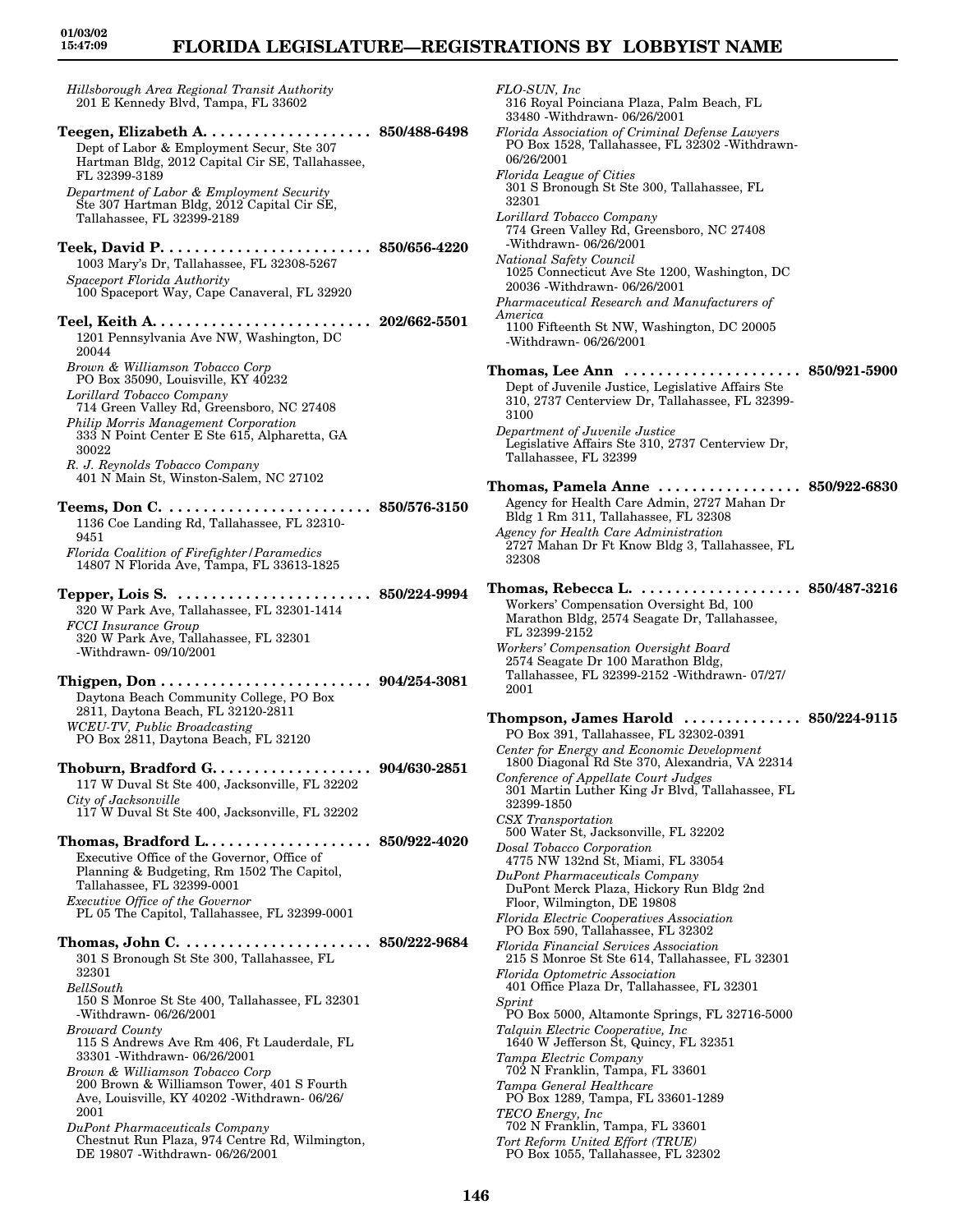## **FLORIDA LEGISLATURE—REGISTRATIONS BY LOBBYIST NAME**

*United States Sugar Corporation* 111 Ponce De Leon Ave, Clewiston, FL 33440 **Thompson, Jim . . . . . . . . . . . . . . . . . . . . . . . 850/222-3329**

300 E Brevard St, Tallahassee, FL 32301-1218 *Florida Police Benevolent Association, Inc* 300 E Brevard St, Tallahassee, FL 32301 **Thompson, Robin H. . . . . . . . . . . . . . . . . . . . 850/907-0693** 3703 Bobbin Brook Way, Tallahassee, FL 32312 *Florida Coalition Against Domestic Violence* 308 E Park Ave Ste 201-13, Tallahassee, FL 32301 **Thorn, Eric J. . . . . . . . . . . . . . . . . . . . . . . . . 850/521-0600** Shutts & Bowen LLP, 215 S Monroe St Ste 804, Tallahassee, FL 32301-1858 *BNG Partners, Inc* 1006 Beckstrom Dr, Oviedo, FL 32765 *Central Florida Regional Transportation Authority* 445 W Amelia St, Orlando, FL 32801 *City of Sanford* PO Box 1788, Sanford, FL 32772-1788 *Datamaxx Applied Technologies, Inc* 3780-A Peddie Dr, Tallahassee, FL 32303 *Florida Dental Laboratory Association* PO Box 328, Tallahassee, FL 32302 *Florida Life Care Residents Association* 4500 Shannon Lakes Plaza, Unit 1 Ste 108, Tallahassee, FL 32308 *FuGEN, Inc* 6001 Montrose Rd Ste 640, Rockville, MD 20852 -Withdrawn- 08/14/2001 *Genesis CE & I Services* 3910 US Hwy 301 N Ste 140, Tampa, FL 33619 *Houghton Mifflin Company* 555 Triangle Pky Ste 150, Norcross, GA 30092 *Indian River Memorial Hospital, Inc* 1000 36th St, Vero Beach, FL 32960 -Withdrawn-08/14/2001 *Jones Lang Lasalle Development, Inc* 390 N Orange Ave Ste 1875, Orlando, FL 32801 *McDougal Littell* 222 Berkeley St, Boston, MA 02116 *Orange County Sheriff's Office* 2400 W 33rd St, Orlando, FL 32839 *Orlando Sanford International* Two Red Cleveland Rd Ste 210, Sanford, FL 32773 -Withdrawn- 11/15/2001 *Seminole County Board of County Commissioners* 1101 E First St, Sanford, FL 32771-1468 *Shutts & Bowen, LLP* 215 S Monroe St Ste 804, Tallahassee, FL 32301 *Spaceport Florida Authority* 100 Spaceport Way, Cape Canaveral, FL 32920 *The Brown Schools, Inc* 2419 Winthrop Rd, Tallahassee, FL 33312 -Withdrawn- 01/28/2001 **Tilley, Cory . . . . . . . . . . . . . . . . . . . . . . . . . . 850/488-4802** Executive Office of the Governor, PL 05 The Capitol, Tallahassee, FL 32399-0001 *Executive Office of the Governor* PL 05 The Capitol, Tallahassee, FL 32399 -Withdrawn- 09/28/2001 **Tillman, Jane C. . . . . . . . . . . . . . . . . . . . . . . 850/488-3415** Florida Parole Commission, Bldg C 4th Floor, 2601 Blair Stone Rd, Tallahassee, FL 32399-2450 *Florida Parole Commission*

Bldg C 4th Floor, 2601 Blair Stone Rd, Tallahassee, FL 32399-2450

**Tillman, Jim K. . . . . . . . . . . . . . . . . . . . . . . . 850/224-6611** PO Box 10097, Tallahassee, FL 32302-2097

*BellSouth*

150 S Monroe St Ste 400, Tallahassee, FL 32301 *District School Board of Pasco County* 7227 Land O'Lakes Blvd, Land of Lakes, FL 34639 *Florida Association of RV Parks and Campgrounds* 1638 N Plaza Dr, Tallahassee, FL 32308 *Florida Attractions Association, Inc* PO Box 10295, Tallahassee, FL 32302-2295 *Florida Electric Cooperatives Association* PO Box 590, Tallahassee, FL 32302 *Florida Gaming Centers, Inc* 3500 NW 37th Ave, Miami, FL 33142 *Florida Hotel & Motel Association* PO Box 1529, Tallahassee, FL 32302 *Jonathan Goodson Productions* 555 Melrose Ave Modular 113, Hollywood, CA 90038-3197 *Orlando Jai-Alai, Inc* PO Box 24, Ft Lauderdale, FL 33302 *Pershing Industries, Inc* Vista Memorial Funeral Home, 14200 NW 57th Ave, Miami Lakes, FL 33014 **Timmins, Margaret M. . . . . . . . . . . . . . . . . . 850/224-9448** 108 S Monroe St Ste 200, Tallahassee, FL 32301 *Abbott Laboratories* PO Box 177, Abbott Park, IL 60064-3500 *Citrus Health Network* 4175 W 20th Ave, Hialeah, FL 33012 *Elevator Industry Work Preservation Fund* 12913 Erlene Dr, Chester, VA 23831 *Florida Area Agency on Aging Association* 2285 First St, Ft Myers, FL 33901 *Florida Association of DUI Programs, Inc* PO Box 1897, Ocala, FL 34478 *Florida Medical Association* 113 E College Ave, Tallahassee, FL 32301 *Florida Workers' Advocates* 4144 McLeod Dr, Tallahassee, FL 32303 *Judicial Assistants Association of Florida* 2825 Judge Fran Jameson Way, The Moore Justice Center, Viera, FL 32940 *McLeod & Associates* PO Box 10223, Tallahassee, FL 32302 *Palm Beach Casino Lines* Port of Palm Beach, 777 E Port Rd, Riviera Beach, FL 33404 *Verizon Wireless* One Verizon Place, Mail Code GA IB3LGL, Alpharetta, GA 30004 **Tinker, Teresa B. . . . . . . . . . . . . . . . . . . . . . 850/488-7793** Executive Office of the Governor, The Capitol Rm 2105, Tallahassee, FL 32399 *Executive Office of the Governor* The Capitol Plaza Level, Tallahassee, FL 32399 **Tischer, Gene J. . . . . . . . . . . . . . . . . . . . . . . 850/222-8967** 512 N Calhoun St, Tallahassee, FL 32301-1232 *Associated Home Health Industries of Florida, Inc* 512 N Calhoun St, Tallahassee, FL 32301 **Tobin, Jack N. . . . . . . . . . . . . . . . . . . . . . . . . 954/755-5715** 3300 University Dr, Ste 629, Coral Springs, FL 33065 *Areawide Council on Aging of Broward County* 5345 NW 35th Ave, Ft Lauderdale, FL 33309 *End Stage Renal Disease Laboratory* 831 Northwest 57th St, Ft Lauderdale, FL 33309 *ETS Payphones* 1490 West Fork Dr Ste G, Lithia Springs, GA 30122 *Family Central, Inc* 840 SW 81st Avenue, North Lauderdale, FL 33068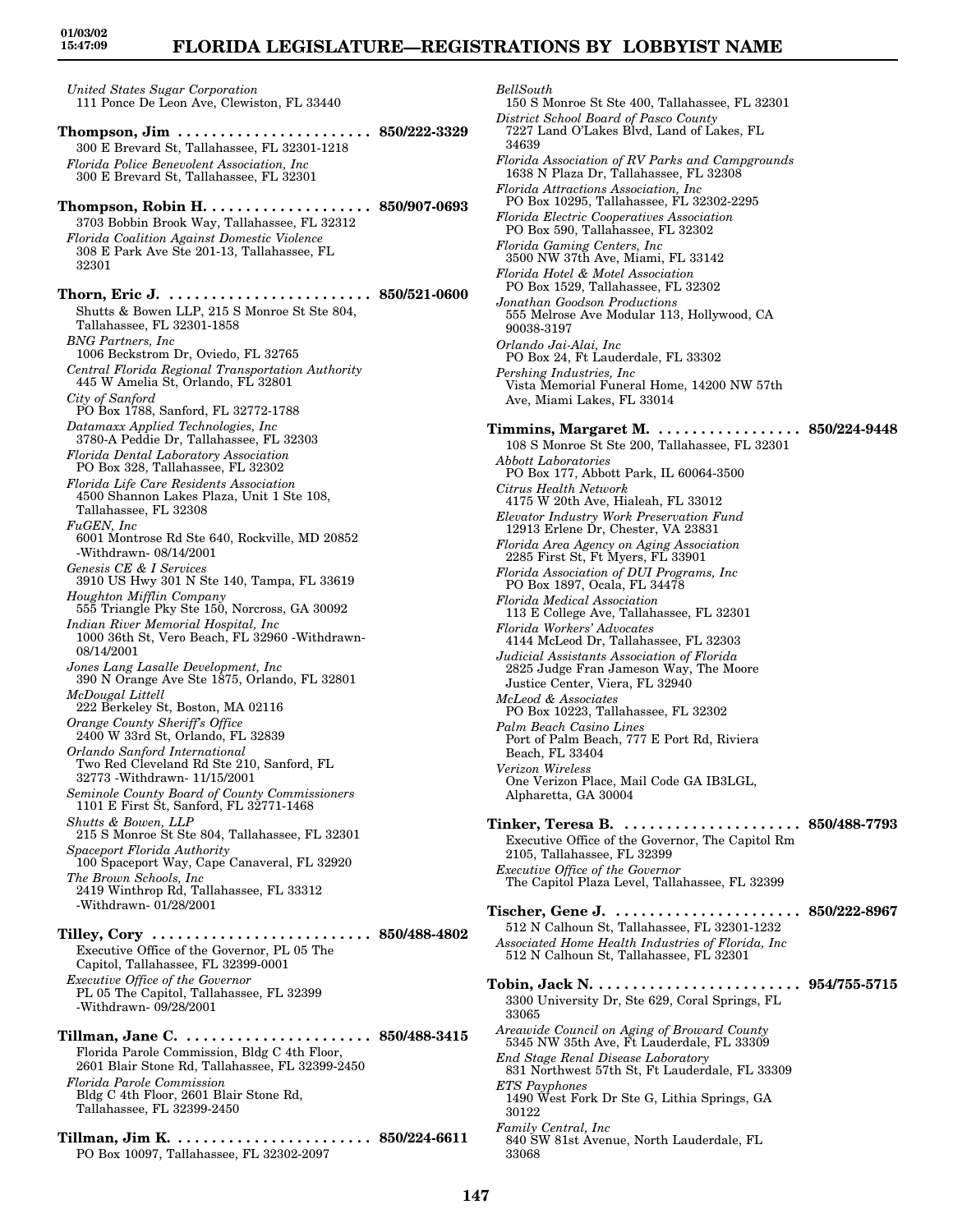### **FLORIDA LEGISLATURE—REGISTRATIONS BY LOBBYIST NAME**

*Florida Public Telecommunications Association, Inc* 125 S Gadsden St Ste 200, Tallahassee, FL 32301 *Florida Recyclers Coalition, Inc* 2075 Powerline Rd, Pompano Beach, FL 32302 *Seafarers' Church Institute of Florida, Inc. (dba Seafarers' House)* PO Box 13034, Port Everglades, FL 33316 **Tolley, James R. . . . . . . . . . . . . . . . . . . . . . . 850/224-7333** 345 W Madison St, Tallahassee, FL 32301-1625 *Florida Professional Firefighters* 345 W Madison St, Tallahassee, FL 32301-1625 **Tomlin, John A. . . . . . . . . . . . . . . . . . . . . . . . 813/289-5921** AAA Auto Club South, 1515 N Westshore Blvd, Tampa, FL 33607-4599 *AAA Auto Club South* 1515 N Westshore Blvd, Tampa, FL 33607 **Tooman, Lee . . . . . . . . . . . . . . . . . . . . . . . . . 317/297-4123** 7440 Woodland Dr, Indianapolis, IN 46278-1719 *Golden Rule Insurance Company* 7440 Woodland Dr, Indianapolis, IN 46278-1719 **Torgesen, Karen R. . . . . . . . . . . . . . . . . . . . . 850/671-3700** 1812 Riggins Rd, Tallahassee, FL 32308-4885 *Florida Association of Homes for the Aging* 1812 Riggins Rd, Tallahassee, FL 32308 **Tornillo, Pat L., Jr. . . . . . . . . . . . . . . . . . . . . 305/854-0220** 2929 SW Third Ave, Miami, FL 33129-2798 *Florida Education Association* 213 S Adams St, Tallahassee, FL 32301 *United Teachers of Dade* 2929 SW 3rd Ave, Miami, FL 33129 **Torres, Ralph . . . . . . . . . . . . . . . . . . . . . . . . 850/488-3022** Dept of Agriculture & Consumer Ser, Plaza Level 10 The Capitol, Tallahassee, FL 32399-0810 *Department of Agriculture & Consumer Services* PL 10 The Capitol, Tallahassee, FL 32399-0810 -Withdrawn- 07/13/2001 **Touchton, Randy . . . . . . . . . . . . . . . . . . . . . . 850/224-7333** Fla Professional Firefighters Assn, 345 W Madison St, Tallahassee, FL 32301-1625 *Florida Developmental Disabilities Council* 124 Marriott Ste 203, Tallahassee, FL 32301 -Withdrawn- 09/24/2001 *Florida Professional Firefighters* 345 W Madison St, Tallahassee, FL 32301-1625 **Towcimak, Kenneth Michael . . . . . . . . . . . . 850/414-4557** Dept of Transportation, 605 Suwannee St, Tallahassee, FL 32399-0450 *Department of Transportation* 605 Suwannee St, Tallahassee, FL 32399-0450 **Towne, Doug G. . . . . . . . . . . . . . . . . . . . . . . . 727/452-8132** Disability Relations Group, 9951 12 Way N #201, St Petersburg, FL 33716 *Avaya Communications* 1450 G St NW # 500, Washington, DC 20005 **Townsend, William D. . . . . . . . . . . . . . . . . . . 850/425-5635** PO Drawer 810, Tallahassee, FL 32302-0810 *Tropicana Products, Inc* PO Box 338, Bradenton, FL 34206 **Trafton, James C. . . . . . . . . . . . . . . . . . . . . . 850/222-2721** 850 E Park Ave, Tallahassee, FL 32301

*AFLAC* 1932 Wynnton Rd, Columbus, GA 31999 *Florida Insurance Council* 1430 Piedmont Dr E, Tallahassee, FL 32312

**Trafton, Mark, III . . . . . . . . . . . . . . . . . . . . . 850/222-2721** Insurance Industry Consultants, PO Box 764, Tallahassee, FL 32302-0764 *AFLAC* 1032 Wynnton Rd, Columbus, GA 31999 *Blue Cross and Blue Shield of Florida, Inc* 532 Riverside Ave, Jacksonville, FL 32204 *Florida Insurance Council* 1430 Piedmont Dr E, Tallahassee, FL 32312 *Florida Premium Finance Association* 420 E Jefferson St Ste 201, Tallahassee, FL 32301 **Trammell, Robert D. . . . . . . . . . . . . . . . . . . . 850/224-8282** PO Box 10242, Tallahassee, FL 32302-2242 *Angelo Juliano vs Florida Department of Transportation* Keyfetz Asnis & Srebnick PA, 44 W Flagler St Ste 2400, Miami, FL 33130-1856 *Arvay v City of Vero Beach* Grossman and Roth, 2665 S Bayshore Dr Penthouse 1, Miami, FL 33133 *Barcos/Torres vs DOT* 236 Valencia Ave, Coral Gables, FL 33134 *Colopy vs Volusia County* Faddis Oldham & Smith PA, 100 S Orange Ave Ste 200, Orlando, FL 32801 *Conference of County Court Judges* Collier County Courthouse, 3301 Tamiami Trail E, Naples, FL 34112 *Darna vs Lee County School Board* 1533 Hendry St Ste 100, Ft Myers, FL 33901 *Delfina Benjumea* 3117 Edgewater Dr, Orlando, FL 32804 *Dent/Harley vs Palm Beach County School Board* 1016 Clearwater Place, West Palm Beach, FL 33401 *Dixon vs Indian River School Board* W E Gary Professional Center, 320 S Indian River Dr, Ft Pierce, FL 34948-3390 *Dodd vs Escambia County School Board* 30 S Spring St, Pensacola, FL 32501 *Eclipse Energy Systems, Inc* 4915 W Cypress St Ste 110, Tampa, FL 33607 *Edwards vs Hillsborough County* 777 S Harbour Island Blvd Ste 850, Tampa, FL 33602 *England vs Monroe County School Board* Martin Lipsky Kaufman & Weinstein, PO Box 10242, Miami Lakes, FL 33016 *Estate of Carmen Pena* 1953 SW 27th Ave, Miami, FL 33145-2543 *Estate of Harold Armstrong vs Gulf County* 110 Eglin Pky SE, Ft Walton Beach, FL 32548 *Estate of Roberto Calderon vs Miami Dade County* Grossman and Roth, 2665 S Bayshore Dr Penthouse 1, Miami, FL 33133 *Falkinburg vs City of West Palm Beach* Phillip C. Houston PA, 1551 Forum Place Ste 500 C, West Palm Beach, FL 33401 *Fink vs City of Key West* Browning Eden Sireci & Klitenick PA, 402 Applerouth Lane, Key West, FL 33040 *Florida Community Services Corp.* Dewey Wilson, 70 Logan Lane, Santa Rosa Beach, FL 32459 *Florida Public Defender Association, Inc* PO Box 11057, Tallahassee, FL 32302 *Florida Recyclers Coalition, Inc* 2075 N Powerline Rd, Pompano Beach, FL 33069 *Hennelly vs St. Lucie County Sheriff Dept* Grossman Roth and Partridge, 2665 S Bayshore Dr Penthouse 1, Miami, FL 33133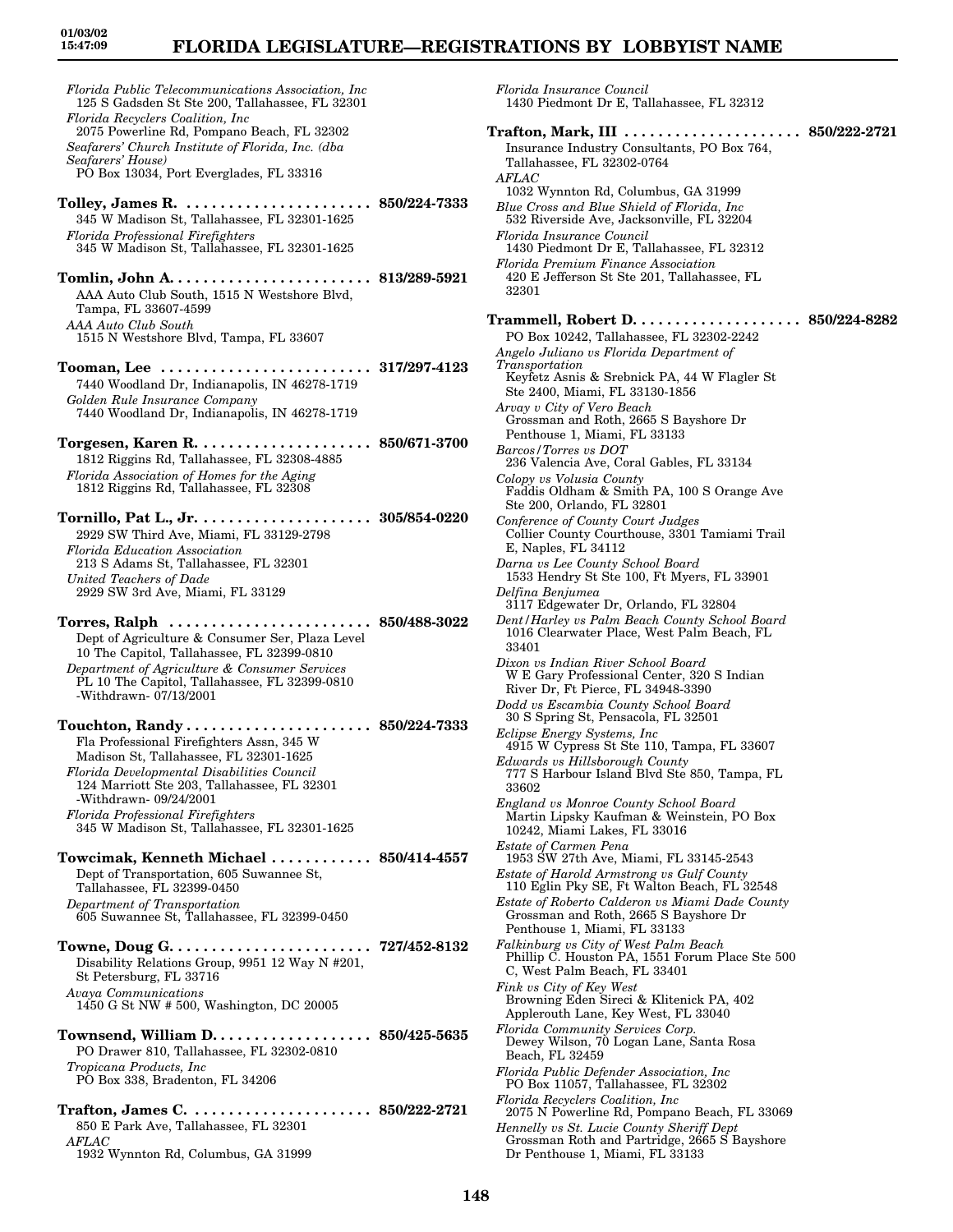*Hilda De Paz vs Miami-Dade County* Alejandro A. Zamora Esq PA, 1298 NW 10th Ave, Miami, FL 33136 *INSYTE* 4915 W Cypress St Ste 110, Tampa, FL 33607 *Jackson vs Miami Dade County* 6950 N Kendall Dr, Miami, FL 33156 *James Torrence vs Palm Beach County Health District* Lytal Reiter Clark Fountain et al, 515 N Flagler Dr 10th Floor, West Palm Beach, FL 32401 *Kelly/Taylor vs Hillsborough County School Board* Chris Jayson, Esq, 201 E Kennedy Blvd Ste 1700, Tampa, FL 33602 *Kharmilia Ferguson vs Palm Beach County Sheriff* Lytal Reiter Clark Fountain et al, 515 N Flagler Dr 10th Floor, West Palm Beach, FL 33401 *Kilpatrick vs Escambia County* Louis K. Rosenbloum PA, 4300 Bayou Blvd Ste 36, Pensacola, FL 32503 *Lawrence Gizzi v. City of Hallandale* 100 W Cypress Creek Rd Ste 700, Ft Lauderdale, FL 33309 *Lemonik vs Dade County* Arthur W. Tifford PA, 1385 NW 15th St, Miami, FL 33125 *Maracic vs Broward County* 700 SE Third Ave, Ft Lauderdale, FL 33316 *McIntire v. Department of Transportation* 316 S Baylen St Ste 600, Pensacola, FL 32501 *Mervil vs City of Delray Beach* 515 N Flagler Dr, 10th Floor Northbridge Center, West Palm Beach, FL 33402-4056 *Mid-Bay Timber & Land Company* 4506 Hwy 20 E Ste 250, Niceville, FL 32578 *Mitchell vs Halifax Hospital Medical Center A Special Taxing District* Searcy, Denney, Scarola et al, 2139 Palm Beach Lakes Blvd, West Palm Beach, FL 33409 *Noel vs State of Florida Dept of Health and Rehabilitative Services* Sheldon J. Schlesinger PA, 1212 SE Third Ave, Ft Lauderdale, FL 33316 *Oscar Ortiz v. City of Miami* 201 Alhambra Cir Ste 701, Coral Gables, FL 33134-5108 *Pamela McMahan San Juan vs Orange County* Ratiner & Glinn, 60 SW 13th St, Miami, FL 33101 *Patsy Baucco vs DOT* Henry Courtney, Esq, 201 S Biscayne Ste 3130, Miami, FL 33133 *Police vs Palm Beach County Sheriff* Jason Williams, Esq, 221 E Osceola St, Stuart, FL 34994 *Preble & Rish, Inc* 402 Reid Ave, Port St Joe, FL 32456 *Schwartz vs North Broward Hospital District* 700 SE Third Ave Ste 100, Ft Lauderdale, FL 33316-1186 *Skowronek vs City of Clearwater* Prugh and Associates PA, 1009 W Platt St, Tampa, FL 33306 *SmartCOP* 25 W Cedar St Ste 309, Pensacola, FL 32501 *Sumter County Government* 209 N Florida St, Bushnell, FL 33513 *SWIX* PO Box 960, Tallahassee, FL 32302 *The Water Company* 4506 Highway  $20$  E, Ste 250, Niceville, FL 32578 *TIA Solid Waste Consultants, Inc* 10012 N Dale Mabry Hwy Ste 223, Tampa, FL 33618 *Valentino and Patsey Baucco vs DOT* Henry Courtney, Esq, 201 S Biscayne Blvd Ste 3130, Miami, FL 33131 -Withdrawn- 08/14/2001

*Visa USA, Inc* Paul Bazylak, 100 Glenridge Pointe Pky, Atlanta, GA 30342 **Trapp, Robert L. . . . . . . . . . . . . . . . . . . . . . . 850/413-6632** Public Service Commission, 2540 Shumard Oak Blvd, Tallahassee, FL 32399-0850 *Public Service Commission* 2540 Shumard Oak Blvd, Tallahassee, FL 32399- 0850 **Treat, Lucinda K. . . . . . . . . . . . . . . . . . . . . . 305/626-7408** Pro Player Stadium, 2267 Dan Marino Blvd, Miami, FL 33056 *Florida Marlins Baseball Club, L.L.C.* Pro Player Stadium, 2267 NW 199th St, Miami, FL 33056 **Tribble, Steve . . . . . . . . . . . . . . . . . . . . . . . . 850/413-6251** Public Service Commission, 2540 Shumard Oak Blvd, Tallahassee, FL 32399-0850 *Public Service Commission* 2540 Shumard Oak Blvd, Tallahassee, FL 32399- 0850 **Tsamoutales, Frank . . . . . . . . . . . . . . . . . . . 850/222-7206** PO Box 1833, Tallahassee, FL 32302 *Brevard County Property Appraiser* PO Box 429, Titusville, FL 32781-0429 *Initial Attack Aviation* 705 US Hwy 1, Melbourne, FL 32901 *Intellikey* 551 S Apollo Blvd Ste 204, Melbourne, FL 32901 *Melbourne Airport Authority* One Air Terminal Pky Ste 220, Melbourne, FL 32901 **Tuck, Amy K. . . . . . . . . . . . . . . . . . . . . . . . . . 850/245-6200** Dept of State, Room 100 Collins Bldg, 107 W Gaines St, Tallahassee, FL 32399-0250 *Department of State* The Capitol Rm 1801, Tallahassee, FL 32399-0250 **Tucker, David G. . . . . . . . . . . . . . . . . . . . . . . 850/595-4970** 14 W Government St Rm 411, Pensacola, FL 32501-5814 *Escambia County Board of County Commissioners* PO Box 1591, Pensacola, FL 32597-1591 **Tucker, Donald L. . . . . . . . . . . . . . . . . . . . . . 850/668-0381** 262 Rosehill Dr N, Tallahassee, FL 32312-9021 *Southern Wine & Spirits of America, Inc* 1600 NW 163rd St, Miami, FL 33169 **Tucker, Susan M. . . . . . . . . . . . . . . . . . . . . . 850/414-2000** Dept of Elder Affairs, 4040 Esplanade Way, Tallahassee, FL 32399-7000 *Department of Elder Affairs* 4040 Esplanade Way, Tallahassee, FL 32399- 7000 **Tudor, Richard N. . . . . . . . . . . . . . . . . . . . . . 850/413-6516** Public Service Commission, 2540 Shumard Oak Blvd, Tallahassee, FL 32399-0850 *Public Service Commission* 2540 Shumard Oak Blvd, Tallahassee, FL 32399- 0850 **Tunnicliff, Cynthia S. . . . . . . . . . . . . . . . . . . 850/222-3533** PO Box 10095, Tallahassee, FL 32302-2095 *Florida Automobile Dealers Association* PO Box 531124, Orlando, FL 32853-1124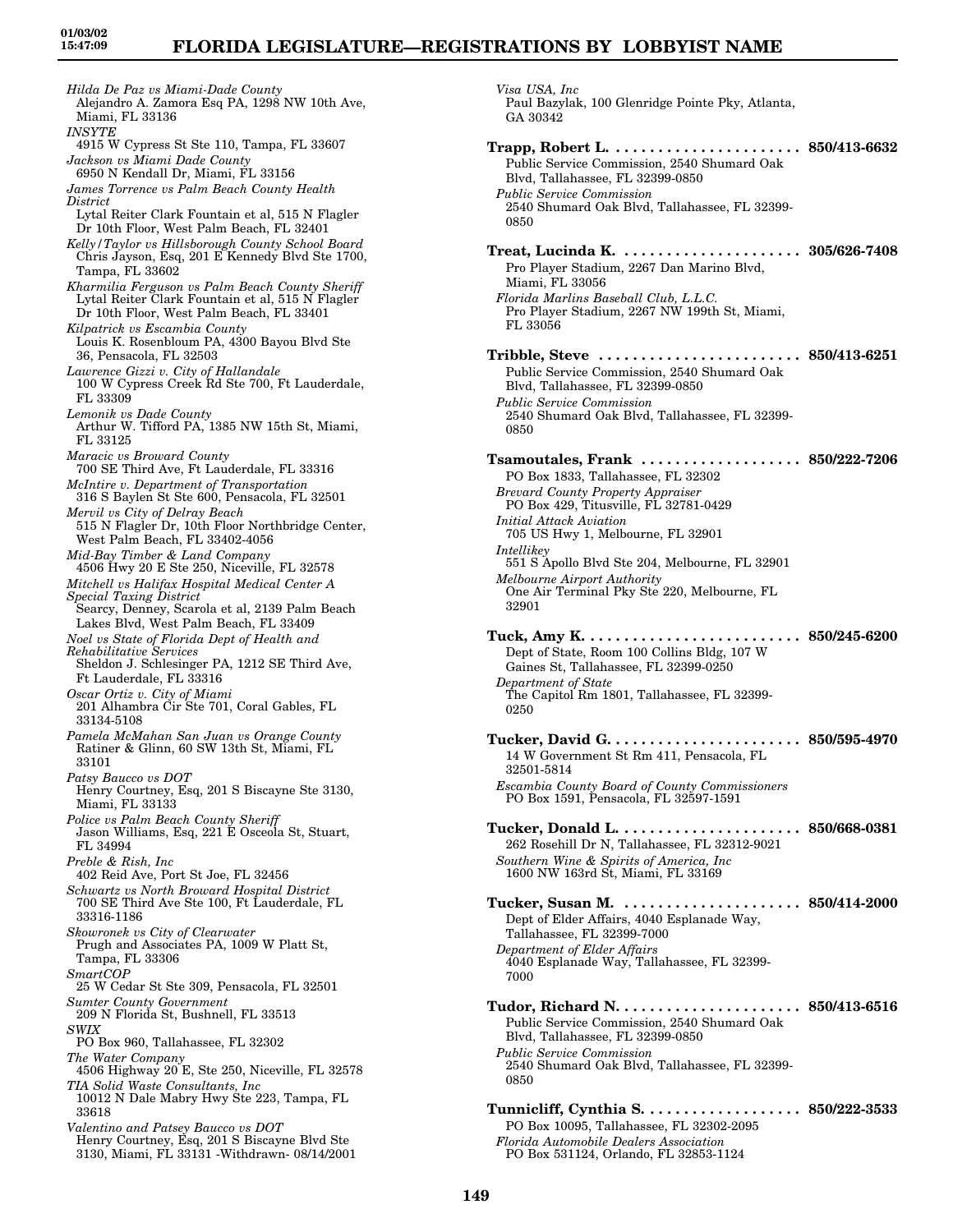## **FLORIDA LEGISLATURE—REGISTRATIONS BY LOBBYIST NAME**

- **Turbeville, William G. . . . . . . . . . . . . . . . . . 850/488-7810** Executive Office of the Goveror, 1601 The Capitol, Tallahassee, FL 32399 *Executive Office of the Governor* The Capitol, Tallahassee, FL 32399 **Turk, J. Donald . . . . . . . . . . . . . . . . . . . . . . . 703/846-1395** Exxon Mobil Corporation, 3225 Gallows Rd Ste 7D0229, Fairfax, VA 22037-0002 *Exxon Mobil Corporation* 3225 Gallows Rd, Fairfax, VA 22037 **Turman, Lloyd A. . . . . . . . . . . . . . . . . . . . . . 850/224-2727** PO Box 5437, Tallahassee, FL 32314-5437 *Florida Institute of Certified Public Accountants* PO Box 5437, Tallahassee, FL 32314 **Turnbull, Allison . . . . . . . . . . . . . . . . . . . . . . 850/577-9090** Gray Harris & Robinson PA, PO Box 11189, Tallahassee, FL 32301 *Seavin, Inc.* 19239 US Hwy 27 N, Clermont, FL 34711 **Twomey, Michael B. . . . . . . . . . . . . . . . . . . . 850/421-9530** PO Box 5256, Tallahassee, FL 21214-5256 *Collier County Government* Collier Business Plaza Ste 210, 3050 N Horseshoe Dr, Naples, FL 34104 *Florida Utility Watch, Inc* 8903 Crawfordville Rd, Tallahassee, FL 32310 *Marco Island Taxpayer's Association* 1588 Heights Ct, Marco Island, FL 33937 *Sawgrass Association, Inc* 10036 Sawgrass Dr Ste 1, Ponte Vedra Beach, FL 32082 *Sugarmill Woods Civic Association, Inc* 6 Byhrsonima Loop W, Homosassa, FL 33446- 4633 *Victor Martinelli* 24 Carriage Lane, Ponte Vedra Beach, FL 32082 **Ubben, Matthew D. . . . . . . . . . . . . . . . . . . . . 850/487-1533** Koger Center Douglas Bldg Ste 100, 2540 Executive Cir W, Tallahassee, FL 32301-5015 *Confianza Consulting, Inc* PO Box 10296, Tallahassee, FL 32302-2296 -Withdrawn- 07/24/2001 *Department of Veterans' Affairs* Koger Center Douglas Bldg Ste 100, 2540 Executive Cir West, Tallahassee, FL 32301-5015
	- *Florida Transportation Commission* 605 Suwannee St, Tallahassee, FL 32399 -Withdrawn- 02/05/2001

**Uhlfelder, Steven J. . . . . . . . . . . . . . . . . . . . 850/425-5694** Holland & Knight LLP, PO Drawer 810, Tallahassee, FL 32302-0810 *American Express* 200 Vesey St, New York, NY 10285 *American General Corporation* 2919 Allen Pky Ste L4-02, Houston, TX 77019 *AmSouth Bancorporation* PO Box 431, Montgomery, AL 36101 *Bristol-Myers Squibb Company* 777 Scudders Mill Rd P35-23, Plainsboro, NJ 08536 *Florida Press Association* 336 E College Ave Ste 300, Tallahassee, FL 32301 *Florida Tri-Agency Coalition on Smoking and Health*

3709 W Jetton Ave, Tampa, FL 33629 *Genentech, Inc* 980 9th St Ste 1500, Sacramento, CA 95814

*Kaplan* 1150 15th St NW, 6th Floor Corprate, Washington, DC 20071 *Microsoft Corporation* 21 Dupont Cir NW Ste 510, Washington, DC 20036 *NCS Pearson* 11000 Prairie Lakes Dr, Prairie, MN 55344 *Orlando Sentinel* 633 N Orange Ave, Orlando, FL 32781 *Pearson Education, Inc* One Lake St 2C1D, Upper Saddle River, NJ 07458 *Regeneration Technologies, Inc* 1 Innovation Dr, Alachua, FL 32615 *Tenet Healthcare Corporation* 14001 Dallas Pky Ste 1020, Dallas, TX 75240 *Westport Senior Living Investment Fund, LP* 3801 PGA Blvd Ste 805, Palm Beach Gardens, FL 33410 **Ulrich, Shawn M. . . . . . . . . . . . . . . . . . . . . . 727/571-2224** 5555 Ulmerton Rd, Clearwater, FL 33760 *Eller Media Company-Tampa Bay Area* 5555 Ulmerton Rd, Clearwater, FL 33760 **Unger, Jason L. . . . . . . . . . . . . . . . . . . . . . . . 850/577-9090** Gray Harris & Robinson PA, PO Box 11189, Tallahassee, FL 32301 *Florida Water Services Corporation* 1000 Color Place, Apopka, FL 32703 -Withdrawn-04/13/2001 *Florida Water Services Corporation* PO Box 609520, Orlando, FL 32860-9520 -Withdrawn- 08/30/2001 *Seavin, Inc.* 19239 US Highway 27 N, Clermont, FL 34711 -Withdrawn- 04/13/2001 **Unger, Karen . . . . . . . . . . . . . . . . . . . . . . . . . 850/488-5396** The Governor's Office, The Capitol PL 05, Tallahassee, FL 32399 *Executive Office of the Governor* The Capitol PL 05, Tallahassee, FL 32399 -Withdrawn- 09/13/2001 **Urbanek, Jon R. . . . . . . . . . . . . . . . . . . . . . . 904/905-2245** Blue Cross Blue Shield of Florida, 4800 Deerwood Campus Pky DC3-5, Jacksonville, FL 32246-8273 *Blue Cross and Blue Shield of Florida, Inc* 4800 Deerwood Campus Pky, Jacksonville, FL 32246-8273 **Van Arnam, Jon A. . . . . . . . . . . . . . . . . . . . . 561/233-2400** P B County Dept of Envir Res Mgt, 3323 Belvedere Rd Bldg # 502, West Palm Beach, FL 33406 *Palm Beach County* 301 N Olive Ave, West Palm Beach, FL 33401 **van Assenderp, Kenza . . . . . . . . . . . . . . . . . 850/222-7206** PO Box 1833, Tallahassee, FL 32302-1833 *Brevard County Property Appraiser* PO Box 429, Titusville, FL 32781-0429 *City of Cocoa Beach* 2 S Orlando Ave, Cocoa Beach, FL 32931 *Initial Attack Aviation* 705 US Hwy 1, Melbourne, FL 32901 *The Florida Tax Collectors Service Corporation* PO Box 1833, Tallahassee, FL 32302 *The Florida Tax Collectors, Inc* PO Box 1833, Tallahassee, FL 32302 **Van Bever, Mark . . . . . . . . . . . . . . . . . . . . . . 321/633-2173** State Courts System, 2825 Judge Fran Jamieson

Way, Viera, FL 32940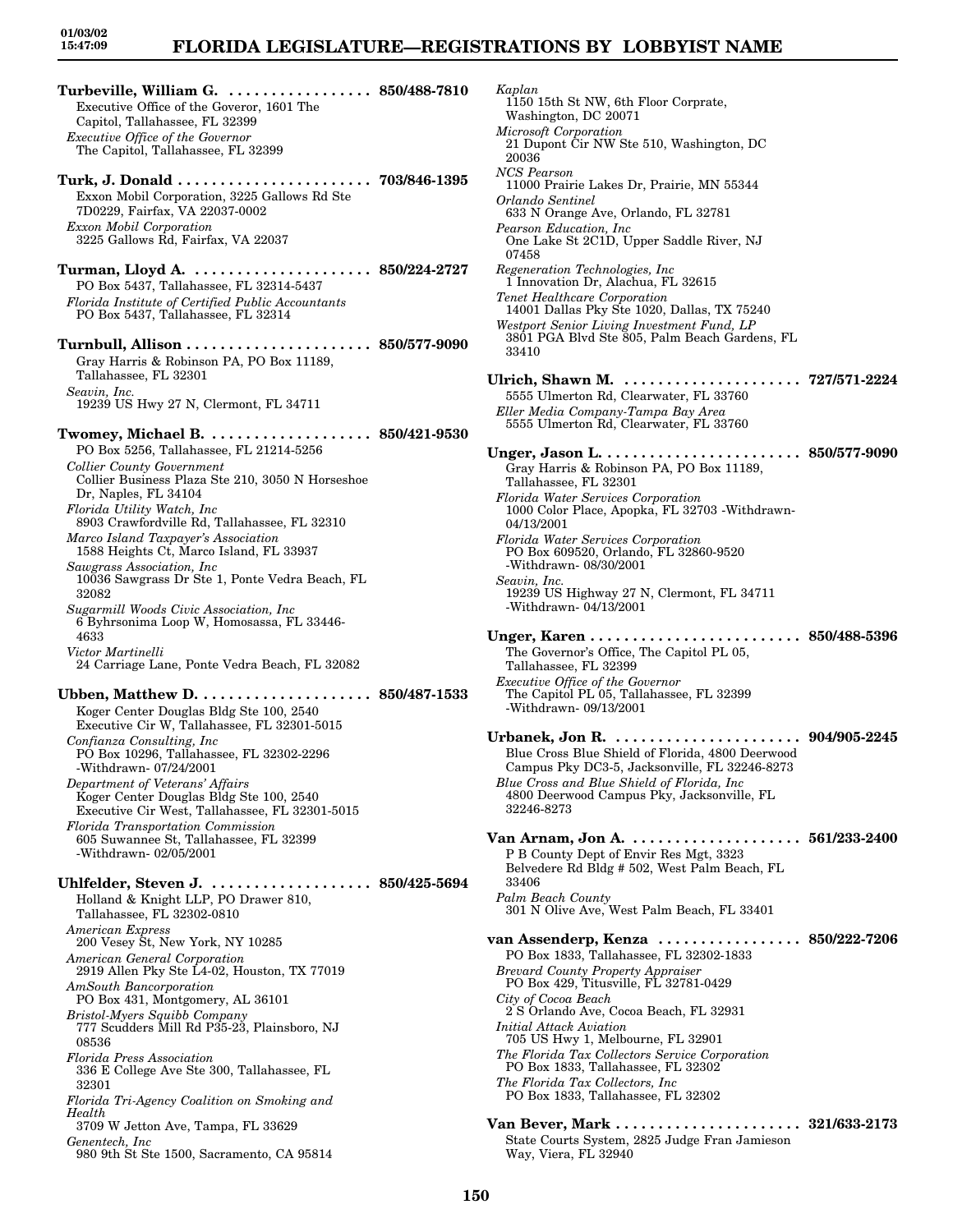## **FLORIDA LEGISLATURE—REGISTRATIONS BY LOBBYIST NAME**

*State Courts System* 500 S Duval St, Tallahassee, FL 32399-1900

- **Van Leuven, David Tyler . . . . . . . . . . . . . . . 850/222-9482** Mowrey & Biggins PA, 515 N Adams St, Tallahassee, FL 32301 *Florida Sheriffs' Self Insurance Fund* PO Box 12901, Tallahassee, FL 32317 **Van Lindt, John . . . . . . . . . . . . . . . . . . . . . . 305/885-8000** 2200 E 4 Ave, Hialeah, FL 33010-1420 *Hialeah, Inc* 2200 E 4 Ave, Hialeah, FL 33010 **Vana, Shelley . . . . . . . . . . . . . . . . . . . . . . . . . 561/683-4623** 715 Spencer Dr, West Palm Beach, FL 33409- 4063 *Palm Beach County Classroom Teachers Association* 715 Spencer Dr, West Palm Beach, FL 33409 **Vancore, Steven J. . . . . . . . . . . . . . . . . . . . . 850/681-9550** 119 E Park Ave, Tallahassee, FL 32301 *Wilkes & McHugh, P.A.* 119 E Park Ave, Tallahassee, FL 32301 **Vandervort, John . . . . . . . . . . . . . . . . . . . . . 727/524-1446** 1367 Williams Dr, Clearwater, FL 33764 *Wireless E Systems, Inc* 65 Hill Ave, Fort Walton Beach, FL 32548-3858 **Vanek, Ann E. . . . . . . . . . . . . . . . . . . . . . . . . 813/493-5624** 626 Grand Cypress Point, Sanford, FL 32771 *Citizens for a Rational Energy Policy, Inc.* 626 Grand Cypress Point, Sanford, FL 32771 **Varn, Jacob D. . . . . . . . . . . . . . . . . . . . . . . . . 850/681-0411** Fowler White, PO Box 11240, Tallahassee, FL 32302-3240 *Florida Concrete & Products Association* 649 Vassar St, Orlando, FL 32804-5382
	- *Florida Home Builders Association* 201 E Park Ave, Tallahassee, FL 32301 *JIREH, Inc*
	- PO Box 1068, Tarpon Springs, FL 34688-1608 *Southdown, Inc*
	- 1200 Smith St Ste 2400, Houston, TX 77002 *St. Luke's Cataract & Laser Institute* 43309 US Hwy 19 N, Tarpon Springs, FL 34688- 5000

**Vaughn, Linda S. . . . . . . . . . . . . . . . . . . . . . . 850/681-2333** PO Box 1855, Tallahassee, FL 32302

- *American Planning Association, Florida Chapter* 707 E Park Ave, Tallahassee, FL 32301 -Withdrawn- 07/19/2001
- *Brady Campaign to Prevent Gun Violence* 1225 Eye St NW Ste 1100, Washington, DC 20005
- *Early Childhood Association of Florida, Inc* 3049 Browning St, Sarasota, FL 34237-7307 -Withdrawn- 07/19/2001
- *League of Women Voters of Florida* 540 Beverly Court, Tallahassee, FL -Withdrawn-07/19/2001
- **Vaughn, Phyllis . . . . . . . . . . . . . . . . . . . . . . . 850/488-3201** Dept of Agriculture & Consumer Ser, 407 S Calhoun St Rm 110, Tallahassee, FL 32399-0800 *Department of Agriculture & Consumer Services* Bureau of Planning & Budgeting, Rm 110 Mayo Bldg, Tallahassee, FL 32399-0800
- **Vecchioli, Lee . . . . . . . . . . . . . . . . . . . . . . . . 850/222-8967** 512 N Calhoun St, Tallahassee, FL 32301-1232

*Associated Home Health Industries of Florida, Inc* 512 N Calhoun St, Tallahassee, FL 32301

**Vercellone, Tara . . . . . . . . . . . . . . . . . . . . . . 850/222-8028** 315 S Calhoun St Ste 712, Tallahassee, FL 32301 *Florida Ports Council* 315 S Calhoun St Ste 712, Tallahassee, FL 32303 **Vergara, Emilio D. . . . . . . . . . . . . . . . . . . . . 352/796-7211** SW Fla Water Management District, 2379 Broad St, Brooksville, FL 34604-6899 *Southwest Florida Water Management District* 2379 Broad St, Brooksville, FL 34604-6899 **Verlander, Chris A. . . . . . . . . . . . . . . . . . . . . 850/224-7173** PO Box 784, Tallahassee, FL 32302-0784 *Associated Industries Insurance Company, Inc* 516 N Adams St, Tallahassee, FL 32301 *Associated Industries Insurance Services, Inc* 516 N Adams St, Tallahassee, FL 32301 *Associated Industries of Florida* 516 N Adams St, Tallahassee, FL 32301 *Associated Industries of Florida Political Action Committee, Inc* 516 N Adams St, Tallahassee, FL 32301 *Associated Industries of Florida Service Corporation* 516 N Adams St, Tallahassee, FL 32301 **Vickers, Alice M. . . . . . . . . . . . . . . . . . . . . . . 850/385-7900** Florida Legal Services, 2121 Delta Blvd, Tallahassee, FL 32303-4221 *Florida Legal Services, Inc* 2121 Delta Blvd, Tallahassee, FL 32303 **Vickers, Cass D. . . . . . . . . . . . . . . . . . . . . . . . 850/523-0400** 1705 Metropolitan Blvd Ste 101, Tallahassee, FL 32308-3765 *Citrix Systems, Inc* 6400 NW Sixth Way, Ft Lauderdale, FL 33309 *United Space Alliance LLC* 8550 Astronaut Blvd, Mailcode USK-001, Cape Canaveral, FL 32920 **Villella, Ronald . . . . . . . . . . . . . . . . . . . . . . . 850/224-5081** Smith Bryan & Myers, 311 E Park Ave, Tallahassee, FL 32301-1513 *Corrections Corporation of America* 10 Burton Hills Blvd, Nashville, TN 37215 *CorrLogic, Inc* 4720 Walnut St, Boulder, CO 80401 *Escambia County Board of County Commissioners* 14 W Government St Rm 411, Pensacola, FL 32501 *Florida Association of Professional Employer Organizations* 335 Beard St, Tallahassee, FL 32303 *Florida Power Corporation* 106 E College Ave Ste 800, Tallahassee, FL 32301 *Florida State Oriental Medical Association* 335 Beard St, Tallahassee, FL 32303 *Florida State Pilots Association* 311 E Park Ave, Tallahassee, FL 32301 *Florida Surveying and Mapping Society* 1689A Mahan Center Blvd, Tallahassee, FL 32308 *Florida Thoroughbred Breeders and Owners Association* 4727 NW 80th Ave, Ocala, FL 34482-2098 *Florida 2012* 501 E Kennedy Blvd Ste 175, Tampa, FL 33602 *Fusive.com* 800 Fairway Dr, Deerfield Beach, FL 33441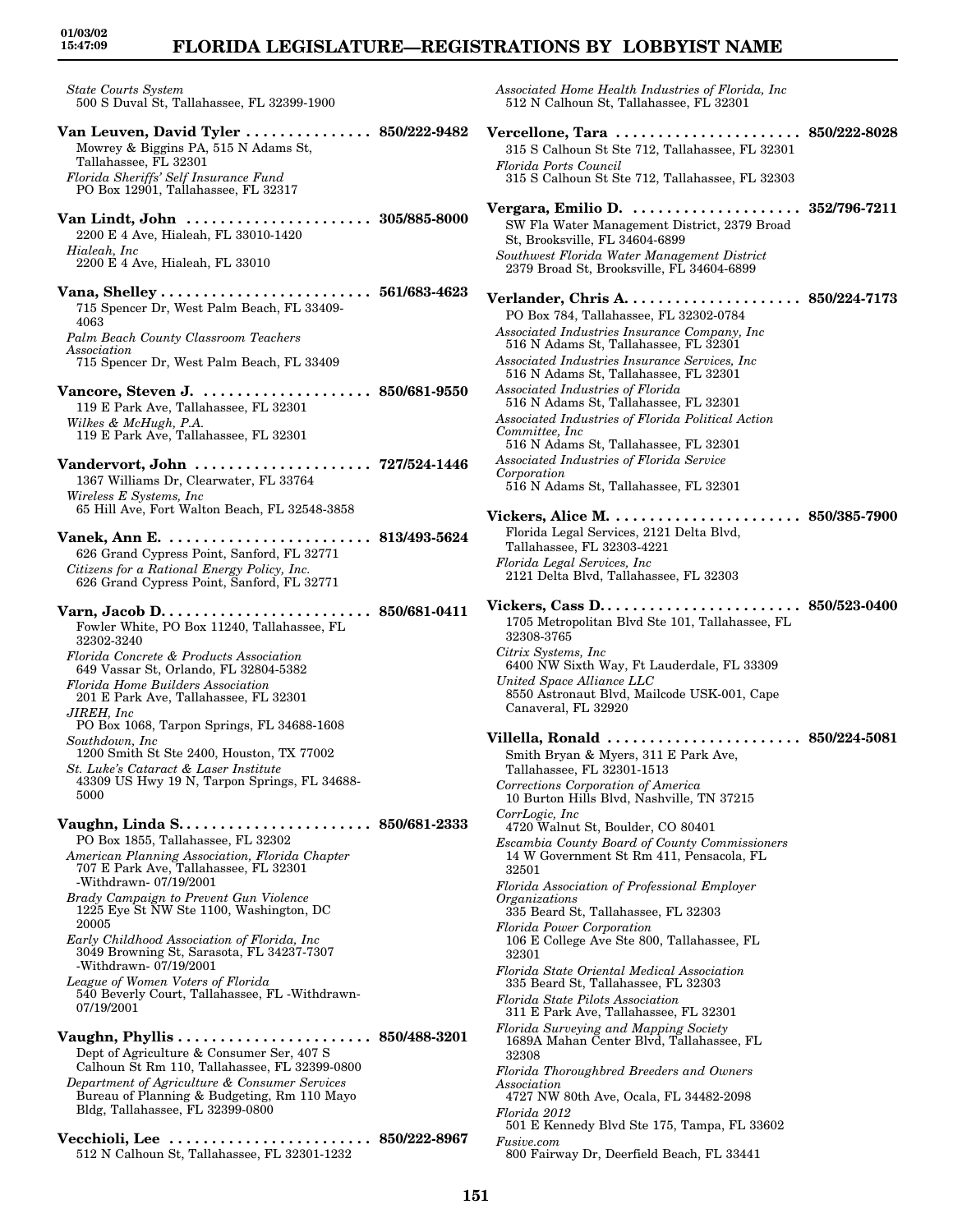*Hillsborough County Board of County Commissioners* 601 E Kennedy Blvd 26th Floor, Tampa, FL 33602 *IBM Corporation* 101 N Monroe St Ste 750, Tallahassee, FL 32301 *Infrastructure Corporation of America* 151 Athens Way, Nashville, TN 37228 *International Council of Shopping Centers* 1033 N Fairfax St Ste 404, Alexandria, VA 22314-1540 *Interwoven* 3025 Windward Plaza Ste 300, Alpharetta, GA 30005 *Intuition, Inc* 6420 Southpoint Pky, Jacksonville, FL 32216 *Mariner Post-Acute Network* 1 Ravinia Dr, Ste 1500, Atlanta, GA 30346 *Murphy Oil USA, Inc* 200 Peach St, El Dorado, AR 71730 *National Association of Beverage Importers, Inc* 1200 G St NW Ste 360, Washington, DC 20005 *Osceola Legislative Effort* 1425 E Vine St, Kissimmee, FL 34744 *Prison Health Services* 105 Westpark Dr Ste 300, Brentwood, TN 37027 *Professional Insurance Agents of Florida, Inc* 1390 Timberlane Rd, Tallahassee, FL 32312 *SECOR International, Inc* 14998 W 6th Ave Ste 800, Golden, CO 80401 *St. Luke's Cataract & Laser Institute* 43309 US Hwy 19 N, Tarpon Springs, FL 32301 *Stellar Partners, Inc* Tampa International Airport, Marriott Ste G-100, Tampa, FL 33607 *The Florida Bar* 650 Apalachee Pky, Tallahassee, FL 32399 *TransCor America, LLC* 646 Melrose Ave, Nashville, TN 37211 *University of Tampa* 401 W Kennedy Blvd, Tampa, FL 33606-1490 *Walter Industries, Inc* PO Box 31601, Tampa, FL 33631-3601 **Vodicka, Susan S. . . . . . . . . . . . . . . . . . . . . . 305/358-0180** 1101 Brickell Ave Ste 703 N, Miami, FL 33131 *DeVry University, Inc* One Tower Lane, Oakbrook Terrace, IL 60181- 4624 **Vogel, Cathleen C. . . . . . . . . . . . . . . . . . . . . . 305/577-7722** c/o Squire Sanders & Dempsey LLP, 2900 Miami Center, 201 S Biscayne Blvd, Miami, FL 33131 *Alico, Inc* PO Box 338, LaBelle, FL 33935 *Clear Springs Land Company, L.L.C.* 115 E Van Fleet Dr, Bartow, FL 33830 *Florida Inland Navigation District* 1314 Marcinski Rd, Jupiter, FL 33477 *Florida Water Council, Inc* 4524 Gun Club Rd Ste 203, West Palm Beach, FL 33415 *Hilliard Brothers of Florida* Rt 2 Box 175, Clewiston, FL 33440 -Withdrawn-10/22/2001 *Intercoastal Utilities, Inc* 6215 Wilson Blvd, Jacksonville, FL 32210 *Landon Development Corporation of Florida* 626 Gulf Shore Blvd S, Naples, FL 34102 *Seafarers' Church Institute of Florida, Inc. (dba Seafarers' House)* 1800 SE 32nd St, Port Everglades, FL 33316 *United States Sugar Corporation* PO Drawer 1207, Clewiston, FL 33440 *WCI Communities, Inc* 24301 Walden Center Dr, Bonita Springs, FL 34134

**Vogel, Kelly . . . . . . . . . . . . . . . . . . . . . . . . . . 703/502-7808** Merck-Medco Managed Care, LLC, 12821 Fair Briar Lane, Fairfax, VA 22033 *Merck-Medco Managed Care, LLC* c/o Kegler Brown Hill & Ritter, 65 E State St Ste 1800, Columbus, OH 43215 **Vogt, John W. . . . . . . . . . . . . . . . . . . . . . . . . 850/921-2374** Dept of Business & Prof Regulation, 1940 N Monroe St, Tallahassee, FL 32399-0750 *Department of Business & Professional Regulation* 1940 N Monroe St, Tallahassee, FL 32399-0750 **Wade, Malcolm S., Jr. . . . . . . . . . . . . . . . . . . 863/983-8121** 111 Ponce de Leon Ave, Clewiston, FL 33440- 3098 *United States Sugar Corporation* 111 Ponce de Leon Ave, Clewiston, FL 33440 **Wahby, Daniel J. . . . . . . . . . . . . . . . . . . . . . . 202/434-1019** Eli Lilly & Company, 555 12th St NW Ste 650, Washington, DC 20004 *Eli Lilly and Company* 555 12th St NW Ste 650, Washington, DC 20004 **Wahlen, John J. . . . . . . . . . . . . . . . . . . . . . . . 850/425-5471** Ausley & McMullen, 227 S Calhoun St, Tallahassee, FL 32301-1884 *Alltel Florida, Inc* 206 White Ave, Live Oak, FL 32060 *Florida Telecommunications Industry Association* 1311-A Paul Russell Rd Ste 101, Tallahassee, FL 32308 *Northeast Florida Telephone Company* PO Box 485, MacClenny, FL 32314-5378 **Wainwright, Ann H. . . . . . . . . . . . . . . . . . . . 850/681-6710** 204 S Monroe St, Tallahassee, FL 32301 *BellSouth* 150 S Monroe St Ste 400, Tallahassee, FL 32301 *Bristol West Insurance Service of Florida* 5701 Sterling Rd, Davie, FL 33341 *Florida Power & Light Company* 215 S Monroe St, Tallahassee, FL 32301 *Florida Service Agreement Association* 204 S Monroe St, Tallahassee, FL 32301 *HBA Management* Trafalgar Plaza 1, 5310 NW 33 Ave Ste 211, Ft Lauderdale, FL 33309 *Indian River Memorial Hospital, Inc* 1000 36th St, Vero Beach, FL 32960 *Tower Hill Insurance Group* PO Box 141150, Gainesville, FL 32614 **Waits, Thomas A. . . . . . . . . . . . . . . . . . . . . . . 850/224-2888** PO Box 1529, Tallahassee, FL 32302-1529 *Florida Hotel & Motel Association* PO Box 1529, Tallahassee, FL 32302 **Walby, Karen E. . . . . . . . . . . . . . . . . . . . . . . . 850/942-1614** 2301 Orleans Dr, Tallahassee, FL 32308 *Citizens Commission on Human Rights* 305 N Ft Harrison Ave, Clearwater, FL 33755 **Walker-McGill, Patricia . . . . . . . . . . . . . . . . 850/561-2592** Institute on Urban Policy & Com, Florida A & M University, Tallahassee, FL 32307-3100 *Florida A & M University, School of Graduate Studies* Florida A & M University, Tallahassee, FL 32307 **Walker, Stephen A. . . . . . . . . . . . . . . . . . . . . 561/640-0820** Lewis Longman & Walker, PA, 1700 Palm Bch Lakes Blvd # 1000, West Palm Beach, FL 33401- 2006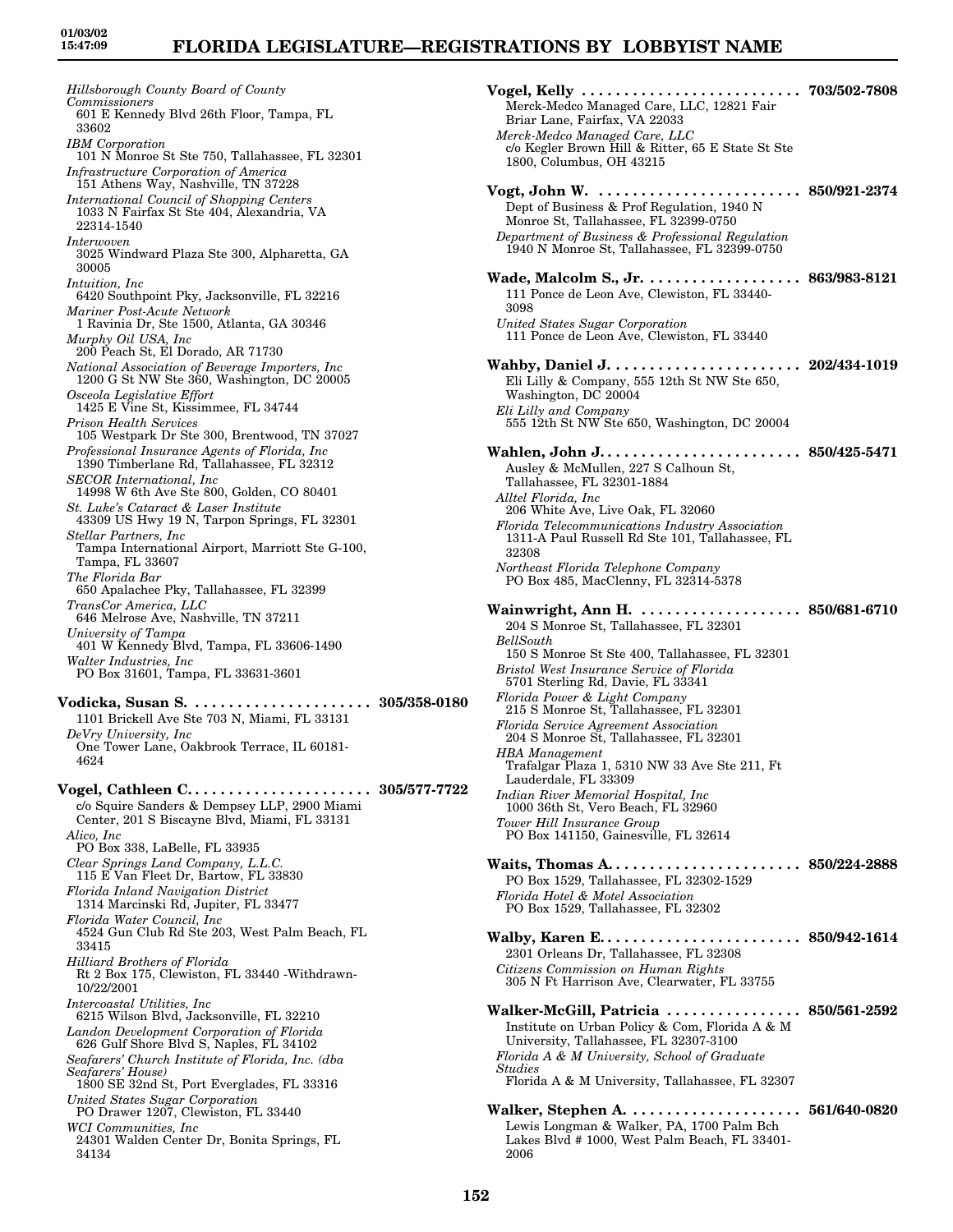## **FLORIDA LEGISLATURE—REGISTRATIONS BY LOBBYIST NAME**

*Florida Water Services Corporation* 1000 Color Place, Apopka, FL 32703 **Walker, William G., III . . . . . . . . . . . . . . . . . 850/224-7517** 215 S Monroe St Ste 810, Tallahassee, FL 32301- 1858 *Florida Power & Light Company* 215 S Monroe St Ste 810, Tallahassee, FL 32301 **Wallace, Aaron . . . . . . . . . . . . . . . . . . . . . . . 904/224-1953** 213 S Adams St, Tallahassee, FL 32301 *FEA* 213 S Adams St, Tallahassee, FL 32301 **Wallace, Thomas J. . . . . . . . . . . . . . . . . . . . . 850/488-8514** 1801 Hermitage Blvd Ste 210, Tallahassee, FL 32308-7707 *Florida Prepaid College Program* 1801 Hermitage Blvd Ste 210, Tallahassee, FL 32308 **Walsh, Barbara L. . . . . . . . . . . . . . . . . . . . . . 305/725-6897** 748 Gold Nugget Trl, Tallahassee, FL 32304 *Expert Developers, Inc* 748 Gold Nugget Trail, Tallahassee, FL 32304 **Walsh, Hubert J. . . . . . . . . . . . . . . . . . . . . . . 305/725-6897** 748 Gold Nugget Trl, Tallahassee, FL 32304 *Expert Developers, Inc* 748 Gold Nugget Trail, Tallahassee, FL 32304 **Walsh, Juliana M. . . . . . . . . . . . . . . . . . . . . . 305/375-5600** Miami-Dade County, 111 NW 1St St Ste 2910, Miami, FL 33128 *Miami-Dade County* 111 NW 1st St, Miami, FL 33128 **Wankat, Allen L. . . . . . . . . . . . . . . . . . . . . . . 904/246-9730** 60 Seminole Landing Rd, Atlantic Beach, FL 32233-5945 *Southeastern Bottled Water Association* 14101 Hwy 290 W Ste 107, Austin, TX 78737 **Ward, James A. . . . . . . . . . . . . . . . . . . . . . . . 850/413-6060** Public Service Commission, 2540 Shumard Oak Blvd, Tallahassee, FL 32399-0850 *Public Service Commission* 2540 Shumard Oak Blvd, Tallahassee, FL 32399- 0850 **Ware, Rex D. . . . . . . . . . . . . . . . . . . . . . . . . . 850/222-2300** 215 S Monroe St Ste 601, Tallahassee, FL 32301 *Walt Disney World Company* PO Box 10000, Lake Buena Vista, FL 32830-1000 **Warmack, Eleanor J. . . . . . . . . . . . . . . . . . . 850/878-3221** 411 Office Plaza Dr, Tallahassee, FL 32301-2756 *Florida Recreation and Park Association* 411 Office Plaza Dr, Tallahassee, FL 32301-2756 **Washington, John P. R., II . . . . . . . . . . . . . . 850/488-7436** Dept of Corrections, 2601 Blair Stone Rd, Tallahassee, FL 32399-2500 *Department of Corrections* 2601 Blair Stone Rd, Tallahassee, FL 32399-2500 **Waters, Ken N. . . . . . . . . . . . . . . . . . . . . . . . . 727/939-8901** 4039 Carlyle Lakes Blvd, Palm Harbor, FL 34685-1040 *Verizon* PO Box 110, MC: FLTC0840, Tampa, FL 33601

-Withdrawn- 09/13/2001

32301-4559 *Florida Alcohol & Drug Abuse Association, Inc* 1030 E Lafayette St # 100, Tallahassee, FL 32301 **Watkins, Michael A. . . . . . . . . . . . . . . . . . . . 850/488-8762** Dept of Children and Families, 1317 Winewood Blvd Bldg 8, Tallahassee, FL 32399 *Department of Children and Families* 1317 Winewood Blvd, Tallahassee, FL 32399 **Watkins, William David . . . . . . . . . . . . . . . . 850/671-2644** 1725 Mahan Dr Ste 201, Tallahassee, FL 32308 *Naples Community Hospital, Inc* 350 Seventh St N, Naples, FL 33939 **Watson, Jimmy R. . . . . . . . . . . . . . . . . . . . . . 904/823-0115** PO Box 1008, Attn SJA, St Augustine, FL 32085- 1008 *Department of Military Affairs* PO Box 1008, Attn: SJA, St Augustine, FL 32085- 1008 **Watson, Kevin W. . . . . . . . . . . . . . . . . . . . . . 850/224-2078** 213 S Adams St, Tallahassee, FL 32301 *Florida Education Association* 118 N Monroe St, Tallahassee, FL 32399-1700 **Watson, Richard . . . . . . . . . . . . . . . . . . . . . . 850/222-0000** PO Box 10038, Tallahassee, FL 32302-2038 *Associated Builders & Contractors* PO Box 15210, Tampa, FL 33684 *Builder's Notice Corporation* 708 S Andrews Ave, Ft Lauderdale, FL 33116 *City of Key West* PO Box 1409, Key West, FL 33040 *Florida Air Conditioning Contractors* PO Box 80458, Casselberry, FL 32718-0458 *Florida Association of Plumbing, Heating, Cooling Contractors* 2477 Stickney Point Rd Ste 121B, Sarasota, FL 34231 *Florida Electrical Contractors Association* PO Box 80458, Casselberry, FL 32718-0458 *Florida Surety Association* PO Box 958418, Lake Mary, FL 32795-8418 *Florida Wall & Ceiling Contractors Association* PO Box 10523, Tallahassee, FL 32302 **Watson, Ronald L. . . . . . . . . . . . . . . . . . . . . . 850/224-6496** 113 E College Ave, Tallahassee, FL 32301 *Florida Medical Association* 113 E College Ave, Tallahassee, FL **Watson, Screven H. . . . . . . . . . . . . . . . . . . . . 850/933-8799** PO Box 1842, Tallahassee, FL 32302 *Associated Industries* PO Box 784, Tallahassee, FL 32302 *Boca Raton Community Hospital* 800 Meadows Rd, Boca Raton, FL 33486 *DaVita Laboratory Services, Inc* 1991 Industrial Dr, Deland, FL 32724 **Watson, Timothy A. . . . . . . . . . . . . . . . . . . . . 850/201-2075** PO Box 1633, Tallahassee, FL 32302-1633 *Capitol Hill Group* 123 S Calhoun St, Tallahassee, FL 32301 *Council of Florida Family Practice & Community Teaching Hospitals* 116 S Monroe St, Tallahassee, FL 32301 *Enterprise Florida* 390 N Orange Ave Ste 1300, Orlando, FL 32801 *Florida Hospital Association* 306 E College Ave, Tallahassee, FL 32301

**Waters, Pamela . . . . . . . . . . . . . . . . . . . . . . . 850/878-2196**

1030 E Lafayette St # 100, Tallahassee, FL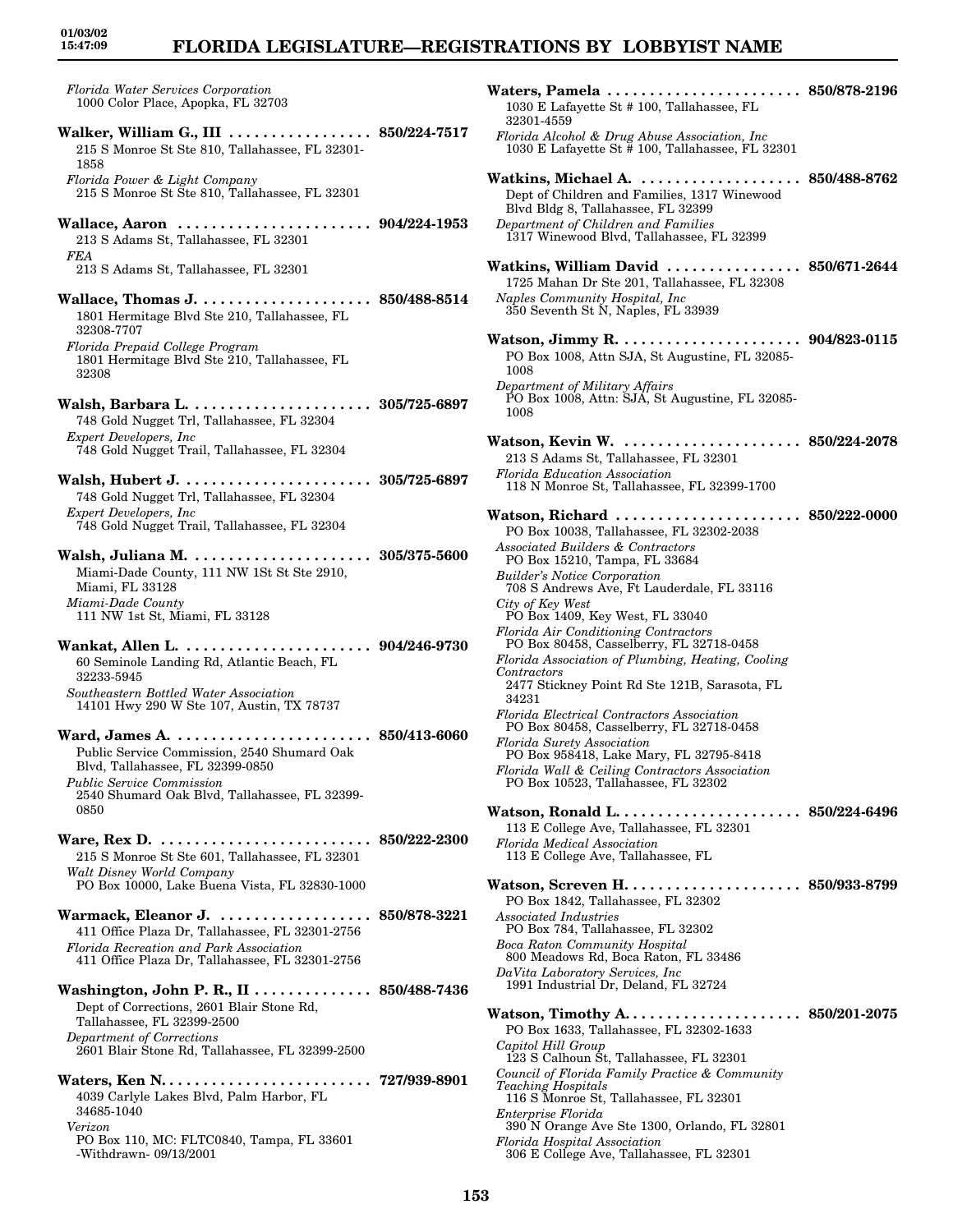*Florida Public Broadcasting Service, Inc* PO Box 10910, Tallahassee, FL 32302-2910 *Hewlett Packard, Inc* 399 Park Ave 26th FL, New York, NY 10022 *Multistate Associates, Inc on behalf of Agilent Technologies, Inc.* 515 King St Ste 300, Alexandria, VA 22314 **Watson, Wes . . . . . . . . . . . . . . . . . . . . . . . . . . 850/878-0855** Florida Public Transportation, PO Box 10168, Tallahassee, FL 32302-2168 *Florida Transit Association* PO Box 10168, Tallahassee, FL 32302 **Watt, James L. . . . . . . . . . . . . . . . . . . . . . . . . 561/655-0620** Caldwell & Pacetti, 324 Royal Palm Way Ste 300, West Palm Beach, FL 33480-4352 *City of Belle Glade* Municipal Complex, 110 SW Ave E, Belle Glade, FL 33430-3997 *Everglades Agricultural Area Environmental Protection District* c/o 324 Royal Palm Way Ste 300, Palm Beach, FL 33480 *Gladeview Water Control District* c/o 342 Royal Palm Way Ste 300, Palm Beach, FL 33480 *Highland Glades Water Control District* c/o 324 Royal Palm Way Ste 300, Palm Beach, FL 33480 *Indian Trail Improvement District* 13476 61st St N, West Palm Beach, FL 33412- 1915 *Shawano Water Control District* c/o 324 Royal Palm Way Ste 300, Palm Beach, FL 33480 *Troup-Indiantown Water Control District* PO Box 898, Indiantown, FL 34956 **Watters, Renee P. . . . . . . . . . . . . . . . . . . . . . 850/922-6740** Florida Prepaid College Foundation, PO Box 1117, Tallahassee, FL 32302-lll7 *Florida Prepaid College Foundation* PO Box 1117, Tallahassee, FL 32302 **Watters, Wayne C. . . . . . . . . . . . . . . . . . . . . . 850/681-7266** 111 S Monroe St Ste 2000 B, Tallahassee, FL 32301 *Mid-Florida Medical Services* 200 Avenue F NE, Winter Haven, FL 33881 **Watts, Susan H. . . . . . . . . . . . . . . . . . . . . . . . 941/495-1000** The Bonita Bay Group, 3451 Bonita Bay Blvd Ste 202, Bonita Springs, FL 34134-4395 *The Bonita Bay Group* 3451 Bonita Bay Blvd, Bonita Springs, FL 34134 **Wazlavek, Thomas D. . . . . . . . . . . . . . . . . . . 850/763-3416** 1610 Beck Ave, Panama City, FL 32405 *Miracle Strip Service Unit* 25 E 8th St, Panama City, FL 32401-2901 **Webb, Robert J. . . . . . . . . . . . . . . . . . . . . . . . 407/649-4060** PO Box 112, Orlando, FL 32802 *American Resort Development Association* 1220 L St NW Ste 510, Washington, DC 20005 **Weber, Victoria L. . . . . . . . . . . . . . . . . . . . . . 850/222-2300** 215 S Monroe St Ste 601, Tallahassee, FL 32301- 1804 *FLO-SUN, Inc* 340 Royal Poinciana Way Ste 316, Palm Beach, FL 33480 -Withdrawn- 12/26/2001 *Florida Association of Realtors*

200 S Monroe St, Tallahassee, FL 32301

*Florida Power & Light Company* 215 S Monroe St Ste 810, Tallahassee, FL 32301 -Withdrawn- 12/26/2001 *General Electric Company* 201 Shannon Oaks Cir Ste 200, Cary, NC 27511 -Withdrawn- 12/26/2001 *Reedy Creek Improvement District* 1900 Hotel Plaza Blvd, Lake Buena Vista, FL 32830 *Securities Industry Association* 120 Broadway 35th Floor, New York, NY 10271 -Withdrawn- 12/26/2001 *Steel, Hector & Davis, LLP* 215 S Monroe St Ste 601, Tallahassee, FL 32301 -Withdrawn- 12/26/2001 *Walt Disney World Company* PO Box 10,000, Lake Buena Vista, FL 32830- 1000 **Webster, Patti B. . . . . . . . . . . . . . . . . . . . . . . 954/519-0310** Dept of Planning & Env Protection, 218 SW First Ave, Ft Lauderdale, FL 33301-1814 *Broward County* Broward County Government Center, 115 Andrews Ave, Ft Lauderdale, FL 33301 **Weems, Lori K. . . . . . . . . . . . . . . . . . . . . . . . 305/374-8500** 701 Brickell Ave Ste 2800, Miami, FL 33131 *Miami-Dade Limestone Products Association, Inc* 701 Brickell Ave Ste 3000, Miami, FL 33131 **Wehle, John R. . . . . . . . . . . . . . . . . . . . . . . . 904/329-4214** PO Box 1429, Palatka, FL 32178-1429 *St. Johns River Water Management District* PO Box 1429, Palatka, FL 32178-1429 **Wehrung, John . . . . . . . . . . . . . . . . . . . . . . . 850/681-6400** 200 W College Ave Ste 308, Tallahassee, FL 32301 *Associated Industries Insurance Company, Inc* PO Box 784, Tallahassee, FL 32302 *Associated Industries Insurance Services, Inc* PO Box 784, Tallahassee, FL 32302 *Associated Industries of Florida* PO Box 784, Tallahassee, FL 32302 *Associated Industries of Florida Political Action Committee, Inc* PO Box 784, Tallahassee, FL 32302 *Associated Industries of Florida Service Corporation* PO Box 784, Tallahassee, FL 32302 *Atlantic Civil, Inc* 9350 S Dixie Hwy Ste 1250, Miami, FL 33156 *BellSouth* 150 S Monroe St Ste 400, Tallahassee, FL 32301 *Blue Cross and Blue Shield of Florida, Inc* 4800 Deerwood Campus Pky, Jacksonville, FL 32246 *Carlsberg Management Company* 6171 W Century Blvd Ste 100, Los Angles, CA 90045 *City of Jacksonville* Rm 301 City Hall, 220 E Bay St, Jacksonville, FL 32202 *Delaware Management Business Trust* 915 S Clinton St, Fort Wayne, IN 46802-2248 *Envirosafe Wood Treatment Products LLC* 15551 Greenock Lane, Ft Myers, FL 33912 *Estate of Kimberly Godwin* Rt 1 Box 45P, Hosford, FL *Future First Financial Group, Inc* 814 Highway A1A Ste 300, Ponte Vedra Beach, FL 32082 *Global Election Systems, Inc* 1611 Wilmeth Rd, McKinney, TX 75069-8250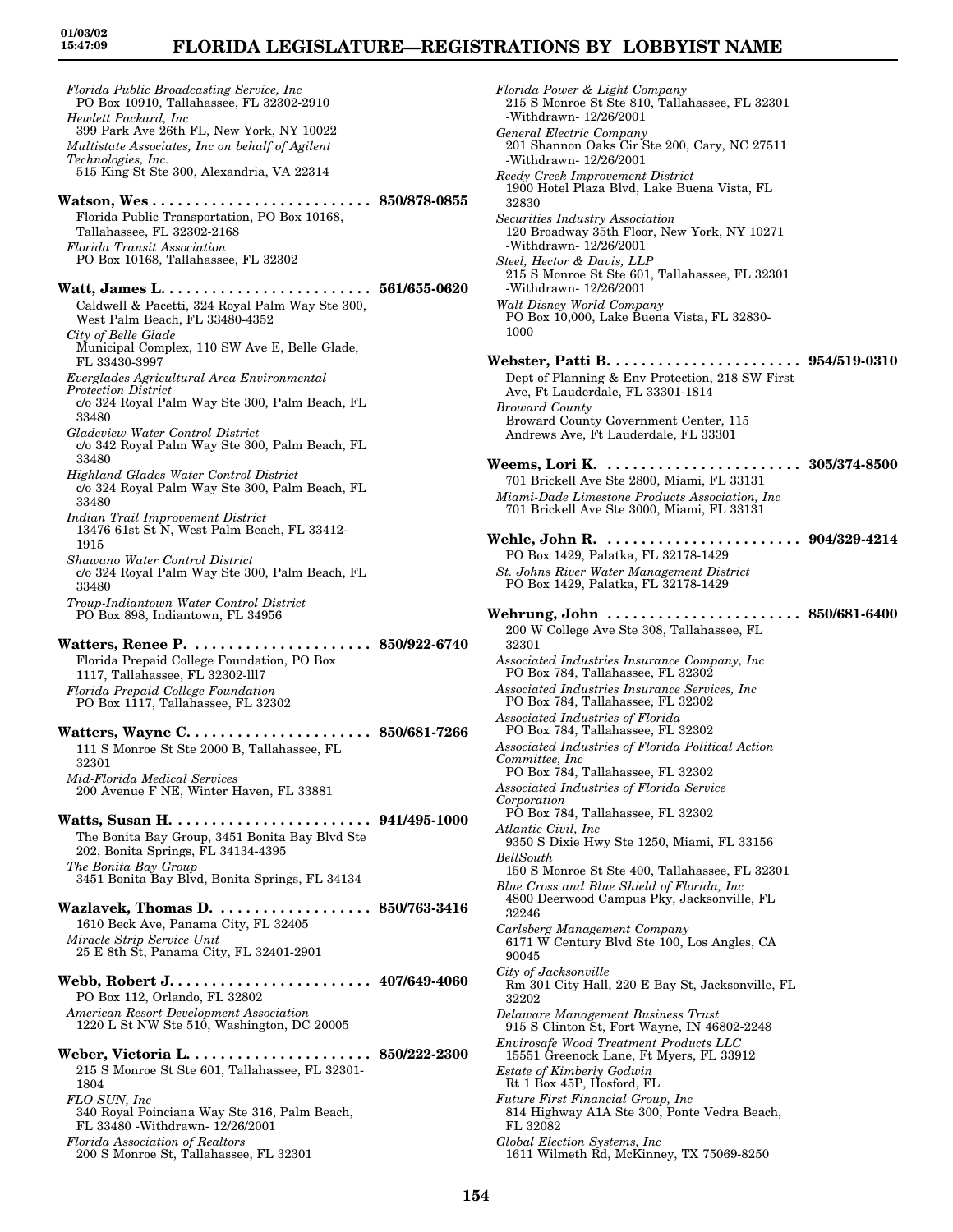*Healthscreen America* 4237 Salisburg Rd Bldg 2 Ste 200, Jacksonville, FL 32216 *IMG Capital Management* 3201 Independent Square, Jacksonville, FL 32202 *Jacksonville Port Authority* PO Box 3005, Jacksonville, FL 32206 *Jacksonville Super Bowl Host Committee, Inc* 220 E Bay St Ste 1400, Jacksonville, FL 32202 *James Torrence vs Palm Beach County Health District* 515 N Flagler Dr 10th Floor, Northbridge Center, West Palm Beach, FL 33401 *Kharmilia Ferguson vs Palm Beach County Sheriff* 515 N Flagler Dr 10th Floor, Northbridge Center, West Palm Beach, FL 33401 *Peoples Gas System, Inc* 101 N Monroe St Ste 1060, Tallahassee, FL 32301 *Ramsay Youth Services, Inc* Columbus Center, One Alhambra Plaza Ste 750, Coral Gables, FL 33134 *Sentinel Offender Services, LLC* 220 Technology Dr Ste 200, Irvine, CA 92618 *Siebert Brandford Shank & Co., LLC* 220 Sansome St 15th Floor, San Francisco, CA 94104 *Tampa Electric Company* 101 N Monroe St Ste 1060, Tallahassee, FL 32301 *TECO Energy, Inc* 101 N Monroe St Ste 1060, Tallahassee, FL 32301 *Tidewater Consulting, Inc* 200 W College Ave Ste 308, Tallahassee, FL 32301 *Town of Pembroke Park* 3150 SW 52nd Ave, Pembroke Park, FL 33023 *United Space Alliance LLC* 8550 Astronaut Blvd, Cape Canaveral, FL 32920- 4304 *21TC, INC* PO Box 2805, Lakeland, FL 33806 **Weightman, Thomas E. . . . . . . . . . . . . . . . . . 850/488-5099** PO Box 1108, Tallahassee, FL 32302-1108 *Florida Association of District School Superintendents* PO Box 1108, Tallahassee, FL 32302-1108 **Weinberg, Julie T. . . . . . . . . . . . . . . . . . . . . . 407/828-2884** Government Relations, PO Box 10,000, Lake Buena Vista, FL 32830-1000 *Walt Disney World Company* PO Box 10,000, Lake Buena Vista, FL 32830-1000 **Wells, Lynn C. . . . . . . . . . . . . . . . . . . . . . . . . 850/922-5081** State Courts System, Supreme Court Bldg, 500 S Duval St, Tallahassee, FL 32399-1900 *State Courts System* 500 S Duval St, Supreme Court Bldg, Tallahassee, FL 32399-1900 **Wells, Robert W. . . . . . . . . . . . . . . . . . . . . . . 305/669-8989** 1320 S Dixie Hwy Ste 811, Coral Gables, FL 33146-2912 *Port Everglades Environmental Corporation*

Ste 320 Amman Bldg, 2550 Eisenhower Blvd, Ft Lauderdale, FL 33316

**West, Karen E. . . . . . . . . . . . . . . . . . . . . . . . . 352/796-7211** SW Fla Water Management District, Office of General, 2379 Broad St, Brooksville, FL 34604- 6899

*Southwest Florida Water Management District* 2379 Broad St, Brooksville, FL 34604-6899 **West, Patricia . . . . . . . . . . . . . . . . . . . . . . . . 954/357-7579** 115 S Andrews Ave Rm 406, Ft Lauderdale, FL 33301-1801 *Broward County* 115 S Andrews Ave, Ft Lauderdale, FL 33301 **West, Steven R. . . . . . . . . . . . . . . . . . . . . . . . 941/433-8888** 8540 College Pky, Ft Myers, FL 33919 *Florida Medical Association* 113 E College Ave, Tallahassee, FL 32301 **Wester, Gerald C. . . . . . . . . . . . . . . . . . . . . . 850/224-9634** PO Box 1877, Tallahassee, FL 32302-1877 *Aetna Inc* 980 Jolly Rd, Building One - U19A, Blue Bell, PA 19422 *Aetna Retirement Services* Law & Regulatory Affairs RC4A, 151 Farmington Ave, Hartford, CT 06156-3124 -Withdrawn- 10/05/ 2001 *Aetna US Healthcare* 151 Farmington Ave, Hartford, CT 06156 -Withdrawn- 09/17/2001 *American Bankers Insurance Group* 11222 Quail Roost Dr, Miami, FL 33157 *American Insurance Association* 950 E Paces Ferry Rd # 2240, Atlanta, GA 30326 *American International Group, Inc* 70 Pine St, New York, NY 10270 *Associated Industries of Florida* 516 N Adams St, Tallahassee, FL 32301 *CIGNA* 195 Broadway 8th Floor, New York, NY 10007 *Citigroup* One Tower Square, Hartford, CT 06183 *CompDent Corporation* 100 Mansell Court East Ste 400, Roswell, GA 30076 *Correctional Medical Services* 12647 Olive Blvd, St Louis, MO 63141 -Withdrawn- 07/19/2001 *First Floridian Auto and Home Insurance Company* 4890 W Kennedy Blvd, Tampa, FL 30609 -Withdrawn- 01/17/2001 *Florida Assisted Living Association* PO Box 7, Tallahassee, FL 32302 -Withdrawn-11/13/2001 *Florida Automobile Joint Underwriting Association* 1113 E Tennessee St Ste 401, Tallahassee, FL 32308 *Florida Windstorm Underwriting Association* 7077 Bonneval Rd Ste 500, Jacksonville, FL 32216 *Humana, Inc* 500 W Main St, Louisville, KY 40201 *Metropolitan Life Insurance Company* One Madison Ave, New York, NY 10010 *Schering-Plough External Affairs, Inc* 18135 Bimham Wood Ave, Baton Rouge, LA 70810 *TLC Laser Eye Centers Inc* 5280 Solar Dr Ste 300, Mississauga Ontario, CN L4W -5M8 *United Guaranty Residential Insurance Co* 230 N Elm St, Greenboro, NC 20597 *Vision Care, Inc* 100 Mansell Ct E Ste 400, Roswell, GA 30076 **Westerfield, Theresa D. . . . . . . . . . . . . . . . . 305/292-3423** State Courts System, Courthouse Annex, 502 Whitehead St Rm 302, Key West, FL 33040 *State Courts System*

**155**

500 S Duval St, Tallahassee, FL 32399-1900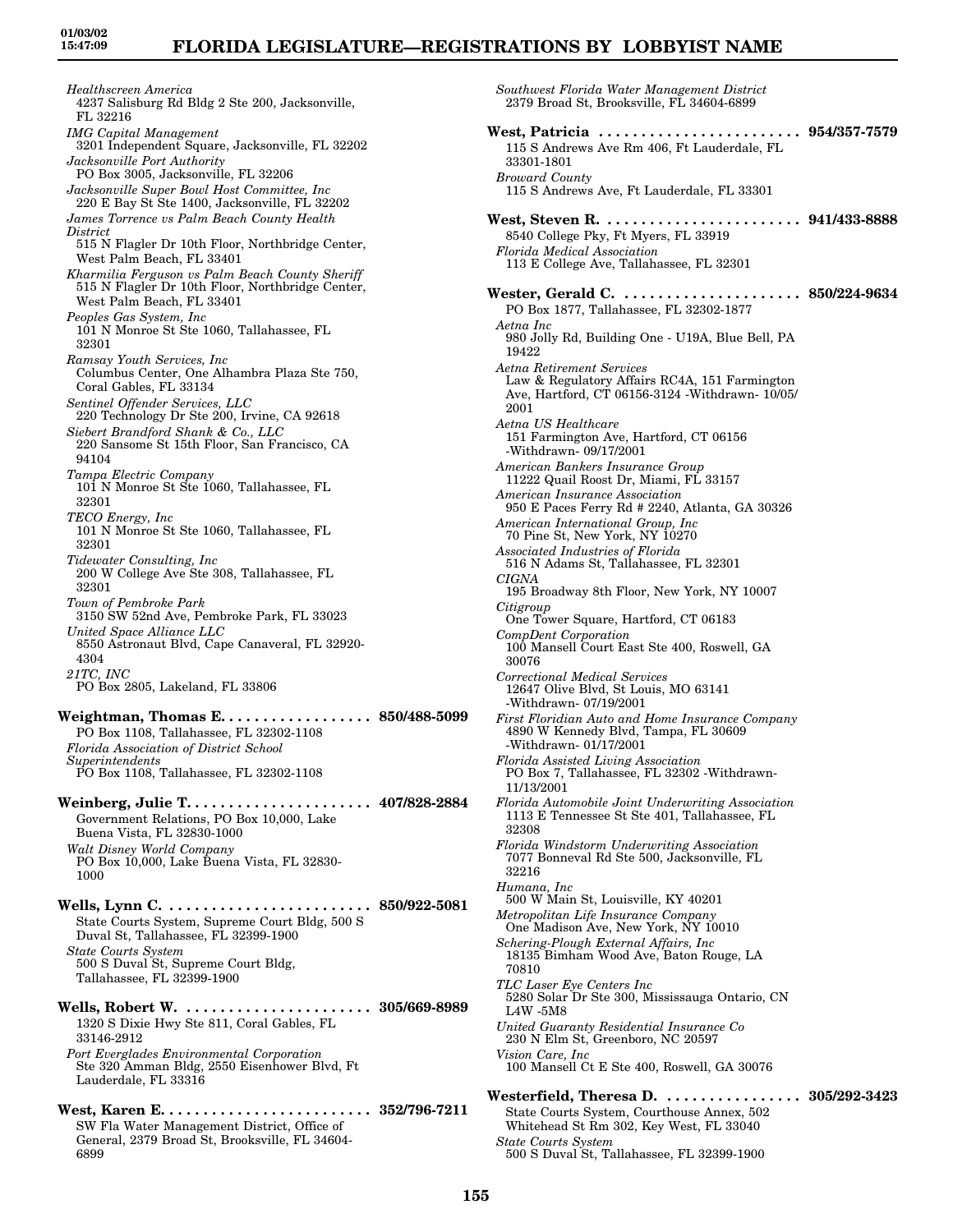## **FLORIDA LEGISLATURE—REGISTRATIONS BY LOBBYIST NAME**

**Westmoreland, Carol A. . . . . . . . . . . . . . . . . 850/222-9684** 301 S Bronough St Ste 300, Tallahassee, FL 32301-1732 *Florida League of Cities* 301 S Bronough St, PO Box 1757, Tallahassee, FL 32302-1757 **Wetherell, Virginia B. . . . . . . . . . . . . . . . . . . 850/997-6539** PO Box 37, Lamont, FL 32336-0037 *Florida Emergency Medicine Foundation* 3717 S Conway Rd, Orlando, FL 32812 *Florida Power Corporation* 106 E College Ave Ste 800, Tallahassee, FL 32301 *Kenexa* 170 S Warner Rd Ste 110, Wayne, PA 19087 *SAIC* 11251 Roger Bacon Dr, Reston, VA 20190 *TRAP Systems* 15105 NW 77th Ste 400, Miami Lakes, FL 33014 **Wharton, Paul W. . . . . . . . . . . . . . . . . . . . . . 904/868-3653** 653-1 W 8th St, Dept of Pediatrics, University of Florida/Jacksonville, Jacksonville, FL 32209-6511 *Florida Pediatric Society* c/o Dr. Louis B. St Petery, 1132 Lee Ave, Tallahassee, FL 32303 *Shands Jacksonville Medical Center, Inc* 655 W 8th St, Jacksonville, FL 32209 *Shands Teaching Hospitals & Clinics, Inc dba Shands HealthCare* 1600 SW Archer Rd, U of F Health Science Center, Gainesville, FL 32610 *State University System* 325 W Gaines St, Tallahassee, FL 32399 **Wheeler, Nancy H. . . . . . . . . . . . . . . . . . . . . 850/386-3343** 1207 Sandhurst Dr, Tallahassee, FL 32312-2527 *Jones Edmunds & Associates, Inc* 730 NE Waldo Rd Bldg A, Gainesville, FL 32641 **White, Dawn B. . . . . . . . . . . . . . . . . . . . . . . . 305/520-3233** 999 Ponce de Leon Blvd Ste 610, Coral Gables, FL 33134-3042 *American Airlines, Inc* PO Box 619616, MD 5575, DFW Airport, TX 75261-9616 **White, Delana W. . . . . . . . . . . . . . . . . . . . . . . 850/488-2415** PO Box 1654, Tallahassee, FL 32302-1654 *Justice Administrative Commission* PO Box 1654, Tallahassee, FL 32302 **White, Don E. . . . . . . . . . . . . . . . . . . . . . . . . . 770/460-9475** 110 Wellborn Chase, Fayetteville, GA 30215 *Abbott Laboratories* 100 Abbott Park Rd, Abbott Park, IL 60064 -Withdrawn- 09/20/2001 **White, Frank T. . . . . . . . . . . . . . . . . . . . . . . . 850/224-7173** PO Box 11179, Tallahassee, FL 32302-3179 *Associated Industries Insurance Company, Inc* PO Box 11179, Tallahassee, FL 32302 *Associated Industries Insurance Services, Inc* PO Box 11179, Tallahassee, FL 32302 *Associated Industries of Florida* PO Box 11179, Tallahassee, FL 32302 *Associated Industries of Florida Service Corporation* PO Box 11179, Tallahassee, FL 32302 **Whitfield, Estus D. . . . . . . . . . . . . . . . . . . . . 850/385-0423** 602 N Lakeshore Dr, Tallahassee, FL 32312-1415 *Rolling Meadow Ranch, Inc* 1400 Willowbrook St, Palm Bay, FL 32909

PO Box 89, Lakeland, FL 33802 *Florida Citrus Mutual* 302 S Massachussetts Ave, Lakeland, FL 33801 **Whitson, Jeffrey L. . . . . . . . . . . . . . . . . . . . . 305/577-2827** 200 S Biscayne Blvd Ste 4100, Miami, FL 33131 *City of Coral Springs* 9551 W Sample Rd, Coral Springs, FL 33065 *GE Financial Assurance* 1299 Pennsylvania Ave Ste 1100 W, Washington, DC 20004 *International Speedway Corporation* 1801 W International Speedway Blvd, Daytona Beach, FL 33128 *Miami-Dade County* Stephen P. Clark Center, 111 NW 1st St, Miami, FL 33128 *Peoples Gas System, Inc* PO Box 111, Tampa, FL 33601 *Sprint* Box 16500, Altamonte Springs, FL 32716-5000 *Tampa Electric Company* 101 N Monroe St Ste 1060, Tallahassee, FL 32301 -Withdrawn- 04/18/2001 *The Children's Psychiatric Center, Inc* 15490 NW 7th Ave, Miami, FL 32169 *Walt Disney World Company* PO Box 10000, Lake Buena Vista, FL 32830-1000 **Whitten, Nancy J. . . . . . . . . . . . . . . . . . . . . . 850/413-2110** Dept of Insurance, 200 E Gaines St G43, Tallahassee, FL 32399-0303 *Department of Insurance* PL-11 The Capitol, Tallahassee, FL 32399-0301 -Withdrawn- 08/08/2001 **Wiener, Wendy Russell . . . . . . . . . . . . . . . . . 850/222-7710** Mang Law Firm, PA, 660 E Jefferson St, Tallahassee, FL 32301 *American Memorial Life Insurance Company* 440 Mt Rushmore Rd, Rapid City, SD 55701 *Bankers Insurance Group, Inc* 360 Central Ave, St Petersburg, FL 33701 **Wilbur, Kathryn A. . . . . . . . . . . . . . . . . . . . . 305/572-0100** Creative Land Development Services, 2125 Biscayne Blvd Ste 410, Miami, FL 33137-5029 *Florida School Boards Association* 203 S Monroe St, Tallahassee, FL 32301 **Wilcox, Ben T. . . . . . . . . . . . . . . . . . . . . . . . . 850/222-3883** 704 W Madison St, Tallahassee, FL 32304-4324 *Common Cause Florida* 704 W Madison St, Tallahassee, FL 32304-4324 **Wilcox, Lawrence R. . . . . . . . . . . . . . . . . . . . 850/224-6048** 316 E Park Ave, Tallahassee, FL 32301-1514 *Florida Council for Behavioral Healthcare, Inc* 316 E Park Ave, Tallahassee, FL 32301-1514 **Wiley, William B. . . . . . . . . . . . . . . . . . . . . . . 850/222-2107** McFarlain Wiley Cassedy & Jones PA, 215 S Monroe St Ste 600, Tallahassee, FL 32301-1874 *The Florida Bar/Business Law Section* 650 Apalachee Pky, Tallahassee, FL 32399-2300 **Wilhelm, R. Sherman . . . . . . . . . . . . . . . . . . 850/488-4033** Dept of Agriculture & Consumer Ser, 1203 Governors Square Blvd 5th Flr, Tallahassee, FL 32301

**Whitis, Derek A. . . . . . . . . . . . . . . . . . . . . . . 863/682-1111**

*Department of Agriculture & Consumer Services* PL 10 The Capitol, Tallahassee, FL 32399-0810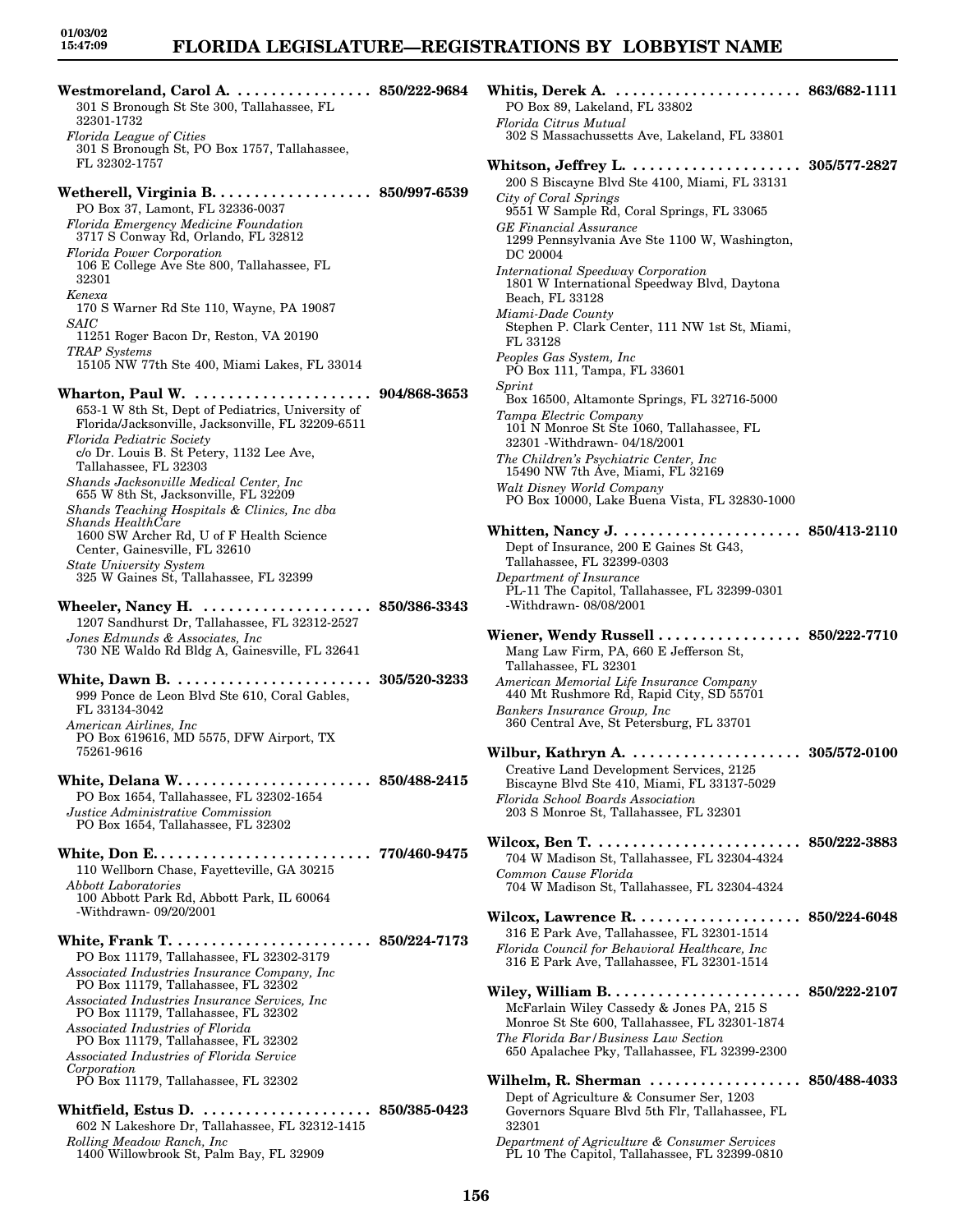## **FLORIDA LEGISLATURE—REGISTRATIONS BY LOBBYIST NAME**

*Florida Chiropractic Association, Inc*

| Wilhelm, Richard H.  850/893-0693<br>11445 Moccasin Gap Rd, Tallahassee, FL 32308-<br>9243                                                                                                                                                                                                                                                             | Florida Chiropractic Association, Inc.<br>217 N Kirkman Rd Ste 1, Orlando, FL 328                                                                                                                                                                                                                                  |
|--------------------------------------------------------------------------------------------------------------------------------------------------------------------------------------------------------------------------------------------------------------------------------------------------------------------------------------------------------|--------------------------------------------------------------------------------------------------------------------------------------------------------------------------------------------------------------------------------------------------------------------------------------------------------------------|
| Laminated Glass Information Center (LGIC)<br>515 Olive St 19th Floor, St Louis, MO 63101<br>-Withdrawn- 10/10/2001                                                                                                                                                                                                                                     | Williams, Gary P. $\dots\dots\dots\dots\dots$<br>Florida Rural Water Association, 2970 We<br>Cir W Ste 101, Tallahassee, FL 32308-688                                                                                                                                                                              |
| Solutia<br>10300 Olive Blvd, PO Box 66760, St Louis, MO<br>63166-6760                                                                                                                                                                                                                                                                                  | Florida Rural Water Association<br>2970 Wellington Cir W Ste 101, Tallahass<br>32308                                                                                                                                                                                                                               |
| Colodny Fass Talenfeld, et al, 204 S Monroe St,<br>Tallahassee, FL 32301<br>Colodny, Fass, Talenfeld, Karlinsky & Abate, PA<br>2000 W Commercial Blvd Ste 232, Ft Lauderdale,                                                                                                                                                                          | Williams, Gerald A. $\dots\dots\dots\dots\dots$<br>1450 NE 2 Ave Rm 552, Miami, FL 33132-<br>Miami-Dade County Public Schools<br>1450 NE 2 Ave, Miami, FL 33132 - Withdra<br>08/02/2001                                                                                                                            |
| FL 33309<br>Florida Property and Casualty Association, Inc.<br>8300 W Flagler St Ste 250, Miami, FL 33144<br>New America Insurance Company<br>1200 G St NW Ste 800, Washington, DC 20005<br>Procacci Commercial Realty, Inc.<br>5082 Coconut Creek Pky, Margate, FL 33063<br>School Board of Broward County<br>600 SE 3rd Ave, Ft Lauderdale, FL 33301 | Williams, J. Larry<br>PO Box 1877, Tallahassee, FL 32302-1877<br>Ad Hoc Committee of Concerned Mobile Hon<br><i><b>Operators</b></i><br>280 Daines St Ste 300, Birmingham, MI 4<br>American Insurance Association<br>950 Paces Ferry Rd Ste 2240, Atlanta, GA<br>Enron Corp<br>PO Box 1188, Houston, TX 77251-1188 |
| Correctional Privatization Comm, Pepper Bldg<br>Ste 680, 4050 Esplanade Way, Tallahassee, FL<br>32399-0950<br>Correctional Privatization Commission<br>Pepper Bldg Ste 680, 4050 Esplanade Way,<br>Tallahassee, FL 32399-0950                                                                                                                          | <b>Florida Pharmacy Association</b><br>610 N Adams St, Tallahassee, FL 32301<br>Folz Vending, Inc.<br>PO Box 160, Oceanside, NY 11572<br>Full Sail, Inc<br>3260 University Blvd Ste 210, Winter Parl<br>32792                                                                                                      |
| Wilkening, Harold A., III  904/329-4250<br>St. Johns River Water Management, PO Box<br>1429, Palatka, FL 32178-1429<br>St. Johns River Water Management District                                                                                                                                                                                       | Humana, Inc<br>500 W Main St, Louisville, KY 40201<br>Image Data, LLC<br>1 Indian Head Plaza Ste 600, Nashua, NY<br>-Withdrawn-02/28/2001                                                                                                                                                                          |
| PO Box 1429, Palatka, FL 32178-1429<br>Wilkins, Barratt  850/245-6600<br>Dept of State, Library & Info Services Div, 500 S<br>Bronough St, Tallahassee, FL 32399-1800                                                                                                                                                                                  | Joseph E. Seagram & Sons, Inc.<br>1401 I St NW Ste 1220, Washington, DC 2<br>2204<br><i>Mears Transportation Group</i><br>324 W Gore St, Orlando, FL 32806<br>Orlando-Orange County Expressway Author                                                                                                              |
| Department of State<br>500 S Bronough St, Tallahassee, FL 32399<br>Wilkinson, William D.  941/335-2299                                                                                                                                                                                                                                                 | 525 S Magnolia Ave, Orlando, FL 32801<br>R. J. Reynolds Tobacco Company<br>407 N Main St, Winston-Salem, NC 27102<br>SouthTrust Bank                                                                                                                                                                               |
| Lee County Justice Center, 1700 Monroe St, Ft<br>Myers, FL 33902<br><b>State Courts System</b><br>Supreme Court Bldg, 500 S Duval St,<br>Tallahassee, FL 32399-1900                                                                                                                                                                                    | 112 N 20th St 6th Floor, Birmingham, AL<br>Sprint<br>315 S Calhoun St Ste 740, Tallahassee, FI<br>The Hertz Corporation<br>225 Brae Blvd, Park Ridge, NJ 07656                                                                                                                                                     |
| 8607 Westwood Center Dr, Vienna, VA 22182<br><b>Feld Entertainment, Inc.</b><br>8607 Westwood Center Dr, Vienna, VA 22182                                                                                                                                                                                                                              | Williams, John D.<br>Public Service Commission, 2540 Shumard<br>Blvd, Tallahassee, FL 32399-0873<br><b>Public Service Commission</b><br>2540 Shumard Oak Blvd, Tallahassee, FL                                                                                                                                     |
| PO Box 15709, Tallahassee, FL 32317-5709<br>Commission on Ethics                                                                                                                                                                                                                                                                                       | 0850<br>Williams, John W.                                                                                                                                                                                                                                                                                          |
| 2822 Remington Green Cir Ste 101, Tallahassee,<br>FL 32317-5709<br>Williams, Charles D.  850/488-2514                                                                                                                                                                                                                                                  | PO Box 1429, Palatka, FL 32178<br>St. Johns River Water Management District<br>PO Box 1429, Palatka, FL 32178                                                                                                                                                                                                      |
| Dept of Labor & Employment Secur, Ste 310<br>Hartman Bldg, 2012 Capital Cir SE, Tallahassee,<br>FL 32399-0680<br>Department of Labor & Employment Security<br>Hartman Bldg, 2012 Capital Cir SE, Tallahassee,                                                                                                                                          | 108 S Monroe St Ste 200, Tallahassee, FL<br>Florida Independent Automobile Dealers<br>Association<br>4162 Edgewater Dr, Orlando, FL 32804-22                                                                                                                                                                       |
| FL 32399-2021 - Withdrawn- 08/07/2001<br>Williams, Edward  407/290-5883<br>217 N Kirkman Rd Ste 1, Orlando, FL 32811-<br>1198                                                                                                                                                                                                                          | Williams, Keevin D<br>PO Box 1360, Tallahassee, FL 32302-1360<br><b>Florida Bankers Association</b><br>PO Box 1360, Tallahassee, FL 32302-1360                                                                                                                                                                     |

Kirkman Rd Ste 1, Orlando, FL 32811 **Williams, Gary P. . . . . . . . . . . . . . . . . . . . . . 850/668-2746** a Rural Water Association, 2970 Wellington Ste 101, Tallahassee, FL 32308-6885 *Florida Rural Water Association* 2970 Wellington Cir W Ste 101, Tallahassee, FL **Williams, Gerald A. . . . . . . . . . . . . . . . . . . . . 305/995-2380** NE 2 Ave Rm 552, Miami, FL 33132-1308 *Miami-Dade County Public Schools* NE 2 Ave, Miami, FL 33132 -Withdrawn-2001 **Williams, J. Larry . . . . . . . . . . . . . . . . . . . . . 850/224-9634** ox 1877, Tallahassee, FL 32302-1877 *Ad Hoc Committee of Concerned Mobile Home Park Operators* aines St Ste 300, Birmingham, MI 48011 *American Insurance Association* aces Ferry Rd Ste 2240, Atlanta, GA 30326 *Enron Corp* x 1188, Houston, TX 77251-1188 *Florida Pharmacy Association* 610 N Adams St, Tallahassee, FL 32301  $nding, Inc$ 0x 160, Oceanside, NY 11572 *Full Sail, Inc* 3260 University Blvd Ste 210, Winter Park, FL *Humana, Inc* 500 W Main St, Louisville, KY 40201 *Image Data, LLC* 1 Indian Head Plaza Ste 600, Nashua, NY 03060 drawn- 02/28/2001  $E.$  Seagram & Sons, Inc. St NW Ste 1220, Washington, DC 20005-*Mears Transportation Group* 324 W Gore St, Orlando, FL 32806 *Orlando-Orange County Expressway Authority* Magnolia Ave, Orlando, FL 32801 *R. J. Reynolds Tobacco Company* Main St, Winston-Salem, NC 27102 *SouthTrust Bank* 20th St 6th Floor, Birmingham, AL 34203 Calhoun St Ste 740, Tallahassee, FL 32301 *The Hertz Corporation* rae Blvd, Park Ridge, NJ 07656 **Williams, John D. . . . . . . . . . . . . . . . . . . . . . 850/413-6986** Service Commission, 2540 Shumard Oak Tallahassee, FL 32399-0873 *Public Service Commission* 2540 Shumard Oak Blvd, Tallahassee, FL 32399- **Williams, John W. . . . . . . . . . . . . . . . . . . . . . 904/329-4154** ox 1429, Palatka, FL 32178 *St. Johns River Water Management District* PO Box 1429, Palatka, FL 32178 **Williams, Kathy L. . . . . . . . . . . . . . . . . . . . . . 850/224-9448** Monroe St Ste 200, Tallahassee, FL 32308 *Florida Independent Automobile Dealers Association* 4162 Edgewater Dr, Orlando, FL 32804-2296 **Williams, Keevin D. . . . . . . . . . . . . . . . . . . . . 850/224-2265** x 1360, Tallahassee, FL 32302-1360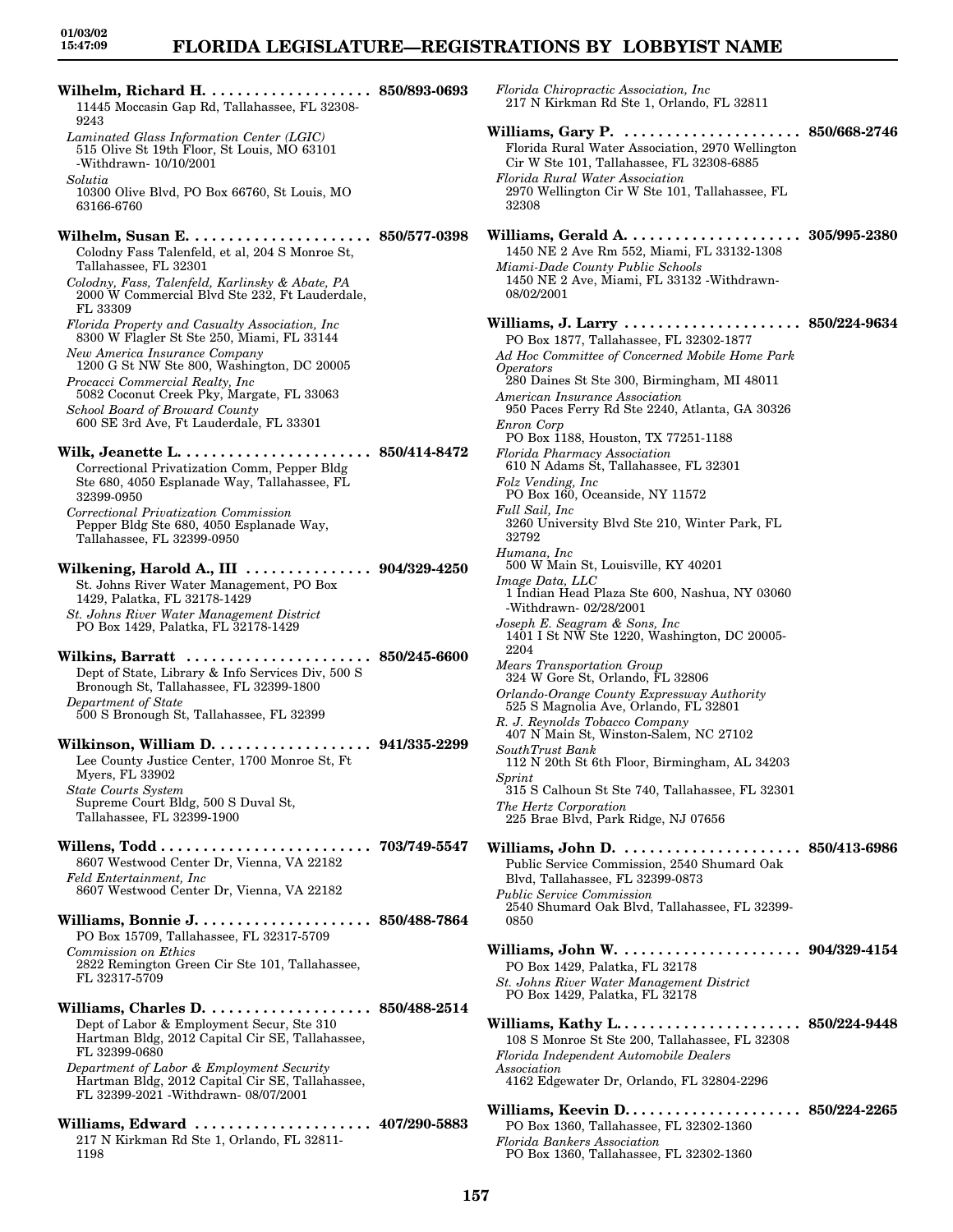## **FLORIDA LEGISLATURE—REGISTRATIONS BY LOBBYIST NAME**

**Williams, Paul . . . . . . . . . . . . . . . . . . . . . . . . 850/224-9604** PO Box 1877, Tallahassee, FL 32302-1877 *Florida Assisted Living Association* PO Box 7, Tallahassee, FL 32302 **Williams, Robert A. . . . . . . . . . . . . . . . . . . . . 850/385-7900** Florida Legal Services, 2121 Delta Blvd, Tallahassee, FL 34303-4221 *Florida Legal Services, Inc* 2121 Delta Blvd, Tallahassee, FL 32303 **Williams, Robert B. . . . . . . . . . . . . . . . . . . . . 850/921-8533** Dept of Children and Families, 1317 Winewood Blvd Bldg 1 Room 205, Tallahassee, FL 32399- 0700 *Department of Children and Families* 1317 Winewood Blvd, Tallahassee, FL 32399-0700 **Williams, Robert Michael (Mike) . . . . . . . . . 850/224-4440** 104 W Jefferson St, Tallahassee, FL 32301-1713 *Florida Building and Construction Trades Council* 104 W Jefferson St, Tallahassee, FL 32301 **Williams, Tanya J. . . . . . . . . . . . . . . . . . . . . . 850/245-4130** Agency for Health Care Admin, 2727 Mahan Dr MS #25, Tallahassee, FL 32308 *Department of Health* 2020 Capital Cir SE BIN # C03, Tallahassee, FL 32399-3252 -Withdrawn- 12/03/2001 **Williams, Thornton J. . . . . . . . . . . . . . . . . . . 850/224-3999** 215 S Monroe St Ste 600 A, Tallahassee, FL 32301-1804 *AT&T* 101 N Monroe St Ste 700, Tallahassee, FL 32301 *Enterprise Rent-A-Car* 3909 W Hillsborough Ave, Tampa, FL 33614 *Miami One* 5000 Blue Lake Dr Ste 150, Boca Raton, FL 33431 **Willingham, William B. . . . . . . . . . . . . . . . . . 850/877-6166** Florida Electric Cooperatives Assn, 2916 Apalachee Pky, Tallahassee, FL 32301-3697 *Florida Electric Cooperatives Association* 2916 Apalachee Pky, Tallahassee, FL 32301 **Willis, Elizabeth W. . . . . . . . . . . . . . . . . . . . . 850/488-8641** 100 Turner Bldg, 2586 Seagate Dr, Tallahassee, FL 32301-5032 *Public Employees Relations Commission* 100 Turner Bldg, 2586 Seagate Dr, Tallahassee, FL 32301-5032 **Willis, Lee L. . . . . . . . . . . . . . . . . . . . . . . . . . 850/425-5487** PO Box 391, Tallahassee, FL 32302-0391 *Peoples Gas System, Inc* PO Box 111, Tampa, FL 33601 *Tampa Electric Company* PO Box 111, Tampa, FL 33601 *TECO Energy, Inc* PO Box 111, Tampa, FL 33601 **Wilson, Edward Croft, Jr. . . . . . . . . . . . . . . 202/637-5839** Hogan & Hartson LLP, 555 Thirteenth St NW, Washington, DC 20004-1109 *MedPro, Inc* 817 Winchester Rd, Lexington, KY 40505 -Withdrawn- 11/20/2001 **Wilson, Frederick G. . . . . . . . . . . . . . . . . . . . 850/284-6284** 705 Stiles Ave, Tallahassee, FL 32303 *New Media Strategies, Inc* 2001 J St NW, Washington, DC 20009

**Wilson, Jacqueline R. . . . . . . . . . . . . . . . . . . 813/752-6505** 726 Russell Dr, Plant City, FL 33566 *Hillsborough County City-County Planning Commission* 601 E Kennedy Blvd 18th Floor, Tampa, FL 33602 **Wilson, Lynda . . . . . . . . . . . . . . . . . . . . . . . . 850/245-6554** Dept of State, Rm 243 Collins Bldg MS # 10, 107 W Gaines St, Tallahassee, FL 32399-0250 *Department of State* The Capitol, Tallahassee, FL 32399 **Wilson, Michelle . . . . . . . . . . . . . . . . . . . . . . 850/488-7082** Fla Commission on Human Relations, 325 John Knox Rd Ste 240 Bldg F, Tallahassee, FL 32303- 4149 *Florida Commission on Human Relations* 325 John Knox Rd Ste 240 Bldg F, Tallahassee, FL 32303-4149 **Wilson, Richard P. . . . . . . . . . . . . . . . . . . . . 850/222-8069** 205 S Adams St, Tallahassee, FL 32301-1720 *Florida Power & Light Company* 215 S Monroe St Ste 810, Tallahassee, FL 32308 *Health First Health Plans, Inc* 8249 Devereux Dr, Melbourne, FL 32940 *Health First, Inc* 8249 Devereux Dr, Melbourne, FL 32940 *Pinsky Mitchell Partners* 701 Kanuga Dr, West Palm Beach, FL 33401 *RPW Associates* 205 S Adams St, Tallahassee, FL 32301 *Sprint* 315 S Calhoun St Ste 740, Tallahassee, FL **Wilson, Robert W. . . . . . . . . . . . . . . . . . . . . . 850/350-5000** 1967 Commonwealth Lane, Tallahassee, FL 32303 *Florida Gas Transmission Company* 1967 Commonwealth Lane, Tallahassee, FL 32303 **Wilson, W. James . . . . . . . . . . . . . . . . . . . . . . 850/681-1980** 301 S Bronough St Ste 650, Tallahassee, FL 32301 *Accenture* 112 E Jefferson St, Tallahassee, FL 32301 *Advance America* 961 E Main St, Spartanburg, SC 29302 *Amtrak* 60 Massachusetts Ave NE, Washington, DC 20002 *Ariba, Inc* 910 Bishopswood Place, Alpharetta, GA 30022 *AT&T* 106 E college Ave Ste 1400, Tallahassee, FL 32301 *Conoco, Inc* 600 N Dairy Ashford ML 2042, Houston, TX 77079 *Corinthian Colleges, Inc* 4443 Saddleworth Cir, Orlando, FL 32826 *Dell Computers* 841 Circle Dr, Tallahassee, FL 32301 *Emergency Medical Foundation, Inc* PO Box 6045, Daytona Beach, FL 32122 *End Stage Renal Disease Laboratory* 831 NW 57th St, Ft Lauderdale, FL 33309 *Epylon Corporation* 645 Harrison St Ste 200, San Francisco, CA 94107 *Florida Marlins Baseball Club, L.L.C.* 2267 NW 199th St, Miami, FL 33056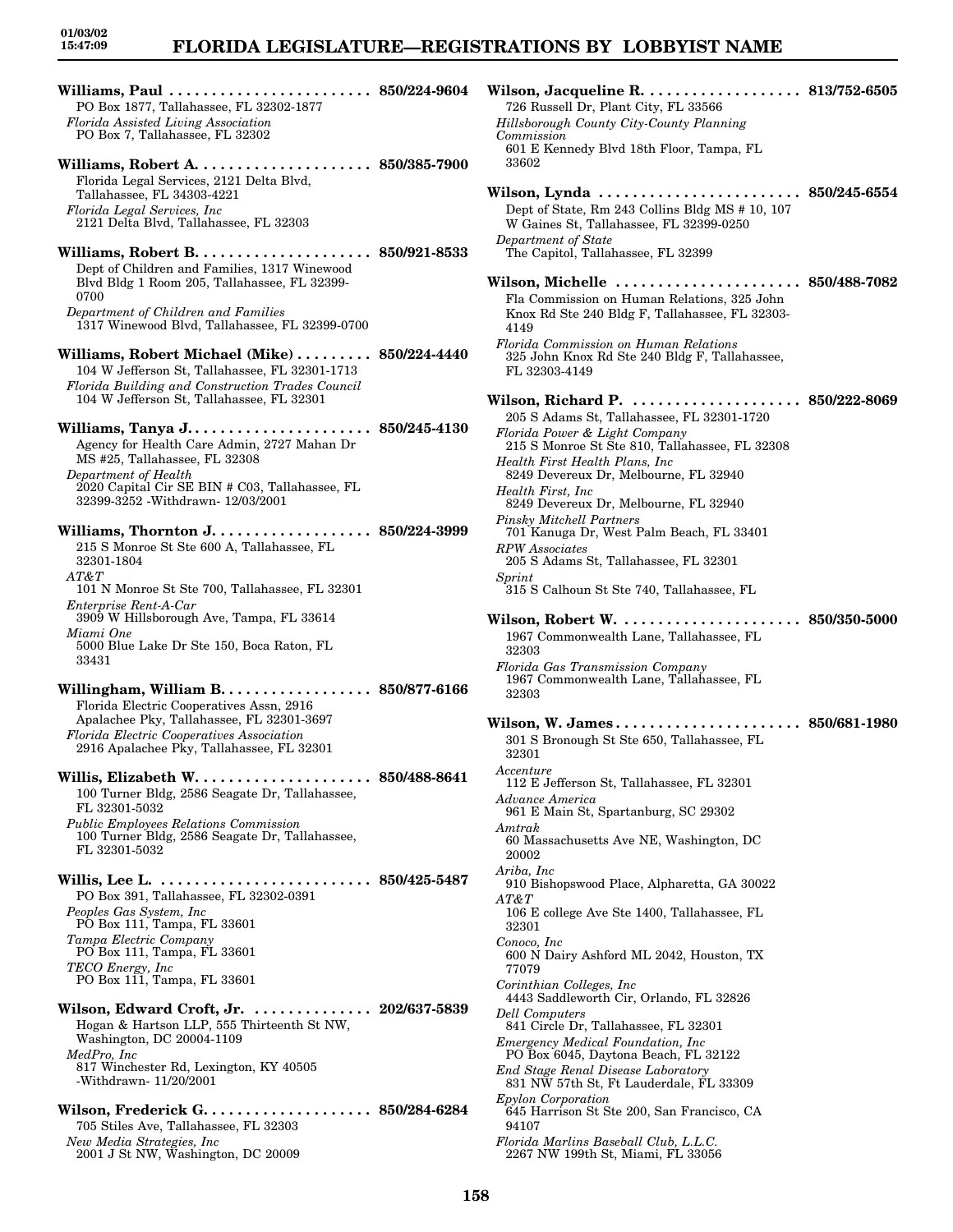## **FLORIDA LEGISLATURE—REGISTRATIONS BY LOBBYIST NAME**

*Hopkins v Florida Board of Regents* Santos Dutton Lynott & Henry, PA, 777 S Harbour Island Blvd Ste 950, Tampa, FL 33602 *Initial Attack Aviation* 705 S Harbor City Blvd, Melbourne, FL 32901 *Miami-Dade County* 111 NW 1st St Ste 2910, Miami, FL 33128 *North Broward Hospital District* 303 SE 17th St, Ft Lauderdale, FL 33316 *Poole, McKinley & Blosser* 301 S Bronough St Ste 650, Tallahassee, FL 32301 **Windom, Robert E. . . . . . . . . . . . . . . . . . . . . 941/927-8444** 5450 Eagles Point Cir # 403, Sarasota, FL 34231- 9175 *DuPont Pharmaceuticals Company* PO Box 14154, Tallahassee, FL 32317 **Wingler, Cynthia Jean . . . . . . . . . . . . . . . . . 850/488-9675** Div of Administrative Hearings, 1230 Apalachee Pky, Tallahassee, FL 32399-3060 *Division of Administrative Hearings* 1230 Apalachee Pky, Tallahassee, FL 32399-3060 **Winn, John L. . . . . . . . . . . . . . . . . . . . . . . . . 850/201-7400** Florida Board of Education, 1614 Turlington Bldg, 325 W Gaines St, Tallahassee, FL 32399 *Executive Office of the Governor* PL 05 The Capitol, Tallahassee, FL 32399-0001 -Withdrawn- 08/17/2001 *Florida Board of Education* 1614 Turlington Bldg, 325 W Gaines St, Tallahassee, FL 32399 **Winn, Stephen R. . . . . . . . . . . . . . . . . . . . . . 850/878-3056** PO Box 1675, Tallahassee, FL 32302-1675 *Coalition of TLSAE Providers* 1850 Lee Rd Ste 334, Winter Park, FL 32788 *Florida Osteopathic Medical Association* 2007 Apalachee Pky, Tallahassee, FL 32301 *Florida Society of Hearing Healthcare Professionals* PO Box 1675, Tallahassee, FL 32302 *GlaxoSmithKline* 5 Moore Dr, Research Triangle Pk, NC 27709 **Winning, Richard B. . . . . . . . . . . . . . . . . . . . 727/812-3339** PO Box 22099, St Petersburg, FL 33742-2099 *St. Petersburg Kennel Club, Inc* PO Box 22099, St Petersburg, FL 33742-2099 **Winstead, Don E., Jr. . . . . . . . . . . . . . . . . . . 850/921-5567** Dept of Children and Families, 1317 Winewood Blvd Bldg 3 Rm 102-B, Tallahassee, FL 32399- 0700 *Department of Children and Families* 1317 Winewood Blvd Bldg 3 Rm 102-B, Tallahassee, FL 32399-0700 **Wiseman, Terri R. . . . . . . . . . . . . . . . . . . . . . 904/827-2300** FL School for the Deaf & the Blind, 207 N San Marco Ave, St Augustine, FL 32084-2799 *Florida School for the Deaf and the Blind* 207 N San Marco Ave, St Augustine, FL 32084 **Woelfel, Jerry . . . . . . . . . . . . . . . . . . . . . . . . 813/974-1649** USF MHF 104, 13301 Bruce B. Downs Blvd, Tampa, FL 33612-3807 *Statewide Public Guardianship Office* 13301 Bruce B Downs Bvd USF MHF 104, Tampa, FL 33612-3807

**Wolfe, Michael D. . . . . . . . . . . . . . . . . . . . . . 850/488-7480** Dept of Corrections, 2601 Blair Stone Rd, Tallahassee, FL 32399-2500

*Department of Corrections* 2601 Blair Stone Rd, Tallahassee, FL 32399-2500 -Withdrawn- 07/31/2001 **Wolfe, Michael M. . . . . . . . . . . . . . . . . . . . . . 404/812-3808** 3400 Peachtree Rd NE Ste 1025, Atlanta, GA 30326-1107 *Anheuser-Busch Companies, Inc* 1 Busch Place, St Louis, MO 63108 **Wollitz, Jeffry R. . . . . . . . . . . . . . . . . . . . . . . 904/905-6072** 4800 Deerwood Campus Pky (DC3-4), Jacksonville, FL 32246-8273 *Blue Cross and Blue Shield of Florida, Inc* PO Box 1798, Jacksonville, FL 32231 **Wood-Carper, Desinda L. . . . . . . . . . . . . . . . 850/222-9684** 301 S Bronough St Ste 300, Tallahassee, FL 32301-1732 *Florida League of Cities* 301 S Bronough St, PO Box 1757, Tallahassee, FL 32302-1757 **Wood, Anna G. . . . . . . . . . . . . . . . . . . . . . . . . 850/521-1253** PO Box 11309, Tallahassee, FL 32302-3309 *Florida Chamber of Commerce* PO Box 10039, Tallahassee, FL 32302 **Wood, Larry D. . . . . . . . . . . . . . . . . . . . . . . . 850/201-7400** Florida Board of Education, 1614 Turlington Bldg, 325 W Gaines St, Tallahassee, FL 32399 *Florida Board of Education* 1614 Turlington Bldg, 325 W Gaines St, Tallahassee, FL 32399 **Wood, Roy O. . . . . . . . . . . . . . . . . . . . . . . . . . 850/224-9994** 320 W Park Ave, Tallahassee, FL 32301-1414 *FCCI Insurance Group* 320 W Park Ave, Tallahassee, FL 32301 **Woodall, Karen B. . . . . . . . . . . . . . . . . . . . . . 850/222-7607** 579 E Call St, Tallahassee, FL 32301-2508 *Florida National Organization for Women (N.O.W.)* 1965 S Ocean Dr # 175, Hallendale, FL 33009 *Human Services Coalition of Miami-Dade* 260 NE 17th Ter Ste 200, Miami, FL 33132 *National Association of Social Workers, Florida Chapter* 345 S Magnolia, Tallahassee, FL 32301 **Wright, Candace Jones . . . . . . . . . . . . . . . . . 850/921-2293** Dept of Business & Prof Regulation, Johns Bldg Ste 217, 1940 N Monroe St, Tallahassee, FL 32399-0750 *Department of Business & Professional Regulation* 1940 N Monroe St, Tallahassee, FL 32399-0750 **Wright, Jeff L. . . . . . . . . . . . . . . . . . . . . . . . . 850/224-2078** 213 S Adams St, Tallahassee, FL 32301-1710 *Florida Education Association* 213 S Adams St, Tallahassee, FL 32301 **Wright, Robert Scheffel . . . . . . . . . . . . . . . . 850/681-0311** Landers & Parsons, 310 W College Ave, Tallahassee, FL 32301-1471 *Calpine Eastern Corporation* The Pilot House 2nd Floor, Lewis Wharf, Boston, MA 02110 *Constellation Power Development, Inc* 250 West Pratt St, Baltimore, MD 21201-2423 **Wright, Thomas G., Jr. . . . . . . . . . . . . . . . . . 561/713-3996** 405 Sable Oak Dr, Indian River Shores, FL 32963-3807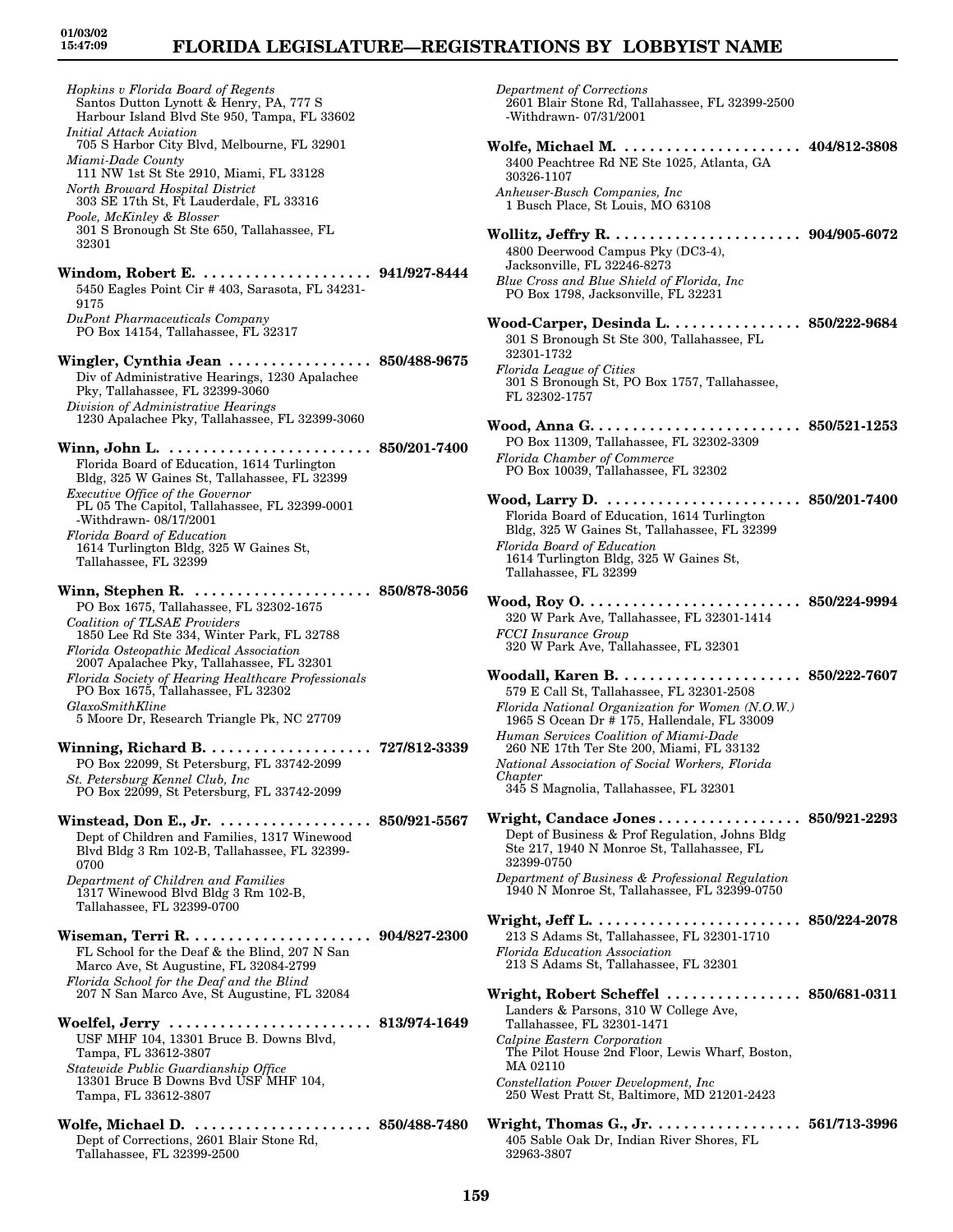*Bay Colony-Gateway, Inc* 24301 Walden Center Dr, Bonita Springs, FL 34134 *Watermark Communities, Inc* 24301 Walden Center Dr, Bonita Springs, FL 34134 *WCI Communities, Inc* 24301 Walden Center Dr Ste 300, Bonita Springs, FL 34134 **Wychulis, Susan A. . . . . . . . . . . . . . . . . . . . . 850/561-1102** 313 N Monroe St Ste 2, Tallahassee, FL 32301 *Florida Association of Child & Family Agencies* 313 N Monroe St Ste 2, Tallahassee, FL 32301 **Wylie, F. James, Jr. . . . . . . . . . . . . . . . . . . . . 850/893-4863** 5359 Pembridge Place, Tallahassee, FL 32308- 6803 *Florida Funeral Consumer Advocacy, Inc* 217 S Adams St, Tallahassee, FL 32301 *Professional Consultants, Inc* 5359 Pembridge Place, Tallahassee, FL 32308 **Wynn, Jeanette D. . . . . . . . . . . . . . . . . . . . . . 850/222-0842** AFSCME Florida Council 79, 111 N Gadsden St Ste 100, Tallahassee, FL 32301 *AFSCME Florida Council 79* 111 N Gadsden St Ste 100, Tallahassee, FL 32301 **Yablonski, Brian . . . . . . . . . . . . . . . . . . . . . . 850/488-7810** Executive Office of the Governor, 1601 The Capitol, Tallahassee, FL 32399-0001 *Executive Office of the Governor* PL 05 The Capitol, Tallahassee, FL 32399-0001 **Yanez, Nancy L. . . . . . . . . . . . . . . . . . . . . . . . 813/272-5894** 419 Pierce St Rm 204, Tampa, FL 33602-4024 *Administrative Office of the Courts* 419 Pierce St Rm 204, Tampa, FL 33602 **Yarbrough, Cameron . . . . . . . . . . . . . . . . . . 850/488-6285** Dept of Management Services, 4050 Esplanade Way, Tallahassee, FL 32399-0950 *Department of Management Services* 4050 Esplanade Way, Tallahassee, FL 32399- 0950 **Yarbrough, Vicki L. . . . . . . . . . . . . . . . . . . . 850/224-2727** PO Box 5437, Tallahassee, FL 32314-5437 *Florida Institute of Certified Public Accountants* 325 W College Ave, Tallahassee, FL 32301 **Yass, Robert K. . . . . . . . . . . . . . . . . . . . . . . . 860/547-4963** The Hartford, Hartford Plaza HO 1-11, Hartford, CT 06115-1703 *Hartford Fire Insurance Company* Hartford Plaza, Hartford, CT 06115 **Yon, David A. . . . . . . . . . . . . . . . . . . . . . . . . . 850/224-9634** PO Box 1877, Tallahassee, FL 32302-1877 *American Insurance Association* 950 Paces Ferry Rd # 2240, Atlanta, GA 30326 *Florida Windstorm Underwriting Association* 7077 Bonneval Rd Ste 500, Jacksonville, FL 32216 **Yon, Terry E. . . . . . . . . . . . . . . . . . . . . . . . . . 850/385-3077** 3284 Rue de Lafitte Dr, Tallahassee, FL 32312- 2000 *Barr Laboratories, Inc* 400 N Capital St NW Ste 585, Washington, DC 20001

*Terry Yon and Associates, Inc* 3284 Rue de Lafitte Dr, Tallahassee, FL 32312 *TYA Parmaceuticals* 2104 Gilliam Lane Ste 1, Tallahassee, FL 32308 *Walgreen Company* 7316 Greenbriar Pky, Orlando, FL 32819 **York, Guy L . . . . . . . . . . . . . . . . . . . . . . . . . . 352/395-5168** 3000 NW 83rd St Rm 230, Gainesville, FL 32606 *Santa Fe Community College* 3000 NW 83rd St, Gainesville, FL 32606 **York, Joseph S. . . . . . . . . . . . . . . . . . . . . . . . 850/222-7718** Arnall & York, Inc, 225 S Adams St, Ste 250, Tallahassee, FL 32302-3189 *BellSouth* 150 S Monroe St Ste 400, Tallahassee, FL 32301 *Big Brothers Big Sisters Association of Florida* BBBSAF, 4701 NW 33rd Ave, Ft Lauderdale, FL 33309 *Blue Cross and Blue Shield of Florida, Inc* 4800 Deerwood Campus, Jacksonville, FL 32246 *Sprint* 315 S Calhoun St Ste 500, Tallahassee, FL 32301 *Top Driver, Inc.* 11757 Beach Blvd Ste 12, Jacksonville, FL 32246 *Verizon* 106 E College Ave, Ste 810, Tallahassee, FL 32301 **York, Lisa . . . . . . . . . . . . . . . . . . . . . . . . . . . . 850/224-0819** 210 S Monroe St, Tallahassee, FL 32301 *Blue Cross and Blue Shield of Florida, Inc* 4800 Deerwood Campus Pky, Jacksonville, FL 32246-8273 **Young, Amy J. . . . . . . . . . . . . . . . . . . . . . . . . 850/577-0444** Smith Ballard & Logan PA, 403 E Park Ave, Tallahassee, FL 32301 *Advanced Data Systems, Inc* 2868 Remington Green Cir, Tallahassee, FL 32308 *Barr Laboratories, Inc* 444 N Capitol St Ste 722, Washington, DC 20001 *Bethesda Healthcare System* 2815 S Seacrest Blvd, Boynton Beach, FL 33435 *BP Corporation* 1 West Tenn Ave Ste 901, Towson, MD 21204 *C.A.U. Cedars, Inc* 1090 Vermont Ave Ste 400, Washington, DC 20005 *C.A.U. Eagles Pointe, Inc* 1090 Vermont Ave Ste 400, Washington, DC 20005 *C/HP Cove, Inc* 1090 Vermont Ave Ste 400, Washington, DC 20005 *City of Boca Raton* 201 W Palmetto Park Rd, Boca Raton, FL 33432 *City of Boynton Beach* 100 E Boynton Beach Blvd, Boynton Beach, FL 33435 *City of Pembroke Pines* 10100 Pines Blvd, Pembroke Pines, FL 33026 *ComNet Ericsson Critical Radio Systems, Inc* 3315 Old Forest Rd, Lynchburg, VA 24501 *Covansys* 9385 N 56th St Ste 300, Temple Terrace, FL 33617 *Creative Outdoor Advertising* 1238 The Pointe Dr, West Palm Beach, FL 33409 *FirstGroup America, Inc* 705 Central Ave Ste 500, Cincinnati, OH 45202- 5755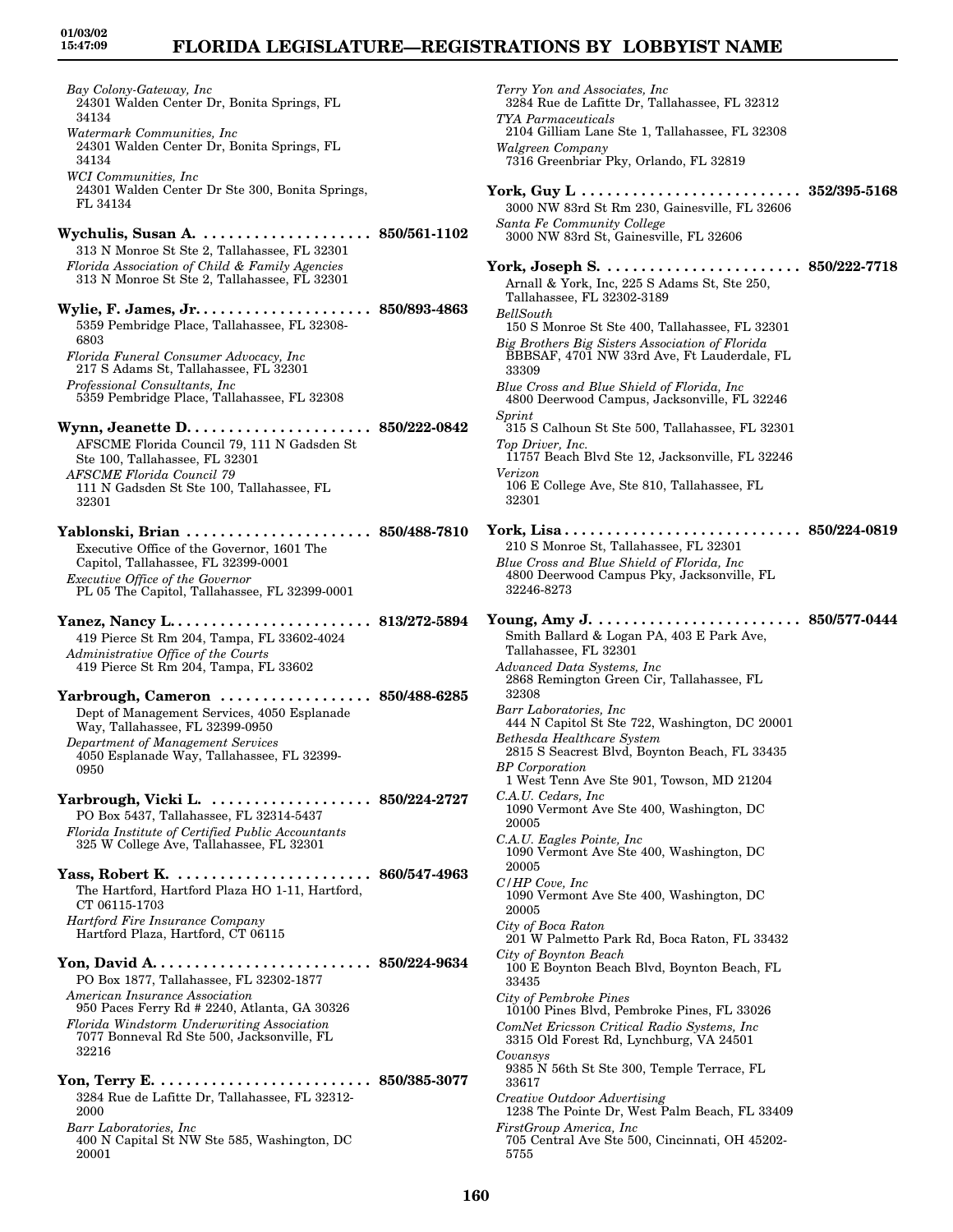*University of Florida*

*Florida Alliance for Assistive Services and Technology, Inc* 1020 E Lafayette St Ste 110, Tallahassee, FL 32301-4546 *Florida Association of Speech-Language Pathologists and Audiologists* PO Box 10523, Tallahassee, FL 32302 *Florida Beer Wholesalers Association* 230 S Adams St Ste 300, Tallahassee, FL 32301 *Florida Credit Union League, Inc* 3773 Commonwealth Blvd, Tallahassee, FL 32315-3108 *Florida OB-GYN Society* 2589 Park St, Jacksonville, FL 32204-4554 *Florida Outdoor Advertising Association* 200 W College Ave Ste 224, Tallahassee, FL *Florida Society of Pathologists* 2001 W 68th St, Hialeah, FL 33016 *Florida 2012* 501 E Kennedy Blvd Ste 175, Tampa, FL 33602 *Helm vs Martin County* Kramer Ali Fleck Carothers et al, 6650 W Indiantown Rd Ste 200, Jupiter, FL 33458 *Honda North America, Inc* 955 L'Enfant Plaza SW Ste 5300, Washington, DC 20024 *Investment Corporation of Palm Beach* 111 N Congress Ave, West Palm Beach, FL 33409 *M/A-Com, Inc* 3901 Derry St, Harrisburg, PA 17111 *Madison County* PO Box 539, Madison, FL 32341 -Withdrawn- 10/ 22/2001 *Mangonia Residence I, Ltd* 1090 Vermont Ave Ste 400, Washington, DC 20005 *Martin Memorial Medical Center, Inc* PO Box 9010, Stuart, FL 34995 *Montgomery Watson Harza* 370 Interlocken Blvd Ste 300, Broomfield, CO 80021 *New York Yankees* 1 Steinbrenner Dr, Tampa, FL 33614 *Oral Health Services, Inc* 5775 Blue Lagoon Dr, Miami, FL 33126 *Port of Palm Beach* 4 E Port Rd Ste 500, Riveria Beach, FL 33404 *Porter Novelli* 220 E 42nd St 8th Floor, New York, NY 10017 *Project Achieve, Inc* 250 Fourth St, San Francisco, CA 94103 *Salomon Smith Barney, Inc* 390 Greenwich St, New York, NY 10013 *Senior Networks* 7620 NW 25th St Unit 4, Miami, FL 33122 *Siemens* 10860 Gold Center Dr Ste 110, Ranchero Cordova, CA 95670 *Smith, Ballard and Logan, P.A.* 403 E Park Ave, Tallahassee, FL 32301 *Southeast Health, Racquet and Sports Club Association* 14499 N Dale Mabry Hwy Ste 270, Tampa, FL 33618 *Sun Microsystems Computer Company* Two Office Park Ste 510, Mobile, AL 36609 *The Alliance for Quality Nursing Home Care* 1 Beacon St 11th Floor, Boston, MA 02018 *The Church Pension Fund* 445 Fifth Ave, New York, NY 10016 *The Prudential* PO Box 4579, Jacksonville, FL 32231-0038 *WRS Infrastructure & Environment, Inc* 221 Hobbs St Ste 108, Tampa, FL 33619 **Young, Charles E. . . . . . . . . . . . . . . . . . . . . . 352/392-1311**

226 Tigert Hall, PO Box 113150, Gainesville, FL 32611 **Young, Kay A. . . . . . . . . . . . . . . . . . . . . . . . . 850/222-9661** 949 Briarcliff Rd, Tallahassee, FL 32308-6908 *Coalition for the Education of Exceptional Students* 949 Briarcliff Rd, Tallahassee, FL 32308 *Excellence in Education, Inc* 949 Briarcliff Rd, Tallahassee, FL 32308 *Florida Aquaculture Association* 949 Briarcliff Rd, Tallahassee, FL 32308 *Florida Association of School Psychologists* 949 Briarcliff Rd, Tallahassee, FL 32308 *Florida School Social Workers* 949 Briarcliff Rd, Tallahassee, FL 32308 *Florida Tropical Fish Farmers Association* 949 Briarcliff Rd, Tallahassee, FL 32308 **Young, Margaret R. . . . . . . . . . . . . . . . . . . . . 850/488-2514** Dept of Labor & Employment Secur, 310 Hartman Bldg, 2012 Capital Cir SE, Tallahassee, FL 32399-0680 *Department of Labor & Employment Security* 2012 Capital Cir SE, 303 Hartman Bldg, Tallahassee, FL 32399-2152 **Young, Marlene D. . . . . . . . . . . . . . . . . . . . . 863/221-6786** 150 Avenue B SE, Winter Haven, FL 33880 *UniLect* 7080 Donlon Way Ste 220, Dublin, CA 94568 **Young, Paul L. . . . . . . . . . . . . . . . . . . . . . . . . 850/436-1121** 605 West Garden St, Pensacola, FL 32501 *BellSouth* 150 S Monroe St Ste 400, Tallahassee, FL 32301 **Young, Robin White . . . . . . . . . . . . . . . . . . . 850/656-1199** 1512 Sauls St, Tallahassee, FL 32308 *Spirit of the Suwannee Music Park* 3076 95th Dr, Live Oak, FL 32060 **Young, Roy C. . . . . . . . . . . . . . . . . . . . . . . . . 850/222-7206** PO Box 1833, Tallahassee, FL 32302-1833 *Florida Engineering Society* PO Box 750, Tallahassee, FL 32302 *Orlando Utilities Commission* 500 S Orange Ave, Orlando, FL 32801 **Zagorac, Michael, Jr. . . . . . . . . . . . . . . . . . . 813/221-0030** 201 E Kennedy Blvd Ste 1611, Tampa, FL 33602- 5836 *Eckerd Corporation* PO Box 4689, Clearwater, FL 34618 *Hill & Knowlton* 201 E Kennedy Blvd # 1611, Tampa, FL 33602 *Hillsborough Association of School Administrators* 1001 W Bearss Ave, Tampa, FL 33613 *Morton Plant Mease Health Care* 1200 Druid Rd S, Clearwater, FL 34616 *Tampa Port Authority* 1101 Channel Side Dr, Tampa, FL 33602 **Zappi-Henley, Debra A. . . . . . . . . . . . . . . . . 850/224-9403** 218 S Monroe St, Tallahassee, FL 32301-1878 *Academy of Florida Trial Lawyers* 218 S Monroe St, Tallahassee, FL 32301 **Zaun, Lynne M. . . . . . . . . . . . . . . . . . . . . . . . 850/513-1948** 8974 Winged Foot Dr, Tallahassee, FL 32312

*International Carbon Bank and Exchange* 6651 NW 23rd Ave, Gainesville, FL 32606